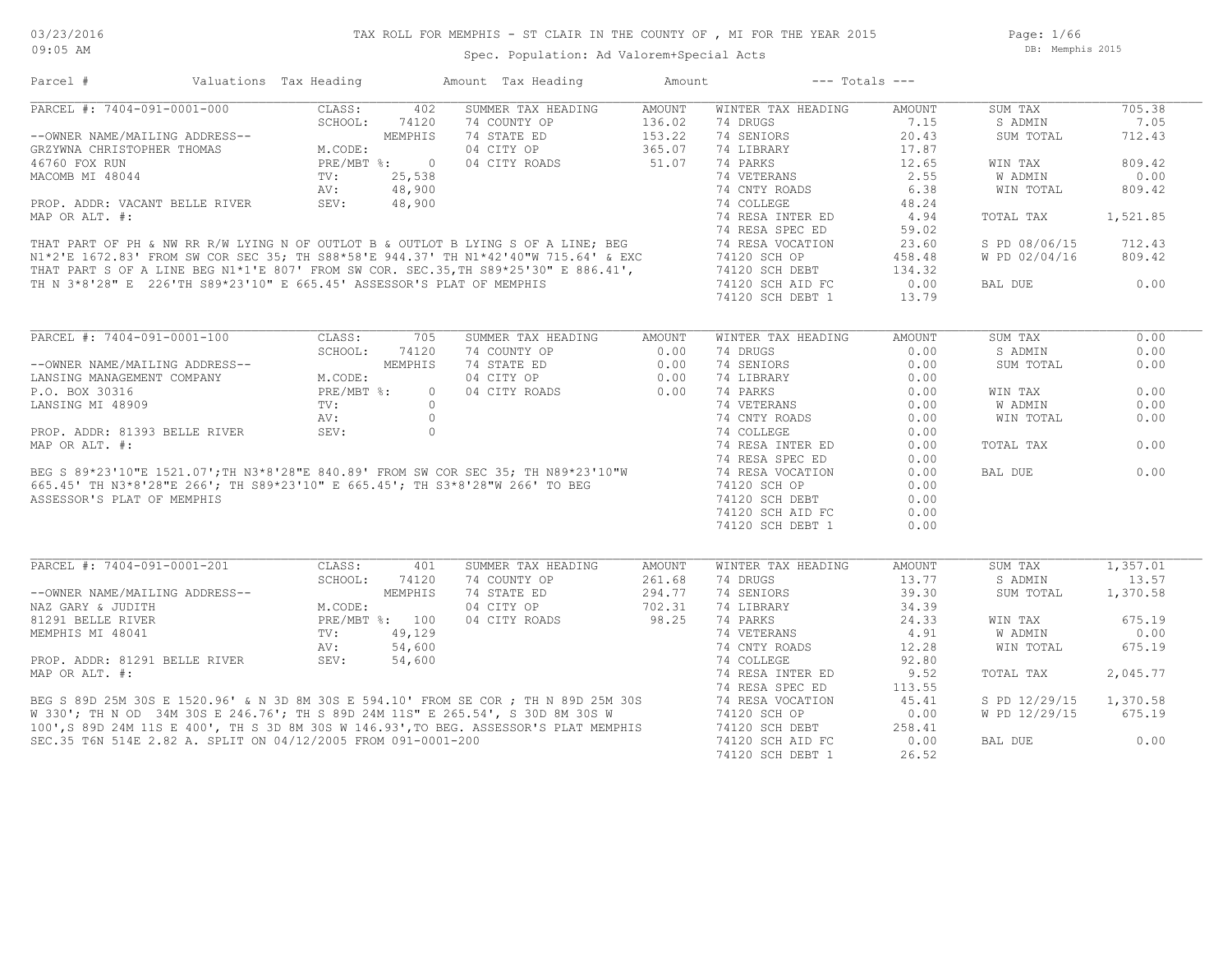Spec. Population: Ad Valorem+Special Acts

Page: 2/66 DB: Memphis 2015

| Parcel #                                                                             | Valuations Tax Heading |                | Amount Tax Heading | Amount        | $---$ Totals $---$ |               |               |          |
|--------------------------------------------------------------------------------------|------------------------|----------------|--------------------|---------------|--------------------|---------------|---------------|----------|
| PARCEL #: 7404-091-0001-210                                                          | CLASS:                 | 401            | SUMMER TAX HEADING | <b>AMOUNT</b> | WINTER TAX HEADING | <b>AMOUNT</b> | SUM TAX       | 1,560.62 |
|                                                                                      | SCHOOL:                | 74120          | 74 COUNTY OP       | 300.94        | 74 DRUGS           | 15.83         | S ADMIN       | 15.60    |
| --OWNER NAME/MAILING ADDRESS--                                                       |                        | MEMPHIS        | 74 STATE ED        | 339.00        | 74 SENIORS         | 45.20         | SUM TOTAL     | 1,576.22 |
| WORSWICK KATHERINE F                                                                 | M.CODE:                |                | 04 CITY OP         | 807.68        | 74 LIBRARY         | 39.55         |               |          |
| 81321 BELLE RIVER                                                                    |                        | PRE/MBT %: 100 | 04 CITY ROADS      | 113.00        | 74 PARKS           | 27.99         | WIN TAX       | 776.52   |
| MEMPHIS MI 48041                                                                     | $\text{TV}$ :          | 56,500         |                    |               | 74 VETERANS        | 5.65          | W ADMIN       | 0.00     |
|                                                                                      | AV:                    | 56,500         |                    |               | 74 CNTY ROADS      | 14.12         | WIN TOTAL     | 776.52   |
| PROP. ADDR: 81321 BELLE RIVER                                                        | SEV:                   | 56,500         |                    |               | 74 COLLEGE         | 106.73        |               |          |
| MAP OR ALT. #:                                                                       |                        |                |                    |               | 74 RESA INTER ED   | 10.94         | TOTAL TAX     | 2,352.74 |
|                                                                                      |                        |                |                    |               | 74 RESA SPEC ED    | 130.58        |               |          |
| BEG. S 89D 23M 53S E 1520.96' & N 3D 8M 30S E 741.03' FROM SE COR, TH N 89D 24M 11S  |                        |                |                    |               | 74 RESA VOCATION   | 52.23         | S PD 08/27/15 | 1,576.22 |
| W 400', TH N 3D 8M 30S E 100', TH S 89D 24M 11S 400', S 3D 8M 30S W 100' TO BEG.     |                        |                |                    |               | 74120 SCH OP       | 0.00          | W PD 02/15/16 | 776.52   |
| ASESSOR'S PLAT MEMPHIS SEC.35 T6N R14E .92 A. SPLIT ON 04/12/2005 FROM               |                        |                |                    |               | 74120 SCH DEBT     | 297.19        |               |          |
| 04-091-0001-200                                                                      |                        |                |                    |               | 74120 SCH AID FC   | 0.00          | BAL DUE       | 0.00     |
|                                                                                      |                        |                |                    |               | 74120 SCH DEBT 1   | 30.51         |               |          |
|                                                                                      |                        |                |                    |               |                    |               |               |          |
| PARCEL #: 7404-091-0001-500                                                          | CLASS:                 | 401            | SUMMER TAX HEADING | <b>AMOUNT</b> | WINTER TAX HEADING | AMOUNT        | SUM TAX       | 1,470.53 |
|                                                                                      | SCHOOL:                | 74120          | 74 COUNTY OP       | 283.57        | 74 DRUGS           | 14.92         | S ADMIN       | 14.70    |
| --OWNER NAME/MAILING ADDRESS--                                                       |                        | MEMPHIS        | 74 STATE ED        | 319.43        | 74 SENIORS         | 42.59         | SUM TOTAL     | 1,485.23 |
| TARAS JOHN A                                                                         | M.CODE:                | 00001          | 04 CITY OP         | 761.06        | 74 LIBRARY         | 37.26         |               |          |
| TARAS-BERNABEL PAMELA M                                                              |                        | PRE/MBT %: 100 | 04 CITY ROADS      | 106.47        | 74 PARKS           | 26.37         | WIN TAX       | 732.92   |
| 81821 BELLE RIVER                                                                    | TV:                    | 53,239         |                    |               | 74 VETERANS        | 5.32          | W ADMIN       | 0.01     |
| MEMPHIS MI 48041                                                                     | AV:                    | 61,400         |                    |               | 74 CNTY ROADS      | 13.30         | WIN TOTAL     | 732.93   |
|                                                                                      | SEV:                   | 61,400         |                    |               | 74 COLLEGE         | 100.57        |               |          |
| PROP. ADDR: 81821 BELLE RIVER                                                        |                        |                |                    |               | 74 RESA INTER ED   | 10.31         | TOTAL TAX     | 2,218.16 |
| MAP OR ALT. #:                                                                       |                        |                |                    |               | 74 RESA SPEC ED    | 123.05        |               |          |
|                                                                                      |                        |                |                    |               | 74 RESA VOCATION   | 49.21         | S PD 08/25/15 | 1,485.23 |
| Parcel A;T6N, R14E, thN 01D 02M 00S E 2677.46' along to the Plat thereof as recorded |                        |                |                    |               | 74120 SCH OP       | 0.00          | W PD 12/30/15 | 732.93   |
| in Liber 51 of Plats, Page 11, St Clair County Records, said Plat being a part of    |                        |                |                    |               | 74120 SCH DEBT     | 280.03        |               |          |
| Section 35, Riley Township (Now the City of Memphis) St Clair County Michigan and    |                        |                |                    |               | 74120 SCH AID FC   | 0.00          | BAL DUE       | 0.00     |
| described as: Commencing at the Southwest corner of said Section 35 to the West 1/4  |                        |                |                    |               | 74120 SCH DEBT 1   | 28.74         |               |          |
| corner of said Section 35; S 88D 23M 30S E 608.38ft along the centerline and         |                        |                |                    |               | CFR                | 1.25          |               |          |
| centerline tangent of Belle River Rd; th S 45D 44M 00S E 414.18 ft along the         |                        |                |                    |               |                    |               |               |          |
| centerline tangent and centerline of said Belle River Rd.; th S 01D 42M 40S e. 47.49 |                        |                |                    |               |                    |               |               |          |

way line of Belle River Rd. to the point of beg.Cont.3.88 acres ft;th S. 88D 58M ooS E.85.00 ft;S. 45D 44M 00S E.202.28 ft;along the South right of

along an old fence line;th N 88D 58M 00S W.289.37 ft;th N. 01D 02M 00S E.406.73 ft to the point of Beginning of this description;th cont.S 01D 42M 40S E.668.15 ft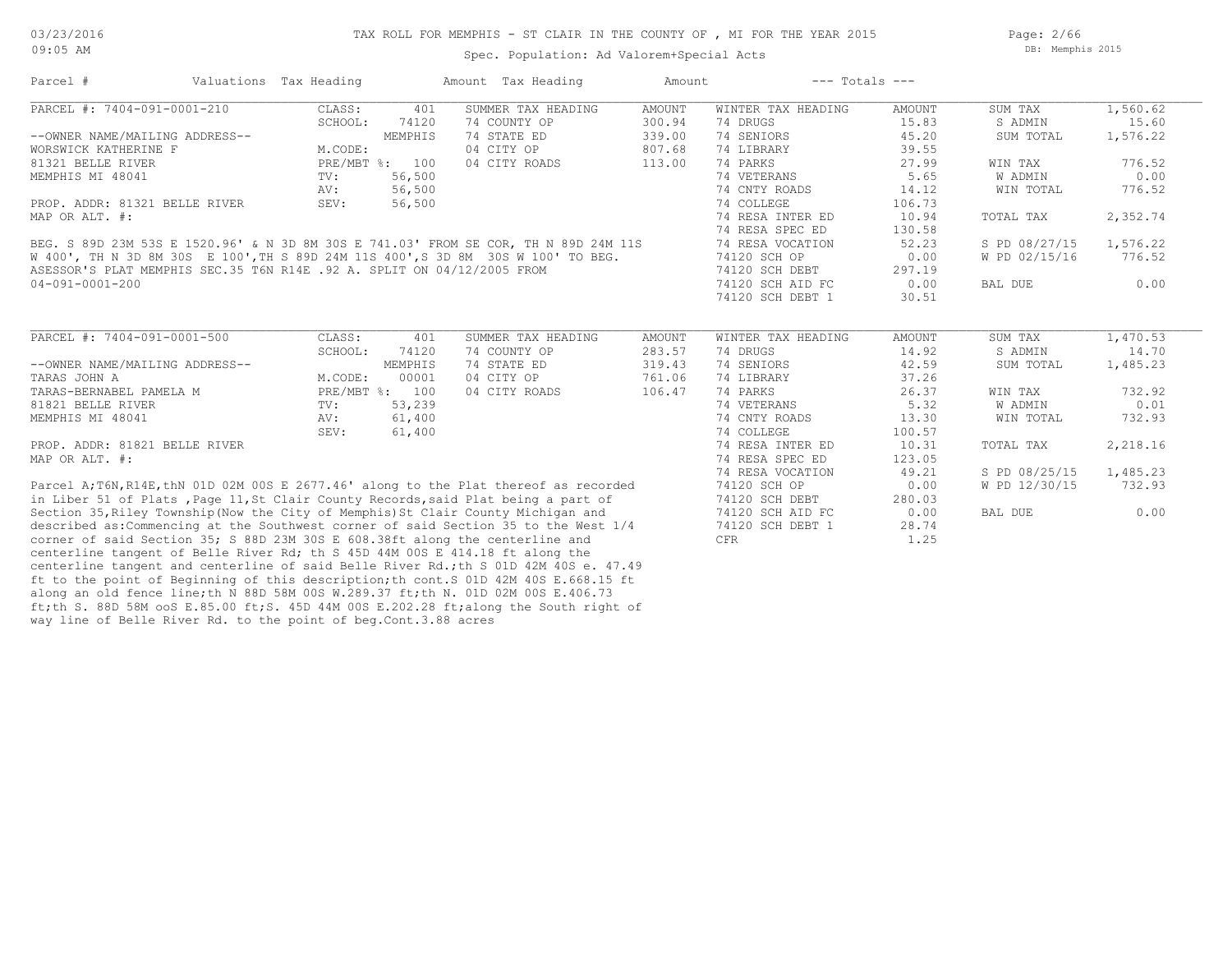Spec. Population: Ad Valorem+Special Acts

Page: 3/66 DB: Memphis 2015

| Parcel #                       | Valuations Tax Heading |         | Amount Tax Heading | Amount |                    | $---$ Totals $---$ |           |        |
|--------------------------------|------------------------|---------|--------------------|--------|--------------------|--------------------|-----------|--------|
| PARCEL #: 7404-091-0001-600    | CLASS:                 | 402     | SUMMER TAX HEADING | AMOUNT | WINTER TAX HEADING | AMOUNT             | SUM TAX   | 237.77 |
|                                | SCHOOL:                | 74120   | 74 COUNTY OP       | 45.85  | 74 DRUGS           | 2.41               | S ADMIN   | 2.37   |
| --OWNER NAME/MAILING ADDRESS-- |                        | MEMPHIS | 74 STATE ED        | 51.65  | 74 SENIORS         | 6.88               | SUM TOTAL | 240.14 |
| TARAS JOHN A                   | M.CODE:                |         | 04 CITY OP         | 123.06 | 74 LIBRARY         | 6.02               |           |        |
| 81821 BELLE RIVER              | $PRE/MBT$ %:           | 100     | 04 CITY ROADS      | 17.21  | 74 PARKS           | 4.26               | WIN TAX   | 118.26 |
| MEMPHIS MI 48041               | TV:                    | 8,609   |                    |        | 74 VETERANS        | 0.86               | W ADMIN   | 0.00   |
|                                | AV:                    | 11,400  |                    |        | 74 CNTY ROADS      | 2.15               | WIN TOTAL | 118.26 |
| PROP. ADDR: VACANT BELLE RIVER | SEV:                   | 11,400  |                    |        | 74 COLLEGE         | 16.26              |           |        |
| MAP OR ALT. #:                 |                        |         |                    |        | 74 RESA INTER ED   | 1.66               | TOTAL TAX | 358.40 |
|                                |                        |         |                    |        | 74 RESA SPEC ED    | 19.89              |           |        |
|                                |                        |         |                    |        |                    |                    |           |        |

description.Containing 1.02 Acres. Belle River Rd.and the Arc. of said curve to the left 99.55 ft. to the Beg.of 18S,Chord Bears N.51D 34M 39S W. 99.38 ft)th along the South right of Way line of River Rd.and a point on a curve to the left (Radius=487.99 ft., Delta=11D 41M ft;th N.04D 37M 00S E. 400.00 ft to a point on the South Right of Way line of Belle of this described;th contining S. 01D 02M 00S W. 488.75 ft;th S.88D 58M 00S E.85.00 tangent of said Belle River Road;S 01D 02M 00S W. 59.18ft to the point of beginning tangent of Belle River Road;th S.45D 44M 00S E.64.03 ft along the centerline Section 35;th S. 88D 23M 30S E.608.38 ft along the centerline and centerline E.2676.79 ft along the West line of Section 35 to the West 1/4 corner of said as:Commencing at the Southwest corner of said Section 35,T6N,R14E;th N 01D 02M 00S 74120 SCH DEBT 1 4.64 Township(Now the City of Memphis),St Clair County,Michigan and described 74120 SCH AID FC 0.00 BAL DUE 0.00 plats,Page 11,St Clair County Records,said Plat being a part of Section 35,Riley 74120 SCH DEBT 45.28 Plat of Memphis"'according to the Plat thereof as recorded in Liber 51 of 74120 SCH OP 0.00 W PD 01/21/16 118.26 Legal Description:Parcel "B"A parcel of land being a part of Outlot A Assessor's 74 RESA VOCATION 7.95 S PD 08/20/15 240.14

| PARCEL #: 7404-091-0002-100                                                          | CLASS:  | 401            | SUMMER TAX HEADING | AMOUNT   | WINTER TAX HEADING | AMOUNT | SUM TAX       | 2,938.94 |
|--------------------------------------------------------------------------------------|---------|----------------|--------------------|----------|--------------------|--------|---------------|----------|
|                                                                                      | SCHOOL: | 74120          | 74 COUNTY OP       | 566.73   | 74 DRUGS           | 29.82  | S ADMIN       | 29.38    |
| --OWNER NAME/MAILING ADDRESS--                                                       |         | MEMPHIS        | 74 STATE ED        | 638.40   | 74 SENIORS         | 85.12  | SUM TOTAL     | 2,968.32 |
| ADDINGTON DARRIN & MELISSA                                                           | M.CODE: |                | 04 CITY OP         | 1,521.01 | 74 LIBRARY         | 74.48  |               |          |
| 81847 BELLE RIVER                                                                    |         | PRE/MBT %: 100 | 04 CITY ROADS      | 212.80   | 74 PARKS           | 52.71  | WIN TAX       | 1,462.38 |
| MEMPHIS MI 48041                                                                     | TV:     | 106,400        |                    |          | 74 VETERANS        | 10.64  | W ADMIN       | 0.00     |
|                                                                                      | AV:     | 106,400        |                    |          | 74 CNTY ROADS      | 26.60  | WIN TOTAL     | 1,462.38 |
| PROP. ADDR: 81847 BELLE RIVER                                                        | SEV:    | 106,400        |                    |          | 74 COLLEGE         | 201.00 |               |          |
| MAP OR ALT. #:                                                                       |         |                |                    |          | 74 RESA INTER ED   | 20.62  | TOTAL TAX     | 4,430.70 |
|                                                                                      |         |                |                    |          | 74 RESA SPEC ED    | 245.92 |               |          |
| T6N R14E CITY OF MEMPHIS COMM AT W1/4 COR SEC 35 TH S88*23'30"E 435.02 ALG CL & CL   |         |                |                    |          | 74 RESA VOCATION   | 98.36  | S PD 08/31/15 | 2,968.32 |
| TANGENT BELLE RIVER RD TO POB TH CONT S88*23'30"E 173.36 FT ALG CL TANGENT TO P I    |         |                |                    |          | 74120 SCH OP       | 0.00   | W PD 02/16/16 | 1,462.38 |
| OF A CURVE TH S 45*44'E 64.03 FT ALG CL TANGENT TH S 01*02'W 739.59', TH N60*16'40"W |         |                |                    |          | 74120 SCH DEBT     | 559.66 |               |          |
| 124.68', TH N 43*43'54"W 157.09', TH NO1*02'E 613.80' TO POB. 3.568 AC. PART OF      |         |                |                    |          | 74120 SCH AID FC   | 0.00   | BAL DUE       | 0.00     |
| OUTLOT A ASSESSOR'S PLAT OF MEMPHIS                                                  |         |                |                    |          | 74120 SCH DEBT     | 57.45  |               |          |

| PARCEL #: 7404-091-0003-200                                                         | CLASS:  | 401            | SUMMER TAX HEADING | AMOUNT | WINTER TAX HEADING | AMOUNT | SUM TAX       | 1,818.70 |
|-------------------------------------------------------------------------------------|---------|----------------|--------------------|--------|--------------------|--------|---------------|----------|
|                                                                                     | SCHOOL: | 74120          | 74 COUNTY OP       | 350.71 | 74 DRUGS           | 18.45  | S ADMIN       | 18.18    |
| --OWNER NAME/MAILING ADDRESS--                                                      |         | MEMPHIS        | 74 STATE ED        | 395.06 | 74 SENIORS         | 52.67  | SUM TOTAL     | 1,836.88 |
| ELLIOTT TINA M                                                                      | M.CODE: |                | 04 CITY OP         | 941.25 | 74 LIBRARY         | 46.09  |               |          |
| 81917 BELLE RIVER                                                                   |         | PRE/MBT %: 100 | 04 CITY ROADS      | 131.68 | 74 PARKS           | 32.61  | WIN TAX       | 904.93   |
| MEMPHIS MI 48041                                                                    | TV:     | 65,844         |                    |        | 74 VETERANS        | 6.58   | W ADMIN       | 0.00     |
|                                                                                     | AV:     | 89,200         |                    |        | 74 CNTY ROADS      | 16.46  | WIN TOTAL     | 904.93   |
| PROP. ADDR: 81917 BELLE RIVER                                                       | SEV:    | 89,200         |                    |        | 74 COLLEGE         | 124.38 |               |          |
| MAP OR ALT. #:                                                                      |         |                |                    |        | 74 RESA INTER ED   | 12.76  | TOTAL TAX     | 2,741.81 |
|                                                                                     |         |                |                    |        | 74 RESA SPEC ED    | 152.18 |               |          |
| COMM AT THE W1/4 COR OF SEC 35; T6N R14E; TH S88*23'30"E 115.00 FT ALG THE C/L OF   |         |                |                    |        | 74 RESA VOCATION   | 60.87  | S PD 08/28/15 | 1,836.88 |
| BELLE RIVER RD TO THE POB OF THIS DESC; TH CONT S88*23'30"E 320.02 FT ALG THE C/L & |         |                |                    |        | 74120 SCH OP       | 0.00   | W PD 02/08/16 | 904.93   |
| C/L TANGENT OF BELLE RIVER RD, TH S $01*02'00''$ W $613.80'$ , TH N $52*45'55''$ W  |         |                |                    |        | 74120 SCH DEBT     | 346.33 |               |          |
| 216.22', TH N 35*42'10"W 243.30', TH N01*02'00" 294.33' TO A PT IN THE CL OF BELLE  |         |                |                    |        | 74120 SCH AID FC   | 0.00   | BAL DUE       | 0.00     |
| RIVER RD AND THE POB 3.51 A. PART OF OUTLOT A ASSESSOR'S PLAT OF MEMPHIS            |         |                |                    |        | 74120 SCH DEBT     | 35.55  |               |          |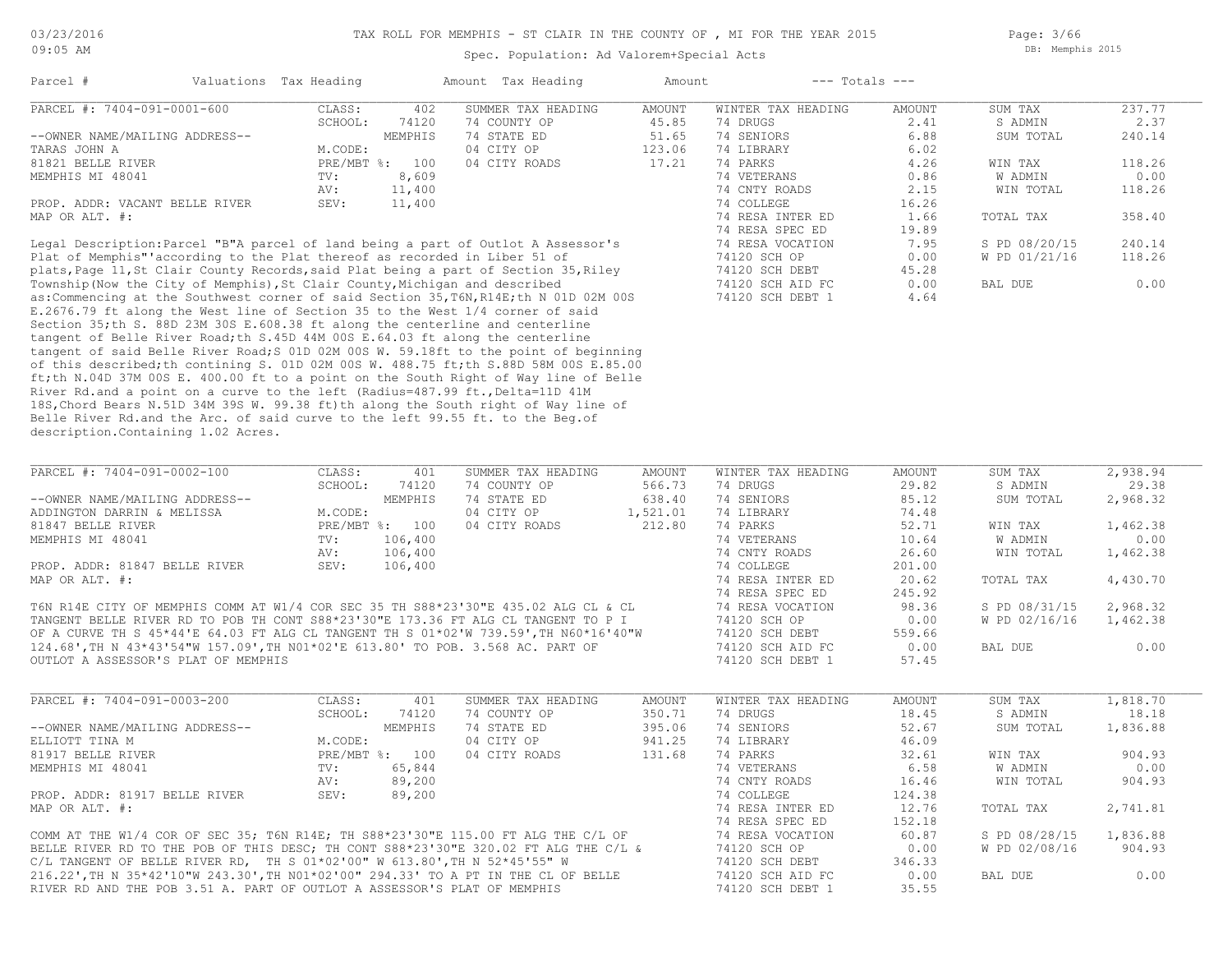Page: 4/66 DB: Memphis 2015

| Parcel #                                                                                                                                                                                                                                                                                                                                                            | Valuations Tax Heading                                                                                                                                                                   | Amount Tax Heading        | Amount        |                                    | $---$ Totals $---$         |               |          |
|---------------------------------------------------------------------------------------------------------------------------------------------------------------------------------------------------------------------------------------------------------------------------------------------------------------------------------------------------------------------|------------------------------------------------------------------------------------------------------------------------------------------------------------------------------------------|---------------------------|---------------|------------------------------------|----------------------------|---------------|----------|
| PARCEL #: 7404-091-0003-300                                                                                                                                                                                                                                                                                                                                         | CLASS:                                                                                                                                                                                   | SUMMER TAX HEADING<br>401 | AMOUNT        | WINTER TAX HEADING                 | AMOUNT                     | SUM TAX       | 2,306.41 |
|                                                                                                                                                                                                                                                                                                                                                                     |                                                                                                                                                                                          | 74 COUNTY OP              | 444.76        | 74 DRUGS                           | 23.40                      | S ADMIN       | 23.06    |
| --OWNER NAME/MAILING ADDRESS--                                                                                                                                                                                                                                                                                                                                      | $\begin{array}{cccc} -300 \\ \text{ADDRESS}-- & & & & 00001 \\ & & & \text{PRE/MBT} & \text{*}: & 100 \\ & & & \text{TV}: & 83,500 \\ & & & & 83,500 \\ & & & & & 83,500 \\ \end{array}$ | 74 STATE ED               | 501.00        | 74 SENIORS                         | 66.80                      | SUM TOTAL     | 2,329.47 |
| GOERTZEN REBECCA                                                                                                                                                                                                                                                                                                                                                    |                                                                                                                                                                                          | 04 CITY OP                | 1,193.65      | 74 LIBRARY                         | 58.45                      |               |          |
| 81993 BELLE RIVER                                                                                                                                                                                                                                                                                                                                                   |                                                                                                                                                                                          | 04 CITY ROADS             | 167.00        | 74 PARKS                           | 41.36                      | WIN TAX       | 1,147.62 |
| MEMPHIS MI 48041                                                                                                                                                                                                                                                                                                                                                    |                                                                                                                                                                                          |                           |               | 74 VETERANS                        | 8.35                       | W ADMIN       | 0.00     |
|                                                                                                                                                                                                                                                                                                                                                                     |                                                                                                                                                                                          |                           |               | 74 CNTY ROADS                      | 20.87                      | WIN TOTAL     | 1,147.62 |
| PROP. ADDR: 81993 BELLE RIVER                                                                                                                                                                                                                                                                                                                                       | AV:<br>SEV:                                                                                                                                                                              | 83,500                    |               | 74 COLLEGE                         | 157.73                     |               |          |
| MAP OR ALT. #:                                                                                                                                                                                                                                                                                                                                                      |                                                                                                                                                                                          |                           |               | 74 RESA INTER ED                   | 16.18                      | TOTAL TAX     | 3,477.09 |
|                                                                                                                                                                                                                                                                                                                                                                     |                                                                                                                                                                                          |                           |               | 74 RESA SPEC ED                    | 192.99                     |               |          |
| T6N R14E CITY OF MEPHIS BEG AT W 1/4 COR SEC 35 TH S01*02'W1004.63 FT ALG W LINE 74 RESA SPEC ED<br>SEC 35 TH S88*58'E 655.0 FT TH N01*02'E 215.07 FT TH N60*16'40"W 124.68 FT TH<br>N43*43'54"W 157.09 FT TH N52*45'58"W 216.22 F                                                                                                                                  |                                                                                                                                                                                          |                           |               |                                    | 77.19                      | S PD 08/06/15 | 2,329.47 |
|                                                                                                                                                                                                                                                                                                                                                                     |                                                                                                                                                                                          |                           |               |                                    | 0.00                       | W PD 12/30/15 | 1,147.62 |
|                                                                                                                                                                                                                                                                                                                                                                     |                                                                                                                                                                                          |                           |               |                                    |                            |               |          |
|                                                                                                                                                                                                                                                                                                                                                                     |                                                                                                                                                                                          |                           |               |                                    | 439.21<br>$439.21$<br>0.00 |               |          |
|                                                                                                                                                                                                                                                                                                                                                                     |                                                                                                                                                                                          |                           |               |                                    |                            | BAL DUE       | 0.00     |
| OUTLOT A ASSESSOR'S PLAT OF MEMPHIS                                                                                                                                                                                                                                                                                                                                 |                                                                                                                                                                                          |                           |               | 74120 SCH DEBT 1                   | 45.09                      |               |          |
| PARCEL #: 7404-092-0001-000                                                                                                                                                                                                                                                                                                                                         | CLASS:                                                                                                                                                                                   | 708<br>SUMMER TAX HEADING | <b>AMOUNT</b> | WINTER TAX HEADING                 | <b>AMOUNT</b>              | SUM TAX       | 0.00     |
|                                                                                                                                                                                                                                                                                                                                                                     |                                                                                                                                                                                          | 74120<br>74 COUNTY OP     | 0.00          | 74 DRUGS                           | 0.00                       | S ADMIN       | 0.00     |
| --OWNER NAME/MAILING ADDRESS--                                                                                                                                                                                                                                                                                                                                      | MEMPHIS<br>JO<br>JDRESS--<br>M.CODE:<br>PRE/MBT %:<br>TV:<br>AV:<br>SEV:                                                                                                                 | 74 STATE ED               | 0.00          | 74 SENIORS                         | 0.00                       | SUM TOTAL     | 0.00     |
| FREE METHODIST CHURCH                                                                                                                                                                                                                                                                                                                                               |                                                                                                                                                                                          | 04 CITY OP                | 0.00          | 74 LIBRARY                         | 0.00                       |               |          |
| 34361 BORDMAN                                                                                                                                                                                                                                                                                                                                                       |                                                                                                                                                                                          | 04 CITY ROADS<br>$\circ$  | 0.00          | 74 PARKS                           | 0.00                       | WIN TAX       | 0.00     |
| MEMPHIS MI 48041                                                                                                                                                                                                                                                                                                                                                    |                                                                                                                                                                                          | $\bigcirc$                |               | 74 VETERANS                        | 0.00                       | W ADMIN       | 0.00     |
|                                                                                                                                                                                                                                                                                                                                                                     |                                                                                                                                                                                          | $\circ$                   |               | 74 CNTY ROADS                      | 0.00                       | WIN TOTAL     | 0.00     |
| PROP. ADDR: 34361 BORDMAN                                                                                                                                                                                                                                                                                                                                           |                                                                                                                                                                                          | $\circ$                   |               | 74 COLLEGE                         | 0.00                       |               |          |
| MAP OR ALT. #:                                                                                                                                                                                                                                                                                                                                                      |                                                                                                                                                                                          |                           |               | 74 RESA INTER ED                   | 0.00                       | TOTAL TAX     | 0.00     |
|                                                                                                                                                                                                                                                                                                                                                                     |                                                                                                                                                                                          |                           |               |                                    | 0.00                       |               |          |
|                                                                                                                                                                                                                                                                                                                                                                     |                                                                                                                                                                                          |                           |               |                                    | 0.00                       | BAL DUE       | 0.00     |
| MAP OR ALT. #:<br>THAT PART OF OUTLOT B; BEG AT SE COR TH N 3 DEG 8 1/2 MIN E 561 FT; TH N 89 DEG 25 74 RESA SPEC ED<br>1/2 MIN W 325.15 FT TH S 0 DEG 34 1/2 MIN W 560.44 FT; TH S 89 DEG 25 1/2 MIN E 300 74120 SCH OP                                                                                                                                            |                                                                                                                                                                                          |                           |               |                                    | 0.00                       |               |          |
| FT TO BEG EXC. S 200 FT OF W 120 FT. ASSESSOR'S PLAT OF MEMPHIS                                                                                                                                                                                                                                                                                                     |                                                                                                                                                                                          |                           |               |                                    | 0.00                       |               |          |
|                                                                                                                                                                                                                                                                                                                                                                     |                                                                                                                                                                                          |                           |               | 74120 SCH DEBT<br>74120 SCH AID FC | 0.00                       |               |          |
|                                                                                                                                                                                                                                                                                                                                                                     |                                                                                                                                                                                          |                           |               |                                    |                            |               |          |
|                                                                                                                                                                                                                                                                                                                                                                     |                                                                                                                                                                                          |                           |               | 74120 SCH DEBT 1                   | 0.00                       |               |          |
| PARCEL #: 7404-092-0002-000                                                                                                                                                                                                                                                                                                                                         | CLASS:                                                                                                                                                                                   | 704<br>SUMMER TAX HEADING | AMOUNT        | WINTER TAX HEADING                 | <b>AMOUNT</b>              | SUM TAX       | 0.00     |
|                                                                                                                                                                                                                                                                                                                                                                     | SCHOOL:                                                                                                                                                                                  | 74120<br>74 COUNTY OP     | 0.00          | 74 DRUGS                           | 0.00                       | S ADMIN       | 0.00     |
| --OWNER NAME/MAILING ADDRESS--                                                                                                                                                                                                                                                                                                                                      | SS--<br>M.CODE:<br>M.CODE:<br>PRE/MBT %:<br>TV:<br>MEMPHIS                                                                                                                               | 74 STATE ED               | 0.00          | 74 SENIORS                         | 0.00                       | SUM TOTAL     | 0.00     |
| MEMPHIS COMMUNITY SCHOOLS                                                                                                                                                                                                                                                                                                                                           |                                                                                                                                                                                          | 04 CITY OP                | 0.00          | 74 LIBRARY                         | 0.00                       |               |          |
| P.O. BOX 201                                                                                                                                                                                                                                                                                                                                                        |                                                                                                                                                                                          | 04 CITY ROADS<br>$\circ$  | 0.00          | 74 PARKS                           | 0.00                       | WIN TAX       | 0.00     |
|                                                                                                                                                                                                                                                                                                                                                                     |                                                                                                                                                                                          |                           |               |                                    | 0.00                       | W ADMIN       | 0.00     |
|                                                                                                                                                                                                                                                                                                                                                                     |                                                                                                                                                                                          |                           |               |                                    | 0.00                       | WIN TOTAL     | 0.00     |
|                                                                                                                                                                                                                                                                                                                                                                     |                                                                                                                                                                                          |                           |               |                                    | 0.00                       |               |          |
|                                                                                                                                                                                                                                                                                                                                                                     |                                                                                                                                                                                          |                           |               |                                    | 0.00                       | TOTAL TAX     | 0.00     |
|                                                                                                                                                                                                                                                                                                                                                                     |                                                                                                                                                                                          |                           |               |                                    | 0.00                       |               |          |
|                                                                                                                                                                                                                                                                                                                                                                     |                                                                                                                                                                                          |                           |               |                                    | 0.00                       | BAL DUE       | 0.00     |
|                                                                                                                                                                                                                                                                                                                                                                     |                                                                                                                                                                                          |                           |               |                                    | 0.00                       |               |          |
|                                                                                                                                                                                                                                                                                                                                                                     |                                                                                                                                                                                          |                           |               |                                    | 0.00                       |               |          |
|                                                                                                                                                                                                                                                                                                                                                                     |                                                                                                                                                                                          |                           |               |                                    | 0.00                       |               |          |
| $\begin{array}{cccccccccccc} \texttt{BEC AT SW COR OF OUTLOT B, TH S 89 DEG 25 1/2 MIN E 892.62 FT, TH N 0 DEG 34 1/2 & 74 RESA INTER ED18207 FT, TH N 89 DEG 25 1/2 MIN W 886.41 FT, TH S 1 DEG 01 MIN W 807 FT TO1838 VBC BDIG 25 1/2 MIN W 886.41 FT, TH S 1 DEG 01 MIN W 807 FT TO184 RESA VOCATION184 RESA VOCATION194 RESA VOCATION194 RESA VOCATION1958 SES$ |                                                                                                                                                                                          |                           |               |                                    | 0.00                       |               |          |
|                                                                                                                                                                                                                                                                                                                                                                     |                                                                                                                                                                                          |                           |               |                                    |                            |               |          |
|                                                                                                                                                                                                                                                                                                                                                                     |                                                                                                                                                                                          |                           |               |                                    |                            |               |          |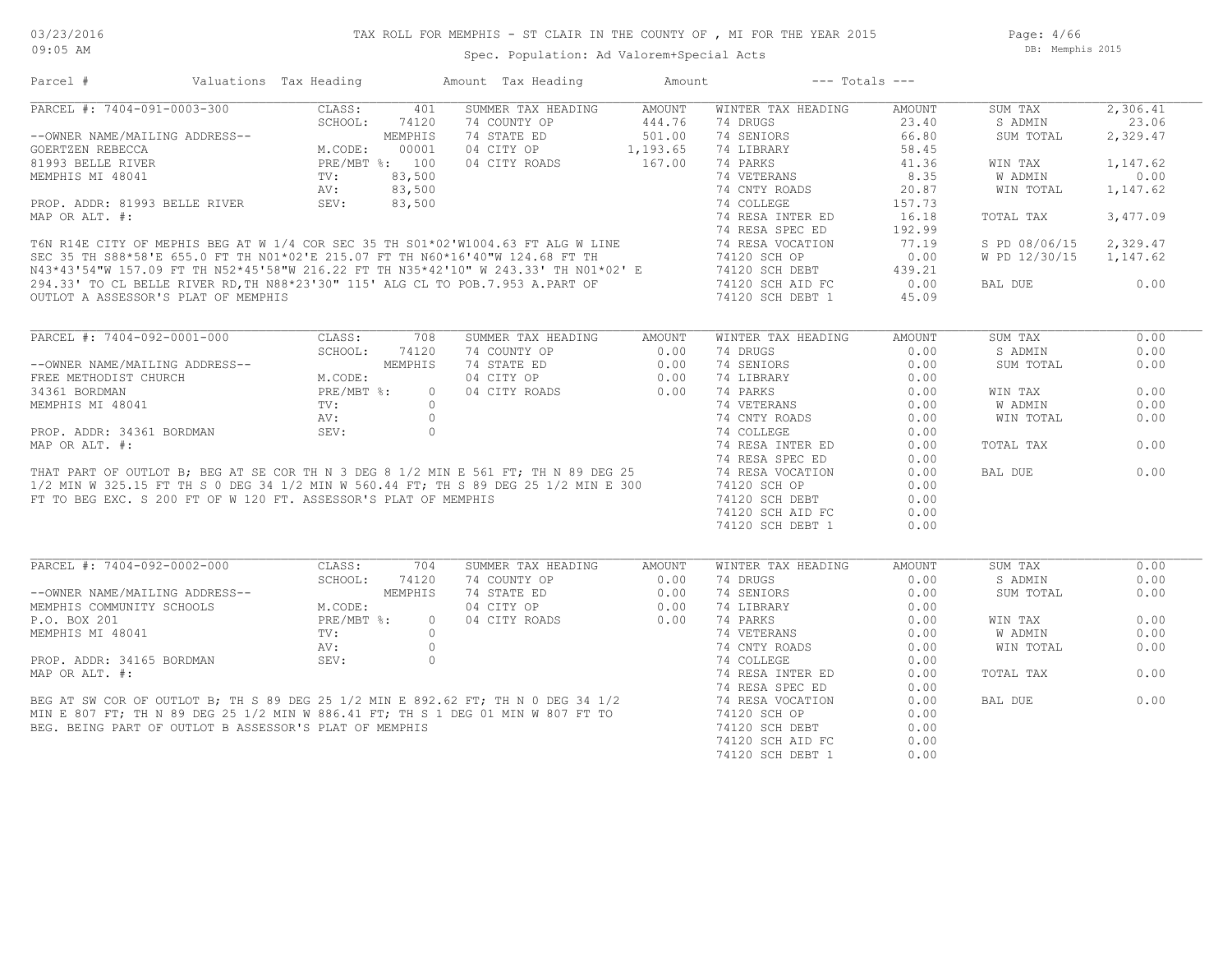Page: 5/66 DB: Memphis 2015

|  |  |  | Spec. Population: Ad Valorem+Special Acts |  |
|--|--|--|-------------------------------------------|--|
|--|--|--|-------------------------------------------|--|

| Parcel #                                                                                                                                                                                                                                                   | Valuations Tax Heading                                                                                                                                                                                                                                                                                                                                                  |         | Amount Tax Heading | Amount | $---$ Totals $---$           |        |               |          |
|------------------------------------------------------------------------------------------------------------------------------------------------------------------------------------------------------------------------------------------------------------|-------------------------------------------------------------------------------------------------------------------------------------------------------------------------------------------------------------------------------------------------------------------------------------------------------------------------------------------------------------------------|---------|--------------------|--------|------------------------------|--------|---------------|----------|
| PARCEL #: 7404-092-0003-000                                                                                                                                                                                                                                | CLASS:<br>$\begin{tabular}{c} \hline\texttt{JO3-000} & \texttt{SCH OOL:} & \texttt{7111} \\ \hline \texttt{3} \texttt{ADDRESS--} & \texttt{MEMENTS} \\ \texttt{C} \texttt{H} & \texttt{M.CODE:} \\ \texttt{PRE/MBT} & \texttt{8:} & \texttt{0} \\ \texttt{TV:} & \texttt{43,300} \\ \texttt{AV:} & \texttt{43,300} \\ \texttt{SEV:} & \texttt{43,300} \\ \end{tabular}$ | 401     | SUMMER TAX HEADING | AMOUNT | WINTER TAX HEADING           | AMOUNT | SUM TAX       | 1,196.01 |
|                                                                                                                                                                                                                                                            |                                                                                                                                                                                                                                                                                                                                                                         |         | 74 COUNTY OP       | 230.63 | 74 DRUGS                     | 12.13  | S ADMIN       | 11.96    |
| --OWNER NAME/MAILING ADDRESS--                                                                                                                                                                                                                             |                                                                                                                                                                                                                                                                                                                                                                         |         | 74 STATE ED        | 259.80 | 74 SENIORS                   | 34.64  | SUM TOTAL     | 1,207.97 |
| FREE METHODIST CHURCH                                                                                                                                                                                                                                      |                                                                                                                                                                                                                                                                                                                                                                         |         | 04 CITY OP         | 618.98 | 74 LIBRARY                   | 30.31  |               |          |
| 34361 BORDMAN                                                                                                                                                                                                                                              |                                                                                                                                                                                                                                                                                                                                                                         |         | 04 CITY ROADS      | 86.60  | 74 PARKS                     | 21.45  | WIN TAX       | 1,372.46 |
| MEMPHIS MI 48041                                                                                                                                                                                                                                           |                                                                                                                                                                                                                                                                                                                                                                         |         |                    |        | 74 VETERANS                  | 4.33   | W ADMIN       | 0.00     |
|                                                                                                                                                                                                                                                            |                                                                                                                                                                                                                                                                                                                                                                         |         |                    |        | 74 CNTY ROADS                | 10.82  | WIN TOTAL     | 1,372.46 |
| PROP. ADDR: 34333 BORDMAN SEV: 43,300<br>MAP OR ALT. #: 43,300<br>SEV: 43,300<br>SEV: 43,300<br>SEV: 43,300<br>T4 COLLEGE 74 RESA INTER ED<br>74 RESA SPEC ED<br>74 RESA SPEC ED<br>74 RESA SPEC ED<br>74 RESA VOCATION<br>E 561 FT; TH 74120              |                                                                                                                                                                                                                                                                                                                                                                         |         |                    |        |                              | 81.79  |               |          |
|                                                                                                                                                                                                                                                            |                                                                                                                                                                                                                                                                                                                                                                         |         |                    |        |                              | 8.39   | TOTAL TAX     | 2,580.43 |
|                                                                                                                                                                                                                                                            |                                                                                                                                                                                                                                                                                                                                                                         |         |                    |        |                              | 100.07 |               |          |
|                                                                                                                                                                                                                                                            |                                                                                                                                                                                                                                                                                                                                                                         |         |                    |        |                              | 40.03  | S PD 07/13/15 | 1,207.97 |
|                                                                                                                                                                                                                                                            |                                                                                                                                                                                                                                                                                                                                                                         |         |                    |        |                              | 777.37 | W PD 12/10/15 | 1,372.46 |
| S 89 DEG 25 1/2 MIN E 300' TO BEG.ASSESSOR'S PLAT OF MEMPHIS                                                                                                                                                                                               |                                                                                                                                                                                                                                                                                                                                                                         |         |                    |        | 74120 SCH DEBT               | 227.75 |               |          |
|                                                                                                                                                                                                                                                            |                                                                                                                                                                                                                                                                                                                                                                         |         |                    |        | 74120 SCH AID FC             | 0.00   | BAL DUE       | 0.00     |
|                                                                                                                                                                                                                                                            |                                                                                                                                                                                                                                                                                                                                                                         |         |                    |        | 74120 SCH DEBT 1             | 23.38  |               |          |
|                                                                                                                                                                                                                                                            |                                                                                                                                                                                                                                                                                                                                                                         |         |                    |        |                              |        |               |          |
| PARCEL #: 7404-093-0001-000                                                                                                                                                                                                                                | CLASS:                                                                                                                                                                                                                                                                                                                                                                  | 401     | SUMMER TAX HEADING | AMOUNT | WINTER TAX HEADING           | AMOUNT | SUM TAX       | 0.00     |
|                                                                                                                                                                                                                                                            | SCHOOL:                                                                                                                                                                                                                                                                                                                                                                 | 74120   | 74 COUNTY OP       | 0.00   | 74 DRUGS                     | 0.00   | S ADMIN       | 0.00     |
| --OWNER NAME/MAILING ADDRESS--<br>BOBCEAN JOSHUA & AMANDA<br>MEMPHIS MI 48041<br>MEMPHIS MI 48041<br>MEMPHIS MI 48041<br>MEMPHIS MI 48041<br>MEMPHIS MI 48041<br>MEMPHIS MI 48041<br>MV:                                                                   |                                                                                                                                                                                                                                                                                                                                                                         |         | 74 STATE ED        | 0.00   | 74 SENIORS                   | 0.00   | SUM TOTAL     | 0.00     |
|                                                                                                                                                                                                                                                            |                                                                                                                                                                                                                                                                                                                                                                         |         | 04 CITY OP         | 0.00   | 74 LIBRARY                   | 0.00   |               |          |
|                                                                                                                                                                                                                                                            |                                                                                                                                                                                                                                                                                                                                                                         |         | 04 CITY ROADS      | 0.00   | 74 PARKS                     | 0.00   | WIN TAX       | 0.00     |
|                                                                                                                                                                                                                                                            |                                                                                                                                                                                                                                                                                                                                                                         |         |                    |        |                              | 0.00   | W ADMIN       | 0.00     |
|                                                                                                                                                                                                                                                            |                                                                                                                                                                                                                                                                                                                                                                         |         |                    |        | 74 VETERANS<br>74 CNTY ROADS | 0.00   | WIN TOTAL     | 0.00     |
| PROP. ADDR: 81185 COLE                                                                                                                                                                                                                                     | SEV:                                                                                                                                                                                                                                                                                                                                                                    | $\circ$ |                    |        | 74 COLLEGE                   | 0.00   |               |          |
| MAP OR ALT. #:                                                                                                                                                                                                                                             |                                                                                                                                                                                                                                                                                                                                                                         |         |                    |        | 74 RESA INTER ED             | 0.00   | TOTAL TAX     | 0.00     |
|                                                                                                                                                                                                                                                            |                                                                                                                                                                                                                                                                                                                                                                         |         |                    |        | 74 RESA SPEC ED              | 0.00   |               |          |
| S 65 FT OF OUTLOT C MEAS ON W LOT LINE. ASSESSORS PLAT OF MEMPHIS                                                                                                                                                                                          |                                                                                                                                                                                                                                                                                                                                                                         |         |                    |        | 74 RESA VOCATION             | 0.00   | BAL DUE       | 0.00     |
|                                                                                                                                                                                                                                                            |                                                                                                                                                                                                                                                                                                                                                                         |         |                    |        | 74120 SCH OP                 | 0.00   |               |          |
|                                                                                                                                                                                                                                                            |                                                                                                                                                                                                                                                                                                                                                                         |         |                    |        | 74120 SCH DEBT               | 0.00   |               |          |
|                                                                                                                                                                                                                                                            |                                                                                                                                                                                                                                                                                                                                                                         |         |                    |        | 74120 SCH AID FC             | 0.00   |               |          |
|                                                                                                                                                                                                                                                            |                                                                                                                                                                                                                                                                                                                                                                         |         |                    |        | 74120 SCH DEBT 1             | 0.00   |               |          |
|                                                                                                                                                                                                                                                            |                                                                                                                                                                                                                                                                                                                                                                         |         |                    |        |                              |        |               |          |
| PARCEL #: 7404-093-0002-000                                                                                                                                                                                                                                | CLASS:                                                                                                                                                                                                                                                                                                                                                                  | 401     | SUMMER TAX HEADING | AMOUNT | WINTER TAX HEADING           | AMOUNT | SUM TAX       | 908.75   |
| RARCEL #: 7404-033-0002<br>--OWNER NAME/MAILING ADDRESS--<br>TREEND JACK & VICTORIA<br>36092 BARTEL STREET<br>RICHMOND MI 48062<br>--- 01205 COLE<br>--- 01205 COLE<br>22,900<br>--- 01205 COLE<br>22,900<br>22,900<br>22,900<br>22,900<br>22,900<br>22,90 |                                                                                                                                                                                                                                                                                                                                                                         |         | 74 COUNTY OP       | 175.24 | 74 DRUGS                     | 9.22   | S ADMIN       | 9.08     |
|                                                                                                                                                                                                                                                            |                                                                                                                                                                                                                                                                                                                                                                         |         | 74 STATE ED        | 197.40 | 74 SENIORS                   | 26.32  | SUM TOTAL     | 917.83   |
|                                                                                                                                                                                                                                                            |                                                                                                                                                                                                                                                                                                                                                                         |         | 04 CITY OP         | 470.31 | 74 LIBRARY                   | 23.03  |               |          |
|                                                                                                                                                                                                                                                            |                                                                                                                                                                                                                                                                                                                                                                         |         | 04 CITY ROADS      | 65.80  | 74 PARKS                     | 16.29  | WIN TAX       | 1,042.81 |
|                                                                                                                                                                                                                                                            |                                                                                                                                                                                                                                                                                                                                                                         |         |                    |        | 74 VETERANS                  | 3.29   | W ADMIN       | 0.00     |
|                                                                                                                                                                                                                                                            |                                                                                                                                                                                                                                                                                                                                                                         |         |                    |        | 74 CNTY ROADS                | 8.22   | WIN TOTAL     | 1,042.81 |
|                                                                                                                                                                                                                                                            |                                                                                                                                                                                                                                                                                                                                                                         |         |                    |        | 74 COLLEGE                   | 62.15  |               |          |
|                                                                                                                                                                                                                                                            |                                                                                                                                                                                                                                                                                                                                                                         |         |                    |        | 74 RESA INTER ED             | 6.37   | TOTAL TAX     | 1,960.64 |
|                                                                                                                                                                                                                                                            |                                                                                                                                                                                                                                                                                                                                                                         |         |                    |        | 74 RESA SPEC ED              | 76.04  |               |          |
|                                                                                                                                                                                                                                                            |                                                                                                                                                                                                                                                                                                                                                                         |         |                    |        | 74 RESA VOCATION             | 30.41  | S PD 08/27/15 | 917.83   |
|                                                                                                                                                                                                                                                            |                                                                                                                                                                                                                                                                                                                                                                         |         |                    |        | 74120 SCH OP                 | 590.66 | W PD 12/30/15 | 1,042.81 |
|                                                                                                                                                                                                                                                            |                                                                                                                                                                                                                                                                                                                                                                         |         |                    |        |                              | 173.05 |               |          |
| AV: 32,900<br>MAP OR ALT. #:<br>N 90 FT OF S 155 FT MEAS ON W LOT LINE OF OUTLOT C ASSESSORS PLAT OF MEMPHIS                                                                                                                                               |                                                                                                                                                                                                                                                                                                                                                                         |         |                    |        | 74120 SCH DEBT               | 0.00   | BAL DUE       | 0.00     |
|                                                                                                                                                                                                                                                            |                                                                                                                                                                                                                                                                                                                                                                         |         |                    |        | 74120 SCH AID FC             |        |               |          |
|                                                                                                                                                                                                                                                            |                                                                                                                                                                                                                                                                                                                                                                         |         |                    |        | 74120 SCH DEBT 1             | 17.76  |               |          |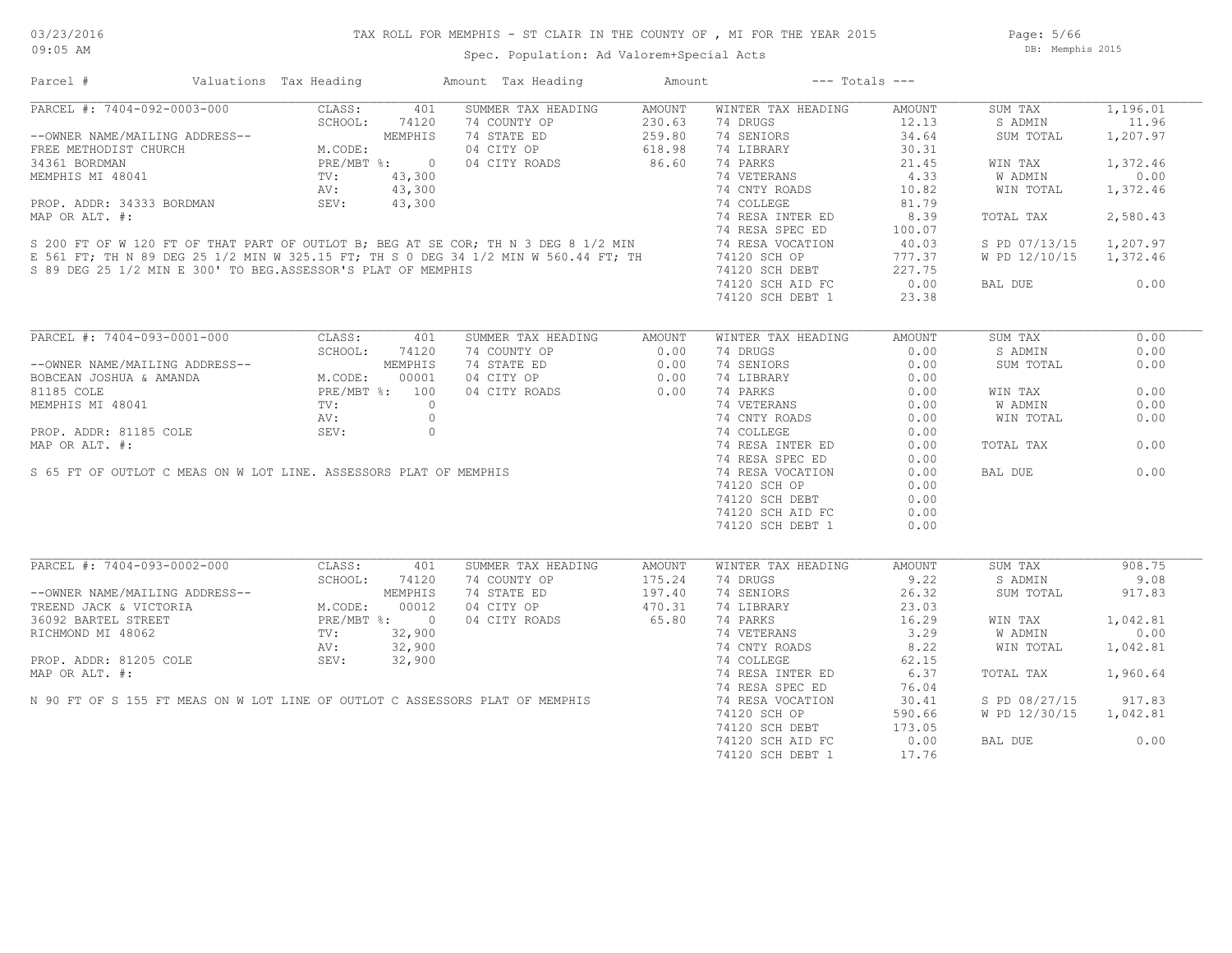Page: 6/66 DB: Memphis 2015

| PARCEL #: 7404-093-0003-001                                                                                                                    | CLASS:<br>401          | SUMMER TAX HEADING | AMOUNT | WINTER TAX HEADING                   | AMOUNT        | SUM TAX       | 1,428.22                             |
|------------------------------------------------------------------------------------------------------------------------------------------------|------------------------|--------------------|--------|--------------------------------------|---------------|---------------|--------------------------------------|
|                                                                                                                                                | SCHOOL:<br>74120       | 74 COUNTY OP       | 275.41 | 74 DRUGS                             | 14.49         | S ADMIN       | 14.28                                |
| --OWNER NAME/MAILING ADDRESS--                                                                                                                 | MEMPHIS                | 74 STATE ED        | 310.24 | 74 SENIORS                           | 41.36         | SUM TOTAL     | 1,442.50                             |
| MARNON EDWARD JR                                                                                                                               | M.CODE:                | 04 CITY OP         | 739.16 | 74 LIBRARY                           | 36.19         |               |                                      |
| P.O. BOX 594                                                                                                                                   | PRE/MBT %: 100         | 04 CITY ROADS      | 103.41 | 74 PARKS                             | 25.61         | WIN TAX       | 710.63                               |
| MEMPHIS MI 48041                                                                                                                               | TV:<br>51,707          |                    |        | 74 VETERANS                          | 5.17          | W ADMIN       | 0.00                                 |
|                                                                                                                                                | AV:<br>74,000          |                    |        | 74 CNTY ROADS                        | 12.92         | WIN TOTAL     | 710.63                               |
| PROP. ADDR: 81500 COLE                                                                                                                         | SEV:<br>74,000         |                    |        | 74 COLLEGE                           | 97.67         |               |                                      |
| MAP OR ALT. #:                                                                                                                                 |                        |                    |        | 74 RESA INTER ED                     | 10.02         | TOTAL TAX     | 2,153.13                             |
|                                                                                                                                                |                        |                    |        | 74 RESA SPEC ED                      | 119.51        |               |                                      |
| COMM AT THE NW CORN OF OUTLOT C; TH ALG THE N LINE OF OUTLOT C S85*21'00"E 91.69 FT                                                            |                        |                    |        | 74 RESA VOCATION                     | 47.80         | S PD 09/08/15 | 1,442.50                             |
| TO THE POB; TH S85*21'00"E 19.31FT TO A PT OF CURVATURE; TH 288.99FT ALG A CURVE                                                               |                        |                    |        | 74120 SCH OP                         | 0.00          | W PD 02/01/16 | 710.63                               |
| CONCAVE TO THE N, HAVING A RADIUS OF 4,978.31 FT, A CENTRAL ANGLE OF 04*03'36", AND                                                            |                        |                    |        | 74120 SCH DEBT                       | 271.97        |               |                                      |
| A CHORD OF S87*22'54"E 288.93 FT; TH S01*44'40"W 351.32FT; TH N88*47'42"W 120.21                                                               |                        |                    |        | 74120 SCH AID FC                     | 0.00          | BAL DUE       | 0.00                                 |
| FT; TH NO1*44'40"E 13.29FT TO A PT OF CURVATURE; TH 101.64 FT ALG A CURVE CONCAVE                                                              |                        |                    |        | 74120 SCH DEBT 1                     | 27.92         |               |                                      |
| TO THE W, HAVING A RAD OF 35FT, A CENTRAL ANGLE OF 166*23'4", AND A CHORD OF<br>N37*01'48"W 69.51 FT; TH N24*44'18"W 324.39 FT TO POB. 1.71 AC |                        |                    |        |                                      |               |               |                                      |
|                                                                                                                                                |                        |                    |        |                                      |               |               |                                      |
|                                                                                                                                                |                        |                    |        |                                      |               |               |                                      |
| PARCEL #: 7404-093-0003-010                                                                                                                    | CLASS:<br>402          | SUMMER TAX HEADING | AMOUNT | WINTER TAX HEADING                   | AMOUNT        | SUM TAX       | 227.52                               |
|                                                                                                                                                | SCHOOL:<br>74120       | 74 COUNTY OP       | 43.87  | 74 DRUGS                             | 2.30          | S ADMIN       | 2.27                                 |
| --OWNER NAME/MAILING ADDRESS--                                                                                                                 | MEMPHIS                | 74 STATE ED        | 49.42  | 74 SENIORS                           | 6.59          | SUM TOTAL     | 229.79                               |
| MARNON EDWARD JR                                                                                                                               | M.CODE:                | 04 CITY OP         | 117.76 | 74 LIBRARY                           | 5.76          |               |                                      |
| P.O. BOX 594                                                                                                                                   | PRE/MBT %: 100         | 04 CITY ROADS      | 16.47  | 74 PARKS                             | 4.08          | WIN TAX       | 113.17                               |
| MEMPHIS MI 48041                                                                                                                               | 8,238<br>$\text{TV}$ : |                    |        | 74 VETERANS                          | 0.82          | W ADMIN       | 0.00                                 |
|                                                                                                                                                | 13,500<br>AV:          |                    |        | 74 CNTY ROADS                        | 2.05          | WIN TOTAL     | 113.17                               |
| PROP. ADDR: COLE VACANT                                                                                                                        | 13,500<br>SEV:         |                    |        | 74 COLLEGE                           | 15.56         |               |                                      |
| MAP OR ALT. #:                                                                                                                                 |                        |                    |        | 74 RESA INTER ED                     | 1.59          | TOTAL TAX     | 342.96                               |
|                                                                                                                                                |                        |                    |        | 74 RESA SPEC ED                      | 19.04         |               |                                      |
| BEF AT THE NW CORN OF OUTLOT C, TH S86*21'00"W 91.69 FT; TH S24*44'18"e 324.39 FT                                                              |                        |                    |        | 74 RESA VOCATION                     | 7.61          | S PD 09/08/15 | 229.79                               |
| TO A PT OF CURV; TH 62.59 FT ALG A CURVE CONCAVE TO THE EAST, HAVING A RADIUS OF 35                                                            |                        |                    |        | 74120 SCH OP                         | 0.00          | W PD 02/01/16 | 113.17                               |
| FT, A CENTRAL ANGLE OF $102*27'05''$ , AND A CHORD OF $S08*33'08''E$ 54.58 FT; TH                                                              |                        |                    |        | 74120 SCH DEBT                       | 43.33         |               |                                      |
| S01*44'40"W 12.74FT; THE N88*47'42"W 229.47 FT; TH N01*41'48"E 364.09 FT TO POB.                                                               |                        |                    |        | 74120 SCH AID FC                     | 0.00          | BAL DUE       | 0.00                                 |
| 1.45 AC                                                                                                                                        |                        |                    |        | 74120 SCH DEBT 1                     | 4.44          |               |                                      |
|                                                                                                                                                |                        |                    |        |                                      |               |               |                                      |
|                                                                                                                                                |                        |                    |        |                                      |               |               |                                      |
| PARCEL #: 7404-093-0004-000                                                                                                                    | CLASS:<br>401          | SUMMER TAX HEADING | AMOUNT | WINTER TAX HEADING                   | AMOUNT        | SUM TAX       | 1,783.74                             |
|                                                                                                                                                | SCHOOL:<br>74120       | 74 COUNTY OP       | 343.97 | 74 DRUGS                             | 18.10         | S ADMIN       | 17.83                                |
|                                                                                                                                                | MEMPHIS                | 74 STATE ED        | 387.46 | 74 SENIORS                           | 51.66         | SUM TOTAL     | 1,801.57                             |
| --OWNER NAME/MAILING ADDRESS--                                                                                                                 |                        | 04 CITY OP         | 923.16 | 74 LIBRARY                           | 45.20         |               |                                      |
| URICK DENNIS M                                                                                                                                 | M.CODE:                |                    | 129.15 | 74 PARKS                             | 31.99         | WIN TAX       | 887.54                               |
| P.O. BOX 567                                                                                                                                   | PRE/MBT %: 100         | 04 CITY ROADS      |        |                                      |               |               | 0.00                                 |
| MEMPHIS MI 48041                                                                                                                               | 64,578<br>TV:          |                    |        | 74 VETERANS                          | 6.45          | W ADMIN       |                                      |
|                                                                                                                                                | 66,100<br>AV:          |                    |        | 74 CNTY ROADS                        | 16.14         | WIN TOTAL     |                                      |
| PROP. ADDR: 81250 COLE                                                                                                                         | SEV:<br>66,100         |                    |        | 74 COLLEGE                           | 121.99        |               |                                      |
| MAP OR ALT. #:                                                                                                                                 |                        |                    |        | 74 RESA INTER ED                     | 12.51         | TOTAL TAX     | 2,689.11                             |
|                                                                                                                                                |                        |                    |        | 74 RESA SPEC ED                      | 149.25        |               |                                      |
| S 100 FT MEAS ON E LOT LINE OF E 198 FT OF OULOT C. ASSESSORS PLAT OF MEMPHIS                                                                  |                        |                    |        | 74 RESA VOCATION                     | 59.70         | S PD 08/25/15 |                                      |
|                                                                                                                                                |                        |                    |        | 74120 SCH OP                         | 0.00          | W PD 01/22/16 |                                      |
|                                                                                                                                                |                        |                    |        | 74120 SCH DEBT                       | 339.68        |               |                                      |
|                                                                                                                                                |                        |                    |        | 74120 SCH AID FC<br>74120 SCH DEBT 1 | 0.00<br>34.87 | BAL DUE       | 887.54<br>1,801.57<br>887.54<br>0.00 |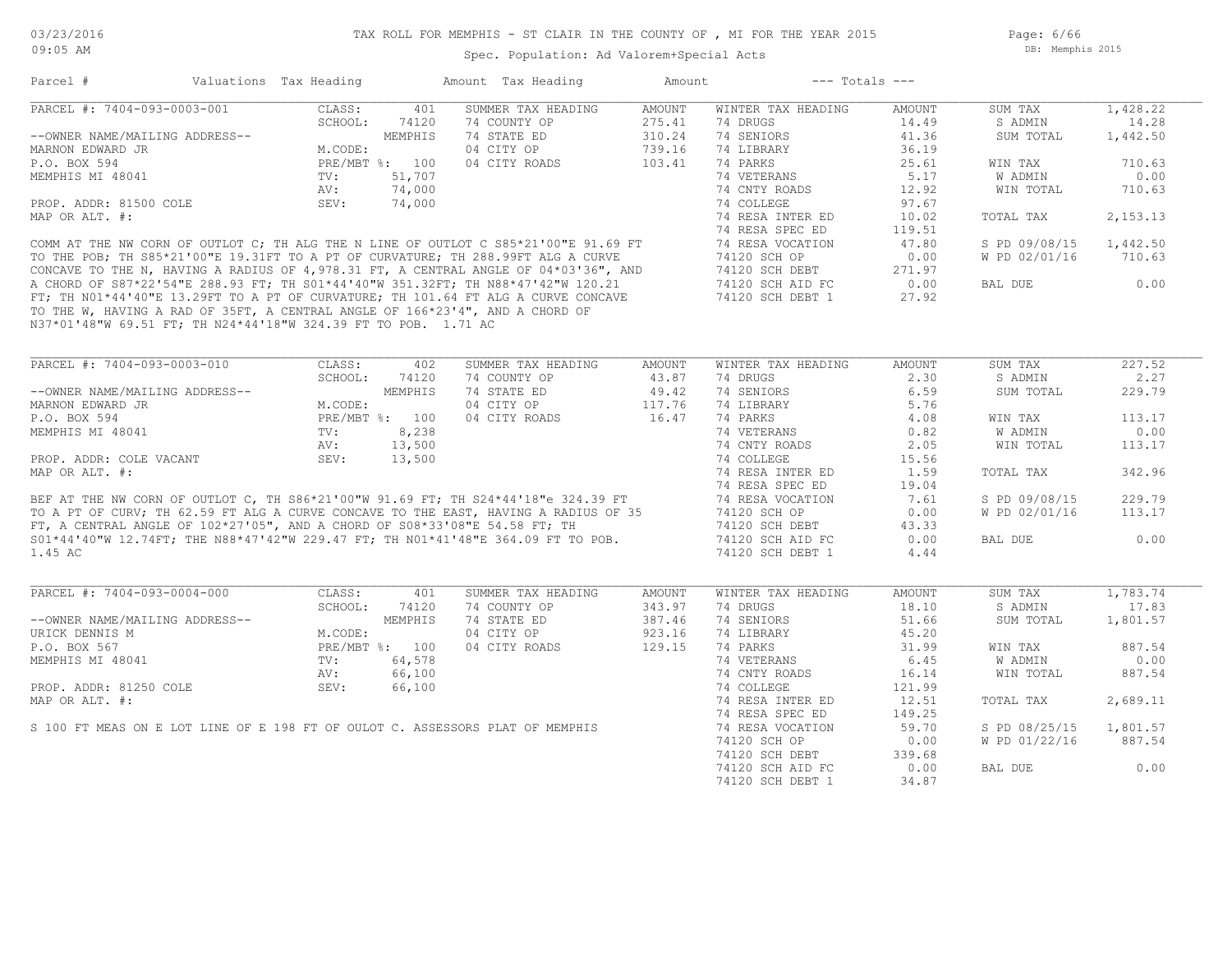Page: 7/66 DB: Memphis 2015

| Parcel #                                                                                                                                                                                                                                         | Valuations Tax Heading |                | Amount Tax Heading | Amount        | $---$ Totals $---$ |        |               |          |
|--------------------------------------------------------------------------------------------------------------------------------------------------------------------------------------------------------------------------------------------------|------------------------|----------------|--------------------|---------------|--------------------|--------|---------------|----------|
| PARCEL #: 7404-093-0005-000                                                                                                                                                                                                                      | CLASS:                 | 401            | SUMMER TAX HEADING | AMOUNT        | WINTER TAX HEADING | AMOUNT | SUM TAX       | 1,381.08 |
| CLASS: 401<br>--OWNER NAME/MAILING ADDRESS--<br>REINHARD BRENDAN J & JOHN F M.CODE: 00011<br>81299 COLE PRE/MBT %: 100<br>MEMPHIS MI 48041 TV: 50,000<br>PROP. ADDR: 81299 COLE AV: 50,000<br>MAP OP ALT #: 50,000                               |                        |                | 74 COUNTY OP       | 266.32        | 74 DRUGS           | 14.01  | S ADMIN       | 13.81    |
|                                                                                                                                                                                                                                                  |                        |                | 74 STATE ED        | 300.00        | 74 SENIORS         | 40.00  | SUM TOTAL     | 1,394.89 |
|                                                                                                                                                                                                                                                  |                        |                | 04 CITY OP         | 714.76        | 74 LIBRARY         | 35.00  |               |          |
|                                                                                                                                                                                                                                                  |                        |                | 04 CITY ROADS      | 100.00        | 74 PARKS           | 24.77  | WIN TAX       | 687.20   |
|                                                                                                                                                                                                                                                  |                        |                |                    |               | 74 VETERANS        | 5.00   | W ADMIN       | 0.00     |
|                                                                                                                                                                                                                                                  |                        |                |                    |               | 74 CNTY ROADS      | 12.50  |               | 687.20   |
|                                                                                                                                                                                                                                                  |                        |                |                    |               |                    |        | WIN TOTAL     |          |
|                                                                                                                                                                                                                                                  |                        |                |                    |               | 74 COLLEGE         | 94.45  |               |          |
| MAP OR ALT. #:                                                                                                                                                                                                                                   |                        |                |                    |               | 74 RESA INTER ED   | 9.69   | TOTAL TAX     | 2,082.09 |
|                                                                                                                                                                                                                                                  |                        |                |                    |               | 74 RESA SPEC ED    | 115.56 |               |          |
| N 100 FT OF S 355 FT MEAS ON W LOT LINE OF W 229 FT OF OUTLOT C. ASSESSORS PLAT OF                                                                                                                                                               |                        |                |                    |               | 74 RESA VOCATION   | 46.22  | S PD 07/15/15 | 1,394.89 |
| MEMPHIS                                                                                                                                                                                                                                          |                        |                |                    |               | 74120 SCH OP       | 0.00   | W PD 12/14/15 | 687.20   |
|                                                                                                                                                                                                                                                  |                        |                |                    |               | 74120 SCH DEBT     | 263.00 |               |          |
|                                                                                                                                                                                                                                                  |                        |                |                    |               | 74120 SCH AID FC   | 0.00   | BAL DUE       | 0.00     |
|                                                                                                                                                                                                                                                  |                        |                |                    |               | 74120 SCH DEBT 1   | 27.00  |               |          |
|                                                                                                                                                                                                                                                  |                        |                |                    |               |                    |        |               |          |
| PARCEL #: 7404-093-0006-000                                                                                                                                                                                                                      | CLASS:                 | 401            | SUMMER TAX HEADING | AMOUNT        | WINTER TAX HEADING | AMOUNT | SUM TAX       | 911.51   |
|                                                                                                                                                                                                                                                  | SCHOOL:                | 74120          | 74 COUNTY OP       | 175.77        | 74 DRUGS           | 9.24   | S ADMIN       | 9.11     |
| --OWNER NAME/MAILING ADDRESS--<br>PIONTROWSKI SCOTT T<br>81245 COLE<br>MEMPHIS MI 48041<br>MEMPHIS MI 48041<br>TV: 33,000<br>PROP. ADDR: 81245 COLE<br>PROP. ADDR: 81245 COLE<br>SEV: 33,000                                                     |                        |                | 74 STATE ED        | 198.00        | 74 SENIORS         | 26.40  | SUM TOTAL     | 920.62   |
|                                                                                                                                                                                                                                                  |                        |                | 04 CITY OP         | 471.74        | 74 LIBRARY         | 23.10  |               |          |
|                                                                                                                                                                                                                                                  |                        |                |                    |               |                    |        |               |          |
|                                                                                                                                                                                                                                                  |                        |                | 04 CITY ROADS      | 66.00         | 74 PARKS           | 16.34  | WIN TAX       | 453.53   |
|                                                                                                                                                                                                                                                  |                        |                |                    |               | 74 VETERANS        | 3.30   | W ADMIN       | 0.00     |
|                                                                                                                                                                                                                                                  |                        |                |                    |               | 74 CNTY ROADS      | 8.25   | WIN TOTAL     | 453.53   |
|                                                                                                                                                                                                                                                  |                        |                |                    |               | 74 COLLEGE         | 62.34  |               |          |
|                                                                                                                                                                                                                                                  |                        |                |                    |               | 74 RESA INTER ED   | 6.39   | TOTAL TAX     | 1,374.15 |
|                                                                                                                                                                                                                                                  |                        |                |                    |               | 74 RESA SPEC ED    | 76.27  |               |          |
| MEMPHIS MI 48041<br>PROP. ADDR: 81245 COLE<br>AV: 33,000<br>PROP. ADDR: 81245 COLE<br>AV: 33,000<br>SEV: 33,000<br>SEV: 33,000<br>SEV: 33,000<br>MAP OR ALT. #:<br>N 100 FT OF S 255 FT; MEAS ON W LOT LINE OF OUTLOT C EXC E 248 FT THEREOF ASS |                        |                |                    |               | 74 RESA VOCATION   | 30.50  | S PD 07/08/15 | 920.62   |
| PLAT OF MEMPHIS                                                                                                                                                                                                                                  |                        |                |                    |               | 74120 SCH OP       | 0.00   | W PD 12/07/15 | 453.53   |
|                                                                                                                                                                                                                                                  |                        |                |                    |               |                    |        |               |          |
|                                                                                                                                                                                                                                                  |                        |                |                    |               | 74120 SCH DEBT     | 173.58 |               |          |
|                                                                                                                                                                                                                                                  |                        |                |                    |               | 74120 SCH AID FC   | 0.00   | BAL DUE       | 0.00     |
|                                                                                                                                                                                                                                                  |                        |                |                    |               | 74120 SCH DEBT 1   | 17.82  |               |          |
| PARCEL #: 7404-093-0007-000                                                                                                                                                                                                                      | CLASS:                 | 401            | SUMMER TAX HEADING | <b>AMOUNT</b> | WINTER TAX HEADING | AMOUNT | SUM TAX       | 1,248.59 |
|                                                                                                                                                                                                                                                  | SCHOOL:                | 74120          | 74 COUNTY OP       | 240.77        | 74 DRUGS           | 12.67  | S ADMIN       | 12.48    |
|                                                                                                                                                                                                                                                  |                        |                |                    |               |                    |        |               |          |
| --OWNER NAME/MAILING ADDRESS--                                                                                                                                                                                                                   |                        | MEMPHIS        | 74 STATE ED        | 271.22        | 74 SENIORS         | 36.16  | SUM TOTAL     | 1,261.07 |
| PILKEY WILLIAM                                                                                                                                                                                                                                   | M.CODE:                |                | 04 CITY OP         | 646.20        | 74 LIBRARY         | 31.64  |               |          |
| 81300 COLE                                                                                                                                                                                                                                       |                        | PRE/MBT %: 100 | 04 CITY ROADS      | 90.40         | 74 PARKS           | 22.39  | WIN TAX       | 621.28   |
| MEMPHIS MI 48041                                                                                                                                                                                                                                 | TV:<br>AV:<br>SEV:     | 45,204         |                    |               | 74 VETERANS        | 4.52   | W ADMIN       | 0.00     |
|                                                                                                                                                                                                                                                  |                        | 45,900         |                    |               | 74 CNTY ROADS      | 11.30  | WIN TOTAL     | 621.28   |
| PROP. ADDR: 81300 COLE                                                                                                                                                                                                                           |                        | 45,900         |                    |               | 74 COLLEGE         | 85.39  |               |          |
| MAP OR ALT. #:                                                                                                                                                                                                                                   |                        |                |                    |               | 74 RESA INTER ED   | 8.76   | TOTAL TAX     | 1,882.35 |
|                                                                                                                                                                                                                                                  |                        |                |                    |               | 74 RESA SPEC ED    | 104.48 |               |          |
|                                                                                                                                                                                                                                                  |                        |                |                    |               |                    |        |               |          |
| N 100 FT MEAS ON E LOT LINE OF S 200 FT OF E 198 FT OF OUTLOT C. ASSESSORS PLAT OF                                                                                                                                                               |                        |                |                    |               | 74 RESA VOCATION   | 41.79  | S PD 07/07/15 | 1,261.07 |
| MEMPHIS                                                                                                                                                                                                                                          |                        |                |                    |               | 74120 SCH OP       | 0.00   | W PD 01/04/16 | 621.28   |
|                                                                                                                                                                                                                                                  |                        |                |                    |               | 74120 SCH DEBT     | 237.77 |               |          |
|                                                                                                                                                                                                                                                  |                        |                |                    |               | 74120 SCH AID FC   | 0.00   | BAL DUE       | 0.00     |
|                                                                                                                                                                                                                                                  |                        |                |                    |               | 74120 SCH DEBT 1   | 24.41  |               |          |
|                                                                                                                                                                                                                                                  |                        |                |                    |               |                    |        |               |          |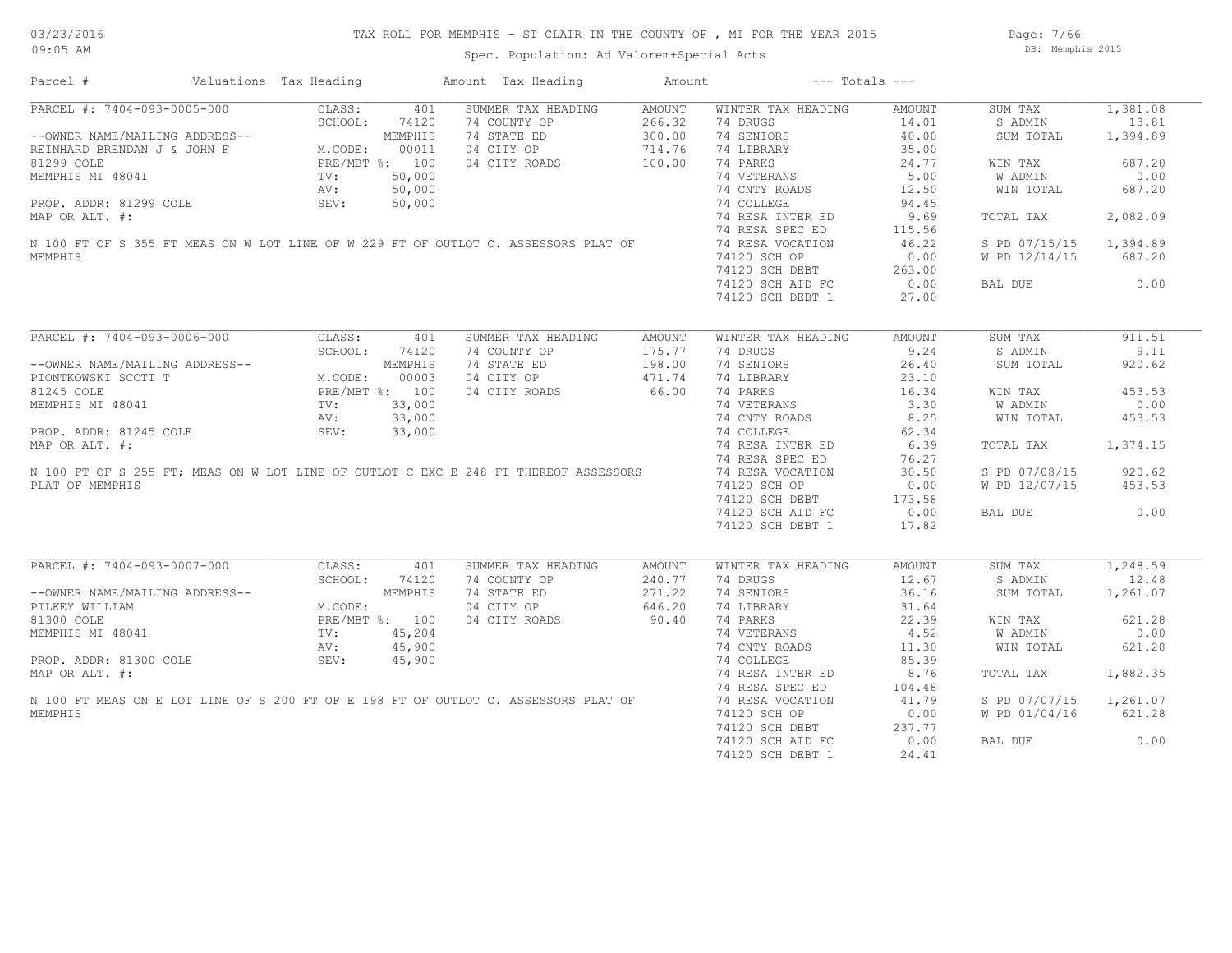Page: 8/66 DB: Memphis 2015

| Parcel #                                                                                                                                                                                                                                    | Valuations Tax Heading                                                                                               |       | Amount Tax Heading | Amount        | $---$ Totals $---$ |               |               |          |
|---------------------------------------------------------------------------------------------------------------------------------------------------------------------------------------------------------------------------------------------|----------------------------------------------------------------------------------------------------------------------|-------|--------------------|---------------|--------------------|---------------|---------------|----------|
| PARCEL #: 7404-093-0008-000                                                                                                                                                                                                                 | CLASS:                                                                                                               | 401   | SUMMER TAX HEADING | AMOUNT        | WINTER TAX HEADING | AMOUNT        | SUM TAX       | 1,338.31 |
|                                                                                                                                                                                                                                             | NG ADDRESS--<br>M.CODE:<br>M.CODE:<br>PRE/MBT %: 100<br>TV: 48,452<br>AV: 50,700<br>SEV: 50,700                      |       | 74 COUNTY OP       | 258.07        | 74 DRUGS           | 13.58         | S ADMIN       | 13.38    |
| --OWNER NAME/MAILING ADDRESS--                                                                                                                                                                                                              |                                                                                                                      |       | 74 STATE ED        | 290.71        | 74 SENIORS         | 38.76         | SUM TOTAL     | 1,351.69 |
| LONG CONNIE M                                                                                                                                                                                                                               |                                                                                                                      |       | 04 CITY OP         | 692.63        | 74 LIBRARY         | 33.91         |               |          |
| P.O. BOX 51                                                                                                                                                                                                                                 |                                                                                                                      |       | 04 CITY ROADS      | 96.90         | 74 PARKS           | 24.00         | WIN TAX       | 665.89   |
| MEMPHIS MI 48041                                                                                                                                                                                                                            |                                                                                                                      |       |                    |               | 74 VETERANS        | 4.84          | W ADMIN       | 0.00     |
|                                                                                                                                                                                                                                             |                                                                                                                      |       |                    |               | 74 CNTY ROADS      | 12.11         | WIN TOTAL     | 665.89   |
| PROP. ADDR: 81350 COLE                                                                                                                                                                                                                      |                                                                                                                      |       |                    |               | 74 COLLEGE         | 91.53         |               |          |
| MAP OR ALT. #:                                                                                                                                                                                                                              |                                                                                                                      |       |                    |               | 74 RESA INTER ED   | 9.38          | TOTAL TAX     | 2,017.58 |
|                                                                                                                                                                                                                                             |                                                                                                                      |       |                    |               |                    |               |               |          |
| N 100 FT MEAS ON E LOT LINE OF S 300 FT OF E 198 FT OF OUTLOT C. ASSESSORS PLAT OF                                                                                                                                                          |                                                                                                                      |       |                    |               | 74 RESA SPEC ED    | 111.98        |               |          |
|                                                                                                                                                                                                                                             |                                                                                                                      |       |                    |               | 74 RESA VOCATION   | 44.79         | S PD 07/07/15 | 1,351.69 |
| MEMPHIS                                                                                                                                                                                                                                     |                                                                                                                      |       |                    |               | 74120 SCH OP       | 0.00          | W PD 02/24/16 | 665.89   |
|                                                                                                                                                                                                                                             |                                                                                                                      |       |                    |               | 74120 SCH DEBT     | 254.85        |               |          |
|                                                                                                                                                                                                                                             |                                                                                                                      |       |                    |               | 74120 SCH AID FC   | 0.00          | BAL DUE       | 0.00     |
|                                                                                                                                                                                                                                             |                                                                                                                      |       |                    |               | 74120 SCH DEBT 1   | 26.16         |               |          |
|                                                                                                                                                                                                                                             |                                                                                                                      |       |                    |               |                    |               |               |          |
| PARCEL #: 7404-093-0009-000                                                                                                                                                                                                                 | CLASS:                                                                                                               | 401   | SUMMER TAX HEADING | <b>AMOUNT</b> | WINTER TAX HEADING | <b>AMOUNT</b> | SUM TAX       | 1,231.93 |
|                                                                                                                                                                                                                                             | SCHOOL:                                                                                                              | 74120 | 74 COUNTY OP       | 237.56        | 74 DRUGS           | 12.50         | S ADMIN       | 12.31    |
| --OWNER NAME/MAILING ADDRESS--<br>LETT RANDY D & PEGGY A<br>12762 FLYNN ROAD<br>SAWYER MI 49125<br>PROP. ADDR: 81325 COLE<br>M.CODE:<br>PROP. ADDR: 81325 COLE<br>MARD OR NATION AT THE THE MARD OR NATION AT THE THE MARD OR NATION AT THE |                                                                                                                      |       | 74 STATE ED        | 267.60        | 74 SENIORS         | 35.68         | SUM TOTAL     | 1,244.24 |
|                                                                                                                                                                                                                                             |                                                                                                                      |       | 04 CITY OP         | 637.57        | 74 LIBRARY         | 31.22         |               |          |
|                                                                                                                                                                                                                                             |                                                                                                                      |       | 04 CITY ROADS      | 89.20         | 74 PARKS           | 22.09         | WIN TAX       | 1,413.68 |
|                                                                                                                                                                                                                                             |                                                                                                                      |       |                    |               | 74 VETERANS        | 4.46          | W ADMIN       | 0.00     |
|                                                                                                                                                                                                                                             |                                                                                                                      |       |                    |               |                    |               |               |          |
|                                                                                                                                                                                                                                             |                                                                                                                      |       |                    |               | 74 CNTY ROADS      | 11.15         | WIN TOTAL     | 1,413.68 |
|                                                                                                                                                                                                                                             |                                                                                                                      |       |                    |               | 74 COLLEGE         | 84.25         |               |          |
| MAP OR ALT. #:                                                                                                                                                                                                                              |                                                                                                                      |       |                    |               | 74 RESA INTER ED   | 8.64          | TOTAL TAX     | 2,657.92 |
|                                                                                                                                                                                                                                             |                                                                                                                      |       |                    |               | 74 RESA SPEC ED    | 103.08        |               |          |
| N 100 FT OF S 455 FT; MEAS ON W LOT LINE OF W 229 FT OF OUTLOT C. ASSESSORS PLAT OF                                                                                                                                                         |                                                                                                                      |       |                    |               | 74 RESA VOCATION   | 41.23         | S PD 08/21/15 | 1,244.24 |
| MEMPHIS                                                                                                                                                                                                                                     |                                                                                                                      |       |                    |               | 74120 SCH OP       | 800.71        | W PD 02/08/16 | 1,413.68 |
|                                                                                                                                                                                                                                             |                                                                                                                      |       |                    |               | 74120 SCH DEBT     | 234.59        |               |          |
|                                                                                                                                                                                                                                             |                                                                                                                      |       |                    |               | 74120 SCH AID FC   | 0.00          | BAL DUE       | 0.00     |
|                                                                                                                                                                                                                                             |                                                                                                                      |       |                    |               | 74120 SCH DEBT 1   | 24.08         |               |          |
|                                                                                                                                                                                                                                             |                                                                                                                      |       |                    |               |                    |               |               |          |
| PARCEL #: 7404-093-0010-000                                                                                                                                                                                                                 | CLASS:                                                                                                               | 401   | SUMMER TAX HEADING | AMOUNT        | WINTER TAX HEADING | <b>AMOUNT</b> | SUM TAX       | 1,673.87 |
|                                                                                                                                                                                                                                             |                                                                                                                      |       | 74 COUNTY OP       | 322.78        | 74 DRUGS           | 16.98         | S ADMIN       | 16.73    |
| --OWNER NAME/MAILING ADDRESS--                                                                                                                                                                                                              |                                                                                                                      |       | 74 STATE ED        | 363.60        | 74 SENIORS         | 48.48         | SUM TOTAL     | 1,690.60 |
| FORCE PATRICK                                                                                                                                                                                                                               | SCHOOL: 74120<br>MEMPHIS<br>M.CODE:<br>PRE/MBT %: 100<br>TV: 60,600<br>COLE SEV: 60,600<br>AV: 60,600<br>SEV: 60,600 |       | 04 CITY OP         | 866.29        | 74 LIBRARY         | 42.42         |               |          |
| 81375 COLE                                                                                                                                                                                                                                  |                                                                                                                      |       | 04 CITY ROADS      | 121.20        | 74 PARKS           | 30.02         | WIN TAX       | 832.87   |
| MEMPHIS MI 48041                                                                                                                                                                                                                            |                                                                                                                      |       |                    |               | 74 VETERANS        | 6.06          | W ADMIN       | 0.00     |
|                                                                                                                                                                                                                                             |                                                                                                                      |       |                    |               | 74 CNTY ROADS      | 15.15         | WIN TOTAL     | 832.87   |
| PROP. ADDR: 81375 COLE                                                                                                                                                                                                                      |                                                                                                                      |       |                    |               |                    |               |               |          |
|                                                                                                                                                                                                                                             |                                                                                                                      |       |                    |               | 74 COLLEGE         | 114.47        |               |          |
| MAP OR ALT. #:                                                                                                                                                                                                                              |                                                                                                                      |       |                    |               | 74 RESA INTER ED   | 11.74         | TOTAL TAX     | 2,523.47 |
|                                                                                                                                                                                                                                             |                                                                                                                      |       |                    |               | 74 RESA SPEC ED    | 140.06        |               |          |
| N 100 FT OF S 555 FT; MEAS ON W LOT LINE OF W 229 FT OF OUTLOT C. ASSESSORS PLAT OF                                                                                                                                                         |                                                                                                                      |       |                    |               | 74 RESA VOCATION   | 56.02         | S PD 08/14/15 | 1,690.60 |
| MEMPHIS                                                                                                                                                                                                                                     |                                                                                                                      |       |                    |               | 74120 SCH OP       | 0.00          | W PD 02/01/16 | 832.87   |
|                                                                                                                                                                                                                                             |                                                                                                                      |       |                    |               | 74120 SCH DEBT     | 318.75        |               |          |
|                                                                                                                                                                                                                                             |                                                                                                                      |       |                    |               | 74120 SCH AID FC   | 0.00          | BAL DUE       | 0.00     |
|                                                                                                                                                                                                                                             |                                                                                                                      |       |                    |               | 74120 SCH DEBT 1   | 32.72         |               |          |
|                                                                                                                                                                                                                                             |                                                                                                                      |       |                    |               |                    |               |               |          |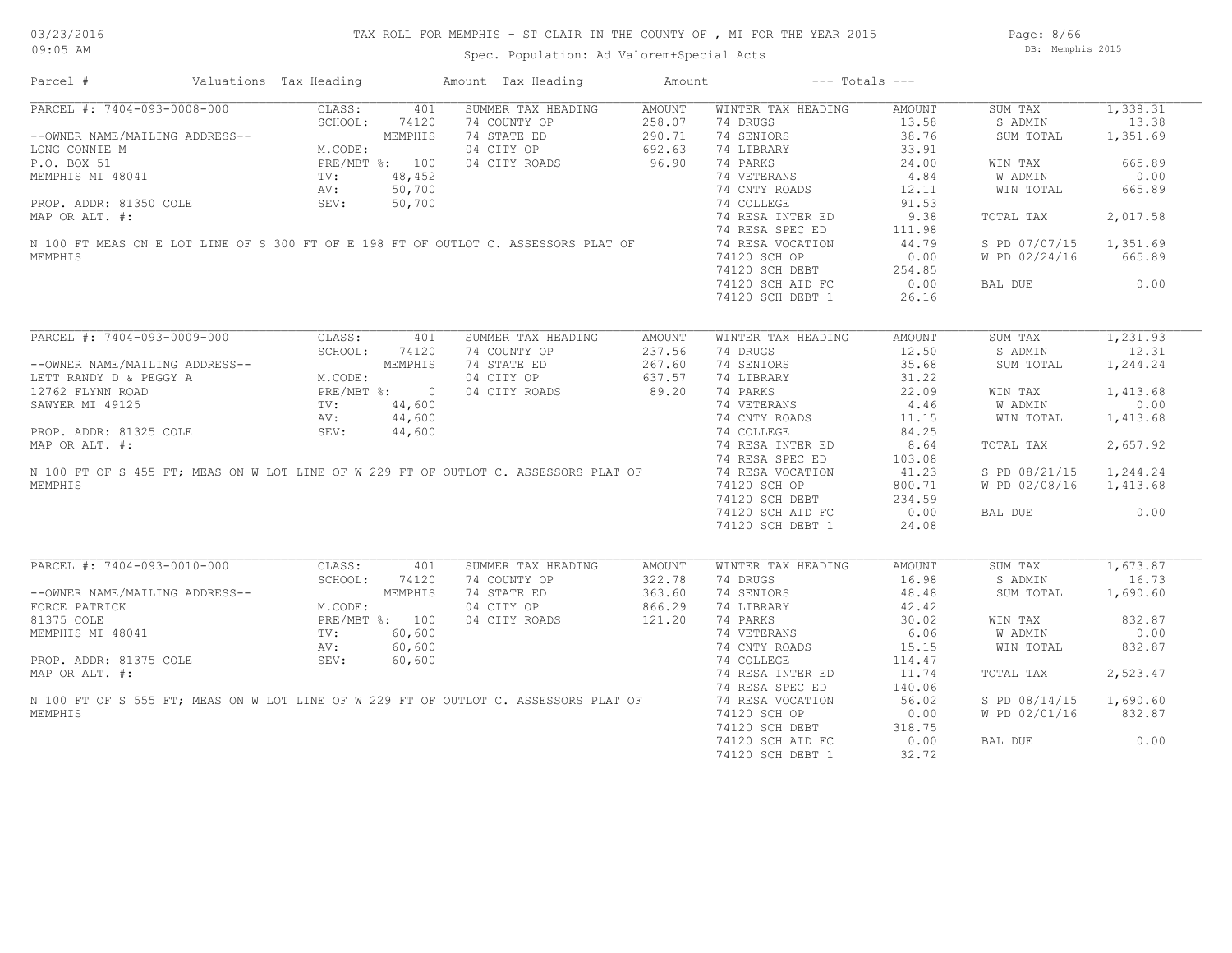# 03/23/2016

#### TAX ROLL FOR MEMPHIS - ST CLAIR IN THE COUNTY OF , MI FOR THE YEAR 2015

09:05 AM

### Spec. Population: Ad Valorem+Special Acts

Page: 9/66 DB: Memphis 2015

| Parcel #<br>Valuations Tax Heading                                                                                                                                                                                                                                               |                                                                                                                                           | Amount Tax Heading                                                                      | Amount                                           | $---$ Totals $---$                                                                                                                                                                                                                                                            |                                                                                                                                               |                                                                                                                                         |                                                                                                           |
|----------------------------------------------------------------------------------------------------------------------------------------------------------------------------------------------------------------------------------------------------------------------------------|-------------------------------------------------------------------------------------------------------------------------------------------|-----------------------------------------------------------------------------------------|--------------------------------------------------|-------------------------------------------------------------------------------------------------------------------------------------------------------------------------------------------------------------------------------------------------------------------------------|-----------------------------------------------------------------------------------------------------------------------------------------------|-----------------------------------------------------------------------------------------------------------------------------------------|-----------------------------------------------------------------------------------------------------------|
| PARCEL #: 7404-093-0011-000<br>--OWNER NAME/MAILING ADDRESS--<br>HAWKINS RENEE<br>48441 FORBES<br>NEW BALTIMORE MI 48047<br>PROP. ADDR: 81380 COLE<br>MAP OR ALT. #:<br>N 100 FT OF S 400 FT OF E 198 FT OF OUTLOT C & E 78 FT LYING N OF S 400 FT.<br>ASSESSORS PLAT OF MEMPHIS | CLASS:<br>SCHOOL:<br>74120<br>MEMPHIS<br>M.CODE:<br>00001<br>PRE/MBT %: 100<br>58,600<br>$\text{TV}$ :<br>58,600<br>AV:<br>SEV:<br>58,600 | 401<br>SUMMER TAX HEADING<br>74 COUNTY OP<br>74 STATE ED<br>04 CITY OP<br>04 CITY ROADS | AMOUNT<br>312.13<br>351.60<br>837.70<br>117.20   | WINTER TAX HEADING<br>74 DRUGS<br>74 SENIORS<br>74 LIBRARY<br>74 PARKS<br>74 VETERANS<br>74 CNTY ROADS<br>74 COLLEGE<br>74 RESA INTER ED<br>74 RESA SPEC ED<br>74 RESA VOCATION<br>74120 SCH OP<br>74120 SCH DEBT                                                             | AMOUNT<br>16.42<br>46.88<br>41.02<br>29.03<br>5.86<br>14.65<br>110.70<br>11.35<br>135.44<br>54.17<br>0.00<br>308.23<br>0.00                   | SUM TAX<br>S ADMIN<br>SUM TOTAL<br>WIN TAX<br>W ADMIN<br>WIN TOTAL<br>TOTAL TAX<br>S PD 08/25/15<br>W PD 12/30/15                       | 1,618.63<br>16.18<br>1,634.81<br>805.39<br>0.00<br>805.39<br>2,440.20<br>1,634.81<br>805.39<br>0.00       |
| PARCEL #: 7404-094-0001-000<br>--OWNER NAME/MAILING ADDRESS--<br>RAYMOND HARRISON REVOC TRUST<br>P.O. BOX 501<br>MEMPHIS MI 48041<br>PROP. ADDR: 35411 BORDMAN<br>MAP OR ALT. #:<br>OUTLOT D ASSESSORS PLAT OF MEMPHIS                                                           | CLASS:<br>SCHOOL:<br>74120<br>MEMPHIS<br>M.CODE:<br>PRE/MBT %: 100<br>85,700<br>$\text{TV}$ :<br>85,700<br>AV:<br>SEV:<br>85,700          | 401<br>SUMMER TAX HEADING<br>74 COUNTY OP<br>74 STATE ED<br>04 CITY OP<br>04 CITY ROADS | AMOUNT<br>456.48<br>514.20<br>1,225.10<br>171.40 | 74120 SCH AID FC<br>74120 SCH DEBT 1<br>WINTER TAX HEADING<br>74 DRUGS<br>74 SENIORS<br>74 LIBRARY<br>74 PARKS<br>74 VETERANS<br>74 CNTY ROADS<br>74 COLLEGE<br>74 RESA INTER ED<br>74 RESA SPEC ED<br>74 RESA VOCATION<br>74120 SCH OP<br>74120 SCH DEBT<br>74120 SCH AID FC | 31.64<br>AMOUNT<br>24.02<br>68.56<br>59.99<br>42.45<br>8.57<br>21.42<br>161.89<br>16.60<br>198.07<br>79.22<br>0.00<br>450.78<br>0.00          | BAL DUE<br>SUM TAX<br>S ADMIN<br>SUM TOTAL<br>WIN TAX<br>W ADMIN<br>WIN TOTAL<br>TOTAL TAX<br>S PD 08/25/15<br>W PD 02/04/16<br>BAL DUE | 2,367.18<br>23.67<br>2,390.85<br>1,177.84<br>0.00<br>1,177.84<br>3,568.69<br>2,390.85<br>1,177.84<br>0.00 |
| PARCEL #: 7404-100-0001-000<br>--OWNER NAME/MAILING ADDRESS--<br>OUIGLY DENNIS P & SUSAN E<br>81755 BELLE RIVER<br>MEMPHIS MI 48041<br>PROP. ADDR: 81755 BELLE RIVER<br>MAP OR ALT. #:<br>LOT 1 ASSESSORS PLAT OF MEMPHIS                                                        | CLASS:<br>SCHOOL:<br>74120<br>MEMPHIS<br>M.CODE:<br>PRE/MBT %: 100<br>54,500<br>TV:<br>54,500<br>AV:<br>SEV:<br>54,500                    | 401<br>SUMMER TAX HEADING<br>74 COUNTY OP<br>74 STATE ED<br>04 CITY OP<br>04 CITY ROADS | AMOUNT<br>290.29<br>327.00<br>779.09<br>109.00   | 74120 SCH DEBT 1<br>WINTER TAX HEADING<br>74 DRUGS<br>74 SENIORS<br>74 LIBRARY<br>74 PARKS<br>74 VETERANS<br>74 CNTY ROADS<br>74 COLLEGE<br>74 RESA INTER ED<br>74 RESA SPEC ED<br>74 RESA VOCATION<br>74120 SCH OP<br>74120 SCH DEBT<br>74120 SCH AID FC<br>74120 SCH DEBT 1 | 46.27<br>AMOUNT<br>15.27<br>43.60<br>38.15<br>26.99<br>5.45<br>13.62<br>102.95<br>10.56<br>125.96<br>50.38<br>0.00<br>286.67<br>0.00<br>29.43 | SUM TAX<br>S ADMIN<br>SUM TOTAL<br>WIN TAX<br>W ADMIN<br>WIN TOTAL<br>TOTAL TAX<br>S PD 07/20/15<br>W PD 12/11/15<br>BAL DUE            | 1,505.38<br>15.05<br>1,520.43<br>749.03<br>0.00<br>749.03<br>2,269.46<br>1,520.43<br>749.03<br>0.00       |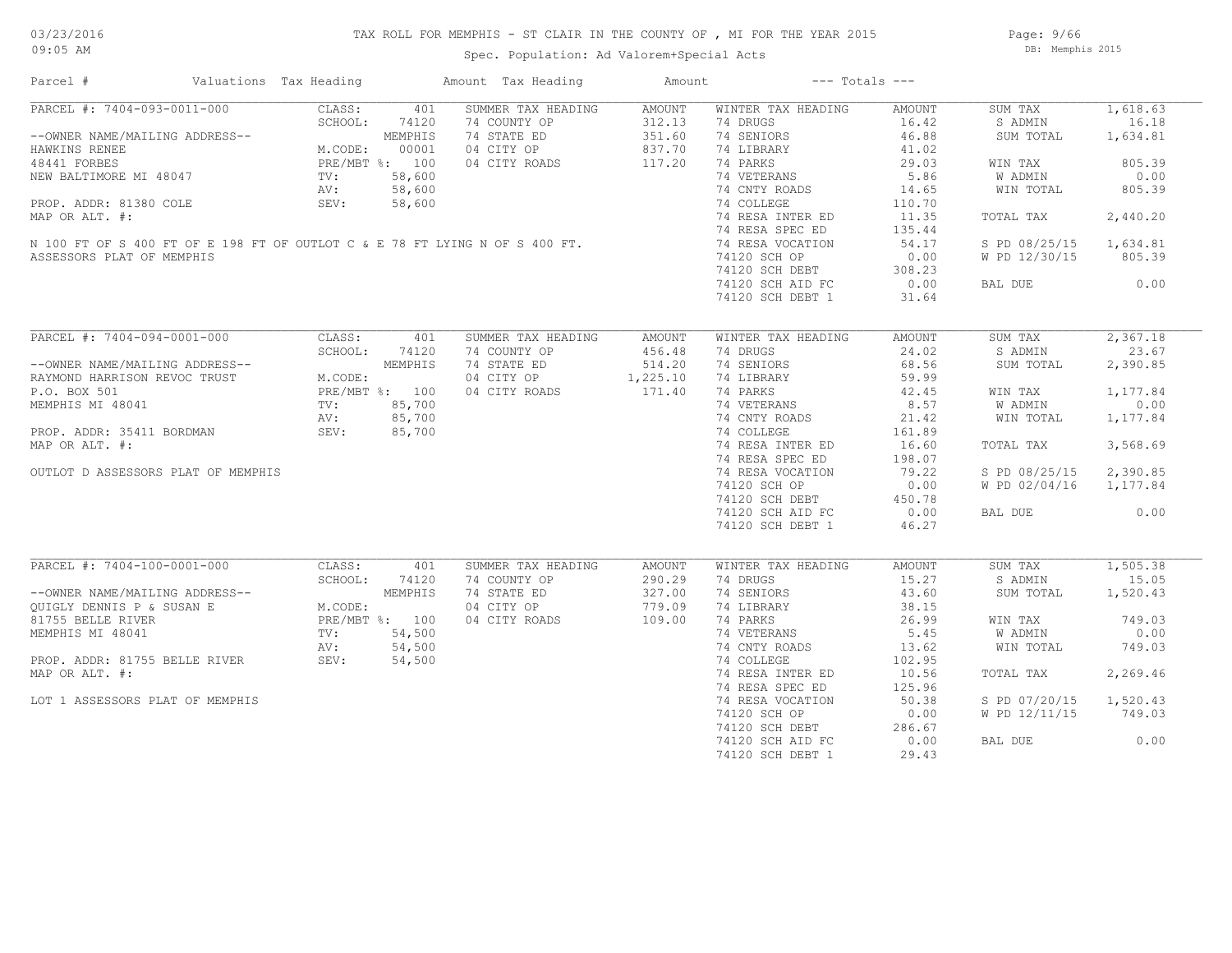Spec. Population: Ad Valorem+Special Acts

Page: 10/66 DB: Memphis 2015

| PARCEL #: 7404-100-0002-001<br>CLASS:<br>402<br>SUMMER TAX HEADING<br><b>AMOUNT</b><br>WINTER TAX HEADING<br>SUM TAX<br>AMOUNT<br>7.97<br>SCHOOL:<br>74120<br>74 COUNTY OP<br>151.59<br>74 DRUGS<br>S ADMIN<br>74 STATE ED<br>170.76<br>74 SENIORS<br>22.76<br>--OWNER NAME/MAILING ADDRESS--<br>MEMPHIS<br>04 CITY OP<br>406.84<br>74 LIBRARY<br>19.92<br>APOLLO GROUP, LLC<br>M.CODE:<br>04 CITY ROADS<br>56.92<br>74 PARKS<br>ROBYN CAMILLERI<br>PRE/MBT %:<br>$\overline{0}$<br>14.09<br>WIN TAX<br>74 VETERANS<br>2.84<br>W ADMIN<br>16601 E 13 MILE<br>TV:<br>28,460<br>AV:<br>28,460<br>74 CNTY ROADS<br>7.11<br>FRASER MI 48026<br>SEV:<br>28,460<br>74 COLLEGE<br>53.76<br>PROP. ADDR: 81631 BELLE RIVER<br>74 RESA INTER ED<br>5.51<br>TOTAL TAX<br>74 RESA SPEC ED<br>MAP OR ALT. #:<br>65.77<br>74 RESA VOCATION<br>26.31<br>PART OF LOT 2 "ASSESSORS PLAT OF MEMPHIS" BEING PART OF THE SW I/4 OF SEC 35, T6N<br>74120 SCH OP<br>510.94<br>R14E, RILEY TWP. ST CLAIR CTY DESC AS BEG AT NW COR OF LOT 2, TH 290.12 FT ALG W<br>149.69<br>74120 SCH DEBT<br>LINE OF BELLE RIVER ROAD ALG THE ARC OF CURVE THAT IS CONCAVE TO THE NE, RAD<br>74120 SCH AID FC<br>0.00<br>BAL DUE<br>=605.92 FT, CA=27DEG 26' 01", WHOSE CORD BEARS S.44 DEG 03' 51" E. 287.36 FT, TH S 16<br>74120 SCH DEBT 1<br>15.36<br>DEG 39'10" W 124.13 FT, TH S 26 DEG 00' 00" W, 170 FT TO A PT ON LINE EST IN A<br>SURVEY BY COLLINS ENGINEERING RECORDED IN LIBER 3, PG 137; TH ALG SAID LINE, N82<br>DEG 48' 40" W. 76.35 FT TO SW COR OF LOT 2; TH ALG W LINE OF SAID LOT N 01 DEG 42'<br>40" W 468.85 FT TO POB. CONTAINIG 1.253 AC SUBJECT TO EASEMENTS AND RESTRICTIONS OF<br>RECORD.<br>PARCEL #: 7404-100-0002-010<br>CLASS:<br>703<br>SUMMER TAX HEADING<br><b>AMOUNT</b><br>WINTER TAX HEADING<br>AMOUNT<br>SUM TAX<br>SCHOOL:<br>74120<br>0.00<br>74 DRUGS<br>S ADMIN<br>74 COUNTY OP<br>0.00<br>--OWNER NAME/MAILING ADDRESS--<br>MEMPHIS<br>74 STATE ED<br>0.00<br>74 SENIORS<br>0.00<br>0.00<br>04 CITY OP<br>74 LIBRARY<br>0.00<br>CITY OF MEMPHIS<br>M.CODE:<br>74 PARKS<br>35095 POTTER<br>PRE/MBT %:<br>04 CITY ROADS<br>0.00<br>$\overline{0}$<br>0.00<br>WIN TAX<br>MEMPHIS MI 48041<br>TV:<br>$\Omega$<br>74 VETERANS<br>0.00<br>W ADMIN<br>74 CNTY ROADS<br>$\circ$<br>0.00<br>WIN TOTAL<br>AV:<br>PROP. ADDR: 81631 BELLE RIVER<br>$\circ$<br>74 COLLEGE<br>SEV:<br>0.00<br>MAP OR ALT. #:<br>74 RESA INTER ED<br>TOTAL TAX<br>0.00<br>74 RESA SPEC ED<br>0.00<br>LOT 2 ASSESSORS PLAT OF MEMPHIS ALSO THAT PART OF OLD P.M. RR R/W IN NE 1/4 OF SW<br>74 RESA VOCATION<br>0.00<br>BAL DUE<br>1/4 W OF BELLE RIVER RD. SEC 35 T6N R14E<br>74120 SCH OP<br>0.00 | 786.11<br>7.86<br>SUM TOTAL<br>793.97<br>902.03<br>0.00<br>WIN TOTAL<br>902.03<br>1,696.00<br>793.97<br>S PD 08/10/15<br>W PD 12/30/15<br>902.03<br>0.00<br>0.00<br>0.00<br>SUM TOTAL<br>0.00<br>0.00<br>0.00 |
|---------------------------------------------------------------------------------------------------------------------------------------------------------------------------------------------------------------------------------------------------------------------------------------------------------------------------------------------------------------------------------------------------------------------------------------------------------------------------------------------------------------------------------------------------------------------------------------------------------------------------------------------------------------------------------------------------------------------------------------------------------------------------------------------------------------------------------------------------------------------------------------------------------------------------------------------------------------------------------------------------------------------------------------------------------------------------------------------------------------------------------------------------------------------------------------------------------------------------------------------------------------------------------------------------------------------------------------------------------------------------------------------------------------------------------------------------------------------------------------------------------------------------------------------------------------------------------------------------------------------------------------------------------------------------------------------------------------------------------------------------------------------------------------------------------------------------------------------------------------------------------------------------------------------------------------------------------------------------------------------------------------------------------------------------------------------------------------------------------------------------------------------------------------------------------------------------------------------------------------------------------------------------------------------------------------------------------------------------------------------------------------------------------------------------------------------------------------------------------------------------------------------------------------------------------------------------------------------------------------------------------------------------------------------------|---------------------------------------------------------------------------------------------------------------------------------------------------------------------------------------------------------------|
|                                                                                                                                                                                                                                                                                                                                                                                                                                                                                                                                                                                                                                                                                                                                                                                                                                                                                                                                                                                                                                                                                                                                                                                                                                                                                                                                                                                                                                                                                                                                                                                                                                                                                                                                                                                                                                                                                                                                                                                                                                                                                                                                                                                                                                                                                                                                                                                                                                                                                                                                                                                                                                                                           |                                                                                                                                                                                                               |
|                                                                                                                                                                                                                                                                                                                                                                                                                                                                                                                                                                                                                                                                                                                                                                                                                                                                                                                                                                                                                                                                                                                                                                                                                                                                                                                                                                                                                                                                                                                                                                                                                                                                                                                                                                                                                                                                                                                                                                                                                                                                                                                                                                                                                                                                                                                                                                                                                                                                                                                                                                                                                                                                           |                                                                                                                                                                                                               |
|                                                                                                                                                                                                                                                                                                                                                                                                                                                                                                                                                                                                                                                                                                                                                                                                                                                                                                                                                                                                                                                                                                                                                                                                                                                                                                                                                                                                                                                                                                                                                                                                                                                                                                                                                                                                                                                                                                                                                                                                                                                                                                                                                                                                                                                                                                                                                                                                                                                                                                                                                                                                                                                                           |                                                                                                                                                                                                               |
|                                                                                                                                                                                                                                                                                                                                                                                                                                                                                                                                                                                                                                                                                                                                                                                                                                                                                                                                                                                                                                                                                                                                                                                                                                                                                                                                                                                                                                                                                                                                                                                                                                                                                                                                                                                                                                                                                                                                                                                                                                                                                                                                                                                                                                                                                                                                                                                                                                                                                                                                                                                                                                                                           |                                                                                                                                                                                                               |
|                                                                                                                                                                                                                                                                                                                                                                                                                                                                                                                                                                                                                                                                                                                                                                                                                                                                                                                                                                                                                                                                                                                                                                                                                                                                                                                                                                                                                                                                                                                                                                                                                                                                                                                                                                                                                                                                                                                                                                                                                                                                                                                                                                                                                                                                                                                                                                                                                                                                                                                                                                                                                                                                           |                                                                                                                                                                                                               |
|                                                                                                                                                                                                                                                                                                                                                                                                                                                                                                                                                                                                                                                                                                                                                                                                                                                                                                                                                                                                                                                                                                                                                                                                                                                                                                                                                                                                                                                                                                                                                                                                                                                                                                                                                                                                                                                                                                                                                                                                                                                                                                                                                                                                                                                                                                                                                                                                                                                                                                                                                                                                                                                                           |                                                                                                                                                                                                               |
|                                                                                                                                                                                                                                                                                                                                                                                                                                                                                                                                                                                                                                                                                                                                                                                                                                                                                                                                                                                                                                                                                                                                                                                                                                                                                                                                                                                                                                                                                                                                                                                                                                                                                                                                                                                                                                                                                                                                                                                                                                                                                                                                                                                                                                                                                                                                                                                                                                                                                                                                                                                                                                                                           |                                                                                                                                                                                                               |
|                                                                                                                                                                                                                                                                                                                                                                                                                                                                                                                                                                                                                                                                                                                                                                                                                                                                                                                                                                                                                                                                                                                                                                                                                                                                                                                                                                                                                                                                                                                                                                                                                                                                                                                                                                                                                                                                                                                                                                                                                                                                                                                                                                                                                                                                                                                                                                                                                                                                                                                                                                                                                                                                           |                                                                                                                                                                                                               |
|                                                                                                                                                                                                                                                                                                                                                                                                                                                                                                                                                                                                                                                                                                                                                                                                                                                                                                                                                                                                                                                                                                                                                                                                                                                                                                                                                                                                                                                                                                                                                                                                                                                                                                                                                                                                                                                                                                                                                                                                                                                                                                                                                                                                                                                                                                                                                                                                                                                                                                                                                                                                                                                                           |                                                                                                                                                                                                               |
|                                                                                                                                                                                                                                                                                                                                                                                                                                                                                                                                                                                                                                                                                                                                                                                                                                                                                                                                                                                                                                                                                                                                                                                                                                                                                                                                                                                                                                                                                                                                                                                                                                                                                                                                                                                                                                                                                                                                                                                                                                                                                                                                                                                                                                                                                                                                                                                                                                                                                                                                                                                                                                                                           |                                                                                                                                                                                                               |
|                                                                                                                                                                                                                                                                                                                                                                                                                                                                                                                                                                                                                                                                                                                                                                                                                                                                                                                                                                                                                                                                                                                                                                                                                                                                                                                                                                                                                                                                                                                                                                                                                                                                                                                                                                                                                                                                                                                                                                                                                                                                                                                                                                                                                                                                                                                                                                                                                                                                                                                                                                                                                                                                           |                                                                                                                                                                                                               |
|                                                                                                                                                                                                                                                                                                                                                                                                                                                                                                                                                                                                                                                                                                                                                                                                                                                                                                                                                                                                                                                                                                                                                                                                                                                                                                                                                                                                                                                                                                                                                                                                                                                                                                                                                                                                                                                                                                                                                                                                                                                                                                                                                                                                                                                                                                                                                                                                                                                                                                                                                                                                                                                                           |                                                                                                                                                                                                               |
|                                                                                                                                                                                                                                                                                                                                                                                                                                                                                                                                                                                                                                                                                                                                                                                                                                                                                                                                                                                                                                                                                                                                                                                                                                                                                                                                                                                                                                                                                                                                                                                                                                                                                                                                                                                                                                                                                                                                                                                                                                                                                                                                                                                                                                                                                                                                                                                                                                                                                                                                                                                                                                                                           |                                                                                                                                                                                                               |
|                                                                                                                                                                                                                                                                                                                                                                                                                                                                                                                                                                                                                                                                                                                                                                                                                                                                                                                                                                                                                                                                                                                                                                                                                                                                                                                                                                                                                                                                                                                                                                                                                                                                                                                                                                                                                                                                                                                                                                                                                                                                                                                                                                                                                                                                                                                                                                                                                                                                                                                                                                                                                                                                           |                                                                                                                                                                                                               |
|                                                                                                                                                                                                                                                                                                                                                                                                                                                                                                                                                                                                                                                                                                                                                                                                                                                                                                                                                                                                                                                                                                                                                                                                                                                                                                                                                                                                                                                                                                                                                                                                                                                                                                                                                                                                                                                                                                                                                                                                                                                                                                                                                                                                                                                                                                                                                                                                                                                                                                                                                                                                                                                                           |                                                                                                                                                                                                               |
|                                                                                                                                                                                                                                                                                                                                                                                                                                                                                                                                                                                                                                                                                                                                                                                                                                                                                                                                                                                                                                                                                                                                                                                                                                                                                                                                                                                                                                                                                                                                                                                                                                                                                                                                                                                                                                                                                                                                                                                                                                                                                                                                                                                                                                                                                                                                                                                                                                                                                                                                                                                                                                                                           |                                                                                                                                                                                                               |
|                                                                                                                                                                                                                                                                                                                                                                                                                                                                                                                                                                                                                                                                                                                                                                                                                                                                                                                                                                                                                                                                                                                                                                                                                                                                                                                                                                                                                                                                                                                                                                                                                                                                                                                                                                                                                                                                                                                                                                                                                                                                                                                                                                                                                                                                                                                                                                                                                                                                                                                                                                                                                                                                           |                                                                                                                                                                                                               |
|                                                                                                                                                                                                                                                                                                                                                                                                                                                                                                                                                                                                                                                                                                                                                                                                                                                                                                                                                                                                                                                                                                                                                                                                                                                                                                                                                                                                                                                                                                                                                                                                                                                                                                                                                                                                                                                                                                                                                                                                                                                                                                                                                                                                                                                                                                                                                                                                                                                                                                                                                                                                                                                                           |                                                                                                                                                                                                               |
|                                                                                                                                                                                                                                                                                                                                                                                                                                                                                                                                                                                                                                                                                                                                                                                                                                                                                                                                                                                                                                                                                                                                                                                                                                                                                                                                                                                                                                                                                                                                                                                                                                                                                                                                                                                                                                                                                                                                                                                                                                                                                                                                                                                                                                                                                                                                                                                                                                                                                                                                                                                                                                                                           |                                                                                                                                                                                                               |
|                                                                                                                                                                                                                                                                                                                                                                                                                                                                                                                                                                                                                                                                                                                                                                                                                                                                                                                                                                                                                                                                                                                                                                                                                                                                                                                                                                                                                                                                                                                                                                                                                                                                                                                                                                                                                                                                                                                                                                                                                                                                                                                                                                                                                                                                                                                                                                                                                                                                                                                                                                                                                                                                           |                                                                                                                                                                                                               |
|                                                                                                                                                                                                                                                                                                                                                                                                                                                                                                                                                                                                                                                                                                                                                                                                                                                                                                                                                                                                                                                                                                                                                                                                                                                                                                                                                                                                                                                                                                                                                                                                                                                                                                                                                                                                                                                                                                                                                                                                                                                                                                                                                                                                                                                                                                                                                                                                                                                                                                                                                                                                                                                                           |                                                                                                                                                                                                               |
|                                                                                                                                                                                                                                                                                                                                                                                                                                                                                                                                                                                                                                                                                                                                                                                                                                                                                                                                                                                                                                                                                                                                                                                                                                                                                                                                                                                                                                                                                                                                                                                                                                                                                                                                                                                                                                                                                                                                                                                                                                                                                                                                                                                                                                                                                                                                                                                                                                                                                                                                                                                                                                                                           |                                                                                                                                                                                                               |
|                                                                                                                                                                                                                                                                                                                                                                                                                                                                                                                                                                                                                                                                                                                                                                                                                                                                                                                                                                                                                                                                                                                                                                                                                                                                                                                                                                                                                                                                                                                                                                                                                                                                                                                                                                                                                                                                                                                                                                                                                                                                                                                                                                                                                                                                                                                                                                                                                                                                                                                                                                                                                                                                           |                                                                                                                                                                                                               |
|                                                                                                                                                                                                                                                                                                                                                                                                                                                                                                                                                                                                                                                                                                                                                                                                                                                                                                                                                                                                                                                                                                                                                                                                                                                                                                                                                                                                                                                                                                                                                                                                                                                                                                                                                                                                                                                                                                                                                                                                                                                                                                                                                                                                                                                                                                                                                                                                                                                                                                                                                                                                                                                                           |                                                                                                                                                                                                               |
|                                                                                                                                                                                                                                                                                                                                                                                                                                                                                                                                                                                                                                                                                                                                                                                                                                                                                                                                                                                                                                                                                                                                                                                                                                                                                                                                                                                                                                                                                                                                                                                                                                                                                                                                                                                                                                                                                                                                                                                                                                                                                                                                                                                                                                                                                                                                                                                                                                                                                                                                                                                                                                                                           |                                                                                                                                                                                                               |
|                                                                                                                                                                                                                                                                                                                                                                                                                                                                                                                                                                                                                                                                                                                                                                                                                                                                                                                                                                                                                                                                                                                                                                                                                                                                                                                                                                                                                                                                                                                                                                                                                                                                                                                                                                                                                                                                                                                                                                                                                                                                                                                                                                                                                                                                                                                                                                                                                                                                                                                                                                                                                                                                           |                                                                                                                                                                                                               |
|                                                                                                                                                                                                                                                                                                                                                                                                                                                                                                                                                                                                                                                                                                                                                                                                                                                                                                                                                                                                                                                                                                                                                                                                                                                                                                                                                                                                                                                                                                                                                                                                                                                                                                                                                                                                                                                                                                                                                                                                                                                                                                                                                                                                                                                                                                                                                                                                                                                                                                                                                                                                                                                                           |                                                                                                                                                                                                               |
|                                                                                                                                                                                                                                                                                                                                                                                                                                                                                                                                                                                                                                                                                                                                                                                                                                                                                                                                                                                                                                                                                                                                                                                                                                                                                                                                                                                                                                                                                                                                                                                                                                                                                                                                                                                                                                                                                                                                                                                                                                                                                                                                                                                                                                                                                                                                                                                                                                                                                                                                                                                                                                                                           |                                                                                                                                                                                                               |
|                                                                                                                                                                                                                                                                                                                                                                                                                                                                                                                                                                                                                                                                                                                                                                                                                                                                                                                                                                                                                                                                                                                                                                                                                                                                                                                                                                                                                                                                                                                                                                                                                                                                                                                                                                                                                                                                                                                                                                                                                                                                                                                                                                                                                                                                                                                                                                                                                                                                                                                                                                                                                                                                           |                                                                                                                                                                                                               |
|                                                                                                                                                                                                                                                                                                                                                                                                                                                                                                                                                                                                                                                                                                                                                                                                                                                                                                                                                                                                                                                                                                                                                                                                                                                                                                                                                                                                                                                                                                                                                                                                                                                                                                                                                                                                                                                                                                                                                                                                                                                                                                                                                                                                                                                                                                                                                                                                                                                                                                                                                                                                                                                                           | 0.00                                                                                                                                                                                                          |
|                                                                                                                                                                                                                                                                                                                                                                                                                                                                                                                                                                                                                                                                                                                                                                                                                                                                                                                                                                                                                                                                                                                                                                                                                                                                                                                                                                                                                                                                                                                                                                                                                                                                                                                                                                                                                                                                                                                                                                                                                                                                                                                                                                                                                                                                                                                                                                                                                                                                                                                                                                                                                                                                           |                                                                                                                                                                                                               |
|                                                                                                                                                                                                                                                                                                                                                                                                                                                                                                                                                                                                                                                                                                                                                                                                                                                                                                                                                                                                                                                                                                                                                                                                                                                                                                                                                                                                                                                                                                                                                                                                                                                                                                                                                                                                                                                                                                                                                                                                                                                                                                                                                                                                                                                                                                                                                                                                                                                                                                                                                                                                                                                                           | 0.00                                                                                                                                                                                                          |
|                                                                                                                                                                                                                                                                                                                                                                                                                                                                                                                                                                                                                                                                                                                                                                                                                                                                                                                                                                                                                                                                                                                                                                                                                                                                                                                                                                                                                                                                                                                                                                                                                                                                                                                                                                                                                                                                                                                                                                                                                                                                                                                                                                                                                                                                                                                                                                                                                                                                                                                                                                                                                                                                           |                                                                                                                                                                                                               |
|                                                                                                                                                                                                                                                                                                                                                                                                                                                                                                                                                                                                                                                                                                                                                                                                                                                                                                                                                                                                                                                                                                                                                                                                                                                                                                                                                                                                                                                                                                                                                                                                                                                                                                                                                                                                                                                                                                                                                                                                                                                                                                                                                                                                                                                                                                                                                                                                                                                                                                                                                                                                                                                                           | 0.00                                                                                                                                                                                                          |
|                                                                                                                                                                                                                                                                                                                                                                                                                                                                                                                                                                                                                                                                                                                                                                                                                                                                                                                                                                                                                                                                                                                                                                                                                                                                                                                                                                                                                                                                                                                                                                                                                                                                                                                                                                                                                                                                                                                                                                                                                                                                                                                                                                                                                                                                                                                                                                                                                                                                                                                                                                                                                                                                           |                                                                                                                                                                                                               |
| 0.00<br>74120 SCH DEBT                                                                                                                                                                                                                                                                                                                                                                                                                                                                                                                                                                                                                                                                                                                                                                                                                                                                                                                                                                                                                                                                                                                                                                                                                                                                                                                                                                                                                                                                                                                                                                                                                                                                                                                                                                                                                                                                                                                                                                                                                                                                                                                                                                                                                                                                                                                                                                                                                                                                                                                                                                                                                                                    |                                                                                                                                                                                                               |
| 0.00<br>74120 SCH AID FC                                                                                                                                                                                                                                                                                                                                                                                                                                                                                                                                                                                                                                                                                                                                                                                                                                                                                                                                                                                                                                                                                                                                                                                                                                                                                                                                                                                                                                                                                                                                                                                                                                                                                                                                                                                                                                                                                                                                                                                                                                                                                                                                                                                                                                                                                                                                                                                                                                                                                                                                                                                                                                                  |                                                                                                                                                                                                               |
| 74120 SCH DEBT 1<br>0.00                                                                                                                                                                                                                                                                                                                                                                                                                                                                                                                                                                                                                                                                                                                                                                                                                                                                                                                                                                                                                                                                                                                                                                                                                                                                                                                                                                                                                                                                                                                                                                                                                                                                                                                                                                                                                                                                                                                                                                                                                                                                                                                                                                                                                                                                                                                                                                                                                                                                                                                                                                                                                                                  |                                                                                                                                                                                                               |
|                                                                                                                                                                                                                                                                                                                                                                                                                                                                                                                                                                                                                                                                                                                                                                                                                                                                                                                                                                                                                                                                                                                                                                                                                                                                                                                                                                                                                                                                                                                                                                                                                                                                                                                                                                                                                                                                                                                                                                                                                                                                                                                                                                                                                                                                                                                                                                                                                                                                                                                                                                                                                                                                           |                                                                                                                                                                                                               |
|                                                                                                                                                                                                                                                                                                                                                                                                                                                                                                                                                                                                                                                                                                                                                                                                                                                                                                                                                                                                                                                                                                                                                                                                                                                                                                                                                                                                                                                                                                                                                                                                                                                                                                                                                                                                                                                                                                                                                                                                                                                                                                                                                                                                                                                                                                                                                                                                                                                                                                                                                                                                                                                                           |                                                                                                                                                                                                               |
| PARCEL #: 7404-100-0003-000<br>CLASS:<br>401<br>SUMMER TAX HEADING<br>AMOUNT<br>WINTER TAX HEADING<br>AMOUNT<br>SUM TAX                                                                                                                                                                                                                                                                                                                                                                                                                                                                                                                                                                                                                                                                                                                                                                                                                                                                                                                                                                                                                                                                                                                                                                                                                                                                                                                                                                                                                                                                                                                                                                                                                                                                                                                                                                                                                                                                                                                                                                                                                                                                                                                                                                                                                                                                                                                                                                                                                                                                                                                                                   | 2,497.00                                                                                                                                                                                                      |
| 74 COUNTY OP<br>481.51<br>74 DRUGS<br>25.33<br>S ADMIN<br>SCHOOL:<br>74120                                                                                                                                                                                                                                                                                                                                                                                                                                                                                                                                                                                                                                                                                                                                                                                                                                                                                                                                                                                                                                                                                                                                                                                                                                                                                                                                                                                                                                                                                                                                                                                                                                                                                                                                                                                                                                                                                                                                                                                                                                                                                                                                                                                                                                                                                                                                                                                                                                                                                                                                                                                                | 24.97                                                                                                                                                                                                         |
| MEMPHIS<br>74 STATE ED<br>542.40<br>74 SENIORS<br>72.32<br>--OWNER NAME/MAILING ADDRESS--                                                                                                                                                                                                                                                                                                                                                                                                                                                                                                                                                                                                                                                                                                                                                                                                                                                                                                                                                                                                                                                                                                                                                                                                                                                                                                                                                                                                                                                                                                                                                                                                                                                                                                                                                                                                                                                                                                                                                                                                                                                                                                                                                                                                                                                                                                                                                                                                                                                                                                                                                                                 | SUM TOTAL<br>2,521.97                                                                                                                                                                                         |
| M.CODE:<br>04 CITY OP<br>1,292.29<br>74 LIBRARY<br>WILSON LAWRENCE<br>63.28                                                                                                                                                                                                                                                                                                                                                                                                                                                                                                                                                                                                                                                                                                                                                                                                                                                                                                                                                                                                                                                                                                                                                                                                                                                                                                                                                                                                                                                                                                                                                                                                                                                                                                                                                                                                                                                                                                                                                                                                                                                                                                                                                                                                                                                                                                                                                                                                                                                                                                                                                                                               |                                                                                                                                                                                                               |
| 81521 BELLE RIVER<br>PRE/MBT %: 100<br>04 CITY ROADS<br>180.80<br>74 PARKS<br>44.78<br>WIN TAX                                                                                                                                                                                                                                                                                                                                                                                                                                                                                                                                                                                                                                                                                                                                                                                                                                                                                                                                                                                                                                                                                                                                                                                                                                                                                                                                                                                                                                                                                                                                                                                                                                                                                                                                                                                                                                                                                                                                                                                                                                                                                                                                                                                                                                                                                                                                                                                                                                                                                                                                                                            | 1,242.45                                                                                                                                                                                                      |
| 74 VETERANS<br>MEMPHIS MI 48041<br>TV:<br>90,400<br>9.04<br>W ADMIN                                                                                                                                                                                                                                                                                                                                                                                                                                                                                                                                                                                                                                                                                                                                                                                                                                                                                                                                                                                                                                                                                                                                                                                                                                                                                                                                                                                                                                                                                                                                                                                                                                                                                                                                                                                                                                                                                                                                                                                                                                                                                                                                                                                                                                                                                                                                                                                                                                                                                                                                                                                                       | 0.00                                                                                                                                                                                                          |
| AV:<br>90,400<br>74 CNTY ROADS<br>22.60                                                                                                                                                                                                                                                                                                                                                                                                                                                                                                                                                                                                                                                                                                                                                                                                                                                                                                                                                                                                                                                                                                                                                                                                                                                                                                                                                                                                                                                                                                                                                                                                                                                                                                                                                                                                                                                                                                                                                                                                                                                                                                                                                                                                                                                                                                                                                                                                                                                                                                                                                                                                                                   | WIN TOTAL<br>1,242.45                                                                                                                                                                                         |
| PROP. ADDR: 81521 BELLE RIVER<br>SEV:<br>90,400<br>74 COLLEGE<br>170.77                                                                                                                                                                                                                                                                                                                                                                                                                                                                                                                                                                                                                                                                                                                                                                                                                                                                                                                                                                                                                                                                                                                                                                                                                                                                                                                                                                                                                                                                                                                                                                                                                                                                                                                                                                                                                                                                                                                                                                                                                                                                                                                                                                                                                                                                                                                                                                                                                                                                                                                                                                                                   |                                                                                                                                                                                                               |
| MAP OR ALT. #:<br>74 RESA INTER ED<br>17.51<br>TOTAL TAX                                                                                                                                                                                                                                                                                                                                                                                                                                                                                                                                                                                                                                                                                                                                                                                                                                                                                                                                                                                                                                                                                                                                                                                                                                                                                                                                                                                                                                                                                                                                                                                                                                                                                                                                                                                                                                                                                                                                                                                                                                                                                                                                                                                                                                                                                                                                                                                                                                                                                                                                                                                                                  | 3,764.42                                                                                                                                                                                                      |
| 74 RESA SPEC ED<br>208.94                                                                                                                                                                                                                                                                                                                                                                                                                                                                                                                                                                                                                                                                                                                                                                                                                                                                                                                                                                                                                                                                                                                                                                                                                                                                                                                                                                                                                                                                                                                                                                                                                                                                                                                                                                                                                                                                                                                                                                                                                                                                                                                                                                                                                                                                                                                                                                                                                                                                                                                                                                                                                                                 |                                                                                                                                                                                                               |
| LOT 3 ASSESSORS PLAT OF MEMPHIS<br>74 RESA VOCATION<br>83.57                                                                                                                                                                                                                                                                                                                                                                                                                                                                                                                                                                                                                                                                                                                                                                                                                                                                                                                                                                                                                                                                                                                                                                                                                                                                                                                                                                                                                                                                                                                                                                                                                                                                                                                                                                                                                                                                                                                                                                                                                                                                                                                                                                                                                                                                                                                                                                                                                                                                                                                                                                                                              |                                                                                                                                                                                                               |
| 0.00<br>74120 SCH OP                                                                                                                                                                                                                                                                                                                                                                                                                                                                                                                                                                                                                                                                                                                                                                                                                                                                                                                                                                                                                                                                                                                                                                                                                                                                                                                                                                                                                                                                                                                                                                                                                                                                                                                                                                                                                                                                                                                                                                                                                                                                                                                                                                                                                                                                                                                                                                                                                                                                                                                                                                                                                                                      |                                                                                                                                                                                                               |
| 475.50<br>74120 SCH DEBT                                                                                                                                                                                                                                                                                                                                                                                                                                                                                                                                                                                                                                                                                                                                                                                                                                                                                                                                                                                                                                                                                                                                                                                                                                                                                                                                                                                                                                                                                                                                                                                                                                                                                                                                                                                                                                                                                                                                                                                                                                                                                                                                                                                                                                                                                                                                                                                                                                                                                                                                                                                                                                                  | 2,521.97<br>S PD 08/10/15                                                                                                                                                                                     |
| 74120 SCH AID FC<br>0.00<br>BAL DUE                                                                                                                                                                                                                                                                                                                                                                                                                                                                                                                                                                                                                                                                                                                                                                                                                                                                                                                                                                                                                                                                                                                                                                                                                                                                                                                                                                                                                                                                                                                                                                                                                                                                                                                                                                                                                                                                                                                                                                                                                                                                                                                                                                                                                                                                                                                                                                                                                                                                                                                                                                                                                                       | W PD 01/04/16<br>1,242.45                                                                                                                                                                                     |
| 48.81<br>74120 SCH DEBT 1                                                                                                                                                                                                                                                                                                                                                                                                                                                                                                                                                                                                                                                                                                                                                                                                                                                                                                                                                                                                                                                                                                                                                                                                                                                                                                                                                                                                                                                                                                                                                                                                                                                                                                                                                                                                                                                                                                                                                                                                                                                                                                                                                                                                                                                                                                                                                                                                                                                                                                                                                                                                                                                 |                                                                                                                                                                                                               |
|                                                                                                                                                                                                                                                                                                                                                                                                                                                                                                                                                                                                                                                                                                                                                                                                                                                                                                                                                                                                                                                                                                                                                                                                                                                                                                                                                                                                                                                                                                                                                                                                                                                                                                                                                                                                                                                                                                                                                                                                                                                                                                                                                                                                                                                                                                                                                                                                                                                                                                                                                                                                                                                                           | 0.00                                                                                                                                                                                                          |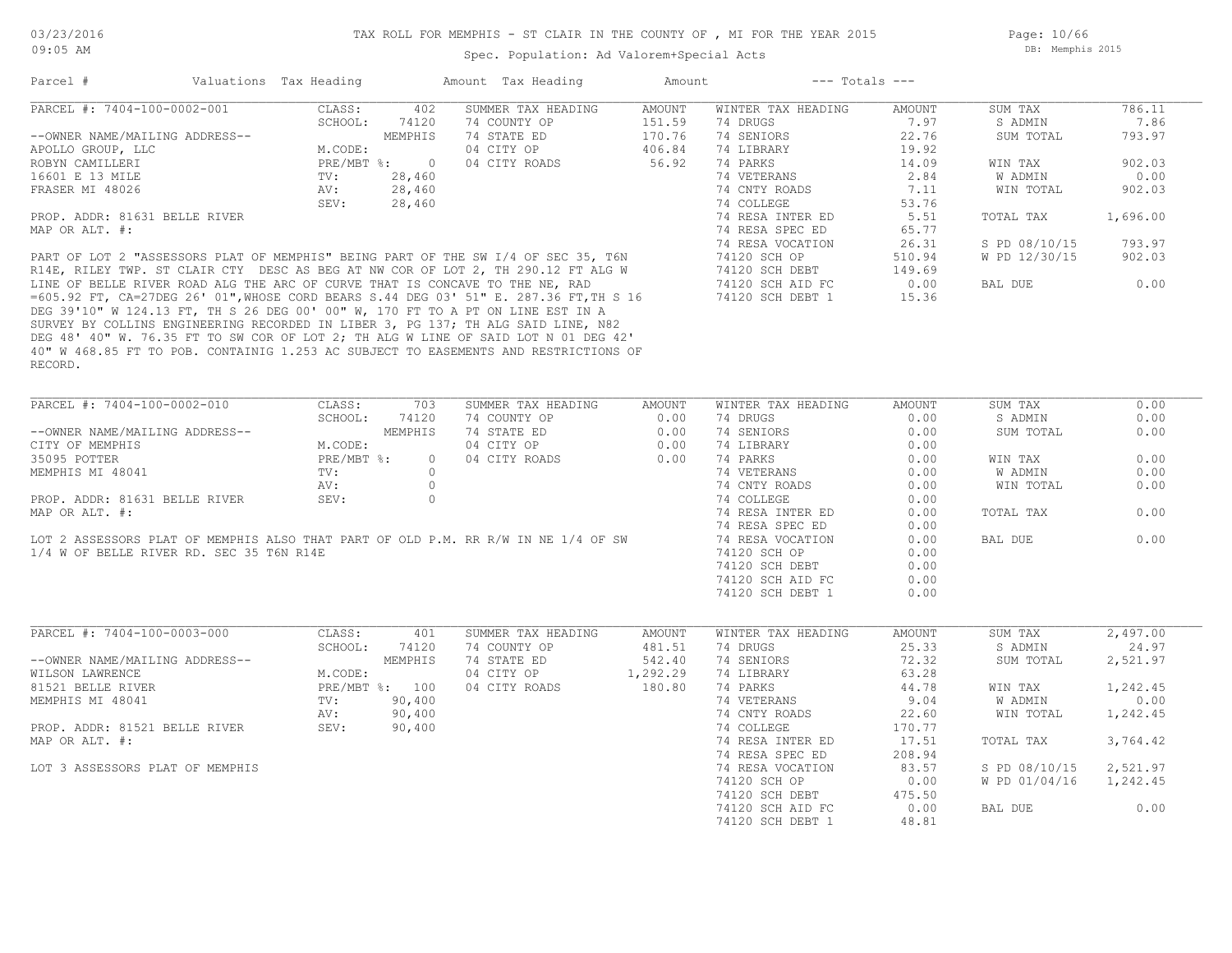Page: 11/66 DB: Memphis 2015

| Parcel #                        | Valuations Tax Heading                    |                                                                                                                                                                                                                                                     | Amount Tax Heading             | Amount |                              | $---$ Totals $---$ |                        |          |
|---------------------------------|-------------------------------------------|-----------------------------------------------------------------------------------------------------------------------------------------------------------------------------------------------------------------------------------------------------|--------------------------------|--------|------------------------------|--------------------|------------------------|----------|
| PARCEL #: 7404-100-0004-000     |                                           | CLASS:<br>401                                                                                                                                                                                                                                       | SUMMER TAX HEADING             | AMOUNT | WINTER TAX HEADING           | AMOUNT             | SUM TAX                | 1,660.06 |
|                                 |                                           | PARCEL #: 7404-100-0004-000<br>--OWNER NAME/MAILING ADDRESS--<br>WESSEL MICHAEL & BEATRICE E M.CODE: 00001<br>P.O. BOX 117<br>MEMPHIS MI 48041<br>MEMPHIS MI 48041<br>MEMPHIS MI 48041<br>PRE/MBT %: 00,100<br>P.C. BOX 117<br>MEMPHIS MI 48041<br> | 74 COUNTY OP                   | 320.12 | 74 DRUGS                     | 16.84              | S ADMIN                | 16.60    |
|                                 |                                           |                                                                                                                                                                                                                                                     | 74 STATE ED                    | 360.60 | 74 SENIORS                   | 48.08              | SUM TOTAL              | 1,676.66 |
|                                 |                                           |                                                                                                                                                                                                                                                     | 04 CITY OP                     | 859.14 | 74 LIBRARY                   | 42.07              |                        |          |
|                                 |                                           |                                                                                                                                                                                                                                                     | 04 CITY ROADS                  | 120.20 | 74 PARKS                     | 29.77              | WIN TAX                | 825.99   |
|                                 |                                           |                                                                                                                                                                                                                                                     |                                |        | 74 VETERANS                  | 6.01               | W ADMIN                | 0.00     |
|                                 |                                           |                                                                                                                                                                                                                                                     | $100$<br>$00$<br>$00$<br>$00$  |        | 74 CNTY ROADS                |                    |                        | 825.99   |
|                                 |                                           |                                                                                                                                                                                                                                                     |                                |        |                              | 15.02              | WIN TOTAL              |          |
|                                 | PROP. ADDR: 81181 BELLE RIVER SEV:        | 60,100                                                                                                                                                                                                                                              |                                |        | 74 COLLEGE                   | 113.53             |                        |          |
| MAP OR ALT. #:                  |                                           |                                                                                                                                                                                                                                                     |                                |        | 74 RESA INTER ED             | 11.64              | TOTAL TAX              | 2,502.65 |
|                                 |                                           |                                                                                                                                                                                                                                                     |                                |        | 74 RESA SPEC ED              | 138.90             |                        |          |
|                                 | LOT 4 EXC N 75' ASSESSORS PLAT OF MEMPHIS |                                                                                                                                                                                                                                                     |                                |        | 74 RESA VOCATION             | 55.56              | S PD 08/25/15 1,676.66 |          |
|                                 |                                           |                                                                                                                                                                                                                                                     |                                |        | 74120 SCH OP                 | 0.00               | W PD 12/30/15          | 825.99   |
|                                 |                                           |                                                                                                                                                                                                                                                     |                                |        | 74120 SCH DEBT               | 316.12             |                        |          |
|                                 |                                           |                                                                                                                                                                                                                                                     |                                |        | 74120 SCH AID FC             | 0.00               | BAL DUE                | 0.00     |
|                                 |                                           |                                                                                                                                                                                                                                                     |                                |        | 74120 SCH DEBT 1             | 32.45              |                        |          |
|                                 |                                           |                                                                                                                                                                                                                                                     |                                |        |                              |                    |                        |          |
|                                 | PARCEL #: 7404-100-0004-250               | CLASS:<br>401                                                                                                                                                                                                                                       | SUMMER TAX HEADING             | AMOUNT | WINTER TAX HEADING           | AMOUNT             | SUM TAX                | 1,411.46 |
|                                 |                                           | SCHOOL:<br>74120                                                                                                                                                                                                                                    | 74 COUNTY OP                   | 272.18 | 74 DRUGS                     | 14.32              | S ADMIN                | 14.11    |
|                                 |                                           | --OWNER NAME/MAILING ADDRESS--<br>POKREFKY JOANN MEMPHIS<br>81221 BELLE RIVER PRE/MBT %: 100<br>MEMPHIS MI 48041 TV: 51,100<br>PROP. ADDR: 81221 BELLE RIVER SEV: 51,100<br>PROP. ADDR: 81221 BELLE RIVER SEV: 51,100                               | 74 STATE ED                    | 306.60 | 74 SENIORS                   | 40.88              | SUM TOTAL              | 1,425.57 |
|                                 |                                           |                                                                                                                                                                                                                                                     |                                | 730.48 |                              | 35.77              |                        |          |
|                                 |                                           |                                                                                                                                                                                                                                                     | 04 CITY OP<br>100 04 CITY ROAL |        | 74 LIBRARY                   |                    |                        |          |
|                                 |                                           |                                                                                                                                                                                                                                                     |                                |        | 74 PARKS                     | 25.31              | WIN TAX                | 702.30   |
|                                 |                                           |                                                                                                                                                                                                                                                     |                                |        | 74 VETERANS<br>74 CNTY ROADS | 5.11               | <b>W ADMIN</b>         | 0.00     |
|                                 |                                           |                                                                                                                                                                                                                                                     |                                |        |                              | 12.77              | WIN TOTAL              | 702.30   |
|                                 |                                           |                                                                                                                                                                                                                                                     |                                |        | 74 COLLEGE                   | 96.53              |                        |          |
| MAP OR ALT. #:                  |                                           |                                                                                                                                                                                                                                                     |                                |        | 74 RESA INTER ED             | 9.90               | TOTAL TAX              | 2,127.87 |
|                                 |                                           |                                                                                                                                                                                                                                                     |                                |        | 74 RESA SPEC ED              | 118.10             |                        |          |
|                                 | N 75' OF LOT 4 ASSESSORS PLAT OF MEMPHIS  |                                                                                                                                                                                                                                                     |                                |        | 74 RESA VOCATION             | 47.24              | S PD 08/19/15          | 1,425.57 |
|                                 |                                           |                                                                                                                                                                                                                                                     |                                |        | 74120 SCH OP                 | 0.00               | W PD 01/20/16          | 702.30   |
|                                 |                                           |                                                                                                                                                                                                                                                     |                                |        | 74120 SCH DEBT               | 268.78             |                        |          |
|                                 |                                           |                                                                                                                                                                                                                                                     |                                |        |                              |                    |                        |          |
|                                 |                                           |                                                                                                                                                                                                                                                     |                                |        | 74120 SCH AID FC             | 0.00               | BAL DUE                | 0.00     |
|                                 |                                           |                                                                                                                                                                                                                                                     |                                |        | 74120 SCH DEBT 1             | 27.59              |                        |          |
|                                 |                                           |                                                                                                                                                                                                                                                     |                                |        |                              |                    |                        |          |
| PARCEL #: 7404-100-0005-000     |                                           | CLASS:<br>401                                                                                                                                                                                                                                       | SUMMER TAX HEADING             | AMOUNT | WINTER TAX HEADING           | AMOUNT             | SUM TAX                | 1,378.32 |
|                                 |                                           | SCHOOL:<br>74120                                                                                                                                                                                                                                    | 74 COUNTY OP                   | 265.79 | 74 DRUGS                     | 13.98              | S ADMIN                | 13.78    |
|                                 |                                           |                                                                                                                                                                                                                                                     | 74 STATE ED                    | 299.40 | 74 SENIORS                   | 39.92              | SUM TOTAL              | 1,392.10 |
|                                 |                                           |                                                                                                                                                                                                                                                     | 04 CITY OP                     | 713.33 | 74 LIBRARY                   | 34.93              |                        |          |
|                                 |                                           | --OWNER NAME/MAILING ADDRESS--<br>GRIFFIN DANIEL S & MICHELLE M<br>PO BOX 130<br>MARINE CITY MI 48039<br>PROP. ADDR: 81145 BELLE RIVER<br>MARINE CITY MI 48039<br>PROP. ADDR: 81145 BELLE RIVER<br>MARINE CITY MI 48039<br>PROP. ADDR: 81145 B      | 04 CITY ROADS                  | 99.80  | 74 PARKS                     | 24.72              | WIN TAX                | 685.81   |
|                                 |                                           |                                                                                                                                                                                                                                                     |                                |        | 74 VETERANS                  | 4.99               | W ADMIN                | 0.00     |
|                                 |                                           |                                                                                                                                                                                                                                                     |                                |        | 74 CNTY ROADS                | 12.47              | WIN TOTAL              | 685.81   |
|                                 |                                           |                                                                                                                                                                                                                                                     |                                |        | 74 COLLEGE                   | 94.26              |                        |          |
| MAP OR ALT. #:                  |                                           |                                                                                                                                                                                                                                                     |                                |        | 74 RESA INTER ED             | 9.67               | TOTAL TAX              | 2,077.91 |
|                                 |                                           |                                                                                                                                                                                                                                                     |                                |        | 74 RESA SPEC ED              | 115.33             |                        |          |
|                                 |                                           |                                                                                                                                                                                                                                                     |                                |        |                              |                    |                        |          |
| LOT 5 ASSESSORS PLAT OF MEMPHIS |                                           |                                                                                                                                                                                                                                                     |                                |        | 74 RESA VOCATION             | 46.13              | S PD 08/31/15          | 1,392.10 |
|                                 |                                           |                                                                                                                                                                                                                                                     |                                |        | 74120 SCH OP                 | 0.00               | W PD 02/12/16          | 685.81   |
|                                 |                                           |                                                                                                                                                                                                                                                     |                                |        | 74120 SCH DEBT               | 262.47             |                        |          |
|                                 |                                           |                                                                                                                                                                                                                                                     |                                |        | 74120 SCH AID FC             | 0.00               | BAL DUE                | 0.00     |
|                                 |                                           |                                                                                                                                                                                                                                                     |                                |        | 74120 SCH DEBT 1             | 26.94              |                        |          |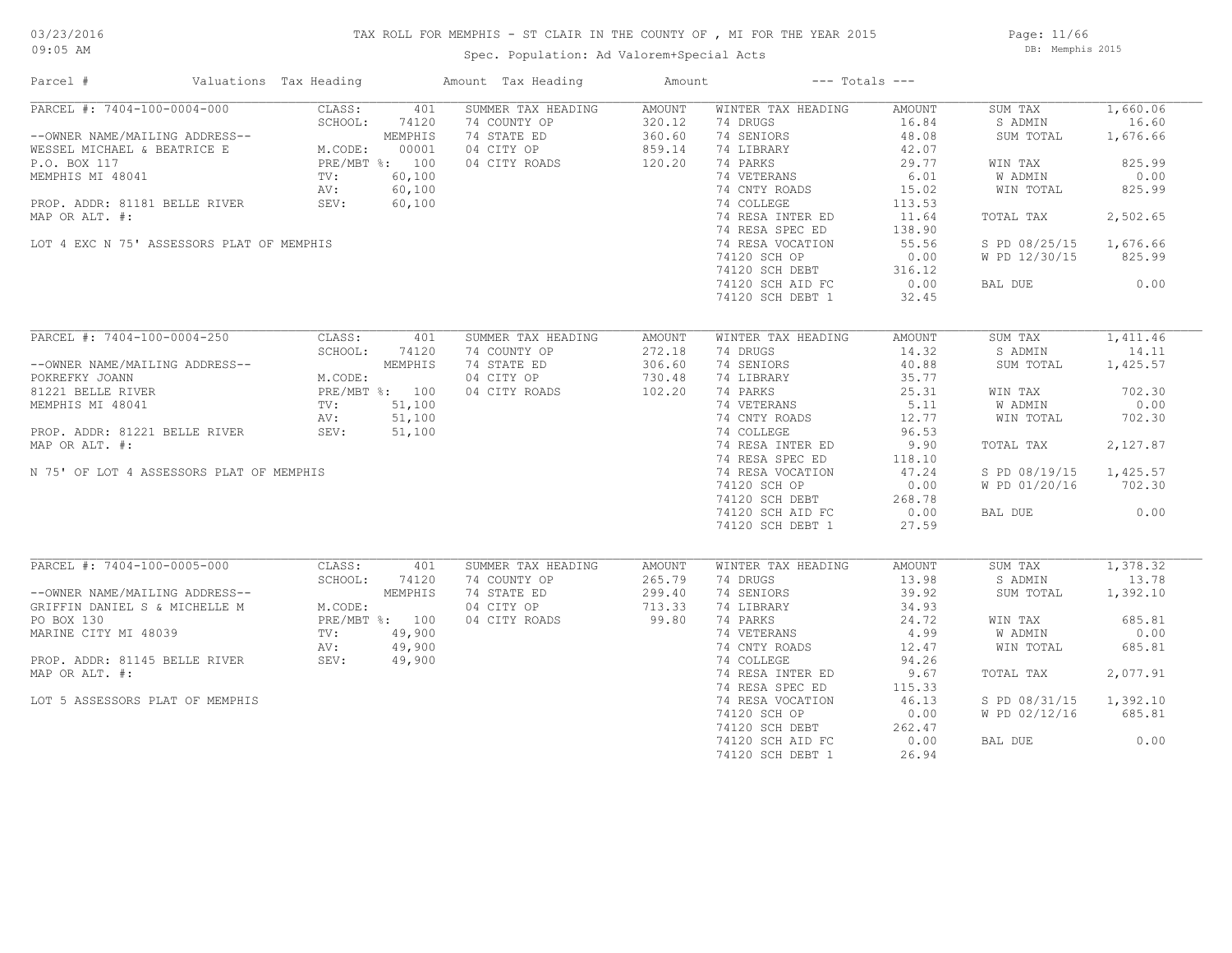### TAX ROLL FOR MEMPHIS - ST CLAIR IN THE COUNTY OF , MI FOR THE YEAR 2015

Spec. Population: Ad Valorem+Special Acts

Page: 12/66 DB: Memphis 2015

| Parcel #                                                                                                                                                                                                                              | Valuations Tax Heading |                                                                                  |                                                                | Amount Tax Heading                                                                      | Amount                                                        |                                                                                                                                                                                                                                                           | $---$ Totals $---$                                                                                                                  |                                                                                                                              |                                                                                                     |
|---------------------------------------------------------------------------------------------------------------------------------------------------------------------------------------------------------------------------------------|------------------------|----------------------------------------------------------------------------------|----------------------------------------------------------------|-----------------------------------------------------------------------------------------|---------------------------------------------------------------|-----------------------------------------------------------------------------------------------------------------------------------------------------------------------------------------------------------------------------------------------------------|-------------------------------------------------------------------------------------------------------------------------------------|------------------------------------------------------------------------------------------------------------------------------|-----------------------------------------------------------------------------------------------------|
| PARCEL #: 7404-100-0006-000<br>--OWNER NAME/MAILING ADDRESS--<br>SOCIA STEVEN<br>34417 BORDMAN<br>MEMPHIS MI 48041<br>PROP. ADDR: 34417 BORDMAN<br>MAP OR ALT. #:<br>LOT 6 ASSESSORS PLAT OF MEMPHIS                                  |                        | CLASS:<br>SCHOOL:<br>M.CODE:<br>PRE/MBT %: 100<br>$\texttt{TV}$ :<br>AV:<br>SEV: | 401<br>74120<br>MEMPHIS<br>00001<br>52,600<br>52,600<br>52,600 | SUMMER TAX HEADING<br>74 COUNTY OP<br>74 STATE ED<br>04 CITY OP<br>04 CITY ROADS        | <b>AMOUNT</b><br>280.17<br>315.60<br>751.93<br>105.20         | WINTER TAX HEADING<br>74 DRUGS<br>74 SENIORS<br>74 LIBRARY<br>74 PARKS<br>74 VETERANS<br>74 CNTY ROADS<br>74 COLLEGE<br>74 RESA INTER ED<br>74 RESA SPEC ED<br>74 RESA VOCATION<br>74120 SCH OP<br>74120 SCH DEBT<br>74120 SCH AID FC<br>74120 SCH DEBT 1 | AMOUNT<br>14.74<br>42.08<br>36.82<br>26.05<br>5.26<br>13.15<br>99.36<br>10.19<br>121.57<br>48.62<br>0.00<br>276.67<br>0.00<br>28.40 | SUM TAX<br>S ADMIN<br>SUM TOTAL<br>WIN TAX<br>W ADMIN<br>WIN TOTAL<br>TOTAL TAX<br>S PD 08/14/15<br>W PD 12/30/15<br>BAL DUE | 1,452.90<br>14.52<br>1,467.42<br>722.91<br>0.00<br>722.91<br>2,190.33<br>1,467.42<br>722.91<br>0.00 |
| PARCEL #: 7404-100-0007-000<br>--OWNER NAME/MAILING ADDRESS--<br>JPMORGAN CHASE BANK NATIONAL ASSOC<br>7255 BAYMEADOWS WAY<br>JACKSONVILLE FL 32256<br>PROP. ADDR: 34441 BORDMAN<br>MAP OR ALT. #:<br>LOT 7 ASSESSORS PLAT OF MEMPHIS |                        | CLASS:<br>SCHOOL:<br>M.CODE:<br>PRE/MBT %: 100<br>$\texttt{TV}$ :<br>AV:<br>SEV: | 401<br>74120<br>MEMPHIS<br>00001<br>45,200<br>45,200<br>45,200 | SUMMER TAX HEADING<br>74 COUNTY OP<br>74 STATE ED<br>04 CITY OP<br>04 CITY ROADS<br>003 | <b>AMOUNT</b><br>240.75<br>271.20<br>646.14<br>90.40<br>80.00 | WINTER TAX HEADING<br>74 DRUGS<br>74 SENIORS<br>74 LIBRARY<br>74 PARKS<br>74 VETERANS<br>74 CNTY ROADS<br>74 COLLEGE<br>74 RESA INTER ED<br>74 RESA SPEC ED<br>74 RESA VOCATION<br>74120 SCH OP<br>74120 SCH DEBT<br>74120 SCH AID FC<br>74120 SCH DEBT 1 | AMOUNT<br>12.66<br>36.16<br>31.64<br>22.39<br>4.52<br>11.30<br>85.38<br>8.75<br>104.47<br>41.78<br>0.00<br>237.75<br>0.00<br>24.40  | SUM TAX<br>S ADMIN<br>SUM TOTAL<br>WIN TAX<br>W ADMIN<br>WIN TOTAL<br>TOTAL TAX<br>S PD 08/25/15<br>W PD 02/29/16<br>BAL DUE | 1,328.49<br>13.28<br>1,341.77<br>621.20<br>0.00<br>621.20<br>1,962.97<br>1,341.77<br>621.20<br>0.00 |
| PARCEL #: 7404-100-0008-000<br>--OWNER NAME/MAILING ADDRESS--<br>BAUMAN DONALD & SANDRA<br>81115 BELLE RIVER<br>MEMPHIS MI 48041<br>PROP. ADDR: 81115 BELLE RIVER<br>MAP OR ALT. #:<br>LOT 8 ASSESSORS PLAT OF MEMPHIS                |                        | CLASS:<br>SCHOOL:<br>M.CODE:<br>PRE/MBT %: 100<br>TV:<br>AV:<br>SEV:             | 401<br>74120<br>MEMPHIS<br>35,700<br>35,700<br>35,700          | SUMMER TAX HEADING<br>74 COUNTY OP<br>74 STATE ED<br>04 CITY OP<br>04 CITY ROADS        | AMOUNT<br>190.15<br>214.20<br>510.34<br>71.40                 | WINTER TAX HEADING<br>74 DRUGS<br>74 SENIORS<br>74 LIBRARY<br>74 PARKS<br>74 VETERANS<br>74 CNTY ROADS<br>74 COLLEGE<br>74 RESA INTER ED<br>74 RESA SPEC ED<br>74 RESA VOCATION<br>74120 SCH OP<br>74120 SCH DEBT<br>74120 SCH AID FC<br>74120 SCH DEBT 1 | AMOUNT<br>10.00<br>28.56<br>24.99<br>17.68<br>3.57<br>8.92<br>67.44<br>6.91<br>82.51<br>33.00<br>0.00<br>187.78<br>0.00<br>19.27    | SUM TAX<br>S ADMIN<br>SUM TOTAL<br>WIN TAX<br>W ADMIN<br>WIN TOTAL<br>TOTAL TAX<br>S PD 08/19/15<br>W PD 01/07/16<br>BAL DUE | 986.09<br>9.86<br>995.95<br>490.63<br>0.00<br>490.63<br>1,486.58<br>995.95<br>490.63<br>0.00        |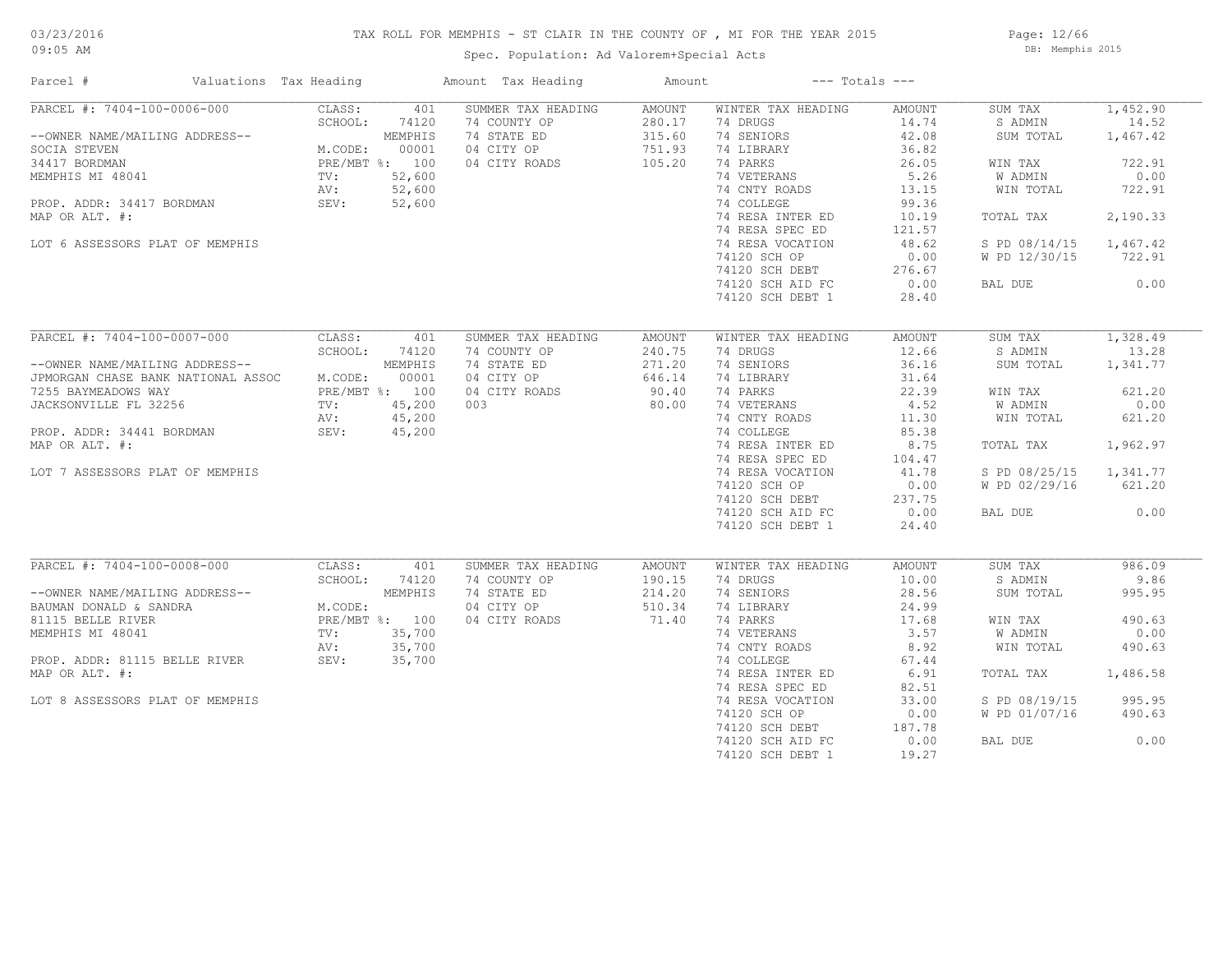#### TAX ROLL FOR MEMPHIS - ST CLAIR IN THE COUNTY OF , MI FOR THE YEAR 2015

Spec. Population: Ad Valorem+Special Acts

Page: 13/66 DB: Memphis 2015

| Parcel #                                                                                                                                                                                                                                                    | Valuations Tax Heading |                  | Amount Tax Heading                 | Amount           |                                | $---$ Totals $---$ |                    |                   |
|-------------------------------------------------------------------------------------------------------------------------------------------------------------------------------------------------------------------------------------------------------------|------------------------|------------------|------------------------------------|------------------|--------------------------------|--------------------|--------------------|-------------------|
| PARCEL #: 7404-100-0009-000                                                                                                                                                                                                                                 | CLASS:<br>SCHOOL:      | 401<br>74120     | SUMMER TAX HEADING<br>74 COUNTY OP | AMOUNT<br>206.13 | WINTER TAX HEADING<br>74 DRUGS | AMOUNT<br>10.84    | SUM TAX<br>S ADMIN | 1,068.95<br>10.68 |
| --OWNER NAME/MAILING ADDRESS--<br>BEDKER STACEY                                                                                                                                                                                                             | M.CODE:                | MEMPHIS<br>00001 | 74 STATE ED<br>04 CITY OP          | 232.20<br>553.22 | 74 SENIORS<br>74 LIBRARY       | 30.96<br>27.09     | SUM TOTAL          | 1,079.63          |
| 81079 BELLE RIVER                                                                                                                                                                                                                                           |                        | PRE/MBT %: 100   | 04 CITY ROADS                      | 77.40            | 74 PARKS                       | 19.17              | WIN TAX            | 531.86            |
| MEMPHIS MI 48041                                                                                                                                                                                                                                            | TV:                    | 38,700           |                                    |                  | 74 VETERANS                    | 3.87               | W ADMIN            | 0.00              |
|                                                                                                                                                                                                                                                             | AV:                    | 38,700           |                                    |                  | 74 CNTY ROADS                  | 9.67               | WIN TOTAL          | 531.86            |
| PROP. ADDR: 81079 BELLE RIVER                                                                                                                                                                                                                               | SEV:                   | 38,700           |                                    |                  | 74 COLLEGE                     | 73.10              |                    |                   |
| MAP OR ALT. #:                                                                                                                                                                                                                                              |                        |                  |                                    |                  | 74 RESA INTER ED               | 7.50               | TOTAL TAX          | 1,611.49          |
|                                                                                                                                                                                                                                                             |                        |                  |                                    |                  | 74 RESA SPEC ED                | 89.44              |                    |                   |
| LOT 9 ASSESSORS PLAT OF MEMPHIS                                                                                                                                                                                                                             |                        |                  |                                    |                  | 74 RESA VOCATION               | 35.77              | S PD 08/25/15      | 1,079.63          |
|                                                                                                                                                                                                                                                             |                        |                  |                                    |                  | 74120 SCH OP                   | 0.00               | W PD 12/30/15      | 531.86            |
|                                                                                                                                                                                                                                                             |                        |                  |                                    |                  | 74120 SCH DEBT                 | 203.56             |                    |                   |
|                                                                                                                                                                                                                                                             |                        |                  |                                    |                  | 74120 SCH AID FC               | 0.00               | BAL DUE            | 0.00              |
|                                                                                                                                                                                                                                                             |                        |                  |                                    |                  | 74120 SCH DEBT 1               | 20.89              |                    |                   |
|                                                                                                                                                                                                                                                             |                        |                  |                                    |                  |                                |                    |                    |                   |
| PARCEL #: 7404-100-0010-000                                                                                                                                                                                                                                 | CLASS:                 | 401              | SUMMER TAX HEADING                 | AMOUNT           | WINTER TAX HEADING             | AMOUNT             | SUM TAX            | 922.56            |
|                                                                                                                                                                                                                                                             | SCHOOL:                | 74120            | 74 COUNTY OP                       | 177.90           | 74 DRUGS                       | 9.36               | S ADMIN            | 9.22              |
| --OWNER NAME/MAILING ADDRESS--                                                                                                                                                                                                                              |                        | MEMPHIS          | 74 STATE ED                        | 200.40           | 74 SENIORS                     | 26.72              | S INTRST           | 55.35             |
| EUCLID JOSEPH GOUIN III                                                                                                                                                                                                                                     | M.CODE:                |                  | 04 CITY OP                         | 477.46           | 74 LIBRARY                     | 23.38              | SUM TOTAL          | 987.13            |
| 81049 BELLE RIVER                                                                                                                                                                                                                                           |                        | PRE/MBT %: 100   | 04 CITY ROADS                      | 66.80            | 74 PARKS                       | 16.54              |                    |                   |
| MEMPHIS MI 48041                                                                                                                                                                                                                                            | TV:                    | 33,400           |                                    |                  | 74 VETERANS                    | 3.34               | WIN TAX            | 459.02            |
|                                                                                                                                                                                                                                                             | AV:                    | 33,400           |                                    |                  | 74 CNTY ROADS                  | 8.35               | W ADMIN            | 0.00              |
| PROP. ADDR: 81049 BELLE RIVER                                                                                                                                                                                                                               | SEV:                   | 33,400           |                                    |                  | 74 COLLEGE                     | 63.09              | WIN TOTAL          | 459.02            |
| MAP OR ALT. #:                                                                                                                                                                                                                                              |                        |                  |                                    |                  | 74 RESA INTER ED               | 6.47               |                    |                   |
|                                                                                                                                                                                                                                                             |                        |                  |                                    |                  | 74 RESA SPEC ED                | 77.19              | TOTAL TAX          | 1,446.15          |
| LOT 10 ASSESSORS PLAT OF MEMPHIS                                                                                                                                                                                                                            |                        |                  |                                    |                  | 74 RESA VOCATION               | 30.87              |                    |                   |
|                                                                                                                                                                                                                                                             |                        |                  |                                    |                  | 74120 SCH OP                   | 0.00               | BAL DUE            | 1,446.15          |
|                                                                                                                                                                                                                                                             |                        |                  |                                    |                  | 74120 SCH DEBT                 | 175.68             |                    |                   |
|                                                                                                                                                                                                                                                             |                        |                  |                                    |                  | 74120 SCH AID FC               | 0.00               |                    |                   |
|                                                                                                                                                                                                                                                             |                        |                  |                                    |                  | 74120 SCH DEBT 1               | 18.03              |                    |                   |
| PARCEL #: 7404-100-0011-000                                                                                                                                                                                                                                 | CLASS:                 | 201              | SUMMER TAX HEADING                 | AMOUNT           | WINTER TAX HEADING             | AMOUNT             | SUM TAX            | 1,209.51          |
|                                                                                                                                                                                                                                                             | SCHOOL:                | 74120            | 74 COUNTY OP                       | 233.24           | 74 DRUGS                       | 12.27              | S ADMIN            | 12.09             |
| --OWNER NAME/MAILING ADDRESS--                                                                                                                                                                                                                              |                        | MEMPHIS          | 74 STATE ED                        | 262.73           | 74 SENIORS                     | 35.03              | SUM TOTAL          | 1,221.60          |
| NIKODIM ROBERT W & MARY K                                                                                                                                                                                                                                   | M.CODE:                |                  | 04 CITY OP                         | 625.97           | 74 LIBRARY                     | 30.65              |                    |                   |
| 81611 MAIN                                                                                                                                                                                                                                                  |                        | PRE/MBT %: 0     | 04 CITY ROADS                      | 87.57            | 74 PARKS                       | 21.69              | WIN TAX            | 1,387.95          |
| MEMPHIS MI 48041                                                                                                                                                                                                                                            | $\text{TV}$ :          | 43,789           |                                    |                  | 74 VETERANS                    | 4.37               | W ADMIN            | 0.00              |
|                                                                                                                                                                                                                                                             | AV:                    | 44,000           |                                    |                  | 74 CNTY ROADS                  | 10.94              | WIN TOTAL          | 1,387.95          |
| PROP. ADDR: 81611 MAIN                                                                                                                                                                                                                                      | SEV:                   | 44,000           |                                    |                  | 74 COLLEGE                     | 82.72              |                    |                   |
| MAP OR ALT. #:                                                                                                                                                                                                                                              |                        |                  |                                    |                  | 74 RESA INTER ED               | 8.48               | TOTAL TAX          | 2,609.55          |
|                                                                                                                                                                                                                                                             |                        |                  |                                    |                  | 74 RESA SPEC ED                | 101.20             |                    |                   |
|                                                                                                                                                                                                                                                             |                        |                  |                                    |                  | 74 RESA VOCATION               | 40.48              | S PD 08/28/15      | 1,221.60          |
| THAT PART OF LOT 11 LYING N & E OF A LINE BEG; S 1 DEG 02 MIN W 101.93 FT FROM NE<br>COR OF LOT; TH N 89 DEG 27 MIN W 490.7 FT; TH N 13 DEG 04 MIN W 141.6 FT TO N LOT<br>COR OF LOT; TH N 89 DEG 27 MIN W 490.7 FT; TH N 13 DEG 04 MIN W 141.6 FT TO N LOT |                        |                  |                                    |                  | 74120 SCH OP                   | 786.15             | W PD 02/16/16      | 1,387.95          |
| LINE. ASSESSOR PLAT OF MEMPHIS                                                                                                                                                                                                                              |                        |                  |                                    |                  | 74120 SCH DEBT                 | 230.33             |                    |                   |
|                                                                                                                                                                                                                                                             |                        |                  |                                    |                  | 74120 SCH AID FC               | 0.00               | BAL DUE            | 0.00              |
|                                                                                                                                                                                                                                                             |                        |                  |                                    |                  | 74120 SCH DEBT 1               | 23.64              |                    |                   |
|                                                                                                                                                                                                                                                             |                        |                  |                                    |                  |                                |                    |                    |                   |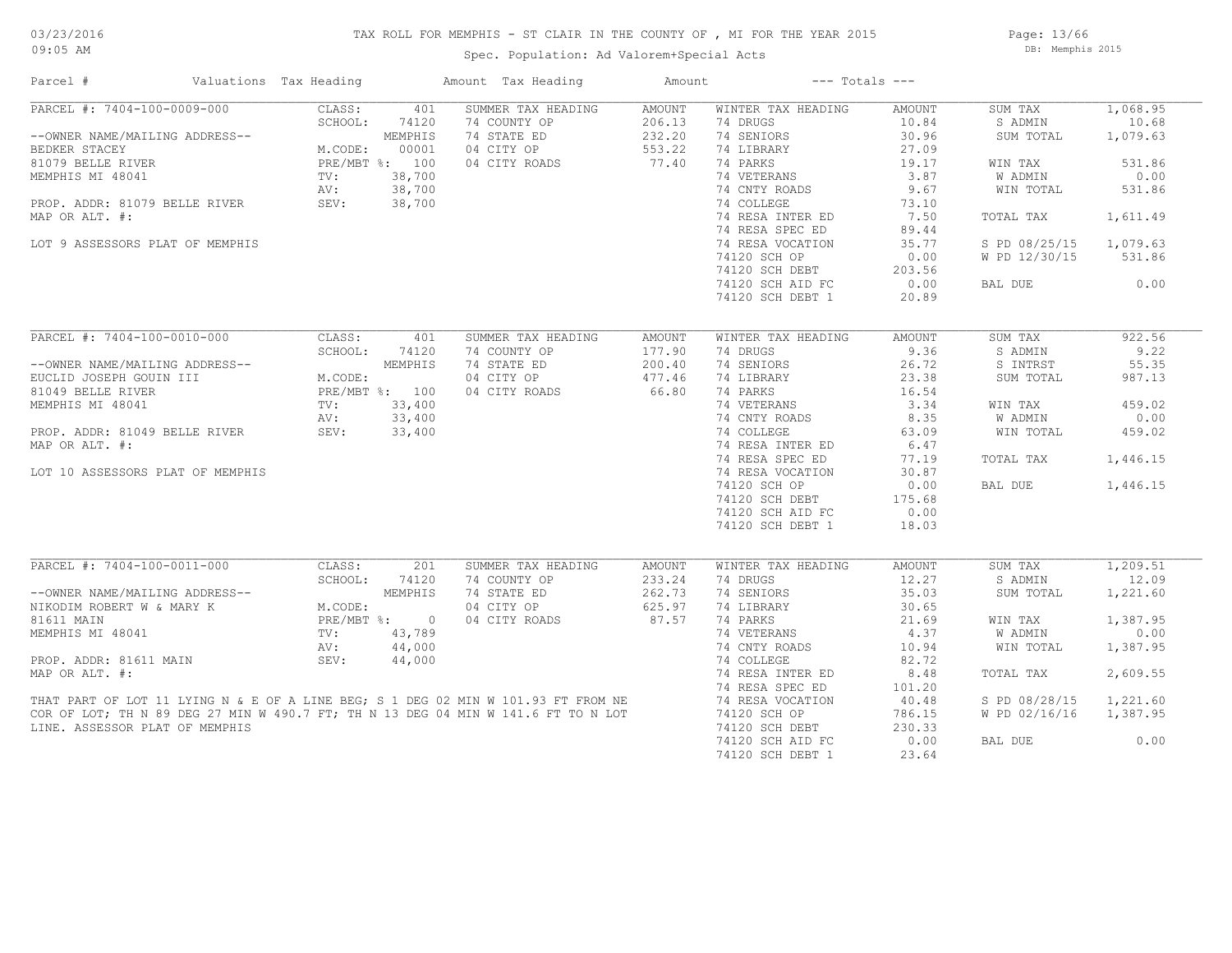Page: 14/66 DB: Memphis 2015

| $\begin{tabular}{lllllllllllllllllllll} & 1 & \# & & & \\ & & \bullet & \text{CEL &\#: } 7404-100-0012-000 & & \\ & & & & & & & \\ \text{1.000 E} & & & & & & & \\ \text{1.000 E} & & & & & & & \\ \text{1.000 E} & & & & & & & \\ \text{1.001 E} & & & & & & & \\ \text{1.001 E} & & & & & & & \\ \text{1.001 E} & & & & & & & \\ \text{1.01 E} & & & & & & & \\ \text{1.01 E} & & & & & & & \\ \text{1.1$ |                                                                                                                                                                                                                                                                               |         |            | Amount Tax Heading                                                                                                                                                                                                                   | Amount        |                    | $---$ Totals $---$ |                |           |
|-------------------------------------------------------------------------------------------------------------------------------------------------------------------------------------------------------------------------------------------------------------------------------------------------------------------------------------------------------------------------------------------------------------|-------------------------------------------------------------------------------------------------------------------------------------------------------------------------------------------------------------------------------------------------------------------------------|---------|------------|--------------------------------------------------------------------------------------------------------------------------------------------------------------------------------------------------------------------------------------|---------------|--------------------|--------------------|----------------|-----------|
|                                                                                                                                                                                                                                                                                                                                                                                                             |                                                                                                                                                                                                                                                                               |         |            | SUMMER TAX HEADING                                                                                                                                                                                                                   | AMOUNT        | WINTER TAX HEADING | AMOUNT             | SUM TAX        | 3,585.29  |
|                                                                                                                                                                                                                                                                                                                                                                                                             |                                                                                                                                                                                                                                                                               |         |            | 74 COUNTY OP                                                                                                                                                                                                                         | 691.37        | 74 DRUGS           | 36.38              | S ADMIN        | 35.85     |
|                                                                                                                                                                                                                                                                                                                                                                                                             |                                                                                                                                                                                                                                                                               |         |            | 74 STATE ED                                                                                                                                                                                                                          | 778.80        | 74 SENIORS         | 103.84             | SUM TOTAL      | 3,621.14  |
|                                                                                                                                                                                                                                                                                                                                                                                                             |                                                                                                                                                                                                                                                                               |         |            | 04 CITY OP                                                                                                                                                                                                                           | 1,855.52      | 74 LIBRARY         | 90.86              |                |           |
|                                                                                                                                                                                                                                                                                                                                                                                                             |                                                                                                                                                                                                                                                                               |         |            | 04 CITY ROADS                                                                                                                                                                                                                        | 259.60        | 74 PARKS           | 64.30              | WIN TAX        | 4, 114.31 |
|                                                                                                                                                                                                                                                                                                                                                                                                             |                                                                                                                                                                                                                                                                               |         |            |                                                                                                                                                                                                                                      |               | 74 VETERANS        | 12.98              | W ADMIN        | 0.00      |
|                                                                                                                                                                                                                                                                                                                                                                                                             |                                                                                                                                                                                                                                                                               |         |            |                                                                                                                                                                                                                                      |               | 74 CNTY ROADS      | 32.45              | WIN TOTAL      | 4, 114.31 |
|                                                                                                                                                                                                                                                                                                                                                                                                             |                                                                                                                                                                                                                                                                               |         |            |                                                                                                                                                                                                                                      |               | 74 COLLEGE         | 245.20             |                |           |
|                                                                                                                                                                                                                                                                                                                                                                                                             |                                                                                                                                                                                                                                                                               |         |            |                                                                                                                                                                                                                                      |               | 74 RESA INTER ED   | 25.15              | TOTAL TAX      | 7,735.45  |
|                                                                                                                                                                                                                                                                                                                                                                                                             |                                                                                                                                                                                                                                                                               |         |            |                                                                                                                                                                                                                                      |               | 74 RESA SPEC ED    | 300.00             |                |           |
|                                                                                                                                                                                                                                                                                                                                                                                                             |                                                                                                                                                                                                                                                                               |         |            |                                                                                                                                                                                                                                      |               | 74 RESA VOCATION   | 120.00             | S PD 08/28/15  | 3,621.14  |
|                                                                                                                                                                                                                                                                                                                                                                                                             |                                                                                                                                                                                                                                                                               |         |            |                                                                                                                                                                                                                                      |               | 74120 SCH OP       | 2,330.32           | W PD 12/30/15  | 4,114.31  |
|                                                                                                                                                                                                                                                                                                                                                                                                             |                                                                                                                                                                                                                                                                               |         |            | MAP OK ALT. #:<br>THAT PART OF LOT 11 LYING WLY OF A LINE BEG ON S LOT LINE DIST S 85 DEG 8 MIN E 523<br>FT FROM SW COR; TH N 13 DEG 4 MIN W 188.08 FT TO N LOT LINE. EXC. MILL ROAD R/W                                             |               |                    | 682.74             |                |           |
| ASSESSORS PLAT OF MEMPHIS                                                                                                                                                                                                                                                                                                                                                                                   |                                                                                                                                                                                                                                                                               |         |            |                                                                                                                                                                                                                                      |               | 74120 SCH DEBT     |                    |                |           |
|                                                                                                                                                                                                                                                                                                                                                                                                             |                                                                                                                                                                                                                                                                               |         |            |                                                                                                                                                                                                                                      |               | 74120 SCH AID FC   | 0.00               | BAL DUE        | 0.00      |
|                                                                                                                                                                                                                                                                                                                                                                                                             |                                                                                                                                                                                                                                                                               |         |            |                                                                                                                                                                                                                                      |               | 74120 SCH DEBT 1   | 70.09              |                |           |
|                                                                                                                                                                                                                                                                                                                                                                                                             |                                                                                                                                                                                                                                                                               |         |            |                                                                                                                                                                                                                                      |               |                    |                    |                |           |
| PARCEL #: 7404-100-0013-000                                                                                                                                                                                                                                                                                                                                                                                 |                                                                                                                                                                                                                                                                               |         | CLASS: 401 | SUMMER TAX HEADING                                                                                                                                                                                                                   | <b>AMOUNT</b> | WINTER TAX HEADING | <b>AMOUNT</b>      | SUM TAX        | 1,500.09  |
|                                                                                                                                                                                                                                                                                                                                                                                                             |                                                                                                                                                                                                                                                                               | SCHOOL: | 74120      | 74 COUNTY OP                                                                                                                                                                                                                         | 289.27        | 74 DRUGS           | 15.22              | S ADMIN        | 15.00     |
| --OWNER NAME/MAILING ADDRESS--<br>YOUNG PATRICIA M.CODE:<br>34240 PRATT PRE/MBT %: 100<br>MEMPHIS MI 48041 TV: 54,309<br>PROP. ADDR: 81500 BELLE RIVER SEV: 62,200<br>MEMPHIS MI 48041 TV: 54,309<br>PROP. ADDR: 81500 BELLE RIVER SEV: 62                                                                                                                                                                  |                                                                                                                                                                                                                                                                               |         |            | 74 STATE ED                                                                                                                                                                                                                          | 325.85        | 74 SENIORS         | 43.44              | SUM TOTAL      | 1,515.09  |
|                                                                                                                                                                                                                                                                                                                                                                                                             |                                                                                                                                                                                                                                                                               |         |            |                                                                                                                                                                                                                                      |               | 74 LIBRARY         | 38.01              |                |           |
|                                                                                                                                                                                                                                                                                                                                                                                                             |                                                                                                                                                                                                                                                                               |         |            |                                                                                                                                                                                                                                      |               | 74 PARKS           | 26.90              | WIN TAX        | 746.38    |
|                                                                                                                                                                                                                                                                                                                                                                                                             |                                                                                                                                                                                                                                                                               |         |            |                                                                                                                                                                                                                                      |               | 74 VETERANS        | 5.43               | W ADMIN        | 0.00      |
|                                                                                                                                                                                                                                                                                                                                                                                                             |                                                                                                                                                                                                                                                                               |         |            |                                                                                                                                                                                                                                      |               | 74 CNTY ROADS      | 13.57              | WIN TOTAL      | 746.38    |
|                                                                                                                                                                                                                                                                                                                                                                                                             |                                                                                                                                                                                                                                                                               |         |            |                                                                                                                                                                                                                                      |               | 74 COLLEGE         | 102.59             |                |           |
| MAP OR ALT. #:                                                                                                                                                                                                                                                                                                                                                                                              |                                                                                                                                                                                                                                                                               |         |            |                                                                                                                                                                                                                                      |               | 74 RESA INTER ED   | 10.52              | TOTAL TAX      | 2,261.47  |
|                                                                                                                                                                                                                                                                                                                                                                                                             |                                                                                                                                                                                                                                                                               |         |            |                                                                                                                                                                                                                                      |               | 74 RESA SPEC ED    | 125.52             |                |           |
| LOT 12 ASSESSORS PLAT OF MEMPHIS                                                                                                                                                                                                                                                                                                                                                                            |                                                                                                                                                                                                                                                                               |         |            |                                                                                                                                                                                                                                      |               | 74 RESA VOCATION   | 50.20              | S PD 09/11/15  | 1,515.09  |
|                                                                                                                                                                                                                                                                                                                                                                                                             |                                                                                                                                                                                                                                                                               |         |            |                                                                                                                                                                                                                                      |               |                    |                    |                |           |
|                                                                                                                                                                                                                                                                                                                                                                                                             |                                                                                                                                                                                                                                                                               |         |            |                                                                                                                                                                                                                                      |               | 74120 SCH OP       | 0.00               | W PD 02/04/16  | 746.38    |
|                                                                                                                                                                                                                                                                                                                                                                                                             |                                                                                                                                                                                                                                                                               |         |            | CODE:<br>(E/MBT %: 100 04 CITY ROAD)<br>V: 54,309<br>AV: 62,200<br>SEV: 62,200                                                                                                                                                       |               | 74120 SCH DEBT     | 285.66             |                |           |
|                                                                                                                                                                                                                                                                                                                                                                                                             |                                                                                                                                                                                                                                                                               |         |            |                                                                                                                                                                                                                                      |               | 74120 SCH AID FC   | 0.00               | BAL DUE        | 0.00      |
|                                                                                                                                                                                                                                                                                                                                                                                                             |                                                                                                                                                                                                                                                                               |         |            |                                                                                                                                                                                                                                      |               | 74120 SCH DEBT 1   | 29.32              |                |           |
|                                                                                                                                                                                                                                                                                                                                                                                                             |                                                                                                                                                                                                                                                                               |         |            |                                                                                                                                                                                                                                      |               |                    |                    |                |           |
| PARCEL #: 7404-100-0014-000                                                                                                                                                                                                                                                                                                                                                                                 |                                                                                                                                                                                                                                                                               | CLASS:  | 201        | SUMMER TAX HEADING                                                                                                                                                                                                                   | AMOUNT        | WINTER TAX HEADING | <b>AMOUNT</b>      | SUM TAX        | 1,657.30  |
|                                                                                                                                                                                                                                                                                                                                                                                                             |                                                                                                                                                                                                                                                                               |         |            | 74 COUNTY OP                                                                                                                                                                                                                         | 319.59        | 74 DRUGS           | 16.81              | S ADMIN        | 16.57     |
| --OWNER NAME/MAILING ADDRESS--                                                                                                                                                                                                                                                                                                                                                                              |                                                                                                                                                                                                                                                                               |         |            | 74 STATE ED                                                                                                                                                                                                                          | 360.00        | 74 SENIORS         | 48.00              | SUM TOTAL      | 1,673.87  |
| J & JP MANAGEMENT INC                                                                                                                                                                                                                                                                                                                                                                                       | $\begin{tabular}{lllllllll} \texttt{NG} & \texttt{ADDRESS--} & & \texttt{MEMPHIS} \\ \texttt{INC} & & \texttt{M.CODE}: & \\ & & \texttt{PRE/MBT} & \texttt{\$:} & 0 \\ & & \texttt{TV:} & 60,000 \\ & & \texttt{AV:} & 60,000 \\ & & \texttt{CUV:} & 60,000 \\ \end{tabular}$ |         |            | 04 CITY OP                                                                                                                                                                                                                           | 857.71        | 74 LIBRARY         | 42.00              |                |           |
| PO BOX 146                                                                                                                                                                                                                                                                                                                                                                                                  |                                                                                                                                                                                                                                                                               |         |            | 04 CITY ROADS                                                                                                                                                                                                                        | 120.00        | 74 PARKS           | 29.72              | WIN TAX        | 1,901.82  |
| EMMETT MI 48022                                                                                                                                                                                                                                                                                                                                                                                             |                                                                                                                                                                                                                                                                               |         |            |                                                                                                                                                                                                                                      |               | 74 VETERANS        | 6.00               | <b>W ADMIN</b> | 0.00      |
|                                                                                                                                                                                                                                                                                                                                                                                                             |                                                                                                                                                                                                                                                                               |         |            |                                                                                                                                                                                                                                      |               | 74 CNTY ROADS      | 15.00              | WIN TOTAL      | 1,901.82  |
| PROP. ADDR: 81545 MAIN                                                                                                                                                                                                                                                                                                                                                                                      |                                                                                                                                                                                                                                                                               | SEV:    | 60,000     |                                                                                                                                                                                                                                      |               | 74 COLLEGE         | 113.34             |                |           |
|                                                                                                                                                                                                                                                                                                                                                                                                             |                                                                                                                                                                                                                                                                               |         |            | MAP OR ALT. #:<br>THAT PART OF LOT 11 LYING S & E OF A LINE BEG ON E LOT LINE DIST S 1 DEG 2 MIN W 74 RESA SPECED<br>THAT PART OF LOT 11 LYING S & E OF A LINE BEG ON E LOT LINE DIST S 1 DEG 2 MIN W 74 RESA SPECED<br>101.93 FT FR |               |                    | 11.62              | TOTAL TAX      | 3,575.69  |
|                                                                                                                                                                                                                                                                                                                                                                                                             |                                                                                                                                                                                                                                                                               |         |            |                                                                                                                                                                                                                                      |               |                    | 138.67             |                |           |
|                                                                                                                                                                                                                                                                                                                                                                                                             |                                                                                                                                                                                                                                                                               |         |            |                                                                                                                                                                                                                                      |               |                    | 55.47              | S PD 08/13/15  | 1,673.87  |
|                                                                                                                                                                                                                                                                                                                                                                                                             |                                                                                                                                                                                                                                                                               |         |            |                                                                                                                                                                                                                                      |               |                    | 1,077.19           | W PD 12/30/15  | 1,901.82  |
| 46.48 FT & LOT 13 ASSESSORS PLAT OF MEMPHIS                                                                                                                                                                                                                                                                                                                                                                 |                                                                                                                                                                                                                                                                               |         |            |                                                                                                                                                                                                                                      |               | 74120 SCH DEBT     | 315.60             |                |           |
|                                                                                                                                                                                                                                                                                                                                                                                                             |                                                                                                                                                                                                                                                                               |         |            |                                                                                                                                                                                                                                      |               | 74120 SCH AID FC   | 0.00               | BAL DUE        | 0.00      |
|                                                                                                                                                                                                                                                                                                                                                                                                             |                                                                                                                                                                                                                                                                               |         |            |                                                                                                                                                                                                                                      |               | 74120 SCH DEBT 1   | 32.40              |                |           |
|                                                                                                                                                                                                                                                                                                                                                                                                             |                                                                                                                                                                                                                                                                               |         |            |                                                                                                                                                                                                                                      |               |                    |                    |                |           |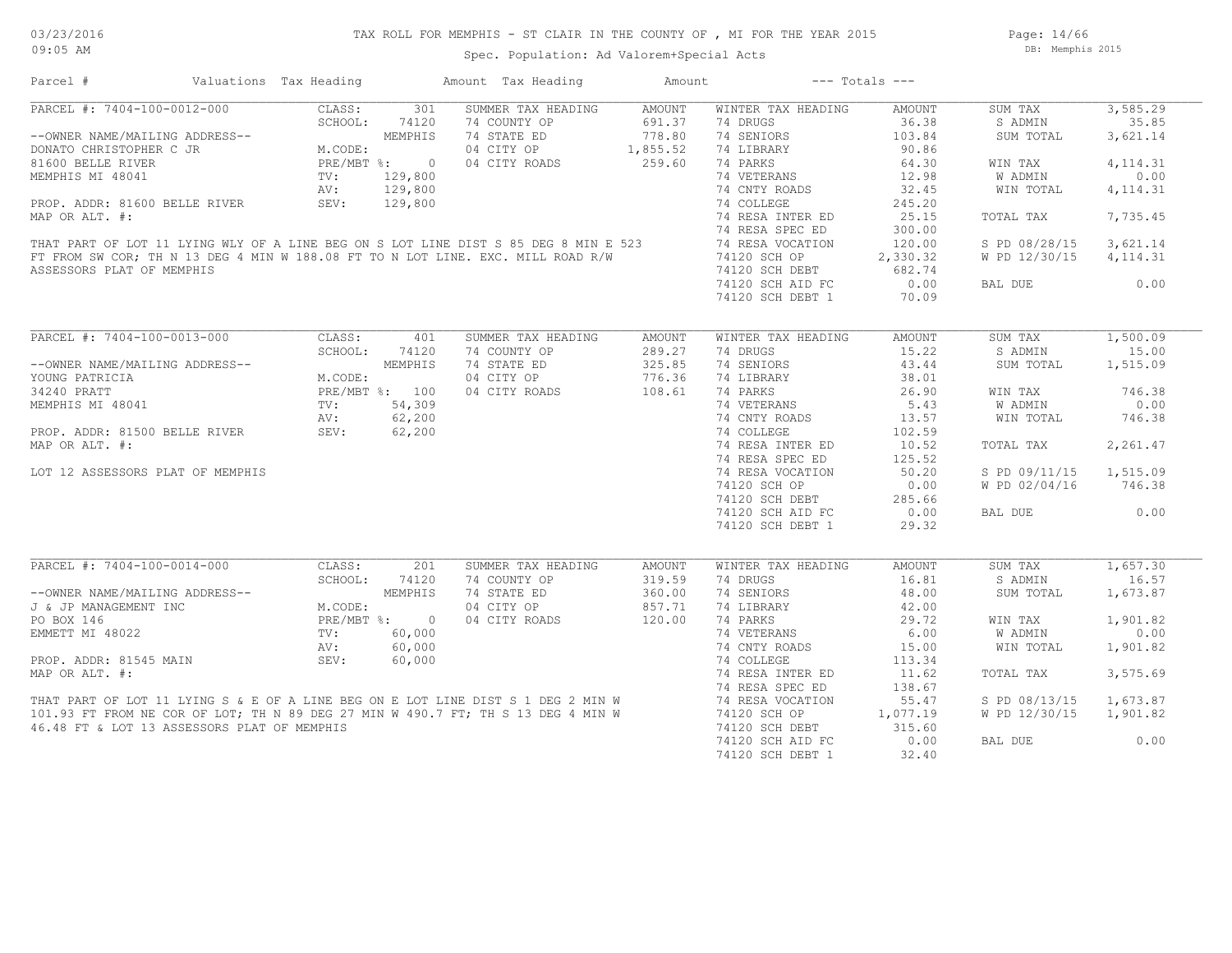#### TAX ROLL FOR MEMPHIS - ST CLAIR IN THE COUNTY OF , MI FOR THE YEAR 2015

Spec. Population: Ad Valorem+Special Acts

Page: 15/66 DB: Memphis 2015

| Parcel #                                                      | Valuations Tax Heading |                   |                         | Amount Tax Heading                                | Amount                   |                                              | $---$ Totals $---$     |                                 |                          |
|---------------------------------------------------------------|------------------------|-------------------|-------------------------|---------------------------------------------------|--------------------------|----------------------------------------------|------------------------|---------------------------------|--------------------------|
| PARCEL #: 7404-100-0015-000<br>--OWNER NAME/MAILING ADDRESS-- |                        | CLASS:<br>SCHOOL: | 202<br>74120<br>MEMPHIS | SUMMER TAX HEADING<br>74 COUNTY OP<br>74 STATE ED | AMOUNT<br>23.10<br>26.02 | WINTER TAX HEADING<br>74 DRUGS<br>74 SENIORS | AMOUNT<br>1.21<br>3.46 | SUM TAX<br>S ADMIN<br>SUM TOTAL | 119.78<br>1.19<br>120.97 |
| RAYMOND HARRISON REVOC TRUST                                  |                        | M.CODE:           |                         | 04 CITY OP                                        | 61.99                    | 74 LIBRARY                                   | 3.03                   |                                 |                          |
| P.O. BOX 501                                                  |                        | PRE/MBT %: 0      |                         | 04 CITY ROADS                                     | 8.67                     | 74 PARKS                                     | 2.14                   | WIN TAX                         | 137.41                   |
| MEMPHIS MI 48041                                              |                        | TV:               | 4,337                   |                                                   |                          | 74 VETERANS<br>74 CNTY ROADS                 | 0.43                   | W ADMIN                         | 0.00                     |
| PROP. ADDR: 81475 MAIN                                        |                        | AV:<br>SEV:       | 22,300<br>22,300        |                                                   |                          | 74 COLLEGE                                   | 1.08<br>8.19           | WIN TOTAL                       | 137.41                   |
| MAP OR ALT. #:                                                |                        |                   |                         |                                                   |                          | 74 RESA INTER ED                             | 0.84                   | TOTAL TAX                       | 258.38                   |
|                                                               |                        |                   |                         |                                                   |                          | 74 RESA SPEC ED                              | 10.02                  |                                 |                          |
| LOT 14 ASSESSORS PLAT OF MEMPHIS                              |                        |                   |                         |                                                   |                          | 74 RESA VOCATION                             | 4.00                   | S PD 08/25/15                   | 120.97                   |
|                                                               |                        |                   |                         |                                                   |                          | 74120 SCH OP                                 | 77.86                  | W PD 02/04/16                   | 137.41                   |
|                                                               |                        |                   |                         |                                                   |                          | 74120 SCH DEBT                               | 22.81                  |                                 |                          |
|                                                               |                        |                   |                         |                                                   |                          | 74120 SCH AID FC                             | 0.00                   | BAL DUE                         | 0.00                     |
|                                                               |                        |                   |                         |                                                   |                          | 74120 SCH DEBT 1                             | 2.34                   |                                 |                          |
|                                                               |                        |                   |                         |                                                   |                          |                                              |                        |                                 |                          |
| PARCEL #: 7404-100-0016-000                                   |                        | CLASS:            | 401                     | SUMMER TAX HEADING                                | AMOUNT                   | WINTER TAX HEADING                           | AMOUNT                 | SUM TAX                         | 1,397.66                 |
|                                                               |                        | SCHOOL:           | 74120                   | 74 COUNTY OP                                      | 269.52                   | 74 DRUGS                                     | 14.18                  | S ADMIN                         | 13.97                    |
| --OWNER NAME/MAILING ADDRESS--                                |                        |                   | MEMPHIS                 | 74 STATE ED                                       | 303.60                   | 74 SENIORS                                   | 40.48                  | SUM TOTAL                       | 1,411.63                 |
| GUOIN MARGARET E                                              |                        | M.CODE:           |                         | 04 CITY OP                                        | 723.34                   | 74 LIBRARY                                   | 35.42                  |                                 |                          |
| P.O. BOX 522                                                  |                        | PRE/MBT %: 100    |                         | 04 CITY ROADS                                     | 101.20                   | 74 PARKS                                     | 25.06                  | WIN TAX                         | 695.42                   |
| MEMPHIS MI 48041                                              |                        | TV:               | 50,600                  |                                                   |                          | 74 VETERANS                                  | 5.06                   | W ADMIN                         | 0.00                     |
|                                                               |                        | AV:               | 50,600                  |                                                   |                          | 74 CNTY ROADS                                | 12.65                  | WIN TOTAL                       | 695.42                   |
| PROP. ADDR: 81420 BELLE RIVER                                 |                        | SEV:              | 50,600                  |                                                   |                          | 74 COLLEGE                                   | 95.58                  |                                 |                          |
| MAP OR ALT. #:                                                |                        |                   |                         |                                                   |                          | 74 RESA INTER ED                             | 9.80                   | TOTAL TAX                       | 2,107.05                 |
|                                                               |                        |                   |                         |                                                   |                          | 74 RESA SPEC ED                              | 116.95                 |                                 |                          |
| LOT 15 ASSESSORS PLAT OF MEMPHIS                              |                        |                   |                         |                                                   |                          | 74 RESA VOCATION                             | 46.77                  | S PD 08/26/15                   | 1,411.63                 |
|                                                               |                        |                   |                         |                                                   |                          | 74120 SCH OP                                 | 0.00                   | W PD 02/02/16                   | 695.42                   |
|                                                               |                        |                   |                         |                                                   |                          | 74120 SCH DEBT                               | 266.15                 |                                 |                          |
|                                                               |                        |                   |                         |                                                   |                          | 74120 SCH AID FC                             | 0.00                   | BAL DUE                         | 0.00                     |
|                                                               |                        |                   |                         |                                                   |                          | 74120 SCH DEBT 1                             | 27.32                  |                                 |                          |
| PARCEL #: 7404-100-0017-000                                   |                        | CLASS:            | 401                     | SUMMER TAX HEADING                                | AMOUNT                   | WINTER TAX HEADING                           | AMOUNT                 | SUM TAX                         | 1, 273.36                |
|                                                               |                        | SCHOOL:           | 74120                   | 74 COUNTY OP                                      | 245.55                   | 74 DRUGS                                     | 12.92                  | S ADMIN                         | 12.73                    |
| --OWNER NAME/MAILING ADDRESS--                                |                        |                   | MEMPHIS                 | 74 STATE ED                                       | 276.60                   | 74 SENIORS                                   | 36.88                  | SUM TOTAL                       | 1,286.09                 |
| LANDON EDWARD E & COREY E                                     |                        | M.CODE:           | 00001                   | 04 CITY OP                                        | 659.01                   | 74 LIBRARY                                   | 32.27                  |                                 |                          |
| 81390 BELLE RIVER                                             |                        |                   | PRE/MBT %: 100          | 04 CITY ROADS                                     | 92.20                    | 74 PARKS                                     | 22.83                  | WIN TAX                         | 633.57                   |
| MEMPHIS MI 48041                                              |                        | TV:               | 46,100                  |                                                   |                          | 74 VETERANS                                  | 4.61                   | W ADMIN                         | 0.00                     |
|                                                               |                        | AV:               | 46,100                  |                                                   |                          | 74 CNTY ROADS                                | 11.52                  | WIN TOTAL                       | 633.57                   |
| PROP. ADDR: 81390 BELLE RIVER                                 |                        | SEV:              | 46,100                  |                                                   |                          | 74 COLLEGE                                   | 87.08                  |                                 |                          |
| MAP OR ALT. #:                                                |                        |                   |                         |                                                   |                          | 74 RESA INTER ED                             | 8.93                   | TOTAL TAX                       | 1,919.66                 |
|                                                               |                        |                   |                         |                                                   |                          | 74 RESA SPEC ED                              | 106.55                 |                                 |                          |
| LOT 16 ASSESSORS PLAT OF MEMPHIS                              |                        |                   |                         |                                                   |                          | 74 RESA VOCATION                             | 42.61                  | S PD 09/24/15                   | 1,286.09                 |
|                                                               |                        |                   |                         |                                                   |                          | 74120 SCH OP                                 | 0.00                   | W PD 12/22/15                   | 633.57                   |
|                                                               |                        |                   |                         |                                                   |                          | 74120 SCH DEBT                               | 242.48                 |                                 |                          |
|                                                               |                        |                   |                         |                                                   |                          | 74120 SCH AID FC                             | 0.00                   | BAL DUE                         | 0.00                     |
|                                                               |                        |                   |                         |                                                   |                          | 74120 SCH DEBT 1                             | 24.89                  |                                 |                          |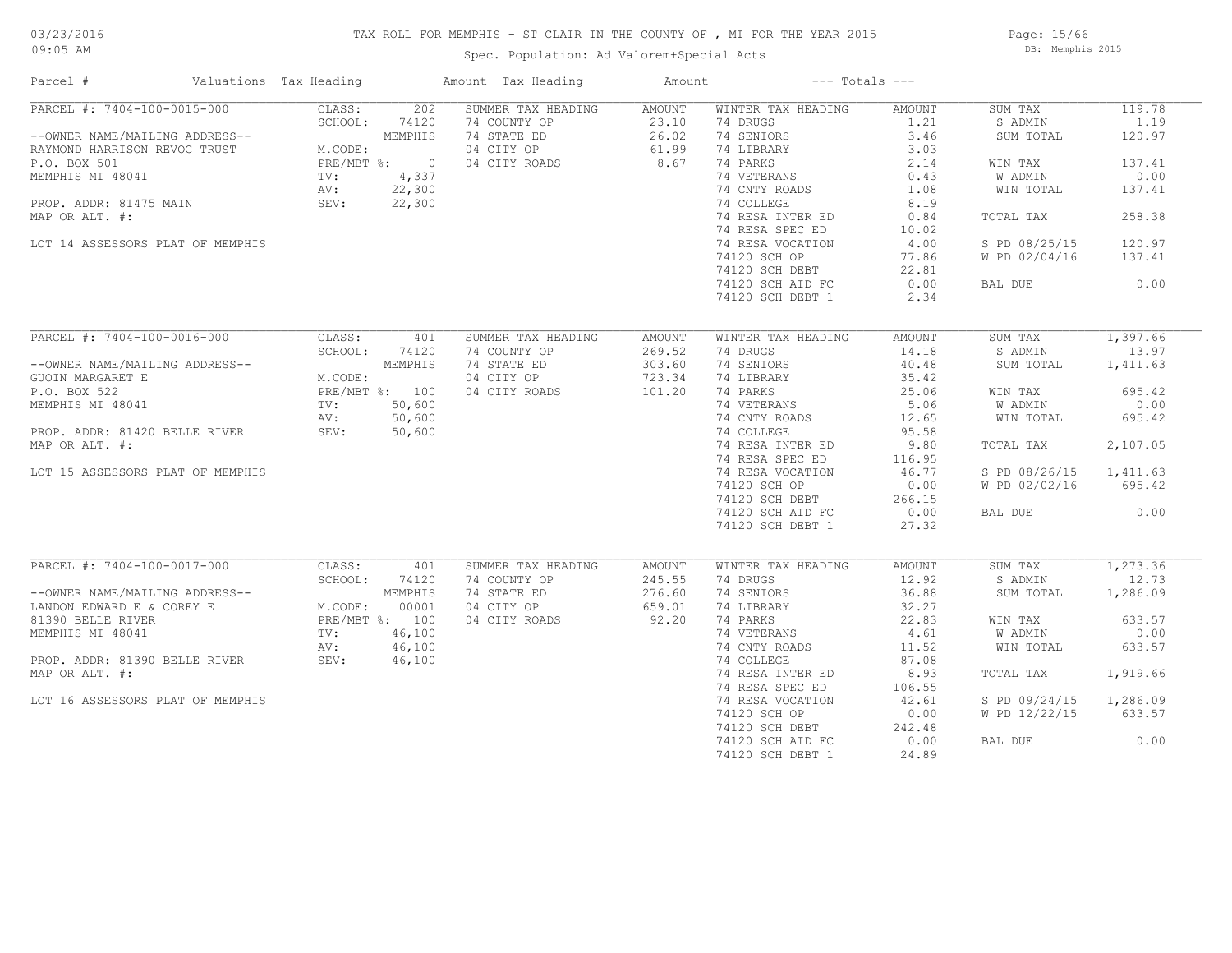Page: 16/66 DB: Memphis 2015

| Parcel #                                                                                                                                                                                                                                           | Valuations Tax Heading                                                                           |         |       | Amount Tax Heading      | Amount | $---$ Totals $---$                                                |                  |                |          |
|----------------------------------------------------------------------------------------------------------------------------------------------------------------------------------------------------------------------------------------------------|--------------------------------------------------------------------------------------------------|---------|-------|-------------------------|--------|-------------------------------------------------------------------|------------------|----------------|----------|
| PARCEL #: 7404-100-0018-000                                                                                                                                                                                                                        |                                                                                                  | CLASS:  | 401   | SUMMER TAX HEADING      | AMOUNT | WINTER TAX HEADING                                                | AMOUNT           | SUM TAX        | 1,198.78 |
| PARCEL #: 7404-100-0018-000<br>-OWNER NAME/MAILING ADDRESS--<br>BISCORNER WILLIAM & ROBIN<br>81350 BELLE RIVER<br>M.CODE: 00001<br>81350 BELLE RIVER<br>PRE/MBT %: 100<br>MEMPHIS MI 48041<br>TV: 43,400<br>PRE, ABR & 23,400<br>PRE, ABR & 23,400 |                                                                                                  |         |       | 74 COUNTY OP            | 231.17 | 74 DRUGS                                                          | 12.16            | S ADMIN        | 11.98    |
|                                                                                                                                                                                                                                                    |                                                                                                  |         |       | 74 STATE ED             | 260.40 | 74 SENIORS                                                        | 34.72            | SUM TOTAL      | 1,210.76 |
|                                                                                                                                                                                                                                                    |                                                                                                  |         |       | 04 CITY OP              | 620.41 | 74 LIBRARY                                                        | 30.38            |                |          |
|                                                                                                                                                                                                                                                    |                                                                                                  |         |       | 04 CITY ROADS           | 86.80  | 74 PARKS                                                          | 21.50            | WIN TAX        | 596.48   |
|                                                                                                                                                                                                                                                    |                                                                                                  |         |       |                         |        | 74 VETERANS                                                       | 4.34             | W ADMIN        | 0.00     |
|                                                                                                                                                                                                                                                    |                                                                                                  |         |       |                         |        | 74 CNTY ROADS                                                     | 10.85            | WIN TOTAL      | 596.48   |
|                                                                                                                                                                                                                                                    |                                                                                                  |         |       |                         |        | 74 COLLEGE                                                        | 81.98            |                |          |
|                                                                                                                                                                                                                                                    |                                                                                                  |         |       |                         |        |                                                                   |                  |                |          |
|                                                                                                                                                                                                                                                    |                                                                                                  |         |       |                         |        | 74 RESA INTER ED                                                  | 8.41             | TOTAL TAX      | 1,807.24 |
| MEMPHIS MI 48041 TV: 43,400<br>PROP. ADDR: 81350 BELLE RIVER SEV: 43,400<br>MAP OR ALT. #:<br>LOT 17 EXC S 60 FT OF W 132 FT & EXC E 70 FT THEREOF. ASSESSORS PLAT OF MEMPHIS                                                                      |                                                                                                  |         |       |                         |        | 74 RESA SPEC ED                                                   | 100.31           |                |          |
|                                                                                                                                                                                                                                                    |                                                                                                  |         |       |                         |        | 74 RESA VOCATION                                                  | 40.12            | S PD 08/25/15  | 1,210.76 |
|                                                                                                                                                                                                                                                    |                                                                                                  |         |       |                         |        | 74120 SCH OP                                                      | 0.00             | W PD 12/30/15  | 596.48   |
|                                                                                                                                                                                                                                                    |                                                                                                  |         |       |                         |        | 74120 SCH DEBT 228.28<br>74120 SCH AID FC 0.00                    |                  |                |          |
|                                                                                                                                                                                                                                                    |                                                                                                  |         |       |                         |        |                                                                   |                  | BAL DUE        | 0.00     |
|                                                                                                                                                                                                                                                    |                                                                                                  |         |       |                         |        | 74120 SCH DEBT 1                                                  | 23.43            |                |          |
| PARCEL #: 7404-100-0018-250                                                                                                                                                                                                                        |                                                                                                  |         | 401   |                         |        |                                                                   |                  |                | 966.75   |
|                                                                                                                                                                                                                                                    |                                                                                                  | CLASS:  |       | SUMMER TAX HEADING      | AMOUNT | WINTER TAX HEADING                                                | AMOUNT           | SUM TAX        |          |
|                                                                                                                                                                                                                                                    |                                                                                                  | SCHOOL: | 74120 | 74 COUNTY OP            | 186.42 | 74 DRUGS                                                          | 9.81             | S ADMIN        | 9.66     |
| --OWNER NAME/MAILING ADDRESS--                                                                                                                                                                                                                     | NG ADDRESS--<br>MEMPHIS<br>M.CODE:<br>PRE/MBT %: 100<br>TV: 35,000<br>BELLE RIVER<br>SEV: 35,000 |         |       | 74 STATE ED             | 210.00 | 74 SENIORS                                                        | 28.00            | SUM TOTAL      | 976.41   |
| KAUZLARICH TERRY                                                                                                                                                                                                                                   |                                                                                                  |         |       | 04 CITY OP              | 500.33 | 74 LIBRARY                                                        | 24.50            |                |          |
| 81300 BELLE RIVER                                                                                                                                                                                                                                  |                                                                                                  |         |       | 04 CITY ROADS           | 70.00  | 74 PARKS                                                          | $\frac{1}{3.50}$ | WIN TAX        | 481.02   |
| MEMPHIS MI 48041                                                                                                                                                                                                                                   |                                                                                                  |         |       |                         |        | 74 VETERANS                                                       |                  | <b>W ADMIN</b> | 0.00     |
|                                                                                                                                                                                                                                                    |                                                                                                  |         |       |                         |        | 74 CNTY ROADS 8.75                                                |                  | WIN TOTAL      | 481.02   |
| PROP. ADDR: 81300 BELLE RIVER                                                                                                                                                                                                                      |                                                                                                  |         |       |                         |        | 74 COLLEGE                                                        | 66.11            |                |          |
| MAP OR ALT. #:                                                                                                                                                                                                                                     |                                                                                                  |         |       |                         |        |                                                                   |                  | TOTAL TAX      | 1,457.43 |
|                                                                                                                                                                                                                                                    |                                                                                                  |         |       |                         |        | 74 RESA INTER ED 6.78<br>74 RESA SPEC ED 80.89<br>74 RESA SPEC ED | 80.89            |                |          |
| S 60 FT OF W 132 FT OF LOT 17 ASSESSORS PLAT OF MEMPHIS                                                                                                                                                                                            |                                                                                                  |         |       |                         |        | 74 RESA VOCATION                                                  | 32.35            | S PD 08/31/15  | 976.41   |
|                                                                                                                                                                                                                                                    |                                                                                                  |         |       |                         |        | 74120 SCH OP                                                      | 0.00             | W PD 02/10/16  | 481.02   |
|                                                                                                                                                                                                                                                    |                                                                                                  |         |       |                         |        |                                                                   | 184.10           |                |          |
|                                                                                                                                                                                                                                                    |                                                                                                  |         |       |                         |        | 74120 SCH DEBT<br>74120 SCH BEBT                                  |                  |                |          |
|                                                                                                                                                                                                                                                    |                                                                                                  |         |       | $04$ CIII RUADS $70.00$ |        | 74120 SCH AID FC                                                  | 0.00             | BAL DUE        | 0.00     |
|                                                                                                                                                                                                                                                    |                                                                                                  |         |       |                         |        | 74120 SCH DEBT 1                                                  | 18.90            |                |          |
| PARCEL #: 7404-100-0018-500                                                                                                                                                                                                                        |                                                                                                  | CLASS:  | 401   | SUMMER TAX HEADING      | AMOUNT | WINTER TAX HEADING                                                | AMOUNT           | SUM TAX        | 1,613.10 |
|                                                                                                                                                                                                                                                    |                                                                                                  | SCHOOL: | 74120 | 74 COUNTY OP            | 311.06 | 74 DRUGS                                                          | 16.36            | S ADMIN        | 16.13    |
|                                                                                                                                                                                                                                                    |                                                                                                  |         |       | 74 STATE ED             | 350.40 | 74 SENIORS                                                        | 46.72            | SUM TOTAL      | 1,629.23 |
|                                                                                                                                                                                                                                                    |                                                                                                  |         |       |                         |        |                                                                   |                  |                |          |
|                                                                                                                                                                                                                                                    |                                                                                                  |         |       | 04 CITY OP              | 834.84 | 74 LIBRARY                                                        | 40.88            |                |          |
|                                                                                                                                                                                                                                                    |                                                                                                  |         |       | 04 CITY ROADS           | 116.80 | 74 PARKS                                                          | 28.93            | WIN TAX        | 802.63   |
|                                                                                                                                                                                                                                                    |                                                                                                  |         |       |                         |        | 74 VETERANS                                                       | 5.84             | W ADMIN        | 0.00     |
|                                                                                                                                                                                                                                                    |                                                                                                  |         |       |                         |        | 74 CNTY ROADS                                                     | 14.60            | WIN TOTAL      | 802.63   |
| --OWNER NAME/MAILING ADDRESS--<br>QUESNELLE RACHEL & MICHAEL M.CODE:<br>34655 MAPLE PRE/MBT %: 100<br>MEMPHIS MI 48041 TV: 58,400<br>PROP. ADDR: 34655 MAPLE AV: 58,400<br>MAP OP ALT #: 58,400<br>MAP OP ALT #: 58,400                            |                                                                                                  |         |       |                         |        | 74 COLLEGE                                                        | 110.32           |                |          |
| MAP OR ALT. #:                                                                                                                                                                                                                                     |                                                                                                  |         |       |                         |        | 74 RESA INTER ED                                                  | 11.31            | TOTAL TAX      | 2,431.86 |
|                                                                                                                                                                                                                                                    |                                                                                                  |         |       |                         |        | 74 RESA SPEC ED                                                   | 134.97           |                |          |
| E 70 FT OF LOT 17 ASSESSORS PLAT OF MEMPHIS                                                                                                                                                                                                        |                                                                                                  |         |       |                         |        | 74 RESA VOCATION                                                  | 53.99            | S PD 07/17/15  | 1,629.23 |
|                                                                                                                                                                                                                                                    |                                                                                                  |         |       |                         |        | 74120 SCH OP                                                      | 0.00             | W PD 01/25/16  | 802.63   |
|                                                                                                                                                                                                                                                    |                                                                                                  |         |       |                         |        | 74120 SCH DEBT                                                    | 307.18           |                |          |
|                                                                                                                                                                                                                                                    |                                                                                                  |         |       |                         |        | 74120 SCH AID FC                                                  | 0.00             | BAL DUE        | 0.00     |
|                                                                                                                                                                                                                                                    |                                                                                                  |         |       |                         |        | 74120 SCH DEBT 1                                                  | 31.53            |                |          |
|                                                                                                                                                                                                                                                    |                                                                                                  |         |       |                         |        |                                                                   |                  |                |          |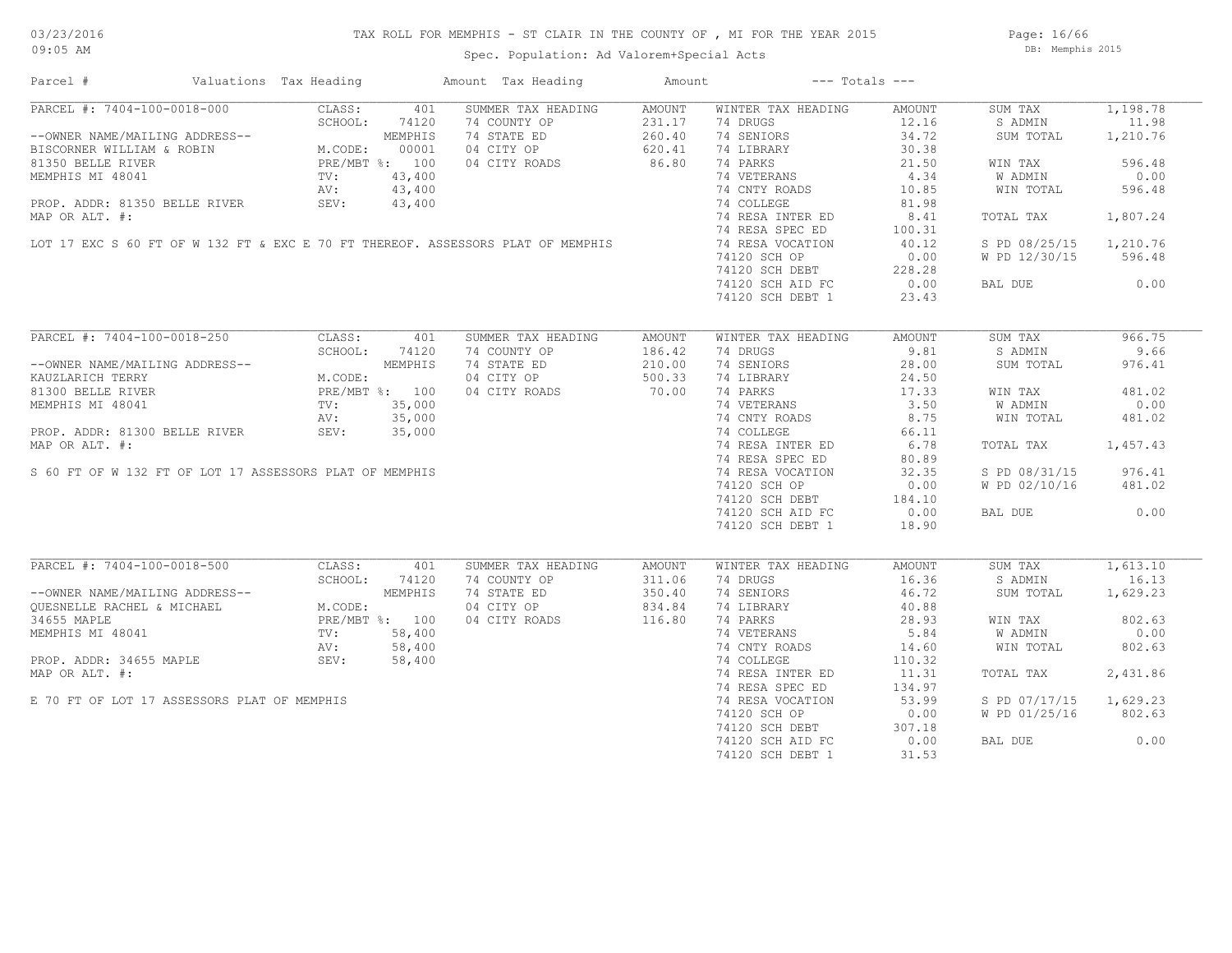### TAX ROLL FOR MEMPHIS - ST CLAIR IN THE COUNTY OF , MI FOR THE YEAR 2015

Spec. Population: Ad Valorem+Special Acts

Page: 17/66 DB: Memphis 2015

| Parcel #                               | Valuations Tax Heading |                | Amount Tax Heading                                                                  | Amount |                    | $---$ Totals $---$ |               |          |
|----------------------------------------|------------------------|----------------|-------------------------------------------------------------------------------------|--------|--------------------|--------------------|---------------|----------|
| PARCEL #: 7404-100-0019-000            | CLASS:                 | 401            | SUMMER TAX HEADING                                                                  | AMOUNT | WINTER TAX HEADING | AMOUNT             | SUM TAX       | 1,496.68 |
|                                        | SCHOOL:                | 74120          | 74 COUNTY OP                                                                        | 288.61 | 74 DRUGS           | 15.18              | S ADMIN       | 14.96    |
| --OWNER NAME/MAILING ADDRESS--         |                        | MEMPHIS        | 74 STATE ED                                                                         | 325.11 | 74 SENIORS         | 43.34              | SUM TOTAL     | 1,511.64 |
| SEXTON ROBERT D JR                     | M.CODE:                | 00001          | 04 CITY OP                                                                          | 774.59 | 74 LIBRARY         | 37.92              |               |          |
| 34675 MAPLE                            |                        | PRE/MBT %: 100 | 04 CITY ROADS                                                                       | 108.37 | 74 PARKS           | 26.84              | WIN TAX       | 744.67   |
| MEMPHIS MI 48041                       | TV:                    | 54,185         |                                                                                     |        | 74 VETERANS        | 5.41               | W ADMIN       | 0.00     |
|                                        | AV:                    | 65,400         |                                                                                     |        | 74 CNTY ROADS      | 13.54              | WIN TOTAL     | 744.67   |
| PROP. ADDR: 34675 MAPLE                | SEV:                   | 65,400         |                                                                                     |        | 74 COLLEGE         | 102.36             |               |          |
| MAP OR ALT. #:                         |                        |                |                                                                                     |        | 74 RESA INTER ED   | 10.50              | TOTAL TAX     | 2,256.31 |
|                                        |                        |                |                                                                                     |        | 74 RESA SPEC ED    | 125.23             |               |          |
| LOT 18 ASSESSORS PLAT OF MEMPHIS       |                        |                |                                                                                     |        | 74 RESA VOCATION   | 50.09              | S PD 08/25/15 | 1,511.64 |
|                                        |                        |                |                                                                                     |        | 74120 SCH OP       | 0.00               | W PD 12/30/15 | 744.67   |
|                                        |                        |                |                                                                                     |        |                    |                    |               |          |
|                                        |                        |                |                                                                                     |        | 74120 SCH DEBT     | 285.01             |               |          |
|                                        |                        |                |                                                                                     |        | 74120 SCH AID FC   | 0.00               | BAL DUE       | 0.00     |
|                                        |                        |                |                                                                                     |        | 74120 SCH DEBT 1   | 29.25              |               |          |
| PARCEL #: 7404-100-0020-000            | CLASS:                 | 401            | SUMMER TAX HEADING                                                                  | AMOUNT | WINTER TAX HEADING | AMOUNT             | SUM TAX       | 1,190.49 |
|                                        | SCHOOL:                | 74120          | 74 COUNTY OP                                                                        | 229.57 | 74 DRUGS           | 12.08              | S ADMIN       | 11.90    |
| --OWNER NAME/MAILING ADDRESS--         |                        | MEMPHIS        | 74 STATE ED                                                                         | 258.60 | 74 SENIORS         | 34.48              | SUM TOTAL     | 1,202.39 |
|                                        |                        |                |                                                                                     |        |                    |                    |               |          |
| SMITH PAMELA                           | M.CODE:                | 00001          | 04 CITY OP                                                                          | 616.12 | 74 LIBRARY         | 30.17              |               |          |
| ZAMBO ROBERT                           |                        | PRE/MBT %: 100 | 04 CITY ROADS                                                                       | 86.20  | 74 PARKS           | 21.35              | WIN TAX       | 592.35   |
| 34711 MAPLE                            | TV:                    | 43,100         |                                                                                     |        | 74 VETERANS        | 4.31               | W ADMIN       | 0.00     |
| MEMPHIS MI 48041                       | AV:                    | 43,100         |                                                                                     |        | 74 CNTY ROADS      | 10.77              | WIN TOTAL     | 592.35   |
|                                        | SEV:                   | 43,100         |                                                                                     |        | 74 COLLEGE         | 81.42              |               |          |
| PROP. ADDR: 34711 MAPLE                |                        |                |                                                                                     |        | 74 RESA INTER ED   | 8.35               | TOTAL TAX     | 1,794.74 |
| MAP OR ALT. #:                         |                        |                |                                                                                     |        | 74 RESA SPEC ED    | 99.61              |               |          |
|                                        |                        |                |                                                                                     |        | 74 RESA VOCATION   | 39.84              | S PD 08/25/15 | 1,202.39 |
| LOT 19 ASSESSORS PLAT OF MEMPHIS       |                        |                |                                                                                     |        | 74120 SCH OP       | 0.00               | W PD 12/30/15 | 592.35   |
|                                        |                        |                |                                                                                     |        | 74120 SCH DEBT     | 226.70             |               |          |
|                                        |                        |                |                                                                                     |        | 74120 SCH AID FC   | 0.00               | BAL DUE       | 0.00     |
|                                        |                        |                |                                                                                     |        | 74120 SCH DEBT 1   | 23.27              |               |          |
|                                        |                        |                |                                                                                     |        |                    |                    |               |          |
| PARCEL #: 7404-100-0021-000            | CLASS:                 | 401            | SUMMER TAX HEADING                                                                  | AMOUNT | WINTER TAX HEADING | AMOUNT             | SUM TAX       | 1,096.58 |
|                                        | SCHOOL:                | 74120          | 74 COUNTY OP                                                                        | 211.46 | 74 DRUGS           | 11.12              | S ADMIN       | 10.96    |
| --OWNER NAME/MAILING ADDRESS--         |                        | MEMPHIS        | 74 STATE ED                                                                         | 238.20 | 74 SENIORS         | 31.76              | S INTRST      | 65.79    |
| PETTINATO JEREMY JOHN                  | M.CODE:                |                | 04 CITY OP                                                                          | 567.52 | 74 LIBRARY         | 27.79              | SUM TOTAL     | 1,173.33 |
| 34741 MAPLE                            |                        | PRE/MBT %: 100 | 04 CITY ROADS                                                                       | 79.40  | 74 PARKS           | 19.66              |               |          |
| MEMPHIS MI 48041                       | TV:                    | 39,700         |                                                                                     |        | 74 VETERANS        | 3.97               | WIN TAX       | 545.60   |
|                                        | AV:                    | 39,700         |                                                                                     |        | 74 CNTY ROADS      | 9.92               | W ADMIN       | 0.00     |
| PROP. ADDR: 34741 MAPLE                | SEV:                   | 39,700         |                                                                                     |        | 74 COLLEGE         | 74.99              | WIN TOTAL     | 545.60   |
|                                        |                        |                |                                                                                     |        |                    |                    |               |          |
| MAP OR ALT. #:                         |                        |                |                                                                                     |        | 74 RESA INTER ED   | 7.69               |               |          |
|                                        |                        |                |                                                                                     |        | 74 RESA SPEC ED    | 91.75              | TOTAL TAX     | 1,718.93 |
|                                        |                        |                | LOT 20 EXC THAT PART OF E OF A LINE; BEG 6 FT W OF SE COR & RUNS N 1 DEG 24 1/2 MIN |        | 74 RESA VOCATION   | 36.70              |               |          |
| E 134.56 FT. ASSESSORS PLAT OF MEMPHIS |                        |                |                                                                                     |        | 74120 SCH OP       | 0.00               | BAL DUE       | 1,718.93 |
|                                        |                        |                |                                                                                     |        | 74120 SCH DEBT     | 208.82             |               |          |
|                                        |                        |                |                                                                                     |        | 74120 SCH AID FC   | 0.00               |               |          |
|                                        |                        |                |                                                                                     |        | 74120 SCH DEBT 1   | 21.43              |               |          |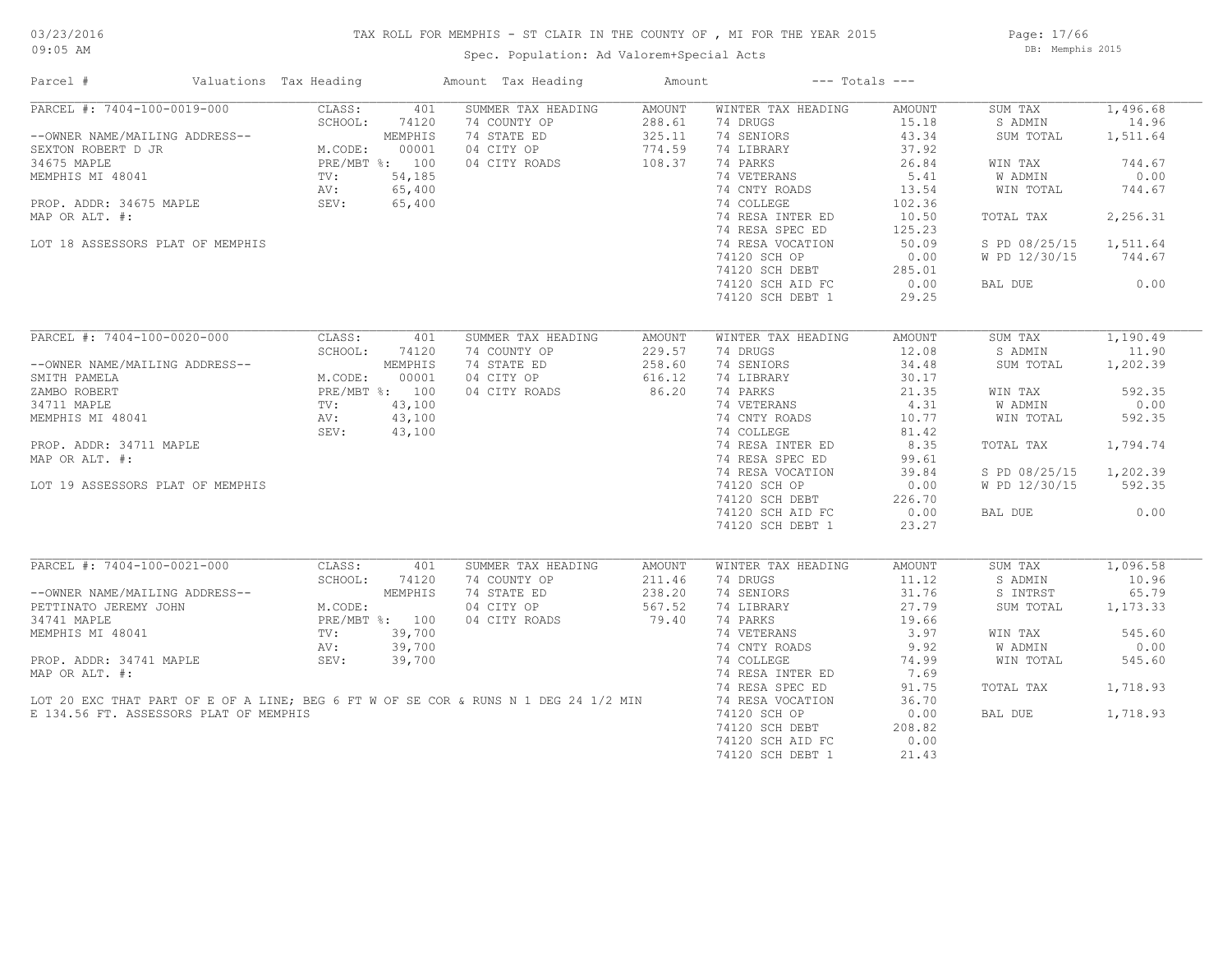Page: 18/66 DB: Memphis 2015

| Parcel #                                                                                                                                                                                                                           | Valuations Tax Heading                         |                |         | Amount Tax Heading            | Amount | $---$ Totals $---$ |        |               |          |
|------------------------------------------------------------------------------------------------------------------------------------------------------------------------------------------------------------------------------------|------------------------------------------------|----------------|---------|-------------------------------|--------|--------------------|--------|---------------|----------|
| PARCEL #: 7404-100-0022-000                                                                                                                                                                                                        |                                                | CLASS:         | 401     | SUMMER TAX HEADING            | AMOUNT | WINTER TAX HEADING | AMOUNT | SUM TAX       | 1,834.07 |
|                                                                                                                                                                                                                                    | $M.$<br>PRE<br>TV:<br>$N$<br>$N$<br>$N$<br>$N$ | SCHOOL:        | 74120   | 74 COUNTY OP                  | 353.67 | 74 DRUGS           | 18.61  | S ADMIN       | 18.34    |
| --OWNER NAME/MAILING ADDRESS--                                                                                                                                                                                                     |                                                |                | MEMPHIS | 74 STATE ED                   | 398.40 | 74 SENIORS         | 53.12  | SUM TOTAL     | 1,852.41 |
| MORGAN ALVIN & DOROTHY                                                                                                                                                                                                             |                                                | M.CODE:        |         | 04 CITY OP                    | 949.20 | 74 LIBRARY         | 46.48  |               |          |
| P.O. BOX 34                                                                                                                                                                                                                        |                                                | PRE/MBT %: 100 |         | 04 CITY ROADS                 | 132.80 | 74 PARKS           | 32.89  | WIN TAX       | 912.59   |
| MEMPHIS MI 48041                                                                                                                                                                                                                   |                                                |                | 66,400  |                               |        | 74 VETERANS        | 6.64   | W ADMIN       | 0.00     |
|                                                                                                                                                                                                                                    |                                                |                | 66,400  |                               |        | 74 CNTY ROADS      | 16.60  | WIN TOTAL     | 912.59   |
| PROP. ADDR: 34795 MAPLE                                                                                                                                                                                                            |                                                | SEV:           | 66,400  |                               |        | 74 COLLEGE         | 125.43 |               |          |
| MAP OR ALT. #:                                                                                                                                                                                                                     |                                                |                |         |                               |        | 74 RESA INTER ED   | 12.86  | TOTAL TAX     | 2,765.00 |
| THAT PART OF LOT 21 LYING E OF A LINE DESC AS BEG ON N LOT LINE 64 FT E OF NW COR;<br>TH S TO A PTE ON S LINE 59 FT E OF SW COR OF LOT. ASSESSORS PLAT OF MEMPHIS                                                                  |                                                |                |         |                               |        | 74 RESA SPEC ED    | 153.47 |               |          |
|                                                                                                                                                                                                                                    |                                                |                |         |                               |        | 74 RESA VOCATION   | 61.38  | S PD 08/19/15 | 1,852.41 |
|                                                                                                                                                                                                                                    |                                                |                |         |                               |        | 74120 SCH OP       | 0.00   | W PD 12/30/15 | 912.59   |
|                                                                                                                                                                                                                                    |                                                |                |         |                               |        | 74120 SCH DEBT     | 349.26 |               |          |
|                                                                                                                                                                                                                                    |                                                |                |         |                               |        | 74120 SCH AID FC   | 0.00   | BAL DUE       | 0.00     |
|                                                                                                                                                                                                                                    |                                                |                |         |                               |        | 74120 SCH DEBT 1   | 35.85  |               |          |
|                                                                                                                                                                                                                                    |                                                |                |         |                               |        |                    |        |               |          |
| PARCEL #: 7404-100-0023-000                                                                                                                                                                                                        |                                                | CLASS:         | 401     | SUMMER TAX HEADING            | AMOUNT | WINTER TAX HEADING | AMOUNT | SUM TAX       | 1,345.18 |
|                                                                                                                                                                                                                                    |                                                | SCHOOL:        | 74120   | 74 COUNTY OP                  | 259.40 | 74 DRUGS           | 13.65  | S ADMIN       | 13.45    |
| --OWNER NAME/MAILING ADDRESS--                                                                                                                                                                                                     |                                                |                | MEMPHIS | 74 STATE ED                   | 292.20 | 74 SENIORS         | 38.96  | SUM TOTAL     | 1,358.63 |
| STOCKS JOSHUA & SHARON                                                                                                                                                                                                             |                                                | M.CODE:        | 00003   | 04 CITY OP                    | 696.18 | 74 LIBRARY         | 34.09  |               |          |
| 34765 MAPLE                                                                                                                                                                                                                        |                                                | PRE/MBT %: 100 |         | 04 CITY ROADS                 | 97.40  | 74 PARKS           | 24.12  |               | 669.31   |
|                                                                                                                                                                                                                                    |                                                |                |         |                               |        |                    |        | WIN TAX       |          |
| MEMPHIS MI 48041                                                                                                                                                                                                                   |                                                | TV:            | 48,700  |                               |        | 74 VETERANS        | 4.87   | W ADMIN       | 0.00     |
|                                                                                                                                                                                                                                    |                                                | AV:            | 48,700  |                               |        | 74 CNTY ROADS      | 12.17  | WIN TOTAL     | 669.31   |
| PROP. ADDR: 34765 MAPLE SEV: 48,700<br>MAP OR ALT. #: 74 COLLEGE 20 & 21 BEG AT SW COR LOT 21; TH N 89 DEG 25 1/2 MIN W 6 FT; TH N 1<br>PART OF LOTS 20 & 21 BEG AT SW COR LOT 21; TH N 89 DEG 25 1/2 MIN W 6 FT; TH N 1 74 RESA S |                                                |                |         |                               |        |                    | 91.99  |               |          |
|                                                                                                                                                                                                                                    |                                                |                |         |                               |        |                    | 9.43   | TOTAL TAX     | 2,027.94 |
|                                                                                                                                                                                                                                    |                                                |                |         |                               |        |                    | 112.56 |               |          |
|                                                                                                                                                                                                                                    |                                                |                |         |                               |        |                    | 45.02  | S PD 07/08/15 | 1,358.63 |
|                                                                                                                                                                                                                                    |                                                |                |         |                               |        |                    | 0.00   | W PD 12/07/15 | 669.31   |
| S LOT LINE, TH W 59' TO BEG. ASSESSORS PLAT OF MEMPHIS                                                                                                                                                                             |                                                |                |         |                               |        | 74120 SCH DEBT     | 256.16 |               |          |
|                                                                                                                                                                                                                                    |                                                |                |         |                               |        | 74120 SCH AID FC   | 0.00   | BAL DUE       | 0.00     |
|                                                                                                                                                                                                                                    |                                                |                |         |                               |        | 74120 SCH DEBT 1   | 26.29  |               |          |
|                                                                                                                                                                                                                                    |                                                |                |         |                               |        |                    |        |               |          |
| $\overline{\text{PARCH}}$ #: 7404-100-0024-000                                                                                                                                                                                     |                                                | CLASS:         | 201     | SUMMER TAX HEADING            | AMOUNT | WINTER TAX HEADING | AMOUNT | SUM TAX       | 1,145.19 |
|                                                                                                                                                                                                                                    |                                                | SCHOOL:        | 74120   | 74 COUNTY OP                  | 220.83 | 74 DRUGS           | 11.62  | S ADMIN       | 11.45    |
| EXAMPLE AND HARRISON REVOC TRUST<br>P.O. BOX 501 M.CODIP.O. BOX 501                                                                                                                                                                |                                                |                | MEMPHIS | 74 STATE ED                   | 248.76 | 74 SENIORS         | 33.16  | SUM TOTAL     | 1,156.64 |
|                                                                                                                                                                                                                                    |                                                | M.CODE:        |         | 04 CITY OP                    | 592.68 | 74 LIBRARY         | 29.02  |               |          |
|                                                                                                                                                                                                                                    |                                                | PRE/MBT %: 0   |         | 04 CITY ROADS                 | 82.92  | 74 PARKS           | 20.53  | WIN TAX       | 1,314.10 |
| MEMPHIS MI 48041                                                                                                                                                                                                                   |                                                | TV:            |         |                               |        | 74 VETERANS        | 4.14   | W ADMIN       | 0.00     |
|                                                                                                                                                                                                                                    |                                                | AV:            |         |                               |        | 74 CNTY ROADS      | 10.36  | WIN TOTAL     | 1,314.10 |
| PROP. ADDR: 81475 MAIN                                                                                                                                                                                                             |                                                | SEV:           |         |                               |        | 74 COLLEGE         | 78.32  |               |          |
| MAP OR ALT. #:                                                                                                                                                                                                                     |                                                |                |         | 41, 460<br>65, 200<br>65, 200 |        | 74 RESA INTER ED   | 8.03   | TOTAL TAX     | 2,470.74 |
|                                                                                                                                                                                                                                    |                                                |                |         |                               |        | 74 RESA SPEC ED    | 95.82  |               |          |
| LOT 22 ASSESSORS PLAT OF MEMPHIS                                                                                                                                                                                                   |                                                |                |         |                               |        | 74 RESA VOCATION   | 38.32  | S PD 08/25/15 | 1,156.64 |
|                                                                                                                                                                                                                                    |                                                |                |         |                               |        | 74120 SCH OP       | 744.33 | W PD 02/04/16 | 1,314.10 |
|                                                                                                                                                                                                                                    |                                                |                |         |                               |        | 74120 SCH DEBT     | 218.07 |               |          |
|                                                                                                                                                                                                                                    |                                                |                |         |                               |        | 74120 SCH AID FC   | 0.00   | BAL DUE       | 0.00     |
|                                                                                                                                                                                                                                    |                                                |                |         |                               |        | 74120 SCH DEBT 1   | 22.38  |               |          |
|                                                                                                                                                                                                                                    |                                                |                |         |                               |        |                    |        |               |          |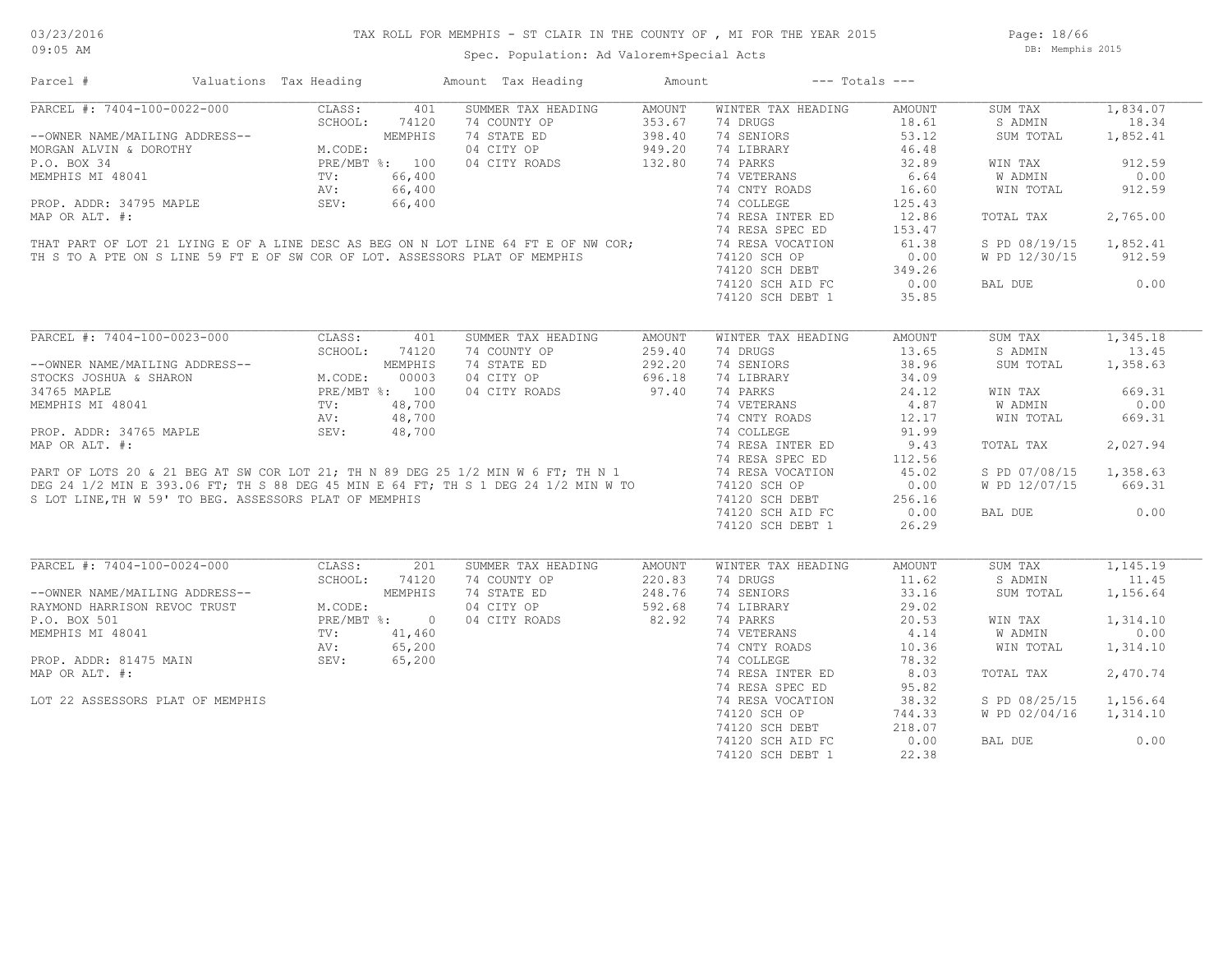#### TAX ROLL FOR MEMPHIS - ST CLAIR IN THE COUNTY OF , MI FOR THE YEAR 2015

Spec. Population: Ad Valorem+Special Acts

Page: 19/66 DB: Memphis 2015

| Parcel #                                       | Valuations Tax Heading |                | Amount Tax Heading | Amount |                    | $---$ Totals $---$ |               |          |
|------------------------------------------------|------------------------|----------------|--------------------|--------|--------------------|--------------------|---------------|----------|
| PARCEL #: 7404-100-0025-000                    | CLASS:                 | 401            | SUMMER TAX HEADING | AMOUNT | WINTER TAX HEADING | AMOUNT             | SUM TAX       | 859.03   |
|                                                | SCHOOL:                | 74120          | 74 COUNTY OP       | 165.65 | 74 DRUGS           | 8.71               | S ADMIN       | 8.59     |
| --OWNER NAME/MAILING ADDRESS--                 |                        | MEMPHIS        | 74 STATE ED        | 186.60 | 74 SENIORS         | 24.88              | S INTRST      | 51.54    |
| WINIARSKI RODNEY & JENNIFER                    | M.CODE:                |                | 04 CITY OP         | 444.58 | 74 LIBRARY         | 21.77              | SUM TOTAL     | 919.16   |
| 34825 MAPLE                                    |                        | PRE/MBT %: 0   | 04 CITY ROADS      | 62.20  | 74 PARKS           | 15.40              |               |          |
| MEMPHIS MI 48041                               | TV:                    | 31,100         |                    |        | 74 VETERANS        | 3.11               | WIN TAX       | 985.75   |
|                                                | AV:                    | 31,100         |                    |        | 74 CNTY ROADS      | 7.77               | W ADMIN       | 0.00     |
| PROP. ADDR: 34825 MAPLE                        | SEV:                   | 31,100         |                    |        | 74 COLLEGE         | 58.75              | WIN TOTAL     | 985.75   |
| MAP OR ALT. #:                                 |                        |                |                    |        | 74 RESA INTER ED   | 6.02               |               |          |
|                                                |                        |                |                    |        | 74 RESA SPEC ED    | 71.88              | TOTAL TAX     | 1,904.91 |
| LOT 23 ASSESSORS PLAT OF MEMPHIS               |                        |                |                    |        | 74 RESA VOCATION   | 28.75              |               |          |
|                                                |                        |                |                    |        | 74120 SCH OP       | 558.34             | BAL DUE       | 1,904.91 |
|                                                |                        |                |                    |        |                    |                    |               |          |
|                                                |                        |                |                    |        | 74120 SCH DEBT     | 163.58             |               |          |
|                                                |                        |                |                    |        | 74120 SCH AID FC   | 0.00               |               |          |
|                                                |                        |                |                    |        | 74120 SCH DEBT 1   | 16.79              |               |          |
| PARCEL #: 7404-100-0026-000                    | CLASS:                 | 401            | SUMMER TAX HEADING | AMOUNT | WINTER TAX HEADING | AMOUNT             | SUM TAX       | 1,262.31 |
|                                                | SCHOOL:                | 74120          | 74 COUNTY OP       | 243.42 | 74 DRUGS           | 12.80              | S ADMIN       | 12.62    |
|                                                |                        |                |                    |        |                    |                    |               |          |
| --OWNER NAME/MAILING ADDRESS--                 |                        | MEMPHIS        | 74 STATE ED        | 274.20 | 74 SENIORS         | 36.56              | SUM TOTAL     | 1,274.93 |
| ST JOHN LUANNE                                 | M.CODE:                | 00001          | 04 CITY OP         | 653.29 | 74 LIBRARY         | 31.99              |               |          |
| 34620 MAPLE                                    | PRE/MBT %: 100         |                | 04 CITY ROADS      | 91.40  | 74 PARKS           | 22.63              | WIN TAX       | 628.06   |
| MEMPHIS MI 48041                               | $TV$ :                 | 45,700         |                    |        | 74 VETERANS        | 4.57               | W ADMIN       | 0.00     |
|                                                | AV:                    | 45,700         |                    |        | 74 CNTY ROADS      | 11.42              | WIN TOTAL     | 628.06   |
| PROP. ADDR: 34620 MAPLE                        | SEV:                   | 45,700         |                    |        | 74 COLLEGE         | 86.33              |               |          |
| MAP OR ALT. #:                                 |                        |                |                    |        | 74 RESA INTER ED   | 8.85               | TOTAL TAX     | 1,902.99 |
|                                                |                        |                |                    |        | 74 RESA SPEC ED    | 105.62             |               |          |
| N 99.75 FT OF LOT 24 ASSESSORS PLAT OF MEMPHIS |                        |                |                    |        | 74 RESA VOCATION   | 42.24              | S PD 08/25/15 | 1,274.93 |
|                                                |                        |                |                    |        | 74120 SCH OP       | 0.00               | W PD 12/30/15 | 628.06   |
|                                                |                        |                |                    |        | 74120 SCH DEBT     | 240.38             |               |          |
|                                                |                        |                |                    |        | 74120 SCH AID FC   | 0.00               | BAL DUE       | 0.00     |
|                                                |                        |                |                    |        | 74120 SCH DEBT 1   | 24.67              |               |          |
|                                                |                        |                |                    |        |                    |                    |               |          |
| PARCEL #: 7404-100-0027-000                    | CLASS:                 | 401            | SUMMER TAX HEADING | AMOUNT | WINTER TAX HEADING | AMOUNT             | SUM TAX       | 1,143.53 |
|                                                | SCHOOL:                | 74120          | 74 COUNTY OP       | 220.51 | 74 DRUGS           | 11.60              | S ADMIN       | 11.43    |
| --OWNER NAME/MAILING ADDRESS--                 |                        | MEMPHIS        | 74 STATE ED        | 248.40 | 74 SENIORS         | 33.12              | SUM TOTAL     | 1,154.96 |
| WALSH KENNETH & THERESA                        | M.CODE:                | 00001          | 04 CITY OP         | 591.82 | 74 LIBRARY         | 28.98              |               |          |
| 81220 BELLE RIVER                              |                        | PRE/MBT %: 100 | 04 CITY ROADS      | 82.80  | 74 PARKS           | 20.50              | WIN TAX       | 568.97   |
| MEMPHIS MI 48041                               | TV:                    | 41,400         |                    |        | 74 VETERANS        | 4.14               | W ADMIN       | 0.00     |
|                                                | AV:                    | 41,400         |                    |        | 74 CNTY ROADS      | 10.35              | WIN TOTAL     | 568.97   |
| PROP. ADDR: 81220 BELLE RIVER                  | SEV:                   | 41,400         |                    |        | 74 COLLEGE         | 78.20              |               |          |
|                                                |                        |                |                    |        |                    |                    |               |          |
| MAP OR ALT. #:                                 |                        |                |                    |        | 74 RESA INTER ED   | 8.02               | TOTAL TAX     | 1,723.93 |
|                                                |                        |                |                    |        | 74 RESA SPEC ED    | 95.68              |               |          |
| S 90 FT OF LOT 24 ASSESSORS PLAT OF MEMPHIS    |                        |                |                    |        | 74 RESA VOCATION   | 38.27              | S PD 08/25/15 | 1,154.96 |
|                                                |                        |                |                    |        | 74120 SCH OP       | 0.00               | W PD 12/30/15 | 568.97   |
|                                                |                        |                |                    |        | 74120 SCH DEBT     | 217.76             |               |          |
|                                                |                        |                |                    |        | 74120 SCH AID FC   | 0.00               | BAL DUE       | 0.00     |
|                                                |                        |                |                    |        | 74120 SCH DEBT 1   | 22.35              |               |          |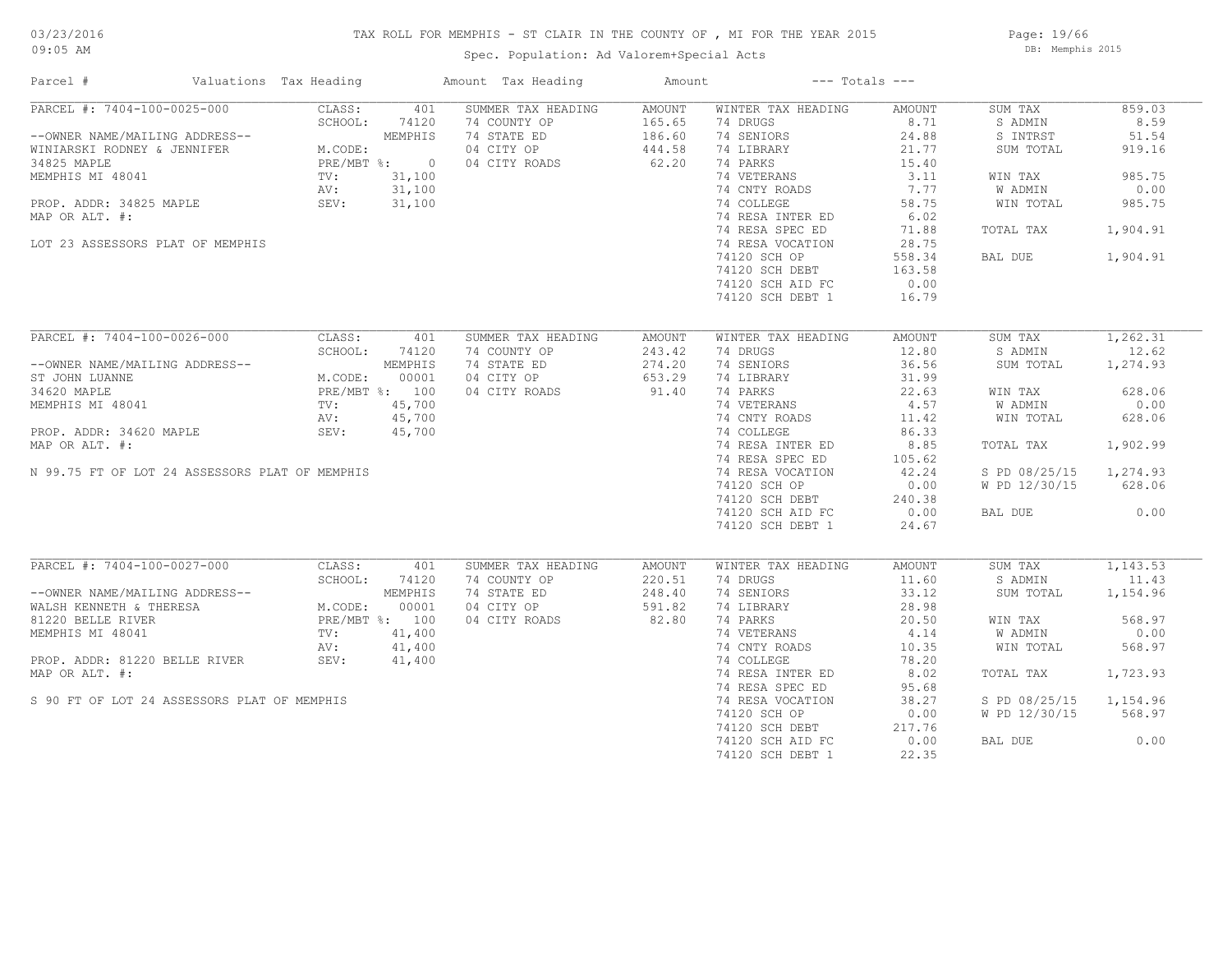#### TAX ROLL FOR MEMPHIS - ST CLAIR IN THE COUNTY OF , MI FOR THE YEAR 2015

Spec. Population: Ad Valorem+Special Acts

Page: 20/66 DB: Memphis 2015

| Parcel #                                                                                                                                                                                                         | Valuations Tax Heading                                       |                                                                                | Amount Tax Heading                                                               | Amount                                               |                                                                                                                                                                                                                                                           | $---$ Totals $---$                                                                                                                   |                                                                                                                              |                                                                                                           |
|------------------------------------------------------------------------------------------------------------------------------------------------------------------------------------------------------------------|--------------------------------------------------------------|--------------------------------------------------------------------------------|----------------------------------------------------------------------------------|------------------------------------------------------|-----------------------------------------------------------------------------------------------------------------------------------------------------------------------------------------------------------------------------------------------------------|--------------------------------------------------------------------------------------------------------------------------------------|------------------------------------------------------------------------------------------------------------------------------|-----------------------------------------------------------------------------------------------------------|
| PARCEL #: 7404-100-0028-000<br>--OWNER NAME/MAILING ADDRESS--<br>HANNON GERALD & LINDA<br>P.O. BOX 493<br>MEMPHIS MI 48041<br>PROP. ADDR: 34660 MAPLE<br>MAP OR ALT. #:<br>LOT 25 ASSESSORS PLAT OF MEMPHIS      | CLASS:<br>SCHOOL:<br>M.CODE:<br>TV:<br>AV:<br>SEV:           | 401<br>74120<br>MEMPHIS<br>PRE/MBT %: 0<br>34,600<br>34,600<br>34,600          | SUMMER TAX HEADING<br>74 COUNTY OP<br>74 STATE ED<br>04 CITY OP<br>04 CITY ROADS | AMOUNT<br>184.29<br>207.60<br>494.61<br>69.20        | WINTER TAX HEADING<br>74 DRUGS<br>74 SENIORS<br>74 LIBRARY<br>74 PARKS<br>74 VETERANS<br>74 CNTY ROADS<br>74 COLLEGE<br>74 RESA INTER ED<br>74 RESA SPEC ED<br>74 RESA VOCATION<br>74120 SCH OP<br>74120 SCH DEBT<br>74120 SCH AID FC<br>74120 SCH DEBT 1 | AMOUNT<br>9.69<br>27.68<br>24.22<br>17.14<br>3.46<br>8.65<br>65.36<br>6.70<br>79.97<br>31.98<br>621.18<br>181.99<br>0.00<br>18.68    | SUM TAX<br>S ADMIN<br>SUM TOTAL<br>WIN TAX<br>W ADMIN<br>WIN TOTAL<br>TOTAL TAX<br>S PD 08/17/15<br>W PD 01/22/16<br>BAL DUE | 955.70<br>9.55<br>965.25<br>1,096.70<br>0.00<br>1,096.70<br>2,061.95<br>965.25<br>1,096.70<br>0.00        |
| PARCEL #: 7404-100-0029-000<br>--OWNER NAME/MAILING ADDRESS--<br>HANNON GERALD & LINDA L<br>P.O. BOX 493<br>MEMPHIS MI 48041<br>PROP. ADDR: 34684 MAPLE<br>MAP OR ALT. #:<br>LOT 26 ASSESSORS PLAT OF MEMPHIS    | CLASS:<br>SCHOOL:<br>M.CODE:<br>TV:<br>AV:<br>SEV:           | 401<br>74120<br>MEMPHIS<br>PRE/MBT %: 0<br>43,950<br>61,900<br>61,900          | SUMMER TAX HEADING<br>74 COUNTY OP<br>74 STATE ED<br>04 CITY OP<br>04 CITY ROADS | <b>AMOUNT</b><br>234.09<br>263.70<br>628.27<br>87.90 | WINTER TAX HEADING<br>74 DRUGS<br>74 SENIORS<br>74 LIBRARY<br>74 PARKS<br>74 VETERANS<br>74 CNTY ROADS<br>74 COLLEGE<br>74 RESA INTER ED<br>74 RESA SPEC ED<br>74 RESA VOCATION<br>74120 SCH OP<br>74120 SCH DEBT<br>74120 SCH AID FC<br>74120 SCH DEBT 1 | AMOUNT<br>12.31<br>35.16<br>30.76<br>21.77<br>4.39<br>10.98<br>83.02<br>8.51<br>101.58<br>40.63<br>789.04<br>231.17<br>0.00<br>23.73 | SUM TAX<br>S ADMIN<br>SUM TOTAL<br>WIN TAX<br>W ADMIN<br>WIN TOTAL<br>TOTAL TAX<br>S PD 08/17/15<br>W PD 01/22/16<br>BAL DUE | 1,213.96<br>12.13<br>1,226.09<br>1,393.05<br>0.00<br>1,393.05<br>2,619.14<br>1,226.09<br>1,393.05<br>0.00 |
| PARCEL #: 7404-100-0030-000<br>--OWNER NAME/MAILING ADDRESS--<br>OSTROWSKI KEVIN P.<br>34720 MAPLE<br>MEMPHIS MI 48041<br>PROP. ADDR: 34720 MAPLE<br>MAP OR ALT. #:<br>E 1/2 OF LOT 27 ASSESSORS PLAT OF MEMPHIS | CLASS:<br>SCHOOL:<br>M.CODE:<br>$\text{TV}$ :<br>AV:<br>SEV: | 401<br>74120<br>MEMPHIS<br>00012<br>PRE/MBT %: 0<br>36,400<br>36,400<br>36,400 | SUMMER TAX HEADING<br>74 COUNTY OP<br>74 STATE ED<br>04 CITY OP<br>04 CITY ROADS | AMOUNT<br>193.88<br>218.40<br>520.34<br>72.80        | WINTER TAX HEADING<br>74 DRUGS<br>74 SENIORS<br>74 LIBRARY<br>74 PARKS<br>74 VETERANS<br>74 CNTY ROADS<br>74 COLLEGE<br>74 RESA INTER ED<br>74 RESA SPEC ED<br>74 RESA VOCATION<br>74120 SCH OP<br>74120 SCH DEBT<br>74120 SCH AID FC<br>74120 SCH DEBT 1 | AMOUNT<br>10.20<br>29.12<br>25.48<br>18.03<br>3.64<br>9.10<br>68.76<br>7.05<br>84.13<br>33.65<br>653.49<br>191.46<br>0.00<br>19.65   | SUM TAX<br>S ADMIN<br>SUM TOTAL<br>WIN TAX<br>W ADMIN<br>WIN TOTAL<br>TOTAL TAX<br>S PD 08/27/15<br>W PD 12/30/15<br>BAL DUE | 1,005.42<br>10.05<br>1,015.47<br>1,153.76<br>0.00<br>1,153.76<br>2,169.23<br>1,015.47<br>1,153.76<br>0.00 |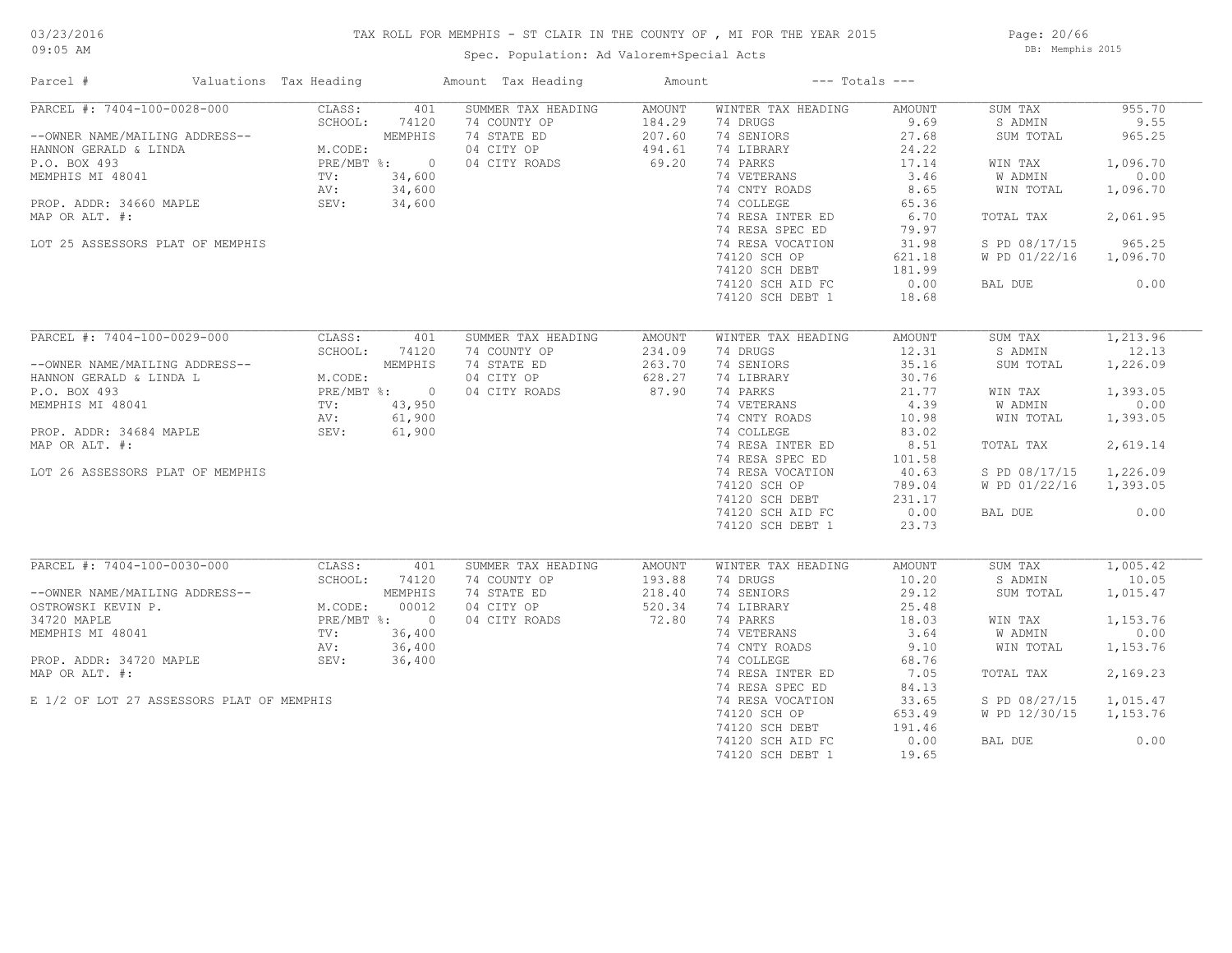#### TAX ROLL FOR MEMPHIS - ST CLAIR IN THE COUNTY OF , MI FOR THE YEAR 2015

Page: 21/66 DB: Memphis 2015

| Parcel #                                                                                                                                                                                                                                                                                                  | Valuations Tax Heading |                    | Amount Tax Heading                                                                                                                                                | Amount                     | $---$ Totals $---$                                                                                                                                                                                                                                        |                                                                                                                             |                                                                                                                              |                                                                                            |
|-----------------------------------------------------------------------------------------------------------------------------------------------------------------------------------------------------------------------------------------------------------------------------------------------------------|------------------------|--------------------|-------------------------------------------------------------------------------------------------------------------------------------------------------------------|----------------------------|-----------------------------------------------------------------------------------------------------------------------------------------------------------------------------------------------------------------------------------------------------------|-----------------------------------------------------------------------------------------------------------------------------|------------------------------------------------------------------------------------------------------------------------------|--------------------------------------------------------------------------------------------|
| PARCEL #: 7404-100-0031-000 CLASS: 402<br>--OWNER NAME/MAILING ADDRESS-- SCHOOL: 74120<br>HANNON GERALD & LINDA M.CODE: MEMPHIS<br>P.O. BOX 493<br>MEMPHIS MI 48041 TV: 5,716<br>PROP. ADDR: 34720 MAPLE SEV: 7,000<br>PARP.OR ATTER 4: 7,<br>MAP OR ALT. #:<br>W 1/2 OF LOT 27 ASSESSORS PLAT OF MEMPHIS |                        |                    | SUMMER TAX HEADING<br>74 COUNTY OP<br>74 STATE ED<br>04 CITY OP 81.71<br>04 CITY ROADS 11.43<br>$5,716$<br>$7,000$<br>$7,000$                                     | AMOUNT<br>30.44<br>34.29   | WINTER TAX HEADING<br>74 DRUGS<br>74 SENIORS<br>74 LIBRARY<br>74 PARKS<br>74 VETERANS<br>74 CNTY ROADS<br>74 COLLEGE<br>74 RESA INTER ED<br>74 RESA SPEC ED<br>74 RESA VOCATION<br>74120 SCH OP<br>74120 SCH DEBT<br>74120 SCH AID FC<br>74120 SCH DEBT 1 | AMOUNT<br>1.60<br>4.57<br>4.00<br>2.83<br>0.57<br>1.42<br>10.79<br>1,10<br>13.21<br>5.28<br>102.62<br>30.06<br>0.00<br>3.08 | SUM TAX<br>S ADMIN<br>SUM TOTAL<br>WIN TAX<br>W ADMIN<br>WIN TOTAL<br>TOTAL TAX<br>S PD 08/17/15<br>W PD 01/22/16<br>BAL DUE | 157.87<br>1.57<br>159.44<br>181.13<br>0.00<br>181.13<br>340.57<br>159.44<br>181.13<br>0.00 |
| PARCEL #: 7404-100-0032-000                                                                                                                                                                                                                                                                               | CLASS:                 | 401                | SUMMER TAX HEADING                                                                                                                                                | AMOUNT                     | WINTER TAX HEADING                                                                                                                                                                                                                                        | AMOUNT                                                                                                                      | SUM TAX                                                                                                                      | 1,132.48                                                                                   |
|                                                                                                                                                                                                                                                                                                           | SCHOOL:                | 74120              | 74 COUNTY OP<br>74 STATE ED<br>04 CITY OP                                                                                                                         | 218.38<br>246.00<br>586.10 | 74 DRUGS<br>74 SENIORS<br>74 LIBRARY                                                                                                                                                                                                                      | 11.49<br>32.80<br>28.70                                                                                                     | S ADMIN<br>SUM TOTAL                                                                                                         | 11.32<br>1,143.80                                                                          |
| --OWNER NAME/MAILING ADDRESS--<br>FURLIN LOUIS & PATRICIA M.CODE:<br>P.O. BOX 406 PRE/MBT %: 100<br>MEMPHIS MI 48041 TV: 41,000<br>PROP. ADDR: 34730 MAPLE SEV: 41,000                                                                                                                                    |                        |                    | 04 CITY ROADS<br>MEMPHIS MI 48041<br>PROP. ADDR: 34730 MAPLE<br>MAP OR ALT. #:<br>LOT 28 BEING 49.35 FT E & W AS PER CIRCUIT COURT DECREE 8-126 ASSESSORS PLAT OF | 82.00                      | 74 PARKS<br>74 VETERANS<br>74 CNTY ROADS                                                                                                                                                                                                                  | 20.31<br>4.10<br>10.25                                                                                                      | WIN TAX<br>W ADMIN<br>WIN TOTAL                                                                                              | 563.50<br>0.00<br>563.50                                                                   |
|                                                                                                                                                                                                                                                                                                           |                        |                    |                                                                                                                                                                   |                            | 74 COLLEGE<br>74 RESA INTER ED<br>74 RESA SPEC ED                                                                                                                                                                                                         | 77.45<br>7.94<br>94.76                                                                                                      | TOTAL TAX                                                                                                                    | 1,707.30                                                                                   |
| MEMPHIS                                                                                                                                                                                                                                                                                                   |                        |                    |                                                                                                                                                                   |                            | 74 RESA VOCATION<br>74120 SCH OP<br>74120 SCH DEBT                                                                                                                                                                                                        | 37.90<br>0.00<br>215.66                                                                                                     | S PD 08/17/15<br>W PD 12/29/15                                                                                               | 1,143.80<br>563.50                                                                         |
|                                                                                                                                                                                                                                                                                                           |                        |                    |                                                                                                                                                                   |                            | 74120 SCH AID FC<br>74120 SCH DEBT 1                                                                                                                                                                                                                      | 0.00<br>22.14                                                                                                               | BAL DUE                                                                                                                      | 0.00                                                                                       |
| PARCEL #: 7404-100-0033-000                                                                                                                                                                                                                                                                               | CLASS:                 | 708                | SUMMER TAX HEADING                                                                                                                                                | AMOUNT                     | WINTER TAX HEADING                                                                                                                                                                                                                                        | AMOUNT                                                                                                                      | SUM TAX                                                                                                                      | 0.00                                                                                       |
| --OWNER NAME/MAILING ADDRESS--<br>FIRST UNITED METHODIST CHURCH                                                                                                                                                                                                                                           | SCHOOL:<br>M.CODE:     | 74120<br>MEMPHIS   | 74 COUNTY OP<br>74 STATE ED<br>04 CITY OP                                                                                                                         | $0.00$<br>$0.00$<br>$0.00$ | 74 DRUGS<br>74 SENIORS<br>74 LIBRARY                                                                                                                                                                                                                      | 0.00<br>0.00<br>0.00                                                                                                        | S ADMIN<br>SUM TOTAL                                                                                                         | 0.00<br>0.00                                                                               |
| P.O. BOX 29<br>MEMPHIS MI 48041                                                                                                                                                                                                                                                                           | $PRE/MBT$ %:<br>TV:    | $\circ$<br>$\circ$ | 04 CITY ROADS                                                                                                                                                     | 0.00                       | 74 PARKS<br>74 VETERANS                                                                                                                                                                                                                                   | 0.00<br>0.00                                                                                                                | WIN TAX<br>W ADMIN                                                                                                           | 0.00<br>0.00                                                                               |
| PROP. ADDR: 34750 MAPLE/81265 CHURCH SEV:<br>MAP OR ALT. #:                                                                                                                                                                                                                                               | AV:                    | $\circ$<br>$\circ$ |                                                                                                                                                                   |                            | 74 CNTY ROADS<br>74 COLLEGE<br>74 RESA INTER ED                                                                                                                                                                                                           | 0.00<br>0.00<br>0.00                                                                                                        | WIN TOTAL<br>TOTAL TAX                                                                                                       | 0.00<br>0.00                                                                               |
| LOTS 29-30 ASSESSORS PLAT OF MEMPHIS                                                                                                                                                                                                                                                                      |                        |                    |                                                                                                                                                                   |                            | 74 RESA SPEC ED<br>74 RESA VOCATION<br>74120 SCH OP<br>74120 SCH DEBT<br>74120 SCH AID FC<br>74120 SCH DEBT 1                                                                                                                                             | 0.00<br>0.00<br>0.00<br>0.00<br>0.00<br>0.00                                                                                | BAL DUE                                                                                                                      | 0.00                                                                                       |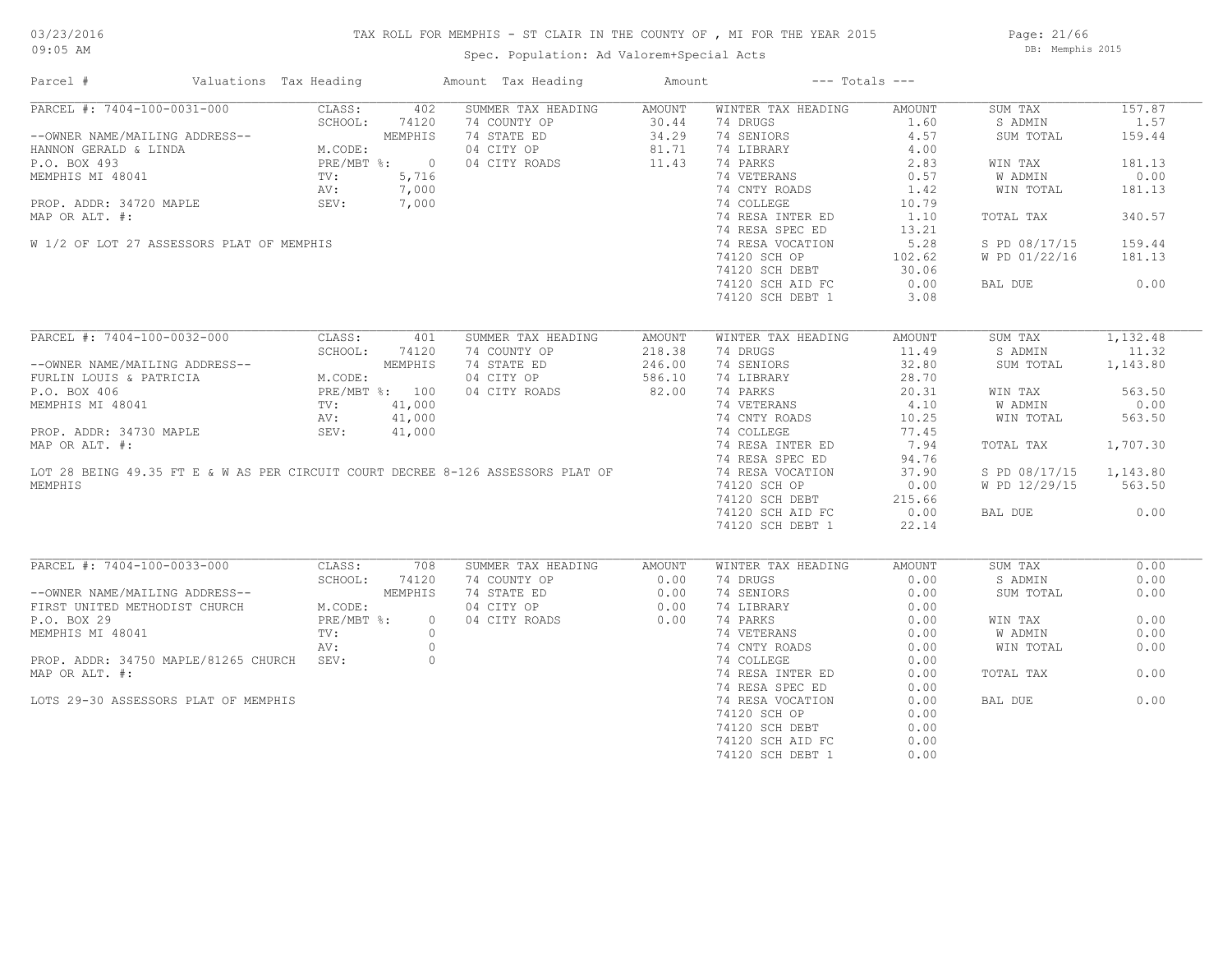# 03/23/2016

#### TAX ROLL FOR MEMPHIS - ST CLAIR IN THE COUNTY OF , MI FOR THE YEAR 2015

09:05 AM

### Spec. Population: Ad Valorem+Special Acts

Page: 22/66 DB: Memphis 2015

| Parcel #                                                                                                                                                                                               | Valuations Tax Heading                             |                                                                                  | Amount Tax Heading                                                               | Amount                                        |                                                                                                                                                                                                                                                           | $---$ Totals $---$                                                                                                                 |                                                                                                                              |                                                                                                     |
|--------------------------------------------------------------------------------------------------------------------------------------------------------------------------------------------------------|----------------------------------------------------|----------------------------------------------------------------------------------|----------------------------------------------------------------------------------|-----------------------------------------------|-----------------------------------------------------------------------------------------------------------------------------------------------------------------------------------------------------------------------------------------------------------|------------------------------------------------------------------------------------------------------------------------------------|------------------------------------------------------------------------------------------------------------------------------|-----------------------------------------------------------------------------------------------------|
| PARCEL #: 7404-100-0034-000<br>--OWNER NAME/MAILING ADDRESS--<br>DREWEK ROBERT J<br>81235 CHURCH<br>MEMPHIS MI 48041<br>PROP. ADDR: 81235 CHURCH<br>MAP OR ALT. #:<br>LOT 31 ASSESSORS PLAT OF MEMPHIS | CLASS:<br>SCHOOL:<br>M.CODE:<br>TV:<br>AV:<br>SEV: | 401<br>74120<br>MEMPHIS<br>00001<br>PRE/MBT %: 100<br>47,500<br>47,500<br>47,500 | SUMMER TAX HEADING<br>74 COUNTY OP<br>74 STATE ED<br>04 CITY OP<br>04 CITY ROADS | AMOUNT<br>253.00<br>285.00<br>679.02<br>95.00 | WINTER TAX HEADING<br>74 DRUGS<br>74 SENIORS<br>74 LIBRARY<br>74 PARKS<br>74 VETERANS<br>74 CNTY ROADS<br>74 COLLEGE<br>74 RESA INTER ED<br>74 RESA SPEC ED<br>74 RESA VOCATION<br>74120 SCH OP<br>74120 SCH DEBT<br>74120 SCH AID FC<br>74120 SCH DEBT 1 | AMOUNT<br>13.31<br>38.00<br>33.25<br>23.53<br>4.75<br>11.87<br>89.73<br>9.20<br>109.78<br>43.91<br>0.00<br>249.85<br>0.00<br>25.65 | SUM TAX<br>S ADMIN<br>SUM TOTAL<br>WIN TAX<br>W ADMIN<br>WIN TOTAL<br>TOTAL TAX<br>S PD 08/25/15<br>W PD 12/30/15<br>BAL DUE | 1,312.02<br>13.12<br>1,325.14<br>652.83<br>0.00<br>652.83<br>1,977.97<br>1,325.14<br>652.83<br>0.00 |
| PARCEL #: 7404-100-0035-000                                                                                                                                                                            | CLASS:                                             | 401                                                                              | SUMMER TAX HEADING                                                               | AMOUNT                                        | WINTER TAX HEADING                                                                                                                                                                                                                                        | AMOUNT                                                                                                                             | SUM TAX                                                                                                                      | 1,654.53                                                                                            |
| --OWNER NAME/MAILING ADDRESS--<br>WALSH NICKOLAS & SARA                                                                                                                                                | SCHOOL:<br>M.CODE:                                 | 74120<br>MEMPHIS                                                                 | 74 COUNTY OP<br>74 STATE ED<br>04 CITY OP                                        | 319.05<br>359.40<br>856.28                    | 74 DRUGS<br>74 SENIORS<br>74 LIBRARY                                                                                                                                                                                                                      | 16.78<br>47.92<br>41.93                                                                                                            | S ADMIN<br>SUM TOTAL                                                                                                         | 16.54<br>1,671.07                                                                                   |
| 81170 BELLE RIVER                                                                                                                                                                                      |                                                    | PRE/MBT %: 100                                                                   | 04 CITY ROADS                                                                    | 119.80                                        | 74 PARKS                                                                                                                                                                                                                                                  | 29.67                                                                                                                              | WIN TAX                                                                                                                      | 823.23                                                                                              |
| MEMPHIS MI 48041                                                                                                                                                                                       | TV:                                                | 59,900                                                                           |                                                                                  |                                               | 74 VETERANS                                                                                                                                                                                                                                               | 5.99                                                                                                                               | W ADMIN                                                                                                                      | 0.00                                                                                                |
|                                                                                                                                                                                                        | AV:                                                | 59,900                                                                           |                                                                                  |                                               | 74 CNTY ROADS                                                                                                                                                                                                                                             | 14.97                                                                                                                              | WIN TOTAL                                                                                                                    | 823.23                                                                                              |
| PROP. ADDR: 81170 BELLE RIVER                                                                                                                                                                          | SEV:                                               | 59,900                                                                           |                                                                                  |                                               | 74 COLLEGE                                                                                                                                                                                                                                                | 113.15                                                                                                                             |                                                                                                                              |                                                                                                     |
| MAP OR ALT. #:                                                                                                                                                                                         |                                                    |                                                                                  |                                                                                  |                                               | 74 RESA INTER ED                                                                                                                                                                                                                                          | 11.60                                                                                                                              | TOTAL TAX                                                                                                                    | 2,494.30                                                                                            |
|                                                                                                                                                                                                        |                                                    |                                                                                  |                                                                                  |                                               | 74 RESA SPEC ED                                                                                                                                                                                                                                           | 138.44                                                                                                                             |                                                                                                                              |                                                                                                     |
| LOT 32 ASSESSORS PLAT OF MEMPHIS                                                                                                                                                                       |                                                    |                                                                                  |                                                                                  |                                               | 74 RESA VOCATION                                                                                                                                                                                                                                          | 55.37                                                                                                                              | S PD 08/10/15                                                                                                                | 1,671.07                                                                                            |
|                                                                                                                                                                                                        |                                                    |                                                                                  |                                                                                  |                                               | 74120 SCH OP<br>74120 SCH DEBT                                                                                                                                                                                                                            | 0.00<br>315.07                                                                                                                     | BAL DUE                                                                                                                      | 823.23                                                                                              |
|                                                                                                                                                                                                        |                                                    |                                                                                  |                                                                                  |                                               | 74120 SCH AID FC                                                                                                                                                                                                                                          | 0.00                                                                                                                               |                                                                                                                              |                                                                                                     |
|                                                                                                                                                                                                        |                                                    |                                                                                  |                                                                                  |                                               | 74120 SCH DEBT 1                                                                                                                                                                                                                                          | 32.34                                                                                                                              |                                                                                                                              |                                                                                                     |
|                                                                                                                                                                                                        |                                                    |                                                                                  |                                                                                  |                                               |                                                                                                                                                                                                                                                           |                                                                                                                                    |                                                                                                                              |                                                                                                     |
| PARCEL #: 7404-100-0036-000                                                                                                                                                                            | CLASS:                                             | 401                                                                              | SUMMER TAX HEADING                                                               | <b>AMOUNT</b>                                 | WINTER TAX HEADING                                                                                                                                                                                                                                        | AMOUNT                                                                                                                             | SUM TAX                                                                                                                      | 1,102.10                                                                                            |
|                                                                                                                                                                                                        | SCHOOL:                                            | 74120                                                                            | 74 COUNTY OP                                                                     | 212.52                                        | 74 DRUGS                                                                                                                                                                                                                                                  | 11.18                                                                                                                              | S ADMIN                                                                                                                      | 11.02                                                                                               |
| --OWNER NAME/MAILING ADDRESS--                                                                                                                                                                         |                                                    | MEMPHIS                                                                          | 74 STATE ED                                                                      | 239.40                                        | 74 SENIORS                                                                                                                                                                                                                                                | 31.92                                                                                                                              | SUM TOTAL                                                                                                                    | 1,113.12                                                                                            |
| PHILLIPS MARILYN                                                                                                                                                                                       | M.CODE:                                            | PRE/MBT %: 0                                                                     | 04 CITY OP<br>04 CITY ROADS                                                      | 570.38<br>79.80                               | 74 LIBRARY<br>74 PARKS                                                                                                                                                                                                                                    | 27.93<br>19.76                                                                                                                     |                                                                                                                              | 1,264.69                                                                                            |
| 81112 BELLE RIVER<br>MEMPHIS MI 48041                                                                                                                                                                  | TV:                                                | 39,900                                                                           |                                                                                  |                                               | 74 VETERANS                                                                                                                                                                                                                                               | 3.99                                                                                                                               | WIN TAX<br>W ADMIN                                                                                                           | 0.00                                                                                                |
|                                                                                                                                                                                                        | AV:                                                | 39,900                                                                           |                                                                                  |                                               | 74 CNTY ROADS                                                                                                                                                                                                                                             | 9.97                                                                                                                               | WIN TOTAL                                                                                                                    | 1,264.69                                                                                            |
| PROP. ADDR: 81140 BELLE RIVER                                                                                                                                                                          | SEV:                                               | 39,900                                                                           |                                                                                  |                                               | 74 COLLEGE                                                                                                                                                                                                                                                | 75.37                                                                                                                              |                                                                                                                              |                                                                                                     |
| MAP OR ALT. #:                                                                                                                                                                                         |                                                    |                                                                                  |                                                                                  |                                               | 74 RESA INTER ED                                                                                                                                                                                                                                          | 7.73                                                                                                                               | TOTAL TAX                                                                                                                    | 2,377.81                                                                                            |
|                                                                                                                                                                                                        |                                                    |                                                                                  |                                                                                  |                                               | 74 RESA SPEC ED                                                                                                                                                                                                                                           | 92.22                                                                                                                              |                                                                                                                              |                                                                                                     |
| LOT 33 ASSESSORS PLAT OF MEMPHIS                                                                                                                                                                       |                                                    |                                                                                  |                                                                                  |                                               | 74 RESA VOCATION                                                                                                                                                                                                                                          | 36.88                                                                                                                              | S PD 08/26/15                                                                                                                | 1,113.12                                                                                            |
|                                                                                                                                                                                                        |                                                    |                                                                                  |                                                                                  |                                               | 74120 SCH OP                                                                                                                                                                                                                                              | 716.33                                                                                                                             | W PD 02/10/16                                                                                                                | 1,264.69                                                                                            |
|                                                                                                                                                                                                        |                                                    |                                                                                  |                                                                                  |                                               | 74120 SCH DEBT                                                                                                                                                                                                                                            | 209.87                                                                                                                             |                                                                                                                              |                                                                                                     |
|                                                                                                                                                                                                        |                                                    |                                                                                  |                                                                                  |                                               | 74120 SCH AID FC                                                                                                                                                                                                                                          | 0.00                                                                                                                               | BAL DUE                                                                                                                      | 0.00                                                                                                |
|                                                                                                                                                                                                        |                                                    |                                                                                  |                                                                                  |                                               | 74120 SCH DEBT 1                                                                                                                                                                                                                                          | 21.54                                                                                                                              |                                                                                                                              |                                                                                                     |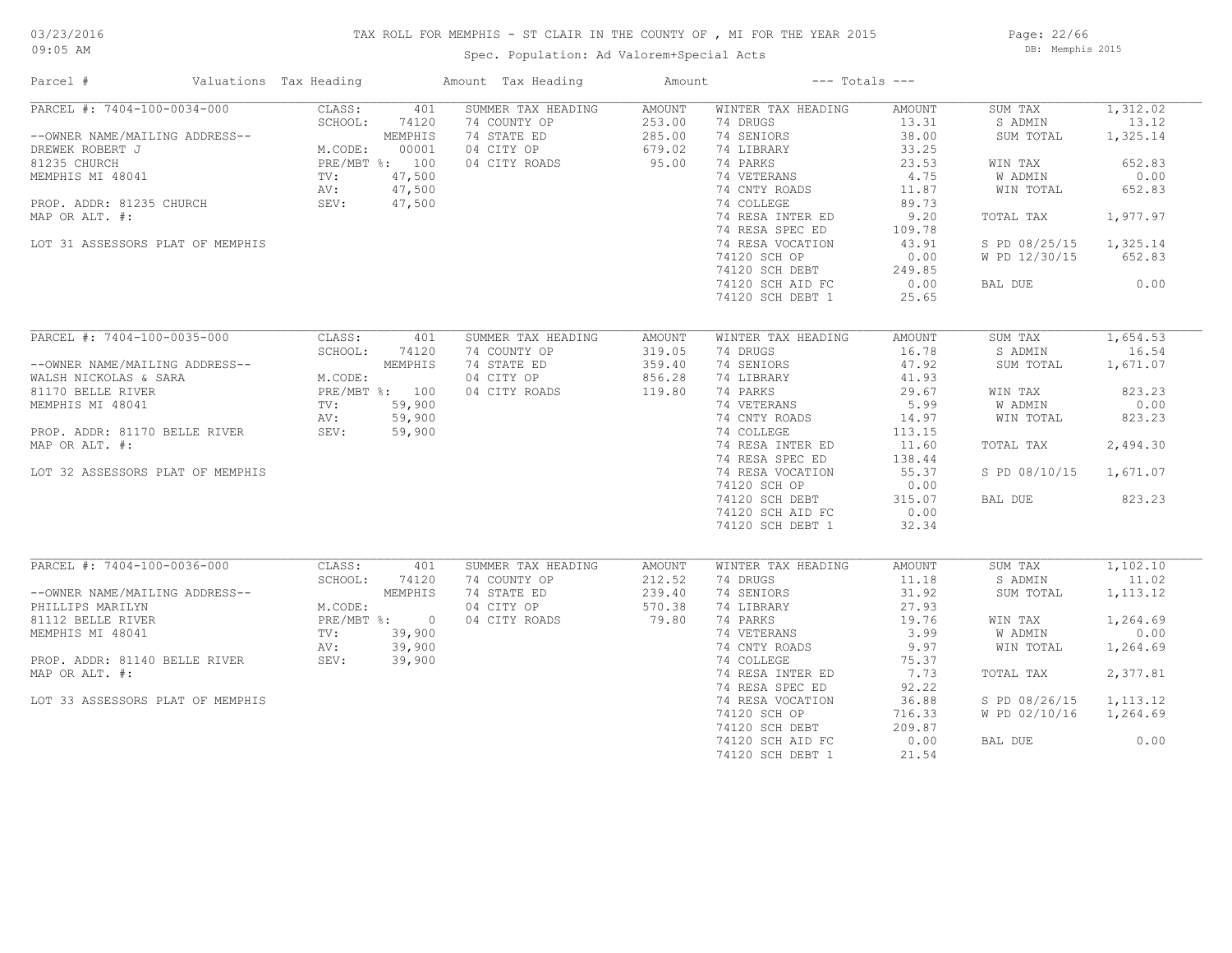### TAX ROLL FOR MEMPHIS - ST CLAIR IN THE COUNTY OF , MI FOR THE YEAR 2015

Spec. Population: Ad Valorem+Special Acts

Page: 23/66 DB: Memphis 2015

| Parcel #                                                                                                                                                                                                                                         |                                                                                | Valuations Tax Heading |       | Amount Tax Heading                                                                                                                               | Amount |                    | $---$ Totals $---$ |                        |          |
|--------------------------------------------------------------------------------------------------------------------------------------------------------------------------------------------------------------------------------------------------|--------------------------------------------------------------------------------|------------------------|-------|--------------------------------------------------------------------------------------------------------------------------------------------------|--------|--------------------|--------------------|------------------------|----------|
| PARCEL #: 7404-100-0037-000                                                                                                                                                                                                                      |                                                                                | CLASS:                 | 401   | SUMMER TAX HEADING                                                                                                                               | AMOUNT | WINTER TAX HEADING | AMOUNT             | SUM TAX                | 1,557.86 |
|                                                                                                                                                                                                                                                  |                                                                                | SCHOOL:                | 74120 | 74 COUNTY OP                                                                                                                                     | 300.41 | 74 DRUGS           | 15.80              | S ADMIN                | 15.57    |
| --OWNER NAME/MAILING ADDRESS--<br>PHILLIPS ROBERT II M.CODE:<br>81112 BELLE RIVER PRE/MBT %: 100<br>MEMPHIS MI 48041 TV: 56,400<br>PROP. ADDR: 81112 BELLE RIVER SEV: 56,400<br>NRDP.OD NEW: "                                                   |                                                                                |                        |       | 74 STATE ED                                                                                                                                      | 338.40 | 74 SENIORS         | 45.12              | SUM TOTAL              | 1,573.43 |
|                                                                                                                                                                                                                                                  |                                                                                |                        |       | 04 CITY OP                                                                                                                                       | 806.25 | 74 LIBRARY         | 39.48              |                        |          |
|                                                                                                                                                                                                                                                  |                                                                                |                        |       | 04 CITY ROADS                                                                                                                                    | 112.80 | 74 PARKS           | 27.94              | WIN TAX                | 775.15   |
|                                                                                                                                                                                                                                                  |                                                                                |                        |       |                                                                                                                                                  |        | 74 VETERANS        | 5.64               | W ADMIN                | 0.00     |
|                                                                                                                                                                                                                                                  |                                                                                |                        |       | MEMPHIS MI 48041<br>PROP. ADDR: 81112 BELLE RIVER<br>MAP OR ALT. #:<br>LOT 34 & N 5 FT OF LOT 35 EXC E 134 FT THEREOF. ASSESSORS PLAT OF MEMPHIS |        | 74 CNTY ROADS      | 14.10              | WIN TOTAL              | 775.15   |
|                                                                                                                                                                                                                                                  |                                                                                |                        |       |                                                                                                                                                  |        | 74 COLLEGE         | 106.54             |                        |          |
|                                                                                                                                                                                                                                                  |                                                                                |                        |       |                                                                                                                                                  |        | 74 RESA INTER ED   | 10.93              |                        | 2,348.58 |
|                                                                                                                                                                                                                                                  |                                                                                |                        |       |                                                                                                                                                  |        |                    |                    | TOTAL TAX              |          |
|                                                                                                                                                                                                                                                  |                                                                                |                        |       |                                                                                                                                                  |        | 74 RESA SPEC ED    | 130.35             |                        |          |
|                                                                                                                                                                                                                                                  |                                                                                |                        |       |                                                                                                                                                  |        | 74 RESA VOCATION   | 52.14              | S PD 08/26/15 1,573.43 |          |
|                                                                                                                                                                                                                                                  |                                                                                |                        |       |                                                                                                                                                  |        | 74120 SCH OP       | 0.00               | W PD 02/10/16          | 775.15   |
|                                                                                                                                                                                                                                                  |                                                                                |                        |       |                                                                                                                                                  |        | 74120 SCH DEBT     | 296.66             |                        |          |
|                                                                                                                                                                                                                                                  |                                                                                |                        |       |                                                                                                                                                  |        | 74120 SCH AID FC   | 0.00               | BAL DUE                | 0.00     |
|                                                                                                                                                                                                                                                  |                                                                                |                        |       |                                                                                                                                                  |        | 74120 SCH DEBT 1   | 30.45              |                        |          |
|                                                                                                                                                                                                                                                  |                                                                                |                        |       |                                                                                                                                                  |        |                    |                    |                        |          |
| PARCEL #: 7404-100-0038-000                                                                                                                                                                                                                      |                                                                                | CLASS:                 | 402   | SUMMER TAX HEADING                                                                                                                               | AMOUNT | WINTER TAX HEADING | AMOUNT             | SUM TAX                | 165.49   |
|                                                                                                                                                                                                                                                  |                                                                                | SCHOOL:                | 74120 | 74 COUNTY OP                                                                                                                                     | 31.91  | 74 DRUGS           | 1.67               | S ADMIN                | 1.65     |
| --OWNER NAME/MAILING ADDRESS--                                                                                                                                                                                                                   | NG ADDRESS--<br>M.CODE:<br>M.CODE:<br>PRE/MBT %: 100<br>TV: 5,992<br>AV: 7,700 |                        |       | 74 STATE ED                                                                                                                                      | 35.95  | 74 SENIORS         | 4.79               | SUM TOTAL              | 167.14   |
| PHILLIPS ROBERT II                                                                                                                                                                                                                               |                                                                                |                        |       | 04 CITY OP                                                                                                                                       | 85.65  | 74 LIBRARY         | 4.19               |                        |          |
| 81112 BELLE RIVER                                                                                                                                                                                                                                |                                                                                |                        |       | 04 CITY ROADS                                                                                                                                    | 11.98  | 74 PARKS           | 2.96               | WIN TAX                | 82.27    |
| MEMPHIS MI 48041                                                                                                                                                                                                                                 |                                                                                |                        |       |                                                                                                                                                  |        | 74 VETERANS        | 0.59               | W ADMIN                | 0.00     |
|                                                                                                                                                                                                                                                  |                                                                                |                        |       | PROP. ADDR: 81080 BELLE RIVER<br>MAP OR ALT. #:<br>LOT 35 EXC E 134 FT & EXC N 5 FT OF THE REMAINDER. ASSESSORS PLAT OF MEMPHIS                  |        | 74 CNTY ROADS      | 1.49               | WIN TOTAL              | 82.27    |
|                                                                                                                                                                                                                                                  |                                                                                |                        |       |                                                                                                                                                  |        | 74 COLLEGE         |                    |                        |          |
|                                                                                                                                                                                                                                                  |                                                                                |                        |       |                                                                                                                                                  |        |                    | 11.31              |                        |          |
|                                                                                                                                                                                                                                                  |                                                                                |                        |       |                                                                                                                                                  |        | 74 RESA INTER ED   | 1.16               | TOTAL TAX              | 249.41   |
|                                                                                                                                                                                                                                                  |                                                                                |                        |       |                                                                                                                                                  |        | 74 RESA SPEC ED    | 13.84              |                        |          |
|                                                                                                                                                                                                                                                  |                                                                                |                        |       |                                                                                                                                                  |        | 74 RESA VOCATION   | 5.53               | S PD 08/26/15          | 167.14   |
|                                                                                                                                                                                                                                                  |                                                                                |                        |       |                                                                                                                                                  |        | 74120 SCH OP       | 0.00               | W PD 02/10/16          | 82.27    |
|                                                                                                                                                                                                                                                  |                                                                                |                        |       |                                                                                                                                                  |        | 74120 SCH DEBT     | 31.51              |                        |          |
|                                                                                                                                                                                                                                                  |                                                                                |                        |       |                                                                                                                                                  |        | 74120 SCH AID FC   | 0.00               | BAL DUE                | 0.00     |
|                                                                                                                                                                                                                                                  |                                                                                |                        |       |                                                                                                                                                  |        | 74120 SCH DEBT 1   | 3.23               |                        |          |
|                                                                                                                                                                                                                                                  |                                                                                |                        |       |                                                                                                                                                  |        |                    |                    |                        |          |
| PARCEL #: 7404-100-0039-000                                                                                                                                                                                                                      |                                                                                | CLASS:                 | 401   | SUMMER TAX HEADING                                                                                                                               | AMOUNT | WINTER TAX HEADING | AMOUNT             | SUM TAX                | 773.40   |
|                                                                                                                                                                                                                                                  |                                                                                | SCHOOL:                | 74120 | 74 COUNTY OP                                                                                                                                     | 149.14 | 74 DRUGS           | 7.84               | S ADMIN                | 7.73     |
|                                                                                                                                                                                                                                                  |                                                                                |                        |       | 74 STATE ED                                                                                                                                      | 168.00 | 74 SENIORS         | 22.40              | SUM TOTAL              | 781.13   |
|                                                                                                                                                                                                                                                  |                                                                                |                        |       | 04 CITY OP                                                                                                                                       | 400.26 | 74 LIBRARY         | 19.60              |                        |          |
|                                                                                                                                                                                                                                                  |                                                                                |                        |       | 04 CITY ROADS                                                                                                                                    | 56.00  | 74 PARKS           | 13.87              | WIN TAX                | 887.49   |
| --OWNER NAME/MAILING ADDRESS--<br>BENNETT CHARLES W<br>34625 BORDMAN ROAD<br>MEMPHIS MI 48041<br>PROP. ADDR: 34625 BORDMAN<br>PROP. ADDR: 34625 BORDMAN<br>PROP. ADDR: 34625 BORDMAN<br>PROP. ADDR: 34625 BORDMAN<br>PROP. 28,000<br>PROP. ADDR: |                                                                                |                        |       |                                                                                                                                                  |        | 74 VETERANS        | 2.80               | W ADMIN                | 0.00     |
|                                                                                                                                                                                                                                                  |                                                                                |                        |       |                                                                                                                                                  |        | 74 CNTY ROADS      | 7.00               | WIN TOTAL              | 887.49   |
|                                                                                                                                                                                                                                                  |                                                                                |                        |       |                                                                                                                                                  |        | 74 COLLEGE         | 52.89              |                        |          |
|                                                                                                                                                                                                                                                  |                                                                                |                        |       | $28,000$<br>$28,000$<br>$28,000$                                                                                                                 |        |                    |                    |                        |          |
| MAP OR ALT. #:                                                                                                                                                                                                                                   |                                                                                |                        |       |                                                                                                                                                  |        | 74 RESA INTER ED   | 5.42               | TOTAL TAX              | 1,668.62 |
|                                                                                                                                                                                                                                                  |                                                                                |                        |       |                                                                                                                                                  |        | 74 RESA SPEC ED    | 64.71              |                        |          |
| LOT 36 ASSESSORS PLAT OF MEMPHIS                                                                                                                                                                                                                 |                                                                                |                        |       |                                                                                                                                                  |        | 74 RESA VOCATION   | 25.88              | S PD 08/25/15          | 781.13   |
|                                                                                                                                                                                                                                                  |                                                                                |                        |       |                                                                                                                                                  |        | 74120 SCH OP       | 502.68             | W PD 12/30/15          | 887.49   |
|                                                                                                                                                                                                                                                  |                                                                                |                        |       |                                                                                                                                                  |        | 74120 SCH DEBT     | 147.28             |                        |          |
|                                                                                                                                                                                                                                                  |                                                                                |                        |       |                                                                                                                                                  |        | 74120 SCH AID FC   | 0.00               | BAL DUE                | 0.00     |
|                                                                                                                                                                                                                                                  |                                                                                |                        |       |                                                                                                                                                  |        | 74120 SCH DEBT 1   | 15.12              |                        |          |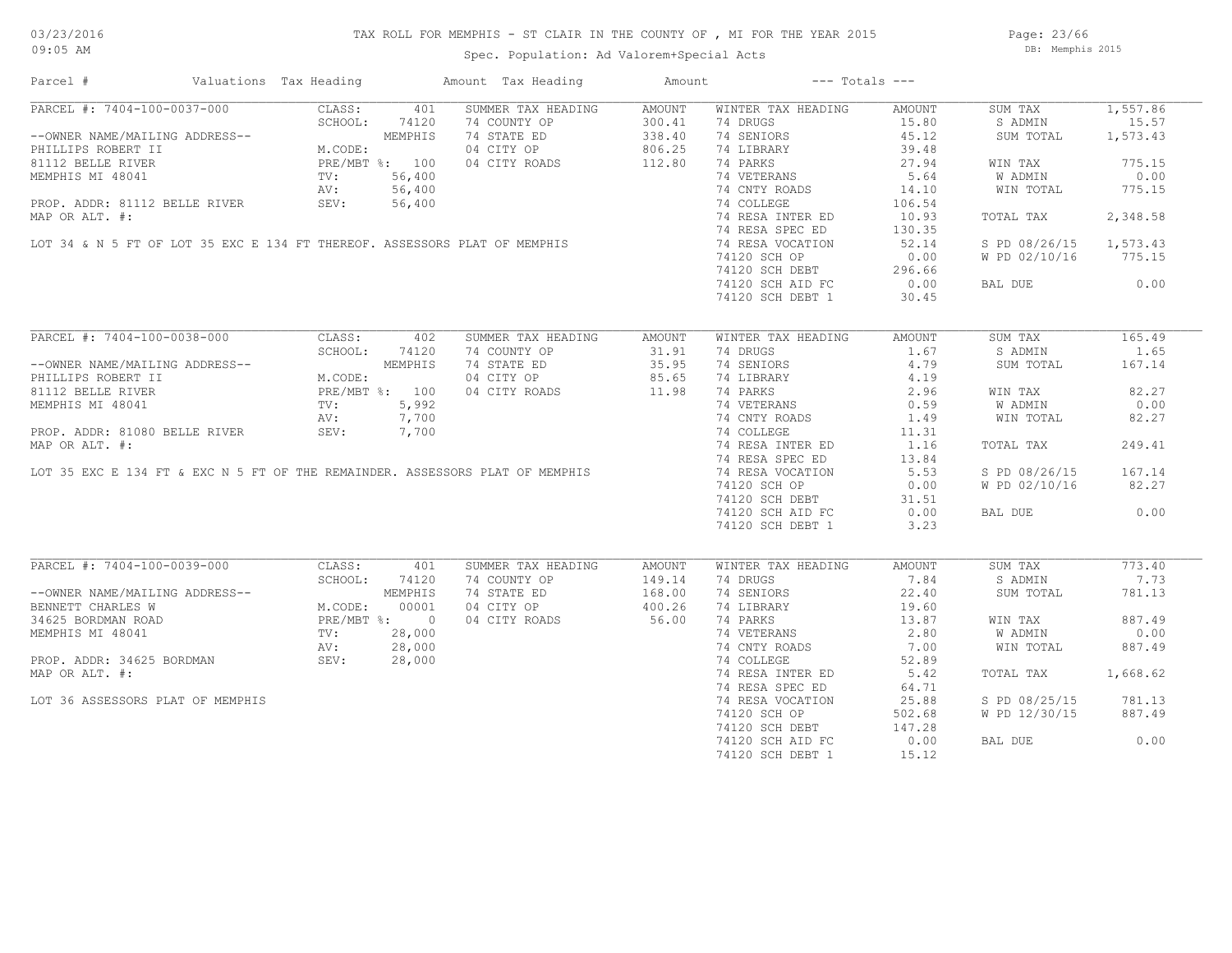#### TAX ROLL FOR MEMPHIS - ST CLAIR IN THE COUNTY OF , MI FOR THE YEAR 2015

Spec. Population: Ad Valorem+Special Acts

Page: 24/66 DB: Memphis 2015

| Parcel #                                              | Valuations Tax Heading |                | Amount Tax Heading | Amount        |                    | $---$ Totals $---$ |               |          |
|-------------------------------------------------------|------------------------|----------------|--------------------|---------------|--------------------|--------------------|---------------|----------|
| PARCEL #: 7404-100-0040-000                           | CLASS:                 | 401            | SUMMER TAX HEADING | <b>AMOUNT</b> | WINTER TAX HEADING | AMOUNT             | SUM TAX       | 1,055.15 |
|                                                       | SCHOOL:                | 74120          | 74 COUNTY OP       | 203.47        | 74 DRUGS           | 10.70              | S ADMIN       | 10.55    |
| --OWNER NAME/MAILING ADDRESS--                        |                        | MEMPHIS        | 74 STATE ED        | 229.20        | 74 SENIORS         | 30.56              | SUM TOTAL     | 1,065.70 |
| FISER PATRICIA                                        | M.CODE:                |                | 04 CITY OP         | 546.08        | 74 LIBRARY         | 26.74              |               |          |
| 34649 BORDMAN                                         |                        | PRE/MBT %: 75  | 04 CITY ROADS      | 76.40         | 74 PARKS           | 18.92              | WIN TAX       | 696.45   |
| MEMPHIS MI 48041                                      | TV:                    | 38,200         |                    |               | 74 VETERANS        | 3.82               | W ADMIN       | 0.00     |
|                                                       | AV:                    | 38,200         |                    |               | 74 CNTY ROADS      | 9.55               | WIN TOTAL     | 696.45   |
| PROP. ADDR: 34649 BORDMAN                             | SEV:                   | 38,200         |                    |               | 74 COLLEGE         | 72.16              |               |          |
| MAP OR ALT. #:                                        |                        |                |                    |               | 74 RESA INTER ED   | 7.40               | TOTAL TAX     | 1,762.15 |
|                                                       |                        |                |                    |               | 74 RESA SPEC ED    | 88.29              |               |          |
| LOT 37 ASSESSORS PLAT OF MEMPHIS                      |                        |                |                    |               | 74 RESA VOCATION   | 35.31              | S PD 08/19/15 | 1,065.70 |
|                                                       |                        |                |                    |               | 74120 SCH OP       | 171.45             |               |          |
|                                                       |                        |                |                    |               |                    |                    |               |          |
|                                                       |                        |                |                    |               | 74120 SCH DEBT     | 200.93             | BAL DUE       | 696.45   |
|                                                       |                        |                |                    |               | 74120 SCH AID FC   | 0.00               |               |          |
|                                                       |                        |                |                    |               | 74120 SCH DEBT 1   | 20.62              |               |          |
| PARCEL #: 7404-100-0041-000                           | CLASS:                 | 201            | SUMMER TAX HEADING | AMOUNT        | WINTER TAX HEADING | AMOUNT             | SUM TAX       | 1,850.65 |
|                                                       | SCHOOL:                |                | 74 COUNTY OP       | 356.87        | 74 DRUGS           | 18.78              | S ADMIN       | 18.50    |
|                                                       |                        | 74120          |                    |               |                    |                    |               |          |
| --OWNER NAME/MAILING ADDRESS--                        |                        | MEMPHIS        | 74 STATE ED        | 402.00        | 74 SENIORS         | 53.60              | S INTRST      | 111.04   |
| KENDALL GARY & JUDY                                   | M.CODE:                |                | 04 CITY OP         | 957.78        | 74 LIBRARY         | 46.90              | SUM TOTAL     | 1,980.19 |
| 1021 RILEY CENTER ROAD                                |                        | PRE/MBT %: 0   | 04 CITY ROADS      | 134.00        | 74 PARKS           | 33.19              |               |          |
| RILEY MI 48041                                        | $\text{TV}$ :          | 67,000         |                    |               | 74 VETERANS        | 6.70               | WIN TAX       | 2,123.71 |
|                                                       | AV:                    | 67,000         |                    |               | 74 CNTY ROADS      | 16.75              | W ADMIN       | 0.00     |
| PROP. ADDR: 34699 BORDMAN                             | SEV:                   | 67,000         |                    |               | 74 COLLEGE         | 126.56             | WIN TOTAL     | 2,123.71 |
| MAP OR ALT. #:                                        |                        |                |                    |               | 74 RESA INTER ED   | 12.98              |               |          |
|                                                       |                        |                |                    |               | 74 RESA SPEC ED    | 154.85             | TOTAL TAX     | 4,103.90 |
| LOT 38 & E 134 FT OF LOT 35 ASSESSORS PLAT OF MEMPHIS |                        |                |                    |               | 74 RESA VOCATION   | 61.94              |               |          |
|                                                       |                        |                |                    |               | 74120 SCH OP       | 1,202.86           | BAL DUE       | 4,103.90 |
|                                                       |                        |                |                    |               | 74120 SCH DEBT     | 352.42             |               |          |
|                                                       |                        |                |                    |               | 74120 SCH AID FC   | 0.00               |               |          |
|                                                       |                        |                |                    |               | 74120 SCH DEBT 1   | 36.18              |               |          |
|                                                       |                        |                |                    |               |                    |                    |               |          |
| PARCEL #: 7404-100-0042-000                           | CLASS:                 | 401            | SUMMER TAX HEADING | <b>AMOUNT</b> | WINTER TAX HEADING | AMOUNT             | SUM TAX       | 1,817.51 |
|                                                       | SCHOOL:                | 74120          | 74 COUNTY OP       | 350.48        | 74 DRUGS           | 18.44              | S ADMIN       | 18.17    |
| --OWNER NAME/MAILING ADDRESS--                        |                        | MEMPHIS        | 74 STATE ED        | 394.80        | 74 SENIORS         | 52.64              | SUM TOTAL     | 1,835.68 |
| KOCH SHANE M & TERI A                                 | M.CODE:                | 00001          | 04 CITY OP         | 940.63        | 74 LIBRARY         | 46.06              |               |          |
| P.O. BOX 36                                           |                        | PRE/MBT %: 100 | 04 CITY ROADS      | 131.60        | 74 PARKS           | 32.59              | WIN TAX       | 904.35   |
| MEMPHIS MI 48041                                      | TV:                    | 65,800         |                    |               | 74 VETERANS        | 6.58               | W ADMIN       | 0.00     |
|                                                       |                        | 65,800         |                    |               | 74 CNTY ROADS      | 16.45              | WIN TOTAL     | 904.35   |
| PROP. ADDR: 81195 CHURCH                              | AV:<br>SEV:            |                |                    |               |                    |                    |               |          |
|                                                       |                        | 65,800         |                    |               | 74 COLLEGE         | 124.30             |               |          |
| MAP OR ALT. #:                                        |                        |                |                    |               | 74 RESA INTER ED   | 12.75              | TOTAL TAX     | 2,740.03 |
|                                                       |                        |                |                    |               | 74 RESA SPEC ED    | 152.08             |               |          |
| LOT 39 ASSESSORS PLAT OF MEMPHIS                      |                        |                |                    |               | 74 RESA VOCATION   | 60.83              | S PD 08/31/15 | 1,835.68 |
|                                                       |                        |                |                    |               | 74120 SCH OP       | 0.00               | W PD 12/30/15 | 904.35   |
|                                                       |                        |                |                    |               | 74120 SCH DEBT     | 346.10             |               |          |
|                                                       |                        |                |                    |               | 74120 SCH AID FC   | 0.00               | BAL DUE       | 0.00     |
|                                                       |                        |                |                    |               | 74120 SCH DEBT 1   | 35.53              |               |          |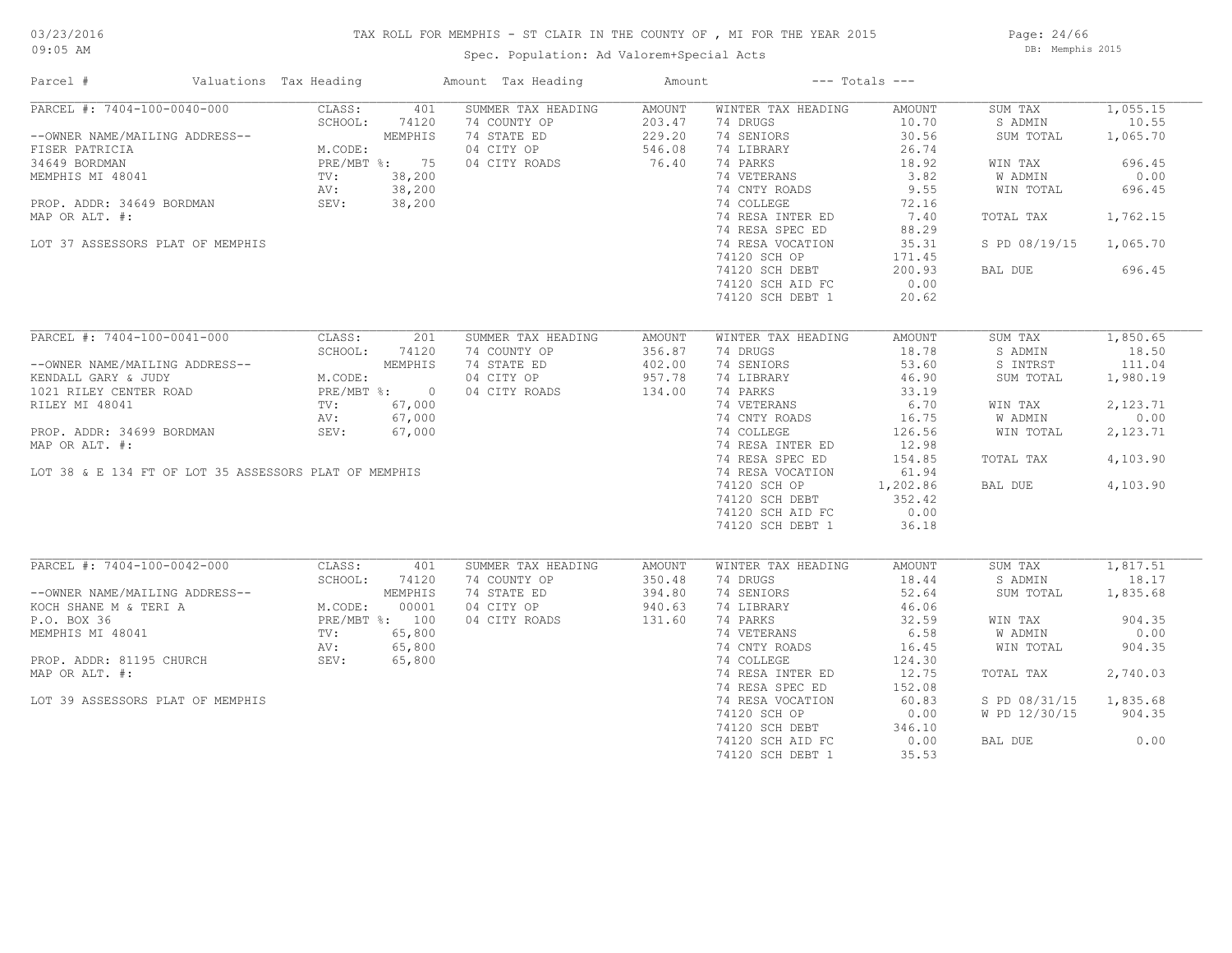#### TAX ROLL FOR MEMPHIS - ST CLAIR IN THE COUNTY OF , MI FOR THE YEAR 2015

Spec. Population: Ad Valorem+Special Acts

Page: 25/66 DB: Memphis 2015

| Parcel #                                                                                             | Valuations Tax Heading                       |                                  | Amount Tax Heading                                                               | Amount                                                |                                                                        | $---$ Totals $---$                         |                                            |                                           |
|------------------------------------------------------------------------------------------------------|----------------------------------------------|----------------------------------|----------------------------------------------------------------------------------|-------------------------------------------------------|------------------------------------------------------------------------|--------------------------------------------|--------------------------------------------|-------------------------------------------|
| PARCEL #: 7404-100-0043-000<br>--OWNER NAME/MAILING ADDRESS--<br>ZWIESELE EDWARD<br>81155 CHURCH ST. | CLASS:<br>SCHOOL:<br>M.CODE:<br>PRE/MBT %: 0 | 401<br>74120<br>MEMPHIS<br>00001 | SUMMER TAX HEADING<br>74 COUNTY OP<br>74 STATE ED<br>04 CITY OP<br>04 CITY ROADS | <b>AMOUNT</b><br>344.05<br>387.55<br>923.37<br>129.18 | WINTER TAX HEADING<br>74 DRUGS<br>74 SENIORS<br>74 LIBRARY<br>74 PARKS | AMOUNT<br>18.10<br>51.67<br>45.21<br>31.99 | SUM TAX<br>S ADMIN<br>SUM TOTAL<br>WIN TAX | 1,784.15<br>17.84<br>1,801.99<br>2,047.37 |
| MEMPHIS MI 48041                                                                                     | TV:<br>AV:<br>SEV:                           | 64,593<br>68,200                 |                                                                                  |                                                       | 74 VETERANS<br>74 CNTY ROADS                                           | 6.45<br>16.14                              | W ADMIN<br>WIN TOTAL                       | 0.00<br>2,047.37                          |
| PROP. ADDR: 81155 CHURCH<br>MAP OR ALT. #:                                                           |                                              | 68,200                           |                                                                                  |                                                       | 74 COLLEGE<br>74 RESA INTER ED<br>74 RESA SPEC ED                      | 122.02<br>12.51<br>149.29                  | TOTAL TAX                                  | 3,849.36                                  |
| LOT 40 ASSESSORS PLAT OF MEMPHIS                                                                     |                                              |                                  |                                                                                  |                                                       | 74 RESA VOCATION<br>74120 SCH OP<br>74120 SCH DEBT                     | 59.71<br>1,159.65<br>339.75                | S PD 08/25/15<br>W PD 12/30/15             | 1,801.99<br>2,047.37                      |
|                                                                                                      |                                              |                                  |                                                                                  |                                                       | 74120 SCH AID FC<br>74120 SCH DEBT 1                                   | 0.00<br>34.88                              | BAL DUE                                    | 0.00                                      |
| PARCEL #: 7404-100-0044-000                                                                          | CLASS:                                       | 401                              | SUMMER TAX HEADING                                                               | AMOUNT                                                | WINTER TAX HEADING                                                     | AMOUNT                                     | SUM TAX                                    | 1,624.66                                  |
| --OWNER NAME/MAILING ADDRESS--<br>DEANER WILLIAM & SHIRLEY                                           | SCHOOL:<br>M.CODE:                           | 74120<br>MEMPHIS                 | 74 COUNTY OP<br>74 STATE ED<br>04 CITY OP                                        | 313.29<br>352.91<br>840.83                            | 74 DRUGS<br>74 SENIORS<br>74 LIBRARY                                   | 16.48<br>47.05<br>41.17                    | S ADMIN<br>SUM TOTAL                       | 16.24<br>1,640.90                         |
| P.O. BOX 4<br>MEMPHIS MI 48041                                                                       | PRE/MBT %: 100<br>TV:<br>AV:                 | 58,819<br>60,800                 | 04 CITY ROADS                                                                    | 117.63                                                | 74 PARKS<br>74 VETERANS<br>74 CNTY ROADS                               | 29.13<br>5.88<br>14.70                     | WIN TAX<br>W ADMIN<br>WIN TOTAL            | 808.36<br>0.00<br>808.36                  |
| PROP. ADDR: 34715 BORDMAN<br>MAP OR ALT. #:                                                          | SEV:                                         | 60,800                           |                                                                                  |                                                       | 74 COLLEGE<br>74 RESA INTER ED                                         | 111.11<br>11.39                            | TOTAL TAX                                  | 2,449.26                                  |
| LOT 41 ASSESSORS PLAT OF MEMPHIS                                                                     |                                              |                                  |                                                                                  |                                                       | 74 RESA SPEC ED<br>74 RESA VOCATION<br>74120 SCH OP                    | 135.94<br>54.37<br>0.00                    | S PD 07/17/15<br>W PD 12/07/15             | 1,640.90<br>808.36                        |
|                                                                                                      |                                              |                                  |                                                                                  |                                                       | 74120 SCH DEBT<br>74120 SCH AID FC<br>74120 SCH DEBT 1                 | 309.38<br>0.00<br>31.76                    | BAL DUE                                    | 0.00                                      |
| PARCEL #: 7404-100-0045-000                                                                          | CLASS:                                       | 401                              | SUMMER TAX HEADING                                                               | <b>AMOUNT</b>                                         | WINTER TAX HEADING                                                     | AMOUNT                                     | SUM TAX                                    | 1,323.07                                  |
| --OWNER NAME/MAILING ADDRESS--<br>MERRITT KEITH A & ELIZABETH M                                      | SCHOOL:<br>M.CODE:                           | 74120<br>MEMPHIS                 | 74 COUNTY OP<br>74 STATE ED<br>04 CITY OP                                        | 255.13<br>287.40<br>684.74                            | 74 DRUGS<br>74 SENIORS<br>74 LIBRARY                                   | 13.42<br>38.32<br>33.53                    | S ADMIN<br>SUM TOTAL                       | 13.23<br>1,336.30                         |
| 34733 BORDMAN<br>MEMPHIS MI 48041                                                                    | PRE/MBT %: 100<br>TV:                        | 47,900                           | 04 CITY ROADS                                                                    | 95.80                                                 | 74 PARKS<br>74 VETERANS                                                | 23.72<br>4.79                              | WIN TAX<br>W ADMIN                         | 658.31<br>0.00                            |
| PROP. ADDR: 34733 BORDMAN<br>MAP OR ALT. #:                                                          | AV:<br>SEV:                                  | 47,900<br>47,900                 |                                                                                  |                                                       | 74 CNTY ROADS<br>74 COLLEGE<br>74 RESA INTER ED                        | 11.97<br>90.48<br>9.28                     | WIN TOTAL<br>TOTAL TAX                     | 658.31<br>1,994.61                        |
| LOT 42 ASSESSORS PLAT OF MEMPHIS                                                                     |                                              |                                  |                                                                                  |                                                       | 74 RESA SPEC ED<br>74 RESA VOCATION                                    | 110.71<br>44.28                            | S PD 08/28/15                              | 1,336.30                                  |
|                                                                                                      |                                              |                                  |                                                                                  |                                                       | 74120 SCH OP<br>74120 SCH DEBT<br>74120 SCH AID FC                     | 0.00<br>251.95<br>0.00                     | W PD 02/12/16<br>BAL DUE                   | 658.31<br>0.00                            |
|                                                                                                      |                                              |                                  |                                                                                  |                                                       | 74120 SCH DEBT 1                                                       | 25.86                                      |                                            |                                           |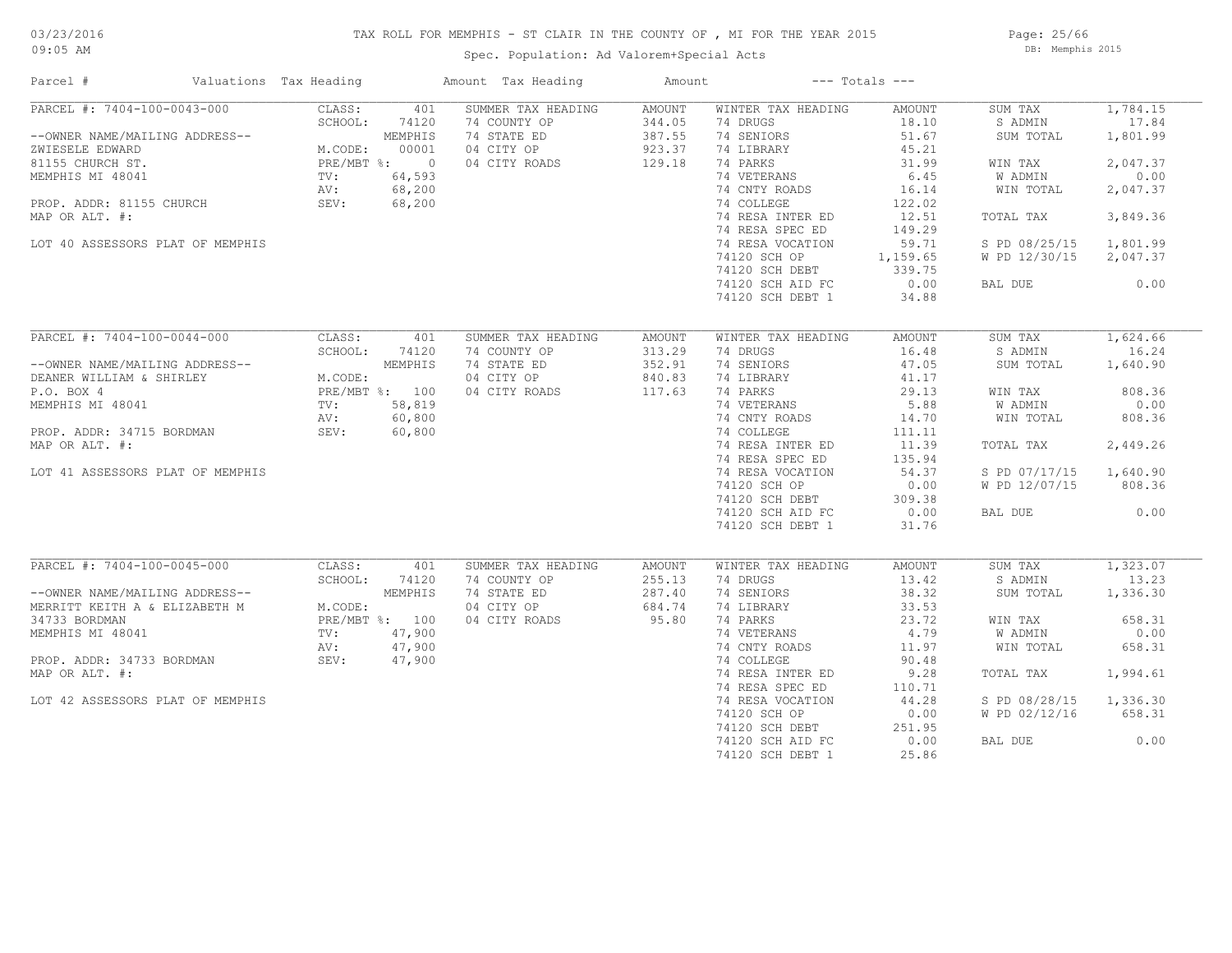Page: 26/66 DB: Memphis 2015

| Parcel #                                                                                                                                                                                                 |                                                                                                                     | Valuations Tax Heading |              | Amount Tax Heading                                                                                                                                                                                                                                                                                                               | Amount                                        |                                                                                                                                                                                                                                                           | $---$ Totals $---$                                                                                                                                  |                                                                                                                              |                                                                                                           |
|----------------------------------------------------------------------------------------------------------------------------------------------------------------------------------------------------------|---------------------------------------------------------------------------------------------------------------------|------------------------|--------------|----------------------------------------------------------------------------------------------------------------------------------------------------------------------------------------------------------------------------------------------------------------------------------------------------------------------------------|-----------------------------------------------|-----------------------------------------------------------------------------------------------------------------------------------------------------------------------------------------------------------------------------------------------------------|-----------------------------------------------------------------------------------------------------------------------------------------------------|------------------------------------------------------------------------------------------------------------------------------|-----------------------------------------------------------------------------------------------------------|
| PARCEL #: 7404-100-0046-000<br>--OWNER NAME/MAILING ADDRESS--<br>WALNUT RIDGE ESTATES<br>ROLAND SUESS<br>3916 CHURCH ROAD<br>PLAT OF MEMPHIS                                                             | JO CLA.<br>SCHOOL:<br>MEMPRIAND MEMPRIAN<br>M.CODE:<br>PRE/MBT %: 0 0<br>TV: 156,100<br>AV: 156,100<br>SEV: 156,100 |                        |              | SUMMER TAX HEADING<br>74 COUNTY OP<br>74 STATE ED<br>04 CITY OP 2, 231.49<br>04 CITY ROADS<br>3916 CHURCH ROAD<br>CASCO TWP MI 48064<br>ROP. ADDR: 81047 CHURCH<br>MAP OR ALT. #:<br>LOT 43 EXC N 55 FT OF THAT PART LYING E OF W LINE OF LOT 46 EXTD SLY. ASSESSORS<br>ROP. ADDR: STAT. #:                                      | AMOUNT<br>831.46<br>936.60<br>312.20          | WINTER TAX HEADING<br>74 DRUGS<br>74 SENIORS<br>74 LIBRARY<br>74 PARKS<br>74 VETERANS<br>74 CNTY ROADS<br>74 COLLEGE<br>74 RESA INTER ED<br>74 RESA SPEC ED<br>74 RESA VOCATION<br>74120 SCH OP<br>74120 SCH DEBT<br>74120 SCH AID FC<br>74120 SCH DEBT 1 | <b>AMOUNT</b><br>43.75<br>124.88<br>109.27<br>77.33<br>15.61<br>39.02<br>294.88<br>30.25<br>360.79<br>144.31<br>2,802.49<br>821.08<br>0.00<br>84.29 | SUM TAX<br>S ADMIN<br>SUM TOTAL<br>WIN TAX<br>W ADMIN<br>WIN TOTAL<br>TOTAL TAX<br>S PD 07/30/15<br>W PD 12/14/15<br>BAL DUE | 4,311.75<br>43.11<br>4,354.86<br>4,947.95<br>0.00<br>4,947.95<br>9,302.81<br>4,354.86<br>4,947.95<br>0.00 |
|                                                                                                                                                                                                          |                                                                                                                     |                        |              |                                                                                                                                                                                                                                                                                                                                  |                                               |                                                                                                                                                                                                                                                           |                                                                                                                                                     |                                                                                                                              |                                                                                                           |
| PARCEL #: 7404-100-0047-000<br>--OWNER NAME/MAILING ADDRESS--<br>BIRKETT ROBERT<br>P.O. BOX 542<br>MEMPHIS MI 48041<br>LOT 46 EXTD SLY. ASSESSORS PLAT OF MEMPHIS                                        | ING ADDRESS--<br>M.CODE:<br>M.CODE:<br>PRE/MBT %: 100<br>TV: 3,123<br>AV: 4,300<br>T<br>SEV: 4,300                  | CLASS:<br>SCHOOL:      | 402<br>74120 | SUMMER TAX HEADING<br>74 COUNTY OP<br>74 STATE ED<br>04 CITY OP<br>04 CITY ROADS<br>MEMPHIS MI 48041 TV: 3,123<br>PROP. ADDR: VACANT SEV: 4,300<br>MAP OR ALT. #: 4,300<br>SEV: 4,300<br>SEV: 4,300<br>ADP OR ALT. #:<br>S 45 FT OF N 55 FT OF THAT PART OF LOT 43 S OF S LINE OF LOT 46 & E OF W LINE OF<br>LOT 46 EXTD SIX ASS | AMOUNT<br>16.63<br>18.73<br>44.64<br>6.24     | WINTER TAX HEADING<br>74 DRUGS<br>74 SENIORS<br>74 LIBRARY<br>74 PARKS<br>74 VETERANS<br>74 CNTY ROADS<br>74 COLLEGE<br>74 RESA INTER ED<br>74 RESA SPEC ED<br>74 RESA VOCATION<br>74120 SCH OP<br>74120 SCH DEBT<br>74120 SCH AID FC<br>74120 SCH DEBT 1 | AMOUNT<br>0.87<br>2.49<br>2.18<br>1.54<br>0.31<br>0.78<br>5.89<br>0.60<br>7.21<br>2.88<br>0.00<br>16.42<br>0.00<br>1.68                             | SUM TAX<br>S ADMIN<br>S INTRST<br>SUM TOTAL<br>WIN TAX<br>W ADMIN<br>WIN TOTAL<br>TOTAL TAX<br>BAL DUE                       | 86.24<br>0.86<br>5.17<br>92.27<br>42.85<br>0.00<br>42.85<br>135.12<br>135.12                              |
| PARCEL #: 7404-100-0048-000<br>--OWNER NAME/MAILING ADDRESS--<br>TROMBLEY GARRY & C<br>P.O. BOX 61<br>MEMPHIS MI 48041<br>PROP. ADDR: 81139 CHURCH<br>MAP OR ALT. #:<br>LOT 44 ASSESSORS PLAT OF MEMPHIS | 3C ADDRESS--<br>M.CODE:<br>M.CODE:<br>PRE/MBT %: 100<br>TV: 30,136<br>AV: 41,000<br>SEV: 41,000                     | CLASS:<br>SCHOOL:      | 401<br>74120 | SUMMER TAX HEADING<br>74 COUNTY OP<br>74 STATE ED<br>04 CITY OP<br>04 CITY ROADS<br>$\frac{30,136}{41,000}$<br>41,000<br>41,000                                                                                                                                                                                                  | AMOUNT<br>160.51<br>180.81<br>430.80<br>60.27 | WINTER TAX HEADING<br>74 DRUGS<br>74 SENIORS<br>74 LIBRARY<br>74 PARKS<br>74 VETERANS<br>74 CNTY ROADS<br>74 COLLEGE<br>74 RESA INTER ED<br>74 RESA SPEC ED<br>74 RESA VOCATION<br>74120 SCH OP<br>74120 SCH DEBT<br>74120 SCH AID FC<br>74120 SCH DEBT 1 | <b>AMOUNT</b><br>8.44<br>24.10<br>21.09<br>14.92<br>3.01<br>7.53<br>56.92<br>5.84<br>69.65<br>27.86<br>0.00<br>158.51<br>0.00<br>16.27              | SUM TAX<br>S ADMIN<br>SUM TOTAL<br>WIN TAX<br>W ADMIN<br>WIN TOTAL<br>TOTAL TAX<br>S PD 08/21/15<br>W PD 01/06/16<br>BAL DUE | 832.39<br>8.32<br>840.71<br>414.14<br>0.00<br>414.14<br>1,254.85<br>840.71<br>414.14<br>0.00              |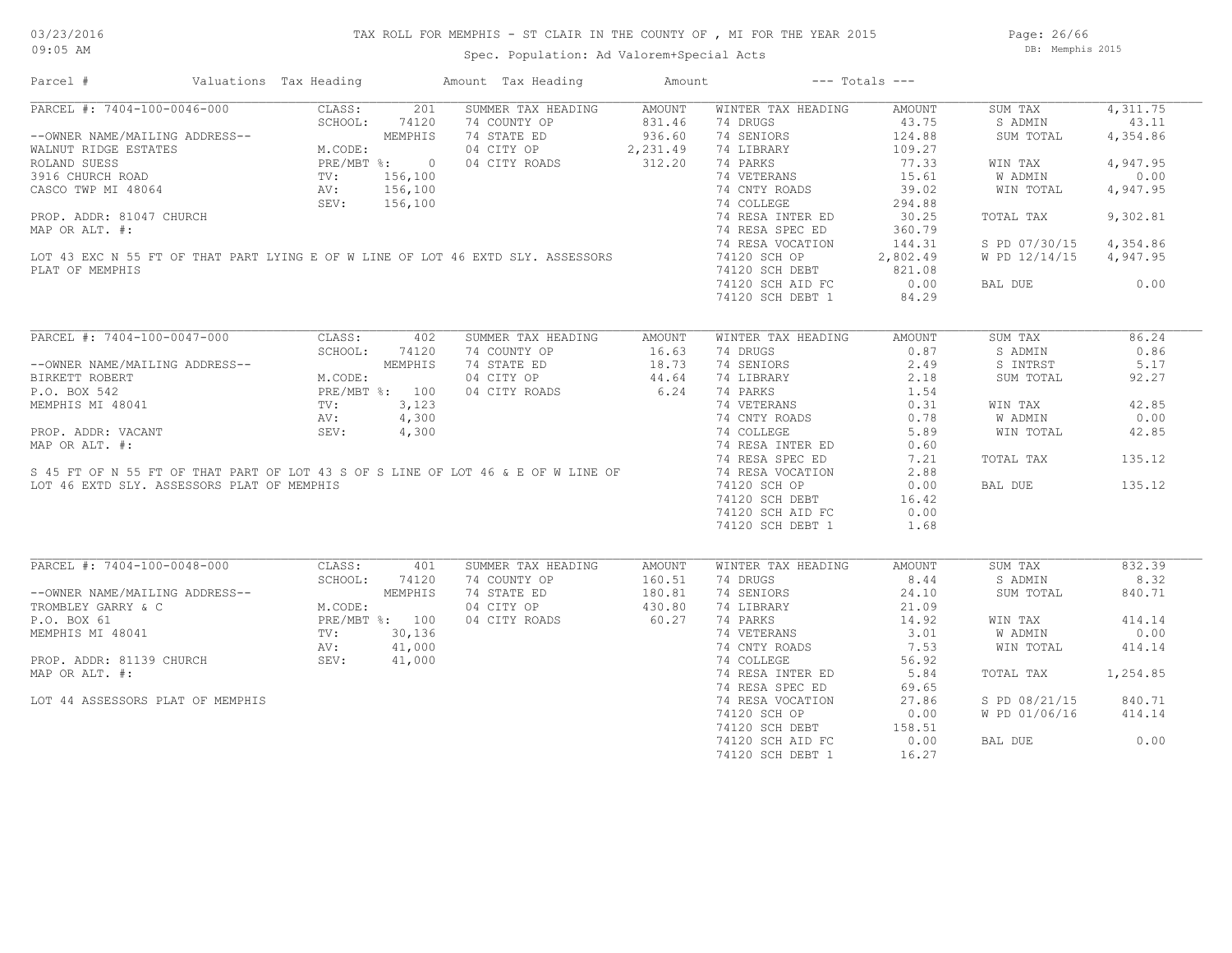### TAX ROLL FOR MEMPHIS - ST CLAIR IN THE COUNTY OF , MI FOR THE YEAR 2015

Spec. Population: Ad Valorem+Special Acts

Page: 27/66 DB: Memphis 2015

| Parcel #                                  | Valuations Tax Heading                         |                | Amount Tax Heading                                                                                         | Amount |                                | $---$ Totals $---$ |                      |                   |
|-------------------------------------------|------------------------------------------------|----------------|------------------------------------------------------------------------------------------------------------|--------|--------------------------------|--------------------|----------------------|-------------------|
| PARCEL #: 7404-100-0049-000               | CLASS:                                         | 401            | SUMMER TAX HEADING                                                                                         | AMOUNT | WINTER TAX HEADING             | AMOUNT             | SUM TAX              | 809.31            |
|                                           | SCHOOL:                                        | 74120          | 74 COUNTY OP                                                                                               | 156.06 | 74 DRUGS                       | 8.21               | S ADMIN              | 8.09              |
| --OWNER NAME/MAILING ADDRESS--            |                                                | MEMPHIS        | 74 STATE ED                                                                                                | 175.80 | 74 SENIORS                     | 23.44              | SUM TOTAL            | 817.40            |
| WEHRUM TAMMY J                            | M.CODE:                                        |                | 04 CITY OP                                                                                                 | 418.85 | 74 LIBRARY                     | 20.51              |                      |                   |
| 81111 CHURCH                              |                                                | PRE/MBT %: 100 | 04 CITY ROADS                                                                                              | 58.60  | 74 PARKS                       | 14.51              | WIN TAX              | 402.67            |
| MEMPHIS MI 48041                          | TV:                                            | 29,300         |                                                                                                            |        | 74 VETERANS                    | 2.93               | W ADMIN              | 0.00              |
|                                           | AV:                                            | 29,300         |                                                                                                            |        | 74 CNTY ROADS                  | 7.32               | WIN TOTAL            | 402.67            |
| PROP. ADDR: 81111 CHURCH                  | SEV:                                           | 29,300         |                                                                                                            |        | 74 COLLEGE                     | 55.35              |                      |                   |
| MAP OR ALT. #:                            |                                                |                |                                                                                                            |        | 74 RESA INTER ED               | 5.67               | TOTAL TAX            | 1,220.07          |
|                                           |                                                |                |                                                                                                            |        | 74 RESA SPEC ED                | 67.72              |                      |                   |
| LOT 45 ASSESSORS PLAT OF MEMPHIS          |                                                |                |                                                                                                            |        | 74 RESA VOCATION               | 27.08              | S PD 07/21/15        | 817.40            |
|                                           |                                                |                |                                                                                                            |        | 74120 SCH OP                   | 0.00               | W PD 02/10/16        | 402.67            |
|                                           |                                                |                |                                                                                                            |        | 74120 SCH DEBT                 | 154.11             |                      |                   |
|                                           |                                                |                |                                                                                                            |        | 74120 SCH AID FC               | 0.00               | BAL DUE              | 0.00              |
|                                           |                                                |                |                                                                                                            |        | 74120 SCH DEBT 1               | 15.82              |                      |                   |
|                                           |                                                |                |                                                                                                            |        |                                |                    |                      |                   |
| PARCEL #: 7404-100-0050-000               | CLASS:                                         | 401            | SUMMER TAX HEADING                                                                                         | AMOUNT | WINTER TAX HEADING             | AMOUNT             | SUM TAX              | 754.07            |
|                                           | SCHOOL:                                        | 74120          | 74 COUNTY OP                                                                                               | 145.41 | 74 DRUGS                       | 7.65               | S ADMIN              | 7.54              |
| --OWNER NAME/MAILING ADDRESS--            |                                                | MEMPHIS        | 74 STATE ED                                                                                                | 163.80 | 74 SENIORS                     | 21.84              | S INTRST             | 45.24             |
| BIRKETT ROBERT & K                        | M.CODE:<br>PRE/MBT %: 100<br>TV: 27,300<br>--- |                | 04 CITY OP                                                                                                 | 390.26 | 74 LIBRARY                     | 19.11              | SUM TOTAL            | 806.85            |
| P.O. BOX 542                              |                                                |                | 04 CITY ROADS                                                                                              | 54.60  | 74 PARKS                       | 13.52              |                      |                   |
| MEMPHIS MI 48041                          |                                                |                |                                                                                                            |        | 74 VETERANS                    | 2.73               | WIN TAX              | 375.18            |
|                                           |                                                | 27,300         |                                                                                                            |        | 74 CNTY ROADS                  | 6.82               |                      | 0.00              |
|                                           | AV:<br>SEV:                                    |                |                                                                                                            |        |                                |                    | W ADMIN<br>WIN TOTAL | 375.18            |
| PROP. ADDR: 81079 CHURCH                  |                                                | 27,300         |                                                                                                            |        | 74 COLLEGE                     | 51.57              |                      |                   |
|                                           |                                                |                |                                                                                                            |        | 74 RESA INTER ED               | 5.29               |                      |                   |
|                                           |                                                |                | LOT 46 & N 10 FT OF THAT PART OF LOT 43 LYING E OF W LINE OF LOT 46 EXTD SLY.<br>ASSESSORS PLAT OF MEMPHIS |        | 74 RESA SPEC ED                | 63.09              | TOTAL TAX            | 1,182.03          |
|                                           |                                                |                |                                                                                                            |        | 74 RESA VOCATION               | 25.23              |                      |                   |
|                                           |                                                |                |                                                                                                            |        | 74120 SCH OP                   | 0.00               | BAL DUE              | 1,182.03          |
|                                           |                                                |                |                                                                                                            |        | 74120 SCH DEBT                 | 143.59             |                      |                   |
|                                           |                                                |                |                                                                                                            |        | 74120 SCH AID FC               | 0.00               |                      |                   |
|                                           |                                                |                |                                                                                                            |        | 74120 SCH DEBT 1               | 14.74              |                      |                   |
|                                           |                                                |                |                                                                                                            |        |                                |                    |                      |                   |
| PARCEL #: 7404-100-0051-000               | CLASS:<br>SCHOOL:                              | 401            | SUMMER TAX HEADING<br>74 COUNTY OP                                                                         | AMOUNT | WINTER TAX HEADING<br>74 DRUGS | AMOUNT<br>13.67    | SUM TAX              | 1,347.94<br>13.47 |
|                                           |                                                | 74120          |                                                                                                            | 259.93 |                                |                    | S ADMIN              |                   |
| --OWNER NAME/MAILING ADDRESS--            |                                                | MEMPHIS        | 74 STATE ED                                                                                                | 292.80 | 74 SENIORS                     | 39.04              | SUM TOTAL            | 1,361.41          |
| MOTTE ROSALIE                             | M.CODE:                                        |                | 04 CITY OP                                                                                                 | 697.61 | 74 LIBRARY                     | 34.16              |                      |                   |
| P.O. BOX 590                              |                                                | PRE/MBT %: 100 | 04 CITY ROADS                                                                                              | 97.60  | 74 PARKS                       | 24.17              | WIN TAX              | 670.68            |
| MEMPHIS MI 48041                          | TV:                                            | 48,800         |                                                                                                            |        | 74 VETERANS                    | 4.88               | W ADMIN              | 0.00              |
|                                           | AV:                                            | 48,800         |                                                                                                            |        | 74 CNTY ROADS                  | 12.20              | WIN TOTAL            | 670.68            |
| PROP. ADDR: 81220 CHURCH                  | SEV:                                           | 48,800         |                                                                                                            |        | 74 COLLEGE                     | 92.18              |                      |                   |
| MAP OR ALT. #:                            |                                                |                |                                                                                                            |        | 74 RESA INTER ED               | 9.45               | TOTAL TAX            | 2,032.09          |
|                                           |                                                |                |                                                                                                            |        | 74 RESA SPEC ED                | 112.79             |                      |                   |
| S 1/2 OF LOT 47 ASSESSORS PLAT OF MEMPHIS |                                                |                |                                                                                                            |        | 74 RESA VOCATION               | 45.11              | S PD 07/20/15        | 1,361.41          |
|                                           |                                                |                |                                                                                                            |        | 74120 SCH OP                   | 0.00               | W PD 01/04/16        | 670.68            |
|                                           |                                                |                |                                                                                                            |        | 74120 SCH DEBT                 | 256.68             |                      |                   |
|                                           |                                                |                |                                                                                                            |        | 74120 SCH AID FC               | 0.00               | BAL DUE              | 0.00              |
|                                           |                                                |                |                                                                                                            |        | 74120 SCH DEBT 1               | 26.35              |                      |                   |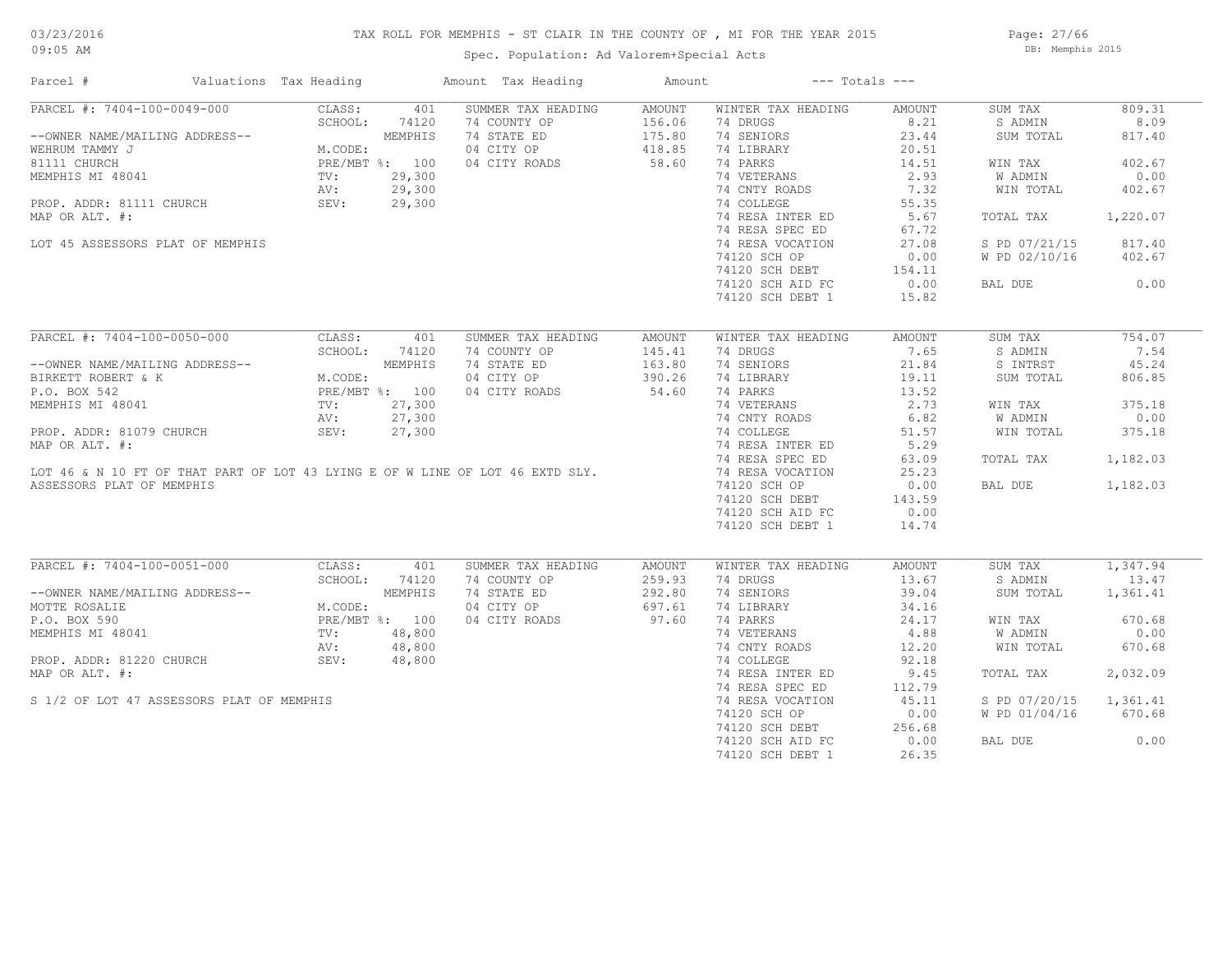Page: 28/66 DB: Memphis 2015

| Parcel #                                                                                                                                                                                                                                                                                                                                                                                                       | Valuations Tax Heading |            | Amount Tax Heading                                                          | Amount | $---$ Totals $---$                                                                                  |                 |                        |          |
|----------------------------------------------------------------------------------------------------------------------------------------------------------------------------------------------------------------------------------------------------------------------------------------------------------------------------------------------------------------------------------------------------------------|------------------------|------------|-----------------------------------------------------------------------------|--------|-----------------------------------------------------------------------------------------------------|-----------------|------------------------|----------|
| $\begin{tabular}{l c c c c} \multicolumn{1}{c}{\textbf{PARCEL}} & $\ast$: $7404-100-0052-000$ & CLASS: & 401\\ \multicolumn{1}{c}{\textbf{CLAS:}} & 401 & \multicolumn{1}{c}{\textbf{SCH0OL:}} & 74120\\ \multicolumn{1}{c}{\textbf{CAMS:}} & 401 & \multicolumn{1}{c}{\textbf{SCH0OL:}} & 74120\\ \multicolumn{1}{c}{\textbf{DAVIS TAMMY R}} & \multicolumn{1}{c}{\textbf{M}.\textbf{CODE:}} & 00007\\ \mult$ |                        |            | SUMMER TAX HEADING                                                          | AMOUNT | WINTER TAX HEADING                                                                                  | AMOUNT          | SUM TAX                | 1,306.50 |
|                                                                                                                                                                                                                                                                                                                                                                                                                |                        |            | 74 COUNTY OP                                                                | 251.94 | 74 DRUGS                                                                                            | 13.25           | S ADMIN                | 13.06    |
|                                                                                                                                                                                                                                                                                                                                                                                                                |                        |            | 74 STATE ED                                                                 | 283.80 | 74 SENIORS                                                                                          | 37.84           | SUM TOTAL              | 1,319.56 |
|                                                                                                                                                                                                                                                                                                                                                                                                                |                        |            | 04 CITY OP 676.16<br>04 CITY ROADS 94.60                                    |        | 74 LIBRARY                                                                                          | 33.11           |                        |          |
|                                                                                                                                                                                                                                                                                                                                                                                                                |                        |            |                                                                             |        | 74 PARKS                                                                                            | 23.43           | WIN TAX                | 650.06   |
|                                                                                                                                                                                                                                                                                                                                                                                                                |                        |            |                                                                             |        |                                                                                                     | 4.73            | W ADMIN                | 0.00     |
|                                                                                                                                                                                                                                                                                                                                                                                                                |                        |            |                                                                             |        | 74 VETERANS<br>74 CNTY ROADS                                                                        | 11.82           |                        | 650.06   |
|                                                                                                                                                                                                                                                                                                                                                                                                                |                        |            |                                                                             |        |                                                                                                     |                 | WIN TOTAL              |          |
|                                                                                                                                                                                                                                                                                                                                                                                                                |                        |            |                                                                             |        |                                                                                                     | 89.35           |                        |          |
|                                                                                                                                                                                                                                                                                                                                                                                                                |                        |            |                                                                             |        | 74 RESA INTER ED                                                                                    | 9.16            | TOTAL TAX              | 1,969.62 |
| MEMPHIS MI 48041 TV: 47,300<br>PROP. ADDR: 81260 CHURCH AND TV: 47,300<br>MAP OR ALT. #: 47,300<br>MAP OR ALT. #: 47,300<br>MAP OR ALT. #: 74 RESA INTER ED<br>N 1/2 OF LOT 47 & THAT PART OF MAPLE STREET ADJ.DESC.AS BEG AT NW COR. OF                                                                                                                                                                       |                        |            |                                                                             |        |                                                                                                     | 109.32<br>43.72 |                        |          |
|                                                                                                                                                                                                                                                                                                                                                                                                                |                        |            |                                                                             |        |                                                                                                     |                 | S PD 07/27/15 1,319.56 |          |
|                                                                                                                                                                                                                                                                                                                                                                                                                |                        |            |                                                                             |        |                                                                                                     | 0.00            | W PD 12/21/15          | 650.06   |
| 57.20'TO POB. ASSESSORS PLAT OF MEMPHIS                                                                                                                                                                                                                                                                                                                                                                        |                        |            |                                                                             |        | 74120 SCH DEBT<br>74120 SCH DEBT 248.79<br>74120 SCH AID FC 0.00                                    |                 |                        |          |
|                                                                                                                                                                                                                                                                                                                                                                                                                |                        |            |                                                                             |        |                                                                                                     |                 | BAL DUE 0.00           |          |
|                                                                                                                                                                                                                                                                                                                                                                                                                |                        |            |                                                                             |        | 74120 SCH DEBT 1                                                                                    | 25.54           |                        |          |
|                                                                                                                                                                                                                                                                                                                                                                                                                |                        |            |                                                                             |        |                                                                                                     |                 |                        |          |
| PARCEL #: 7404-100-0053-000 CLASS: 401<br>--OWNER NAME/MAILING ADDRESS--<br>LAMBERSON MARK D & RACHELLE L M.CODE: 00003<br>P.O. BOX 265<br>MEMPHIS MI 48041 TV: 39,100<br>PROP. ADDR: 81190 CHURCH SEV: 39,100<br>MEMPION AND ON LTL 4.                                                                                                                                                                        |                        |            | SUMMER TAX HEADING                                                          | AMOUNT | WINTER TAX HEADING                                                                                  | AMOUNT          | SUM TAX                | 1,080.00 |
|                                                                                                                                                                                                                                                                                                                                                                                                                |                        |            | 74 COUNTY OP                                                                | 208.26 | 74 DRUGS                                                                                            | 10.95           | S ADMIN                | 10.80    |
|                                                                                                                                                                                                                                                                                                                                                                                                                |                        |            | 74 STATE ED                                                                 | 234.60 | 74 SENIORS                                                                                          | 31.28           | SUM TOTAL              | 1,090.80 |
|                                                                                                                                                                                                                                                                                                                                                                                                                |                        |            |                                                                             |        | 74 LIBRARY<br>74 PARKS<br>74 PARKS<br>2 9 91                                                        |                 |                        |          |
|                                                                                                                                                                                                                                                                                                                                                                                                                |                        |            | 04 CITY OP 558.94<br>04 CITY ROADS 78.20                                    |        |                                                                                                     |                 | WIN TAX                | 537.36   |
|                                                                                                                                                                                                                                                                                                                                                                                                                |                        |            |                                                                             |        |                                                                                                     |                 | <b>W ADMIN</b>         | 0.00     |
|                                                                                                                                                                                                                                                                                                                                                                                                                |                        |            |                                                                             |        | 74 VETERANS 3.91<br>74 CNTY ROADS 9.77                                                              |                 | W ADMIN<br>WIN TOTAL   |          |
|                                                                                                                                                                                                                                                                                                                                                                                                                |                        |            |                                                                             |        |                                                                                                     |                 |                        | 537.36   |
|                                                                                                                                                                                                                                                                                                                                                                                                                |                        |            |                                                                             |        |                                                                                                     | 73.86           |                        |          |
|                                                                                                                                                                                                                                                                                                                                                                                                                |                        |            |                                                                             |        | 74 RESA INTER ED 7.57<br>74 RESA INTER ED 7.57<br>74 RESA SPEC ED 90.37                             |                 | TOTAL TAX              | 1,628.16 |
|                                                                                                                                                                                                                                                                                                                                                                                                                |                        |            |                                                                             |        |                                                                                                     | 90.37           |                        |          |
|                                                                                                                                                                                                                                                                                                                                                                                                                |                        |            |                                                                             |        |                                                                                                     | 36.14           | S PD 07/24/15 1,090.80 |          |
|                                                                                                                                                                                                                                                                                                                                                                                                                |                        |            |                                                                             |        | 74120 SCH OP                                                                                        | 0.00            | W PD 12/07/15 537.36   |          |
|                                                                                                                                                                                                                                                                                                                                                                                                                |                        |            |                                                                             |        | 74120 SCH DEBT 205.66<br>74120 SCH AID FC 0.00                                                      |                 |                        |          |
|                                                                                                                                                                                                                                                                                                                                                                                                                |                        |            |                                                                             |        |                                                                                                     |                 | BAL DUE                | 0.00     |
|                                                                                                                                                                                                                                                                                                                                                                                                                |                        |            |                                                                             |        | 74120 SCH DEBT 1                                                                                    | 21.11           |                        |          |
|                                                                                                                                                                                                                                                                                                                                                                                                                |                        |            |                                                                             |        |                                                                                                     |                 |                        |          |
| PARCEL #: 7404-100-0054-000                                                                                                                                                                                                                                                                                                                                                                                    |                        | CLASS: 401 | SUMMER TAX HEADING                                                          | AMOUNT | WINTER TAX HEADING                                                                                  | AMOUNT          | SUM TAX                | 1,236.25 |
| FARCEL #: 7404-100-0034-000<br>--OWNER NAME/MAILING ADDRESS--<br>LYNCH JOHN G & DORIS J<br>P.O. BOX 25<br>MEMPHIS MI 48041<br>MEMPHIS MI 48041<br>TV: 44,757<br>PROP. ADDR: 81160 CHURCH<br>PROP. ADDR: 81160 CHURCH<br>PROP. ADDR: 81160 CHURCH                                                                                                                                                               |                        |            | 74 COUNTY OP<br>74 STATE ED<br>74 STATE ED<br>268.54<br>04 CITY ROADS 89.51 |        | 74 DRUGS                                                                                            | 12.54           | S ADMIN                | 12.36    |
|                                                                                                                                                                                                                                                                                                                                                                                                                |                        |            |                                                                             |        | 74 SENIORS                                                                                          | 35.80           | SUM TOTAL              | 1,248.61 |
|                                                                                                                                                                                                                                                                                                                                                                                                                |                        |            |                                                                             |        | 14 DIBRARY<br>14 DIBRARY<br>14 PARKS<br>14 ONTY ROADS<br>14 COLLEGE<br>11.18<br>14 COLLEGE<br>24.55 |                 |                        |          |
|                                                                                                                                                                                                                                                                                                                                                                                                                |                        |            |                                                                             |        |                                                                                                     |                 | WIN TAX                | 615.09   |
|                                                                                                                                                                                                                                                                                                                                                                                                                |                        |            |                                                                             |        |                                                                                                     |                 | W ADMIN                | 0.00     |
|                                                                                                                                                                                                                                                                                                                                                                                                                |                        |            |                                                                             |        |                                                                                                     |                 |                        |          |
|                                                                                                                                                                                                                                                                                                                                                                                                                |                        |            |                                                                             |        |                                                                                                     |                 | WIN TOTAL              | 615.09   |
|                                                                                                                                                                                                                                                                                                                                                                                                                |                        |            |                                                                             |        |                                                                                                     |                 |                        |          |
|                                                                                                                                                                                                                                                                                                                                                                                                                |                        |            |                                                                             |        | 74 RESA INTER ED<br>74 RESA SPEC ED                                                                 | 8.67            | TOTAL TAX              | 1,863.70 |
|                                                                                                                                                                                                                                                                                                                                                                                                                |                        |            |                                                                             |        |                                                                                                     | 103.44          |                        |          |
|                                                                                                                                                                                                                                                                                                                                                                                                                |                        |            |                                                                             |        |                                                                                                     | 41.37           | S PD 07/09/15 1,248.61 |          |
|                                                                                                                                                                                                                                                                                                                                                                                                                |                        |            |                                                                             |        | 74120 SCH OP                                                                                        | 0.00            | W PD 12/15/15 615.09   |          |
|                                                                                                                                                                                                                                                                                                                                                                                                                |                        |            |                                                                             |        |                                                                                                     |                 |                        |          |
|                                                                                                                                                                                                                                                                                                                                                                                                                |                        |            |                                                                             |        | 74120 SCH DEBT 235.42<br>74120 SCH AID FC 0.00                                                      |                 | BAL DUE                | 0.00     |
|                                                                                                                                                                                                                                                                                                                                                                                                                |                        |            |                                                                             |        | 74120 SCH DEBT 1                                                                                    | 24.16           |                        |          |
|                                                                                                                                                                                                                                                                                                                                                                                                                |                        |            |                                                                             |        |                                                                                                     |                 |                        |          |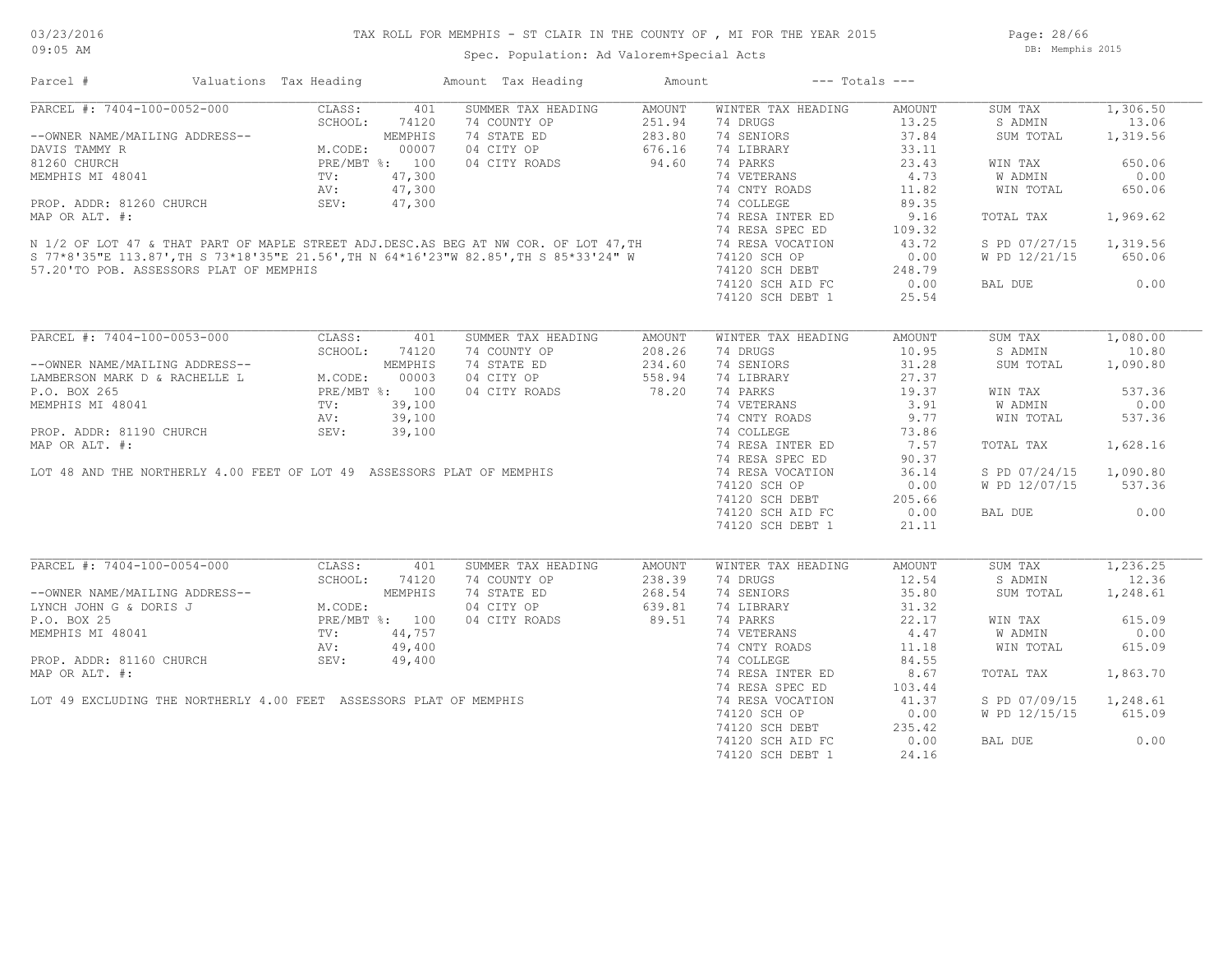### TAX ROLL FOR MEMPHIS - ST CLAIR IN THE COUNTY OF , MI FOR THE YEAR 2015

Spec. Population: Ad Valorem+Special Acts

Page: 29/66 DB: Memphis 2015

| Parcel #                                                                                                               | Valuations Tax Heading                      |          | Amount Tax Heading                         | Amount                                                                                                                                       |                                | $---$ Totals $---$ |                    |                |
|------------------------------------------------------------------------------------------------------------------------|---------------------------------------------|----------|--------------------------------------------|----------------------------------------------------------------------------------------------------------------------------------------------|--------------------------------|--------------------|--------------------|----------------|
| PARCEL #: 7404-100-0055-000                                                                                            | CLASS:                                      | 704      | SUMMER TAX HEADING AMOUNT                  |                                                                                                                                              | WINTER TAX HEADING             | AMOUNT             | SUM TAX            | 0.00           |
|                                                                                                                        | SCHOOL:                                     | 74120    | 74 COUNTY OP                               | $\begin{array}{ccc}\n & \text{P1} & \text{P2} & \text{P3} \\ \text{O.00} & & 0.00 \\ \text{O.00} & & 0.00 \\ \text{S} & & 0.00\n\end{array}$ | 74 DRUGS                       | 0.00               | S ADMIN            | 0.00           |
| --OWNER NAME/MAILING ADDRESS--<br>MEMPHIS COMMUNITY SCHOOLS M.CODE:<br>P.O. BOX 201 PRE/MBT %:<br>MEMPHIS MI 48041 TV: |                                             | MEMPHIS  | 74 STATE ED                                |                                                                                                                                              | 74 SENIORS                     | 0.00               | SUM TOTAL          | 0.00           |
|                                                                                                                        |                                             |          | 04 CITY OP                                 |                                                                                                                                              | 74 LIBRARY                     | 0.00               |                    |                |
|                                                                                                                        |                                             | $\circ$  | 04 CITY ROADS                              |                                                                                                                                              | 74 PARKS                       | 0.00               | WIN TAX            | 0.00           |
|                                                                                                                        |                                             | $\circ$  |                                            |                                                                                                                                              | 74 VETERANS                    | 0.00               | W ADMIN            | 0.00           |
|                                                                                                                        | AV:                                         | $\circ$  |                                            |                                                                                                                                              | 74 CNTY ROADS                  | 0.00               | WIN TOTAL          | 0.00           |
| PROP. ADDR: VACANT BUS LOT                                                                                             | SEV:                                        | $\circ$  |                                            |                                                                                                                                              | 74 COLLEGE                     | 0.00               |                    |                |
| MAP OR ALT. #:                                                                                                         |                                             |          |                                            |                                                                                                                                              | 74 RESA INTER ED               | 0.00               | TOTAL TAX          | 0.00           |
|                                                                                                                        |                                             |          |                                            |                                                                                                                                              | 74 RESA SPEC ED                | 0.00               |                    |                |
| LOT 50 ASSESSOR PLAT OF MEMPHIS                                                                                        |                                             |          |                                            |                                                                                                                                              | 74 RESA VOCATION               | 0.00               | BAL DUE            | 0.00           |
|                                                                                                                        |                                             |          |                                            |                                                                                                                                              | 74120 SCH OP                   | 0.00               |                    |                |
|                                                                                                                        |                                             |          |                                            |                                                                                                                                              | 74120 SCH DEBT                 | 0.00               |                    |                |
|                                                                                                                        |                                             |          |                                            |                                                                                                                                              | 74120 SCH AID FC               | 0.00               |                    |                |
|                                                                                                                        |                                             |          |                                            |                                                                                                                                              | 74120 SCH DEBT 1               | 0.00               |                    |                |
|                                                                                                                        |                                             |          |                                            |                                                                                                                                              |                                |                    |                    |                |
| PARCEL #: 7404-100-0056-000                                                                                            | CLASS:                                      | 704      | SUMMER TAX HEADING                         | AMOUNT                                                                                                                                       | WINTER TAX HEADING             | AMOUNT             | SUM TAX            | 0.00           |
|                                                                                                                        | SCHOOL:                                     | 74120    | 74 COUNTY OP                               | 0.00                                                                                                                                         | 74 DRUGS                       | 0.00               | S ADMIN            | 0.00           |
| --OWNER NAME/MAILING ADDRESS--                                                                                         |                                             | MEMPHIS  | 74 STATE ED                                | 0.00                                                                                                                                         | 74 SENIORS                     | 0.00               | SUM TOTAL          | 0.00           |
| MEMPHIS COMMUNITY SCHOOL                                                                                               |                                             |          | 04 CITY OP                                 | 0.00                                                                                                                                         | 74 LIBRARY                     | 0.00               |                    |                |
| P.O. BOX 201                                                                                                           | HOOL M.CODE:<br>PRE/MBT %:                  | $\circ$  | 04 CITY ROADS                              | 0.00                                                                                                                                         | 74 PARKS                       | 0.00               | WIN TAX            | 0.00           |
| MEMPHIS MI 48041                                                                                                       | TV:                                         | $\Omega$ |                                            |                                                                                                                                              | 74 VETERANS                    |                    | W ADMIN            | 0.00           |
|                                                                                                                        |                                             |          |                                            |                                                                                                                                              |                                | 0.00               |                    |                |
|                                                                                                                        | AV:                                         | $\circ$  |                                            |                                                                                                                                              | 74 CNTY ROADS                  | 0.00               | WIN TOTAL          | 0.00           |
| PROP. ADDR: 34841 BORDMAN                                                                                              | SEV:                                        | $\circ$  |                                            |                                                                                                                                              | 74 COLLEGE                     | 0.00               |                    |                |
| MAP OR ALT. #:                                                                                                         |                                             |          |                                            |                                                                                                                                              | 74 RESA INTER ED               | 0.00               | TOTAL TAX          | 0.00           |
|                                                                                                                        |                                             |          |                                            |                                                                                                                                              | 74 RESA SPEC ED                | 0.00               |                    |                |
| LOT 51 ASSESSORS PLAT OF MEMPHIS                                                                                       |                                             |          |                                            |                                                                                                                                              | 74 RESA VOCATION               | 0.00               | BAL DUE            | 0.00           |
|                                                                                                                        |                                             |          |                                            |                                                                                                                                              | 74120 SCH OP                   | 0.00               |                    |                |
|                                                                                                                        |                                             |          |                                            |                                                                                                                                              | 74120 SCH DEBT                 | 0.00               |                    |                |
|                                                                                                                        |                                             |          |                                            |                                                                                                                                              | 74120 SCH AID FC               | 0.00               |                    |                |
|                                                                                                                        |                                             |          |                                            |                                                                                                                                              | 74120 SCH DEBT 1               | 0.00               |                    |                |
|                                                                                                                        |                                             |          |                                            |                                                                                                                                              |                                |                    |                    |                |
| PARCEL #: 7404-100-0057-000                                                                                            | CLASS:<br>SCHOOL:                           | 202      | SUMMER TAX HEADING<br>74 COUNTY OP         | AMOUNT                                                                                                                                       | WINTER TAX HEADING<br>74 DRUGS | AMOUNT<br>1.20     | SUM TAX<br>S ADMIN | 118.76<br>1.18 |
|                                                                                                                        |                                             | 74120    |                                            | 22.90                                                                                                                                        |                                |                    |                    |                |
| --OWNER NAME/MAILING ADDRESS--                                                                                         |                                             |          | 74 STATE ED                                | 25.80                                                                                                                                        | 74 SENIORS                     | 3.44               | SUM TOTAL          | 119.94         |
| VAN HAVERBECK HENRY & C TRUST                                                                                          | MEMPHIS<br>M.CODE:<br>PRE/MBT %: 0<br>4 200 |          | $04$ CITY OP $04.70$<br>$04.77$ OP $04.70$ |                                                                                                                                              | 74 LIBRARY                     | 3.01               |                    |                |
| 71875 MEMPHIS RIDGE RD                                                                                                 |                                             |          |                                            |                                                                                                                                              | 74 PARKS                       | 2.13               | WIN TAX            | 136.25         |
| RICHMOND MI 48062                                                                                                      | TV:                                         | 4,300    |                                            |                                                                                                                                              | 74 VETERANS                    | 0.43               | W ADMIN            | 0.00           |
|                                                                                                                        | AV:                                         | 4,300    |                                            |                                                                                                                                              | 74 CNTY ROADS                  | 1.07               | WIN TOTAL          | 136.25         |
| PROP. ADDR: VACANT BORDMAN SEV:                                                                                        |                                             | 4,300    |                                            |                                                                                                                                              | 74 COLLEGE                     | 8.12               |                    |                |
| MAP OR ALT. #:                                                                                                         |                                             |          |                                            |                                                                                                                                              | 74 RESA INTER ED               | 0.83               | TOTAL TAX          | 256.19         |
|                                                                                                                        |                                             |          |                                            |                                                                                                                                              | 74 RESA SPEC ED                | 9.93               |                    |                |
| LOT 52 ASSESSORS PLAT OF MEMPHIS                                                                                       |                                             |          |                                            |                                                                                                                                              | 74 RESA VOCATION               | 3.97               | S PD 07/08/15      | 119.94         |
|                                                                                                                        |                                             |          |                                            |                                                                                                                                              | 74120 SCH OP                   | 77.19              | W PD 01/28/16      | 136.25         |
|                                                                                                                        |                                             |          |                                            |                                                                                                                                              | 74120 SCH DEBT                 | 22.61              |                    |                |
|                                                                                                                        |                                             |          |                                            |                                                                                                                                              | 74120 SCH AID FC               | 0.00               | BAL DUE            | 0.00           |
|                                                                                                                        |                                             |          |                                            |                                                                                                                                              | 74120 SCH DEBT 1               | 2.32               |                    |                |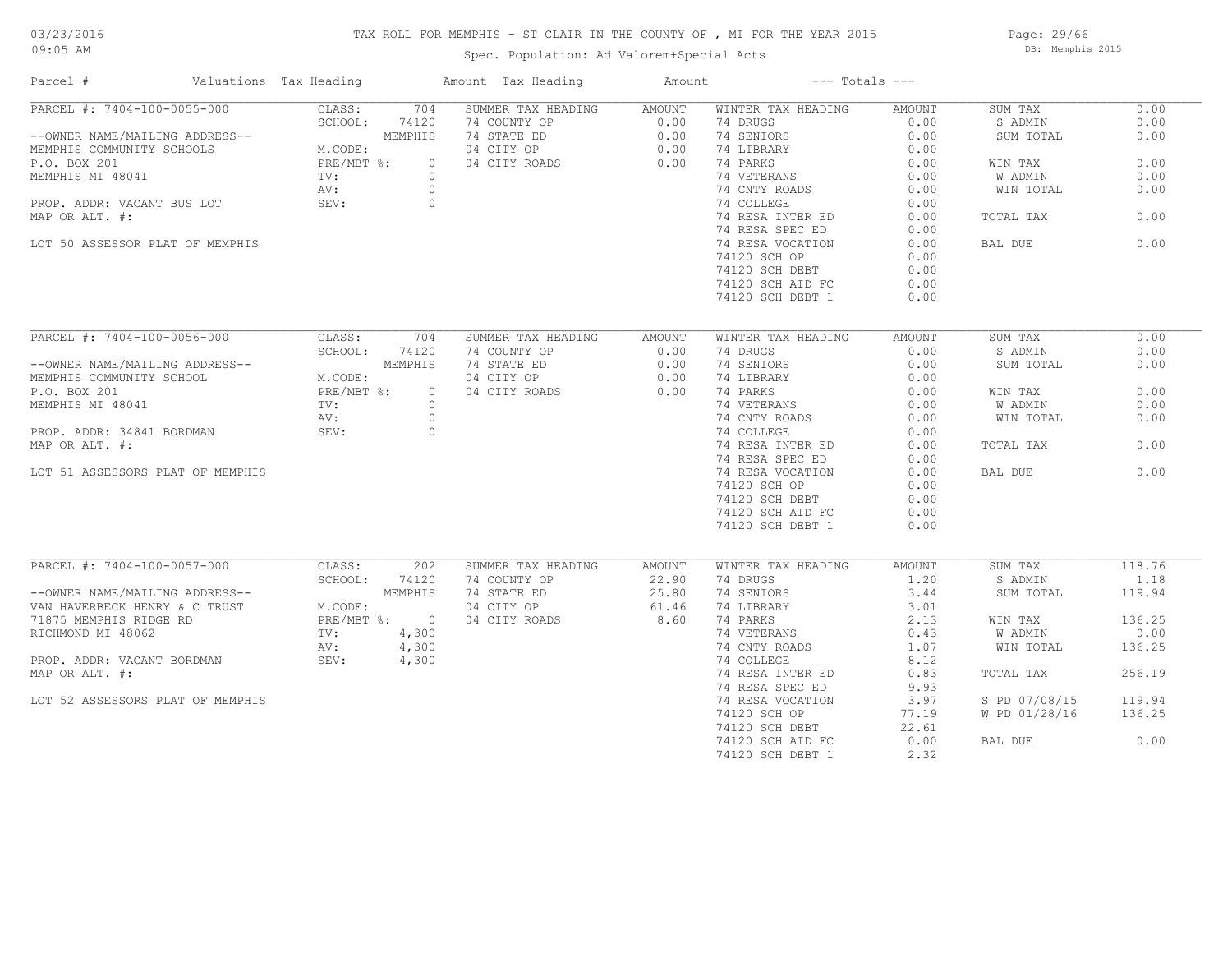### TAX ROLL FOR MEMPHIS - ST CLAIR IN THE COUNTY OF , MI FOR THE YEAR 2015

Spec. Population: Ad Valorem+Special Acts

Page: 30/66 DB: Memphis 2015

| Parcel #                                                                                                                                                                                                                                       | Valuations Tax Heading                                                                         |         |       | Amount Tax Heading | Amount |                    | $---$ Totals $---$ |               |          |
|------------------------------------------------------------------------------------------------------------------------------------------------------------------------------------------------------------------------------------------------|------------------------------------------------------------------------------------------------|---------|-------|--------------------|--------|--------------------|--------------------|---------------|----------|
| PARCEL #: 7404-100-0058-000                                                                                                                                                                                                                    |                                                                                                | CLASS:  | 201   | SUMMER TAX HEADING | AMOUNT | WINTER TAX HEADING | AMOUNT             | SUM TAX       | 520.20   |
|                                                                                                                                                                                                                                                |                                                                                                | SCHOOL: | 74120 | 74 COUNTY OP       | 100.31 | 74 DRUGS           | 5.27               | S ADMIN       | 5.20     |
| --OWNER NAME/MAILING ADDRESS--<br>VAN HAVERBECK HENRY & C TRUST<br>71875 MEMPHIS RIDGE RD<br>RICHMOND MI 48062<br>PROP. ADDR: 34823 BORDMAN<br>PROP. ADDR: 34823 BORDMAN<br>PROP. ADDR: 34823 BORDMAN<br>PROP. ADDR: 34823 BORDMAN<br>SEV: 21, |                                                                                                |         |       | 74 STATE ED        | 113.00 | 74 SENIORS         | 15.06              | SUM TOTAL     | 525.40   |
|                                                                                                                                                                                                                                                |                                                                                                |         |       | 04 CITY OP         | 269.23 | 74 LIBRARY         | 13.18              |               |          |
|                                                                                                                                                                                                                                                |                                                                                                |         |       | 04 CITY ROADS      | 37.66  | 74 PARKS           | 9.33               | WIN TAX       | 596.94   |
|                                                                                                                                                                                                                                                |                                                                                                |         |       |                    |        | 74 VETERANS        | 1.88               | W ADMIN       | 0.00     |
|                                                                                                                                                                                                                                                |                                                                                                |         |       |                    |        | 74 CNTY ROADS      | 4.70               | WIN TOTAL     | 596.94   |
|                                                                                                                                                                                                                                                |                                                                                                |         |       |                    |        | 74 COLLEGE         | 35.57              |               |          |
| MAP OR ALT. #:                                                                                                                                                                                                                                 |                                                                                                |         |       |                    |        | 74 RESA INTER ED   | 3.65               | TOTAL TAX     | 1,122.34 |
|                                                                                                                                                                                                                                                |                                                                                                |         |       |                    |        | 74 RESA SPEC ED    | 43.53              |               |          |
|                                                                                                                                                                                                                                                |                                                                                                |         |       |                    |        | 74 RESA VOCATION   |                    |               | 525.40   |
| LOT 53 ASSESSORS PLAT OF MEMPHIS                                                                                                                                                                                                               |                                                                                                |         |       |                    |        |                    | 17.41              | S PD 07/08/15 |          |
|                                                                                                                                                                                                                                                |                                                                                                |         |       |                    |        | 74120 SCH OP       | 338.13             | W PD 01/28/16 | 596.94   |
|                                                                                                                                                                                                                                                |                                                                                                |         |       |                    |        | 74120 SCH DEBT     | 99.06              |               |          |
|                                                                                                                                                                                                                                                |                                                                                                |         |       |                    |        | 74120 SCH AID FC   | 0.00               | BAL DUE       | 0.00     |
|                                                                                                                                                                                                                                                |                                                                                                |         |       |                    |        | 74120 SCH DEBT 1   | 10.17              |               |          |
| PARCEL #: 7404-100-0059-000                                                                                                                                                                                                                    |                                                                                                | CLASS:  | 401   | SUMMER TAX HEADING | AMOUNT | WINTER TAX HEADING | AMOUNT             | SUM TAX       | 903.22   |
|                                                                                                                                                                                                                                                | SCHOOL: 741.<br>SCHOOL: 741.<br>M.CODE: MEMPHI.<br>M.CODE: PRE/MBT %: 100<br>TV: 32,700<br>AV: |         |       | 74 COUNTY OP       | 174.17 | 74 DRUGS           | 9.16               | S ADMIN       | 9.03     |
|                                                                                                                                                                                                                                                |                                                                                                |         |       |                    |        |                    |                    |               |          |
| --OWNER NAME/MAILING ADDRESS--                                                                                                                                                                                                                 |                                                                                                |         |       | 74 STATE ED        | 196.20 | 74 SENIORS         | 26.16              | S INTRST      | 50.90    |
| LOCRICCHIO ADELHEID                                                                                                                                                                                                                            |                                                                                                |         |       | 04 CITY OP         | 467.45 | 74 LIBRARY         | 22.89              | SUM TOTAL     | 963.15   |
| 34844 MAPLE                                                                                                                                                                                                                                    |                                                                                                |         |       | 04 CITY ROADS      | 65.40  | 74 PARKS           | 16.19              |               |          |
| MEMPHIS MI 48041                                                                                                                                                                                                                               |                                                                                                |         |       |                    |        | 74 VETERANS        | 3.27               | WIN TAX       | 449.39   |
|                                                                                                                                                                                                                                                |                                                                                                |         |       |                    |        | 74 CNTY ROADS      | 8.17               | W ADMIN       | 0.00     |
| PROP. ADDR: 34844 MAPLE                                                                                                                                                                                                                        |                                                                                                |         |       |                    |        | 74 COLLEGE         | 61.77              | WIN TOTAL     | 449.39   |
| MAP OR ALT. #:                                                                                                                                                                                                                                 |                                                                                                |         |       |                    |        | 74 RESA INTER ED   | 6.33               |               |          |
|                                                                                                                                                                                                                                                |                                                                                                |         |       |                    |        | 74 RESA SPEC ED    | 75.57              | TOTAL TAX     | 1,412.54 |
| LOT 54, AND THE W'LY.16.75 FEET. OF LOT 55 THEREOF, IN ASSESSORS PLAT OF MEMPHIS                                                                                                                                                               |                                                                                                |         |       |                    |        | 74 RESA VOCATION   | 30.23              |               |          |
|                                                                                                                                                                                                                                                |                                                                                                |         |       |                    |        | 74120 SCH OP       | 0.00               | S PD 01/11/16 | 63.87    |
|                                                                                                                                                                                                                                                |                                                                                                |         |       |                    |        |                    | 172.00             |               |          |
|                                                                                                                                                                                                                                                |                                                                                                |         |       |                    |        | 74120 SCH DEBT     |                    |               |          |
|                                                                                                                                                                                                                                                |                                                                                                |         |       |                    |        | 74120 SCH AID FC   | 0.00               | BAL DUE       | 1,348.67 |
|                                                                                                                                                                                                                                                |                                                                                                |         |       |                    |        | 74120 SCH DEBT 1   | 17.65              |               |          |
| PARCEL #: 7404-100-0060-000                                                                                                                                                                                                                    |                                                                                                | CLASS:  | 401   | SUMMER TAX HEADING | AMOUNT | WINTER TAX HEADING | AMOUNT             | SUM TAX       | 850.74   |
|                                                                                                                                                                                                                                                |                                                                                                | SCHOOL: | 74120 | 74 COUNTY OP       | 164.05 | 74 DRUGS           | 8.63               | S ADMIN       | 8.50     |
|                                                                                                                                                                                                                                                |                                                                                                |         |       | 74 STATE ED        | 184.80 | 74 SENIORS         | 24.64              | SUM TOTAL     | 859.24   |
|                                                                                                                                                                                                                                                |                                                                                                |         |       | 04 CITY OP         | 440.29 | 74 LIBRARY         | 21.56              |               |          |
|                                                                                                                                                                                                                                                |                                                                                                |         |       | 04 CITY ROADS      | 61.60  | 74 PARKS           | 15.25              | WIN TAX       | 423.28   |
| --OWNER NAME/MAILING ADDRESS--<br>GONZALEZ FRANCISCO<br>34860 MAPLE MEMPHIS MI 48041<br>MEMPHIS MI 48041 TV: 30,800                                                                                                                            |                                                                                                |         |       |                    |        |                    |                    |               |          |
|                                                                                                                                                                                                                                                |                                                                                                |         |       |                    |        | 74 VETERANS        | 3.08               | W ADMIN       | 0.00     |
|                                                                                                                                                                                                                                                |                                                                                                |         |       |                    |        | 74 CNTY ROADS      | 7.70               | WIN TOTAL     | 423.28   |
|                                                                                                                                                                                                                                                |                                                                                                |         |       |                    |        | 74 COLLEGE         | 58.18              |               |          |
|                                                                                                                                                                                                                                                |                                                                                                |         |       |                    |        | 74 RESA INTER ED   | 5.96               | TOTAL TAX     | 1,282.52 |
|                                                                                                                                                                                                                                                |                                                                                                |         |       |                    |        | 74 RESA SPEC ED    | 71.18              |               |          |
|                                                                                                                                                                                                                                                |                                                                                                |         |       |                    |        | 74 RESA VOCATION   | 28.47              | S PD 08/25/15 | 859.24   |
|                                                                                                                                                                                                                                                |                                                                                                |         |       |                    |        | 74120 SCH OP       | 0.00               | W PD 12/30/15 | 423.28   |
|                                                                                                                                                                                                                                                |                                                                                                |         |       |                    |        | 74120 SCH DEBT     | 162.00             |               |          |
| SEV: 30,800<br>LOT 55, EXCEPT THE W,LY 16.75 IN SAID "ASSESSORS PLAT OF MEMPHIS"                                                                                                                                                               |                                                                                                |         |       |                    |        | 74120 SCH AID FC   | 0.00               | BAL DUE       | 0.00     |
|                                                                                                                                                                                                                                                |                                                                                                |         |       |                    |        | 74120 SCH DEBT 1   | 16.63              |               |          |
|                                                                                                                                                                                                                                                |                                                                                                |         |       |                    |        |                    |                    |               |          |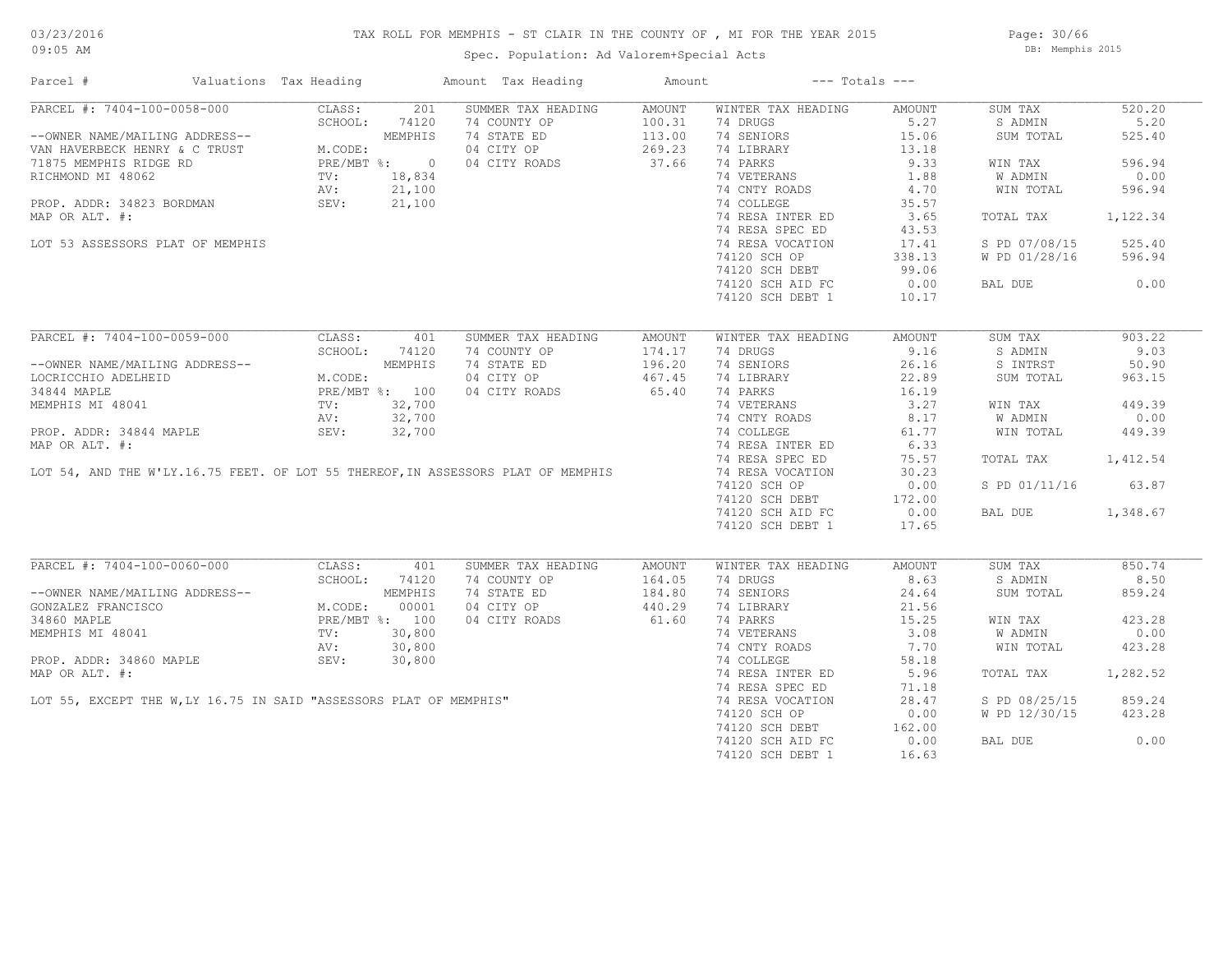Spec. Population: Ad Valorem+Special Acts

Page: 31/66 DB: Memphis 2015

| Parcel #                                                                                                                                                                                                                                                  | Valuations Tax Heading |                | Amount Tax Heading | Amount        |                    | $---$ Totals $---$   |               |          |
|-----------------------------------------------------------------------------------------------------------------------------------------------------------------------------------------------------------------------------------------------------------|------------------------|----------------|--------------------|---------------|--------------------|----------------------|---------------|----------|
| PARCEL #: 7404-100-0061-000                                                                                                                                                                                                                               | CLASS:                 | 401            | SUMMER TAX HEADING | <b>AMOUNT</b> | WINTER TAX HEADING | <b>AMOUNT</b>        | SUM TAX       | 1,284.41 |
|                                                                                                                                                                                                                                                           | SCHOOL:                | 74120          | 74 COUNTY OP       | 247.68        | 74 DRUGS           | 13.03                | S ADMIN       | 12.84    |
| --OWNER NAME/MAILING ADDRESS--                                                                                                                                                                                                                            |                        | MEMPHIS        | 74 STATE ED        | 279.00        | 74 SENIORS         | 37.20                | SUM TOTAL     | 1,297.25 |
| SCHNEIDER ERIC & SUSAN                                                                                                                                                                                                                                    | M.CODE:                |                | 04 CITY OP         | 664.73        | 74 LIBRARY         | 32.55                |               |          |
| P.O. BOX 416                                                                                                                                                                                                                                              |                        | PRE/MBT %: 100 | 04 CITY ROADS      | 93.00         | 74 PARKS           | 23.03                | WIN TAX       | 639.08   |
| MEMPHIS MI 48041                                                                                                                                                                                                                                          | TV:                    | 46,500         |                    |               | 74 VETERANS        | 4.65                 | W ADMIN       | 0.00     |
|                                                                                                                                                                                                                                                           | AV:                    | 46,500         |                    |               | 74 CNTY ROADS      | 11.62                | WIN TOTAL     | 639.08   |
| PROP. ADDR: 81171 MAIN                                                                                                                                                                                                                                    | SEV:                   | 46,500         |                    |               | 74 COLLEGE         | 87.84                |               |          |
| MAP OR ALT. #:                                                                                                                                                                                                                                            |                        |                |                    |               | 74 RESA INTER ED   | 9.01                 | TOTAL TAX     | 1,936.33 |
|                                                                                                                                                                                                                                                           |                        |                |                    |               | 74 RESA SPEC ED    | 107.47               |               |          |
| Lot 56 AND THAT PART OF LOT 57, Assessor Plat of Memphis Sec 35 T6 N, R14 E.ST CLAIR                                                                                                                                                                      |                        |                |                    |               | 74 RESA VOCATION   | 42.98                | S PD 07/13/15 | 1,297.25 |
| COUNTY MICHIGAN Desc. as Follows: NORTH-SOUTH QUARTER LINE OF SAID SEC. 35, Being<br>N.00-49'30 "E. 402.02 feet from the south quarter corner of said sec. 35; thence                                                                                     |                        |                |                    |               | 74120 SCH OP       | 0.00                 | W PD 01/05/16 | 639.08   |
|                                                                                                                                                                                                                                                           |                        |                |                    |               | 74120 SCH DEBT     | 244.59               |               |          |
| N.00-49'30"E. 15.67 FT THENCE N.89-25'-30"W.; THENCE N.2-24'-43"W.17.35                                                                                                                                                                                   |                        |                |                    |               | 74120 SCH AID FC   | 0.00                 | BAL DUE       | 0.00     |
| FT.THENCEN.0-53'-32"W89.88FT.THENCE N.65-02'-30"W 81.59 FT.S.0-49'-30"                                                                                                                                                                                    |                        |                |                    |               | 74120 SCH DEBT 1   | 25.11                |               |          |
| 123.56'FEET; THS00-49'30"W.0.33.0 FEET; THENCE S. 89-25'-30"E. 104.58 FEET; TO THE                                                                                                                                                                        |                        |                |                    |               |                    |                      |               |          |
| POINT BEG.ASSESSOR'S PLAT OF THE CITY OF MEMPHIS, ST CLAIR COUNTY, MICHIGAN.                                                                                                                                                                              |                        |                |                    |               |                    |                      |               |          |
| CONTAINING 0.25 ACRES, MORE OR LESS, SUBJECT TO EASEMENTS OF RECORD.                                                                                                                                                                                      |                        |                |                    |               |                    |                      |               |          |
|                                                                                                                                                                                                                                                           |                        |                |                    |               |                    |                      |               |          |
| PARCEL #: 7404-100-0062-000                                                                                                                                                                                                                               | CLASS:                 | 201            | SUMMER TAX HEADING | AMOUNT        | WINTER TAX HEADING | AMOUNT               | SUM TAX       | 3,190.82 |
|                                                                                                                                                                                                                                                           | SCHOOL:                | 74120          | 74 COUNTY OP       | 615.31        | 74 DRUGS           | 32.37                | S ADMIN       | 31.90    |
| --OWNER NAME/MAILING ADDRESS--                                                                                                                                                                                                                            |                        | MEMPHIS        | 74 STATE ED        | 693.11        | 74 SENIORS         | 92.41                | SUM TOTAL     | 3,222.72 |
| CSB BANK                                                                                                                                                                                                                                                  | M.CODE:                |                | 04 CITY OP         | 1,651.37      | 74 LIBRARY         | 80.86                |               |          |
| P.O. BOX 128                                                                                                                                                                                                                                              | $PRE/MBT$ %:           | $\overline{0}$ | 04 CITY ROADS      | 231.03        | 74 PARKS           | 57.22                | WIN TAX       | 3,661.59 |
| CAPAC MI 48014                                                                                                                                                                                                                                            | $TV$ :                 | 115,519        |                    |               | 74 VETERANS        | 11.55                | W ADMIN       | 0.00     |
|                                                                                                                                                                                                                                                           | AV:                    | 116,300        |                    |               | 74 CNTY ROADS      | 28.87                | WIN TOTAL     | 3,661.59 |
| PROP. ADDR: 81111 MAIN                                                                                                                                                                                                                                    | SEV:                   | 116,300        |                    |               | 74 COLLEGE         | 218.22               |               |          |
| MAP OR ALT. #:                                                                                                                                                                                                                                            |                        |                |                    |               | 74 RESA INTER ED   | 22.38                | TOTAL TAX     | 6,884.31 |
|                                                                                                                                                                                                                                                           |                        |                |                    |               | 74 RESA SPEC ED    | 266.99               |               |          |
| BEG AT THE SE CORNER OF LOT 57, ASSESSOR'S PLAT OF MEMPHIS, ACCORDING TO THE PLAT                                                                                                                                                                         |                        |                |                    |               | 74 RESA VOCATION   | 106.79               | S PD 08/31/15 | 3,222.72 |
| THEREOF AS RECORDED IN LIBER 51 OF PLATS, PAGE 11, ST. CLAIR CO RECORDS, SEC 35,                                                                                                                                                                          |                        |                |                    |               | 74120 SCH OP       | 2,073.93             | W PD 02/05/16 | 3,661.59 |
| $\pi$ (1) $\pi$ 1110 $\pi$ (1) $\pi$ (1) $\pi$ (1) $\pi$ (1) $\pi$ (1) $\pi$ (1) $\pi$ (1) $\pi$ (1) $\pi$ (1) $\pi$ (1) $\pi$ (1) $\pi$ (1) $\pi$ (1) $\pi$ (1) $\pi$ (1) $\pi$ (1) $\pi$ (1) $\pi$ (1) $\pi$ (1) $\pi$ (1) $\pi$ (1) $\pi$ (1) $\pi$ (1 |                        |                |                    |               | $71100 \times 217$ | $\sim$ $\sim$ $\sim$ |               |          |

BEING A PART OF LOT 57, ASSESSOR'S PLAT OF THE CITY OF MEMPHIS, ST. CLAIR CO, MI 120.44 FT; TH S 00\*49'30" W 205.0 FT; TH S 89\*25'30" E 224.97 FT TO THE BEG; ALL OF LOT 57; TH N 89\*25'30" W 104.53 FT; TH N 00\*49'30" E 33.0 FT; TH N 89\*25'30" W 74120 SCH DEBT 1 62.38 QUARTER CORNER OF SAID SEC 35; TH N 00\*49'30" E 172.02 FT ALONG THE E BOUNDARY LINE 74120 SCH AID FC 0.00 BAL DUE 0.00 T6N, RANGE 14 E, ST. CLAIR CO, MI; BEING N OO\*49'30" E 230.0 FT FROM THE SOUTH 74120 SCH DEBT 607.62

| CLASS:  | 202      | SUMMER TAX HEADING | AMOUNT | WINTER TAX HEADING | <b>AMOUNT</b> | SUM TAX       | 11.33 |
|---------|----------|--------------------|--------|--------------------|---------------|---------------|-------|
| SCHOOL: | 74120    | 74 COUNTY OP       | 2.18   | 74 DRUGS           | 0.11          | S ADMIN       | 0.11  |
|         | MEMPHIS  | 74 STATE ED        | 2.46   | 74 SENIORS         | 0.32          | SUM TOTAL     | 11.44 |
| M.CODE: |          | 04 CITY OP         | 5.87   | 74 LIBRARY         | 0.28          |               |       |
|         | $\Omega$ | 04 CITY ROADS      | 0.82   | 74 PARKS           | 0.20          | WIN TAX       | 12.95 |
| TV:     | 411      |                    |        | 74 VETERANS        | 0.04          | W ADMIN       | 0.00  |
| AV:     | 1,600    |                    |        | 74 CNTY ROADS      | 0.10          | WIN TOTAL     | 12.95 |
| SEV:    | 1,600    |                    |        | 74 COLLEGE         | 0.77          |               |       |
|         |          |                    |        | 74 RESA INTER ED   | 0.07          | TOTAL TAX     | 24.39 |
|         |          |                    |        | 74 RESA SPEC ED    | 0.94          |               |       |
|         |          |                    |        | 74 RESA VOCATION   | 0.37          | S PD 08/21/15 | 11.44 |
|         |          |                    |        | 74120 SCH OP       | 7.37          | W PD 01/28/16 | 12.95 |
|         |          |                    |        | 74120 SCH DEBT     | 2.16          |               |       |
|         |          |                    |        | 74120 SCH AID FC   | 0.00          | BAL DUE       | 0.00  |
|         |          |                    |        | 74120 SCH DEBT 1   | 0.22          |               |       |
|         |          | PRE/MBT %:         |        |                    |               |               |       |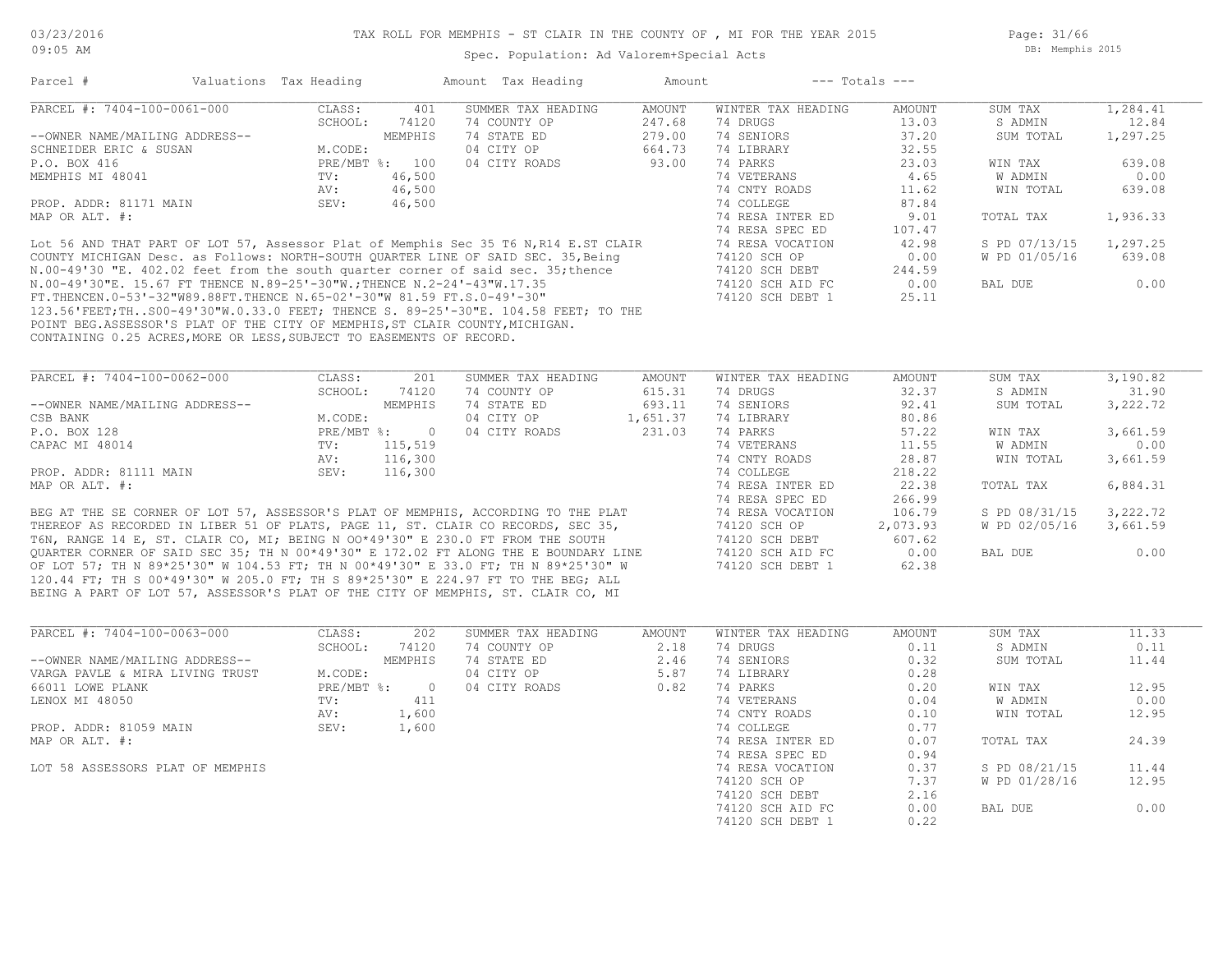#### TAX ROLL FOR MEMPHIS - ST CLAIR IN THE COUNTY OF , MI FOR THE YEAR 2015

Spec. Population: Ad Valorem+Special Acts

Page: 32/66 DB: Memphis 2015

| Parcel #                                                        | Valuations Tax Heading |              | Amount Tax Heading                                                                   | Amount |                    | $---$ Totals $---$ |                |        |
|-----------------------------------------------------------------|------------------------|--------------|--------------------------------------------------------------------------------------|--------|--------------------|--------------------|----------------|--------|
| PARCEL #: 7404-100-0064-000                                     | CLASS:                 | 202          | SUMMER TAX HEADING                                                                   | AMOUNT | WINTER TAX HEADING | AMOUNT             | SUM TAX        | 25.61  |
|                                                                 | SCHOOL:                | 74120        | 74 COUNTY OP                                                                         | 4.94   | 74 DRUGS           | 0.26               | S ADMIN        | 0.25   |
| --OWNER NAME/MAILING ADDRESS--                                  |                        | MEMPHIS      | 74 STATE ED                                                                          | 5.56   | 74 SENIORS         | 0.74               | SUM TOTAL      | 25.86  |
| VARGA PAVLE & MIRA LIVING TRUST                                 | M.CODE:                |              | 04 CITY OP                                                                           | 13.26  | 74 LIBRARY         | 0.64               |                |        |
| 66011 LOWE PLANK                                                | $PRE/MBT$ %:           | $\circ$      | 04 CITY ROADS                                                                        | 1.85   | 74 PARKS           | 0.45               | WIN TAX        | 29.36  |
| LENOX MI 48050                                                  | TV:                    | 928          |                                                                                      |        | 74 VETERANS        | 0.09               | <b>W ADMIN</b> | 0.00   |
|                                                                 | AV:                    | 3,600        |                                                                                      |        | 74 CNTY ROADS      | 0.23               | WIN TOTAL      | 29.36  |
| PROP. ADDR: 81059 MAIN                                          | SEV:                   | 3,600        |                                                                                      |        | 74 COLLEGE         | 1.75               |                |        |
| MAP OR ALT. #:                                                  |                        |              |                                                                                      |        | 74 RESA INTER ED   | 0.17               | TOTAL TAX      | 55.22  |
|                                                                 |                        |              |                                                                                      |        | 74 RESA SPEC ED    | 2.14               |                |        |
| LOT 59 ASSESSORS PLAT OF MEMPHIS                                |                        |              |                                                                                      |        | 74 RESA VOCATION   | 0.85               | S PD 08/21/15  | 25.86  |
|                                                                 |                        |              |                                                                                      |        | 74120 SCH OP       | 16.66              | W PD 01/28/16  | 29.36  |
|                                                                 |                        |              |                                                                                      |        | 74120 SCH DEBT     | 4.88               |                |        |
|                                                                 |                        |              |                                                                                      |        | 74120 SCH AID FC   | 0.00               | BAL DUE        | 0.00   |
|                                                                 |                        |              |                                                                                      |        |                    |                    |                |        |
|                                                                 |                        |              |                                                                                      |        | 74120 SCH DEBT 1   | 0.50               |                |        |
| PARCEL #: 7404-100-0065-000                                     | CLASS:                 | 202          | SUMMER TAX HEADING                                                                   | AMOUNT | WINTER TAX HEADING | <b>AMOUNT</b>      | SUM TAX        | 63.52  |
|                                                                 |                        |              |                                                                                      |        |                    |                    |                |        |
|                                                                 | SCHOOL:                | 74120        | 74 COUNTY OP                                                                         | 12.25  | 74 DRUGS           | 0.64               | S ADMIN        | 0.63   |
| --OWNER NAME/MAILING ADDRESS--                                  |                        | MEMPHIS      | 74 STATE ED                                                                          | 13.80  | 74 SENIORS         | 1.84               | SUM TOTAL      | 64.15  |
| VARGA PAVLE & MIRA LIVING TRUST                                 | M.CODE:                |              | 04 CITY OP                                                                           | 32.87  | 74 LIBRARY         | 1.61               |                |        |
| 66011 LOWE PLANK                                                | PRE/MBT %:             | $\circ$      | 04 CITY ROADS                                                                        | 4.60   | 74 PARKS           | 1.13               | WIN TAX        | 72.85  |
| LENOX MI 48050                                                  | TV:                    | 2,300        |                                                                                      |        | 74 VETERANS        | 0.23               | W ADMIN        | 0.00   |
|                                                                 | AV:                    | 2,300        |                                                                                      |        | 74 CNTY ROADS      | 0.57               | WIN TOTAL      | 72.85  |
| PROP. ADDR: 81059 MAIN                                          | SEV:                   | 2,300        |                                                                                      |        | 74 COLLEGE         | 4.34               |                |        |
| MAP OR ALT. #:                                                  |                        |              |                                                                                      |        | 74 RESA INTER ED   | 0.44               | TOTAL TAX      | 137.00 |
|                                                                 |                        |              |                                                                                      |        | 74 RESA SPEC ED    | 5.31               |                |        |
| LOT 60 ASSESSORS PLAT OF MEMPHIS                                |                        |              |                                                                                      |        | 74 RESA VOCATION   | 2.12               | S PD 08/21/15  | 64.15  |
|                                                                 |                        |              |                                                                                      |        | 74120 SCH OP       | 41.29              | W PD 01/28/16  | 72.85  |
|                                                                 |                        |              |                                                                                      |        | 74120 SCH DEBT     | 12.09              |                |        |
|                                                                 |                        |              |                                                                                      |        | 74120 SCH AID FC   | 0.00               | BAL DUE        | 0.00   |
|                                                                 |                        |              |                                                                                      |        | 74120 SCH DEBT 1   | 1.24               |                |        |
|                                                                 |                        |              |                                                                                      |        |                    |                    |                |        |
| PARCEL #: 7404-100-0066-000                                     | CLASS:                 | 201          | SUMMER TAX HEADING                                                                   | AMOUNT | WINTER TAX HEADING | AMOUNT             | SUM TAX        | 319.90 |
|                                                                 | SCHOOL:                | 74120        | 74 COUNTY OP                                                                         | 61.69  | 74 DRUGS           | 3.24               | S ADMIN        | 3.19   |
| --OWNER NAME/MAILING ADDRESS--                                  |                        | MEMPHIS      | 74 STATE ED                                                                          | 69.49  | 74 SENIORS         | 9.26               | SUM TOTAL      | 323.09 |
| FINLAY RANDALL S & CAMILLE                                      | M.CODE:                |              | 04 CITY OP                                                                           | 165.56 | 74 LIBRARY         | 8.10               |                |        |
| 20779 - 32 MILE ROAD                                            |                        | PRE/MBT %: 0 | 04 CITY ROADS                                                                        | 23.16  | 74 PARKS           | 5.73               | WIN TAX        | 367.04 |
| ARMADA MI 48005                                                 | TV:                    | 11,582       |                                                                                      |        | 74 VETERANS        | 1.15               | W ADMIN        | 0.00   |
|                                                                 | AV:                    | 11,900       |                                                                                      |        | 74 CNTY ROADS      | 2.89               | WIN TOTAL      | 367.04 |
| PROP. ADDR: 34833 BORDMAN                                       | SEV:                   | 11,900       |                                                                                      |        | 74 COLLEGE         | 21.87              |                |        |
| MAP OR ALT. #:                                                  |                        |              |                                                                                      |        | 74 RESA INTER ED   | 2.24               | TOTAL TAX      | 690.13 |
|                                                                 |                        |              |                                                                                      |        | 74 RESA SPEC ED    |                    |                |        |
|                                                                 |                        |              |                                                                                      |        |                    | 26.76              |                |        |
|                                                                 |                        |              | LOT 61 ASSESSORS PLAT OF MEMPHIS, according to the plat thereof as recorded in Liber |        | 74 RESA VOCATION   | 10.70              | S PD 07/27/15  | 323.09 |
| 51 of Plats, Page 11, St Clair County Register of Deeds Office. |                        |              |                                                                                      |        | 74120 SCH OP       | 207.93             | W PD 12/21/15  | 367.04 |
|                                                                 |                        |              |                                                                                      |        | 74120 SCH DEBT     | 60.92              |                |        |
|                                                                 |                        |              |                                                                                      |        | 74120 SCH AID FC   | 0.00               | BAL DUE        | 0.00   |
|                                                                 |                        |              |                                                                                      |        | 74120 SCH DEBT 1   | 6.25               |                |        |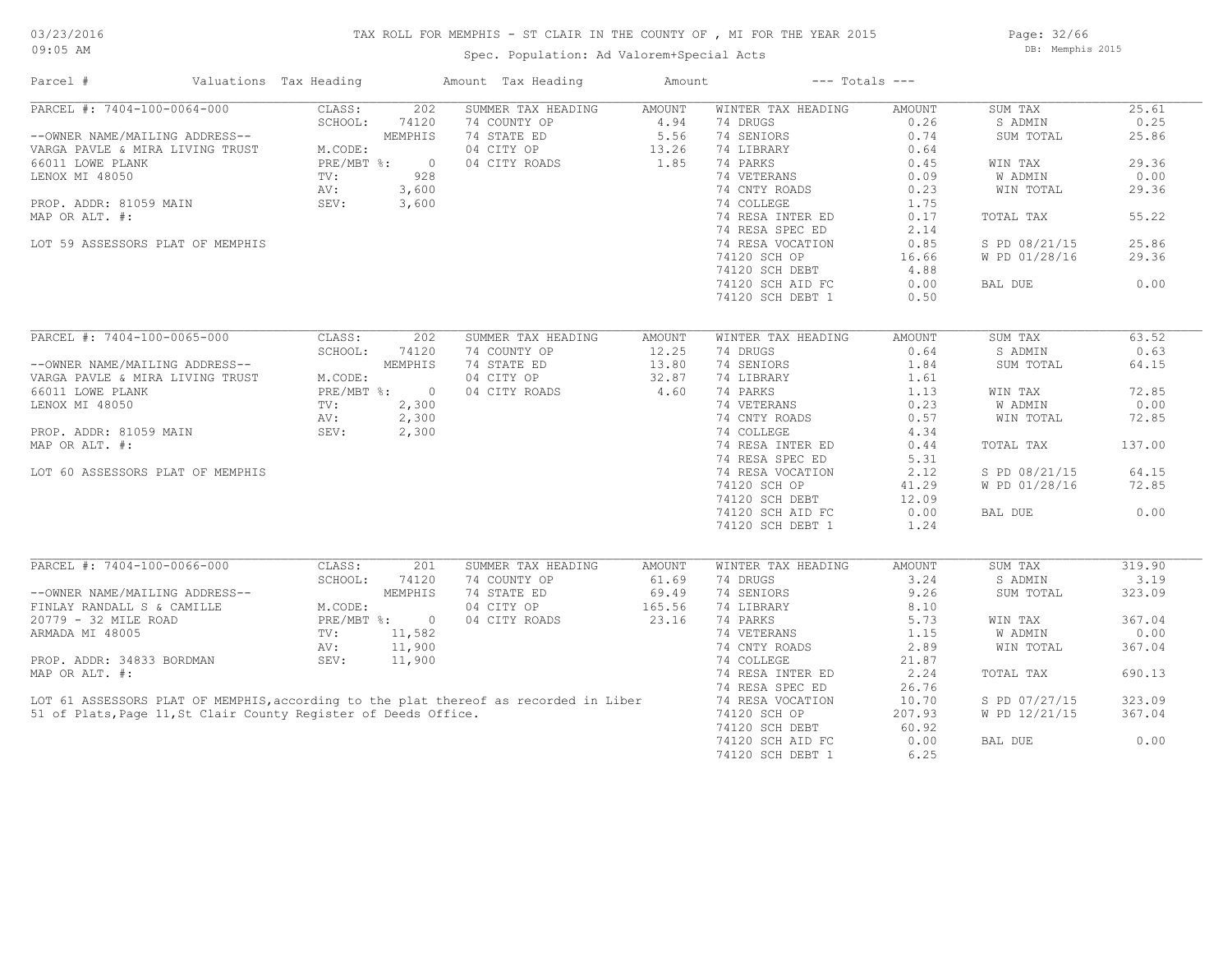#### TAX ROLL FOR MEMPHIS - ST CLAIR IN THE COUNTY OF , MI FOR THE YEAR 2015

Spec. Population: Ad Valorem+Special Acts

Page: 33/66 DB: Memphis 2015

| Parcel #                                     | Valuations Tax Heading    | Amount Tax Heading | Amount | $---$ Totals $---$ |        |               |          |
|----------------------------------------------|---------------------------|--------------------|--------|--------------------|--------|---------------|----------|
| PARCEL #: 7404-100-0067-000                  | 704<br>CLASS:             | SUMMER TAX HEADING | AMOUNT | WINTER TAX HEADING | AMOUNT | SUM TAX       | 0.00     |
|                                              | SCHOOL:<br>74120          | 74 COUNTY OP       | 0.00   | 74 DRUGS           | 0.00   | S ADMIN       | 0.00     |
| --OWNER NAME/MAILING ADDRESS--               | MEMPHIS                   | 74 STATE ED        | 0.00   | 74 SENIORS         | 0.00   | SUM TOTAL     | 0.00     |
| MEMPHIS COMMUNITY SCHOOLS                    | M.CODE:<br>PRE/MBT %:     | 04 CITY OP         | 0.00   | 74 LIBRARY         | 0.00   |               |          |
| P.O. BOX 201                                 | $\Omega$                  | 04 CITY ROADS      | 0.00   | 74 PARKS           | 0.00   | WIN TAX       | 0.00     |
| MEMPHIS MI 48041                             | TV:<br>$\circ$            |                    |        | 74 VETERANS        | 0.00   | W ADMIN       | 0.00     |
|                                              | $\circ$<br>AV:            |                    |        | 74 CNTY ROADS      | 0.00   | WIN TOTAL     | 0.00     |
| PROP. ADDR: 34165 BORDMAN                    | $\circ$<br>SEV:           |                    |        | 74 COLLEGE         | 0.00   |               |          |
| MAP OR ALT. #:                               |                           |                    |        | 74 RESA INTER ED   | 0.00   | TOTAL TAX     | 0.00     |
|                                              |                           |                    |        | 74 RESA SPEC ED    | 0.00   |               |          |
| LOT 62 ASSESSORS PLAT OF MEMPHIS             |                           |                    |        | 74 RESA VOCATION   | 0.00   | BAL DUE       | 0.00     |
|                                              |                           |                    |        |                    |        |               |          |
|                                              |                           |                    |        | 74120 SCH OP       | 0.00   |               |          |
|                                              |                           |                    |        | 74120 SCH DEBT     | 0.00   |               |          |
|                                              |                           |                    |        | 74120 SCH AID FC   | 0.00   |               |          |
|                                              |                           |                    |        | 74120 SCH DEBT 1   | 0.00   |               |          |
|                                              |                           |                    |        |                    |        |               |          |
| PARCEL #: 7404-100-0068-000                  | CLASS:<br>201             | SUMMER TAX HEADING | AMOUNT | WINTER TAX HEADING | AMOUNT | SUM TAX       | 979.47   |
|                                              | SCHOOL:<br>74120          | 74 COUNTY OP       | 169.38 | 74 DRUGS           | 8.91   | S ADMIN       | 8.78     |
| --OWNER NAME/MAILING ADDRESS--               | MEMPHIS                   | 74 STATE ED        | 190.80 | 74 SENIORS         | 25.44  | SUM TOTAL     | 988.25   |
| KOLLINGER NORMAN J LIVING TRUST              | M.CODE:                   | 04 CITY OP         | 454.59 | 74 LIBRARY         | 22.26  |               |          |
| P.O. BOX 677                                 | PRE/MBT %: 0              | 04 CITY ROADS      | 63.60  | 74 PARKS           | 15.75  | WIN TAX       | 1,007.94 |
| MEMPHIS MI 48041                             | 31,800<br>$\texttt{TV}$ : | 6                  | 32.10  | 74 VETERANS        | 3.18   | W ADMIN       | 0.00     |
|                                              | 31,800<br>AV:             |                    | 34.50  | 74 CNTY ROADS      | 7.95   | WIN TOTAL     | 1,007.94 |
| PROP. ADDR: 81560 MAIN                       | 31,800<br>SEV:            | 01                 | 34.50  | 74 COLLEGE         | 60.07  |               |          |
|                                              |                           |                    |        |                    |        |               |          |
| MAP OR ALT. #:                               |                           |                    |        | 74 RESA INTER ED   | 6.16   | TOTAL TAX     | 1,996.19 |
|                                              |                           |                    |        | 74 RESA SPEC ED    | 73.49  |               |          |
| LOT 63 ASSESSORS PLAT OF MEMPHIS             |                           |                    |        | 74 RESA VOCATION   | 29.39  | S PD 12/30/15 | 988.25   |
|                                              |                           |                    |        | 74120 SCH OP       | 570.91 | W PD 12/30/15 | 1,007.94 |
|                                              |                           |                    |        | 74120 SCH DEBT     | 167.26 |               |          |
|                                              |                           |                    |        | 74120 SCH AID FC   | 0.00   | BAL DUE       | 0.00     |
|                                              |                           |                    |        | 74120 SCH DEBT 1   | 17.17  |               |          |
|                                              |                           |                    |        |                    |        |               |          |
| PARCEL #: 7404-100-0069-000                  | CLASS:<br>201             | SUMMER TAX HEADING | AMOUNT | WINTER TAX HEADING | AMOUNT | SUM TAX       | 352.68   |
|                                              | SCHOOL:<br>74120          | 74 COUNTY OP       | 68.01  | 74 DRUGS           | 3.57   | S ADMIN       | 3.52     |
| --OWNER NAME/MAILING ADDRESS--               | MEMPHIS                   | 74 STATE ED        | 76.61  | 74 SENIORS         | 10.21  | SUM TOTAL     | 356.20   |
| KOLLINGER NORMAN A LIVING TRUST              | M.CODE:                   | 04 CITY OP         | 182.53 | 74 LIBRARY         | 8.93   |               |          |
| 10568 ALPINE ROAD                            | PRE/MBT %: 0              | 04 CITY ROADS      | 25.53  | 74 PARKS           | 6.32   | WIN TAX       | 404.68   |
| RILEY TWP MI 48041                           | $\text{TV}$ :<br>12,769   |                    |        | 74 VETERANS        | 1.27   | W ADMIN       | 0.00     |
|                                              | 42,000<br>AV:             |                    |        | 74 CNTY ROADS      | 3.19   | WIN TOTAL     | 404.68   |
| PROP. ADDR: 81300 MAIN                       | 42,000<br>SEV:            |                    |        | 74 COLLEGE         | 24.12  |               |          |
| MAP OR ALT. #:                               |                           |                    |        | 74 RESA INTER ED   | 2.47   | TOTAL TAX     | 760.88   |
|                                              |                           |                    |        | 74 RESA SPEC ED    | 29.51  |               |          |
|                                              |                           |                    |        |                    |        |               |          |
| LOTS 64,65,68 & 69 ASSESSORS PLAT OF MEMPHIS |                           |                    |        | 74 RESA VOCATION   | 11.80  | S PD 09/14/15 | 356.20   |
|                                              |                           |                    |        | 74120 SCH OP       | 229.24 | W PD 12/30/15 | 404.68   |
|                                              |                           |                    |        | 74120 SCH DEBT     | 67.16  |               |          |
|                                              |                           |                    |        | 74120 SCH AID FC   | 0.00   | BAL DUE       | 0.00     |
|                                              |                           |                    |        | 74120 SCH DEBT 1   | 6.89   |               |          |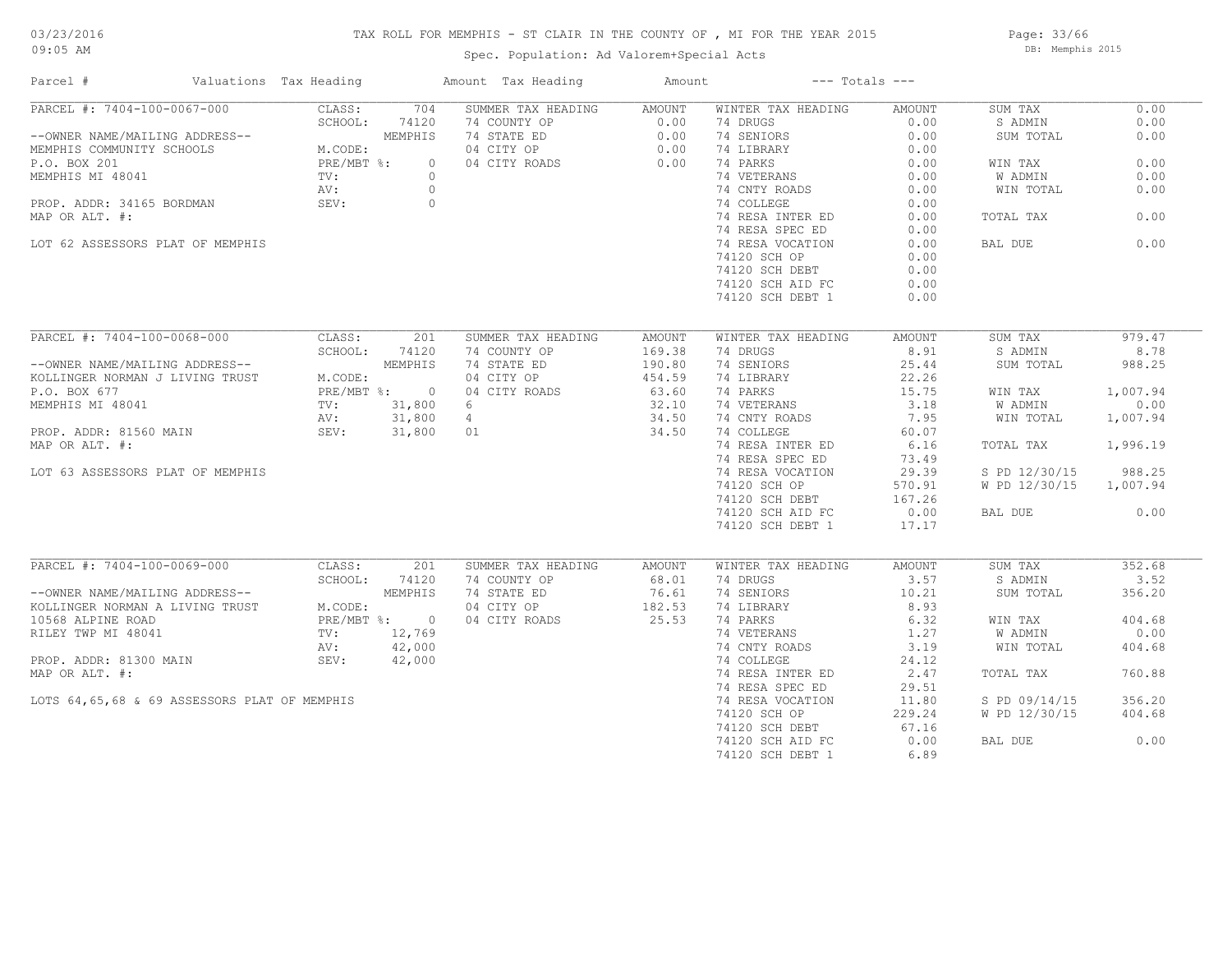Page: 34/66 DB: Memphis 2015

| Parcel #                                                                                                                                                                                                               | Valuations Tax Heading                                                                                                                             |                                                              | Amount Tax Heading                                                                                                   | Amount                                        |                                                                                                                                                                                                                                                           | $---$ Totals $---$                                                                                                                |                                                                                                                              |                                                                                                     |
|------------------------------------------------------------------------------------------------------------------------------------------------------------------------------------------------------------------------|----------------------------------------------------------------------------------------------------------------------------------------------------|--------------------------------------------------------------|----------------------------------------------------------------------------------------------------------------------|-----------------------------------------------|-----------------------------------------------------------------------------------------------------------------------------------------------------------------------------------------------------------------------------------------------------------|-----------------------------------------------------------------------------------------------------------------------------------|------------------------------------------------------------------------------------------------------------------------------|-----------------------------------------------------------------------------------------------------|
| PARCEL #: 7404-100-0070-000<br>--OWNER NAME/MAILING ADDRESS--<br>WOLOSION ROBERT A & K<br>P.O. BOX 446<br>MEMPHIS MI 48041<br>PROP. ADDR: 35049 MAPLE<br>MAP OR ALT. #:<br>E 90 FT OF LOT 66 ASSESSORS PLAT OF MEMPHIS | CLASS:<br>SCHOOL:<br>G ADDRESS--<br>SUNCODE<br>x K<br>PRE/MF<br>TV:<br>NV:<br>SUNCODE<br>PRE/MF<br>TV:<br>NV:<br>SUNCODE<br>NU:<br>M.CODE:<br>SEV: | 401<br>74120<br>MEMPHIS<br>00001<br>PRE/MBT %: 100<br>40,615 | SUMMER TAX HEADING<br>74 COUNTY OP<br>74 STATE ED<br>04 CITY OP<br>04 CITY ROADS<br>$40,015$<br>$43,700$<br>$43,700$ | AMOUNT<br>216.33<br>243.69<br>580.60<br>81.23 | WINTER TAX HEADING<br>74 DRUGS<br>74 SENIORS<br>74 LIBRARY<br>74 PARKS<br>74 VETERANS<br>74 CNTY ROADS<br>74 COLLEGE<br>74 RESA INTER ED<br>74 RESA SPEC ED<br>74 RESA VOCATION<br>74120 SCH OP<br>74120 SCH DEBT<br>74120 SCH AID FC<br>74120 SCH DEBT 1 | AMOUNT<br>11.38<br>32.49<br>28.43<br>20.12<br>4.06<br>10.15<br>76.72<br>7.87<br>93.87<br>37.54<br>0.00<br>213.63<br>0.00<br>21.93 | SUM TAX<br>S ADMIN<br>SUM TOTAL<br>WIN TAX<br>W ADMIN<br>WIN TOTAL<br>TOTAL TAX<br>S PD 08/25/15<br>W PD 12/30/15<br>BAL DUE | 1,121.85<br>11.21<br>1,133.06<br>558.19<br>0.00<br>558.19<br>1,691.25<br>1,133.06<br>558.19<br>0.00 |
| PARCEL #: 7404-100-0071-000                                                                                                                                                                                            | CLASS:<br>SCHOOL:                                                                                                                                  | 401<br>74120                                                 | SUMMER TAX HEADING<br>74 COUNTY OP                                                                                   | AMOUNT<br>185.89                              | WINTER TAX HEADING<br>74 DRUGS                                                                                                                                                                                                                            | AMOUNT<br>9.78                                                                                                                    | SUM TAX<br>S ADMIN                                                                                                           | 963.99<br>9.63                                                                                      |
| --OWNER NAME/MAILING ADDRESS--                                                                                                                                                                                         |                                                                                                                                                    | MEMPHIS                                                      | 74 STATE ED                                                                                                          | 209.40                                        | 74 SENIORS                                                                                                                                                                                                                                                | 27.92                                                                                                                             | SUM TOTAL                                                                                                                    | 973.62                                                                                              |
| CAMAJ DODA<br>2313 DARREN DR<br>WASHINGTON MI 48094 TV: 34,900<br>NASHINGTON MI 48094 TV: 34,900                                                                                                                       |                                                                                                                                                    |                                                              | 04 CITY OP                                                                                                           | 498.90                                        | 74 LIBRARY                                                                                                                                                                                                                                                | 24.43                                                                                                                             |                                                                                                                              |                                                                                                     |
|                                                                                                                                                                                                                        |                                                                                                                                                    |                                                              |                                                                                                                      |                                               | 74 PARKS<br>74 VETERANS                                                                                                                                                                                                                                   | 17.28<br>3.49                                                                                                                     | WIN TAX<br>W ADMIN                                                                                                           | 1,106.19<br>0.00                                                                                    |
|                                                                                                                                                                                                                        | AV:                                                                                                                                                |                                                              |                                                                                                                      |                                               | 74 CNTY ROADS                                                                                                                                                                                                                                             | 8.72                                                                                                                              | WIN TOTAL                                                                                                                    | 1,106.19                                                                                            |
| PROP. ADDR: 81160 MAIN                                                                                                                                                                                                 | SEV:                                                                                                                                               | 34,900                                                       |                                                                                                                      |                                               | 74 COLLEGE                                                                                                                                                                                                                                                | 65.92                                                                                                                             |                                                                                                                              |                                                                                                     |
| MAP OR ALT. #:                                                                                                                                                                                                         |                                                                                                                                                    |                                                              |                                                                                                                      |                                               | 74 RESA INTER ED                                                                                                                                                                                                                                          | 6.76                                                                                                                              | TOTAL TAX                                                                                                                    | 2,079.81                                                                                            |
|                                                                                                                                                                                                                        |                                                                                                                                                    |                                                              |                                                                                                                      |                                               | 74 RESA SPEC ED                                                                                                                                                                                                                                           | 80.66                                                                                                                             |                                                                                                                              |                                                                                                     |
| LOT 66 EXC E 90 FT. ASSESSORS PLAT OF MEMPHIS                                                                                                                                                                          |                                                                                                                                                    |                                                              |                                                                                                                      |                                               | 74 RESA VOCATION                                                                                                                                                                                                                                          | 32.26                                                                                                                             | S PD 07/21/15                                                                                                                | 973.62                                                                                              |
|                                                                                                                                                                                                                        |                                                                                                                                                    |                                                              |                                                                                                                      |                                               | 74120 SCH OP                                                                                                                                                                                                                                              | 626.56                                                                                                                            | W PD 02/04/16                                                                                                                | 1,106.19                                                                                            |
|                                                                                                                                                                                                                        |                                                                                                                                                    |                                                              |                                                                                                                      |                                               | 74120 SCH DEBT                                                                                                                                                                                                                                            | 183.57                                                                                                                            |                                                                                                                              |                                                                                                     |
|                                                                                                                                                                                                                        |                                                                                                                                                    |                                                              | $300$<br>900<br>4,900                                                                                                |                                               | 74120 SCH AID FC<br>74120 SCH DEBT 1                                                                                                                                                                                                                      | 0.00<br>18.84                                                                                                                     | BAL DUE                                                                                                                      | 0.00                                                                                                |
| PARCEL #: 7404-100-0072-000                                                                                                                                                                                            | CLASS:                                                                                                                                             | 401                                                          | SUMMER TAX HEADING                                                                                                   | AMOUNT                                        | WINTER TAX HEADING                                                                                                                                                                                                                                        | AMOUNT                                                                                                                            | SUM TAX                                                                                                                      | 649.15                                                                                              |
| --OWNER NAME/MAILING ADDRESS--                                                                                                                                                                                         | SCHOOL:<br>RESS--<br>M.CODI<br>PRE/MI<br>TV:<br>AV:<br>SEV:                                                                                        | 74120<br>MEMPHIS                                             | 74 COUNTY OP<br>74 STATE ED                                                                                          | 125.18<br>141.01                              | 74 DRUGS<br>74 SENIORS                                                                                                                                                                                                                                    | 6.58<br>18.80                                                                                                                     | S ADMIN<br>SUM TOTAL                                                                                                         | 6.49<br>655.64                                                                                      |
| CRYDERMAN KATHY A                                                                                                                                                                                                      | M.CODE:                                                                                                                                            |                                                              | 04 CITY OP                                                                                                           | 335.96                                        | 74 LIBRARY                                                                                                                                                                                                                                                | 16.45                                                                                                                             |                                                                                                                              |                                                                                                     |
| P.O. BOX 65                                                                                                                                                                                                            |                                                                                                                                                    | PRE/MBT %: 100                                               | 04 CITY ROADS                                                                                                        | 47.00                                         | 74 PARKS                                                                                                                                                                                                                                                  | 11.64                                                                                                                             | WIN TAX                                                                                                                      | 322.98                                                                                              |
| ARMADA MI 48005                                                                                                                                                                                                        |                                                                                                                                                    | 23,502                                                       |                                                                                                                      |                                               | 74 VETERANS                                                                                                                                                                                                                                               | 2.35                                                                                                                              | <b>W ADMIN</b>                                                                                                               | 0.00                                                                                                |
|                                                                                                                                                                                                                        |                                                                                                                                                    | 36,300                                                       |                                                                                                                      |                                               | 74 CNTY ROADS                                                                                                                                                                                                                                             | 5.87                                                                                                                              | WIN TOTAL                                                                                                                    | 322.98                                                                                              |
| PROP. ADDR: 35085 MAPLE                                                                                                                                                                                                |                                                                                                                                                    | 36,300                                                       |                                                                                                                      |                                               | 74 COLLEGE                                                                                                                                                                                                                                                | 44.39                                                                                                                             |                                                                                                                              |                                                                                                     |
| MAP OR ALT. #:                                                                                                                                                                                                         |                                                                                                                                                    |                                                              |                                                                                                                      |                                               | 74 RESA INTER ED                                                                                                                                                                                                                                          | 4.55                                                                                                                              | TOTAL TAX                                                                                                                    | 978.62                                                                                              |
|                                                                                                                                                                                                                        |                                                                                                                                                    |                                                              |                                                                                                                      |                                               | 74 RESA SPEC ED                                                                                                                                                                                                                                           | 54.32<br>21.72                                                                                                                    |                                                                                                                              | 655.64                                                                                              |
| LOT 67 ASSESSORS PLAT OF MEMPHIS                                                                                                                                                                                       |                                                                                                                                                    |                                                              |                                                                                                                      |                                               | 74 RESA VOCATION<br>74120 SCH OP                                                                                                                                                                                                                          | 0.00                                                                                                                              | S PD 07/24/15<br>W PD 12/17/15                                                                                               | 322.98                                                                                              |
|                                                                                                                                                                                                                        |                                                                                                                                                    |                                                              |                                                                                                                      |                                               | 74120 SCH DEBT                                                                                                                                                                                                                                            | 123.62                                                                                                                            |                                                                                                                              |                                                                                                     |
|                                                                                                                                                                                                                        |                                                                                                                                                    |                                                              |                                                                                                                      |                                               | 74120 SCH AID FC                                                                                                                                                                                                                                          | 0.00                                                                                                                              | BAL DUE                                                                                                                      | 0.00                                                                                                |
|                                                                                                                                                                                                                        |                                                                                                                                                    |                                                              |                                                                                                                      |                                               | 74120 SCH DEBT 1                                                                                                                                                                                                                                          | 12.69                                                                                                                             |                                                                                                                              |                                                                                                     |
|                                                                                                                                                                                                                        |                                                                                                                                                    |                                                              |                                                                                                                      |                                               |                                                                                                                                                                                                                                                           |                                                                                                                                   |                                                                                                                              |                                                                                                     |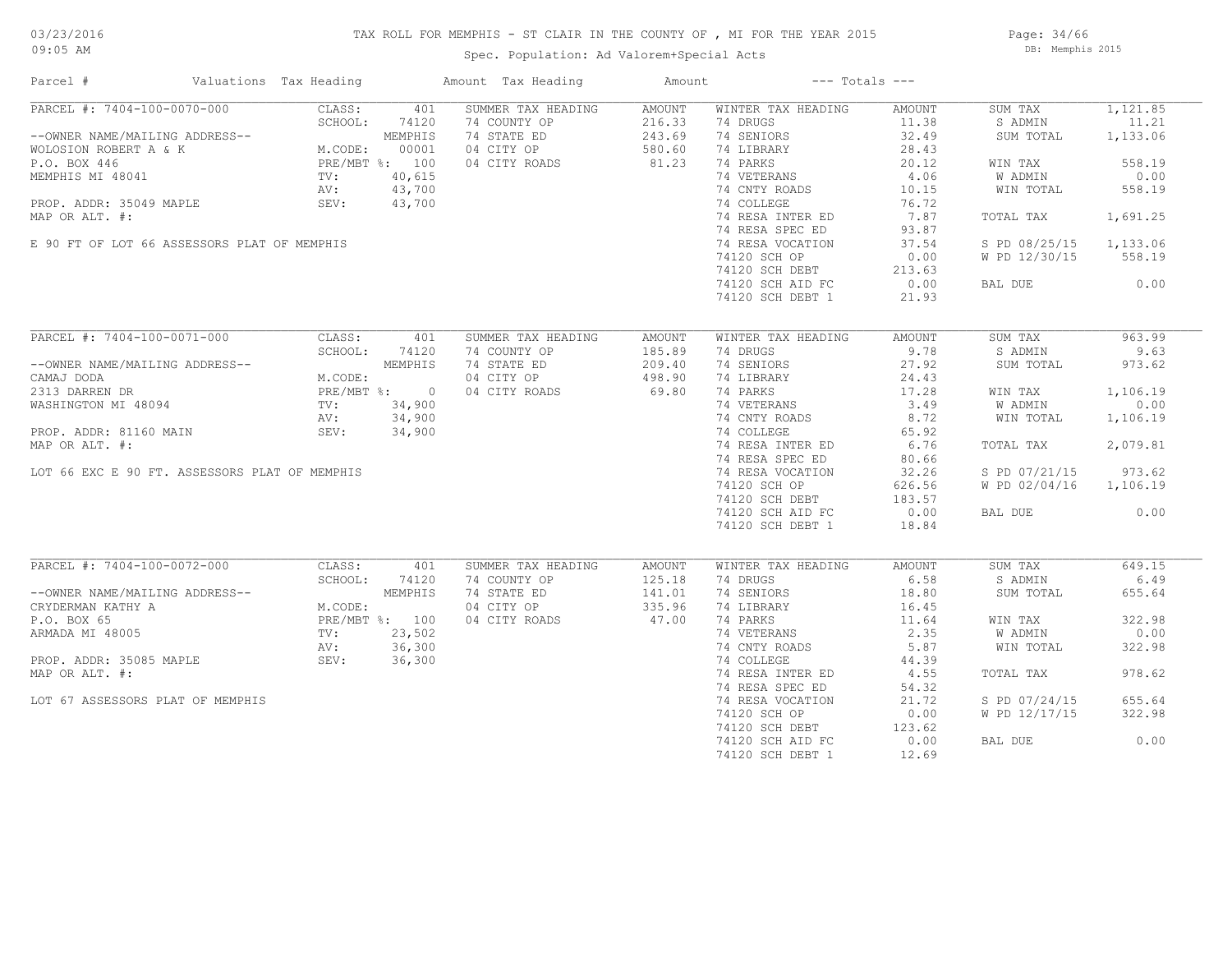### TAX ROLL FOR MEMPHIS - ST CLAIR IN THE COUNTY OF , MI FOR THE YEAR 2015

Spec. Population: Ad Valorem+Special Acts

Page: 35/66 DB: Memphis 2015

| Parcel #                                                                                                                                                                                                                                       | Valuations Tax Heading |         |       |                                                                                                                                                                                                                                                        |                   | $---$ Totals $---$            |                                             |               |          |
|------------------------------------------------------------------------------------------------------------------------------------------------------------------------------------------------------------------------------------------------|------------------------|---------|-------|--------------------------------------------------------------------------------------------------------------------------------------------------------------------------------------------------------------------------------------------------------|-------------------|-------------------------------|---------------------------------------------|---------------|----------|
| PARCEL #: 7404-100-0073-000 CLASS: 402                                                                                                                                                                                                         |                        |         |       | % Heading<br>MER TAX HEADING<br>ANOUNT WINTER in<br>COUNTY OP 1.10 74 DRUGS<br>74 STATE ED 1.24 74 SENIORS<br>04 CITY OP 2.97 74 LIBRARY<br>36 0.41 74 PARKS<br>100 74 VETERANS<br>74 OOLLF 74 COLLF<br>74 RES<br>74 RES<br>74 RES<br>74 RES<br>74 RES |                   | WINTER TAX HEADING            | AMOUNT                                      | SUM TAX       | 5.72     |
|                                                                                                                                                                                                                                                |                        |         |       |                                                                                                                                                                                                                                                        |                   |                               | 0.05                                        | S ADMIN       | 0.05     |
| SCHOOL: 74120<br>--OWNER NAME/MAILING ADDRESS--<br>BRUSCA MARY I ET AL 222<br>P.O. BOX 506<br>MEMPHIS MI 48041<br>MEMPHIS MI 48041<br>TV: 2100<br>NEMPHIS MI 48041<br>TV: 2100                                                                 |                        |         |       |                                                                                                                                                                                                                                                        |                   |                               | 0.16                                        | SUM TOTAL     | 5.77     |
|                                                                                                                                                                                                                                                |                        |         |       |                                                                                                                                                                                                                                                        |                   | 74 LIBRARY                    | 0.14                                        |               |          |
|                                                                                                                                                                                                                                                |                        |         |       |                                                                                                                                                                                                                                                        |                   |                               | 0.10                                        | WIN TAX       | 2.82     |
|                                                                                                                                                                                                                                                |                        |         |       |                                                                                                                                                                                                                                                        |                   | 74 VETERANS                   | 0.02                                        | W ADMIN       | 0.00     |
|                                                                                                                                                                                                                                                |                        | AV:     |       |                                                                                                                                                                                                                                                        |                   |                               | 0.05                                        | WIN TOTAL     | 2.82     |
|                                                                                                                                                                                                                                                |                        |         |       |                                                                                                                                                                                                                                                        |                   |                               |                                             |               |          |
| PROP. ADDR: 81180 DURFEE AL WATER WAY SEV: 2,100                                                                                                                                                                                               |                        |         |       |                                                                                                                                                                                                                                                        |                   |                               | 0.39                                        |               |          |
| MAP OR ALT. #:                                                                                                                                                                                                                                 |                        |         |       |                                                                                                                                                                                                                                                        |                   | 74 RESA INTER ED              | 0.04                                        | TOTAL TAX     | 8.59     |
|                                                                                                                                                                                                                                                |                        |         |       |                                                                                                                                                                                                                                                        |                   |                               | 0.48                                        |               |          |
| LOT 70 ASSESSORS PLAT OF MEMPHIS                                                                                                                                                                                                               |                        |         |       |                                                                                                                                                                                                                                                        |                   |                               | 0.19                                        | S PD 08/14/15 | 5.77     |
|                                                                                                                                                                                                                                                |                        |         |       |                                                                                                                                                                                                                                                        |                   |                               | 0.00                                        | W PD 12/09/15 | 2.82     |
|                                                                                                                                                                                                                                                |                        |         |       |                                                                                                                                                                                                                                                        |                   | 74120 SCH DEBT                | $\begin{array}{c} 1.09 \\ 0.00 \end{array}$ |               |          |
|                                                                                                                                                                                                                                                |                        |         |       |                                                                                                                                                                                                                                                        |                   |                               | 0.00                                        | BAL DUE       | 0.00     |
|                                                                                                                                                                                                                                                |                        |         |       |                                                                                                                                                                                                                                                        |                   |                               | 0.11                                        |               |          |
|                                                                                                                                                                                                                                                |                        |         |       |                                                                                                                                                                                                                                                        |                   |                               |                                             |               |          |
| PARCEL #: 7404-100-0074-000                                                                                                                                                                                                                    |                        | CLASS:  | 401   | SUMMER TAX HEADING                                                                                                                                                                                                                                     | AMOUNT            | WINTER TAX HEADING            | AMOUNT                                      | SUM TAX       | 859.72   |
|                                                                                                                                                                                                                                                |                        | SCHOOL: | 74120 | 74 COUNTY OP                                                                                                                                                                                                                                           |                   | 74 DRUGS FOR THE STATE STATES | 8.72                                        | S ADMIN       | 8.59     |
|                                                                                                                                                                                                                                                |                        |         |       | 74 STATE ED                                                                                                                                                                                                                                            | 165.78<br>186.75  | 74 SENIORS                    | 24.90                                       | SUM TOTAL     | 868.31   |
| --OWNER NAME/MAILING ADDRESS--<br>BRUSCA MARY I M.CODE:<br>P.O. BOX 506 PRE/MBT %: 100<br>MEMPHIS MI 48041 TV: 31,125<br>PROP. ADDR: 81180 DURFEE SEV: 35,800<br>MAR OR ATT #                                                                  |                        |         |       | 04 CITY OP                                                                                                                                                                                                                                             |                   | 74 LIBRARY                    | 21.78                                       |               |          |
|                                                                                                                                                                                                                                                |                        |         |       | 04 CITY ROADS                                                                                                                                                                                                                                          | $444.94$<br>62.25 | 74 PARKS                      | 15.41                                       | WIN TAX       | 427.73   |
|                                                                                                                                                                                                                                                |                        |         |       |                                                                                                                                                                                                                                                        |                   |                               | 3.11                                        | W ADMIN       | 0.00     |
|                                                                                                                                                                                                                                                |                        |         |       |                                                                                                                                                                                                                                                        |                   | 74 VETERANS<br>74 CNTY ROADS  | 7.78                                        | WIN TOTAL     | 427.73   |
|                                                                                                                                                                                                                                                |                        |         |       |                                                                                                                                                                                                                                                        |                   | 74 COLLEGE                    | 58.79                                       |               |          |
|                                                                                                                                                                                                                                                |                        |         |       |                                                                                                                                                                                                                                                        |                   |                               |                                             |               |          |
| MAP OR ALT. #:                                                                                                                                                                                                                                 |                        |         |       |                                                                                                                                                                                                                                                        |                   | 74 RESA INTER ED 6.03         |                                             | TOTAL TAX     | 1,296.04 |
|                                                                                                                                                                                                                                                |                        |         |       |                                                                                                                                                                                                                                                        |                   | 74 RESA SPEC ED               | 71.93                                       |               |          |
| LOT 71 ASSESSORS PLAT OF MEMPHIS                                                                                                                                                                                                               |                        |         |       |                                                                                                                                                                                                                                                        |                   | 74 RESA VOCATION              | 28.77                                       | S PD 08/14/15 | 868.31   |
|                                                                                                                                                                                                                                                |                        |         |       |                                                                                                                                                                                                                                                        |                   | 74120 SCH OP                  | 0.00                                        | W PD 12/09/15 | 427.73   |
|                                                                                                                                                                                                                                                |                        |         |       |                                                                                                                                                                                                                                                        |                   | 74120 SCH DEBT                | 163.71                                      |               |          |
|                                                                                                                                                                                                                                                |                        |         |       |                                                                                                                                                                                                                                                        |                   | 74120 SCH AID FC              | 0.00                                        | BAL DUE       | 0.00     |
|                                                                                                                                                                                                                                                |                        |         |       |                                                                                                                                                                                                                                                        |                   | 74120 SCH DEBT 1              | 16.80                                       |               |          |
|                                                                                                                                                                                                                                                |                        |         |       |                                                                                                                                                                                                                                                        |                   |                               |                                             |               |          |
| PARCEL #: 7404-100-0075-000 CLASS:                                                                                                                                                                                                             |                        |         | 402   | SUMMER TAX HEADING AMOUNT                                                                                                                                                                                                                              |                   | WINTER TAX HEADING            | AMOUNT                                      | SUM TAX       | 12.21    |
| CHOOL: 74120<br>--OWNER NAME/MAILING ADDRESS--<br>POWERS HOWARD & NINA<br>P.O. BOX 102<br>MEMPHIS MI 48041<br>PROP. ADDR: DURFEE VACANT<br>PROP. ADDR: DURFEE VACANT<br>PROP. ADDR: PROP. ADDR: MATHEM AV: 10,200<br>PROP. ADDR: MATHEM SEV: 1 |                        |         |       | 74 COUNTY OP<br>74 STATE ED<br>74 STATE ED<br>2.65<br>04 CITY ROADS<br>0.88                                                                                                                                                                            |                   | 74 DRUGS                      | 0.12                                        | S ADMIN       | 0.12     |
|                                                                                                                                                                                                                                                |                        |         |       |                                                                                                                                                                                                                                                        |                   | 74 SENIORS                    | 0.35                                        | SUM TOTAL     | 12.33    |
|                                                                                                                                                                                                                                                |                        |         |       |                                                                                                                                                                                                                                                        |                   | 74 LIBRARY<br>74 PARKS        | 0.31                                        |               |          |
|                                                                                                                                                                                                                                                |                        |         |       |                                                                                                                                                                                                                                                        |                   | 74 PARKS                      | 0.21                                        | WIN TAX       | 6.03     |
|                                                                                                                                                                                                                                                |                        |         |       |                                                                                                                                                                                                                                                        |                   | 74 VETERANS                   | 0.04                                        | W ADMIN       | 0.00     |
|                                                                                                                                                                                                                                                |                        |         |       |                                                                                                                                                                                                                                                        |                   | 74 CNTY ROADS                 | 0.11                                        | WIN TOTAL     | 6.03     |
|                                                                                                                                                                                                                                                |                        |         |       |                                                                                                                                                                                                                                                        |                   | 74 COLLEGE                    | 0.83                                        |               |          |
| MAP OR ALT. #:                                                                                                                                                                                                                                 |                        |         |       |                                                                                                                                                                                                                                                        |                   | 74 RESA INTER ED              | 0.08                                        | TOTAL TAX     | 18.36    |
|                                                                                                                                                                                                                                                |                        |         |       |                                                                                                                                                                                                                                                        |                   | 74 RESA SPEC ED               | 1.02                                        |               |          |
| LOT 72 EXC N 66 FT THEREOF. ASSESSORS PLAT OF MEMPHIS                                                                                                                                                                                          |                        |         |       |                                                                                                                                                                                                                                                        |                   | 74 RESA VOCATION              | 0.40                                        | S PD 08/12/15 | 12.33    |
|                                                                                                                                                                                                                                                |                        |         |       |                                                                                                                                                                                                                                                        |                   | 74120 SCH OP                  | 0.00                                        | W PD 12/28/15 | 6.03     |
|                                                                                                                                                                                                                                                |                        |         |       |                                                                                                                                                                                                                                                        |                   | 74120 SCH DEBT                | 2.33                                        |               |          |
|                                                                                                                                                                                                                                                |                        |         |       |                                                                                                                                                                                                                                                        |                   |                               |                                             | BAL DUE       | 0.00     |
|                                                                                                                                                                                                                                                |                        |         |       |                                                                                                                                                                                                                                                        |                   | 74120 SCH AID FC              | 0.00                                        |               |          |
|                                                                                                                                                                                                                                                |                        |         |       |                                                                                                                                                                                                                                                        |                   | 74120 SCH DEBT 1              | 0.23                                        |               |          |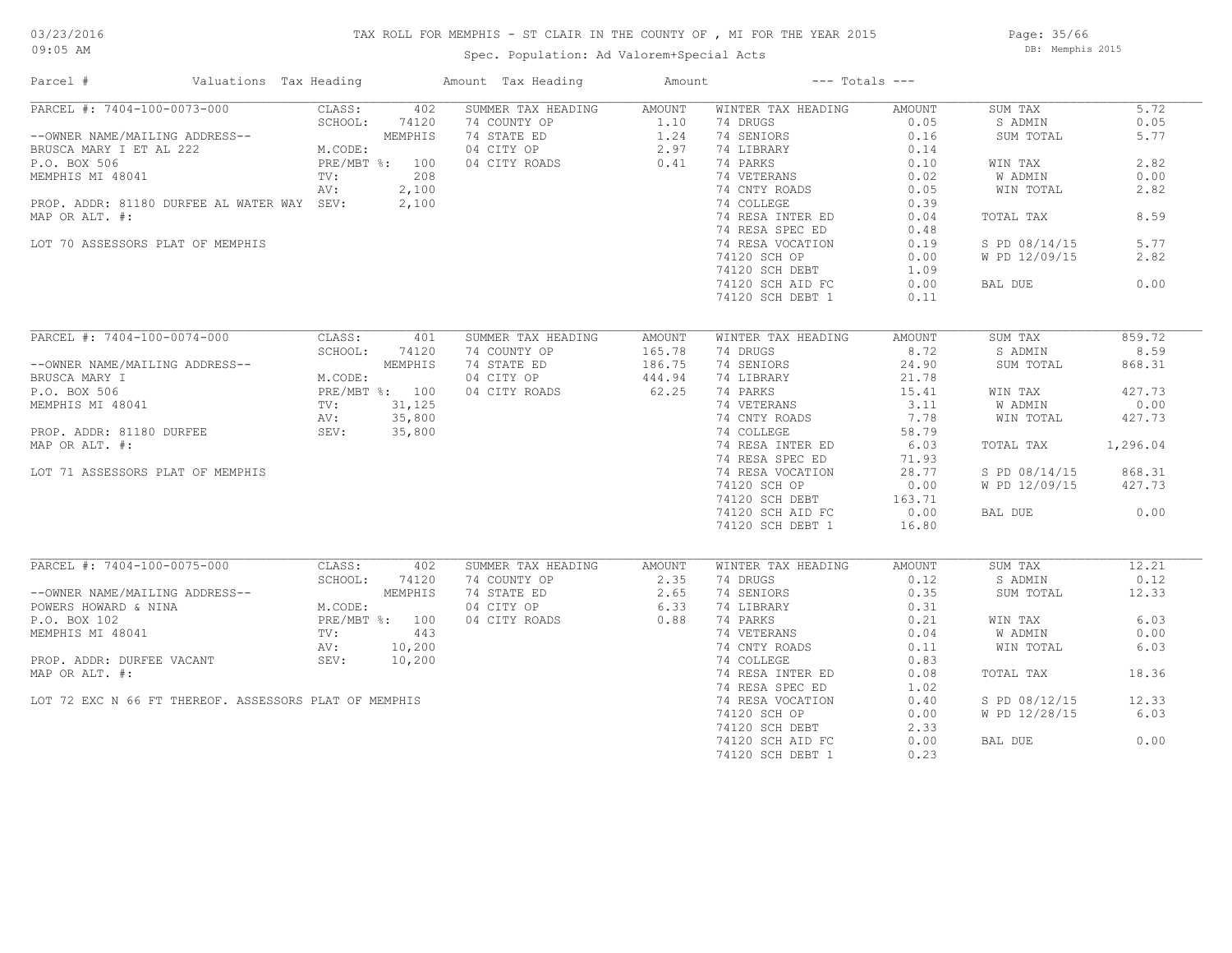#### TAX ROLL FOR MEMPHIS - ST CLAIR IN THE COUNTY OF , MI FOR THE YEAR 2015

Spec. Population: Ad Valorem+Special Acts

Page: 36/66 DB: Memphis 2015

| Parcel #                                                                                                                                                                                                                                           | Valuations Tax Heading |         |       | Amount Tax Heading                                                          | Amount             |                                    | $---$ Totals $---$ |               |          |
|----------------------------------------------------------------------------------------------------------------------------------------------------------------------------------------------------------------------------------------------------|------------------------|---------|-------|-----------------------------------------------------------------------------|--------------------|------------------------------------|--------------------|---------------|----------|
| PARCEL #: 7404-100-0076-000 CLASS: 401<br>-OWNER NAME/MAILING ADDRESS--<br>TURNER DWIGHT & FRANCES<br>P.O. BOX 436<br>MEMPHIS MI 48041 TV: 7,000<br>PRE/MBT %: 7,000<br>PRE. 10<br>NEMPHIS MI 48041 TV: 7,000                                      |                        |         |       | SUMMER TAX HEADING                                                          | AMOUNT             | WINTER TAX HEADING                 | AMOUNT             | SUM TAX       | 193.34   |
|                                                                                                                                                                                                                                                    |                        |         |       | 74 COUNTY OP                                                                |                    | 74 DRUGS                           | 1.96               | S ADMIN       | 1.93     |
|                                                                                                                                                                                                                                                    |                        |         |       | 74 STATE ED                                                                 | $37.28$<br>$42.00$ | 74 SENIORS                         | 5.60               | SUM TOTAL     | 195.27   |
|                                                                                                                                                                                                                                                    |                        |         |       | 04 CITY OP<br>04 CITY OP<br>04 CITY ROADS 14.00                             |                    | 74 LIBRARY                         | 4.90               |               |          |
|                                                                                                                                                                                                                                                    |                        |         |       |                                                                             |                    | 74 PARKS                           | 3.46               | WIN TAX       | 221.85   |
|                                                                                                                                                                                                                                                    |                        |         |       |                                                                             |                    | 74 VETERANS                        | 0.70               | W ADMIN       | 0.00     |
|                                                                                                                                                                                                                                                    |                        |         |       |                                                                             |                    | 74 CNTY ROADS                      | 1.75               | WIN TOTAL     | 221.85   |
| PROP. ADDR: 81161 DURFEE SEV:                                                                                                                                                                                                                      |                        |         | 7,000 |                                                                             |                    | 74 COLLEGE                         | 13.22              |               |          |
| MAP OR ALT. #:                                                                                                                                                                                                                                     |                        |         |       |                                                                             |                    | 74 RESA INTER ED                   | 1.35               | TOTAL TAX     | 417.12   |
|                                                                                                                                                                                                                                                    |                        |         |       |                                                                             |                    | 74 RESA SPEC ED                    | 16.17              |               |          |
| N 66 FT OF LOT 72 ASSESSORS PLAT OF MEMPHIS                                                                                                                                                                                                        |                        |         |       |                                                                             |                    | 74 RESA VOCATION                   | 6.47               | S PD 08/24/15 | 195.27   |
|                                                                                                                                                                                                                                                    |                        |         |       |                                                                             |                    | 74120 SCH OP                       | 125.67             | W PD 02/11/16 | 221.85   |
|                                                                                                                                                                                                                                                    |                        |         |       | $7,000$<br>$7,000$<br>$7,000$                                               |                    | 74120 SCH DEBT 36.82               |                    |               |          |
|                                                                                                                                                                                                                                                    |                        |         |       |                                                                             |                    |                                    |                    |               |          |
|                                                                                                                                                                                                                                                    |                        |         |       |                                                                             |                    | 74120 SCH AID FC                   | 0.00               | BAL DUE       | 0.00     |
|                                                                                                                                                                                                                                                    |                        |         |       |                                                                             |                    | 74120 SCH DEBT 1                   | 3.78               |               |          |
| PARCEL #: 7404-100-0077-000                                                                                                                                                                                                                        |                        | CLASS:  | 401   | SUMMER TAX HEADING                                                          | AMOUNT             | WINTER TAX HEADING                 | AMOUNT             | SUM TAX       | 1,093.81 |
|                                                                                                                                                                                                                                                    |                        | SCHOOL: | 74120 | 74 COUNTY OP                                                                | 210.92             | 74 DRUGS                           | 11.09              | S ADMIN       | 10.93    |
| --OWNER NAME/MAILING ADDRESS--<br>BAERWOLF JOHN R<br>35125 BORDMAN PRE/MBT %: 100<br>MEMPHIS MI 48041 PRE/MBT %: 100<br>MEMPHIS MI 48041 TV: 39,600<br>AV: 39,600                                                                                  |                        |         |       | 74 STATE ED                                                                 | 237.60             | 74 SENIORS                         | 31.68              | SUM TOTAL     | 1,104.74 |
|                                                                                                                                                                                                                                                    |                        |         |       | 04 CITY OP                                                                  | 566.09             | 74 LIBRARY                         | 27.72              |               |          |
|                                                                                                                                                                                                                                                    |                        |         |       |                                                                             | 566.09<br>79.20    |                                    |                    |               |          |
|                                                                                                                                                                                                                                                    |                        |         |       | 04 CITY ROADS                                                               |                    | 74 PARKS                           | 19.61              | WIN TAX       | 544.23   |
|                                                                                                                                                                                                                                                    |                        |         |       |                                                                             |                    | 74 VETERANS<br>74 CNTY ROADS       | 3.96               | W ADMIN       | 0.00     |
| MEMPHIS MI 48041<br>PROP. ADDR: 35125 BORDMAN<br>MAP OR ALT. #:<br>SEV: 39,600<br>MAP OR ALT. #:<br>SI17' OF E 115' OF LOT 73 EXC W 15' OF S 110' ASSESSORS PLAT OF MEMPHIS<br>T4 RESA INTER ED<br>74 RESA INTER ED<br>74 RESA VOCATION<br>74 RE   |                        |         |       |                                                                             |                    |                                    | 9.90               | WIN TOTAL     | 544.23   |
|                                                                                                                                                                                                                                                    |                        |         |       |                                                                             |                    |                                    | 74.80              |               |          |
|                                                                                                                                                                                                                                                    |                        |         |       |                                                                             |                    | 74 RESA INTER ED 7.67              |                    | TOTAL TAX     | 1,648.97 |
|                                                                                                                                                                                                                                                    |                        |         |       |                                                                             |                    |                                    | 91.52              |               |          |
|                                                                                                                                                                                                                                                    |                        |         |       |                                                                             |                    |                                    | 36.61              | S PD 08/25/15 | 1,104.74 |
|                                                                                                                                                                                                                                                    |                        |         |       |                                                                             |                    | 74120 SCH OP                       | 0.00               | W PD 12/30/15 | 544.23   |
|                                                                                                                                                                                                                                                    |                        |         |       |                                                                             |                    | 74120 SCH DEBT<br>74120 SCH AID FC | 208.29             |               |          |
|                                                                                                                                                                                                                                                    |                        |         |       |                                                                             |                    | 74120 SCH AID FC                   | 0.00               | BAL DUE       | 0.00     |
|                                                                                                                                                                                                                                                    |                        |         |       |                                                                             |                    | 74120 SCH DEBT 1                   | 21.38              |               |          |
|                                                                                                                                                                                                                                                    |                        |         |       |                                                                             |                    |                                    |                    |               |          |
| PARCEL #: 7404-100-0078-000                                                                                                                                                                                                                        |                        | CLASS:  | 401   | SUMMER TAX HEADING                                                          | AMOUNT             | WINTER TAX HEADING                 | AMOUNT             | SUM TAX       | 850.74   |
|                                                                                                                                                                                                                                                    |                        | SCHOOL: | 74120 | 74 COUNTY OP<br>74 COUNTY OP - 3<br>74 STATE ED 184.80<br>24 STEV OP 440.29 |                    | 74 DRUGS                           | 8.63               | S ADMIN       | 8.50     |
|                                                                                                                                                                                                                                                    |                        |         |       |                                                                             |                    | 74 SENIORS                         | 24.64              | S INTRST      | 51.04    |
| --OWNER NAME/MAILING ADDRESS--<br>ROSS TIMOTHY<br>P.O. BOX 531<br>MEMPHIS MI 48041<br>MEMPHIS MI 48041<br>PROP. ADDR: 81061 DURFEE<br>PROP. ADDR: 81061 DURFEE<br>SEV: 30,800<br>PROP. ADDR: 81061 DURFEE<br>SEV: 30,800<br>PROP. ADDR: 81061 DURF |                        |         |       |                                                                             |                    | 74 LIBRARY                         | 21.56              | SUM TOTAL     | 910.28   |
|                                                                                                                                                                                                                                                    |                        |         |       | 04 CITY ROADS                                                               | 61.60              | 74 PARKS                           | 15.25              |               |          |
|                                                                                                                                                                                                                                                    |                        |         |       |                                                                             |                    | 74 VETERANS                        | 3.08               | WIN TAX       | 423.28   |
|                                                                                                                                                                                                                                                    |                        |         |       |                                                                             |                    | 74 CNTY ROADS                      | 7.70               | W ADMIN       | 0.00     |
|                                                                                                                                                                                                                                                    |                        |         |       |                                                                             |                    | 74 COLLEGE                         | 58.18              | WIN TOTAL     | 423.28   |
|                                                                                                                                                                                                                                                    |                        |         |       |                                                                             |                    | 74 RESA INTER ED                   | 5.96               |               |          |
| MEMPHIS MI 48041<br>PROP. ADDR: 81061 DURFEE<br>MAP OR ALT. #:<br>S 100 FT OF N 141 FT OF E 85 FT OF LOT 73 ASSESSORS PLAT OF MEMPHIS                                                                                                              |                        |         |       |                                                                             |                    | 74 RESA SPEC ED                    | 71.18              | TOTAL TAX     | 1,333.56 |
|                                                                                                                                                                                                                                                    |                        |         |       |                                                                             |                    | 74 RESA VOCATION                   | 28.47              |               |          |
|                                                                                                                                                                                                                                                    |                        |         |       |                                                                             |                    | 74120 SCH OP                       | 0.00               | W PD 01/19/16 | 423.28   |
|                                                                                                                                                                                                                                                    |                        |         |       |                                                                             |                    | $74120$ SCH DEBT                   | 162.00             |               |          |
|                                                                                                                                                                                                                                                    |                        |         |       |                                                                             |                    | 74120 SCH AID FC                   | 0.00               | BAL DUE       | 910.28   |
|                                                                                                                                                                                                                                                    |                        |         |       |                                                                             |                    | 74120 SCH DEBT 1                   | 16.63              |               |          |
|                                                                                                                                                                                                                                                    |                        |         |       |                                                                             |                    |                                    |                    |               |          |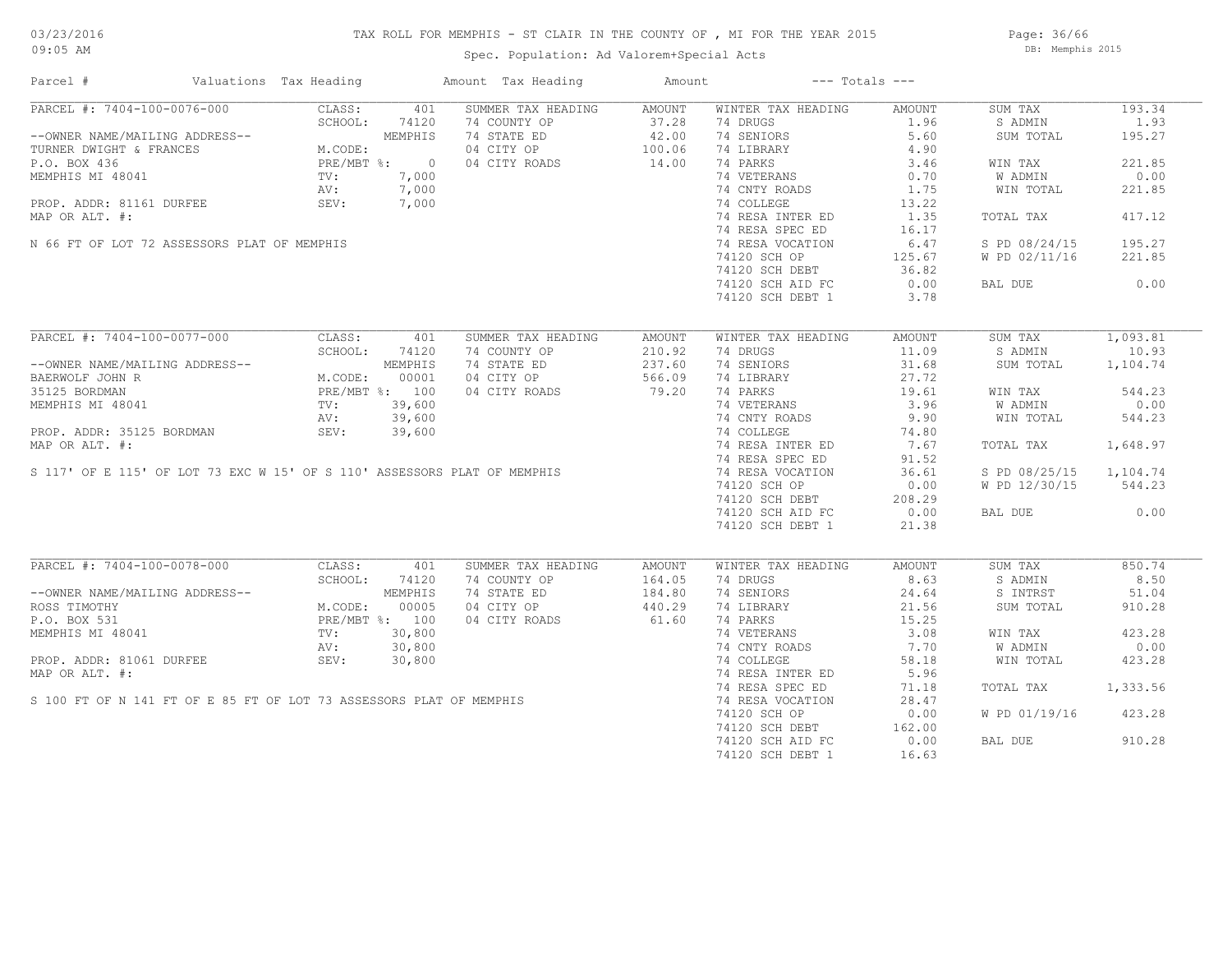### TAX ROLL FOR MEMPHIS - ST CLAIR IN THE COUNTY OF , MI FOR THE YEAR 2015

Spec. Population: Ad Valorem+Special Acts

Page: 37/66 DB: Memphis 2015

| Parcel #                                                           | Valuations Tax Heading |                                                 |                | Amount Tax Heading                                                                | Amount |                    | $---$ Totals $---$ |               |          |
|--------------------------------------------------------------------|------------------------|-------------------------------------------------|----------------|-----------------------------------------------------------------------------------|--------|--------------------|--------------------|---------------|----------|
| PARCEL #: 7404-100-0078-100                                        |                        | CLASS:                                          | 402            | SUMMER TAX HEADING                                                                | AMOUNT | WINTER TAX HEADING | AMOUNT             | SUM TAX       | 8.27     |
|                                                                    |                        | SCHOOL:                                         | 74120          | 74 COUNTY OP                                                                      | 1.59   | 74 DRUGS           | 0.08               | S ADMIN       | 0.08     |
| --OWNER NAME/MAILING ADDRESS--                                     |                        |                                                 | MEMPHIS        | 74 STATE ED                                                                       | 1.80   | 74 SENIORS         | 0.24               | SUM TOTAL     | 8.35     |
| GERLACH LARRY/COLLEEN                                              |                        | M.CODE:                                         |                | 04 CITY OP                                                                        | 4.28   | 74 LIBRARY         | 0.21               |               |          |
| 376 MEMPHIS RIDGE RD                                               |                        | $PRE/MBT$ %:                                    | $\overline{0}$ | 04 CITY ROADS                                                                     | 0.60   | 74 PARKS           | 0.14               | WIN TAX       | 9.45     |
| RILEY MI 48041                                                     |                        | TV:                                             | 300            |                                                                                   |        | 74 VETERANS        | 0.03               | W ADMIN       | 0.00     |
|                                                                    |                        | AV:                                             | 300            |                                                                                   |        | 74 CNTY ROADS      | 0.07               | WIN TOTAL     | 9.45     |
| PROP. ADDR: DURFEE ST VACANT                                       |                        | SEV:                                            | 300            |                                                                                   |        | 74 COLLEGE         | 0.56               |               |          |
| MAP OR ALT. #:                                                     |                        |                                                 |                |                                                                                   |        | 74 RESA INTER ED   | 0.05               | TOTAL TAX     | 17.80    |
|                                                                    |                        |                                                 |                |                                                                                   |        |                    |                    |               |          |
|                                                                    |                        |                                                 |                |                                                                                   |        | 74 RESA SPEC ED    | 0.69               |               |          |
| Default Legal Description                                          |                        |                                                 |                |                                                                                   |        | 74 RESA VOCATION   | 0.27               | S PD 02/17/16 | 8.35     |
|                                                                    |                        |                                                 |                |                                                                                   |        | 74120 SCH OP       | 5.38               | W PD 02/17/16 | 9.45     |
|                                                                    |                        |                                                 |                |                                                                                   |        | 74120 SCH DEBT     | 1.57               |               |          |
|                                                                    |                        |                                                 |                |                                                                                   |        | 74120 SCH AID FC   | 0.00               | BAL DUE       | 0.00     |
|                                                                    |                        |                                                 |                |                                                                                   |        | 74120 SCH DEBT 1   | 0.16               |               |          |
|                                                                    |                        |                                                 |                |                                                                                   |        |                    |                    |               |          |
| PARCEL #: 7404-100-0079-000                                        |                        | CLASS:                                          | 201            | SUMMER TAX HEADING                                                                | AMOUNT | WINTER TAX HEADING | AMOUNT             | SUM TAX       | 637.02   |
|                                                                    |                        | SCHOOL:                                         | 74120          | 74 COUNTY OP                                                                      | 122.84 | 74 DRUGS           | 6.46               | S ADMIN       | 6.37     |
| --OWNER NAME/MAILING ADDRESS--                                     |                        | M.CODE:<br>PRE/MBT %: 0<br>TV: 23,063<br>23,500 | MEMPHIS        | 74 STATE ED                                                                       | 138.37 | 74 SENIORS         | 18.45              | SUM TOTAL     | 643.39   |
| CHEVALIER ANTHONY & PATRICIA                                       |                        |                                                 |                | 04 CITY OP                                                                        | 329.69 | 74 LIBRARY         | 16.14              |               |          |
| 268 RILEY CENTER ROAD                                              |                        |                                                 |                | 04 CITY ROADS                                                                     | 46.12  | 74 PARKS           | 11.42              | WIN TAX       | 730.98   |
| RILEY MI 48041                                                     |                        |                                                 |                |                                                                                   |        | 74 VETERANS        | 2.30               | W ADMIN       | 0.00     |
|                                                                    |                        |                                                 |                |                                                                                   |        | 74 CNTY ROADS      | 5.76               | WIN TOTAL     | 730.98   |
| PROP. ADDR: 35093 BORDMAN                                          |                        | SEV:                                            |                |                                                                                   |        | 74 COLLEGE         |                    |               |          |
|                                                                    |                        |                                                 | 23,500         |                                                                                   |        |                    | 43.56              |               |          |
| MAP OR ALT. #:                                                     |                        |                                                 |                |                                                                                   |        | 74 RESA INTER ED   | 4.46               | TOTAL TAX     | 1,374.37 |
|                                                                    |                        |                                                 |                |                                                                                   |        | 74 RESA SPEC ED    | 53.30              |               |          |
| E 55 FT OF W 65 FT OF S 110 FT OF LOT 73 ASSESSORS PLAT OF MEMPHIS |                        |                                                 |                |                                                                                   |        | 74 RESA VOCATION   | 21.32              | S PD 08/31/15 | 643.39   |
|                                                                    |                        |                                                 |                |                                                                                   |        | 74120 SCH OP       | 414.05             | W PD 02/18/16 | 730.98   |
|                                                                    |                        |                                                 |                |                                                                                   |        | 74120 SCH DEBT     | 121.31             |               |          |
|                                                                    |                        |                                                 |                |                                                                                   |        | 74120 SCH AID FC   | 0.00               | BAL DUE       | 0.00     |
|                                                                    |                        |                                                 |                |                                                                                   |        | 74120 SCH DEBT 1   | 12.45              |               |          |
|                                                                    |                        |                                                 |                |                                                                                   |        |                    |                    |               |          |
| PARCEL #: 7404-100-0080-000                                        |                        | CLASS:                                          | 202            | SUMMER TAX HEADING                                                                | AMOUNT | WINTER TAX HEADING | AMOUNT             | SUM TAX       | 65.52    |
|                                                                    |                        | SCHOOL:                                         | 74120          | 74 COUNTY OP                                                                      | 12.63  | 74 DRUGS           | 0.66               | S ADMIN       | 0.65     |
| --OWNER NAME/MAILING ADDRESS--                                     |                        |                                                 | MEMPHIS        | 74 STATE ED                                                                       | 14.23  | 74 SENIORS         | 1.89               | SUM TOTAL     | 66.17    |
| LUDEMAN DONALD C & SHAWN                                           |                        | M.CODE:<br>PRE/MBT %: 0<br>2.373                |                | 04 CITY OP                                                                        | 33.92  | 74 LIBRARY         | 1.66               |               |          |
| 72878 TEAL CT                                                      |                        |                                                 |                | 04 CITY ROADS                                                                     | 4.74   | 74 PARKS           | 1.17               | WIN TAX       | 75.16    |
| ROMEO MI 48065                                                     |                        | TV:                                             | 2,373          |                                                                                   |        | 74 VETERANS        | 0.23               | W ADMIN       | 0.00     |
|                                                                    |                        | AV:                                             | 9,000          |                                                                                   |        | 74 CNTY ROADS      | 0.59               | WIN TOTAL     | 75.16    |
| PROP. ADDR: 35065 BORDMAN                                          |                        | SEV:                                            | 9,000          |                                                                                   |        | 74 COLLEGE         | 4.48               |               |          |
| MAP OR ALT. #:                                                     |                        |                                                 |                |                                                                                   |        | 74 RESA INTER ED   | 0.45               | TOTAL TAX     | 141.33   |
|                                                                    |                        |                                                 |                |                                                                                   |        | 74 RESA SPEC ED    | 5.48               |               |          |
|                                                                    |                        |                                                 |                |                                                                                   |        |                    |                    |               |          |
|                                                                    |                        |                                                 |                | PART OF LOT 73 DESCRIBE AS: BEG AT SW COR OF LOT 73; TH N 190 FT TH E 50 FT; TH S |        | 74 RESA VOCATION   | 2.19               | S PD 11/16/15 | 66.17    |
|                                                                    |                        |                                                 |                | 80 FT; TH W 40 FT; TH S 110 FT; TH W 10 FT TO BEG. ASSESSORS PLAT OF MEMPHIS      |        | 74120 SCH OP       | 42.60              |               |          |
|                                                                    |                        |                                                 |                |                                                                                   |        | 74120 SCH DEBT     | 12.48              | BAL DUE       | 75.16    |
|                                                                    |                        |                                                 |                |                                                                                   |        | 74120 SCH AID FC   | 0.00               |               |          |
|                                                                    |                        |                                                 |                |                                                                                   |        | 74120 SCH DEBT 1   | 1.28               |               |          |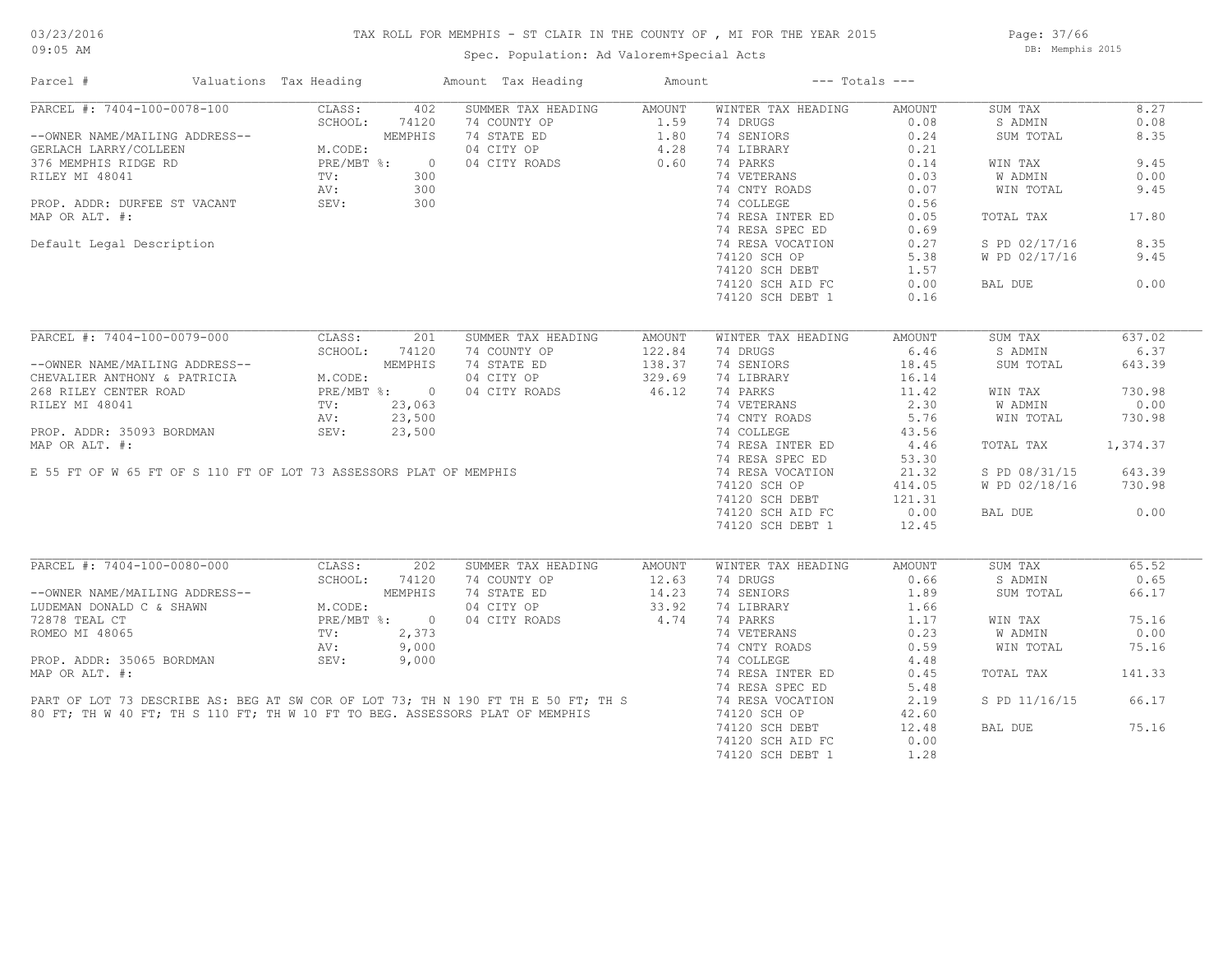#### TAX ROLL FOR MEMPHIS - ST CLAIR IN THE COUNTY OF , MI FOR THE YEAR 2015

Spec. Population: Ad Valorem+Special Acts

Page: 38/66 DB: Memphis 2015

| Parcel #                                                                                            | Valuations Tax Heading                  |                | Amount Tax Heading | Amount |                    | $---$ Totals $---$ |               |          |
|-----------------------------------------------------------------------------------------------------|-----------------------------------------|----------------|--------------------|--------|--------------------|--------------------|---------------|----------|
| PARCEL #: 7404-100-0081-000                                                                         | CLASS:                                  | 401            | SUMMER TAX HEADING | AMOUNT | WINTER TAX HEADING | AMOUNT             | SUM TAX       | 1,060.85 |
|                                                                                                     | SCHOOL:                                 | 74120          | 74 COUNTY OP       | 204.57 | 74 DRUGS           | 10.76              | S ADMIN       | 10.60    |
| --OWNER NAME/MAILING ADDRESS--                                                                      |                                         | MEMPHIS        | 74 STATE ED        | 230.44 | 74 SENIORS         | 30.72              | SUM TOTAL     | 1,071.45 |
| CROSS JAMES                                                                                         | M.CODE:                                 |                | 04 CITY OP         | 549.03 | 74 LIBRARY         | 26.88              |               |          |
| P.O. BOX 372                                                                                        |                                         | PRE/MBT %: 100 | 04 CITY ROADS      | 76.81  | 74 PARKS           | 19.02              | WIN TAX       | 527.83   |
| MEMPHIS MI 48041                                                                                    | TV:                                     | 38,407         |                    |        | 74 VETERANS        | 3.84               | W ADMIN       | 0.00     |
|                                                                                                     | AV:                                     | 40,800         |                    |        | 74 CNTY ROADS      | 9.60               | WIN TOTAL     | 527.83   |
| PROP. ADDR: 81100 DURFEE                                                                            | SEV:                                    | 40,800         |                    |        | 74 COLLEGE         | 72.55              |               |          |
| MAP OR ALT. #:                                                                                      |                                         |                |                    |        | 74 RESA INTER ED   | 7.44               | TOTAL TAX     | 1,599.28 |
|                                                                                                     |                                         |                |                    |        | 74 RESA SPEC ED    | 88.77              |               |          |
| LOT 74 ASSESSORS PLAT OF MEMPHIS                                                                    |                                         |                |                    |        | 74 RESA VOCATION   | 35.50              | S PD 12/07/15 | 1,071.45 |
|                                                                                                     |                                         |                |                    |        | 74120 SCH OP       | 0.00               | W PD 01/05/16 | 527.83   |
|                                                                                                     |                                         |                |                    |        |                    |                    |               |          |
|                                                                                                     |                                         |                |                    |        | 74120 SCH DEBT     | 202.02             |               |          |
|                                                                                                     |                                         |                |                    |        | 74120 SCH AID FC   | 0.00               | BAL DUE       | 0.00     |
|                                                                                                     |                                         |                |                    |        | 74120 SCH DEBT 1   | 20.73              |               |          |
| PARCEL #: 7404-100-0084-001                                                                         | CLASS:                                  | 401            | SUMMER TAX HEADING | AMOUNT | WINTER TAX HEADING | AMOUNT             | SUM TAX       | 1,568.18 |
|                                                                                                     | SCHOOL:                                 | 74120          | 74 COUNTY OP       | 302.40 | 74 DRUGS           | 15.91              | S ADMIN       | 15.68    |
|                                                                                                     |                                         |                |                    |        |                    |                    |               |          |
| --OWNER NAME/MAILING ADDRESS--                                                                      |                                         | MEMPHIS        | 74 STATE ED        | 340.64 | 74 SENIORS         | 45.41              | SUM TOTAL     | 1,583.86 |
| BOMMARITO RONALD & REBECCA                                                                          | M.CODE:<br>PRE/MBT %: 100<br>TV: 56,774 |                | 04 CITY OP         | 811.60 | 74 LIBRARY         | 39.74              |               |          |
| 35181 BORDMAN                                                                                       |                                         |                | 04 CITY ROADS      | 113.54 | 74 PARKS           | 28.12              | WIN TAX       | 780.27   |
| MEMPHIS M 48041                                                                                     |                                         |                |                    |        | 74 VETERANS        | 5.67               | W ADMIN       | 0.00     |
|                                                                                                     | AV:                                     | 57,400         |                    |        | 74 CNTY ROADS      | 14.19              | WIN TOTAL     | 780.27   |
| PROP. ADDR: 35181 BORDMAN                                                                           | SEV:                                    | 57,400         |                    |        | 74 COLLEGE         | 107.25             |               |          |
| MAP OR ALT. #:                                                                                      |                                         |                |                    |        | 74 RESA INTER ED   | 11.00              | TOTAL TAX     | 2,364.13 |
|                                                                                                     |                                         |                |                    |        | 74 RESA SPEC ED    | 131.22             |               |          |
| LOT 76 EXE E 68' OF N 58' , LOT 78 EXC E 68' AND ALL OF LOTS 75 & 77 ASSESSORS PLAT                 |                                         |                |                    |        | 74 RESA VOCATION   | 52.48              | S PD 08/26/15 | 1,583.86 |
| OF MEMPHIS                                                                                          |                                         |                |                    |        | 74120 SCH OP       | 0.00               | W PD 12/18/15 | 780.27   |
|                                                                                                     |                                         |                |                    |        | 74120 SCH DEBT     | 298.63             |               |          |
|                                                                                                     |                                         |                |                    |        | 74120 SCH AID FC   | 0.00               | BAL DUE       | 0.00     |
|                                                                                                     |                                         |                |                    |        | 74120 SCH DEBT 1   | 30.65              |               |          |
|                                                                                                     |                                         |                |                    |        |                    |                    |               |          |
| PARCEL #: 7404-100-0085-000                                                                         | CLASS:                                  | 401            | SUMMER TAX HEADING | AMOUNT | WINTER TAX HEADING | AMOUNT             | SUM TAX       | 1,875.51 |
|                                                                                                     | SCHOOL:                                 | 74120          | 74 COUNTY OP       | 361.66 | 74 DRUGS           | 19.03              | S ADMIN       | 18.75    |
|                                                                                                     |                                         |                | 74 STATE ED        | 407.40 | 74 SENIORS         | 54.32              | SUM TOTAL     | 1,894.26 |
| --OWNER NAME/MAILING ADDRESS--<br>LAVERY JOSEPH P & LINDA R M.CODE:<br>35221 BORDMAN PRE/MBT %: 100 |                                         |                | 04 CITY OP         | 970.65 | 74 LIBRARY         | 47.53              |               |          |
|                                                                                                     |                                         |                | 04 CITY ROADS      | 135.80 | 74 PARKS           | 33.63              | WIN TAX       | 933.19   |
| MEMPHIS MI 48041                                                                                    | TV:                                     | 67,900         |                    |        | 74 VETERANS        | 6.79               | W ADMIN       | 0.00     |
|                                                                                                     | AV:                                     | 67,900         |                    |        | 74 CNTY ROADS      | 16.97              | WIN TOTAL     | 933.19   |
| PROP. ADDR: 35221 BORDMAN                                                                           | SEV:                                    | 67,900         |                    |        | 74 COLLEGE         | 128.26             |               |          |
|                                                                                                     |                                         |                |                    |        |                    |                    |               |          |
| MAP OR ALT. #:                                                                                      |                                         |                |                    |        | 74 RESA INTER ED   | 13.15              | TOTAL TAX     | 2,827.45 |
|                                                                                                     |                                         |                |                    |        | 74 RESA SPEC ED    | 156.93             |               |          |
| E 68 FT OF LOTS 76 & 78 ASSESSORS PLAT OF MEMPHIS                                                   |                                         |                |                    |        | 74 RESA VOCATION   | 62.77              | S PD 08/31/15 | 1,894.26 |
|                                                                                                     |                                         |                |                    |        | 74120 SCH OP       | 0.00               | W PD 02/15/16 | 933.19   |
|                                                                                                     |                                         |                |                    |        | 74120 SCH DEBT     | 357.15             |               |          |
|                                                                                                     |                                         |                |                    |        | 74120 SCH AID FC   | 0.00               | BAL DUE       | 0.00     |
|                                                                                                     |                                         |                |                    |        | 74120 SCH DEBT 1   | 36.66              |               |          |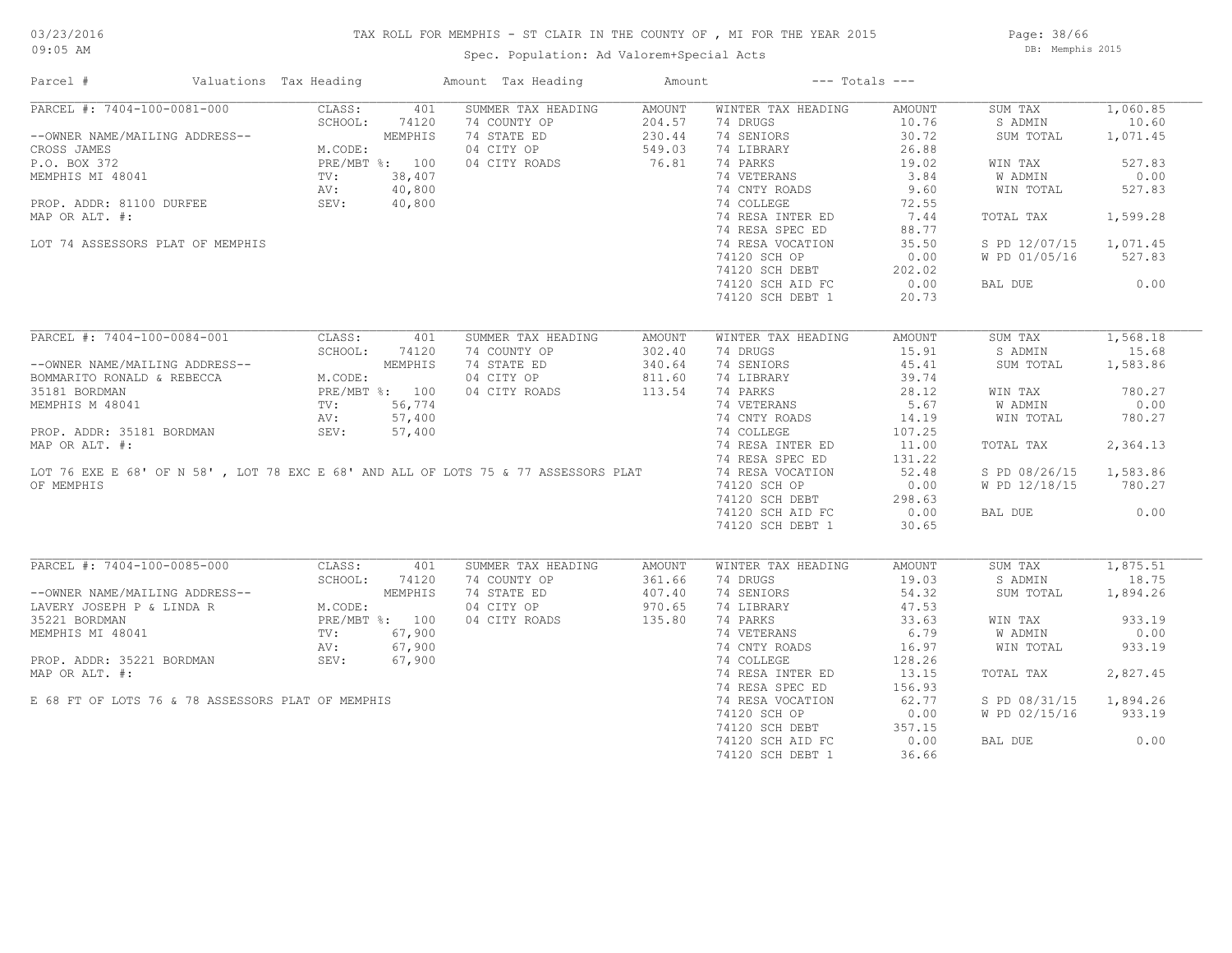#### TAX ROLL FOR MEMPHIS - ST CLAIR IN THE COUNTY OF , MI FOR THE YEAR 2015

Spec. Population: Ad Valorem+Special Acts

Page: 39/66 DB: Memphis 2015

| Parcel #                                                                                                                                                                                                              | Valuations Tax Heading                             |                                                                         | Amount Tax Heading                                                               | Amount                                        |                                                                                                                                                                                                                                                           | $---$ Totals $---$                                                                                                              |                                                                                                        |                                                                                       |
|-----------------------------------------------------------------------------------------------------------------------------------------------------------------------------------------------------------------------|----------------------------------------------------|-------------------------------------------------------------------------|----------------------------------------------------------------------------------|-----------------------------------------------|-----------------------------------------------------------------------------------------------------------------------------------------------------------------------------------------------------------------------------------------------------------|---------------------------------------------------------------------------------------------------------------------------------|--------------------------------------------------------------------------------------------------------|---------------------------------------------------------------------------------------|
| PARCEL #: 7404-100-0086-000<br>--OWNER NAME/MAILING ADDRESS--<br>DIAZ JUSTEN & CARPO PATRICIA<br>35241 BORDMAN<br>MEMPHIS MI 48041<br>PROP. ADDR: 35241 BORDMAN<br>MAP OR ALT. #:<br>LOT 79 ASSESSORS PLAT OF MEMPHIS | CLASS:<br>SCHOOL:<br>M.CODE:<br>TV:<br>AV:<br>SEV: | 401<br>74120<br>MEMPHIS<br>PRE/MBT %: 100<br>29,935<br>31,500<br>31,500 | SUMMER TAX HEADING<br>74 COUNTY OP<br>74 STATE ED<br>04 CITY OP<br>04 CITY ROADS | AMOUNT<br>159.44<br>179.61<br>427.92<br>59.87 | WINTER TAX HEADING<br>74 DRUGS<br>74 SENIORS<br>74 LIBRARY<br>74 PARKS<br>74 VETERANS<br>74 CNTY ROADS<br>74 COLLEGE<br>74 RESA INTER ED<br>74 RESA SPEC ED<br>74 RESA VOCATION<br>74120 SCH OP<br>74120 SCH DEBT<br>74120 SCH AID FC<br>74120 SCH DEBT 1 | AMOUNT<br>8.39<br>23.94<br>20.95<br>14.82<br>2.99<br>7.48<br>56.55<br>5.80<br>69.18<br>27.67<br>0.00<br>157.45<br>0.00<br>16.16 | SUM TAX<br>S ADMIN<br>S INTRST<br>SUM TOTAL<br>WIN TAX<br>W ADMIN<br>WIN TOTAL<br>TOTAL TAX<br>BAL DUE | 826.84<br>8.26<br>49.61<br>884.71<br>411.38<br>0.00<br>411.38<br>1,296.09<br>1,296.09 |
| PARCEL #: 7404-100-0087-000<br>--OWNER NAME/MAILING ADDRESS--                                                                                                                                                         | CLASS:<br>SCHOOL:                                  | 401<br>74120<br>MEMPHIS                                                 | SUMMER TAX HEADING<br>74 COUNTY OP<br>74 STATE ED                                | AMOUNT<br>158.19<br>178.20                    | WINTER TAX HEADING<br>74 DRUGS<br>74 SENIORS                                                                                                                                                                                                              | AMOUNT<br>8.32<br>23.76                                                                                                         | SUM TAX<br>S ADMIN<br>SUM TOTAL                                                                        | 820.36<br>8.20<br>828.56                                                              |
| CROFF ADAM & REBECCA<br>35285 BORDMAN<br>MEMPHIS MI 48041                                                                                                                                                             | M.CODE:<br>TV:                                     | PRE/MBT %: 100<br>29,700                                                | 04 CITY OP<br>04 CITY ROADS                                                      | 424.57<br>59.40                               | 74 LIBRARY<br>74 PARKS<br>74 VETERANS                                                                                                                                                                                                                     | 20.79<br>14.71<br>2.97                                                                                                          | WIN TAX<br>W ADMIN                                                                                     | 408.16<br>0.00                                                                        |
| PROP. ADDR: 35285 BORDMAN<br>MAP OR ALT. #:                                                                                                                                                                           | AV:<br>SEV:                                        | 29,700<br>29,700                                                        |                                                                                  |                                               | 74 CNTY ROADS<br>74 COLLEGE<br>74 RESA INTER ED                                                                                                                                                                                                           | 7.42<br>56.10<br>5.75                                                                                                           | WIN TOTAL<br>TOTAL TAX                                                                                 | 408.16<br>1,236.72                                                                    |
| LOT 80 ASSESSORS PLAT OF MEMPHIS                                                                                                                                                                                      |                                                    |                                                                         |                                                                                  |                                               | 74 RESA SPEC ED<br>74 RESA VOCATION                                                                                                                                                                                                                       | 68.64<br>27.45                                                                                                                  | S PD 08/28/15                                                                                          | 828.56                                                                                |
|                                                                                                                                                                                                                       |                                                    |                                                                         |                                                                                  |                                               | 74120 SCH OP<br>74120 SCH DEBT                                                                                                                                                                                                                            | 0.00<br>156.22                                                                                                                  | W PD 12/11/15                                                                                          | 408.16                                                                                |
|                                                                                                                                                                                                                       |                                                    |                                                                         |                                                                                  |                                               | 74120 SCH AID FC<br>74120 SCH DEBT 1                                                                                                                                                                                                                      | 0.00<br>16.03                                                                                                                   | BAL DUE                                                                                                | 0.00                                                                                  |
| PARCEL #: 7404-100-0088-000                                                                                                                                                                                           | CLASS:                                             | 401                                                                     | SUMMER TAX HEADING                                                               | AMOUNT                                        | WINTER TAX HEADING                                                                                                                                                                                                                                        | AMOUNT                                                                                                                          | SUM TAX                                                                                                | 1,234.68<br>12.34                                                                     |
| --OWNER NAME/MAILING ADDRESS--<br>FRENCH SHARON ET AL                                                                                                                                                                 | SCHOOL:<br>M.CODE:                                 | 74120<br>MEMPHIS<br>00005                                               | 74 COUNTY OP<br>74 STATE ED<br>04 CITY OP                                        | 238.09<br>268.20<br>638.99                    | 74 DRUGS<br>74 SENIORS<br>74 LIBRARY                                                                                                                                                                                                                      | 12.52<br>35.76<br>31.29                                                                                                         | S ADMIN<br>SUM TOTAL                                                                                   | 1,247.02                                                                              |
| 81081 COLE                                                                                                                                                                                                            |                                                    | PRE/MBT %: 100                                                          | 04 CITY ROADS                                                                    | 89.40                                         | 74 PARKS                                                                                                                                                                                                                                                  | 22.14                                                                                                                           | WIN TAX                                                                                                | 614.33                                                                                |
| MEMPHIS MI 48041                                                                                                                                                                                                      | TV:                                                | 44,700                                                                  |                                                                                  |                                               | 74 VETERANS                                                                                                                                                                                                                                               | 4.47                                                                                                                            | W ADMIN                                                                                                | 0.00                                                                                  |
| PROP. ADDR: 81081 COLE                                                                                                                                                                                                | AV:<br>SEV:                                        | 44,700<br>44,700                                                        |                                                                                  |                                               | 74 CNTY ROADS<br>74 COLLEGE                                                                                                                                                                                                                               | 11.17<br>84.44                                                                                                                  | WIN TOTAL                                                                                              | 614.33                                                                                |
| MAP OR ALT. #:                                                                                                                                                                                                        |                                                    |                                                                         |                                                                                  |                                               | 74 RESA INTER ED<br>74 RESA SPEC ED                                                                                                                                                                                                                       | 8.66<br>103.31                                                                                                                  | TOTAL TAX                                                                                              | 1,861.35                                                                              |
| S 75 FT OF LOT 81 ASSESSORS PLAT OF MEMPHIS                                                                                                                                                                           |                                                    |                                                                         |                                                                                  |                                               | 74 RESA VOCATION                                                                                                                                                                                                                                          | 41.32                                                                                                                           | S PD 08/21/15                                                                                          | 1,247.02                                                                              |
|                                                                                                                                                                                                                       |                                                    |                                                                         |                                                                                  |                                               | 74120 SCH OP<br>74120 SCH DEBT                                                                                                                                                                                                                            | 0.00<br>235.12                                                                                                                  | W PD 02/01/16                                                                                          | 614.33                                                                                |
|                                                                                                                                                                                                                       |                                                    |                                                                         |                                                                                  |                                               | 74120 SCH AID FC<br>74120 SCH DEBT 1                                                                                                                                                                                                                      | 0.00<br>24.13                                                                                                                   | BAL DUE                                                                                                | 0.00                                                                                  |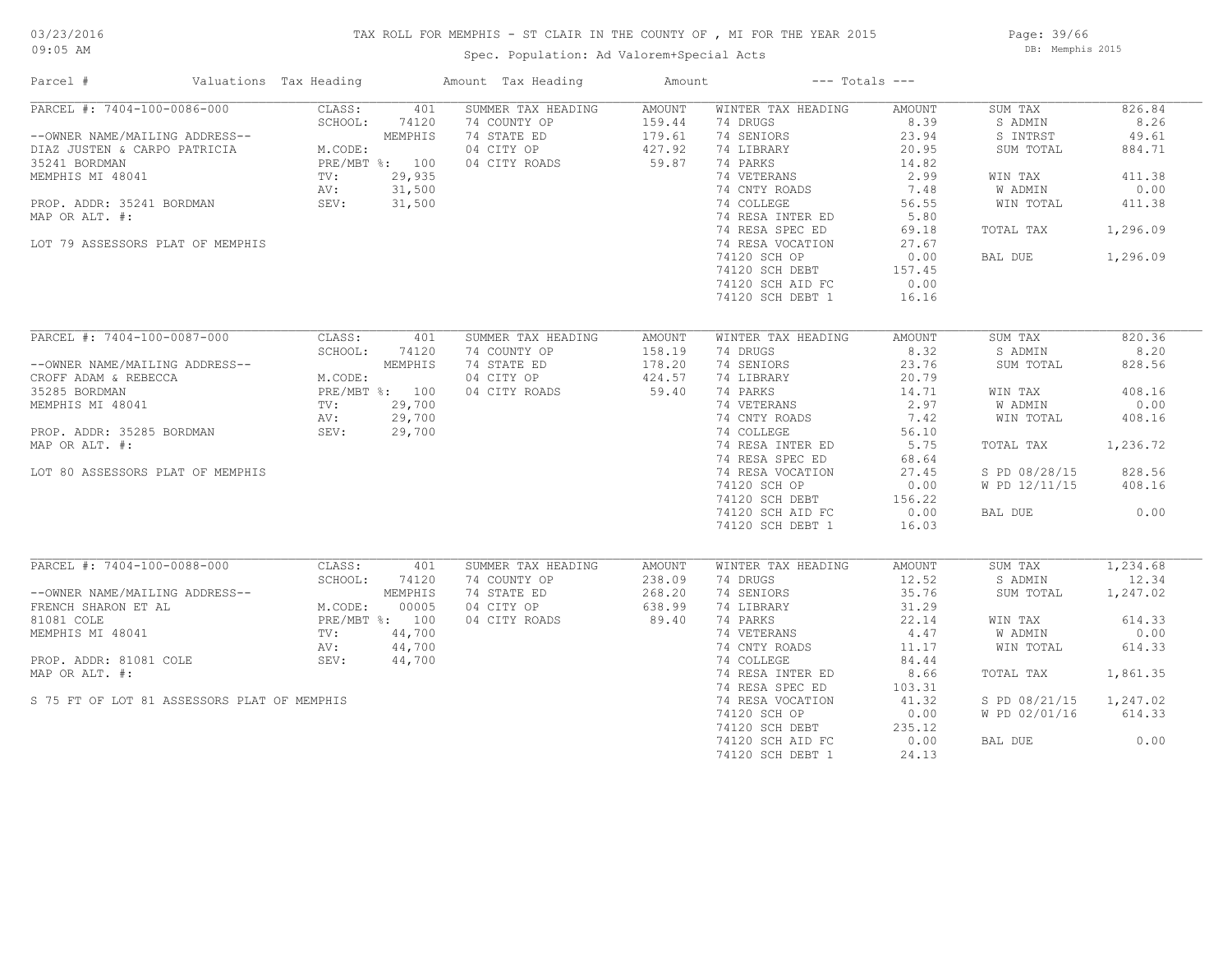Page: 40/66 DB: Memphis 2015

| Parcel #                                                        | Valuations Tax Heading                                                                                                                                                                                                                                                                                                                                                   |                | Amount Tax Heading | Amount          |                                    | $---$ Totals $---$ |               |                    |
|-----------------------------------------------------------------|--------------------------------------------------------------------------------------------------------------------------------------------------------------------------------------------------------------------------------------------------------------------------------------------------------------------------------------------------------------------------|----------------|--------------------|-----------------|------------------------------------|--------------------|---------------|--------------------|
| PARCEL #: 7404-100-0089-000                                     | CLASS:                                                                                                                                                                                                                                                                                                                                                                   | 401            | SUMMER TAX HEADING | AMOUNT          | WINTER TAX HEADING                 | AMOUNT             | SUM TAX       | 1,176.67           |
|                                                                 | SCHOOL:<br>$\begin{tabular}{ll} $\begin{tabular}{lcl} $\mathsf{G}$ \textbf{ADDRESS}--\\ & $\mathsf{M}\texttt{.CODE}:$ & $00001$ \\ & $\mathsf{PRE}/\mathsf{MBT}$ & $\$:$ & $100$ \\ & $\mathsf{P}\mathsf{RE}/\mathsf{MBT}$ & $\$:$ & $100$ \\ & $\mathsf{TV}:$ & $42,600$ \\ & $\mathsf{AV}:$ & $42,600$ \\ & $\mathsf{OPT}:$ & $42,600$ \\ \end{tabular} \end{tabular}$ | 74120          | 74 COUNTY OP       | 226.90          | 74 DRUGS                           | 11.94              | S ADMIN       | 11.76              |
| --OWNER NAME/MAILING ADDRESS--                                  |                                                                                                                                                                                                                                                                                                                                                                          |                | 74 STATE ED        | 255.60          | 74 SENIORS                         | 34.08              | SUM TOTAL     | 1,188.43           |
| DAVENPORT KELLY L                                               |                                                                                                                                                                                                                                                                                                                                                                          |                | 04 CITY OP         | 608.97<br>85.20 | 74 LIBRARY                         | 29.82              |               |                    |
| 81095 COLE                                                      |                                                                                                                                                                                                                                                                                                                                                                          |                | 04 CITY ROADS      |                 | 74 PARKS                           | 21.10              | WIN TAX       | 585.48             |
| MEMPHIS MI 48041                                                |                                                                                                                                                                                                                                                                                                                                                                          |                |                    |                 | 74 VETERANS                        | 4.26               | W ADMIN       | 0.00               |
|                                                                 |                                                                                                                                                                                                                                                                                                                                                                          |                |                    |                 | 74 CNTY ROADS                      | 10.65              | WIN TOTAL     | 585.48             |
| PROP. ADDR: 81095 COLE                                          | SEV:                                                                                                                                                                                                                                                                                                                                                                     | 42,600         |                    |                 | 74 COLLEGE                         | 80.47<br>8.25      |               | 1,773.91           |
| MAP OR ALT. #:                                                  |                                                                                                                                                                                                                                                                                                                                                                          |                |                    |                 | 74 RESA INTER ED                   |                    | TOTAL TAX     |                    |
| N 75 FT OF S 150 FT OF LOT 81 ASSESSORS PLAT OF MEMPHIS         |                                                                                                                                                                                                                                                                                                                                                                          |                |                    |                 | 74 RESA SPEC ED                    | 98.46              |               |                    |
|                                                                 |                                                                                                                                                                                                                                                                                                                                                                          |                |                    |                 | 74 RESA VOCATION                   | 39.38              | S PD 08/25/15 | 1,188.43<br>585.48 |
|                                                                 |                                                                                                                                                                                                                                                                                                                                                                          |                |                    |                 | 74120 SCH OP                       | 0.00<br>224.07     | W PD 12/30/15 |                    |
|                                                                 |                                                                                                                                                                                                                                                                                                                                                                          |                |                    |                 | 74120 SCH DEBT<br>74120 SCH AID FC | 0.00               | BAL DUE       | 0.00               |
|                                                                 |                                                                                                                                                                                                                                                                                                                                                                          |                |                    |                 | 74120 SCH DEBT 1                   | 23.00              |               |                    |
|                                                                 |                                                                                                                                                                                                                                                                                                                                                                          |                |                    |                 |                                    |                    |               |                    |
| PARCEL #: 7404-100-0090-000                                     | CLASS:                                                                                                                                                                                                                                                                                                                                                                   | 401            | SUMMER TAX HEADING | AMOUNT          | WINTER TAX HEADING                 | AMOUNT             | SUM TAX       | 944.65             |
|                                                                 | ADDRESS--<br>M.CODE: 00001<br>PRE/MBT %: 100<br>TV: 34,200<br>AV: 34,200<br>erv: 34,20                                                                                                                                                                                                                                                                                   |                | 74 COUNTY OP       | 182.16          | 74 DRUGS                           | 9.58               | S ADMIN       | 9.44               |
| --OWNER NAME/MAILING ADDRESS--                                  |                                                                                                                                                                                                                                                                                                                                                                          |                | 74 STATE ED        | 205.20          | 74 SENIORS                         | 27.36              | SUM TOTAL     | 954.09             |
| CUSUMANO EVAN T                                                 |                                                                                                                                                                                                                                                                                                                                                                          |                | 04 CITY OP         | 488.89          | 74 LIBRARY                         | 23.94              |               |                    |
| 81121 COLE                                                      |                                                                                                                                                                                                                                                                                                                                                                          |                | 04 CITY ROADS      | 68.40           | 74 PARKS                           | 16.94              | WIN TAX       | 470.01             |
| MEMPHIS MI 48041                                                |                                                                                                                                                                                                                                                                                                                                                                          |                |                    |                 | 74 VETERANS                        | 3.42               | W ADMIN       | 0.00               |
|                                                                 |                                                                                                                                                                                                                                                                                                                                                                          |                |                    |                 | 74 CNTY ROADS                      | 8.55               | WIN TOTAL     | 470.01             |
| PROP. ADDR: 81121 COLE                                          |                                                                                                                                                                                                                                                                                                                                                                          |                |                    |                 | 74 COLLEGE                         | 64.60              |               |                    |
| MAP OR ALT. #:                                                  |                                                                                                                                                                                                                                                                                                                                                                          |                |                    |                 | 74 RESA INTER ED                   | 6.62               | TOTAL TAX     | 1,424.10           |
|                                                                 |                                                                                                                                                                                                                                                                                                                                                                          |                |                    |                 | 74 RESA SPEC ED                    | 79.04              |               |                    |
| LOT 81 EXC N 63.75 FT & EXC S 150 FT. ASSESSORS PLAT OF MEMPHIS |                                                                                                                                                                                                                                                                                                                                                                          |                |                    |                 | 74 RESA VOCATION                   | 31.61              | S PD 08/25/15 | 954.09             |
|                                                                 |                                                                                                                                                                                                                                                                                                                                                                          |                |                    |                 | 74120 SCH OP                       | 0.00               | W PD 12/30/15 | 470.01             |
|                                                                 |                                                                                                                                                                                                                                                                                                                                                                          |                |                    |                 | 74120 SCH DEBT                     | 179.89             |               |                    |
|                                                                 |                                                                                                                                                                                                                                                                                                                                                                          |                |                    |                 | 74120 SCH AID FC                   | 0.00               | BAL DUE       | 0.00               |
|                                                                 |                                                                                                                                                                                                                                                                                                                                                                          |                |                    |                 | 74120 SCH DEBT 1                   | 18.46              |               |                    |
| PARCEL #: 7404-100-0091-000                                     | CLASS:                                                                                                                                                                                                                                                                                                                                                                   | 401            | SUMMER TAX HEADING | AMOUNT          | WINTER TAX HEADING                 | AMOUNT             | SUM TAX       | 897.70             |
|                                                                 | SCHOOL:                                                                                                                                                                                                                                                                                                                                                                  | 74120          | 74 COUNTY OP       | 173.11          | 74 DRUGS                           | 9.10               | S ADMIN       | 8.97               |
| --OWNER NAME/MAILING ADDRESS--                                  |                                                                                                                                                                                                                                                                                                                                                                          | MEMPHIS        | 74 STATE ED        | 195.00          | 74 SENIORS                         | 26.00              | SUM TOTAL     | 906.67             |
| TITUS SUZANNE                                                   | M.CODE:                                                                                                                                                                                                                                                                                                                                                                  | 00001          | 04 CITY OP         | 464.59          | 74 LIBRARY                         | 22.75              |               |                    |
| 81165 COLE                                                      |                                                                                                                                                                                                                                                                                                                                                                          | PRE/MBT %: 100 | 04 CITY ROADS      | 65.00           | 74 PARKS                           | 16.10              | WIN TAX       | 446.65             |
| MEMPHIS MI 48041                                                | TV:                                                                                                                                                                                                                                                                                                                                                                      | 32,500         |                    |                 | 74 VETERANS                        | 3.25               | W ADMIN       | 0.00               |
|                                                                 | AV:                                                                                                                                                                                                                                                                                                                                                                      | 32,500         |                    |                 | 74 CNTY ROADS                      | 8.12               | WIN TOTAL     | 446.65             |
| PROP. ADDR: 81165 COLE                                          | SEV:                                                                                                                                                                                                                                                                                                                                                                     | 32,500         |                    |                 | 74 COLLEGE                         | 61.39              |               |                    |
| MAP OR ALT. #:                                                  |                                                                                                                                                                                                                                                                                                                                                                          |                |                    |                 | 74 RESA INTER ED                   | 6.29               | TOTAL TAX     | 1,353.32           |
|                                                                 |                                                                                                                                                                                                                                                                                                                                                                          |                |                    |                 | 74 RESA SPEC ED                    | 75.11              |               |                    |
| N 63.75 FT OF LOT 81 ASSESSORS PLAT OF MEMPHIS                  |                                                                                                                                                                                                                                                                                                                                                                          |                |                    |                 | 74 RESA VOCATION                   | 30.04              | S PD 08/25/15 | 906.67             |
|                                                                 |                                                                                                                                                                                                                                                                                                                                                                          |                |                    |                 | 74120 SCH OP                       | 0.00               | W PD 12/30/15 | 446.65             |
|                                                                 |                                                                                                                                                                                                                                                                                                                                                                          |                |                    |                 | 74120 SCH DEBT                     | 170.95             |               |                    |
|                                                                 |                                                                                                                                                                                                                                                                                                                                                                          |                |                    |                 | 74120 SCH AID FC                   | 0.00               | BAL DUE       | 0.00               |
|                                                                 |                                                                                                                                                                                                                                                                                                                                                                          |                |                    |                 | 74120 SCH DEBT 1                   | 17.55              |               |                    |
|                                                                 |                                                                                                                                                                                                                                                                                                                                                                          |                |                    |                 |                                    |                    |               |                    |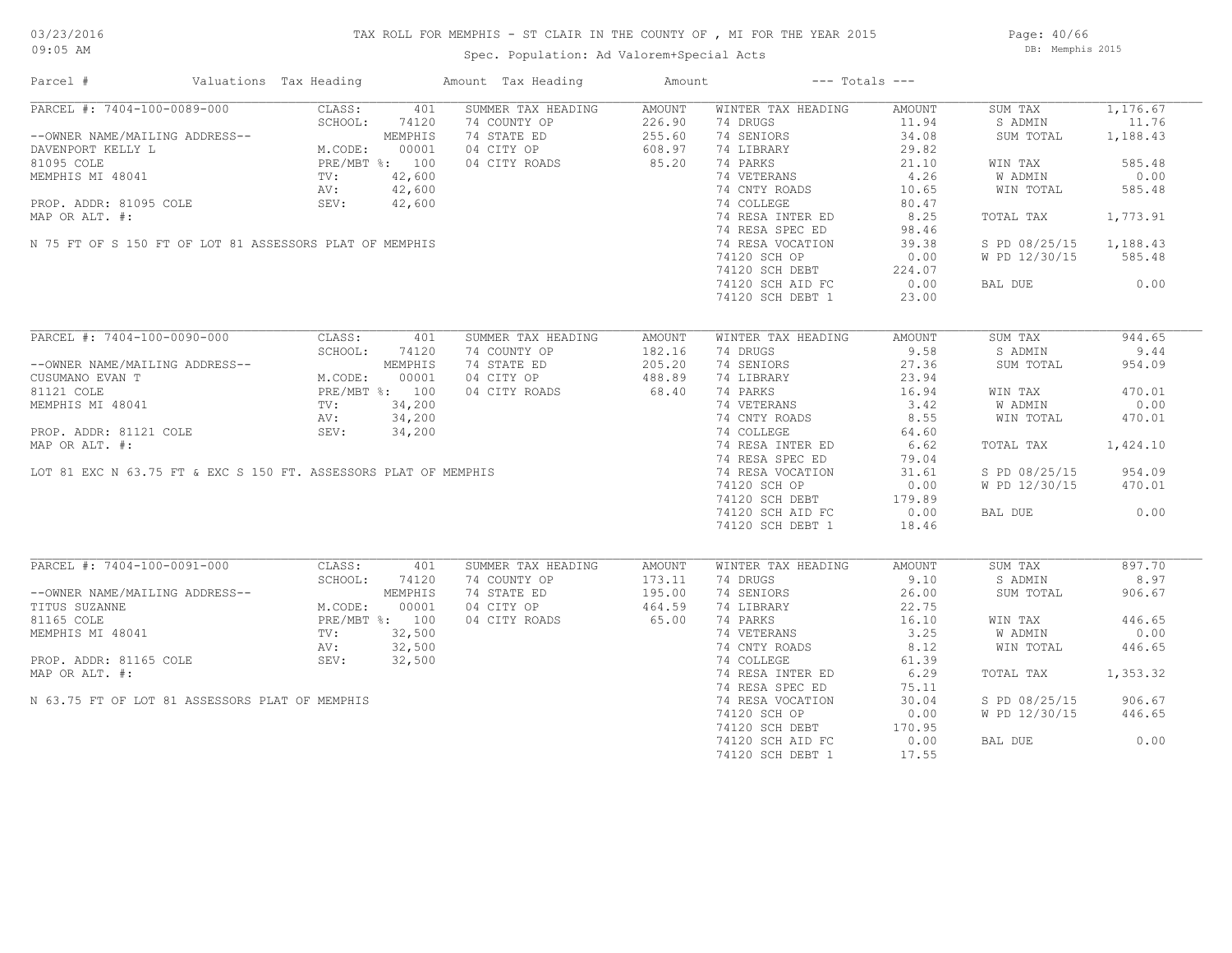Page: 41/66 DB: Memphis 2015

| Parcel #                                                                                                                                 | Valuations Tax Heading |                                                                             |         | Amount Tax Heading                                                                                                                                      | Amount        |                    | $---$ Totals $---$ |               |          |
|------------------------------------------------------------------------------------------------------------------------------------------|------------------------|-----------------------------------------------------------------------------|---------|---------------------------------------------------------------------------------------------------------------------------------------------------------|---------------|--------------------|--------------------|---------------|----------|
| PARCEL #: 7404-100-0092-000                                                                                                              |                        | CLASS:                                                                      | 401     | SUMMER TAX HEADING                                                                                                                                      | <b>AMOUNT</b> | WINTER TAX HEADING | AMOUNT             | SUM TAX       | 1,041.33 |
|                                                                                                                                          |                        | SCHOOL:                                                                     | 74120   | 74 COUNTY OP                                                                                                                                            | 200.80        | 74 DRUGS           | 10.56              | S ADMIN       | 10.41    |
|                                                                                                                                          |                        |                                                                             |         | 74 STATE ED                                                                                                                                             | 226.20        | 74 SENIORS         | 30.16              | SUM TOTAL     | 1,051.74 |
| --OWNER NAME/MAILING ADDRESS--<br>JELINEK CHRISTOPHER/MARY BETH M.CODE: 00001<br>35750 PRATT PRE/MBT %: 0<br>MEMPHIS MI 48041 TV: 37,700 |                        |                                                                             |         | 04 CITY OP                                                                                                                                              | 538.93        | 74 LIBRARY         | 26.39              |               |          |
|                                                                                                                                          |                        |                                                                             |         | 04 CITY ROADS                                                                                                                                           | 75.40         | 74 PARKS           | 18.67              | WIN TAX       | 1,194.94 |
|                                                                                                                                          |                        |                                                                             |         |                                                                                                                                                         |               | 74 VETERANS        | 3.77               | W ADMIN       | 0.00     |
|                                                                                                                                          |                        | AV:                                                                         | 37,700  |                                                                                                                                                         |               | 74 CNTY ROADS      | 9.42               | WIN TOTAL     | 1,194.94 |
| PROP. ADDR: 81100 COLE                                                                                                                   |                        | SEV:                                                                        | 37,700  |                                                                                                                                                         |               | 74 COLLEGE         | 71.21              |               |          |
| MAP OR ALT. #:                                                                                                                           |                        |                                                                             |         |                                                                                                                                                         |               | 74 RESA INTER ED   | 7.30               | TOTAL TAX     | 2,246.68 |
|                                                                                                                                          |                        |                                                                             |         |                                                                                                                                                         |               | 74 RESA SPEC ED    | 87.13              |               |          |
|                                                                                                                                          |                        |                                                                             |         | PARCEL A. THE N. 112.5 OF THE S. 225 FT OF LOT 82 OF ASSESSOR'S PLAT OF MEMPHIS (L.51, P.11), SAID PLAT BEING LOCATED IN SEC.35, ST CLAIR COUNTY, MICH. |               | 74 RESA VOCATION   | 34.85              | S PD 08/25/15 | 1,051.74 |
|                                                                                                                                          |                        |                                                                             |         |                                                                                                                                                         |               | 74120 SCH OP       | 676.83             | W PD 12/30/15 | 1,194.94 |
|                                                                                                                                          |                        |                                                                             |         |                                                                                                                                                         |               | 74120 SCH DEBT     | 198.30             |               |          |
|                                                                                                                                          |                        |                                                                             |         |                                                                                                                                                         |               | 74120 SCH AID FC   | 0.00               | BAL DUE       | 0.00     |
|                                                                                                                                          |                        |                                                                             |         |                                                                                                                                                         |               | 74120 SCH DEBT 1   | 20.35              |               |          |
|                                                                                                                                          |                        |                                                                             |         |                                                                                                                                                         |               |                    |                    |               |          |
| PARCEL #: 7404-100-0092-100                                                                                                              |                        | CLASS:                                                                      | 401     | SUMMER TAX HEADING                                                                                                                                      | AMOUNT        | WINTER TAX HEADING | AMOUNT             | SUM TAX       | 1,930.76 |
|                                                                                                                                          |                        | SCHOOL:                                                                     | 74120   | 74 COUNTY OP                                                                                                                                            | 372.32        | 74 DRUGS           | 19.59              | S ADMIN       | 19.30    |
| --OWNER NAME/MAILING ADDRESS--                                                                                                           |                        |                                                                             | MEMPHIS | 74 STATE ED                                                                                                                                             | 419.40        | 74 SENIORS         | 55.92              | SUM TOTAL     | 1,950.06 |
| BROWN DAVID ALLAN                                                                                                                        |                        | M.CODE: 000001<br>PRE/MBT %: 100<br>TV: 69,900<br>AV: 69,900<br>TTY: 69,900 |         | 04 CITY OP                                                                                                                                              | 999.24        | 74 LIBRARY         | 48.93              |               |          |
| 81080 COLE                                                                                                                               |                        |                                                                             |         | 04 CITY ROADS                                                                                                                                           | 139.80        | 74 PARKS           | 34.62              | WIN TAX       | 960.68   |
| MEMPHIS MI 48041                                                                                                                         |                        |                                                                             |         |                                                                                                                                                         |               | 74 VETERANS        | 6.99               | W ADMIN       | 0.00     |
|                                                                                                                                          |                        |                                                                             |         |                                                                                                                                                         |               | 74 CNTY ROADS      | 17.47              | WIN TOTAL     | 960.68   |
| PROP. ADDR: 81080 COLE                                                                                                                   |                        |                                                                             |         |                                                                                                                                                         |               | 74 COLLEGE         | 132.04             |               |          |
| MAP OR ALT. #:                                                                                                                           |                        |                                                                             |         |                                                                                                                                                         |               | 74 RESA INTER ED   | 13.54              | TOTAL TAX     | 2,910.74 |
|                                                                                                                                          |                        |                                                                             |         |                                                                                                                                                         |               |                    |                    |               |          |
|                                                                                                                                          |                        |                                                                             |         |                                                                                                                                                         |               | 74 RESA SPEC ED    | 161.55             |               |          |
|                                                                                                                                          |                        |                                                                             |         | PARCEL B THE S. 112.5 FT OF LOT 82, "ASSESSOR'S PLAT OF MEMPHIS" (L.51 P. 11),                                                                          |               | 74 RESA VOCATION   | 64.62              | S PD 08/25/15 | 1,950.06 |
| SAID PLAT BEING LOCATED IN SEC. 35, ST CLAIR COUNTY, MICH.                                                                               |                        |                                                                             |         |                                                                                                                                                         |               | 74120 SCH OP       | 0.00               | W PD 12/30/15 | 960.68   |
|                                                                                                                                          |                        |                                                                             |         |                                                                                                                                                         |               | 74120 SCH DEBT     | 367.67             |               |          |
|                                                                                                                                          |                        |                                                                             |         |                                                                                                                                                         |               | 74120 SCH AID FC   | 0.00               | BAL DUE       | 0.00     |
|                                                                                                                                          |                        |                                                                             |         |                                                                                                                                                         |               | 74120 SCH DEBT 1   | 37.74              |               |          |
| PARCEL #: 7404-100-0093-000                                                                                                              |                        | CLASS:                                                                      | 401     | SUMMER TAX HEADING                                                                                                                                      | AMOUNT        | WINTER TAX HEADING | AMOUNT             | SUM TAX       | 1,126.96 |
|                                                                                                                                          |                        | SCHOOL:                                                                     | 74120   | 74 COUNTY OP                                                                                                                                            | 217.32        | 74 DRUGS           | 11.43              | S ADMIN       | 11.26    |
| --OWNER NAME/MAILING ADDRESS--                                                                                                           |                        |                                                                             | MEMPHIS | 74 STATE ED                                                                                                                                             | 244.80        | 74 SENIORS         | 32.64              | S INTRST      | 67.62    |
| KEHOE THERESA A                                                                                                                          |                        |                                                                             |         | 04 CITY OP                                                                                                                                              | 583.24        | 74 LIBRARY         | 28.56              | SUM TOTAL     | 1,205.84 |
|                                                                                                                                          |                        | M.CODE: 00001<br>PRE/MBT %: 0                                               |         |                                                                                                                                                         | 81.60         |                    |                    |               |          |
| 81220 COLE                                                                                                                               |                        |                                                                             |         | 04 CITY ROADS                                                                                                                                           |               | 74 PARKS           | 20.21              |               |          |
| MEMPHIS MI 48041                                                                                                                         |                        | TV:                                                                         | 40,800  |                                                                                                                                                         |               | 74 VETERANS        | 4.08               | WIN TAX       | 1,293.22 |
|                                                                                                                                          |                        | AV:                                                                         | 40,800  |                                                                                                                                                         |               | 74 CNTY ROADS      | 10.20              | W ADMIN       | 0.00     |
| PROP. ADDR: 81220 COLE                                                                                                                   |                        | SEV:                                                                        | 40,800  |                                                                                                                                                         |               | 74 COLLEGE         | 77.07              | WIN TOTAL     | 1,293.22 |
| MAP OR ALT. #:                                                                                                                           |                        |                                                                             |         |                                                                                                                                                         |               | 74 RESA INTER ED   | 7.90               |               |          |
|                                                                                                                                          |                        |                                                                             |         |                                                                                                                                                         |               | 74 RESA SPEC ED    | 94.30              | TOTAL TAX     | 2,499.06 |
| N 75 FT OF LOT 82 ASSESSORS PLAT OF MEMPHIS                                                                                              |                        |                                                                             |         |                                                                                                                                                         |               | 74 RESA VOCATION   | 37.71              |               |          |
|                                                                                                                                          |                        |                                                                             |         |                                                                                                                                                         |               | 74120 SCH OP       | 732.49             | W PD 12/30/15 | 560.73   |
|                                                                                                                                          |                        |                                                                             |         |                                                                                                                                                         |               | 74120 SCH DEBT     | 214.60             |               |          |
|                                                                                                                                          |                        |                                                                             |         |                                                                                                                                                         |               | 74120 SCH AID FC   | 0.00               | BAL DUE       | 1,938.33 |
|                                                                                                                                          |                        |                                                                             |         |                                                                                                                                                         |               | 74120 SCH DEBT 1   | 22.03              |               |          |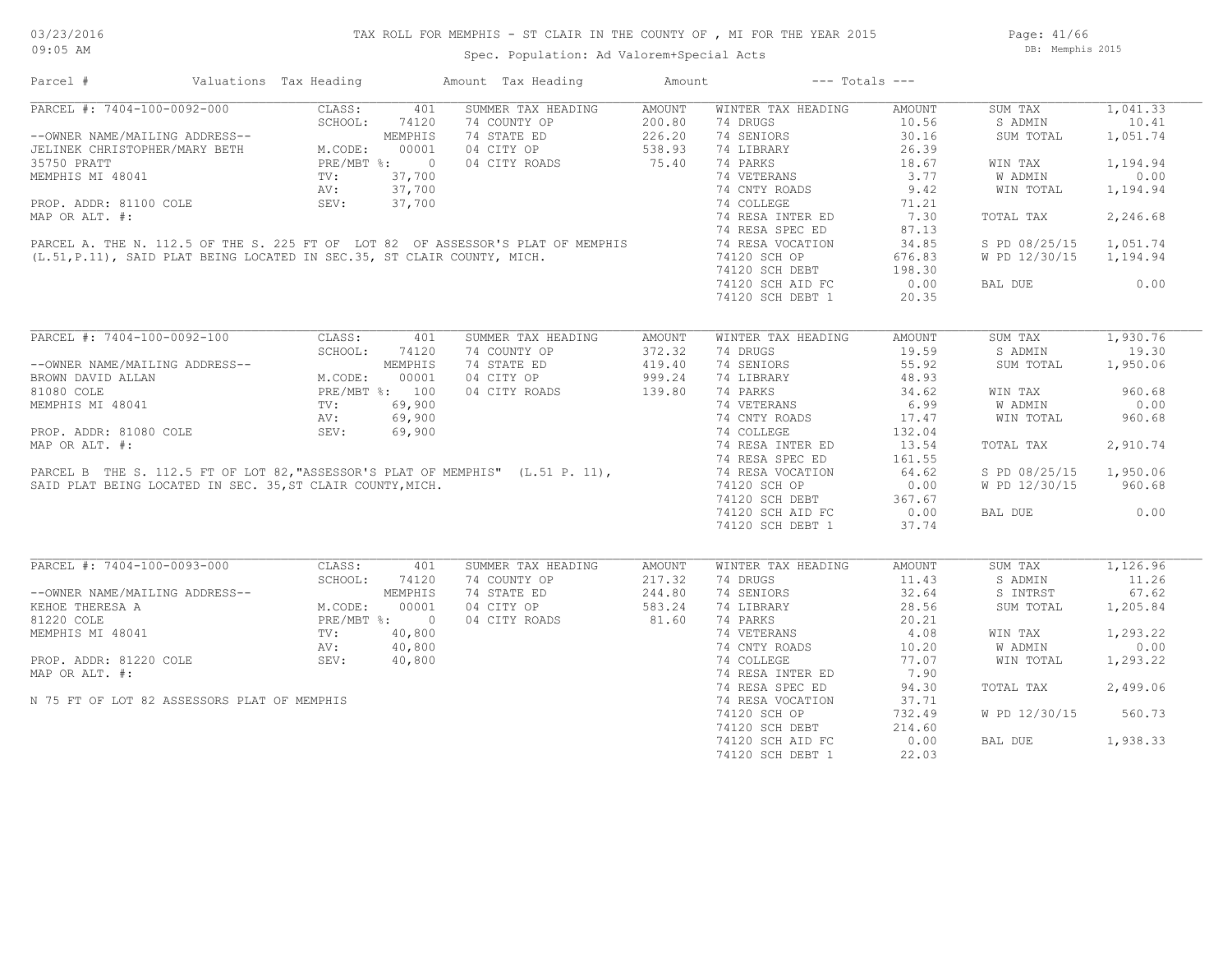### TAX ROLL FOR MEMPHIS - ST CLAIR IN THE COUNTY OF , MI FOR THE YEAR 2015

Spec. Population: Ad Valorem+Special Acts

Page: 42/66 DB: Memphis 2015

| Parcel #                                                                                                                                                                                                                            | Valuations Tax Heading                                                         |                                                                | Amount Tax Heading                                                               | Amount                                         |                                                                                                                                                                                                                                                           | $---$ Totals $---$                                                                                                                |                                                                                                                              |                                                                                                      |
|-------------------------------------------------------------------------------------------------------------------------------------------------------------------------------------------------------------------------------------|--------------------------------------------------------------------------------|----------------------------------------------------------------|----------------------------------------------------------------------------------|------------------------------------------------|-----------------------------------------------------------------------------------------------------------------------------------------------------------------------------------------------------------------------------------------------------------|-----------------------------------------------------------------------------------------------------------------------------------|------------------------------------------------------------------------------------------------------------------------------|------------------------------------------------------------------------------------------------------|
| PARCEL #: 7404-100-0094-000<br>--OWNER NAME/MAILING ADDRESS--<br>PATRONE RONALD L/CHRISTINA M<br>81180 COLE<br>MEMPHIS MI 48041<br>PROP. ADDR: 81180 COLE<br>MAP OR ALT. #:<br>S 140' of N 215' of LOT 82 ASSESSORS PLAT OF MEMPHIS | CLASS:<br>SCHOOL:<br>M. COD<br>M.CODE:<br>PRE/MBT %: 100<br>TV:<br>AV:<br>SEV: | 401<br>74120<br>MEMPHIS<br>00001<br>55,200<br>55,200<br>55,200 | SUMMER TAX HEADING<br>74 COUNTY OP<br>74 STATE ED<br>04 CITY OP<br>04 CITY ROADS | AMOUNT<br>294.02<br>331.20<br>789.10<br>110.40 | WINTER TAX HEADING<br>74 DRUGS<br>74 SENIORS<br>74 LIBRARY<br>74 PARKS<br>74 VETERANS<br>74 CNTY ROADS<br>74 COLLEGE<br>74 RESA INTER ED<br>74 RESA SPEC ED<br>74 RESA VOCATION                                                                           | AMOUNT<br>15.47<br>44.16<br>38.64<br>27.34<br>5.52<br>13.80<br>104.27<br>10.69<br>127.58<br>51.03                                 | SUM TAX<br>S ADMIN<br>SUM TOTAL<br>WIN TAX<br>W ADMIN<br>WIN TOTAL<br>TOTAL TAX<br>S PD 08/25/15                             | 1,524.72<br>15.24<br>1,539.96<br>758.65<br>0.00<br>758.65<br>2,298.61<br>1,539.96                    |
|                                                                                                                                                                                                                                     |                                                                                |                                                                |                                                                                  |                                                | 74120 SCH OP<br>74120 SCH DEBT<br>74120 SCH AID FC<br>74120 SCH DEBT 1                                                                                                                                                                                    | 0.00<br>290.35<br>0.00<br>29.80                                                                                                   | W PD 12/30/15<br>BAL DUE                                                                                                     | 758.65<br>0.00                                                                                       |
| PARCEL #: 7404-100-0095-000<br>--OWNER NAME/MAILING ADDRESS--<br>NEW CARL D & DEBORAH L<br>81010 COLE<br>MEMPHIS MI 48041<br>PROP. ADDR: 81010 COLE<br>MAP OR ALT. #:<br>LOT 83 ASSESSORS PLAT OF MEMPHIS                           | CLASS:<br>SCHOOL:<br>M.CODE: UUUUJ<br>PRE/MBT %: 100<br>$TV$ :<br>AV:<br>SEV:  | 401<br>74120<br>MEMPHIS<br>40,800<br>40,800<br>40,800          | SUMMER TAX HEADING<br>74 COUNTY OP<br>74 STATE ED<br>04 CITY OP<br>04 CITY ROADS | AMOUNT<br>217.32<br>244.80<br>583.24<br>81.60  | WINTER TAX HEADING<br>74 DRUGS<br>74 SENIORS<br>74 LIBRARY<br>74 PARKS<br>74 VETERANS<br>74 CNTY ROADS<br>74 COLLEGE<br>74 RESA INTER ED<br>74 RESA SPEC ED<br>74 RESA VOCATION<br>74120 SCH OP<br>74120 SCH DEBT<br>74120 SCH AID FC<br>74120 SCH DEBT 1 | AMOUNT<br>11.43<br>32.64<br>28.56<br>20.21<br>4.08<br>10.20<br>77.07<br>7.90<br>94.30<br>37.71<br>0.00<br>214.60<br>0.00<br>22.03 | SUM TAX<br>S ADMIN<br>S INTRST<br>SUM TOTAL<br>WIN TAX<br>W ADMIN<br>WIN TOTAL<br>TOTAL TAX<br>W PD 12/30/15<br>BAL DUE      | 1,126.96<br>11.26<br>67.62<br>1,205.84<br>560.73<br>0.00<br>560.73<br>1,766.57<br>560.73<br>1,205.84 |
| PARCEL #: 7404-100-0096-000<br>--OWNER NAME/MAILING ADDRESS--<br>RECTOR LISA<br>35375 BORDMAN<br>MEMPHIS MI 48041<br>PROP. ADDR: 35375 BORDMAN<br>MAP OR ALT. #:<br>LOT 84 ASSESSORS PLAT OF MEMPHIS                                | CLASS:<br>SCHOOL:<br>M.CODE:<br>PRE/MBT %: 100<br>TV:<br>AV:<br>SEV:           | 401<br>74120<br>MEMPHIS<br>00001<br>38,900<br>38,900<br>38,900 | SUMMER TAX HEADING<br>74 COUNTY OP<br>74 STATE ED<br>04 CITY OP<br>04 CITY ROADS | AMOUNT<br>207.20<br>233.40<br>556.08<br>77.80  | WINTER TAX HEADING<br>74 DRUGS<br>74 SENIORS<br>74 LIBRARY<br>74 PARKS<br>74 VETERANS<br>74 CNTY ROADS<br>74 COLLEGE<br>74 RESA INTER ED<br>74 RESA SPEC ED<br>74 RESA VOCATION<br>74120 SCH OP<br>74120 SCH DEBT<br>74120 SCH AID FC<br>74120 SCH DEBT 1 | AMOUNT<br>10.90<br>31.12<br>27.23<br>19.27<br>3.89<br>9.72<br>73.48<br>7.53<br>89.90<br>35.96<br>0.00<br>204.61<br>0.00<br>21.00  | SUM TAX<br>S ADMIN<br>SUM TOTAL<br>WIN TAX<br>W ADMIN<br>WIN TOTAL<br>TOTAL TAX<br>S PD 08/25/15<br>W PD 12/30/15<br>BAL DUE | 1,074.48<br>10.74<br>1,085.22<br>534.61<br>0.00<br>534.61<br>1,619.83<br>1,085.22<br>534.61<br>0.00  |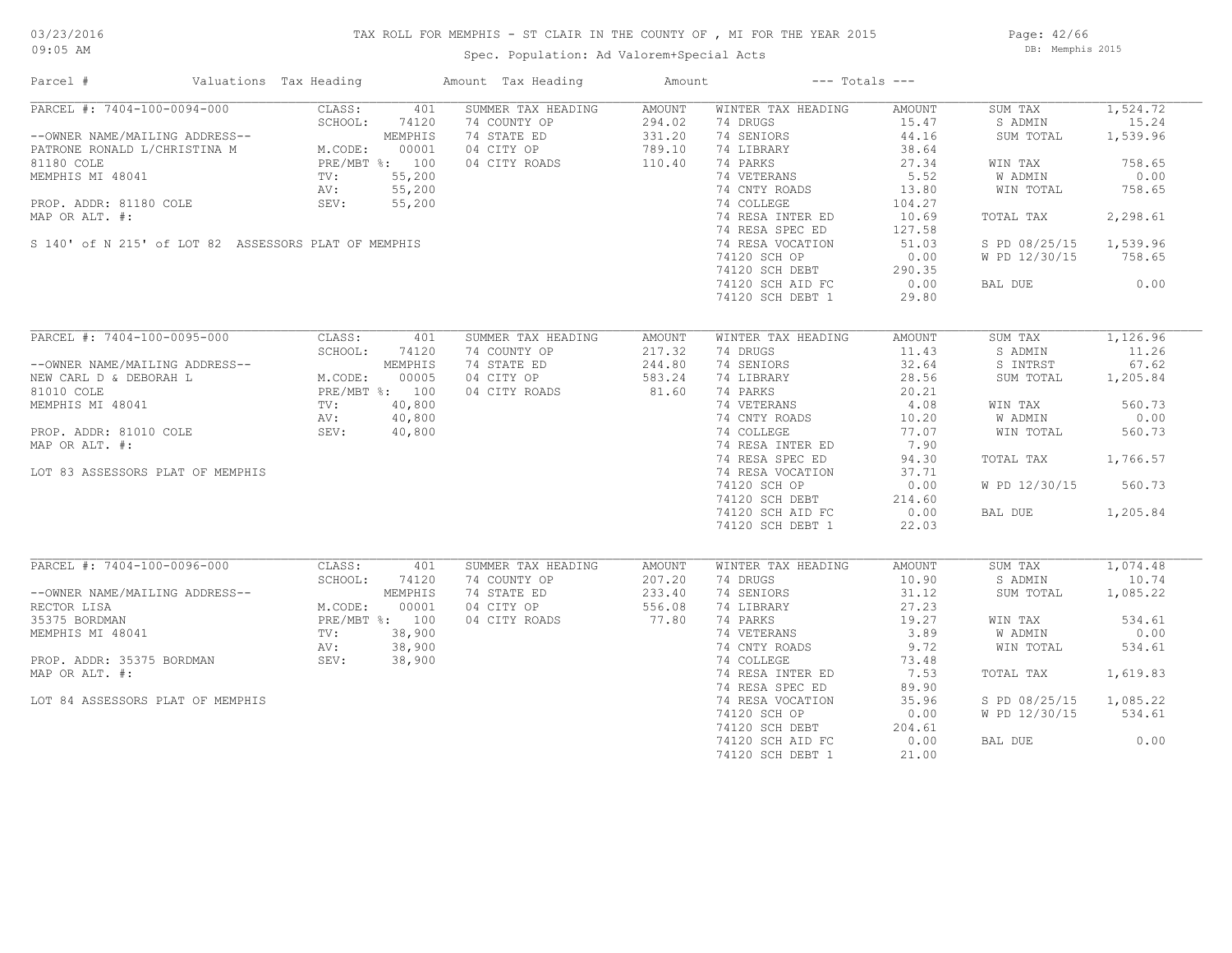### TAX ROLL FOR MEMPHIS - ST CLAIR IN THE COUNTY OF , MI FOR THE YEAR 2015

Spec. Population: Ad Valorem+Special Acts

Page: 43/66 DB: Memphis 2015

| Parcel #                                                                                                                                                                                                                            | Valuations Tax Heading                                       |                                                                                | Amount Tax Heading                                                               | Amount                                                |                                                                                                                                                                                                                                                           | $---$ Totals $---$                                                                                                                     |                                                                                                                              |                                                                                                           |
|-------------------------------------------------------------------------------------------------------------------------------------------------------------------------------------------------------------------------------------|--------------------------------------------------------------|--------------------------------------------------------------------------------|----------------------------------------------------------------------------------|-------------------------------------------------------|-----------------------------------------------------------------------------------------------------------------------------------------------------------------------------------------------------------------------------------------------------------|----------------------------------------------------------------------------------------------------------------------------------------|------------------------------------------------------------------------------------------------------------------------------|-----------------------------------------------------------------------------------------------------------|
| PARCEL #: 7404-100-0097-000<br>--OWNER NAME/MAILING ADDRESS--<br>SPOUTZ KEVIN & CHRISTINE<br>35801 BORDMAN<br>MEMPHIS MI 48041<br>PROP. ADDR: 35801 BORDMAN<br>MAP OR ALT. #:<br>LOT 85 ASSESSORS PLAT OF MEMPHIS                   | CLASS:<br>SCHOOL:<br>M.CODE:<br>TV:<br>AV:<br>SEV:           | 401<br>74120<br>MEMPHIS<br>PRE/MBT %: 100<br>55,300<br>55,300<br>55,300        | SUMMER TAX HEADING<br>74 COUNTY OP<br>74 STATE ED<br>04 CITY OP<br>04 CITY ROADS | <b>AMOUNT</b><br>294.55<br>331.80<br>790.53<br>110.60 | WINTER TAX HEADING<br>74 DRUGS<br>74 SENIORS<br>74 LIBRARY<br>74 PARKS<br>74 VETERANS<br>74 CNTY ROADS<br>74 COLLEGE<br>74 RESA INTER ED<br>74 RESA SPEC ED<br>74 RESA VOCATION<br>74120 SCH OP                                                           | AMOUNT<br>15.50<br>44.24<br>38.71<br>27.39<br>5.53<br>13.82<br>104.46<br>10.71<br>127.81<br>51.12<br>0.00                              | SUM TAX<br>S ADMIN<br>SUM TOTAL<br>WIN TAX<br>W ADMIN<br>WIN TOTAL<br>TOTAL TAX<br>S PD 09/21/15<br>W PD 02/16/16            | 1,527.48<br>15.27<br>1,542.75<br>760.02<br>0.00<br>760.02<br>2,302.77<br>1,542.75<br>760.02               |
|                                                                                                                                                                                                                                     |                                                              |                                                                                |                                                                                  |                                                       | 74120 SCH DEBT<br>74120 SCH AID FC<br>74120 SCH DEBT 1                                                                                                                                                                                                    | 290.87<br>0.00<br>29.86                                                                                                                | BAL DUE                                                                                                                      | 0.00                                                                                                      |
| PARCEL #: 7404-100-0098-000<br>--OWNER NAME/MAILING ADDRESS--<br>HOLLOMAN CECILIA E<br>4655 PORTOFINO WAY # 202<br>WEST PALM BEACH FL 33402<br>PROP. ADDR: 35845 BORDMAN<br>MAP OR ALT. #:<br>LOT 86 & 87 ASSESSORS PLAT OF MEMPHIS | CLASS:<br>SCHOOL:<br>M.CODE:<br>$\text{TV}$ :<br>AV:<br>SEV: | 401<br>74120<br>MEMPHIS<br>00001<br>PRE/MBT %: 0<br>45,200<br>45,200<br>45,200 | SUMMER TAX HEADING<br>74 COUNTY OP<br>74 STATE ED<br>04 CITY OP<br>04 CITY ROADS | AMOUNT<br>240.75<br>271.20<br>646.14<br>90.40         | WINTER TAX HEADING<br>74 DRUGS<br>74 SENIORS<br>74 LIBRARY<br>74 PARKS<br>74 VETERANS<br>74 CNTY ROADS<br>74 COLLEGE<br>74 RESA INTER ED<br>74 RESA SPEC ED<br>74 RESA VOCATION<br>74120 SCH OP<br>74120 SCH DEBT<br>74120 SCH AID FC<br>74120 SCH DEBT 1 | AMOUNT<br>12.66<br>36.16<br>31.64<br>22.39<br>4.52<br>11.30<br>85.38<br>8.75<br>104.47<br>41.78<br>811.48<br>237.75<br>0.00<br>24.40   | SUM TAX<br>S ADMIN<br>SUM TOTAL<br>WIN TAX<br>W ADMIN<br>WIN TOTAL<br>TOTAL TAX<br>S PD 08/25/15<br>W PD 12/30/15<br>BAL DUE | 1,248.49<br>12.48<br>1,260.97<br>1,432.68<br>0.00<br>1,432.68<br>2,693.65<br>1,260.97<br>1,432.68<br>0.00 |
| PARCEL #: 7404-743-0001-000<br>--OWNER NAME/MAILING ADDRESS--<br>VARGA MIROSLAVA<br>66011 LOWE PLANK<br>NEW HAVEN MI 48050<br>PROP. ADDR: 81057 MAIN<br>MAP OR ALT. #:<br>LOT 1 S.P. SPAFFORD'S ADDITION TO MEMPHIS VILLAGE         | CLASS:<br>SCHOOL:<br>M.CODE:<br>TV:<br>AV:<br>SEV:           | 201<br>74120<br>MEMPHIS<br>PRE/MBT %: 0<br>54,700<br>54,700<br>54,700          | SUMMER TAX HEADING<br>74 COUNTY OP<br>74 STATE ED<br>04 CITY OP<br>04 CITY ROADS | <b>AMOUNT</b><br>291.35<br>328.20<br>781.95<br>109.40 | WINTER TAX HEADING<br>74 DRUGS<br>74 SENIORS<br>74 LIBRARY<br>74 PARKS<br>74 VETERANS<br>74 CNTY ROADS<br>74 COLLEGE<br>74 RESA INTER ED<br>74 RESA SPEC ED<br>74 RESA VOCATION<br>74120 SCH OP<br>74120 SCH DEBT<br>74120 SCH AID FC<br>74120 SCH DEBT 1 | AMOUNT<br>15.33<br>43.76<br>38.29<br>27.09<br>5.47<br>13.67<br>103.33<br>10.60<br>126.42<br>50.57<br>982.04<br>287.72<br>0.00<br>29.53 | SUM TAX<br>S ADMIN<br>SUM TOTAL<br>WIN TAX<br>W ADMIN<br>WIN TOTAL<br>TOTAL TAX<br>S PD 08/27/15<br>W PD 12/28/15<br>BAL DUE | 1,510.90<br>15.10<br>1,526.00<br>1,733.82<br>0.00<br>1,733.82<br>3,259.82<br>1,526.00<br>1,733.82<br>0.00 |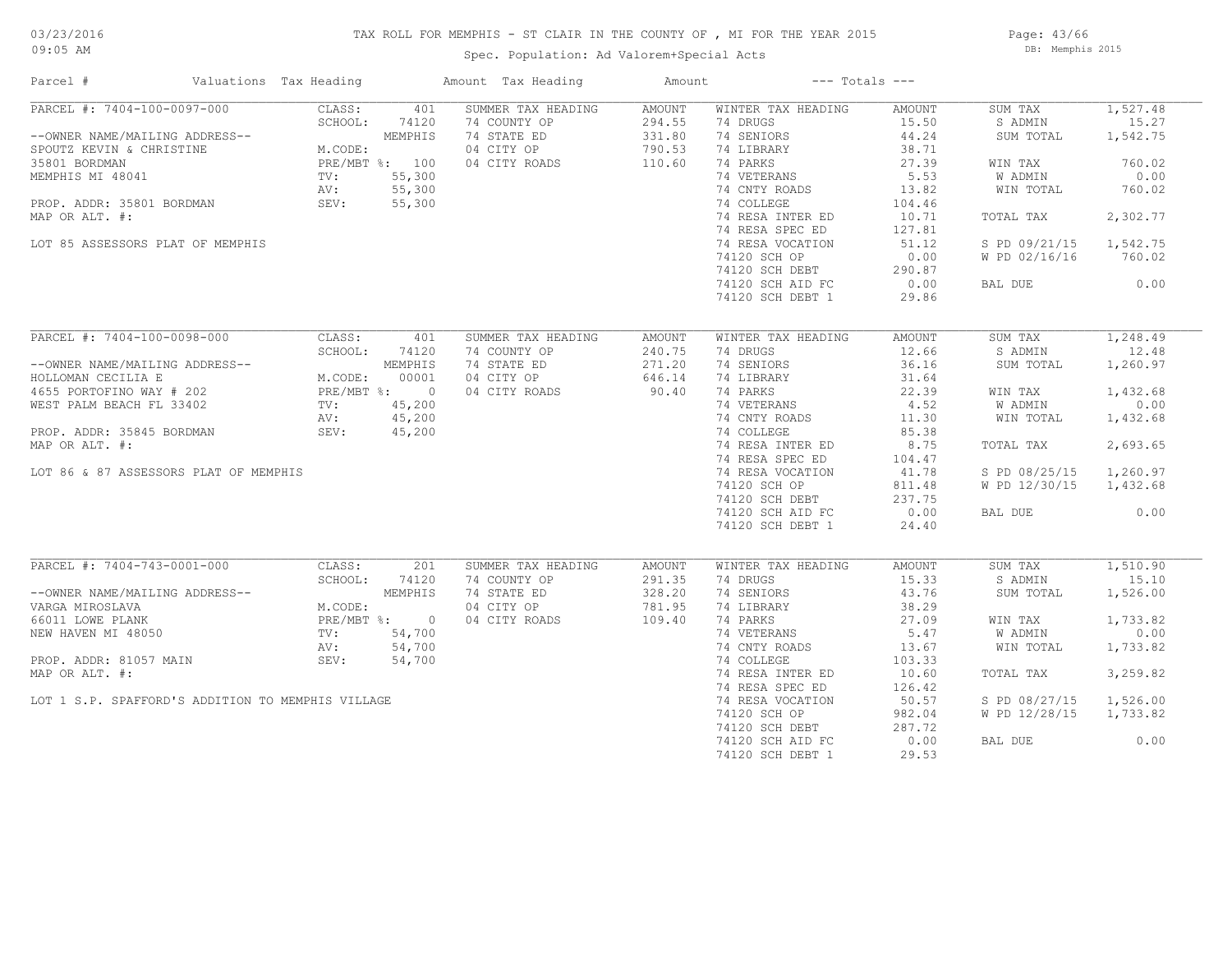#### TAX ROLL FOR MEMPHIS - ST CLAIR IN THE COUNTY OF , MI FOR THE YEAR 2015

Page: 44/66 DB: Memphis 2015

| PARCEL #: 7404-743-0002-000 CLASS: 201<br>--OWNER NAME/MAILING ADDRESS-- SCHOOL: 74120<br>VARGA MIROSLAVA M.CODE: MEMPHIS<br>66011 LOWE PLANK PRE/MBT %: 0<br>LENOX MI 48050 TV: 8,534<br>PROP. ADDR: 81047 MAIN SEV: 8,700<br>MAR.ORAIN S<br>SUMMER TAX HEADING<br>WINTER TAX HEADING<br>235.70<br>AMOUNT<br>AMOUNT<br>SUM TAX<br>74 COUNTY OP<br>45.45<br>74 DRUGS<br>2.39<br>2.35<br>S ADMIN<br>74 STATE ED<br>51.20<br>74 SENIORS<br>6.82<br>SUM TOTAL<br>238.05<br>04 CITY OP 121.99<br>04 CITY ROADS 17.06<br>74 LIBRARY<br>5.97<br>74 PARKS<br>04 CITY ROADS<br>4.22<br>270.44<br>WIN TAX<br>74 VETERANS 0.85<br>W ADMIN<br>0.00<br>$8,534$<br>$8,700$<br>$8,700$<br>74 CNTY ROADS<br>2.13<br>WIN TOTAL<br>270.44<br>74 COLLEGE<br>16.12<br>508.49<br>74 RESA INTER ED<br>1.65<br>TOTAL TAX<br>74 RESA SPEC ED<br>19.72<br>LOT 2 S.P. SPAFFORD'S ADDITION TO MEMPHIS VILLAGE<br>74 RESA VOCATION<br>7.88<br>S PD 08/21/15<br>238.05<br>W PD 01/28/16<br>270.44<br>74120 SCH OP<br>153.21<br>44.88<br>74120 SCH DEBT<br>0.00<br>0.00<br>74120 SCH AID FC<br>BAL DUE<br>74120 SCH DEBT 1<br>4.60<br>PARCEL #: 7404-743-0003-000<br>CLASS: 202<br>SUMMER TAX HEADING<br>WINTER TAX HEADING<br>SUM TAX<br>476.60<br>AMOUNT<br>AMOUNT<br>CLASS: 202<br>--OWNER NAME/MAILING ADDRESS--<br>VARGA PAVLE & MIRA LIVING TRUST<br>66011 LOWE PLANK<br>LENOX MI 48050<br>PRE/MBT %: 0<br>PRE/MBT %: 0<br>PRE/MBT %: 17,255<br>PROP. ADDR: 34875 BORDMAN/01101<br>91.90<br>4.83<br>4.76<br>74 COUNTY OP<br>74 DRUGS<br>S ADMIN<br>103.53<br>13.80<br>481.36<br>74 STATE ED<br>74 SENIORS<br>SUM TOTAL<br>04 CITY OP<br>246.66<br>74 LIBRARY<br>12.07<br>34.51<br>74 PARKS<br>04 CITY ROADS<br>8.54<br>546.88<br>WIN TAX<br>74 VETERANS<br>74 CNTY ROADS<br>1.72<br>W ADMIN<br>0.00<br>ENOX MI 48050<br>PROP. ADDR: 34875 BORDMAN/81121 MAIN SEV: 17,900<br>MAP OR ALT. #:<br>CLOT 3 TO 7 INC; ALSO INC THAT PART OF VAC ALLEY LYING S OF N LINE S 5 FT LOT 3 EXT<br>4.31<br>546.88<br>WIN TOTAL<br>74 COLLEGE<br>32.59<br>3.34<br>1,028.24<br>74 RESA INTER ED<br>TOTAL TAX<br>74 RESA SPEC ED<br>39.88<br>74 RESA VOCATION<br>15.95<br>S PD 08/21/15<br>481.36<br>74120 SCH OP<br>W TO LOT 6S.P. SPAFFORD'S ADDITION TO MEMPHIS VILLAGE<br>309.78<br>W PD 01/28/16<br>546.88<br>74120 SCH DEBT<br>90.76<br>0.00<br>74120 SCH AID FC<br>0.00<br>BAL DUE<br>74120 SCH DEBT 1<br>9.31<br>PARCEL #: 7404-743-0004-000<br>CLASS:<br>202<br>SUMMER TAX HEADING<br>WINTER TAX HEADING<br>SUM TAX<br>232.89<br>AMOUNT<br>AMOUNT<br>2.36<br>2.32<br>SCHOOL:<br>74120<br>74 COUNTY OP<br>44.91<br>74 DRUGS<br>S ADMIN<br>--OWNER NAME/MAILING ADDRESS--<br>VARGA PAVLE & MIRA LIVING TRUST M.CODE:<br>66011 LOWE PLANK PRE/MBT PRE/MBT<br>LENOX MI 48050 TV:<br>PROP. ADDR: 34855 BORDMAN SEV:<br>NATELY<br>74 STATE ED 50.59<br>MEMPHIS<br>74 SENIORS<br>6.74<br>SUM TOTAL<br>235.21<br>120.53<br>04 CITY OP<br>74 LIBRARY<br>5.90<br>16.86<br>04 CITY ROADS<br>74 PARKS<br>267.21<br>PRE/MBT %: 0<br>4.17<br>WIN TAX<br>0.00<br>74 VETERANS<br>0.84<br>W ADMIN<br>$8,432$<br>8,500<br>8,500<br>8,500<br>74 CNTY ROADS<br>2.10<br>267.21<br>WIN TOTAL<br>15.92<br>74 COLLEGE<br>502.42<br>MAP OR ALT. #:<br>74 RESA INTER ED<br>1.63<br>TOTAL TAX<br>74 RESA SPEC ED<br>19.48<br>LOT 8 S.P. SPAFFORDS ADDITION TO MEMPHIS VILLAGE<br>74 RESA VOCATION<br>7.79<br>S PD 08/21/15<br>235.21<br>74120 SCH OP<br>267.21<br>151.38<br>W PD 12/28/15<br>44.35<br>74120 SCH DEBT<br>0.00<br>74120 SCH AID FC<br>0.00<br>BAL DUE<br>74120 SCH DEBT 1<br>4.55 | Valuations Tax Heading<br>Parcel # | Amount Tax Heading | Amount | $---$ Totals $---$ |  |  |
|---------------------------------------------------------------------------------------------------------------------------------------------------------------------------------------------------------------------------------------------------------------------------------------------------------------------------------------------------------------------------------------------------------------------------------------------------------------------------------------------------------------------------------------------------------------------------------------------------------------------------------------------------------------------------------------------------------------------------------------------------------------------------------------------------------------------------------------------------------------------------------------------------------------------------------------------------------------------------------------------------------------------------------------------------------------------------------------------------------------------------------------------------------------------------------------------------------------------------------------------------------------------------------------------------------------------------------------------------------------------------------------------------------------------------------------------------------------------------------------------------------------------------------------------------------------------------------------------------------------------------------------------------------------------------------------------------------------------------------------------------------------------------------------------------------------------------------------------------------------------------------------------------------------------------------------------------------------------------------------------------------------------------------------------------------------------------------------------------------------------------------------------------------------------------------------------------------------------------------------------------------------------------------------------------------------------------------------------------------------------------------------------------------------------------------------------------------------------------------------------------------------------------------------------------------------------------------------------------------------------------------------------------------------------------------------------------------------------------------------------------------------------------------------------------------------------------------------------------------------------------------------------------------------------------------------------------------------------------------------------------------------------------------------------------------------------------------------------------------------------------------------------------------------------------------------------------------------------------------------------------------------------------------------------------------------------------------------------------------------------------------------------------------------------------------------------------------------------------------------------------------------------------------------|------------------------------------|--------------------|--------|--------------------|--|--|
|                                                                                                                                                                                                                                                                                                                                                                                                                                                                                                                                                                                                                                                                                                                                                                                                                                                                                                                                                                                                                                                                                                                                                                                                                                                                                                                                                                                                                                                                                                                                                                                                                                                                                                                                                                                                                                                                                                                                                                                                                                                                                                                                                                                                                                                                                                                                                                                                                                                                                                                                                                                                                                                                                                                                                                                                                                                                                                                                                                                                                                                                                                                                                                                                                                                                                                                                                                                                                                                                                                                                       |                                    |                    |        |                    |  |  |
|                                                                                                                                                                                                                                                                                                                                                                                                                                                                                                                                                                                                                                                                                                                                                                                                                                                                                                                                                                                                                                                                                                                                                                                                                                                                                                                                                                                                                                                                                                                                                                                                                                                                                                                                                                                                                                                                                                                                                                                                                                                                                                                                                                                                                                                                                                                                                                                                                                                                                                                                                                                                                                                                                                                                                                                                                                                                                                                                                                                                                                                                                                                                                                                                                                                                                                                                                                                                                                                                                                                                       |                                    |                    |        |                    |  |  |
|                                                                                                                                                                                                                                                                                                                                                                                                                                                                                                                                                                                                                                                                                                                                                                                                                                                                                                                                                                                                                                                                                                                                                                                                                                                                                                                                                                                                                                                                                                                                                                                                                                                                                                                                                                                                                                                                                                                                                                                                                                                                                                                                                                                                                                                                                                                                                                                                                                                                                                                                                                                                                                                                                                                                                                                                                                                                                                                                                                                                                                                                                                                                                                                                                                                                                                                                                                                                                                                                                                                                       |                                    |                    |        |                    |  |  |
|                                                                                                                                                                                                                                                                                                                                                                                                                                                                                                                                                                                                                                                                                                                                                                                                                                                                                                                                                                                                                                                                                                                                                                                                                                                                                                                                                                                                                                                                                                                                                                                                                                                                                                                                                                                                                                                                                                                                                                                                                                                                                                                                                                                                                                                                                                                                                                                                                                                                                                                                                                                                                                                                                                                                                                                                                                                                                                                                                                                                                                                                                                                                                                                                                                                                                                                                                                                                                                                                                                                                       |                                    |                    |        |                    |  |  |
|                                                                                                                                                                                                                                                                                                                                                                                                                                                                                                                                                                                                                                                                                                                                                                                                                                                                                                                                                                                                                                                                                                                                                                                                                                                                                                                                                                                                                                                                                                                                                                                                                                                                                                                                                                                                                                                                                                                                                                                                                                                                                                                                                                                                                                                                                                                                                                                                                                                                                                                                                                                                                                                                                                                                                                                                                                                                                                                                                                                                                                                                                                                                                                                                                                                                                                                                                                                                                                                                                                                                       |                                    |                    |        |                    |  |  |
|                                                                                                                                                                                                                                                                                                                                                                                                                                                                                                                                                                                                                                                                                                                                                                                                                                                                                                                                                                                                                                                                                                                                                                                                                                                                                                                                                                                                                                                                                                                                                                                                                                                                                                                                                                                                                                                                                                                                                                                                                                                                                                                                                                                                                                                                                                                                                                                                                                                                                                                                                                                                                                                                                                                                                                                                                                                                                                                                                                                                                                                                                                                                                                                                                                                                                                                                                                                                                                                                                                                                       |                                    |                    |        |                    |  |  |
|                                                                                                                                                                                                                                                                                                                                                                                                                                                                                                                                                                                                                                                                                                                                                                                                                                                                                                                                                                                                                                                                                                                                                                                                                                                                                                                                                                                                                                                                                                                                                                                                                                                                                                                                                                                                                                                                                                                                                                                                                                                                                                                                                                                                                                                                                                                                                                                                                                                                                                                                                                                                                                                                                                                                                                                                                                                                                                                                                                                                                                                                                                                                                                                                                                                                                                                                                                                                                                                                                                                                       |                                    |                    |        |                    |  |  |
|                                                                                                                                                                                                                                                                                                                                                                                                                                                                                                                                                                                                                                                                                                                                                                                                                                                                                                                                                                                                                                                                                                                                                                                                                                                                                                                                                                                                                                                                                                                                                                                                                                                                                                                                                                                                                                                                                                                                                                                                                                                                                                                                                                                                                                                                                                                                                                                                                                                                                                                                                                                                                                                                                                                                                                                                                                                                                                                                                                                                                                                                                                                                                                                                                                                                                                                                                                                                                                                                                                                                       |                                    |                    |        |                    |  |  |
|                                                                                                                                                                                                                                                                                                                                                                                                                                                                                                                                                                                                                                                                                                                                                                                                                                                                                                                                                                                                                                                                                                                                                                                                                                                                                                                                                                                                                                                                                                                                                                                                                                                                                                                                                                                                                                                                                                                                                                                                                                                                                                                                                                                                                                                                                                                                                                                                                                                                                                                                                                                                                                                                                                                                                                                                                                                                                                                                                                                                                                                                                                                                                                                                                                                                                                                                                                                                                                                                                                                                       | MAP OR ALT. #:                     |                    |        |                    |  |  |
|                                                                                                                                                                                                                                                                                                                                                                                                                                                                                                                                                                                                                                                                                                                                                                                                                                                                                                                                                                                                                                                                                                                                                                                                                                                                                                                                                                                                                                                                                                                                                                                                                                                                                                                                                                                                                                                                                                                                                                                                                                                                                                                                                                                                                                                                                                                                                                                                                                                                                                                                                                                                                                                                                                                                                                                                                                                                                                                                                                                                                                                                                                                                                                                                                                                                                                                                                                                                                                                                                                                                       |                                    |                    |        |                    |  |  |
|                                                                                                                                                                                                                                                                                                                                                                                                                                                                                                                                                                                                                                                                                                                                                                                                                                                                                                                                                                                                                                                                                                                                                                                                                                                                                                                                                                                                                                                                                                                                                                                                                                                                                                                                                                                                                                                                                                                                                                                                                                                                                                                                                                                                                                                                                                                                                                                                                                                                                                                                                                                                                                                                                                                                                                                                                                                                                                                                                                                                                                                                                                                                                                                                                                                                                                                                                                                                                                                                                                                                       |                                    |                    |        |                    |  |  |
|                                                                                                                                                                                                                                                                                                                                                                                                                                                                                                                                                                                                                                                                                                                                                                                                                                                                                                                                                                                                                                                                                                                                                                                                                                                                                                                                                                                                                                                                                                                                                                                                                                                                                                                                                                                                                                                                                                                                                                                                                                                                                                                                                                                                                                                                                                                                                                                                                                                                                                                                                                                                                                                                                                                                                                                                                                                                                                                                                                                                                                                                                                                                                                                                                                                                                                                                                                                                                                                                                                                                       |                                    |                    |        |                    |  |  |
|                                                                                                                                                                                                                                                                                                                                                                                                                                                                                                                                                                                                                                                                                                                                                                                                                                                                                                                                                                                                                                                                                                                                                                                                                                                                                                                                                                                                                                                                                                                                                                                                                                                                                                                                                                                                                                                                                                                                                                                                                                                                                                                                                                                                                                                                                                                                                                                                                                                                                                                                                                                                                                                                                                                                                                                                                                                                                                                                                                                                                                                                                                                                                                                                                                                                                                                                                                                                                                                                                                                                       |                                    |                    |        |                    |  |  |
|                                                                                                                                                                                                                                                                                                                                                                                                                                                                                                                                                                                                                                                                                                                                                                                                                                                                                                                                                                                                                                                                                                                                                                                                                                                                                                                                                                                                                                                                                                                                                                                                                                                                                                                                                                                                                                                                                                                                                                                                                                                                                                                                                                                                                                                                                                                                                                                                                                                                                                                                                                                                                                                                                                                                                                                                                                                                                                                                                                                                                                                                                                                                                                                                                                                                                                                                                                                                                                                                                                                                       |                                    |                    |        |                    |  |  |
|                                                                                                                                                                                                                                                                                                                                                                                                                                                                                                                                                                                                                                                                                                                                                                                                                                                                                                                                                                                                                                                                                                                                                                                                                                                                                                                                                                                                                                                                                                                                                                                                                                                                                                                                                                                                                                                                                                                                                                                                                                                                                                                                                                                                                                                                                                                                                                                                                                                                                                                                                                                                                                                                                                                                                                                                                                                                                                                                                                                                                                                                                                                                                                                                                                                                                                                                                                                                                                                                                                                                       |                                    |                    |        |                    |  |  |
|                                                                                                                                                                                                                                                                                                                                                                                                                                                                                                                                                                                                                                                                                                                                                                                                                                                                                                                                                                                                                                                                                                                                                                                                                                                                                                                                                                                                                                                                                                                                                                                                                                                                                                                                                                                                                                                                                                                                                                                                                                                                                                                                                                                                                                                                                                                                                                                                                                                                                                                                                                                                                                                                                                                                                                                                                                                                                                                                                                                                                                                                                                                                                                                                                                                                                                                                                                                                                                                                                                                                       |                                    |                    |        |                    |  |  |
|                                                                                                                                                                                                                                                                                                                                                                                                                                                                                                                                                                                                                                                                                                                                                                                                                                                                                                                                                                                                                                                                                                                                                                                                                                                                                                                                                                                                                                                                                                                                                                                                                                                                                                                                                                                                                                                                                                                                                                                                                                                                                                                                                                                                                                                                                                                                                                                                                                                                                                                                                                                                                                                                                                                                                                                                                                                                                                                                                                                                                                                                                                                                                                                                                                                                                                                                                                                                                                                                                                                                       |                                    |                    |        |                    |  |  |
|                                                                                                                                                                                                                                                                                                                                                                                                                                                                                                                                                                                                                                                                                                                                                                                                                                                                                                                                                                                                                                                                                                                                                                                                                                                                                                                                                                                                                                                                                                                                                                                                                                                                                                                                                                                                                                                                                                                                                                                                                                                                                                                                                                                                                                                                                                                                                                                                                                                                                                                                                                                                                                                                                                                                                                                                                                                                                                                                                                                                                                                                                                                                                                                                                                                                                                                                                                                                                                                                                                                                       |                                    |                    |        |                    |  |  |
|                                                                                                                                                                                                                                                                                                                                                                                                                                                                                                                                                                                                                                                                                                                                                                                                                                                                                                                                                                                                                                                                                                                                                                                                                                                                                                                                                                                                                                                                                                                                                                                                                                                                                                                                                                                                                                                                                                                                                                                                                                                                                                                                                                                                                                                                                                                                                                                                                                                                                                                                                                                                                                                                                                                                                                                                                                                                                                                                                                                                                                                                                                                                                                                                                                                                                                                                                                                                                                                                                                                                       |                                    |                    |        |                    |  |  |
|                                                                                                                                                                                                                                                                                                                                                                                                                                                                                                                                                                                                                                                                                                                                                                                                                                                                                                                                                                                                                                                                                                                                                                                                                                                                                                                                                                                                                                                                                                                                                                                                                                                                                                                                                                                                                                                                                                                                                                                                                                                                                                                                                                                                                                                                                                                                                                                                                                                                                                                                                                                                                                                                                                                                                                                                                                                                                                                                                                                                                                                                                                                                                                                                                                                                                                                                                                                                                                                                                                                                       |                                    |                    |        |                    |  |  |
|                                                                                                                                                                                                                                                                                                                                                                                                                                                                                                                                                                                                                                                                                                                                                                                                                                                                                                                                                                                                                                                                                                                                                                                                                                                                                                                                                                                                                                                                                                                                                                                                                                                                                                                                                                                                                                                                                                                                                                                                                                                                                                                                                                                                                                                                                                                                                                                                                                                                                                                                                                                                                                                                                                                                                                                                                                                                                                                                                                                                                                                                                                                                                                                                                                                                                                                                                                                                                                                                                                                                       |                                    |                    |        |                    |  |  |
|                                                                                                                                                                                                                                                                                                                                                                                                                                                                                                                                                                                                                                                                                                                                                                                                                                                                                                                                                                                                                                                                                                                                                                                                                                                                                                                                                                                                                                                                                                                                                                                                                                                                                                                                                                                                                                                                                                                                                                                                                                                                                                                                                                                                                                                                                                                                                                                                                                                                                                                                                                                                                                                                                                                                                                                                                                                                                                                                                                                                                                                                                                                                                                                                                                                                                                                                                                                                                                                                                                                                       |                                    |                    |        |                    |  |  |
|                                                                                                                                                                                                                                                                                                                                                                                                                                                                                                                                                                                                                                                                                                                                                                                                                                                                                                                                                                                                                                                                                                                                                                                                                                                                                                                                                                                                                                                                                                                                                                                                                                                                                                                                                                                                                                                                                                                                                                                                                                                                                                                                                                                                                                                                                                                                                                                                                                                                                                                                                                                                                                                                                                                                                                                                                                                                                                                                                                                                                                                                                                                                                                                                                                                                                                                                                                                                                                                                                                                                       |                                    |                    |        |                    |  |  |
|                                                                                                                                                                                                                                                                                                                                                                                                                                                                                                                                                                                                                                                                                                                                                                                                                                                                                                                                                                                                                                                                                                                                                                                                                                                                                                                                                                                                                                                                                                                                                                                                                                                                                                                                                                                                                                                                                                                                                                                                                                                                                                                                                                                                                                                                                                                                                                                                                                                                                                                                                                                                                                                                                                                                                                                                                                                                                                                                                                                                                                                                                                                                                                                                                                                                                                                                                                                                                                                                                                                                       |                                    |                    |        |                    |  |  |
|                                                                                                                                                                                                                                                                                                                                                                                                                                                                                                                                                                                                                                                                                                                                                                                                                                                                                                                                                                                                                                                                                                                                                                                                                                                                                                                                                                                                                                                                                                                                                                                                                                                                                                                                                                                                                                                                                                                                                                                                                                                                                                                                                                                                                                                                                                                                                                                                                                                                                                                                                                                                                                                                                                                                                                                                                                                                                                                                                                                                                                                                                                                                                                                                                                                                                                                                                                                                                                                                                                                                       |                                    |                    |        |                    |  |  |
|                                                                                                                                                                                                                                                                                                                                                                                                                                                                                                                                                                                                                                                                                                                                                                                                                                                                                                                                                                                                                                                                                                                                                                                                                                                                                                                                                                                                                                                                                                                                                                                                                                                                                                                                                                                                                                                                                                                                                                                                                                                                                                                                                                                                                                                                                                                                                                                                                                                                                                                                                                                                                                                                                                                                                                                                                                                                                                                                                                                                                                                                                                                                                                                                                                                                                                                                                                                                                                                                                                                                       |                                    |                    |        |                    |  |  |
|                                                                                                                                                                                                                                                                                                                                                                                                                                                                                                                                                                                                                                                                                                                                                                                                                                                                                                                                                                                                                                                                                                                                                                                                                                                                                                                                                                                                                                                                                                                                                                                                                                                                                                                                                                                                                                                                                                                                                                                                                                                                                                                                                                                                                                                                                                                                                                                                                                                                                                                                                                                                                                                                                                                                                                                                                                                                                                                                                                                                                                                                                                                                                                                                                                                                                                                                                                                                                                                                                                                                       |                                    |                    |        |                    |  |  |
|                                                                                                                                                                                                                                                                                                                                                                                                                                                                                                                                                                                                                                                                                                                                                                                                                                                                                                                                                                                                                                                                                                                                                                                                                                                                                                                                                                                                                                                                                                                                                                                                                                                                                                                                                                                                                                                                                                                                                                                                                                                                                                                                                                                                                                                                                                                                                                                                                                                                                                                                                                                                                                                                                                                                                                                                                                                                                                                                                                                                                                                                                                                                                                                                                                                                                                                                                                                                                                                                                                                                       |                                    |                    |        |                    |  |  |
|                                                                                                                                                                                                                                                                                                                                                                                                                                                                                                                                                                                                                                                                                                                                                                                                                                                                                                                                                                                                                                                                                                                                                                                                                                                                                                                                                                                                                                                                                                                                                                                                                                                                                                                                                                                                                                                                                                                                                                                                                                                                                                                                                                                                                                                                                                                                                                                                                                                                                                                                                                                                                                                                                                                                                                                                                                                                                                                                                                                                                                                                                                                                                                                                                                                                                                                                                                                                                                                                                                                                       |                                    |                    |        |                    |  |  |
|                                                                                                                                                                                                                                                                                                                                                                                                                                                                                                                                                                                                                                                                                                                                                                                                                                                                                                                                                                                                                                                                                                                                                                                                                                                                                                                                                                                                                                                                                                                                                                                                                                                                                                                                                                                                                                                                                                                                                                                                                                                                                                                                                                                                                                                                                                                                                                                                                                                                                                                                                                                                                                                                                                                                                                                                                                                                                                                                                                                                                                                                                                                                                                                                                                                                                                                                                                                                                                                                                                                                       |                                    |                    |        |                    |  |  |
|                                                                                                                                                                                                                                                                                                                                                                                                                                                                                                                                                                                                                                                                                                                                                                                                                                                                                                                                                                                                                                                                                                                                                                                                                                                                                                                                                                                                                                                                                                                                                                                                                                                                                                                                                                                                                                                                                                                                                                                                                                                                                                                                                                                                                                                                                                                                                                                                                                                                                                                                                                                                                                                                                                                                                                                                                                                                                                                                                                                                                                                                                                                                                                                                                                                                                                                                                                                                                                                                                                                                       |                                    |                    |        |                    |  |  |
|                                                                                                                                                                                                                                                                                                                                                                                                                                                                                                                                                                                                                                                                                                                                                                                                                                                                                                                                                                                                                                                                                                                                                                                                                                                                                                                                                                                                                                                                                                                                                                                                                                                                                                                                                                                                                                                                                                                                                                                                                                                                                                                                                                                                                                                                                                                                                                                                                                                                                                                                                                                                                                                                                                                                                                                                                                                                                                                                                                                                                                                                                                                                                                                                                                                                                                                                                                                                                                                                                                                                       |                                    |                    |        |                    |  |  |
|                                                                                                                                                                                                                                                                                                                                                                                                                                                                                                                                                                                                                                                                                                                                                                                                                                                                                                                                                                                                                                                                                                                                                                                                                                                                                                                                                                                                                                                                                                                                                                                                                                                                                                                                                                                                                                                                                                                                                                                                                                                                                                                                                                                                                                                                                                                                                                                                                                                                                                                                                                                                                                                                                                                                                                                                                                                                                                                                                                                                                                                                                                                                                                                                                                                                                                                                                                                                                                                                                                                                       |                                    |                    |        |                    |  |  |
|                                                                                                                                                                                                                                                                                                                                                                                                                                                                                                                                                                                                                                                                                                                                                                                                                                                                                                                                                                                                                                                                                                                                                                                                                                                                                                                                                                                                                                                                                                                                                                                                                                                                                                                                                                                                                                                                                                                                                                                                                                                                                                                                                                                                                                                                                                                                                                                                                                                                                                                                                                                                                                                                                                                                                                                                                                                                                                                                                                                                                                                                                                                                                                                                                                                                                                                                                                                                                                                                                                                                       |                                    |                    |        |                    |  |  |
|                                                                                                                                                                                                                                                                                                                                                                                                                                                                                                                                                                                                                                                                                                                                                                                                                                                                                                                                                                                                                                                                                                                                                                                                                                                                                                                                                                                                                                                                                                                                                                                                                                                                                                                                                                                                                                                                                                                                                                                                                                                                                                                                                                                                                                                                                                                                                                                                                                                                                                                                                                                                                                                                                                                                                                                                                                                                                                                                                                                                                                                                                                                                                                                                                                                                                                                                                                                                                                                                                                                                       |                                    |                    |        |                    |  |  |
|                                                                                                                                                                                                                                                                                                                                                                                                                                                                                                                                                                                                                                                                                                                                                                                                                                                                                                                                                                                                                                                                                                                                                                                                                                                                                                                                                                                                                                                                                                                                                                                                                                                                                                                                                                                                                                                                                                                                                                                                                                                                                                                                                                                                                                                                                                                                                                                                                                                                                                                                                                                                                                                                                                                                                                                                                                                                                                                                                                                                                                                                                                                                                                                                                                                                                                                                                                                                                                                                                                                                       |                                    |                    |        |                    |  |  |
|                                                                                                                                                                                                                                                                                                                                                                                                                                                                                                                                                                                                                                                                                                                                                                                                                                                                                                                                                                                                                                                                                                                                                                                                                                                                                                                                                                                                                                                                                                                                                                                                                                                                                                                                                                                                                                                                                                                                                                                                                                                                                                                                                                                                                                                                                                                                                                                                                                                                                                                                                                                                                                                                                                                                                                                                                                                                                                                                                                                                                                                                                                                                                                                                                                                                                                                                                                                                                                                                                                                                       |                                    |                    |        |                    |  |  |
|                                                                                                                                                                                                                                                                                                                                                                                                                                                                                                                                                                                                                                                                                                                                                                                                                                                                                                                                                                                                                                                                                                                                                                                                                                                                                                                                                                                                                                                                                                                                                                                                                                                                                                                                                                                                                                                                                                                                                                                                                                                                                                                                                                                                                                                                                                                                                                                                                                                                                                                                                                                                                                                                                                                                                                                                                                                                                                                                                                                                                                                                                                                                                                                                                                                                                                                                                                                                                                                                                                                                       |                                    |                    |        |                    |  |  |
|                                                                                                                                                                                                                                                                                                                                                                                                                                                                                                                                                                                                                                                                                                                                                                                                                                                                                                                                                                                                                                                                                                                                                                                                                                                                                                                                                                                                                                                                                                                                                                                                                                                                                                                                                                                                                                                                                                                                                                                                                                                                                                                                                                                                                                                                                                                                                                                                                                                                                                                                                                                                                                                                                                                                                                                                                                                                                                                                                                                                                                                                                                                                                                                                                                                                                                                                                                                                                                                                                                                                       |                                    |                    |        |                    |  |  |
|                                                                                                                                                                                                                                                                                                                                                                                                                                                                                                                                                                                                                                                                                                                                                                                                                                                                                                                                                                                                                                                                                                                                                                                                                                                                                                                                                                                                                                                                                                                                                                                                                                                                                                                                                                                                                                                                                                                                                                                                                                                                                                                                                                                                                                                                                                                                                                                                                                                                                                                                                                                                                                                                                                                                                                                                                                                                                                                                                                                                                                                                                                                                                                                                                                                                                                                                                                                                                                                                                                                                       |                                    |                    |        |                    |  |  |
|                                                                                                                                                                                                                                                                                                                                                                                                                                                                                                                                                                                                                                                                                                                                                                                                                                                                                                                                                                                                                                                                                                                                                                                                                                                                                                                                                                                                                                                                                                                                                                                                                                                                                                                                                                                                                                                                                                                                                                                                                                                                                                                                                                                                                                                                                                                                                                                                                                                                                                                                                                                                                                                                                                                                                                                                                                                                                                                                                                                                                                                                                                                                                                                                                                                                                                                                                                                                                                                                                                                                       |                                    |                    |        |                    |  |  |
|                                                                                                                                                                                                                                                                                                                                                                                                                                                                                                                                                                                                                                                                                                                                                                                                                                                                                                                                                                                                                                                                                                                                                                                                                                                                                                                                                                                                                                                                                                                                                                                                                                                                                                                                                                                                                                                                                                                                                                                                                                                                                                                                                                                                                                                                                                                                                                                                                                                                                                                                                                                                                                                                                                                                                                                                                                                                                                                                                                                                                                                                                                                                                                                                                                                                                                                                                                                                                                                                                                                                       |                                    |                    |        |                    |  |  |
|                                                                                                                                                                                                                                                                                                                                                                                                                                                                                                                                                                                                                                                                                                                                                                                                                                                                                                                                                                                                                                                                                                                                                                                                                                                                                                                                                                                                                                                                                                                                                                                                                                                                                                                                                                                                                                                                                                                                                                                                                                                                                                                                                                                                                                                                                                                                                                                                                                                                                                                                                                                                                                                                                                                                                                                                                                                                                                                                                                                                                                                                                                                                                                                                                                                                                                                                                                                                                                                                                                                                       |                                    |                    |        |                    |  |  |
|                                                                                                                                                                                                                                                                                                                                                                                                                                                                                                                                                                                                                                                                                                                                                                                                                                                                                                                                                                                                                                                                                                                                                                                                                                                                                                                                                                                                                                                                                                                                                                                                                                                                                                                                                                                                                                                                                                                                                                                                                                                                                                                                                                                                                                                                                                                                                                                                                                                                                                                                                                                                                                                                                                                                                                                                                                                                                                                                                                                                                                                                                                                                                                                                                                                                                                                                                                                                                                                                                                                                       |                                    |                    |        |                    |  |  |
|                                                                                                                                                                                                                                                                                                                                                                                                                                                                                                                                                                                                                                                                                                                                                                                                                                                                                                                                                                                                                                                                                                                                                                                                                                                                                                                                                                                                                                                                                                                                                                                                                                                                                                                                                                                                                                                                                                                                                                                                                                                                                                                                                                                                                                                                                                                                                                                                                                                                                                                                                                                                                                                                                                                                                                                                                                                                                                                                                                                                                                                                                                                                                                                                                                                                                                                                                                                                                                                                                                                                       |                                    |                    |        |                    |  |  |
|                                                                                                                                                                                                                                                                                                                                                                                                                                                                                                                                                                                                                                                                                                                                                                                                                                                                                                                                                                                                                                                                                                                                                                                                                                                                                                                                                                                                                                                                                                                                                                                                                                                                                                                                                                                                                                                                                                                                                                                                                                                                                                                                                                                                                                                                                                                                                                                                                                                                                                                                                                                                                                                                                                                                                                                                                                                                                                                                                                                                                                                                                                                                                                                                                                                                                                                                                                                                                                                                                                                                       |                                    |                    |        |                    |  |  |
|                                                                                                                                                                                                                                                                                                                                                                                                                                                                                                                                                                                                                                                                                                                                                                                                                                                                                                                                                                                                                                                                                                                                                                                                                                                                                                                                                                                                                                                                                                                                                                                                                                                                                                                                                                                                                                                                                                                                                                                                                                                                                                                                                                                                                                                                                                                                                                                                                                                                                                                                                                                                                                                                                                                                                                                                                                                                                                                                                                                                                                                                                                                                                                                                                                                                                                                                                                                                                                                                                                                                       |                                    |                    |        |                    |  |  |
|                                                                                                                                                                                                                                                                                                                                                                                                                                                                                                                                                                                                                                                                                                                                                                                                                                                                                                                                                                                                                                                                                                                                                                                                                                                                                                                                                                                                                                                                                                                                                                                                                                                                                                                                                                                                                                                                                                                                                                                                                                                                                                                                                                                                                                                                                                                                                                                                                                                                                                                                                                                                                                                                                                                                                                                                                                                                                                                                                                                                                                                                                                                                                                                                                                                                                                                                                                                                                                                                                                                                       |                                    |                    |        |                    |  |  |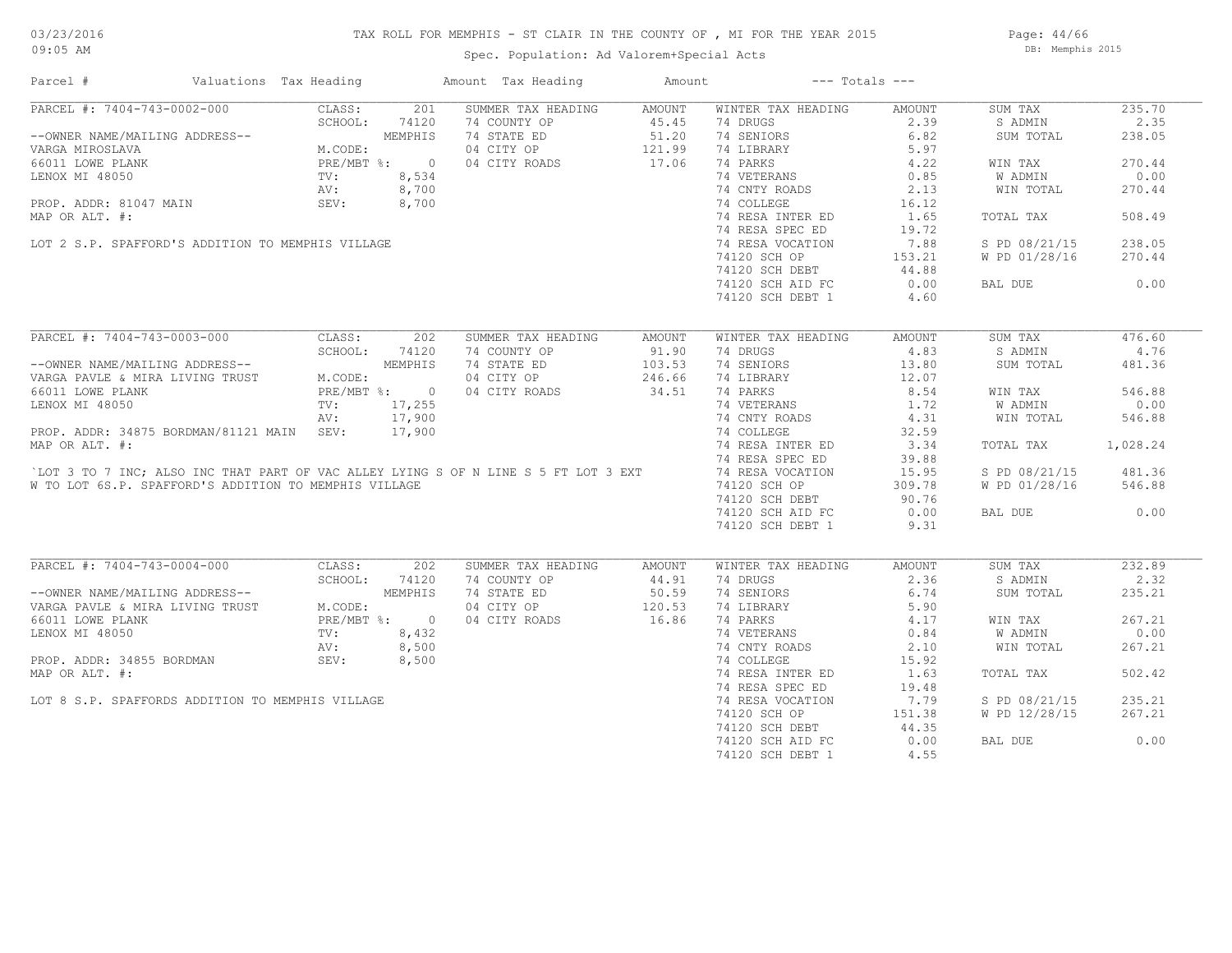#### TAX ROLL FOR MEMPHIS - ST CLAIR IN THE COUNTY OF , MI FOR THE YEAR 2015

Spec. Population: Ad Valorem+Special Acts Page: 45/66 DB: Memphis 2015

| Parcel #                                                                                                                                                  | Valuations Tax Heading |                                          |                | Amount Tax Heading                                                                                                                                                                                                                                                                                                                                                                                                       | Amount |                    | $---$ Totals $---$ |               |          |
|-----------------------------------------------------------------------------------------------------------------------------------------------------------|------------------------|------------------------------------------|----------------|--------------------------------------------------------------------------------------------------------------------------------------------------------------------------------------------------------------------------------------------------------------------------------------------------------------------------------------------------------------------------------------------------------------------------|--------|--------------------|--------------------|---------------|----------|
| PARCEL #: 7404-743-0005-000                                                                                                                               |                        | CLASS:                                   | 202            | SUMMER TAX HEADING                                                                                                                                                                                                                                                                                                                                                                                                       | AMOUNT | WINTER TAX HEADING | AMOUNT             | SUM TAX       | 151.08   |
|                                                                                                                                                           |                        | SCHOOL:                                  | 74120          | 74 COUNTY OP                                                                                                                                                                                                                                                                                                                                                                                                             | 29.13  | 74 DRUGS           | 1.53               | S ADMIN       | 1.51     |
| --OWNER NAME/MAILING ADDRESS--<br>VARGA PAVLE & MIRA LIVING TRUST M.CODE:<br>66011 LOWE PLANK CODE PRE/MBT %: 0<br>LENOX MI 48050 TV: 5,470<br>AV: 11,500 |                        |                                          |                | 74 STATE ED 32.82<br>04 CITY OP 78.19                                                                                                                                                                                                                                                                                                                                                                                    |        | 74 SENIORS         | 4.37               | SUM TOTAL     | 152.59   |
|                                                                                                                                                           |                        |                                          |                | 04 CITY OP                                                                                                                                                                                                                                                                                                                                                                                                               | 78.19  | 74 LIBRARY         | 3.82               |               |          |
|                                                                                                                                                           |                        |                                          |                | 04 CITY ROADS                                                                                                                                                                                                                                                                                                                                                                                                            | 10.94  | 74 PARKS           | 2.70               | WIN TAX       | 173.32   |
|                                                                                                                                                           |                        |                                          |                |                                                                                                                                                                                                                                                                                                                                                                                                                          |        | 74 VETERANS        | 0.54               | W ADMIN       | 0.00     |
|                                                                                                                                                           |                        |                                          |                |                                                                                                                                                                                                                                                                                                                                                                                                                          |        | 74 CNTY ROADS      | 1.36               | WIN TOTAL     | 173.32   |
|                                                                                                                                                           |                        |                                          |                |                                                                                                                                                                                                                                                                                                                                                                                                                          |        | 74 COLLEGE         | 10.33              |               |          |
|                                                                                                                                                           |                        |                                          |                |                                                                                                                                                                                                                                                                                                                                                                                                                          |        |                    |                    |               |          |
|                                                                                                                                                           |                        |                                          |                |                                                                                                                                                                                                                                                                                                                                                                                                                          |        | 74 RESA INTER ED   | 1.06               | TOTAL TAX     | 325.91   |
|                                                                                                                                                           |                        |                                          |                |                                                                                                                                                                                                                                                                                                                                                                                                                          |        | 74 RESA SPEC ED    | 12.64              |               |          |
|                                                                                                                                                           |                        |                                          |                |                                                                                                                                                                                                                                                                                                                                                                                                                          |        | 74 RESA VOCATION   | 5.05               | S PD 08/21/15 | 152.59   |
|                                                                                                                                                           |                        |                                          |                |                                                                                                                                                                                                                                                                                                                                                                                                                          |        | 74120 SCH OP       | 98.20              | W PD 12/28/15 | 173.32   |
|                                                                                                                                                           |                        |                                          |                |                                                                                                                                                                                                                                                                                                                                                                                                                          |        | 74120 SCH DEBT     | 28.77              |               |          |
|                                                                                                                                                           |                        |                                          |                |                                                                                                                                                                                                                                                                                                                                                                                                                          |        | 74120 SCH AID FC   | 0.00               | BAL DUE       | 0.00     |
|                                                                                                                                                           |                        |                                          |                |                                                                                                                                                                                                                                                                                                                                                                                                                          |        | 74120 SCH DEBT 1   | 2.95               |               |          |
|                                                                                                                                                           |                        |                                          |                | $\begin{minipage}[c]{0.9\linewidth} \begin{tabular}{lllllllllll} \multicolumn{2}{c }{\textbf{11,500}} & \multicolumn{2}{c }{\textbf{12,500}} & \multicolumn{2}{c }{\textbf{13,500}} & \multicolumn{2}{c }{\textbf{14,500}} & \multicolumn{2}{c }{\textbf{15,500}} & \multicolumn{2}{c }{\textbf{16,500}} & \multicolumn{2}{c }{\textbf{17,500}} & \multicolumn{2}{c }{\textbf{18,500}} & \multicolumn{2}{c }{\textbf{19$ |        |                    |                    |               |          |
| PARCEL #: 7404-743-0006-000                                                                                                                               |                        | CLASS:                                   | 704            | SUMMER TAX HEADING                                                                                                                                                                                                                                                                                                                                                                                                       | AMOUNT | WINTER TAX HEADING | AMOUNT             | SUM TAX       | 0.00     |
|                                                                                                                                                           |                        | SCHOOL:                                  | 74120          | 74 COUNTY OP                                                                                                                                                                                                                                                                                                                                                                                                             | 0.00   | 74 DRUGS           | 0.00               | S ADMIN       | 0.00     |
| --OWNER NAME/MAILING ADDRESS--<br>MEMPHIS COMMUNITY SCHOOLS<br>P.O. BOX 201 PRE/MBT %:<br>MEMPHIS MT 48041 TV:<br>MEMPHIS MT 48041 TV:                    |                        |                                          | MEMPHIS        | 74 STATE ED                                                                                                                                                                                                                                                                                                                                                                                                              | 0.00   | 74 SENIORS         | 0.00               | SUM TOTAL     | 0.00     |
|                                                                                                                                                           |                        |                                          |                | 04 CITY OP                                                                                                                                                                                                                                                                                                                                                                                                               | 0.00   | 74 LIBRARY         | 0.00               |               |          |
|                                                                                                                                                           |                        |                                          | $\overline{0}$ | 04 CITY ROADS                                                                                                                                                                                                                                                                                                                                                                                                            | 0.00   | 74 PARKS           | 0.00               | WIN TAX       | 0.00     |
|                                                                                                                                                           |                        |                                          | $\bigcirc$     |                                                                                                                                                                                                                                                                                                                                                                                                                          |        | 74 VETERANS        | 0.00               | W ADMIN       | 0.00     |
|                                                                                                                                                           |                        |                                          |                | PROP. ADDR: 34165 BORDMAN<br>MAP OR ALT. #:<br>W 48 FT OF LOT 9 S. P. SPAFFORDS ADDITION TO MEMPHIS VILLAGE                                                                                                                                                                                                                                                                                                              |        |                    |                    |               |          |
|                                                                                                                                                           |                        |                                          |                |                                                                                                                                                                                                                                                                                                                                                                                                                          |        | 74 CNTY ROADS      | 0.00               | WIN TOTAL     | 0.00     |
|                                                                                                                                                           |                        |                                          |                |                                                                                                                                                                                                                                                                                                                                                                                                                          |        | 74 COLLEGE         | 0.00               |               |          |
|                                                                                                                                                           |                        |                                          |                |                                                                                                                                                                                                                                                                                                                                                                                                                          |        | 74 RESA INTER ED   | 0.00               | TOTAL TAX     | 0.00     |
|                                                                                                                                                           |                        |                                          |                |                                                                                                                                                                                                                                                                                                                                                                                                                          |        | 74 RESA SPEC ED    | 0.00               |               |          |
|                                                                                                                                                           |                        |                                          |                |                                                                                                                                                                                                                                                                                                                                                                                                                          |        | 74 RESA VOCATION   | 0.00               | BAL DUE       | 0.00     |
|                                                                                                                                                           |                        |                                          |                |                                                                                                                                                                                                                                                                                                                                                                                                                          |        | 74120 SCH OP       | 0.00               |               |          |
|                                                                                                                                                           |                        |                                          |                |                                                                                                                                                                                                                                                                                                                                                                                                                          |        | 74120 SCH DEBT     | 0.00               |               |          |
|                                                                                                                                                           |                        |                                          |                |                                                                                                                                                                                                                                                                                                                                                                                                                          |        | 74120 SCH AID FC   | 0.00               |               |          |
|                                                                                                                                                           |                        |                                          |                |                                                                                                                                                                                                                                                                                                                                                                                                                          |        | 74120 SCH DEBT 1   | 0.00               |               |          |
|                                                                                                                                                           |                        |                                          |                |                                                                                                                                                                                                                                                                                                                                                                                                                          |        |                    |                    |               |          |
| PARCEL #: 7404-748-0001-000                                                                                                                               |                        | CLASS:                                   | 201            | SUMMER TAX HEADING                                                                                                                                                                                                                                                                                                                                                                                                       | AMOUNT | WINTER TAX HEADING | AMOUNT             | SUM TAX       | 867.32   |
|                                                                                                                                                           |                        |                                          | SCHOOL: 74120  | 74 COUNTY OP                                                                                                                                                                                                                                                                                                                                                                                                             | 167.25 | 74 DRUGS           | 8.80               | S ADMIN       | 8.67     |
|                                                                                                                                                           |                        |                                          | MEMPHIS        | 74 STATE ED                                                                                                                                                                                                                                                                                                                                                                                                              | 188.40 | 74 SENIORS         | 25.12              | SUM TOTAL     | 875.99   |
| --OWNER NAME/MAILING ADDRESS--<br>LUDEMAN DONALD C & SHAWN M                                                                                              |                        | M.CODE:                                  |                | 04 CITY OP                                                                                                                                                                                                                                                                                                                                                                                                               | 448.87 | 74 LIBRARY         |                    |               |          |
|                                                                                                                                                           |                        |                                          |                |                                                                                                                                                                                                                                                                                                                                                                                                                          |        |                    | 21.98              |               |          |
| 72878 TEAL CT                                                                                                                                             |                        | PRE/MBT %: 0<br>TV: 31,400<br>AV: 31.400 |                | 04 CITY ROADS                                                                                                                                                                                                                                                                                                                                                                                                            | 62.80  | 74 PARKS           | 15.55              | WIN TAX       | 995.26   |
|                                                                                                                                                           |                        |                                          |                |                                                                                                                                                                                                                                                                                                                                                                                                                          |        | 74 VETERANS        | 3.14               | W ADMIN       | 0.00     |
|                                                                                                                                                           |                        |                                          |                |                                                                                                                                                                                                                                                                                                                                                                                                                          |        | 74 CNTY ROADS      | 7.85               | WIN TOTAL     | 995.26   |
|                                                                                                                                                           |                        |                                          |                | PROP. ADDR: 35065 BORDMAN<br>MAP OR ALT. #:<br>LOT 2 & E 20 FT OF LOT 3 & E 80 FT OF S 30 FT OF LOT 18 & LOT 1 F E SPENCERS<br>ADDITION TO THE VILLAGE OF MEMPHIS                                                                                                                                                                                                                                                        |        | 74 COLLEGE         | 59.31              |               |          |
|                                                                                                                                                           |                        |                                          |                |                                                                                                                                                                                                                                                                                                                                                                                                                          |        | 74 RESA INTER ED   | 6.08               | TOTAL TAX     | 1,871.25 |
|                                                                                                                                                           |                        |                                          |                |                                                                                                                                                                                                                                                                                                                                                                                                                          |        | 74 RESA SPEC ED    | 72.57              |               |          |
|                                                                                                                                                           |                        |                                          |                |                                                                                                                                                                                                                                                                                                                                                                                                                          |        | 74 RESA VOCATION   | 29.02              | S PD 11/16/15 | 875.99   |
|                                                                                                                                                           |                        |                                          |                |                                                                                                                                                                                                                                                                                                                                                                                                                          |        | 74120 SCH OP       | 563.73             |               |          |
|                                                                                                                                                           |                        |                                          |                |                                                                                                                                                                                                                                                                                                                                                                                                                          |        | 74120 SCH DEBT     | 165.16             | BAL DUE       | 995.26   |
|                                                                                                                                                           |                        |                                          |                |                                                                                                                                                                                                                                                                                                                                                                                                                          |        |                    | 0.00               |               |          |
|                                                                                                                                                           |                        |                                          |                |                                                                                                                                                                                                                                                                                                                                                                                                                          |        | 74120 SCH AID FC   |                    |               |          |
|                                                                                                                                                           |                        |                                          |                |                                                                                                                                                                                                                                                                                                                                                                                                                          |        | 74120 SCH DEBT 1   | 16.95              |               |          |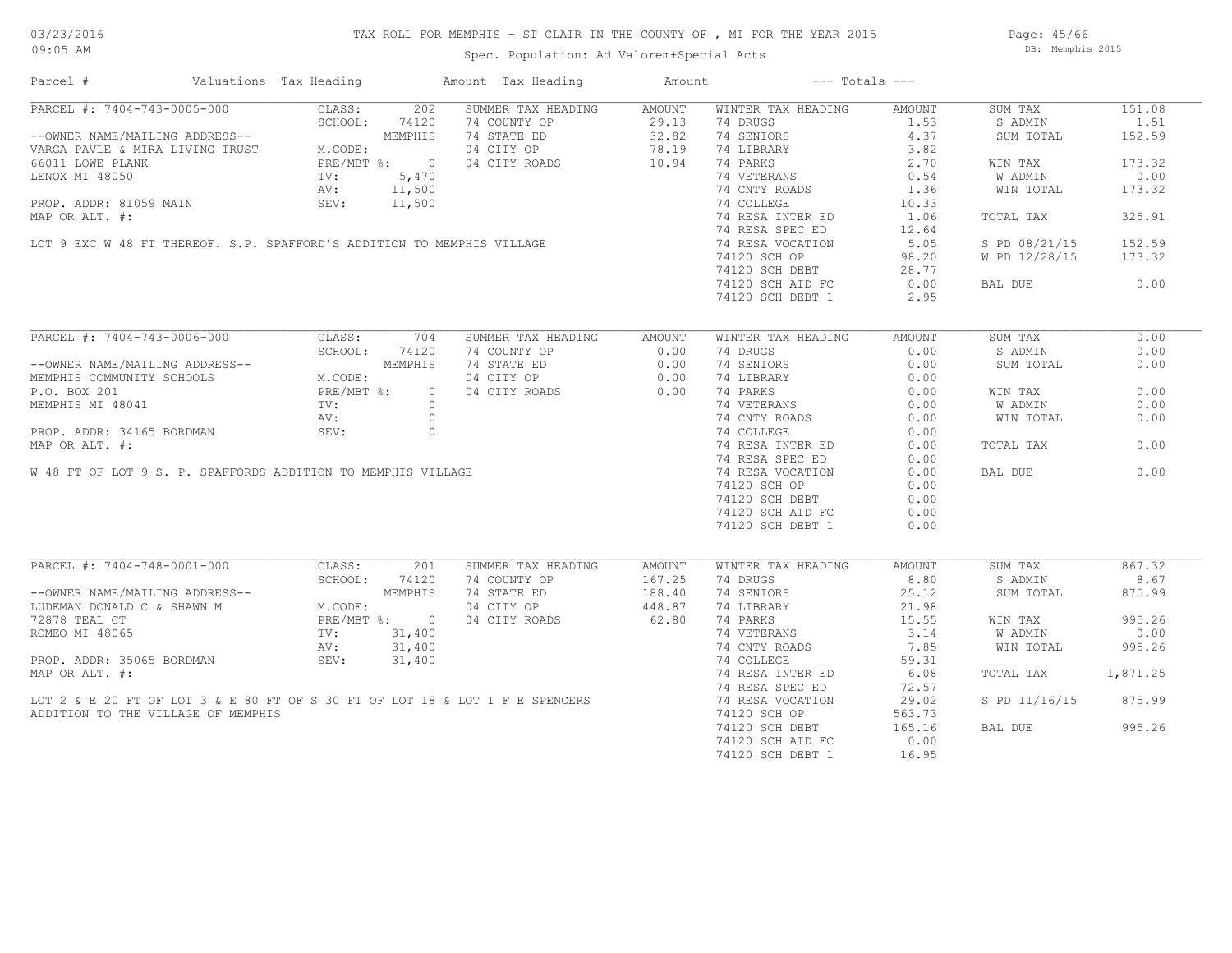Page: 46/66 DB: Memphis 2015

| Parcel #                                                                                                                                                                                                                                                            | Valuations Tax Heading                          |         |              | Amount Tax Heading | Amount |                    | $---$ Totals $---$ |               |          |
|---------------------------------------------------------------------------------------------------------------------------------------------------------------------------------------------------------------------------------------------------------------------|-------------------------------------------------|---------|--------------|--------------------|--------|--------------------|--------------------|---------------|----------|
| PARCEL #: 7404-748-0002-000                                                                                                                                                                                                                                         |                                                 | CLASS:  | 201          | SUMMER TAX HEADING | AMOUNT | WINTER TAX HEADING | AMOUNT             | SUM TAX       | 680.78   |
|                                                                                                                                                                                                                                                                     |                                                 | SCHOOL: | 74120        | 74 COUNTY OP       | 116.35 | 74 DRUGS           | 6.12               | S ADMIN       | 6.03     |
| --OWNER NAME/MAILING ADDRESS--                                                                                                                                                                                                                                      |                                                 |         | MEMPHIS      | 74 STATE ED        | 131.06 | 74 SENIORS         | 17.47              | SUM TOTAL     | 686.81   |
| BRODERICK WALTER ELLIOTT III & ROB                                                                                                                                                                                                                                  |                                                 | M.CODE: | 00003        | 04 CITY OP         | 312.26 | 74 LIBRARY         | 15.29              |               |          |
| P.O. BOX 84                                                                                                                                                                                                                                                         |                                                 |         | PRE/MBT %: 0 | 04 CITY ROADS      | 43.68  | 74 PARKS           | 10.82              | WIN TAX       | 692.34   |
| MEMPHIS MI 48041                                                                                                                                                                                                                                                    |                                                 | TV:     | 21,844       | $\overline{4}$     | 34.50  | 74 VETERANS        | 2.18               | W ADMIN       | 0.00     |
|                                                                                                                                                                                                                                                                     |                                                 | AV:     | 21,900       | 01                 | 10.83  | 74 CNTY ROADS      | 5.46               | WIN TOTAL     | 692.34   |
| PROP. ADDR: 35049 BORDMAN                                                                                                                                                                                                                                           |                                                 | SEV:    | 21,900       | 6 <sup>1</sup>     | 32.10  | 74 COLLEGE         | 41.26              |               |          |
| MAP OR ALT. #:                                                                                                                                                                                                                                                      |                                                 |         |              |                    |        | 74 RESA INTER ED   | 4.23               | TOTAL TAX     | 1,379.15 |
|                                                                                                                                                                                                                                                                     |                                                 |         |              |                    |        | 74 RESA SPEC ED    | 50.48              |               |          |
| W 10 FT OF LOT 3 & LOT 4 & E 10 FT OF LOT 5 & W 50 FT OF E 130 FT OF S 30 FT OF LOT                                                                                                                                                                                 |                                                 |         |              |                    |        | 74 RESA VOCATION   | 20.19              | S PD 07/08/15 | 686.81   |
| 18 F E SPENCERS ADDITION TO THE VILLAGE OF MEMPHIS                                                                                                                                                                                                                  |                                                 |         |              |                    |        | 74120 SCH OP       | 392.16             | W PD 12/07/15 | 692.34   |
|                                                                                                                                                                                                                                                                     |                                                 |         |              |                    |        |                    |                    |               |          |
|                                                                                                                                                                                                                                                                     |                                                 |         |              |                    |        | 74120 SCH DEBT     | 114.89             |               |          |
|                                                                                                                                                                                                                                                                     |                                                 |         |              |                    |        | 74120 SCH AID FC   | 0.00               | BAL DUE       | 0.00     |
|                                                                                                                                                                                                                                                                     |                                                 |         |              |                    |        | 74120 SCH DEBT 1   | 11.79              |               |          |
|                                                                                                                                                                                                                                                                     |                                                 |         |              |                    |        |                    |                    |               |          |
| PARCEL #: 7404-748-0003-000                                                                                                                                                                                                                                         |                                                 | CLASS:  | 201          | SUMMER TAX HEADING | AMOUNT | WINTER TAX HEADING | AMOUNT             | SUM TAX       | 1,579.96 |
|                                                                                                                                                                                                                                                                     |                                                 | SCHOOL: | 74120        | 74 COUNTY OP       | 304.67 | 74 DRUGS           | 16.03              | S ADMIN       | 15.79    |
| --OWNER NAME/MAILING ADDRESS--                                                                                                                                                                                                                                      |                                                 |         | MEMPHIS      | 74 STATE ED        | 343.20 | 74 SENIORS         | 45.76              | SUM TOTAL     | 1,595.75 |
| MANCHIK SR MICHAEL & THERESA C                                                                                                                                                                                                                                      |                                                 | M.CODE: | 00007        | 04 CITY OP         | 817.69 | 74 LIBRARY         | 40.04              |               |          |
| 37682 30 MILE RD                                                                                                                                                                                                                                                    | DRESS--<br>ERESA C M.COI<br>PRE/I<br>TV:<br>NV: |         | PRE/MBT %: 0 | 04 CITY ROADS      | 114.40 | 74 PARKS           | 28.33              | WIN TAX       | 1,813.06 |
| LENOX MI 48050                                                                                                                                                                                                                                                      |                                                 |         | 57,200       |                    |        | 74 VETERANS        | 5.72               | W ADMIN       | 0.00     |
|                                                                                                                                                                                                                                                                     |                                                 | AV:     | 58,500       |                    |        | 74 CNTY ROADS      | 14.30              | WIN TOTAL     | 1,813.06 |
| MAP OR ALT. #:<br>W 20 FT LOT 5 & 6 TO 12 INC & S 14 FT LOT 13 & LOT 18 EXC N 54 FT ALSO EXC E 130 FT<br>OF S 30 FT LOT 18 F E SPENCERS ADDITION TO THE VILLAGE OF MEMPHIS                                                                                          |                                                 |         |              |                    |        | 74 COLLEGE         | 108.05             |               |          |
|                                                                                                                                                                                                                                                                     |                                                 |         |              |                    |        |                    |                    |               |          |
|                                                                                                                                                                                                                                                                     |                                                 |         |              |                    |        | 74 RESA INTER ED   | 11.08              | TOTAL TAX     | 3,408.81 |
|                                                                                                                                                                                                                                                                     |                                                 |         |              |                    |        | 74 RESA SPEC ED    | 132.20             |               |          |
|                                                                                                                                                                                                                                                                     |                                                 |         |              |                    |        | 74 RESA VOCATION   | 52.88              | S PD 07/27/15 | 1,595.75 |
|                                                                                                                                                                                                                                                                     |                                                 |         |              |                    |        | 74120 SCH OP       | 1,026.92           | W PD 12/21/15 | 1,813.06 |
|                                                                                                                                                                                                                                                                     |                                                 |         |              |                    |        | 74120 SCH DEBT     | 300.87             |               |          |
|                                                                                                                                                                                                                                                                     |                                                 |         |              |                    |        | 74120 SCH AID FC   | 0.00               | BAL DUE       | 0.00     |
|                                                                                                                                                                                                                                                                     |                                                 |         |              |                    |        | 74120 SCH DEBT 1   | 30.88              |               |          |
|                                                                                                                                                                                                                                                                     |                                                 |         |              |                    |        |                    |                    |               |          |
| CLASS:<br>SCHOOL: 74.<br>MEMPH1<br>MEMPH1<br>MEMPH1S MI 48041<br>PROP. ADDR: 81120 MAIN<br>POR ALT. #:<br>SEV:<br>POR ALT. #:<br>SEV:<br>POR ALT. #:<br>PROP. POR ALT. #:<br>POR ALT. #:<br>SEV:<br>POR ALT. #:<br>SEV:<br>POR MEMPH2<br>POR ALT. #:<br>SEV:<br>POR |                                                 |         |              | SUMMER TAX HEADING | AMOUNT | WINTER TAX HEADING | AMOUNT             | SUM TAX       | 1,756.81 |
|                                                                                                                                                                                                                                                                     |                                                 |         |              | 74 COUNTY OP       | 338.78 | 74 DRUGS           | 17.82              | S ADMIN       | 17.56    |
|                                                                                                                                                                                                                                                                     |                                                 |         |              | 74 STATE ED        | 381.61 | 74 SENIORS         | 50.88              | SUM TOTAL     | 1,774.37 |
|                                                                                                                                                                                                                                                                     |                                                 |         |              | 04 CITY OP         | 909.22 | 74 LIBRARY         | 44.52              |               |          |
|                                                                                                                                                                                                                                                                     |                                                 |         |              | 04 CITY ROADS      | 127.20 | 74 PARKS           | 31.50              | WIN TAX       | 874.14   |
|                                                                                                                                                                                                                                                                     |                                                 |         |              |                    |        | 74 VETERANS        | 6.36               | W ADMIN       | 0.00     |
|                                                                                                                                                                                                                                                                     |                                                 |         |              |                    |        | 74 CNTY ROADS      | 15.90              | WIN TOTAL     | 874.14   |
|                                                                                                                                                                                                                                                                     |                                                 |         |              |                    |        | 74 COLLEGE         | 120.15             |               |          |
| MEMPHIS MI 48041<br>PROP. ADDR: 81120 MAIN<br>MAP OR ALT. #:<br>N 16 FT LOT 13 & LOTS 14,15,16 & N 54 FT OF LOT 18 F E SPENCER'S ADDITION TO THE                                                                                                                    |                                                 |         |              |                    |        | 74 RESA INTER ED   | 12.32              | TOTAL TAX     | 2,648.51 |
|                                                                                                                                                                                                                                                                     |                                                 |         |              |                    |        |                    |                    |               |          |
|                                                                                                                                                                                                                                                                     |                                                 |         |              |                    |        | 74 RESA SPEC ED    | 147.00             |               |          |
|                                                                                                                                                                                                                                                                     |                                                 |         |              |                    |        | 74 RESA VOCATION   | 58.80              | S PD 08/14/15 | 1,774.37 |
|                                                                                                                                                                                                                                                                     |                                                 |         |              |                    |        | 74120 SCH OP       | 0.00               | W PD 12/30/15 | 874.14   |
|                                                                                                                                                                                                                                                                     |                                                 |         |              |                    |        | 74120 SCH DEBT     | 334.55             |               |          |
|                                                                                                                                                                                                                                                                     |                                                 |         |              |                    |        | 74120 SCH AID FC   | 0.00               | BAL DUE       | 0.00     |
|                                                                                                                                                                                                                                                                     |                                                 |         |              |                    |        | 74120 SCH DEBT 1   | 34.34              |               |          |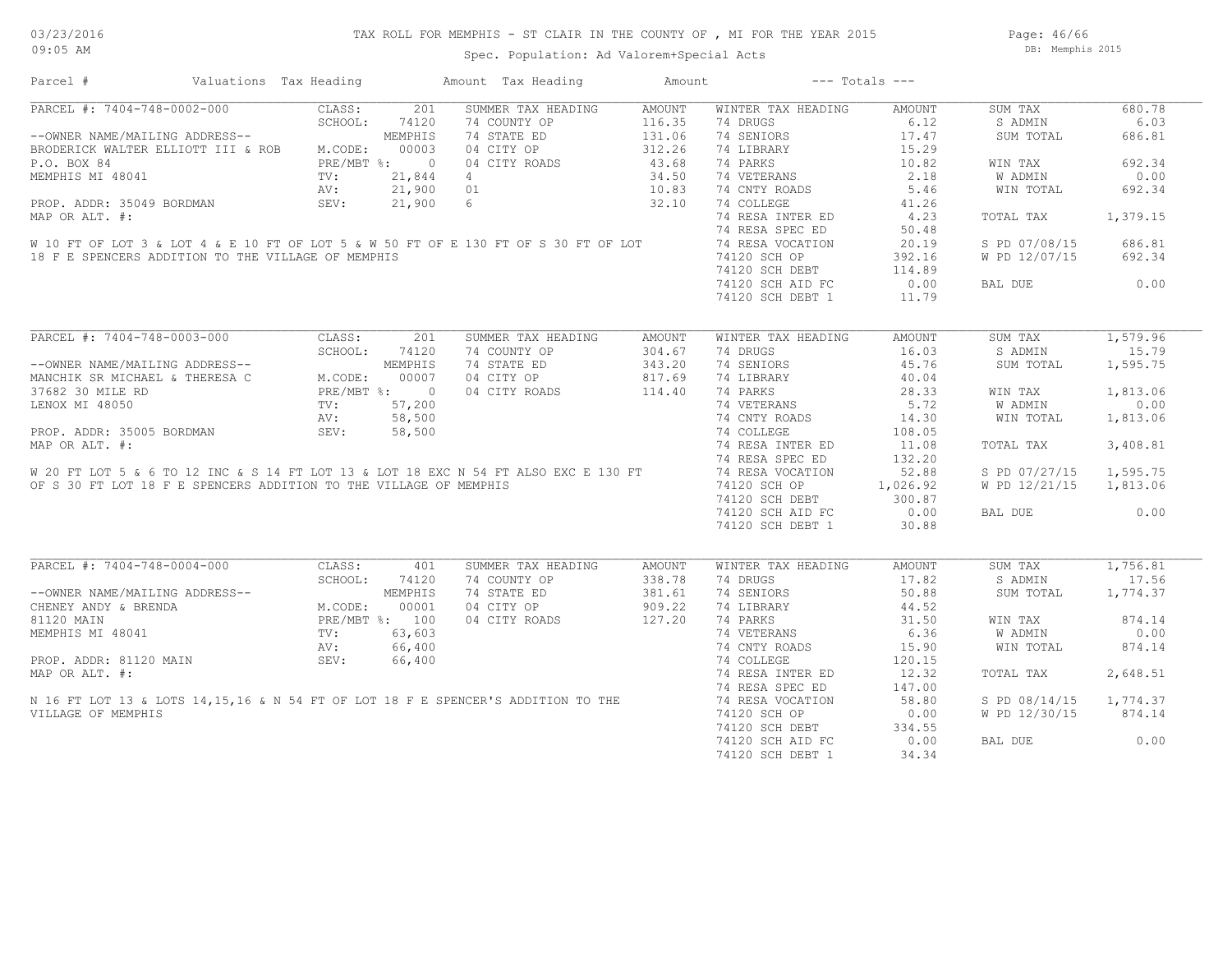# TAX ROLL FOR MEMPHIS - ST CLAIR IN THE COUNTY OF , MI FOR THE YEAR 2015 Spec. Population: Ad Valorem+Special Acts

Page: 47/66 DB: Memphis 2015

| Parcel #                                                                                                                                                                                                                                           | Valuations Tax Heading |         |        | Amount Tax Heading | Amount             |                              | $---$ Totals $---$ |                        |           |
|----------------------------------------------------------------------------------------------------------------------------------------------------------------------------------------------------------------------------------------------------|------------------------|---------|--------|--------------------|--------------------|------------------------------|--------------------|------------------------|-----------|
| PARCEL #: 7404-748-0005-000                                                                                                                                                                                                                        |                        | CLASS:  | 401    | SUMMER TAX HEADING | AMOUNT             | WINTER TAX HEADING           | AMOUNT             | SUM TAX                | 1,314.79  |
|                                                                                                                                                                                                                                                    |                        | SCHOOL: | 74120  | 74 COUNTY OP       | 253.54             | 74 DRUGS                     | 13.34              | S ADMIN                | 13.14     |
| --OWNER NAME/MAILING ADDRESS--<br>POWERS HOWARD & NINA<br>P.O. BOX 102<br>MEMPHIS MI 48041<br>MEMPHIS MI 48041<br>P.O. BOX 102<br>MEMPHIS MI 48041<br>P.CODE:<br>P.O. BOX 102<br>PRE/MBT %: 100<br>AV: 47,600                                      |                        |         |        | 74 STATE ED        | 285.60             | 74 SENIORS                   | 38.08              | SUM TOTAL              | 1,327.93  |
|                                                                                                                                                                                                                                                    |                        |         |        | 04 CITY OP         | 680.45             | 74 LIBRARY                   | 33.32              |                        |           |
|                                                                                                                                                                                                                                                    |                        |         |        | 04 CITY ROADS      | 95.20              | 74 PARKS                     | 23.58              | WIN TAX                | 654.20    |
|                                                                                                                                                                                                                                                    |                        |         |        |                    |                    | 74 VETERANS                  | 4.76               | W ADMIN                | 0.00      |
|                                                                                                                                                                                                                                                    |                        |         |        |                    |                    | 74 CNTY ROADS                | 11.90              | WIN TOTAL              | 654.20    |
| PROP. ADDR: 35080 MAPLE SEV:                                                                                                                                                                                                                       |                        |         | 47,600 |                    |                    | 74 COLLEGE                   | 89.92              |                        |           |
|                                                                                                                                                                                                                                                    |                        |         |        |                    |                    |                              |                    |                        |           |
| MAP OR ALT. #:                                                                                                                                                                                                                                     |                        |         |        |                    |                    | 74 RESA INTER ED             | 9.22               | TOTAL TAX              | 1,982.13  |
|                                                                                                                                                                                                                                                    |                        |         |        |                    |                    | 74 RESA SPEC ED              | 110.01             |                        |           |
| LOT 17 F E SPENCERS ADDITION TO THE VILLAGE OF MEMPHIS                                                                                                                                                                                             |                        |         |        |                    |                    | 74 RESA VOCATION             | 44.00              | S PD 08/12/15 1,327.93 |           |
|                                                                                                                                                                                                                                                    |                        |         |        |                    |                    | 74120 SCH OP                 | 0.00               | W PD 12/28/15          | 654.20    |
|                                                                                                                                                                                                                                                    |                        |         |        |                    |                    | 74120 SCH DEBT               | 250.37             |                        |           |
|                                                                                                                                                                                                                                                    |                        |         |        |                    |                    | 74120 SCH AID FC             | 0.00               | BAL DUE                | 0.00      |
|                                                                                                                                                                                                                                                    |                        |         |        |                    |                    | 74120 SCH DEBT 1             | 25.70              |                        |           |
|                                                                                                                                                                                                                                                    |                        |         |        |                    |                    |                              |                    |                        |           |
| PARCEL #: 7404-760-0001-000                                                                                                                                                                                                                        |                        | CLASS:  | 402    | SUMMER TAX HEADING | AMOUNT             | WINTER TAX HEADING           | AMOUNT             | SUM TAX                | 554.29    |
|                                                                                                                                                                                                                                                    |                        | SCHOOL: | 74120  | 74 COUNTY OP       | 106.89             | 74 DRUGS                     | 5.62               | S ADMIN                | 5.54      |
|                                                                                                                                                                                                                                                    |                        |         |        | 74 STATE ED        | 120.40             | 74 SENIORS                   | 16.05              | SUM TOTAL              | 559.83    |
|                                                                                                                                                                                                                                                    |                        |         |        | 04 CITY OP         | 286.87             | 74 LIBRARY                   | 14.04              |                        |           |
|                                                                                                                                                                                                                                                    |                        |         |        | 04 CITY ROADS      | 40.13              | 74 PARKS                     | 9.94               | WIN TAX                | 275.76    |
|                                                                                                                                                                                                                                                    |                        |         |        |                    |                    |                              | 2.00               | W ADMIN                | 0.00      |
|                                                                                                                                                                                                                                                    |                        |         |        |                    |                    | 74 VETERANS<br>74 CNTY ROADS | 5.01               | WIN TOTAL              | 275.76    |
|                                                                                                                                                                                                                                                    |                        |         |        |                    |                    | 74 COLLEGE                   | 37.91              |                        |           |
| --OWNER NAME/MAILING ADDRESS--<br>KUS THOMAS<br>258 MEMPHIS RIDGE RD<br>258 MEMPHIS RIDGE RD<br>27,700<br>RILEY MI 48041<br>PROP. ADDR: VACANT MAIN<br>PROP. ADDR: VACANT MAIN<br>PROP. ADDR: VACANT MAIN<br>PROP. ADDR: VACANT MAIN<br>PROP. ADDR |                        |         |        |                    |                    |                              |                    |                        |           |
| MAP OR ALT. #:                                                                                                                                                                                                                                     |                        |         |        |                    |                    | 74 RESA INTER ED             | 3.88               | TOTAL TAX              | 835.59    |
|                                                                                                                                                                                                                                                    |                        |         |        |                    |                    | 74 RESA SPEC ED              | 46.38              |                        |           |
| LOT 1 SUPERVISORS BELLE RIVER PLAT                                                                                                                                                                                                                 |                        |         |        |                    |                    | 74 RESA VOCATION             | 18.55              | S PD 08/17/15          | 559.83    |
|                                                                                                                                                                                                                                                    |                        |         |        |                    |                    | 74120 SCH OP                 | 0.00               | W PD 01/15/16          | 275.76    |
|                                                                                                                                                                                                                                                    |                        |         |        |                    |                    | 74120 SCH DEBT               | 105.55             |                        |           |
|                                                                                                                                                                                                                                                    |                        |         |        |                    |                    | 74120 SCH AID FC             | 0.00               | BAL DUE                | 0.00      |
|                                                                                                                                                                                                                                                    |                        |         |        |                    |                    | 74120 SCH DEBT 1             | 10.83              |                        |           |
|                                                                                                                                                                                                                                                    |                        |         |        |                    |                    |                              |                    |                        |           |
| PARCEL #: 7404-760-0002-000                                                                                                                                                                                                                        |                        | CLASS:  | 301    | SUMMER TAX HEADING | AMOUNT             | WINTER TAX HEADING           | AMOUNT             | SUM TAX                | 4,667.62  |
|                                                                                                                                                                                                                                                    |                        | SCHOOL: | 74120  | 74 COUNTY OP       | 900.09             | 74 DRUGS                     | 47.36              | S ADMIN                | 46.67     |
|                                                                                                                                                                                                                                                    |                        |         |        | 74 STATE ED        | 1,013.90           | 74 SENIORS                   | 135.18             | SUM TOTAL              | 4,714.29  |
|                                                                                                                                                                                                                                                    |                        |         |        | 04 CITY OP         |                    | 74 LIBRARY                   | 118.28             |                        |           |
|                                                                                                                                                                                                                                                    |                        |         |        | 04 CITY ROADS      | 2,415.67<br>337.96 | 74 PARKS                     | 83.71              | WIN TAX                | 5,356.31  |
|                                                                                                                                                                                                                                                    |                        |         |        |                    |                    | 74 VETERANS                  | 16.89              | W ADMIN                | 0.00      |
|                                                                                                                                                                                                                                                    |                        |         |        |                    |                    | 74 CNTY ROADS                | 42.24              | WIN TOTAL              | 5,356.31  |
| --OWNER NAME/MAILING ADDRESS--<br>CUCCIHARA JAMES<br>81900 MAIN PRE/MBT %: 0<br>MEMPHIS MI 48041 PRE/MBT %: 0<br>PROP. ADDR: 81900 MAIN AV: 207,600<br>PROP. ADDR: 81900 MAIN SEV: 207,600                                                         |                        |         |        |                    |                    | 74 COLLEGE                   | 319.22             |                        |           |
| MAP OR ALT. #:                                                                                                                                                                                                                                     |                        |         |        |                    |                    | 74 RESA INTER ED             | 32.74              | TOTAL TAX              | 10,070.60 |
|                                                                                                                                                                                                                                                    |                        |         |        |                    |                    | 74 RESA SPEC ED              | 390.57             |                        |           |
|                                                                                                                                                                                                                                                    |                        |         |        |                    |                    |                              |                    |                        |           |
| LOT 2 SUPERVISORS BELLE RIVER PLAT                                                                                                                                                                                                                 |                        |         |        |                    |                    | 74 RESA VOCATION             | 156.22             | S PD 07/21/15          | 4,714.29  |
|                                                                                                                                                                                                                                                    |                        |         |        |                    |                    | 74120 SCH OP 3,033.80        |                    |                        |           |
|                                                                                                                                                                                                                                                    |                        |         |        |                    |                    | 74120 SCH DEBT               | 888.85             | BAL DUE                | 5,356.31  |
|                                                                                                                                                                                                                                                    |                        |         |        |                    |                    | 74120 SCH AID FC             | 0.00               |                        |           |
|                                                                                                                                                                                                                                                    |                        |         |        |                    |                    | 74120 SCH DEBT 1             | 91.25              |                        |           |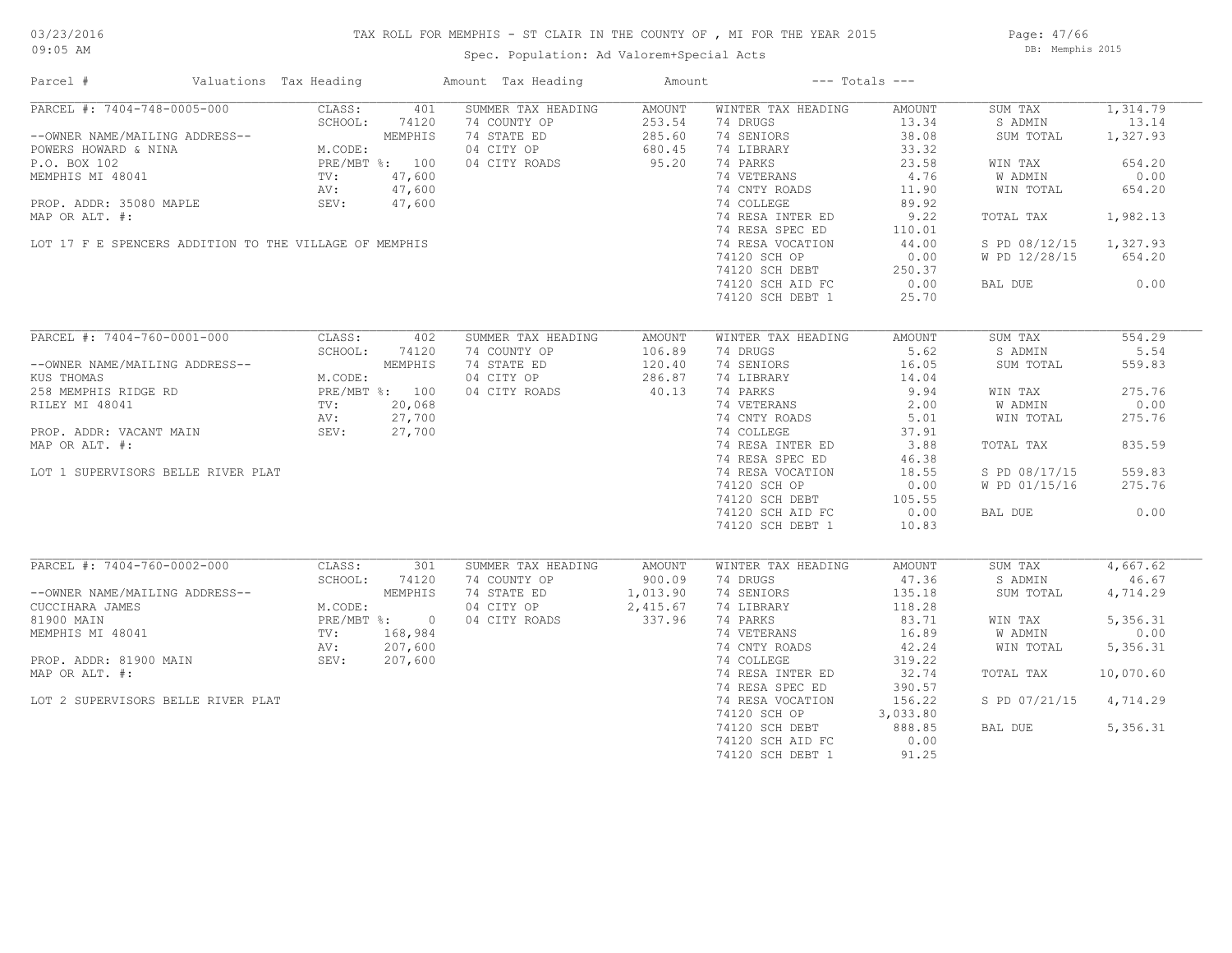#### TAX ROLL FOR MEMPHIS - ST CLAIR IN THE COUNTY OF , MI FOR THE YEAR 2015

Spec. Population: Ad Valorem+Special Acts

Page: 48/66 DB: Memphis 2015

| Parcel #                                                                                                                                                                                                           | Valuations Tax Heading                             |                                                                                  | Amount Tax Heading                                                               | Amount                                                |                                                                                                                                                                                                                                                           | $---$ Totals $---$                                                                                                                   |                                                                                                                              |                                                                                                     |
|--------------------------------------------------------------------------------------------------------------------------------------------------------------------------------------------------------------------|----------------------------------------------------|----------------------------------------------------------------------------------|----------------------------------------------------------------------------------|-------------------------------------------------------|-----------------------------------------------------------------------------------------------------------------------------------------------------------------------------------------------------------------------------------------------------------|--------------------------------------------------------------------------------------------------------------------------------------|------------------------------------------------------------------------------------------------------------------------------|-----------------------------------------------------------------------------------------------------|
| PARCEL #: 7404-760-0003-000<br>--OWNER NAME/MAILING ADDRESS--<br>POWELL PAULINE T & THORNTON M<br>81840 MAIN<br>MEMPHIS MI 48041<br>PROP. ADDR: 81840 MAIN<br>MAP OR ALT. #:<br>LOT 3 SUPERVISORS BELLE RIVER PLAT | CLASS:<br>SCHOOL:<br>M.CODE:<br>TV:<br>AV:<br>SEV: | 401<br>74120<br>MEMPHIS<br>00001<br>PRE/MBT %: 100<br>65,136<br>65,400<br>65,400 | SUMMER TAX HEADING<br>74 COUNTY OP<br>74 STATE ED<br>04 CITY OP<br>04 CITY ROADS | <b>AMOUNT</b><br>346.94<br>390.81<br>931.13<br>130.27 | WINTER TAX HEADING<br>74 DRUGS<br>74 SENIORS<br>74 LIBRARY<br>74 PARKS<br>74 VETERANS<br>74 CNTY ROADS<br>74 COLLEGE<br>74 RESA INTER ED<br>74 RESA SPEC ED<br>74 RESA VOCATION<br>74120 SCH OP<br>74120 SCH DEBT<br>74120 SCH AID FC<br>74120 SCH DEBT 1 | AMOUNT<br>18.25<br>52.10<br>45.59<br>32.26<br>6.51<br>16.28<br>123.04<br>12.62<br>150.54<br>60.21<br>0.00<br>342.61<br>0.00<br>35.17 | SUM TAX<br>S ADMIN<br>SUM TOTAL<br>WIN TAX<br>W ADMIN<br>WIN TOTAL<br>TOTAL TAX<br>S PD 08/31/15<br>W PD 12/30/15<br>BAL DUE | 1,799.15<br>17.99<br>1,817.14<br>895.18<br>0.00<br>895.18<br>2,712.32<br>1,817.14<br>895.18<br>0.00 |
| PARCEL #: 7404-760-0004-000                                                                                                                                                                                        | CLASS:                                             | 401                                                                              | SUMMER TAX HEADING                                                               | AMOUNT                                                | WINTER TAX HEADING                                                                                                                                                                                                                                        | AMOUNT                                                                                                                               | SUM TAX                                                                                                                      | 1,085.53                                                                                            |
| --OWNER NAME/MAILING ADDRESS--<br>DIAZ JOHN M & JEANNIE                                                                                                                                                            | SCHOOL:<br>M.CODE:                                 | 74120<br>MEMPHIS                                                                 | 74 COUNTY OP<br>74 STATE ED<br>04 CITY OP                                        | 209.33<br>235.80<br>561.80                            | 74 DRUGS<br>74 SENIORS<br>74 LIBRARY                                                                                                                                                                                                                      | 11.01<br>31.44<br>27.51                                                                                                              | S ADMIN<br>SUM TOTAL                                                                                                         | 10.85<br>1,096.38                                                                                   |
| 81800 MAIN                                                                                                                                                                                                         |                                                    | PRE/MBT %: 100                                                                   | 04 CITY ROADS                                                                    | 78.60                                                 | 74 PARKS                                                                                                                                                                                                                                                  | 19.46                                                                                                                                | WIN TAX                                                                                                                      | 540.11                                                                                              |
| MEMPHIS MI 48041                                                                                                                                                                                                   | TV:                                                | 39,300                                                                           |                                                                                  |                                                       | 74 VETERANS                                                                                                                                                                                                                                               | 3.93                                                                                                                                 | <b>W ADMIN</b>                                                                                                               | 0.00                                                                                                |
|                                                                                                                                                                                                                    | AV:                                                | 39,300                                                                           |                                                                                  |                                                       | 74 CNTY ROADS                                                                                                                                                                                                                                             | 9.82                                                                                                                                 | WIN TOTAL                                                                                                                    | 540.11                                                                                              |
| PROP. ADDR: 81800 MAIN                                                                                                                                                                                             | SEV:                                               | 39,300                                                                           |                                                                                  |                                                       | 74 COLLEGE                                                                                                                                                                                                                                                | 74.24                                                                                                                                |                                                                                                                              |                                                                                                     |
| MAP OR ALT. #:                                                                                                                                                                                                     |                                                    |                                                                                  |                                                                                  |                                                       | 74 RESA INTER ED                                                                                                                                                                                                                                          | 7.61                                                                                                                                 | TOTAL TAX                                                                                                                    | 1,636.49                                                                                            |
|                                                                                                                                                                                                                    |                                                    |                                                                                  |                                                                                  |                                                       | 74 RESA SPEC ED                                                                                                                                                                                                                                           | 90.83                                                                                                                                |                                                                                                                              |                                                                                                     |
| LOT 4 SUPERVISORS BELLE RIVER PLAT                                                                                                                                                                                 |                                                    |                                                                                  |                                                                                  |                                                       | 74 RESA VOCATION                                                                                                                                                                                                                                          | 36.33                                                                                                                                | S PD 09/29/15                                                                                                                | 1,096.38                                                                                            |
|                                                                                                                                                                                                                    |                                                    |                                                                                  |                                                                                  |                                                       | 74120 SCH OP                                                                                                                                                                                                                                              | 0.00                                                                                                                                 | W PD 02/16/16                                                                                                                | 540.11                                                                                              |
|                                                                                                                                                                                                                    |                                                    |                                                                                  |                                                                                  |                                                       | 74120 SCH DEBT                                                                                                                                                                                                                                            | 206.71                                                                                                                               |                                                                                                                              |                                                                                                     |
|                                                                                                                                                                                                                    |                                                    |                                                                                  |                                                                                  |                                                       | 74120 SCH AID FC                                                                                                                                                                                                                                          | 0.00                                                                                                                                 | BAL DUE                                                                                                                      | 0.00                                                                                                |
|                                                                                                                                                                                                                    |                                                    |                                                                                  |                                                                                  |                                                       | 74120 SCH DEBT 1                                                                                                                                                                                                                                          | 21.22                                                                                                                                |                                                                                                                              |                                                                                                     |
| PARCEL #: 7404-760-0005-001                                                                                                                                                                                        | CLASS:                                             | 401                                                                              | SUMMER TAX HEADING                                                               | AMOUNT                                                | WINTER TAX HEADING                                                                                                                                                                                                                                        | AMOUNT                                                                                                                               | SUM TAX                                                                                                                      | 1,922.47                                                                                            |
|                                                                                                                                                                                                                    | SCHOOL:                                            | 74120                                                                            | 74 COUNTY OP                                                                     | 370.72                                                | 74 DRUGS                                                                                                                                                                                                                                                  | 19.50                                                                                                                                | S ADMIN                                                                                                                      | 19.22                                                                                               |
| --OWNER NAME/MAILING ADDRESS--                                                                                                                                                                                     |                                                    | MEMPHIS                                                                          | 74 STATE ED                                                                      | 417.60                                                | 74 SENIORS                                                                                                                                                                                                                                                | 55.68                                                                                                                                | SUM TOTAL                                                                                                                    | 1,941.69                                                                                            |
| LATOUF LAWRENCE S & RETA Y                                                                                                                                                                                         | M.CODE:                                            | 00012                                                                            | 04 CITY OP                                                                       | 994.95                                                | 74 LIBRARY                                                                                                                                                                                                                                                | 48.72                                                                                                                                |                                                                                                                              |                                                                                                     |
| 81780 MAIN                                                                                                                                                                                                         |                                                    | PRE/MBT %: 100                                                                   | 04 CITY ROADS                                                                    | 139.20                                                | 74 PARKS                                                                                                                                                                                                                                                  | 34.47                                                                                                                                | WIN TAX                                                                                                                      | 956.56                                                                                              |
| MEMPHIS MI 48041                                                                                                                                                                                                   | TV:                                                | 69,600                                                                           |                                                                                  |                                                       | 74 VETERANS                                                                                                                                                                                                                                               | 6.96                                                                                                                                 | W ADMIN                                                                                                                      | 0.00                                                                                                |
|                                                                                                                                                                                                                    | AV:                                                | 69,600                                                                           |                                                                                  |                                                       | 74 CNTY ROADS                                                                                                                                                                                                                                             | 17.40                                                                                                                                | WIN TOTAL                                                                                                                    | 956.56                                                                                              |
| PROP. ADDR: 81780 MAIN                                                                                                                                                                                             | SEV:                                               | 69,600                                                                           |                                                                                  |                                                       | 74 COLLEGE                                                                                                                                                                                                                                                | 131.48                                                                                                                               |                                                                                                                              |                                                                                                     |
| MAP OR ALT. #:                                                                                                                                                                                                     |                                                    |                                                                                  |                                                                                  |                                                       | 74 RESA INTER ED                                                                                                                                                                                                                                          | 13.48                                                                                                                                | TOTAL TAX                                                                                                                    | 2,898.25                                                                                            |
|                                                                                                                                                                                                                    |                                                    |                                                                                  |                                                                                  |                                                       | 74 RESA SPEC ED                                                                                                                                                                                                                                           | 160.86                                                                                                                               |                                                                                                                              |                                                                                                     |
| PART OF LOT 5, Described as Beg.th N 0D 53M 37S E. 146.85' From sw cor. Lot 5; th<br>N.OD 53M 37S E. 97.00' th S. 89D 03M 37S E. 1069.14' ; th S 13D 53M 06S W.                                                    |                                                    |                                                                                  |                                                                                  |                                                       | 74 RESA VOCATION                                                                                                                                                                                                                                          | 64.34                                                                                                                                | S PD 08/27/15                                                                                                                | 1,941.69                                                                                            |
|                                                                                                                                                                                                                    |                                                    |                                                                                  |                                                                                  |                                                       | 74120 SCH OP                                                                                                                                                                                                                                              | 0.00                                                                                                                                 | W PD 12/30/15                                                                                                                | 956.56                                                                                              |
| 99.53';th N 89D 03M 37S W. 1046.77'to Beq. Supervisors Belle Rivert Plat 2.36 A                                                                                                                                    |                                                    |                                                                                  |                                                                                  |                                                       | 74120 SCH DEBT                                                                                                                                                                                                                                            | 366.09                                                                                                                               |                                                                                                                              |                                                                                                     |
| Split on 08/24/2006 from 04-760-0005-000,04-760-0005-250;                                                                                                                                                          |                                                    |                                                                                  |                                                                                  |                                                       | 74120 SCH AID FC                                                                                                                                                                                                                                          | 0.00                                                                                                                                 | BAL DUE                                                                                                                      | 0.00                                                                                                |
|                                                                                                                                                                                                                    |                                                    |                                                                                  |                                                                                  |                                                       | 74120 SCH DEBT 1                                                                                                                                                                                                                                          | 37.58                                                                                                                                |                                                                                                                              |                                                                                                     |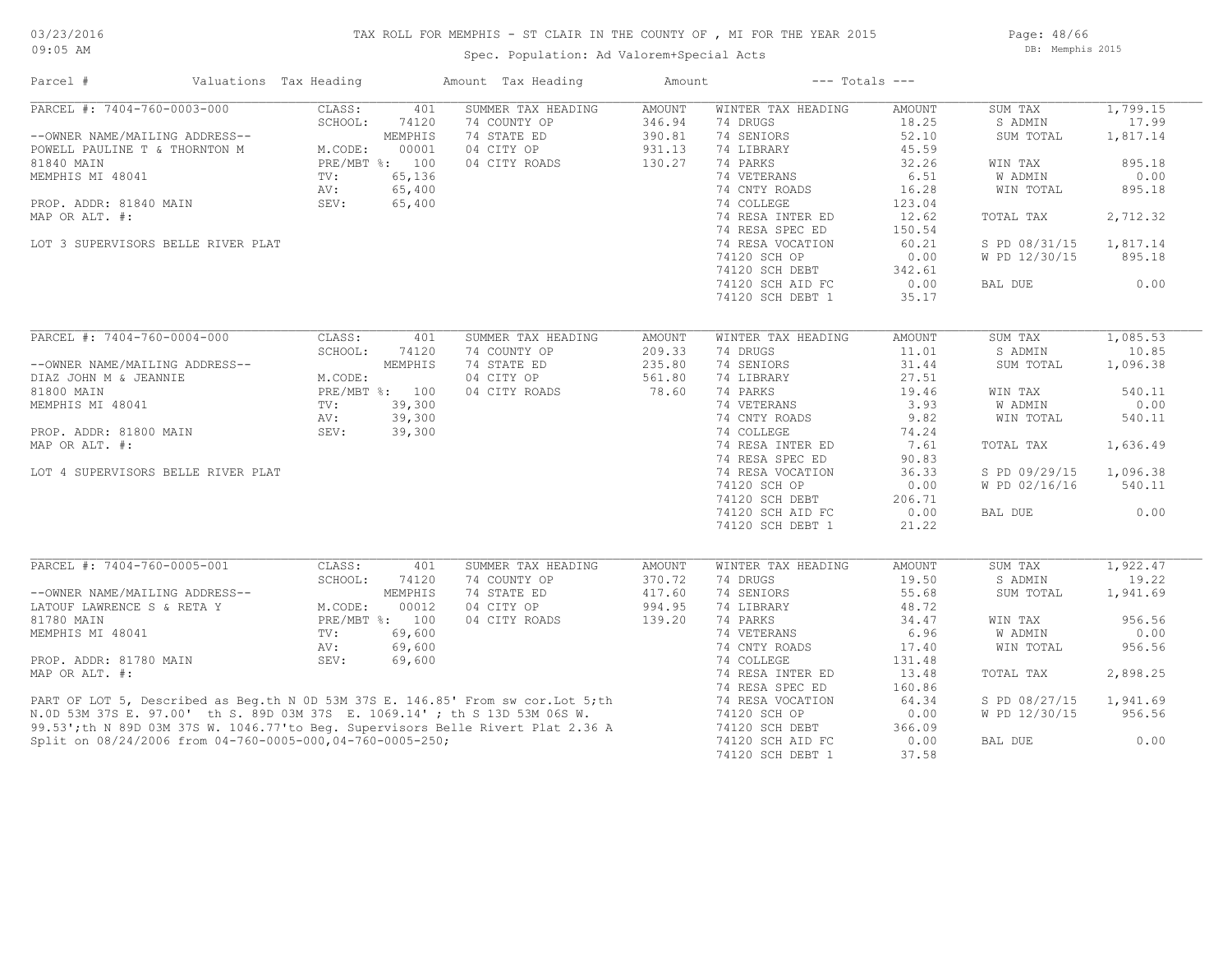Page: 49/66 DB: Memphis 2015

| Parcel #                                                                                                                                                                                                                             | Valuations Tax Heading |          | Amount Tax Heading               | Amount | $---$ Totals $---$ |               |               |          |
|--------------------------------------------------------------------------------------------------------------------------------------------------------------------------------------------------------------------------------------|------------------------|----------|----------------------------------|--------|--------------------|---------------|---------------|----------|
| PARCEL #: 7404-760-0005-252                                                                                                                                                                                                          | CLASS:                 | 401      | SUMMER TAX HEADING               | AMOUNT | WINTER TAX HEADING | AMOUNT        | SUM TAX       | 1,135.24 |
|                                                                                                                                                                                                                                      | SCHOOL:                | 74120    | 74 COUNTY OP                     | 218.91 | 74 DRUGS           | 11.52         | S ADMIN       | 11.35    |
| --OWNER NAME/MAILING ADDRESS--<br>RESCHKE, NICOLE ET AL. M.CODE:<br>81750 MAIN ST. PRE/MBT %: 100<br>MEMPHIS MI 48041 TV: 41,100<br>PROP. ADDR: 81750 MAIN SEV: 41,100<br>PROP. ADDR: 81750 MAIN SEV: 41,100                         |                        |          | 74 STATE ED                      | 246.60 | 74 SENIORS         | 32.88         | S INTRST      | 68.11    |
|                                                                                                                                                                                                                                      |                        |          | 04 CITY OP                       | 587.53 | 74 LIBRARY         | 28.77         | SUM TOTAL     | 1,214.70 |
|                                                                                                                                                                                                                                      |                        |          | 04 CITY ROADS                    | 82.20  | 74 PARKS           | 20.36         |               |          |
|                                                                                                                                                                                                                                      |                        |          |                                  |        | 74 VETERANS        | 4.11          | WIN TAX       | 564.86   |
|                                                                                                                                                                                                                                      |                        |          |                                  |        | 74 CNTY ROADS      | 10.27         | W ADMIN       | 0.00     |
|                                                                                                                                                                                                                                      |                        |          |                                  |        | 74 COLLEGE         | 77.64         | WIN TOTAL     | 564.86   |
| MAP OR ALT. #:                                                                                                                                                                                                                       |                        |          |                                  |        | 74 RESA INTER ED   | 7.96          |               |          |
|                                                                                                                                                                                                                                      |                        |          |                                  |        | 74 RESA SPEC ED    | 94.99         | TOTAL TAX     | 1,779.56 |
| S 165' OF W 396' OF LOT 5 EXC BEG N 0D 53M 37S E 146.85' FROM SW COR OF LOT 5, TH S<br>89D 3M 37S E 396', TH N 0D 53M 37S E 16.70', TH N 88D 51M 3S W 396', TH S 0D 53M 74 RESA VOCATION<br>37S W 18.15' TO BEG SUPERVISOR'S BELLE R |                        |          |                                  |        |                    | 37.99         |               |          |
|                                                                                                                                                                                                                                      |                        |          |                                  |        |                    |               |               |          |
|                                                                                                                                                                                                                                      |                        |          |                                  |        |                    | 0.00          | BAL DUE       | 1,779.56 |
| 37S W 18.15' TO BEG SUPERVISOR'S BELLE RIVER PLAT                                                                                                                                                                                    |                        |          |                                  |        | 74120 SCH DEBT     | 216.18        |               |          |
|                                                                                                                                                                                                                                      |                        |          |                                  |        | 74120 SCH AID FC   | 0.00          |               |          |
|                                                                                                                                                                                                                                      |                        |          |                                  |        | 74120 SCH DEBT 1   | 22.19         |               |          |
|                                                                                                                                                                                                                                      |                        |          |                                  |        |                    |               |               |          |
| PARCEL #: 7404-760-0005-260                                                                                                                                                                                                          | CLASS:                 | 703      | SUMMER TAX HEADING               | AMOUNT | WINTER TAX HEADING | <b>AMOUNT</b> | SUM TAX       | 0.00     |
|                                                                                                                                                                                                                                      | SCHOOL:                | 74120    | 74 COUNTY OP                     | 0.00   | 74 DRUGS           | 0.00          | S ADMIN       | 0.00     |
| --OWNER NAME/MAILING ADDRESS--<br>CITY OF MEMPHIS<br>35095 POTTER PO BOX 28<br>MEMPHIS MI 48041-0028<br>TV:<br>TV:                                                                                                                   |                        | MEMPHIS  | 74 STATE ED<br>04 CITY OP        | 0.00   | 74 SENIORS         | 0.00          | SUM TOTAL     | 0.00     |
|                                                                                                                                                                                                                                      |                        |          |                                  | 0.00   | 74 LIBRARY         | 0.00          |               |          |
|                                                                                                                                                                                                                                      |                        | $\Omega$ | 04 CITY ROADS                    | 0.00   | 74 PARKS           | 0.00          | WIN TAX       | 0.00     |
|                                                                                                                                                                                                                                      |                        | $\circ$  |                                  |        | 74 VETERANS        | 0.00          | W ADMIN       | 0.00     |
|                                                                                                                                                                                                                                      | AV:                    | $\circ$  |                                  |        | 74 CNTY ROADS      | 0.00          | WIN TOTAL     | 0.00     |
| PROP. ADDR:                                                                                                                                                                                                                          | SEV:                   | $\circ$  |                                  |        | 74 COLLEGE         | 0.00          |               |          |
| MAP OR ALT. #:                                                                                                                                                                                                                       |                        |          |                                  |        | 74 RESA INTER ED   | 0.00          | TOTAL TAX     | 0.00     |
|                                                                                                                                                                                                                                      |                        |          |                                  |        | 74 RESA SPEC ED    | 0.00          |               |          |
|                                                                                                                                                                                                                                      |                        |          |                                  |        |                    | 0.00          | BAL DUE       | 0.00     |
|                                                                                                                                                                                                                                      |                        |          |                                  |        |                    | 0.00          |               |          |
|                                                                                                                                                                                                                                      |                        |          |                                  |        |                    | 0.00          |               |          |
|                                                                                                                                                                                                                                      |                        |          |                                  |        |                    | 0.00          |               |          |
| BEG S 88D 51M 3S E 396' FROM SW COR LOT 5, TH S 88D 51M 3S E 616.05', TH N 13D 53M 44 RESA VOCATION<br>6S E 220.14', TH N 89D 3M 37S W 561.48', TH S 0D 56M 23S W 64', TH N 89D 3M 37S W 741 RESA VOCATION<br>104', TH S 0D 53M 37   |                        |          |                                  |        |                    | 0.00          |               |          |
| RIVER PLAT SPLIT PER SHERIFF DEED 3816-908;3815-877                                                                                                                                                                                  |                        |          |                                  |        |                    |               |               |          |
|                                                                                                                                                                                                                                      |                        |          |                                  |        |                    |               |               |          |
| PARCEL #: 7404-760-0006-000                                                                                                                                                                                                          | CLASS:                 | 401      | SUMMER TAX HEADING               | AMOUNT | WINTER TAX HEADING | AMOUNT        | SUM TAX       | 1,168.40 |
|                                                                                                                                                                                                                                      | SCHOOL:                | 74120    | 74 COUNTY OP                     | 225.31 | 74 DRUGS           | 11.85         | S ADMIN       | 11.68    |
| --OWNER NAME/MAILING ADDRESS--                                                                                                                                                                                                       |                        | MEMPHIS  | 74 STATE ED                      | 253.80 | 74 SENIORS         | 33.84         | SUM TOTAL     | 1,180.08 |
| FOSS JERRY M.CODE:<br>81700 MAIN PRE/MBT %: 100<br>MEMPHIS MI 48041 TV: 42,300<br>PROP. ADDR: 81700 MAIN SEV: 42,300                                                                                                                 |                        |          | 04 CITY OP                       | 604.69 | 74 LIBRARY         | 29.61         |               |          |
|                                                                                                                                                                                                                                      |                        |          | 04 CITY ROADS                    | 84.60  | 74 PARKS           | 20.95         | WIN TAX       | 581.33   |
|                                                                                                                                                                                                                                      |                        |          |                                  |        | 74 VETERANS        | 4.23          | W ADMIN       | 0.00     |
|                                                                                                                                                                                                                                      |                        |          |                                  |        | 74 CNTY ROADS      | 10.57         | WIN TOTAL     | 581.33   |
|                                                                                                                                                                                                                                      |                        |          |                                  |        | 74 COLLEGE         | 79.90         |               |          |
| MAP OR ALT. #:                                                                                                                                                                                                                       |                        |          | $42,300$<br>$42,300$<br>$42,300$ |        | 74 RESA INTER ED   | 8.19          | TOTAL TAX     | 1,761.41 |
|                                                                                                                                                                                                                                      |                        |          |                                  |        | 74 RESA SPEC ED    | 97.76         |               |          |
| LOT 6 SUPERVISORS BELLE RIVER PLAT                                                                                                                                                                                                   |                        |          |                                  |        | 74 RESA VOCATION   | 39.10         | S PD 08/28/15 | 1,180.08 |
|                                                                                                                                                                                                                                      |                        |          |                                  |        | 74120 SCH OP       | 0.00          | W PD 02/11/16 | 581.33   |
|                                                                                                                                                                                                                                      |                        |          |                                  |        | 74120 SCH DEBT     | 222.49        |               |          |
|                                                                                                                                                                                                                                      |                        |          |                                  |        | 74120 SCH AID FC   | 0.00          | BAL DUE       | 0.00     |
|                                                                                                                                                                                                                                      |                        |          |                                  |        | 74120 SCH DEBT 1   | 22.84         |               |          |
|                                                                                                                                                                                                                                      |                        |          |                                  |        |                    |               |               |          |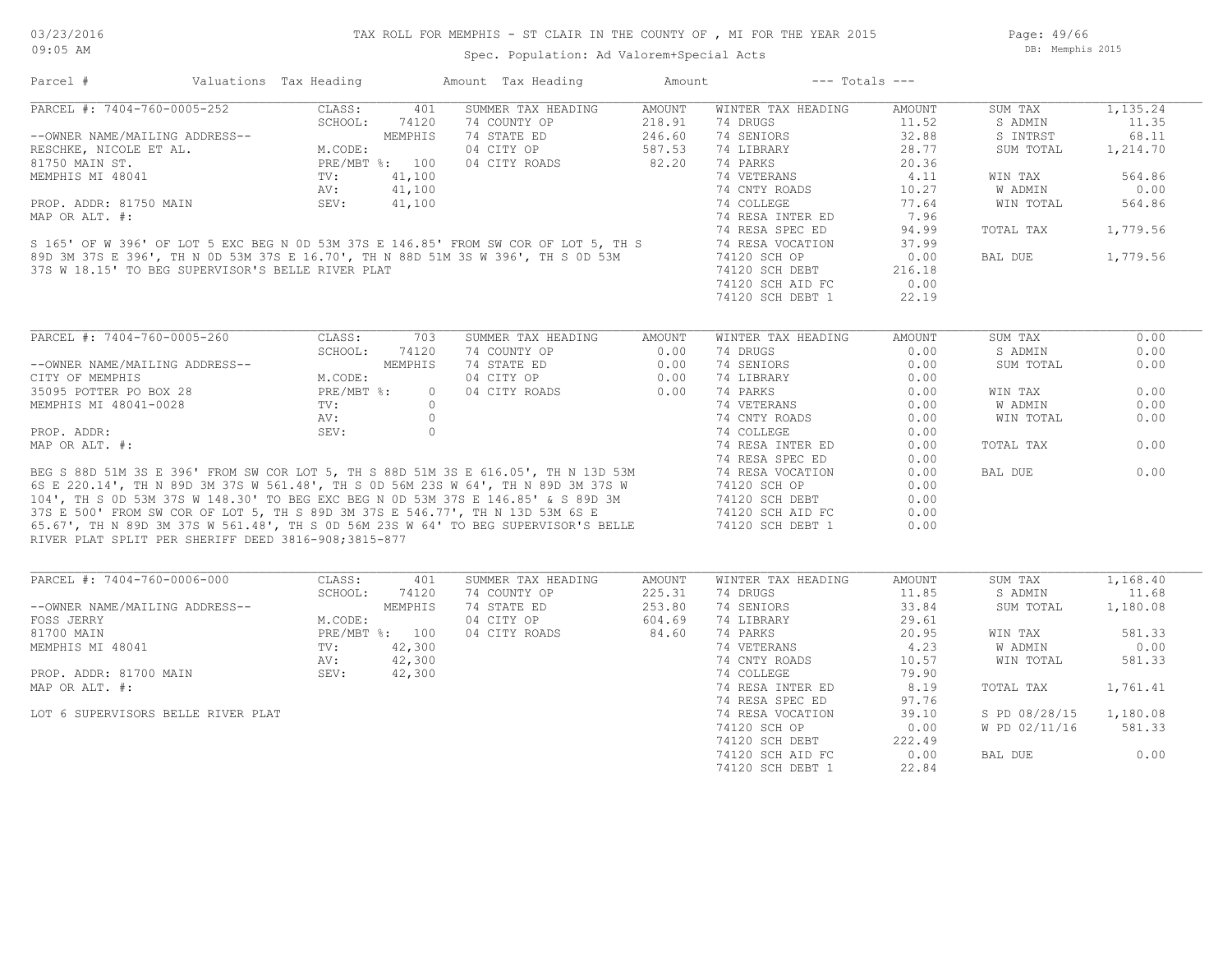### TAX ROLL FOR MEMPHIS - ST CLAIR IN THE COUNTY OF , MI FOR THE YEAR 2015

Spec. Population: Ad Valorem+Special Acts

Page: 50/66 DB: Memphis 2015

| Parcel #                                                                                                                                                                                                                                           | Valuations Tax Heading |                | Amount Tax Heading                                                                                 | Amount                     | $---$ Totals $---$                                      |                              |                |          |
|----------------------------------------------------------------------------------------------------------------------------------------------------------------------------------------------------------------------------------------------------|------------------------|----------------|----------------------------------------------------------------------------------------------------|----------------------------|---------------------------------------------------------|------------------------------|----------------|----------|
| PARCEL #: 7404-760-0007-000 CLASS:<br>--OWNER NAME/MAILING ADDRESS--<br>CITY OF MEMPHIS M.CODE:<br>35095 POTTER PRE/MBT %:<br>MEMPHIS MI 48041 TV:<br>AV:                                                                                          |                        | 703            | SUMMER TAX HEADING                                                                                 | AMOUNT                     | WINTER TAX HEADING                                      | AMOUNT                       | SUM TAX        | 0.00     |
|                                                                                                                                                                                                                                                    |                        | 74120          | 74 COUNTY OF 0.00<br>74 STATE ED 0.00<br>74 STATE ED 0.00<br>04 CITY OP 0.00<br>04 CITY ROADS 0.00 |                            | 74 DRUGS                                                | 0.00                         | S ADMIN        | 0.00     |
|                                                                                                                                                                                                                                                    |                        | MEMPHIS        |                                                                                                    |                            | 74 SENIORS                                              | 0.00                         | SUM TOTAL      | 0.00     |
|                                                                                                                                                                                                                                                    |                        |                |                                                                                                    |                            | 74 LIBRARY                                              | 0.00                         |                |          |
|                                                                                                                                                                                                                                                    |                        | $\overline{0}$ |                                                                                                    |                            | 74 PARKS                                                | 0.00                         | WIN TAX        | 0.00     |
|                                                                                                                                                                                                                                                    |                        |                |                                                                                                    |                            |                                                         |                              | W ADMIN        | 0.00     |
|                                                                                                                                                                                                                                                    |                        |                |                                                                                                    |                            | 74 PARKS 0.00<br>74 VETERANS 0.00<br>74 CNTY ROADS 0.00 |                              | WIN TOTAL      | 0.00     |
|                                                                                                                                                                                                                                                    |                        |                |                                                                                                    |                            | 74 COLLEGE                                              | 0.00                         |                |          |
|                                                                                                                                                                                                                                                    |                        |                |                                                                                                    |                            | 74 RESA INTER ED                                        | 0.00                         | TOTAL TAX      | 0.00     |
| MEMPHIS MI 48041<br>PROP. ADDR: MAIN/CITY PARK VACANT<br>MAP OR ALT. #:<br>LOTS 7 & 8 ALSO OLD C & O R/W 66 FT WIDE; ADJ ABV LOTS ON S & EXTD E TO CITY LIMITS<br>SETHAT PART OF SE 1/4 LYING N & E OF ABV DESC. SEC 35 T6N R14E SUPER             |                        |                |                                                                                                    |                            | 74 RESA SPEC ED                                         | 0.00                         |                |          |
|                                                                                                                                                                                                                                                    |                        |                |                                                                                                    |                            | 74 RESA VOCATION                                        |                              | BAL DUE        | 0.00     |
|                                                                                                                                                                                                                                                    |                        |                |                                                                                                    |                            |                                                         | 0.00                         |                |          |
|                                                                                                                                                                                                                                                    |                        |                |                                                                                                    |                            | 74120 SCH OP                                            | 0.00                         |                |          |
| RIVER PLAT                                                                                                                                                                                                                                         |                        |                |                                                                                                    |                            | 74120 SCH DEBT                                          | 0.00                         |                |          |
|                                                                                                                                                                                                                                                    |                        |                |                                                                                                    |                            | 74120 SCH AID FC                                        | 0.00                         |                |          |
|                                                                                                                                                                                                                                                    |                        |                |                                                                                                    |                            | 74120 SCH DEBT 1                                        | 0.00                         |                |          |
|                                                                                                                                                                                                                                                    |                        |                |                                                                                                    |                            |                                                         |                              |                |          |
| PARCEL #: 7404-760-0008-000                                                                                                                                                                                                                        |                        | CLASS: 402     | SUMMER TAX HEADING                                                                                 | AMOUNT                     | WINTER TAX HEADING                                      | AMOUNT                       | SUM TAX        | 607.12   |
|                                                                                                                                                                                                                                                    |                        | SCHOOL: 74120  | 74 COUNTY OP                                                                                       | 117.07<br>117.07<br>131.88 | 74 DRUGS                                                | 6.16                         | S ADMIN        | 6.07     |
|                                                                                                                                                                                                                                                    |                        |                | 74 STATE ED                                                                                        |                            | 74 SENIORS                                              | 17.58                        | SUM TOTAL      | 613.19   |
| --OWNER NAME/MAILING ADDRESS--<br>JOHNSTON JOHN R<br>33711 BOARDMAN RD<br>MEMPHIS MI 48041<br>MEMPHIS MI 48041<br>PROP. ADDR: VACANT MAIN<br>PROP. ADDR: VACANT MAIN<br>PROP. ADDR: VACANT MAIN<br>PROP. ADDR: VACANT MAIN<br>SEV: 21,980<br>PROP. |                        |                | 04 CITY OP                                                                                         | 314.21                     | 74 LIBRARY                                              | 15.38                        |                |          |
|                                                                                                                                                                                                                                                    |                        |                | 04 CITY ROADS                                                                                      | 314.21<br>43.96            | 74 PARKS                                                | 10.88                        | WIN TAX        | 696.65   |
|                                                                                                                                                                                                                                                    |                        |                |                                                                                                    |                            |                                                         |                              | <b>W ADMIN</b> | 0.00     |
| MEMPHIS MI 48041<br>MEMPHIS MI 48041<br>PROP. ADDR: VACANT MAIN MIN SEV: 21,980<br>MAP OR ALT. #: 21,980<br>MAP OR ALT. #: 74 RESA INTER ED<br>MAP OR ALT. #: 74 RESA INTER ED<br>TOT 9 EXC S 300 FT OF E 135 FT & EXC S 239.14 FT OF N 29         |                        |                |                                                                                                    |                            | 74 VETERANS 2.19<br>74 CNTY ROADS 5.49                  |                              | WIN TOTAL      | 696.65   |
|                                                                                                                                                                                                                                                    |                        |                |                                                                                                    |                            |                                                         | 41.52                        |                |          |
|                                                                                                                                                                                                                                                    |                        |                |                                                                                                    |                            | 74 RESA INTER ED 4.25                                   |                              | TOTAL TAX      | 1,309.84 |
|                                                                                                                                                                                                                                                    |                        |                |                                                                                                    |                            |                                                         | 50.80                        |                |          |
|                                                                                                                                                                                                                                                    |                        |                |                                                                                                    |                            |                                                         | 20.32                        | S PD 08/31/15  | 613.19   |
|                                                                                                                                                                                                                                                    |                        |                |                                                                                                    |                            |                                                         |                              |                |          |
| SUPERVISORS BELLE RIVER PLAT                                                                                                                                                                                                                       |                        |                |                                                                                                    |                            | 74120 SCH OP                                            | 394.61                       | W PD 01/12/16  | 696.65   |
|                                                                                                                                                                                                                                                    |                        |                |                                                                                                    |                            | 74120 SCH DEBT<br>74120 SCH AID FC                      | 115.61                       |                |          |
|                                                                                                                                                                                                                                                    |                        |                |                                                                                                    |                            | 74120 SCH AID FC                                        | 0.00                         | BAL DUE        | 0.00     |
|                                                                                                                                                                                                                                                    |                        |                |                                                                                                    |                            | 74120 SCH DEBT 1                                        | 11.86                        |                |          |
|                                                                                                                                                                                                                                                    |                        |                |                                                                                                    |                            |                                                         |                              |                |          |
| PARCEL #: 7404-760-0009-000                                                                                                                                                                                                                        | CLASS:                 | 401            | SUMMER TAX HEADING                                                                                 | AMOUNT                     | WINTER TAX HEADING                                      | AMOUNT                       | SUM TAX        | 1,030.28 |
|                                                                                                                                                                                                                                                    | SCHOOL:                | 74120          | 74 COUNTY OP 198.67<br>74 STATE ED 223.80<br>04 CITY OP 533.21                                     |                            | 74 DRUGS                                                | 10.45                        | S ADMIN        | 10.30    |
|                                                                                                                                                                                                                                                    |                        |                |                                                                                                    |                            | 74 SENIORS                                              | 29.84                        | SUM TOTAL      | 1,040.58 |
| --OWNER NAME/MAILING ADDRESS--<br>KING ROSEMARY M.CODE: MEMPHIS<br>81921 MAIN MEMPHIS MI 48041 PV: 37,300<br>PROP. ADDR: 81921 MAIN SEV: 37,300<br>PROP. ADDR: 81921 MAIN SEV: 37,300                                                              |                        |                |                                                                                                    |                            | 74 LIBRARY                                              | 26.11<br>$\frac{16.7}{3.73}$ |                |          |
|                                                                                                                                                                                                                                                    |                        |                | 04 CITY ROADS                                                                                      | 74.60                      | 74 PARKS                                                |                              | WIN TAX        | 512.62   |
|                                                                                                                                                                                                                                                    |                        |                |                                                                                                    |                            |                                                         |                              | W ADMIN        | 0.00     |
|                                                                                                                                                                                                                                                    |                        |                |                                                                                                    |                            | 74 CNTY ROADS                                           | 9.32                         | WIN TOTAL      | 512.62   |
|                                                                                                                                                                                                                                                    |                        |                |                                                                                                    |                            |                                                         | 70.46                        |                |          |
|                                                                                                                                                                                                                                                    |                        |                |                                                                                                    |                            |                                                         | 7.22                         | TOTAL TAX      | 1,553.20 |
|                                                                                                                                                                                                                                                    |                        |                |                                                                                                    |                            |                                                         | 86.21                        |                |          |
|                                                                                                                                                                                                                                                    |                        |                |                                                                                                    |                            |                                                         | 34.48                        | S PD 08/11/15  | 1,040.58 |
| FORD ADDR: 81921 MAIN AV: 37, 300<br>MAP OR ALT. #: 37, 300<br>MAP OR ALT. #: 37, 300<br>E 165 FT OF LOT 9 EXC N 179 FT & EXC S 300 FT SUPERVISORS BELLE RIVER PLAT THE SAME COLLEGE<br>FIGS TT OF LOT 9 EXC N 179 FT & EXC S 300 FT S             |                        |                |                                                                                                    |                            |                                                         | 0.00                         | W PD 02/09/16  | 512.62   |
|                                                                                                                                                                                                                                                    |                        |                |                                                                                                    |                            | 74120 SCH DEBT                                          | 196.19                       |                |          |
|                                                                                                                                                                                                                                                    |                        |                |                                                                                                    |                            |                                                         |                              | BAL DUE        | 0.00     |
|                                                                                                                                                                                                                                                    |                        |                |                                                                                                    |                            | 74120 SCH AID FC                                        | 0.00                         |                |          |
|                                                                                                                                                                                                                                                    |                        |                |                                                                                                    |                            | 74120 SCH DEBT 1                                        | 20.14                        |                |          |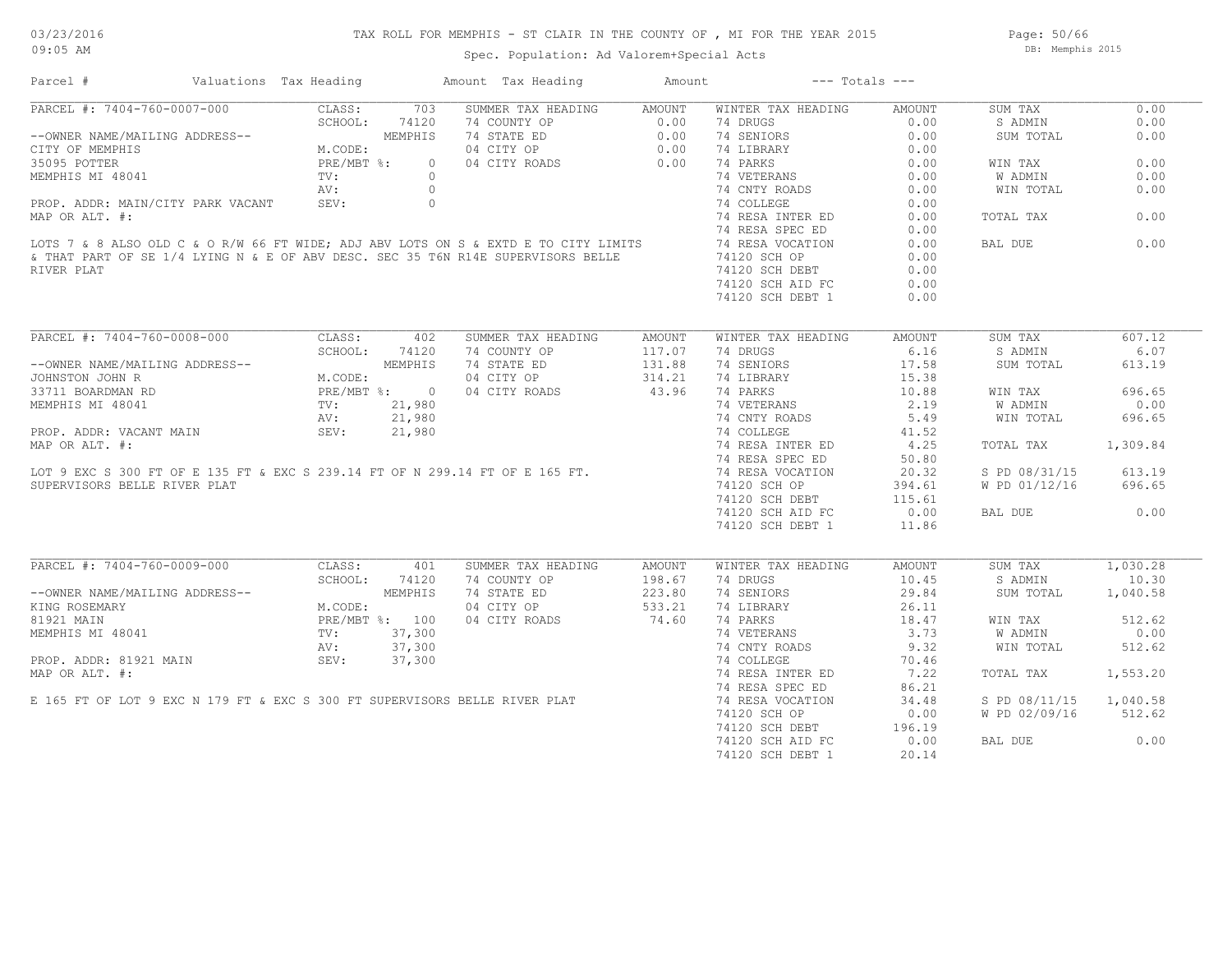# 03/23/2016

#### TAX ROLL FOR MEMPHIS - ST CLAIR IN THE COUNTY OF , MI FOR THE YEAR 2015

09:05 AM

#### Spec. Population: Ad Valorem+Special Acts

Page: 51/66 DB: Memphis 2015

| Parcel #                                                                                                                              | Valuations Tax Heading                                                         |                | Amount Tax Heading | Amount        |                    | $---$ Totals $---$ |               |          |
|---------------------------------------------------------------------------------------------------------------------------------------|--------------------------------------------------------------------------------|----------------|--------------------|---------------|--------------------|--------------------|---------------|----------|
| PARCEL #: 7404-760-0010-000                                                                                                           | CLASS:                                                                         | 401            | SUMMER TAX HEADING | AMOUNT        | WINTER TAX HEADING | AMOUNT             | SUM TAX       | 1,057.90 |
|                                                                                                                                       | SCHOOL:                                                                        | 74120          | 74 COUNTY OP       | 204.00        | 74 DRUGS           | 10.73              | S ADMIN       | 10.57    |
| --OWNER NAME/MAILING ADDRESS--                                                                                                        |                                                                                | MEMPHIS        | 74 STATE ED        | 229.80        | 74 SENIORS         | 30.64              | SUM TOTAL     | 1,068.47 |
| LARKIN DEBORAH                                                                                                                        | M.CODE:                                                                        |                | 04 CITY OP         | 547.50        | 74 LIBRARY         | 26.81              |               |          |
| 81865 MAIN ST                                                                                                                         |                                                                                | PRE/MBT %: 100 | 04 CITY ROADS      | 76.60         | 74 PARKS           | 18.97              | WIN TAX       | 526.37   |
| MEMPHIS MI 48041                                                                                                                      | TV:                                                                            | 38,300         |                    |               | 74 VETERANS        | 3.83               | W ADMIN       | 0.00     |
|                                                                                                                                       | AV:                                                                            | 38,300         |                    |               | 74 CNTY ROADS      | 9.57               | WIN TOTAL     | 526.37   |
|                                                                                                                                       |                                                                                |                |                    |               |                    |                    |               |          |
| PROP. ADDR: 81865 MAIN                                                                                                                | SEV:                                                                           | 38,300         |                    |               | 74 COLLEGE         | 72.35              |               |          |
|                                                                                                                                       |                                                                                |                |                    |               | 74 RESA INTER ED   | 7.42               | TOTAL TAX     | 1,594.84 |
|                                                                                                                                       |                                                                                |                |                    |               | 74 RESA SPEC ED    | 88.52              |               |          |
| MAP OR ALT. #:<br>N 80 FT OF S 230 FT OF E 135 FT OF LOT 9 SUPERVISORS BELLE RIVER PLAT                                               |                                                                                |                |                    |               | 74 RESA VOCATION   | 35.40              | S PD 08/17/15 | 1,068.47 |
|                                                                                                                                       |                                                                                |                |                    |               | 74120 SCH OP       | 0.00               | W PD 02/18/16 | 526.37   |
|                                                                                                                                       |                                                                                |                |                    |               | 74120 SCH DEBT     | 201.45             |               |          |
|                                                                                                                                       |                                                                                |                |                    |               | 74120 SCH AID FC   | 0.00               | BAL DUE       | 0.00     |
|                                                                                                                                       |                                                                                |                |                    |               | 74120 SCH DEBT 1   | 20.68              |               |          |
|                                                                                                                                       |                                                                                |                |                    |               |                    |                    |               |          |
| PARCEL #: 7404-760-0011-000                                                                                                           | CLASS:<br>SCHOOL: 741.<br>MEMPHI.<br>M.CODE: PRE/MBT %: 0<br>TV: 28.500<br>AV: | 401            | SUMMER TAX HEADING | AMOUNT        | WINTER TAX HEADING | AMOUNT             | SUM TAX       | 787.21   |
|                                                                                                                                       |                                                                                |                | 74 COUNTY OP       | 151.80        | 74 DRUGS           | 7.98               | S ADMIN       | 7.87     |
| --OWNER NAME/MAILING ADDRESS--                                                                                                        |                                                                                |                | 74 STATE ED        | 171.00        | 74 SENIORS         | 22.80              | SUM TOTAL     | 795.08   |
| KIZY THOMAS H & SALWA N                                                                                                               |                                                                                |                | 04 CITY OP         | 407.41        | 74 LIBRARY         | 19.95              |               |          |
| 52190 WATKINS GLEN                                                                                                                    |                                                                                |                | 04 CITY ROADS      | 57.00         | 74 PARKS           | 14.11              | WIN TAX       | 903.33   |
| MACOMB MI 48042                                                                                                                       |                                                                                |                |                    |               | 74 VETERANS        | 2.85               | W ADMIN       | 0.00     |
|                                                                                                                                       |                                                                                |                |                    |               | 74 CNTY ROADS      | 7.12               | WIN TOTAL     | 903.33   |
|                                                                                                                                       |                                                                                |                |                    |               |                    |                    |               |          |
|                                                                                                                                       |                                                                                |                |                    |               | 74 COLLEGE         | 53.83              |               |          |
|                                                                                                                                       |                                                                                |                |                    |               | 74 RESA INTER ED   | 5.52               | TOTAL TAX     | 1,698.41 |
| MACOMB MI 48042<br>PROP. ADDR: 81951 MAIN<br>MAP OR ALT. #:<br>S 119 FT OF N 179 FT OF E 165 FT OF LOT 9 SUPERVISORS BELLE RIVER PLAT |                                                                                |                |                    |               | 74 RESA SPEC ED    | 65.87              |               |          |
|                                                                                                                                       |                                                                                |                |                    |               | 74 RESA VOCATION   | 26.34              | S PD 08/17/15 | 795.08   |
|                                                                                                                                       |                                                                                |                |                    |               | 74120 SCH OP       | 511.66             | W PD 01/28/16 | 903.33   |
|                                                                                                                                       |                                                                                |                |                    |               | 74120 SCH DEBT     | 149.91             |               |          |
|                                                                                                                                       |                                                                                |                |                    |               | 74120 SCH AID FC   | 0.00               | BAL DUE       | 0.00     |
|                                                                                                                                       |                                                                                |                |                    |               | 74120 SCH DEBT 1   | 15.39              |               |          |
|                                                                                                                                       |                                                                                |                |                    |               |                    |                    |               |          |
| PARCEL #: 7404-760-0012-000                                                                                                           | CLASS:                                                                         | 401            | SUMMER TAX HEADING | <b>AMOUNT</b> | WINTER TAX HEADING | AMOUNT             | SUM TAX       | 1,425.27 |
|                                                                                                                                       | SCHOOL:                                                                        | 74120          | 74 COUNTY OP       | 274.84        | 74 DRUGS           | 14.46              | S ADMIN       | 14.25    |
| --OWNER NAME/MAILING ADDRESS--                                                                                                        |                                                                                | MEMPHIS        | 74 STATE ED        | 309.60        | 74 SENIORS         | 41.28              | SUM TOTAL     | 1,439.52 |
| CUCCHIARA JAMES D                                                                                                                     | M.CODE:                                                                        |                | 04 CITY OP         | 737.63        | 74 LIBRARY         | 36.12              |               |          |
| 81900 MAIN                                                                                                                            |                                                                                | PRE/MBT %: 0   | 04 CITY ROADS      | 103.20        | 74 PARKS           | 25.56              | WIN TAX       | 1,635.56 |
| MEMPHIS MI 48041                                                                                                                      | TV:                                                                            | 51,600         |                    |               | 74 VETERANS        | 5.16               | W ADMIN       | 0.00     |
|                                                                                                                                       |                                                                                |                |                    |               | 74 CNTY ROADS      | 12.90              | WIN TOTAL     | 1,635.56 |
|                                                                                                                                       |                                                                                |                |                    |               | 74 COLLEGE         | 97.47              |               |          |
| NEMPHIS MI 48041<br>PROP. ADDR: 81811 MAIN<br>MAP OR ALT. #:<br>S 150 FT OF E 135 FT OF LOT 9 SUPERVISORS BELLE RIVER PLAT            |                                                                                |                |                    |               | 74 RESA INTER ED   | 10.00              | TOTAL TAX     | 3,075.08 |
|                                                                                                                                       |                                                                                |                |                    |               | 74 RESA SPEC ED    | 119.26             |               |          |
|                                                                                                                                       |                                                                                |                |                    |               |                    |                    |               |          |
|                                                                                                                                       |                                                                                |                |                    |               | 74 RESA VOCATION   | 47.70              | S PD 07/23/15 | 1,439.52 |
|                                                                                                                                       |                                                                                |                |                    |               | 74120 SCH OP       | 926.38             |               |          |
|                                                                                                                                       |                                                                                |                |                    |               | 74120 SCH DEBT     | 271.41             | BAL DUE       | 1,635.56 |
|                                                                                                                                       |                                                                                |                |                    |               | 74120 SCH AID FC   | 0.00               |               |          |
|                                                                                                                                       |                                                                                |                |                    |               | 74120 SCH DEBT 1   | 27.86              |               |          |
|                                                                                                                                       |                                                                                |                |                    |               |                    |                    |               |          |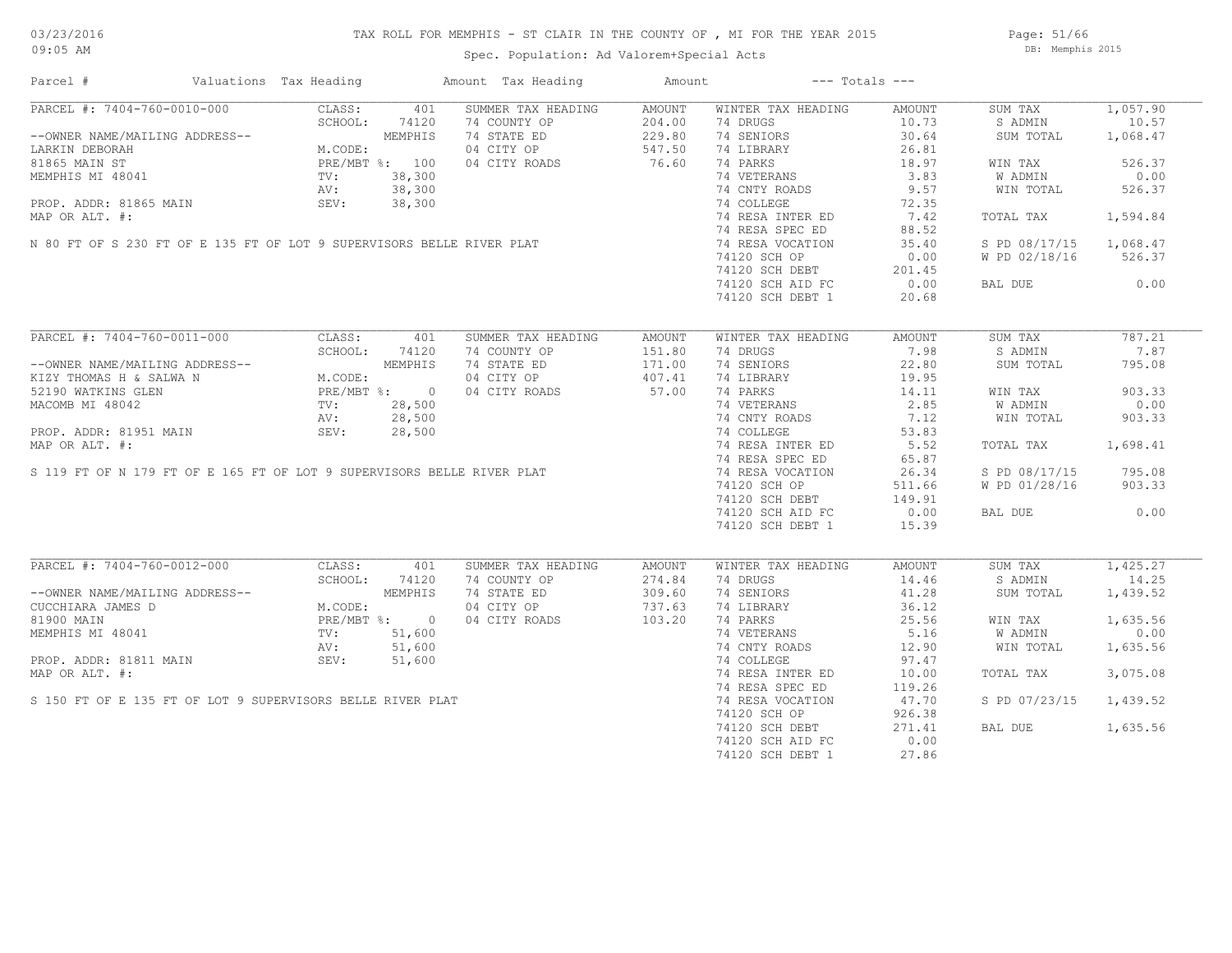### TAX ROLL FOR MEMPHIS - ST CLAIR IN THE COUNTY OF , MI FOR THE YEAR 2015

Spec. Population: Ad Valorem+Special Acts

Page: 52/66 DB: Memphis 2015

| Parcel #<br>Valuations Tax Heading                                                                                                                                                                                                   |                             | Amount Tax Heading | Amount   |                    | $---$ Totals $---$ |               |          |
|--------------------------------------------------------------------------------------------------------------------------------------------------------------------------------------------------------------------------------------|-----------------------------|--------------------|----------|--------------------|--------------------|---------------|----------|
| PARCEL #: 7404-760-0013-000                                                                                                                                                                                                          | CLASS:<br>401               | SUMMER TAX HEADING | AMOUNT   | WINTER TAX HEADING | AMOUNT             | SUM TAX       | 1,309.26 |
|                                                                                                                                                                                                                                      | SCHOOL:<br>74120            | 74 COUNTY OP       | 252.47   | 74 DRUGS           | 13.28              | S ADMIN       | 13.09    |
| --OWNER NAME/MAILING ADDRESS--                                                                                                                                                                                                       | MEMPHIS                     | 74 STATE ED        | 284.40   | 74 SENIORS         | 37.92              | SUM TOTAL     | 1,322.35 |
| DAVIS RICHARD E & MULARSKI T                                                                                                                                                                                                         | M.CODE:                     | 04 CITY OP         | 677.59   | 74 LIBRARY         | 33.18              |               |          |
| 81885 MAIN                                                                                                                                                                                                                           | PRE/MBT %: 100              | 04 CITY ROADS      | 94.80    | 74 PARKS           | 23.48              | WIN TAX       | 651.45   |
| MEMPHIS MI 48041                                                                                                                                                                                                                     | 47,400<br>TV:               |                    |          | 74 VETERANS        | 4.74               | W ADMIN       | 0.00     |
|                                                                                                                                                                                                                                      | 47,400<br>AV:               |                    |          | 74 CNTY ROADS      | 11.85              | WIN TOTAL     | 651.45   |
| PROP. ADDR: 81885 MAIN                                                                                                                                                                                                               | SEV:<br>47,400              |                    |          | 74 COLLEGE         | 89.54              |               |          |
| MAP OR ALT. #:                                                                                                                                                                                                                       |                             |                    |          | 74 RESA INTER ED   | 9.18               | TOTAL TAX     | 1,973.80 |
|                                                                                                                                                                                                                                      |                             |                    |          | 74 RESA SPEC ED    | 109.55             |               |          |
| N 70 FT OF S 300 FT OF E 135 FT OF LOT 9 SUPERVISORS BELLE RIVER PLAT                                                                                                                                                                |                             |                    |          | 74 RESA VOCATION   | 43.82              | S PD 08/25/15 | 1,322.35 |
|                                                                                                                                                                                                                                      |                             |                    |          | 74120 SCH OP       | 0.00               | W PD 02/02/16 | 651.45   |
|                                                                                                                                                                                                                                      |                             |                    |          | 74120 SCH DEBT     | 249.32             |               |          |
|                                                                                                                                                                                                                                      |                             |                    |          |                    | 0.00               |               | 0.00     |
|                                                                                                                                                                                                                                      |                             |                    |          | 74120 SCH AID FC   |                    | BAL DUE       |          |
|                                                                                                                                                                                                                                      |                             |                    |          | 74120 SCH DEBT 1   | 25.59              |               |          |
| PARCEL #: 7404-760-0014-000                                                                                                                                                                                                          | CLASS:<br>401               | SUMMER TAX HEADING | AMOUNT   | WINTER TAX HEADING | AMOUNT             | SUM TAX       | 841.09   |
|                                                                                                                                                                                                                                      | SCHOOL:<br>74120            | 74 COUNTY OP       | 162.19   | 74 DRUGS           | 8.53               | S ADMIN       | 8.41     |
| --OWNER NAME/MAILING ADDRESS--                                                                                                                                                                                                       | MEMPHIS                     | 74 STATE ED        | 182.70   | 74 SENIORS         | 24.36              | SUM TOTAL     | 849.50   |
|                                                                                                                                                                                                                                      | M.CODE:                     | 04 CITY OP         | 435.30   | 74 LIBRARY         | 21.31              |               |          |
| JELINEK ANNE MARIE                                                                                                                                                                                                                   |                             |                    |          |                    |                    |               |          |
| 81749 MAIN                                                                                                                                                                                                                           | PRE/MBT %: 100              | 04 CITY ROADS      | 60.90    | 74 PARKS           | 15.08              | WIN TAX       | 418.49   |
| MEMPHIS MI 48041                                                                                                                                                                                                                     | 30,451<br>TV:               |                    |          | 74 VETERANS        | 3.04               | W ADMIN       | 0.00     |
|                                                                                                                                                                                                                                      | 47,500<br>AV:               |                    |          | 74 CNTY ROADS      | 7.61               | WIN TOTAL     | 418.49   |
| PROP. ADDR: 81749 MAIN                                                                                                                                                                                                               | SEV:<br>47,500              |                    |          | 74 COLLEGE         | 57.52              |               |          |
| MAP OR ALT. #:                                                                                                                                                                                                                       |                             |                    |          | 74 RESA INTER ED   | 5.90               | TOTAL TAX     | 1,267.99 |
|                                                                                                                                                                                                                                      |                             |                    |          | 74 RESA SPEC ED    | 70.38              |               |          |
| LOT 10 SUPERVISORS BELLE RIVER PLAT                                                                                                                                                                                                  |                             |                    |          | 74 RESA VOCATION   | 28.15              | S PD 08/31/15 | 849.50   |
|                                                                                                                                                                                                                                      |                             |                    |          | 74120 SCH OP       | 0.00               | W PD 02/11/16 | 418.49   |
|                                                                                                                                                                                                                                      |                             |                    |          | 74120 SCH DEBT     | 160.17             |               |          |
|                                                                                                                                                                                                                                      |                             |                    |          | 74120 SCH AID FC   | 0.00               | BAL DUE       | 0.00     |
|                                                                                                                                                                                                                                      |                             |                    |          |                    |                    |               |          |
|                                                                                                                                                                                                                                      |                             |                    |          | 74120 SCH DEBT 1   | 16.44              |               |          |
| PARCEL #: 7404-760-0015-001                                                                                                                                                                                                          | CLASS:<br>301               | SUMMER TAX HEADING | AMOUNT   | WINTER TAX HEADING | AMOUNT             | SUM TAX       | 2,187.63 |
|                                                                                                                                                                                                                                      | SCHOOL:<br>74120            | 74 COUNTY OP       | 421.85   | 74 DRUGS           | 22.19              | S ADMIN       | 21.87    |
| --OWNER NAME/MAILING ADDRESS--                                                                                                                                                                                                       | MEMPHIS                     | 74 STATE ED        | 475.20   | 74 SENIORS         | 63.36              | S INTRST      | 131.26   |
| DONATO PROPERTIES LLC                                                                                                                                                                                                                | M.CODE:                     | 04 CITY OP         | 1,132.18 | 74 LIBRARY         | 55.44              | SUM TOTAL     | 2,340.76 |
| 81600 BELLE RIVER                                                                                                                                                                                                                    | $PRE/MBT$ $\frac{1}{6}$ : 0 | 04 CITY ROADS      | 158.40   | 74 PARKS           | 39.23              |               |          |
|                                                                                                                                                                                                                                      |                             |                    |          |                    |                    |               |          |
| MEMPHIS MI 48041                                                                                                                                                                                                                     | TV:<br>79,200               |                    |          | 74 VETERANS        | 7.92               | WIN TAX       | 2,510.40 |
|                                                                                                                                                                                                                                      | 79,200<br>AV:               |                    |          | 74 CNTY ROADS      | 19.80              | W ADMIN       | 0.00     |
| PROP. ADDR: 81620 BELLE RIVER                                                                                                                                                                                                        | SEV:<br>79,200              |                    |          | 74 COLLEGE         | 149.61             | WIN TOTAL     | 2,510.40 |
| MAP OR ALT. #:                                                                                                                                                                                                                       |                             |                    |          | 74 RESA INTER ED   | 15.34              |               |          |
|                                                                                                                                                                                                                                      |                             |                    |          | 74 RESA SPEC ED    | 183.05             | TOTAL TAX     | 4,851.16 |
|                                                                                                                                                                                                                                      |                             |                    |          | 74 RESA VOCATION   | 73.22              |               |          |
| THAT PART OF LOT 11 LYING E OF A LINE; BEG S 1*13'15" W 199.52'; TH S 87*28'25" E<br>145.18'; S 46*30'E 192.18'; TH S 37*7'E 177.78';TH S 46*20'10" E 181.44' FROM NW COR<br>LOT 9,TH S 55* 6' W 243.65",TH S 16*50' W 52',TH N 62*2 |                             |                    |          | 74120 SCH OP       | 1,421.89           | BAL DUE       | 4,851.16 |
|                                                                                                                                                                                                                                      |                             |                    |          | 74120 SCH DEBT     | 416.59             |               |          |
| 50*59'44"W 82.4', TH S 12*53'9"W 86.91' EXC MILL ROAD R/W SUPERVISORS BELLE RIVER                                                                                                                                                    |                             |                    |          | 74120 SCH AID FC   | 0.00               |               |          |
| PLAT                                                                                                                                                                                                                                 |                             |                    |          | 74120 SCH DEBT 1   | 42.76              |               |          |
|                                                                                                                                                                                                                                      |                             |                    |          |                    |                    |               |          |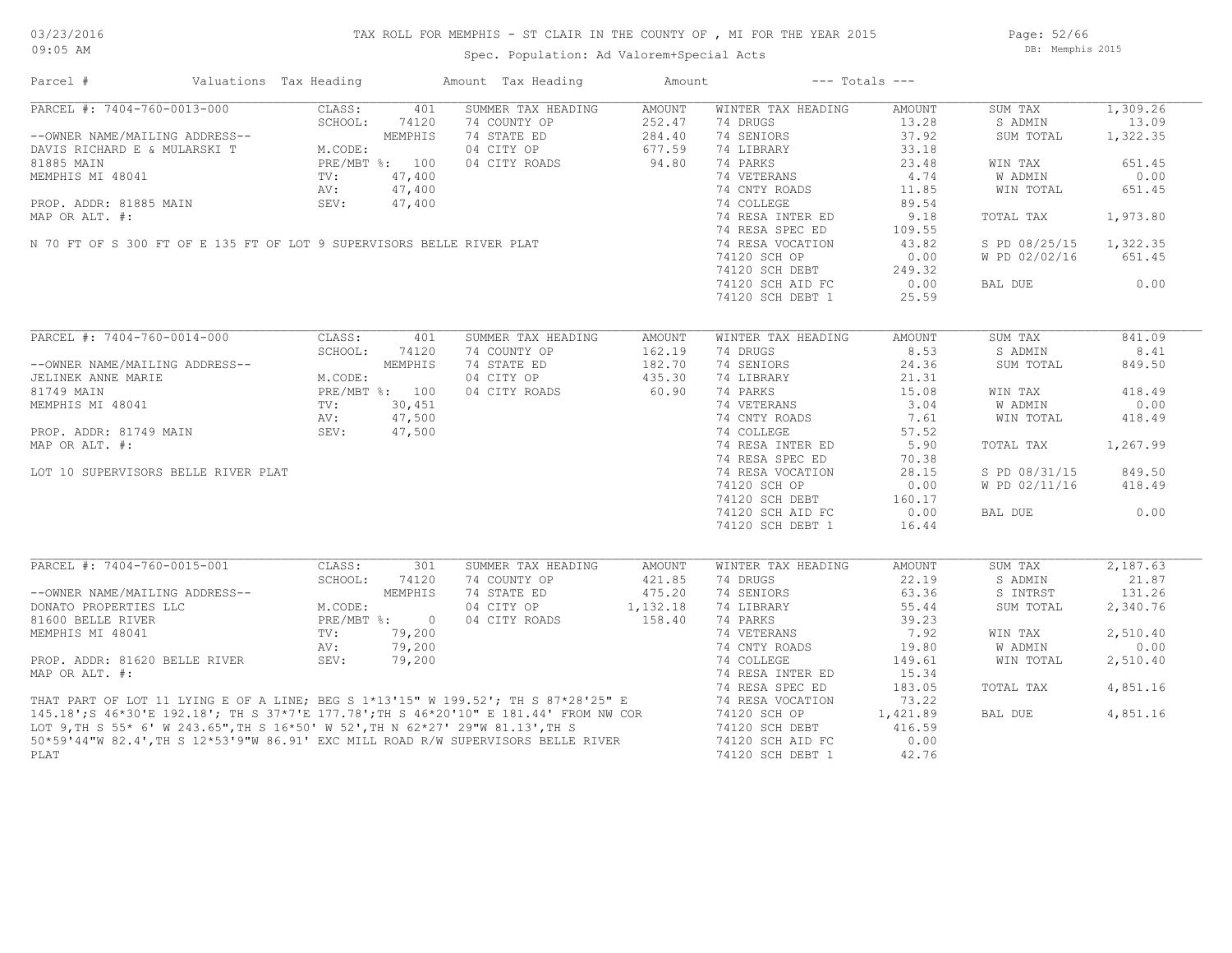Spec. Population: Ad Valorem+Special Acts

Page: 53/66 DB: Memphis 2015

| CLASS:<br>703<br>SUMMER TAX HEADING<br>AMOUNT<br>WINTER TAX HEADING<br>0.00<br>AMOUNT<br>SUM TAX<br>74120<br>74 COUNTY OP<br>$0.00$<br>$0.00$<br>74 DRUGS<br>0.00<br>S ADMIN<br>0.00<br>--OWNER NAME/MAILING ADDRESS--<br>CITY OF MEMPHIS MEMORESS-- M.CODE:<br>PRE/MBT %:<br>MEMPHIS<br>74 STATE ED<br>74 SENIORS<br>0.00<br>SUM TOTAL<br>0.00<br>$\begin{array}{c} 0.00 \\ 0.00 \\ 0.00 \end{array}$<br>04 CITY OP<br>74 LIBRARY<br>0.00<br>0.00<br>04 CITY ROADS<br>74 PARKS<br>0.00<br>$\circ$<br>WIN TAX<br>TV:<br>74 VETERANS<br>0.00<br>0.00<br>$\bigcirc$<br>W ADMIN<br>$\circ$<br>74 CNTY ROADS<br>0.00<br>AV:<br>0.00<br>WIN TOTAL<br>PROP. ADDR: 81620 BELLE RIVER SEV:<br>$\circ$<br>74 COLLEGE<br>0.00<br>74 RESA INTER ED<br>0.00<br>0.00<br>TOTAL TAX<br>74 RESA SPEC ED<br>0.00<br>THAT PART OF LOT 11 LYING E OF A LINE; BEG S 1*13'15" W 199.52'; TH S 87*28'25" E<br>145.18';S 46*30'E 192.18'; TH S 37*7'E 177.78';TH S 46*20'10" E 181.44' FROM NW COR<br>LOT 9,TH S 55* 6' W 243.65",TH S 16*50' W 52',TH N 62*27<br>0.00<br>74 RESA VOCATION<br>BAL DUE<br>0.00<br>74120 SCH OP<br>0.00<br>74120 SCH DEBT<br>0.00<br>0.00<br>74120 SCH AID FC<br>74120 SCH DEBT 1<br>0.00<br>PLAT<br>PARCEL #: 7404-760-0015-100<br>CLASS:<br>SUMMER TAX HEADING<br>WINTER TAX HEADING<br>SUM TAX<br>402<br>AMOUNT<br>AMOUNT<br>66.28<br>SCHOOL:<br>74120<br>74 COUNTY OP<br>$12.78$<br>$14.40$<br>74 DRUGS<br>0.67<br>S ADMIN<br>0.66<br>74 SENIORS<br>--OWNER NAME/MAILING ADDRESS--<br>MOSSOIAN GUY M<br>81650 BELLE RIVER<br>81650 BELLE RIVER<br>PRE/MBT %: 100<br>MEMPHIS MI 48041<br>PROP. ADDR: VACANT BELLE RIVER<br>MOROP. AT MALLE RIVER<br>MAR OP ALM (AV: 2,400<br>MAR OP ALM (AV: 2,400<br>74 STATE ED<br>1.92<br>SUM TOTAL<br>66.94<br>04 CITY OP<br>$34.30$<br>34.80<br>74 LIBRARY<br>1.68<br>74 PARKS<br>32.94<br>04 CITY ROADS<br>1.18<br>WIN TAX<br>W ADMIN<br>0.00<br>81650 BELLE RIVER<br>MEMPHIS MI 48041<br>TV: 2,400<br>PROP. ADDR: VACANT BELLE RIVER<br>MAP OR ALT. #: 2,400<br>PROP. ADDR: VACANT BELLE RIVER<br>MAP OR ALT. #: 74 RESA INTER ED<br>THAT PART OF LOTS 11 & 12 BEG S 1* 13' 5" W199.52' & S<br>0.24<br>0.60<br>WIN TOTAL<br>32.94<br>4.53<br>99.88<br>0.46<br>TOTAL TAX<br>5.54<br>66.94<br>2.21<br>S PD 07/08/15<br>W PD 12/07/15<br>0.00<br>32.94<br>74120 SCH DEBT<br>12.62<br>0.00<br>0.00<br>BAL DUE<br>W 267.65', TH N 55*3'53" E 235.29' TO BEG. SUPERVISORS BELLE RIVER PLAT<br>74120 SCH DEBT 1<br>1.29<br>PARCEL #: 7404-760-0015-200<br>129.81<br>CLASS:<br>202<br>SUMMER TAX HEADING<br>WINTER TAX HEADING<br>SUM TAX<br>AMOUNT<br>AMOUNT<br>SCHOOL:<br>74 COUNTY OP<br>25.03<br>74 DRUGS<br>1.31<br>S ADMIN<br>1.29<br>74120<br>28.20<br>MEMPHIS<br>74 STATE ED<br>74 SENIORS<br>3.76<br>S INTRST<br>7.79<br>--OWNER NAME/MAILING ADDRESS--<br>JAEHN ERIC & SHANA<br>M.CODE:<br>04 CITY OP<br>67.18<br>74 LIBRARY<br>3.29<br>SUM TOTAL<br>138.89<br>04 CITY ROADS 9.40<br>PRE/MBT %: 100<br>74 PARKS<br>2.32<br>81630 BELLE RIVER<br>64.55<br>0.47<br>WIN TAX<br>MEMPHIS MI 48041<br>MEMPHIS MI 48041<br>PROP. ADDR: VACANT BELLE RIVER<br>MAP OR ALT. #: 0<br>THAT PART OF LOTS 11 & 12 LYING S OF E & W 1/4 LINE & BELLE RIVER & LYING N & W OF<br>THAT PART OF LOTS 11 & 12 LYING S OF E & W 1/4 LINE<br>74 CNTY ROADS<br>0.00<br>1.17<br>W ADMIN<br>8.87<br>WIN TOTAL<br>64.55<br>0.91<br>10.86<br>TOTAL TAX<br>203.44<br>4.34<br>0.00<br>BAL DUE<br>203.44<br>74120 SCH DEBT<br>55 3' 53" W 488.61' SUPERVISORS BELLE RIVER PLAT<br>24.72<br>74120 SCH AID FC<br>0.00<br>74120 SCH DEBT 1<br>2.53 | Parcel #                    | Valuations Tax Heading |  | Amount Tax Heading | Amount | $---$ Totals $---$ |  |  |
|----------------------------------------------------------------------------------------------------------------------------------------------------------------------------------------------------------------------------------------------------------------------------------------------------------------------------------------------------------------------------------------------------------------------------------------------------------------------------------------------------------------------------------------------------------------------------------------------------------------------------------------------------------------------------------------------------------------------------------------------------------------------------------------------------------------------------------------------------------------------------------------------------------------------------------------------------------------------------------------------------------------------------------------------------------------------------------------------------------------------------------------------------------------------------------------------------------------------------------------------------------------------------------------------------------------------------------------------------------------------------------------------------------------------------------------------------------------------------------------------------------------------------------------------------------------------------------------------------------------------------------------------------------------------------------------------------------------------------------------------------------------------------------------------------------------------------------------------------------------------------------------------------------------------------------------------------------------------------------------------------------------------------------------------------------------------------------------------------------------------------------------------------------------------------------------------------------------------------------------------------------------------------------------------------------------------------------------------------------------------------------------------------------------------------------------------------------------------------------------------------------------------------------------------------------------------------------------------------------------------------------------------------------------------------------------------------------------------------------------------------------------------------------------------------------------------------------------------------------------------------------------------------------------------------------------------------------------------------------------------------------------------------------------------------------------------------------------------------------------------------------------------------------------------------------------------------------------------------------------------------------------------------------------------------------------------------------------------------------------------------------------------------------------------------------------------------------------------------------------------------------------------------------------------------------------------|-----------------------------|------------------------|--|--------------------|--------|--------------------|--|--|
|                                                                                                                                                                                                                                                                                                                                                                                                                                                                                                                                                                                                                                                                                                                                                                                                                                                                                                                                                                                                                                                                                                                                                                                                                                                                                                                                                                                                                                                                                                                                                                                                                                                                                                                                                                                                                                                                                                                                                                                                                                                                                                                                                                                                                                                                                                                                                                                                                                                                                                                                                                                                                                                                                                                                                                                                                                                                                                                                                                                                                                                                                                                                                                                                                                                                                                                                                                                                                                                                                                                                                                      | PARCEL #: 7404-760-0015-010 |                        |  |                    |        |                    |  |  |
|                                                                                                                                                                                                                                                                                                                                                                                                                                                                                                                                                                                                                                                                                                                                                                                                                                                                                                                                                                                                                                                                                                                                                                                                                                                                                                                                                                                                                                                                                                                                                                                                                                                                                                                                                                                                                                                                                                                                                                                                                                                                                                                                                                                                                                                                                                                                                                                                                                                                                                                                                                                                                                                                                                                                                                                                                                                                                                                                                                                                                                                                                                                                                                                                                                                                                                                                                                                                                                                                                                                                                                      |                             |                        |  |                    |        |                    |  |  |
|                                                                                                                                                                                                                                                                                                                                                                                                                                                                                                                                                                                                                                                                                                                                                                                                                                                                                                                                                                                                                                                                                                                                                                                                                                                                                                                                                                                                                                                                                                                                                                                                                                                                                                                                                                                                                                                                                                                                                                                                                                                                                                                                                                                                                                                                                                                                                                                                                                                                                                                                                                                                                                                                                                                                                                                                                                                                                                                                                                                                                                                                                                                                                                                                                                                                                                                                                                                                                                                                                                                                                                      |                             |                        |  |                    |        |                    |  |  |
|                                                                                                                                                                                                                                                                                                                                                                                                                                                                                                                                                                                                                                                                                                                                                                                                                                                                                                                                                                                                                                                                                                                                                                                                                                                                                                                                                                                                                                                                                                                                                                                                                                                                                                                                                                                                                                                                                                                                                                                                                                                                                                                                                                                                                                                                                                                                                                                                                                                                                                                                                                                                                                                                                                                                                                                                                                                                                                                                                                                                                                                                                                                                                                                                                                                                                                                                                                                                                                                                                                                                                                      |                             |                        |  |                    |        |                    |  |  |
|                                                                                                                                                                                                                                                                                                                                                                                                                                                                                                                                                                                                                                                                                                                                                                                                                                                                                                                                                                                                                                                                                                                                                                                                                                                                                                                                                                                                                                                                                                                                                                                                                                                                                                                                                                                                                                                                                                                                                                                                                                                                                                                                                                                                                                                                                                                                                                                                                                                                                                                                                                                                                                                                                                                                                                                                                                                                                                                                                                                                                                                                                                                                                                                                                                                                                                                                                                                                                                                                                                                                                                      |                             |                        |  |                    |        |                    |  |  |
|                                                                                                                                                                                                                                                                                                                                                                                                                                                                                                                                                                                                                                                                                                                                                                                                                                                                                                                                                                                                                                                                                                                                                                                                                                                                                                                                                                                                                                                                                                                                                                                                                                                                                                                                                                                                                                                                                                                                                                                                                                                                                                                                                                                                                                                                                                                                                                                                                                                                                                                                                                                                                                                                                                                                                                                                                                                                                                                                                                                                                                                                                                                                                                                                                                                                                                                                                                                                                                                                                                                                                                      | MEMPHIS MI 48041            |                        |  |                    |        |                    |  |  |
|                                                                                                                                                                                                                                                                                                                                                                                                                                                                                                                                                                                                                                                                                                                                                                                                                                                                                                                                                                                                                                                                                                                                                                                                                                                                                                                                                                                                                                                                                                                                                                                                                                                                                                                                                                                                                                                                                                                                                                                                                                                                                                                                                                                                                                                                                                                                                                                                                                                                                                                                                                                                                                                                                                                                                                                                                                                                                                                                                                                                                                                                                                                                                                                                                                                                                                                                                                                                                                                                                                                                                                      |                             |                        |  |                    |        |                    |  |  |
|                                                                                                                                                                                                                                                                                                                                                                                                                                                                                                                                                                                                                                                                                                                                                                                                                                                                                                                                                                                                                                                                                                                                                                                                                                                                                                                                                                                                                                                                                                                                                                                                                                                                                                                                                                                                                                                                                                                                                                                                                                                                                                                                                                                                                                                                                                                                                                                                                                                                                                                                                                                                                                                                                                                                                                                                                                                                                                                                                                                                                                                                                                                                                                                                                                                                                                                                                                                                                                                                                                                                                                      |                             |                        |  |                    |        |                    |  |  |
|                                                                                                                                                                                                                                                                                                                                                                                                                                                                                                                                                                                                                                                                                                                                                                                                                                                                                                                                                                                                                                                                                                                                                                                                                                                                                                                                                                                                                                                                                                                                                                                                                                                                                                                                                                                                                                                                                                                                                                                                                                                                                                                                                                                                                                                                                                                                                                                                                                                                                                                                                                                                                                                                                                                                                                                                                                                                                                                                                                                                                                                                                                                                                                                                                                                                                                                                                                                                                                                                                                                                                                      | MAP OR ALT. #:              |                        |  |                    |        |                    |  |  |
|                                                                                                                                                                                                                                                                                                                                                                                                                                                                                                                                                                                                                                                                                                                                                                                                                                                                                                                                                                                                                                                                                                                                                                                                                                                                                                                                                                                                                                                                                                                                                                                                                                                                                                                                                                                                                                                                                                                                                                                                                                                                                                                                                                                                                                                                                                                                                                                                                                                                                                                                                                                                                                                                                                                                                                                                                                                                                                                                                                                                                                                                                                                                                                                                                                                                                                                                                                                                                                                                                                                                                                      |                             |                        |  |                    |        |                    |  |  |
|                                                                                                                                                                                                                                                                                                                                                                                                                                                                                                                                                                                                                                                                                                                                                                                                                                                                                                                                                                                                                                                                                                                                                                                                                                                                                                                                                                                                                                                                                                                                                                                                                                                                                                                                                                                                                                                                                                                                                                                                                                                                                                                                                                                                                                                                                                                                                                                                                                                                                                                                                                                                                                                                                                                                                                                                                                                                                                                                                                                                                                                                                                                                                                                                                                                                                                                                                                                                                                                                                                                                                                      |                             |                        |  |                    |        |                    |  |  |
|                                                                                                                                                                                                                                                                                                                                                                                                                                                                                                                                                                                                                                                                                                                                                                                                                                                                                                                                                                                                                                                                                                                                                                                                                                                                                                                                                                                                                                                                                                                                                                                                                                                                                                                                                                                                                                                                                                                                                                                                                                                                                                                                                                                                                                                                                                                                                                                                                                                                                                                                                                                                                                                                                                                                                                                                                                                                                                                                                                                                                                                                                                                                                                                                                                                                                                                                                                                                                                                                                                                                                                      |                             |                        |  |                    |        |                    |  |  |
|                                                                                                                                                                                                                                                                                                                                                                                                                                                                                                                                                                                                                                                                                                                                                                                                                                                                                                                                                                                                                                                                                                                                                                                                                                                                                                                                                                                                                                                                                                                                                                                                                                                                                                                                                                                                                                                                                                                                                                                                                                                                                                                                                                                                                                                                                                                                                                                                                                                                                                                                                                                                                                                                                                                                                                                                                                                                                                                                                                                                                                                                                                                                                                                                                                                                                                                                                                                                                                                                                                                                                                      |                             |                        |  |                    |        |                    |  |  |
|                                                                                                                                                                                                                                                                                                                                                                                                                                                                                                                                                                                                                                                                                                                                                                                                                                                                                                                                                                                                                                                                                                                                                                                                                                                                                                                                                                                                                                                                                                                                                                                                                                                                                                                                                                                                                                                                                                                                                                                                                                                                                                                                                                                                                                                                                                                                                                                                                                                                                                                                                                                                                                                                                                                                                                                                                                                                                                                                                                                                                                                                                                                                                                                                                                                                                                                                                                                                                                                                                                                                                                      |                             |                        |  |                    |        |                    |  |  |
|                                                                                                                                                                                                                                                                                                                                                                                                                                                                                                                                                                                                                                                                                                                                                                                                                                                                                                                                                                                                                                                                                                                                                                                                                                                                                                                                                                                                                                                                                                                                                                                                                                                                                                                                                                                                                                                                                                                                                                                                                                                                                                                                                                                                                                                                                                                                                                                                                                                                                                                                                                                                                                                                                                                                                                                                                                                                                                                                                                                                                                                                                                                                                                                                                                                                                                                                                                                                                                                                                                                                                                      |                             |                        |  |                    |        |                    |  |  |
|                                                                                                                                                                                                                                                                                                                                                                                                                                                                                                                                                                                                                                                                                                                                                                                                                                                                                                                                                                                                                                                                                                                                                                                                                                                                                                                                                                                                                                                                                                                                                                                                                                                                                                                                                                                                                                                                                                                                                                                                                                                                                                                                                                                                                                                                                                                                                                                                                                                                                                                                                                                                                                                                                                                                                                                                                                                                                                                                                                                                                                                                                                                                                                                                                                                                                                                                                                                                                                                                                                                                                                      |                             |                        |  |                    |        |                    |  |  |
|                                                                                                                                                                                                                                                                                                                                                                                                                                                                                                                                                                                                                                                                                                                                                                                                                                                                                                                                                                                                                                                                                                                                                                                                                                                                                                                                                                                                                                                                                                                                                                                                                                                                                                                                                                                                                                                                                                                                                                                                                                                                                                                                                                                                                                                                                                                                                                                                                                                                                                                                                                                                                                                                                                                                                                                                                                                                                                                                                                                                                                                                                                                                                                                                                                                                                                                                                                                                                                                                                                                                                                      |                             |                        |  |                    |        |                    |  |  |
|                                                                                                                                                                                                                                                                                                                                                                                                                                                                                                                                                                                                                                                                                                                                                                                                                                                                                                                                                                                                                                                                                                                                                                                                                                                                                                                                                                                                                                                                                                                                                                                                                                                                                                                                                                                                                                                                                                                                                                                                                                                                                                                                                                                                                                                                                                                                                                                                                                                                                                                                                                                                                                                                                                                                                                                                                                                                                                                                                                                                                                                                                                                                                                                                                                                                                                                                                                                                                                                                                                                                                                      |                             |                        |  |                    |        |                    |  |  |
|                                                                                                                                                                                                                                                                                                                                                                                                                                                                                                                                                                                                                                                                                                                                                                                                                                                                                                                                                                                                                                                                                                                                                                                                                                                                                                                                                                                                                                                                                                                                                                                                                                                                                                                                                                                                                                                                                                                                                                                                                                                                                                                                                                                                                                                                                                                                                                                                                                                                                                                                                                                                                                                                                                                                                                                                                                                                                                                                                                                                                                                                                                                                                                                                                                                                                                                                                                                                                                                                                                                                                                      |                             |                        |  |                    |        |                    |  |  |
|                                                                                                                                                                                                                                                                                                                                                                                                                                                                                                                                                                                                                                                                                                                                                                                                                                                                                                                                                                                                                                                                                                                                                                                                                                                                                                                                                                                                                                                                                                                                                                                                                                                                                                                                                                                                                                                                                                                                                                                                                                                                                                                                                                                                                                                                                                                                                                                                                                                                                                                                                                                                                                                                                                                                                                                                                                                                                                                                                                                                                                                                                                                                                                                                                                                                                                                                                                                                                                                                                                                                                                      |                             |                        |  |                    |        |                    |  |  |
|                                                                                                                                                                                                                                                                                                                                                                                                                                                                                                                                                                                                                                                                                                                                                                                                                                                                                                                                                                                                                                                                                                                                                                                                                                                                                                                                                                                                                                                                                                                                                                                                                                                                                                                                                                                                                                                                                                                                                                                                                                                                                                                                                                                                                                                                                                                                                                                                                                                                                                                                                                                                                                                                                                                                                                                                                                                                                                                                                                                                                                                                                                                                                                                                                                                                                                                                                                                                                                                                                                                                                                      |                             |                        |  |                    |        |                    |  |  |
|                                                                                                                                                                                                                                                                                                                                                                                                                                                                                                                                                                                                                                                                                                                                                                                                                                                                                                                                                                                                                                                                                                                                                                                                                                                                                                                                                                                                                                                                                                                                                                                                                                                                                                                                                                                                                                                                                                                                                                                                                                                                                                                                                                                                                                                                                                                                                                                                                                                                                                                                                                                                                                                                                                                                                                                                                                                                                                                                                                                                                                                                                                                                                                                                                                                                                                                                                                                                                                                                                                                                                                      |                             |                        |  |                    |        |                    |  |  |
|                                                                                                                                                                                                                                                                                                                                                                                                                                                                                                                                                                                                                                                                                                                                                                                                                                                                                                                                                                                                                                                                                                                                                                                                                                                                                                                                                                                                                                                                                                                                                                                                                                                                                                                                                                                                                                                                                                                                                                                                                                                                                                                                                                                                                                                                                                                                                                                                                                                                                                                                                                                                                                                                                                                                                                                                                                                                                                                                                                                                                                                                                                                                                                                                                                                                                                                                                                                                                                                                                                                                                                      |                             |                        |  |                    |        |                    |  |  |
|                                                                                                                                                                                                                                                                                                                                                                                                                                                                                                                                                                                                                                                                                                                                                                                                                                                                                                                                                                                                                                                                                                                                                                                                                                                                                                                                                                                                                                                                                                                                                                                                                                                                                                                                                                                                                                                                                                                                                                                                                                                                                                                                                                                                                                                                                                                                                                                                                                                                                                                                                                                                                                                                                                                                                                                                                                                                                                                                                                                                                                                                                                                                                                                                                                                                                                                                                                                                                                                                                                                                                                      |                             |                        |  |                    |        |                    |  |  |
|                                                                                                                                                                                                                                                                                                                                                                                                                                                                                                                                                                                                                                                                                                                                                                                                                                                                                                                                                                                                                                                                                                                                                                                                                                                                                                                                                                                                                                                                                                                                                                                                                                                                                                                                                                                                                                                                                                                                                                                                                                                                                                                                                                                                                                                                                                                                                                                                                                                                                                                                                                                                                                                                                                                                                                                                                                                                                                                                                                                                                                                                                                                                                                                                                                                                                                                                                                                                                                                                                                                                                                      |                             |                        |  |                    |        |                    |  |  |
|                                                                                                                                                                                                                                                                                                                                                                                                                                                                                                                                                                                                                                                                                                                                                                                                                                                                                                                                                                                                                                                                                                                                                                                                                                                                                                                                                                                                                                                                                                                                                                                                                                                                                                                                                                                                                                                                                                                                                                                                                                                                                                                                                                                                                                                                                                                                                                                                                                                                                                                                                                                                                                                                                                                                                                                                                                                                                                                                                                                                                                                                                                                                                                                                                                                                                                                                                                                                                                                                                                                                                                      |                             |                        |  |                    |        |                    |  |  |
|                                                                                                                                                                                                                                                                                                                                                                                                                                                                                                                                                                                                                                                                                                                                                                                                                                                                                                                                                                                                                                                                                                                                                                                                                                                                                                                                                                                                                                                                                                                                                                                                                                                                                                                                                                                                                                                                                                                                                                                                                                                                                                                                                                                                                                                                                                                                                                                                                                                                                                                                                                                                                                                                                                                                                                                                                                                                                                                                                                                                                                                                                                                                                                                                                                                                                                                                                                                                                                                                                                                                                                      |                             |                        |  |                    |        |                    |  |  |
|                                                                                                                                                                                                                                                                                                                                                                                                                                                                                                                                                                                                                                                                                                                                                                                                                                                                                                                                                                                                                                                                                                                                                                                                                                                                                                                                                                                                                                                                                                                                                                                                                                                                                                                                                                                                                                                                                                                                                                                                                                                                                                                                                                                                                                                                                                                                                                                                                                                                                                                                                                                                                                                                                                                                                                                                                                                                                                                                                                                                                                                                                                                                                                                                                                                                                                                                                                                                                                                                                                                                                                      |                             |                        |  |                    |        |                    |  |  |
|                                                                                                                                                                                                                                                                                                                                                                                                                                                                                                                                                                                                                                                                                                                                                                                                                                                                                                                                                                                                                                                                                                                                                                                                                                                                                                                                                                                                                                                                                                                                                                                                                                                                                                                                                                                                                                                                                                                                                                                                                                                                                                                                                                                                                                                                                                                                                                                                                                                                                                                                                                                                                                                                                                                                                                                                                                                                                                                                                                                                                                                                                                                                                                                                                                                                                                                                                                                                                                                                                                                                                                      |                             |                        |  |                    |        |                    |  |  |
|                                                                                                                                                                                                                                                                                                                                                                                                                                                                                                                                                                                                                                                                                                                                                                                                                                                                                                                                                                                                                                                                                                                                                                                                                                                                                                                                                                                                                                                                                                                                                                                                                                                                                                                                                                                                                                                                                                                                                                                                                                                                                                                                                                                                                                                                                                                                                                                                                                                                                                                                                                                                                                                                                                                                                                                                                                                                                                                                                                                                                                                                                                                                                                                                                                                                                                                                                                                                                                                                                                                                                                      |                             |                        |  |                    |        |                    |  |  |
|                                                                                                                                                                                                                                                                                                                                                                                                                                                                                                                                                                                                                                                                                                                                                                                                                                                                                                                                                                                                                                                                                                                                                                                                                                                                                                                                                                                                                                                                                                                                                                                                                                                                                                                                                                                                                                                                                                                                                                                                                                                                                                                                                                                                                                                                                                                                                                                                                                                                                                                                                                                                                                                                                                                                                                                                                                                                                                                                                                                                                                                                                                                                                                                                                                                                                                                                                                                                                                                                                                                                                                      |                             |                        |  |                    |        |                    |  |  |
|                                                                                                                                                                                                                                                                                                                                                                                                                                                                                                                                                                                                                                                                                                                                                                                                                                                                                                                                                                                                                                                                                                                                                                                                                                                                                                                                                                                                                                                                                                                                                                                                                                                                                                                                                                                                                                                                                                                                                                                                                                                                                                                                                                                                                                                                                                                                                                                                                                                                                                                                                                                                                                                                                                                                                                                                                                                                                                                                                                                                                                                                                                                                                                                                                                                                                                                                                                                                                                                                                                                                                                      |                             |                        |  |                    |        |                    |  |  |
|                                                                                                                                                                                                                                                                                                                                                                                                                                                                                                                                                                                                                                                                                                                                                                                                                                                                                                                                                                                                                                                                                                                                                                                                                                                                                                                                                                                                                                                                                                                                                                                                                                                                                                                                                                                                                                                                                                                                                                                                                                                                                                                                                                                                                                                                                                                                                                                                                                                                                                                                                                                                                                                                                                                                                                                                                                                                                                                                                                                                                                                                                                                                                                                                                                                                                                                                                                                                                                                                                                                                                                      |                             |                        |  |                    |        |                    |  |  |
|                                                                                                                                                                                                                                                                                                                                                                                                                                                                                                                                                                                                                                                                                                                                                                                                                                                                                                                                                                                                                                                                                                                                                                                                                                                                                                                                                                                                                                                                                                                                                                                                                                                                                                                                                                                                                                                                                                                                                                                                                                                                                                                                                                                                                                                                                                                                                                                                                                                                                                                                                                                                                                                                                                                                                                                                                                                                                                                                                                                                                                                                                                                                                                                                                                                                                                                                                                                                                                                                                                                                                                      |                             |                        |  |                    |        |                    |  |  |
|                                                                                                                                                                                                                                                                                                                                                                                                                                                                                                                                                                                                                                                                                                                                                                                                                                                                                                                                                                                                                                                                                                                                                                                                                                                                                                                                                                                                                                                                                                                                                                                                                                                                                                                                                                                                                                                                                                                                                                                                                                                                                                                                                                                                                                                                                                                                                                                                                                                                                                                                                                                                                                                                                                                                                                                                                                                                                                                                                                                                                                                                                                                                                                                                                                                                                                                                                                                                                                                                                                                                                                      |                             |                        |  |                    |        |                    |  |  |
|                                                                                                                                                                                                                                                                                                                                                                                                                                                                                                                                                                                                                                                                                                                                                                                                                                                                                                                                                                                                                                                                                                                                                                                                                                                                                                                                                                                                                                                                                                                                                                                                                                                                                                                                                                                                                                                                                                                                                                                                                                                                                                                                                                                                                                                                                                                                                                                                                                                                                                                                                                                                                                                                                                                                                                                                                                                                                                                                                                                                                                                                                                                                                                                                                                                                                                                                                                                                                                                                                                                                                                      |                             |                        |  |                    |        |                    |  |  |
|                                                                                                                                                                                                                                                                                                                                                                                                                                                                                                                                                                                                                                                                                                                                                                                                                                                                                                                                                                                                                                                                                                                                                                                                                                                                                                                                                                                                                                                                                                                                                                                                                                                                                                                                                                                                                                                                                                                                                                                                                                                                                                                                                                                                                                                                                                                                                                                                                                                                                                                                                                                                                                                                                                                                                                                                                                                                                                                                                                                                                                                                                                                                                                                                                                                                                                                                                                                                                                                                                                                                                                      |                             |                        |  |                    |        |                    |  |  |
|                                                                                                                                                                                                                                                                                                                                                                                                                                                                                                                                                                                                                                                                                                                                                                                                                                                                                                                                                                                                                                                                                                                                                                                                                                                                                                                                                                                                                                                                                                                                                                                                                                                                                                                                                                                                                                                                                                                                                                                                                                                                                                                                                                                                                                                                                                                                                                                                                                                                                                                                                                                                                                                                                                                                                                                                                                                                                                                                                                                                                                                                                                                                                                                                                                                                                                                                                                                                                                                                                                                                                                      |                             |                        |  |                    |        |                    |  |  |
|                                                                                                                                                                                                                                                                                                                                                                                                                                                                                                                                                                                                                                                                                                                                                                                                                                                                                                                                                                                                                                                                                                                                                                                                                                                                                                                                                                                                                                                                                                                                                                                                                                                                                                                                                                                                                                                                                                                                                                                                                                                                                                                                                                                                                                                                                                                                                                                                                                                                                                                                                                                                                                                                                                                                                                                                                                                                                                                                                                                                                                                                                                                                                                                                                                                                                                                                                                                                                                                                                                                                                                      |                             |                        |  |                    |        |                    |  |  |
|                                                                                                                                                                                                                                                                                                                                                                                                                                                                                                                                                                                                                                                                                                                                                                                                                                                                                                                                                                                                                                                                                                                                                                                                                                                                                                                                                                                                                                                                                                                                                                                                                                                                                                                                                                                                                                                                                                                                                                                                                                                                                                                                                                                                                                                                                                                                                                                                                                                                                                                                                                                                                                                                                                                                                                                                                                                                                                                                                                                                                                                                                                                                                                                                                                                                                                                                                                                                                                                                                                                                                                      |                             |                        |  |                    |        |                    |  |  |
|                                                                                                                                                                                                                                                                                                                                                                                                                                                                                                                                                                                                                                                                                                                                                                                                                                                                                                                                                                                                                                                                                                                                                                                                                                                                                                                                                                                                                                                                                                                                                                                                                                                                                                                                                                                                                                                                                                                                                                                                                                                                                                                                                                                                                                                                                                                                                                                                                                                                                                                                                                                                                                                                                                                                                                                                                                                                                                                                                                                                                                                                                                                                                                                                                                                                                                                                                                                                                                                                                                                                                                      |                             |                        |  |                    |        |                    |  |  |
|                                                                                                                                                                                                                                                                                                                                                                                                                                                                                                                                                                                                                                                                                                                                                                                                                                                                                                                                                                                                                                                                                                                                                                                                                                                                                                                                                                                                                                                                                                                                                                                                                                                                                                                                                                                                                                                                                                                                                                                                                                                                                                                                                                                                                                                                                                                                                                                                                                                                                                                                                                                                                                                                                                                                                                                                                                                                                                                                                                                                                                                                                                                                                                                                                                                                                                                                                                                                                                                                                                                                                                      |                             |                        |  |                    |        |                    |  |  |
|                                                                                                                                                                                                                                                                                                                                                                                                                                                                                                                                                                                                                                                                                                                                                                                                                                                                                                                                                                                                                                                                                                                                                                                                                                                                                                                                                                                                                                                                                                                                                                                                                                                                                                                                                                                                                                                                                                                                                                                                                                                                                                                                                                                                                                                                                                                                                                                                                                                                                                                                                                                                                                                                                                                                                                                                                                                                                                                                                                                                                                                                                                                                                                                                                                                                                                                                                                                                                                                                                                                                                                      |                             |                        |  |                    |        |                    |  |  |
|                                                                                                                                                                                                                                                                                                                                                                                                                                                                                                                                                                                                                                                                                                                                                                                                                                                                                                                                                                                                                                                                                                                                                                                                                                                                                                                                                                                                                                                                                                                                                                                                                                                                                                                                                                                                                                                                                                                                                                                                                                                                                                                                                                                                                                                                                                                                                                                                                                                                                                                                                                                                                                                                                                                                                                                                                                                                                                                                                                                                                                                                                                                                                                                                                                                                                                                                                                                                                                                                                                                                                                      |                             |                        |  |                    |        |                    |  |  |
|                                                                                                                                                                                                                                                                                                                                                                                                                                                                                                                                                                                                                                                                                                                                                                                                                                                                                                                                                                                                                                                                                                                                                                                                                                                                                                                                                                                                                                                                                                                                                                                                                                                                                                                                                                                                                                                                                                                                                                                                                                                                                                                                                                                                                                                                                                                                                                                                                                                                                                                                                                                                                                                                                                                                                                                                                                                                                                                                                                                                                                                                                                                                                                                                                                                                                                                                                                                                                                                                                                                                                                      |                             |                        |  |                    |        |                    |  |  |
|                                                                                                                                                                                                                                                                                                                                                                                                                                                                                                                                                                                                                                                                                                                                                                                                                                                                                                                                                                                                                                                                                                                                                                                                                                                                                                                                                                                                                                                                                                                                                                                                                                                                                                                                                                                                                                                                                                                                                                                                                                                                                                                                                                                                                                                                                                                                                                                                                                                                                                                                                                                                                                                                                                                                                                                                                                                                                                                                                                                                                                                                                                                                                                                                                                                                                                                                                                                                                                                                                                                                                                      |                             |                        |  |                    |        |                    |  |  |
|                                                                                                                                                                                                                                                                                                                                                                                                                                                                                                                                                                                                                                                                                                                                                                                                                                                                                                                                                                                                                                                                                                                                                                                                                                                                                                                                                                                                                                                                                                                                                                                                                                                                                                                                                                                                                                                                                                                                                                                                                                                                                                                                                                                                                                                                                                                                                                                                                                                                                                                                                                                                                                                                                                                                                                                                                                                                                                                                                                                                                                                                                                                                                                                                                                                                                                                                                                                                                                                                                                                                                                      |                             |                        |  |                    |        |                    |  |  |
|                                                                                                                                                                                                                                                                                                                                                                                                                                                                                                                                                                                                                                                                                                                                                                                                                                                                                                                                                                                                                                                                                                                                                                                                                                                                                                                                                                                                                                                                                                                                                                                                                                                                                                                                                                                                                                                                                                                                                                                                                                                                                                                                                                                                                                                                                                                                                                                                                                                                                                                                                                                                                                                                                                                                                                                                                                                                                                                                                                                                                                                                                                                                                                                                                                                                                                                                                                                                                                                                                                                                                                      |                             |                        |  |                    |        |                    |  |  |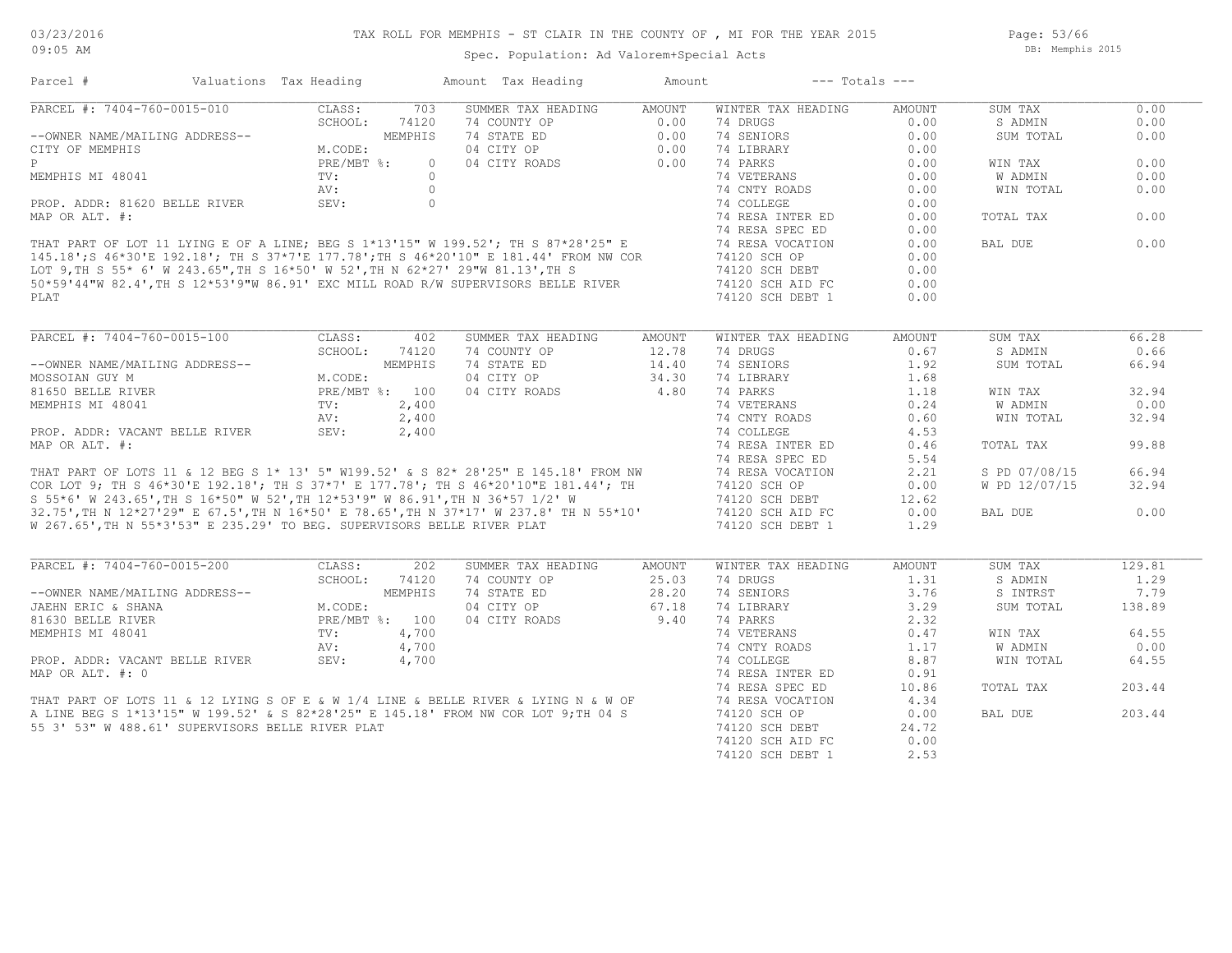Page: 54/66 DB: Memphis 2015

| Parcel #                                                                   | Valuations Tax Heading |                |              | Amount Tax Heading                                                                                                                                                                                                                    | Amount                 |                    | $---$ Totals $---$ |               |          |
|----------------------------------------------------------------------------|------------------------|----------------|--------------|---------------------------------------------------------------------------------------------------------------------------------------------------------------------------------------------------------------------------------------|------------------------|--------------------|--------------------|---------------|----------|
| PARCEL #: 7404-760-0015-250                                                |                        | CLASS:         | 401          | SUMMER TAX HEADING                                                                                                                                                                                                                    | AMOUNT                 | WINTER TAX HEADING | AMOUNT             | SUM TAX       | 2,868.19 |
|                                                                            |                        | SCHOOL:        | 74120        | 74 COUNTY OP                                                                                                                                                                                                                          | 553.09                 | 74 DRUGS           | 29.10              | S ADMIN       | 28.68    |
| --OWNER NAME/MAILING ADDRESS--                                             |                        |                | MEMPHIS      | 74 STATE ED                                                                                                                                                                                                                           | 623.03                 | 74 SENIORS         | 83.07              | SUM TOTAL     | 2,896.87 |
| MOSSOIAN GUY                                                               |                        | M.CODE:        | 00001        | 04 CITY OP                                                                                                                                                                                                                            | 1,484.40               | 74 LIBRARY         | 72.68              |               |          |
| 81650 BELLE RIVER                                                          |                        | PRE/MBT %: 100 |              | 04 CITY ROADS                                                                                                                                                                                                                         | 207.67                 | 74 PARKS           | 51.44              | WIN TAX       | 1,427.15 |
| MEMPHIS MI 48041                                                           |                        | TV:            | 103,839      |                                                                                                                                                                                                                                       |                        | 74 VETERANS        | 10.38              | W ADMIN       | 0.00     |
|                                                                            |                        | AV:            | 105,100      |                                                                                                                                                                                                                                       |                        | 74 CNTY ROADS      | 25.95              | WIN TOTAL     | 1,427.15 |
|                                                                            |                        |                |              |                                                                                                                                                                                                                                       |                        |                    | 196.16             |               |          |
|                                                                            |                        |                |              |                                                                                                                                                                                                                                       |                        |                    |                    |               |          |
|                                                                            |                        |                |              | PROP. ADDR: 81650 BELLE RIVER<br>MAP OR ALT. #:<br>COMM AT THE N W COR OF LOT 9 (CONC MON) OF SAID PLAT; TH S 01*13'05"W 199.52' ALG<br>THE W LINE OF SAID LOT 9; TH S 82*28'25" E 145.18'; TH S 55*03'53" W 235.29' TO THE<br>POR.TH |                        |                    | 20.12              | TOTAL TAX     | 4,324.02 |
|                                                                            |                        |                |              |                                                                                                                                                                                                                                       |                        |                    | 240.00             |               |          |
|                                                                            |                        |                |              |                                                                                                                                                                                                                                       |                        |                    | 95.99              | S PD 08/25/15 | 2,896.87 |
|                                                                            |                        |                |              |                                                                                                                                                                                                                                       |                        |                    | 0.00               | W PD 12/30/15 | 1,427.15 |
|                                                                            |                        |                |              |                                                                                                                                                                                                                                       |                        |                    | 546.19             |               |          |
|                                                                            |                        |                |              |                                                                                                                                                                                                                                       |                        |                    | 0.00               | BAL DUE       | 0.00     |
|                                                                            |                        |                |              |                                                                                                                                                                                                                                       |                        |                    | 56.07              |               |          |
| 49* 23' W 210.00' ON A CHORD OF A 10*59'45" CE TO THE LEFT HAVING A ROD OF |                        |                |              |                                                                                                                                                                                                                                       |                        |                    |                    |               |          |
|                                                                            |                        |                |              | 521.07', TH 43*13'05" W 344.15' ON A CHORD OF A 10*10'00" CVE TO THE LEFT HAVING A                                                                                                                                                    |                        |                    |                    |               |          |
|                                                                            |                        |                |              | RAD OF 572.92', TH 55*03'53" E 253.12' TO THE POB. SAID PARCEL CONT.3.3 A A MORE OR                                                                                                                                                   |                        |                    |                    |               |          |
|                                                                            |                        |                |              | LESS TO THE C.L. OF BELLE RIVER RD OR 2.9 A. TO THE ROW LINE OF SAID RD & RESERVING                                                                                                                                                   |                        |                    |                    |               |          |
|                                                                            |                        |                |              | ALL EASEMENTS OF RECORD & HAVING FULL USE FOR INGRESS & EGRESS OF THE 50' WIDE                                                                                                                                                        |                        |                    |                    |               |          |
| DRIVE EASEMENT BEING PART OF LOTS 11 & 12 OF SUPERVISOR'S BELLE RIVER PLAT |                        |                |              |                                                                                                                                                                                                                                       |                        |                    |                    |               |          |
|                                                                            |                        |                |              |                                                                                                                                                                                                                                       |                        |                    |                    |               |          |
| PARCEL #: 7404-760-0015-500                                                |                        | CLASS:         |              |                                                                                                                                                                                                                                       |                        | WINTER TAX HEADING |                    | SUM TAX       | 1.61     |
|                                                                            |                        |                | 402          | SUMMER TAX HEADING                                                                                                                                                                                                                    | AMOUNT                 |                    | AMOUNT             |               |          |
|                                                                            |                        | SCHOOL:        | 74120        | 74 COUNTY OP                                                                                                                                                                                                                          | 0.31                   | 74 DRUGS           | 0.01               | S ADMIN       | 0.01     |
| --OWNER NAME/MAILING ADDRESS--                                             |                        |                | MEMPHIS      | 74 STATE ED                                                                                                                                                                                                                           | 0.35<br>$0.35$<br>0.84 | 74 SENIORS         | 0.04               | SUM TOTAL     | 1.62     |
| HAMMDAN SALEH                                                              |                        | M.CODE:        |              | 04 CITY OP                                                                                                                                                                                                                            |                        | 74 LIBRARY         | 0.04               |               |          |
| 40253 SARA ROSE DR                                                         |                        |                | PRE/MBT %: 0 | 04 CITY ROADS                                                                                                                                                                                                                         | 0.11                   | 74 PARKS           | 0.02               | WIN TAX       | 1.81     |
| CLINTON TWP MI 48038-4056                                                  |                        | TV:            | 59           |                                                                                                                                                                                                                                       |                        | 74 VETERANS        | 0.00               | W ADMIN       | 0.00     |
|                                                                            |                        | AV:            | 2,200        |                                                                                                                                                                                                                                       |                        | 74 CNTY ROADS      | 0.01               | WIN TOTAL     | 1.81     |
| PROP. ADDR: 81630 BELLE RIVER                                              |                        | SEV:           | 2,200        |                                                                                                                                                                                                                                       |                        | 74 COLLEGE         | 0.11               |               |          |
| MAP OR ALT. #:                                                             |                        |                |              |                                                                                                                                                                                                                                       |                        | 74 RESA INTER ED   | 0.01               | TOTAL TAX     | 3.43     |
|                                                                            |                        |                |              |                                                                                                                                                                                                                                       |                        | 74 RESA SPEC ED    | 0.13               |               |          |
|                                                                            |                        |                |              | THAT PART OF LOT 12 LYING N. OF BELLE RIVER & S. OF E&W 1/4 LINE SUPERVISORS BELLE                                                                                                                                                    |                        | 74 RESA VOCATION   | 0.05               | S PD 09/14/15 | 1.62     |
| RIVER PLAT                                                                 |                        |                |              |                                                                                                                                                                                                                                       |                        | 74120 SCH OP       | 1.05               | W PD 02/16/16 | 1.81     |
|                                                                            |                        |                |              |                                                                                                                                                                                                                                       |                        | 74120 SCH DEBT     | 0.31               |               |          |
|                                                                            |                        |                |              |                                                                                                                                                                                                                                       |                        | 74120 SCH AID FC   | 0.00               | BAL DUE       | 0.00     |
|                                                                            |                        |                |              |                                                                                                                                                                                                                                       |                        | 74120 SCH DEBT 1   | 0.03               |               |          |
|                                                                            |                        |                |              |                                                                                                                                                                                                                                       |                        |                    |                    |               |          |
|                                                                            |                        |                |              |                                                                                                                                                                                                                                       |                        |                    |                    |               |          |
| PARCEL #: 7404-999-0002-000                                                |                        | CLASS:         | 551          | SUMMER TAX HEADING                                                                                                                                                                                                                    | AMOUNT                 | WINTER TAX HEADING | AMOUNT             | SUM TAX       | 2,583.45 |
|                                                                            |                        | SCHOOL:        | 74120        | 74 COUNTY OP                                                                                                                                                                                                                          | 498.18                 | 74 DRUGS           | 26.21              | S ADMIN       | 25.83    |
| --OWNER NAME/MAILING ADDRESS--                                             |                        |                | MEMPHIS      | 74 STATE ED                                                                                                                                                                                                                           | 561.18                 | 74 SENIORS         | 74.82              | SUM TOTAL     | 2,609.28 |
| DTE ELECTRIC COMPANY                                                       |                        | M.CODE:        |              | 04 CITY OP                                                                                                                                                                                                                            | 1,337.03               | 74 LIBRARY         | 65.47              |               |          |
| PROPERTY TAX DEPARTMENT                                                    |                        |                | PRE/MBT %: 0 | 04 CITY ROADS                                                                                                                                                                                                                         | 187.06                 | 74 PARKS           | 46.33              | WIN TAX       | 2,964.61 |
| P.O. BOX 33017                                                             |                        | TV:            | 93,530       |                                                                                                                                                                                                                                       |                        | 74 VETERANS        | 9.35               | W ADMIN       | 0.00     |
| DETROIT MI 48232                                                           |                        | AV:            | 93,530       |                                                                                                                                                                                                                                       |                        | 74 CNTY ROADS      | 23.38              | WIN TOTAL     | 2,964.61 |
|                                                                            |                        | SEV:           | 93,530       |                                                                                                                                                                                                                                       |                        | 74 COLLEGE         | 176.68             |               |          |
| PROP. ADDR: VARIOUS LOCATION                                               |                        |                |              |                                                                                                                                                                                                                                       |                        | 74 RESA INTER ED   | 18.12              | TOTAL TAX     | 5,573.89 |
| MAP OR ALT. #:                                                             |                        |                |              |                                                                                                                                                                                                                                       |                        | 74 RESA SPEC ED    | 216.17             |               |          |
|                                                                            |                        |                |              |                                                                                                                                                                                                                                       |                        | 74 RESA VOCATION   | 86.46              | S PD 08/10/15 | 2,609.28 |
| PERSONAL PROPERTY                                                          |                        |                |              |                                                                                                                                                                                                                                       |                        | 74120 SCH OP       | 1,679.16           | W PD 01/14/16 | 2,964.61 |
|                                                                            |                        |                |              |                                                                                                                                                                                                                                       |                        | 74120 SCH DEBT     | 491.96             |               |          |
|                                                                            |                        |                |              |                                                                                                                                                                                                                                       |                        | 74120 SCH AID FC   | 0.00               | BAL DUE       | 0.00     |
|                                                                            |                        |                |              |                                                                                                                                                                                                                                       |                        | 74120 SCH DEBT 1   | 50.50              |               |          |
|                                                                            |                        |                |              |                                                                                                                                                                                                                                       |                        |                    |                    |               |          |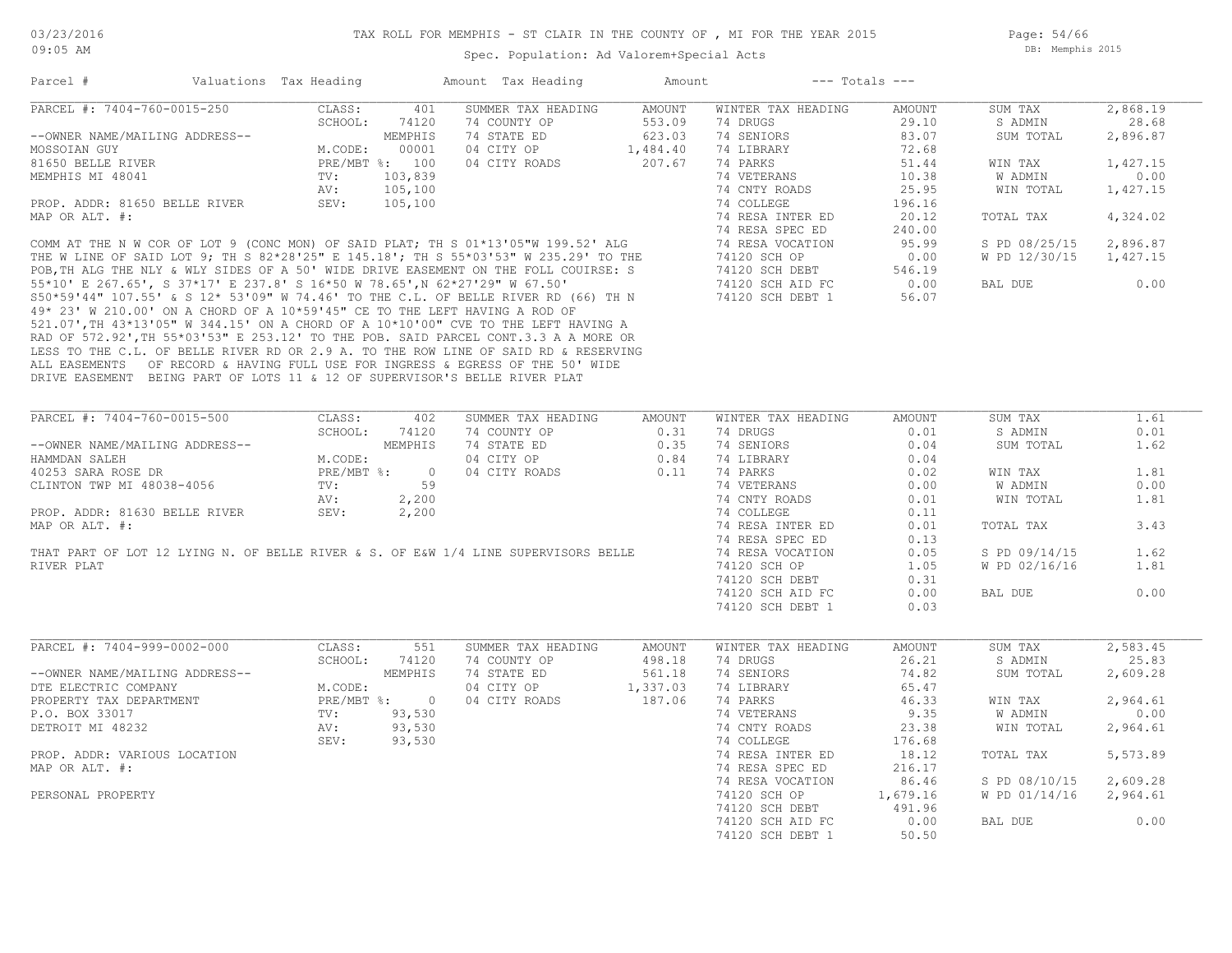## 03/23/2016

#### 09:05 AM

#### TAX ROLL FOR MEMPHIS - ST CLAIR IN THE COUNTY OF , MI FOR THE YEAR 2015

Spec. Population: Ad Valorem+Special Acts

Page: 55/66 DB: Memphis 2015

| Valuations Tax Heading<br>Parcel #      |                  | Amount Tax Heading | Amount        | $---$ Totals $---$ |               |               |        |
|-----------------------------------------|------------------|--------------------|---------------|--------------------|---------------|---------------|--------|
| PARCEL #: 7404-999-0004-000             | 351<br>CLASS:    | SUMMER TAX HEADING | <b>AMOUNT</b> | WINTER TAX HEADING | AMOUNT        | SUM TAX       | 299.67 |
|                                         | SCHOOL:<br>74120 | 74 COUNTY OP       | 73.82         | 74 DRUGS           | 3.88          | S ADMIN       | 2.99   |
| --OWNER NAME/MAILING ADDRESS--          | MEMPHIS          | 04 CITY OP         | 198.13        | 74 SENIORS         | 11.08         | S INTRST      | 17.98  |
| GRACE ENGINEERING CORP                  | M.CODE:          | 04 CITY ROADS      | 27.72         | 74 LIBRARY         | 9.70          | SUM TOTAL     | 320.64 |
| LOUIS GRACE                             | PRE/MBT %: 100   |                    |               | 74 PARKS           | 6.86          |               |        |
| P.O. BOX 202                            | TV:<br>13,860    |                    |               | 74 VETERANS        | 1.38          | WIN TAX       | 190.44 |
| MEMPHIS MI 48041                        | AV:<br>13,860    |                    |               | 74 CNTY ROADS      | 3.46          | W ADMIN       | 0.00   |
|                                         | SEV:<br>13,860   |                    |               | 74 COLLEGE         | 26.18         | WIN TOTAL     | 190.44 |
| PROP. ADDR: 81620 BELLE RIVER           |                  |                    |               | 74 RESA INTER ED   | 2.68          |               |        |
| MAP OR ALT. #:                          |                  |                    |               | 74 RESA SPEC ED    | 32.03         | TOTAL TAX     | 511.08 |
|                                         |                  |                    |               | 74 RESA VOCATION   | 12.81         |               |        |
| PERSONAL PROPERTY                       |                  |                    |               | 74120 SCH DEBT     | 72.90         | BAL DUE       | 511.08 |
|                                         |                  |                    |               |                    |               |               |        |
|                                         |                  |                    |               | 74120 SCH AID FC   | 0.00          |               |        |
|                                         |                  |                    |               | 74120 SCH DEBT 1   | 7.48          |               |        |
| PARCEL #: 7404-999-0004-900             | CLASS:<br>251    | SUMMER TAX HEADING | <b>AMOUNT</b> | WINTER TAX HEADING | <b>AMOUNT</b> | SUM TAX       | 490.28 |
|                                         | SCHOOL:<br>74120 | 74 COUNTY OP       | 94.54         | 74 DRUGS           | 4.97          | S ADMIN       | 4.90   |
| --OWNER NAME/MAILING ADDRESS--          | MEMPHIS          | 74 STATE ED        | 106.50        | 74 SENIORS         | 14.20         | SUM TOTAL     | 495.18 |
|                                         | M.CODE:          | 04 CITY OP         | 253.74        |                    | 12.42         |               |        |
| COMCAST CORPORATION                     |                  |                    |               | 74 LIBRARY         |               |               |        |
| ONE COMCAST CENTER                      | PRE/MBT %: 100   | 04 CITY ROADS      | 35.50         | 74 PARKS           | 8.79          | WIN TAX       | 349.56 |
| ATTN: PROPERTY TAX DEPT, 32ND FLOOR TV: | 17,750           |                    |               | 74 VETERANS        | 1.77          | W ADMIN       | 0.00   |
| PHILADELPHIA PA 19103                   | AV:<br>17,750    |                    |               | 74 CNTY ROADS      | 4.43          | WIN TOTAL     | 349.56 |
|                                         | 17,750<br>SEV:   |                    |               | 74 COLLEGE         | 33.53         |               |        |
| PROP. ADDR: VARIOUS LOCATION            |                  |                    |               | 74 RESA INTER ED   | 3.43          | TOTAL TAX     | 844.74 |
| MAP OR ALT. #:                          |                  |                    |               | 74 RESA SPEC ED    | 41.02         |               |        |
|                                         |                  |                    |               | 74 RESA VOCATION   | 16.40         | S PD 08/10/15 | 495.18 |
| PERSONAL PROPERTY                       |                  |                    |               | 74120 SCH OP       | 105.66        | W PD 02/04/16 | 349.56 |
|                                         |                  |                    |               | 74120 SCH DEBT     | 93.36         |               |        |
|                                         |                  |                    |               | 74120 SCH AID FC   | 0.00          | BAL DUE       | 0.00   |
|                                         |                  |                    |               | 74120 SCH DEBT 1   | 9.58          |               |        |
|                                         |                  |                    |               |                    |               |               |        |
| PARCEL #: 7404-999-0007-500             | CLASS:<br>251    | SUMMER TAX HEADING | AMOUNT        | WINTER TAX HEADING | <b>AMOUNT</b> | SUM TAX       | 0.00   |
|                                         | SCHOOL:<br>74120 | 74 COUNTY OP       | 0.00          | 74 DRUGS           | 0.00          | S ADMIN       | 0.00   |
| --OWNER NAME/MAILING ADDRESS--          | MEMPHIS          | 74 STATE ED        | 0.00          | 74 SENIORS         | 0.00          | SUM TOTAL     | 0.00   |
| MEMPHIS CAR WASH                        | M.CODE:          | 04 CITY OP         | 0.00          | 74 LIBRARY         | 0.00          |               |        |
| J & JP MANAGEMENT INC                   | PRE/MBT %: 100   | 04 CITY ROADS      | 0.00          | 74 PARKS           | 0.00          | WIN TAX       | 0.00   |
| PO BOX 146                              | TV:<br>$\circ$   |                    |               | 74 VETERANS        | 0.00          | W ADMIN       | 0.00   |
| EMMETT MI 48022                         | $\circ$<br>AV:   |                    |               | 74 CNTY ROADS      | 0.00          | WIN TOTAL     | 0.00   |
|                                         | $\circ$<br>SEV:  |                    |               | 74 COLLEGE         | 0.00          |               |        |
| PROP. ADDR: 81545 MAIN                  |                  |                    |               | 74 RESA INTER ED   | 0.00          | TOTAL TAX     | 0.00   |
| MAP OR ALT. #:                          |                  |                    |               | 74 RESA SPEC ED    | 0.00          |               |        |
|                                         |                  |                    |               | 74 RESA VOCATION   | 0.00          | BAL DUE       | 0.00   |
| PERSONAL PROPERTY                       |                  |                    |               | 74120 SCH OP       | 0.00          |               |        |
|                                         |                  |                    |               | 74120 SCH DEBT     | 0.00          |               |        |
|                                         |                  |                    |               | 74120 SCH AID FC   | 0.00          |               |        |
|                                         |                  |                    |               | 74120 SCH DEBT 1   | 0.00          |               |        |
|                                         |                  |                    |               |                    |               |               |        |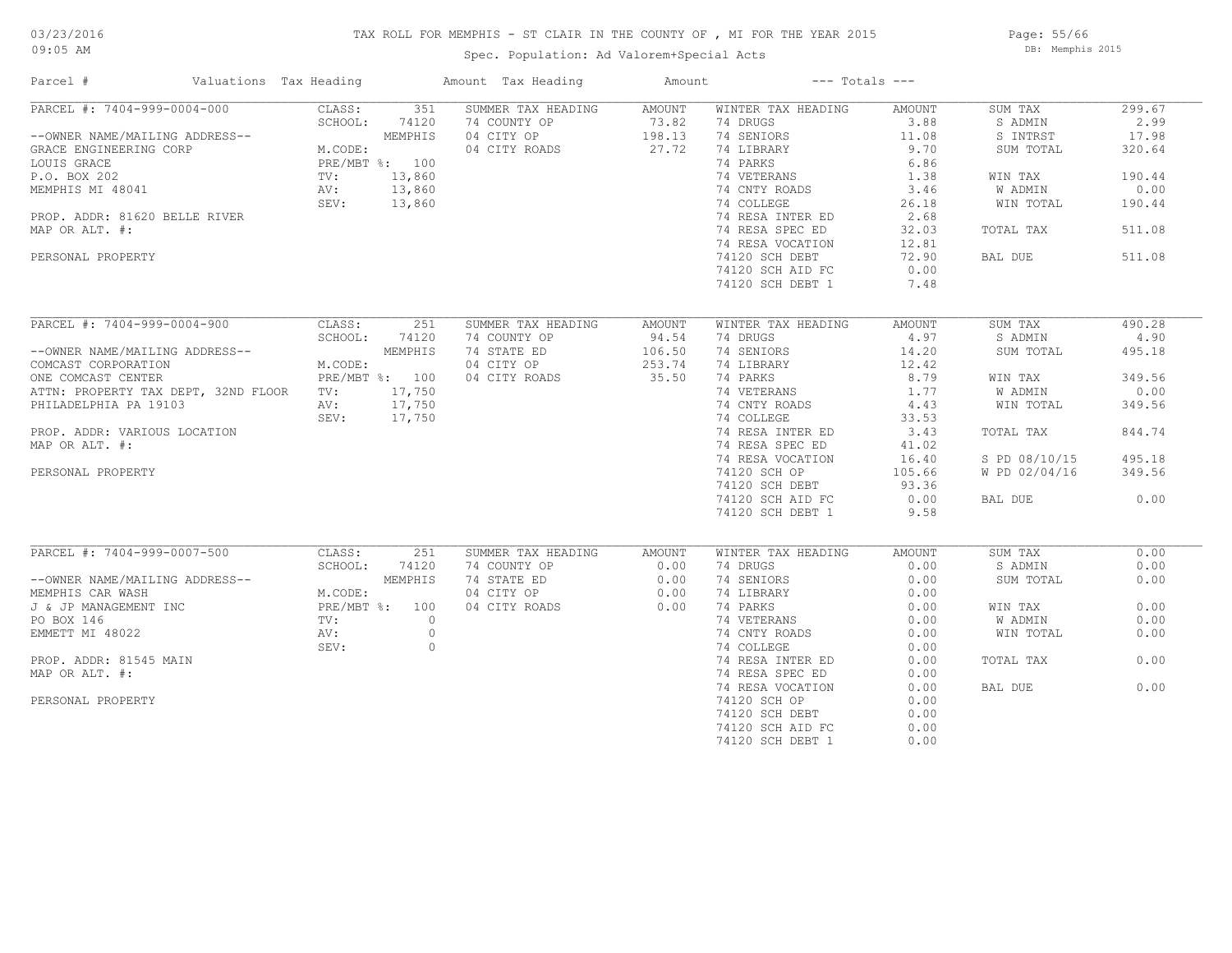# 03/23/2016

#### TAX ROLL FOR MEMPHIS - ST CLAIR IN THE COUNTY OF , MI FOR THE YEAR 2015

09:05 AM

### Spec. Population: Ad Valorem+Special Acts

Page: 56/66 DB: Memphis 2015

| PARCEL #: 7404-999-0009-000<br>CLASS:<br>251<br>SUMMER TAX HEADING<br>WINTER TAX HEADING<br>SUM TAX<br>0.00<br>AMOUNT<br>AMOUNT<br>SCHOOL:<br>74120<br>74 COUNTY OP<br>0.00<br>74 DRUGS<br>0.00<br>S ADMIN<br>0.00<br>MEMPHIS<br>74 STATE ED<br>0.00<br>74 SENIORS<br>0.00<br>0.00<br>--OWNER NAME/MAILING ADDRESS--<br>SUM TOTAL<br>BOOMERS AT MEMPHIS HOTEL<br>M.CODE:<br>04 CITY OP<br>0.00<br>74 LIBRARY<br>0.00<br>0.00<br>74 PARKS<br>0.00<br>0.00<br>MANCHIK MICHAEL SR & THERESA<br>PRE/MBT %: 100<br>04 CITY ROADS<br>WIN TAX<br>74 VETERANS<br>W ADMIN<br>0.00<br>TV:<br>$\circ$<br>0.00<br>74 CNTY ROADS<br>$\circ$<br>0.00<br>WIN TOTAL<br>0.00<br>AV:<br>$\circ$<br>74 COLLEGE<br>0.00<br>SEV:<br>74 RESA INTER ED<br>0.00<br>PROP. ADDR: 35005 BORDMAN<br>0.00<br>TOTAL TAX<br>74 RESA SPEC ED<br>0.00<br>0.00<br>74 RESA VOCATION<br>0.00<br>BAL DUE<br>PERSONAL PROPERTY<br>74120 SCH OP<br>0.00<br>74120 SCH DEBT<br>0.00<br>74120 SCH AID FC<br>0.00<br>74120 SCH DEBT 1<br>0.00<br>1,461.73<br>PARCEL #: 7404-999-0014-000<br>551<br>CLASS:<br>SUMMER TAX HEADING<br>AMOUNT<br>WINTER TAX HEADING<br>AMOUNT<br>SUM TAX<br>SCHOOL:<br>74 COUNTY OP<br>281.87<br>74 DRUGS<br>14.83<br>S ADMIN<br>14.61<br>74120<br>MEMPHIS<br>74 STATE ED<br>317.52<br>74 SENIORS<br>42.33<br>SUM TOTAL<br>1,476.34<br>--OWNER NAME/MAILING ADDRESS--<br>756.50<br>SEMCOENERGY GAS COMPANY<br>M.CODE:<br>04 CITY OP<br>74 LIBRARY<br>37.04<br>105.84<br>PRE/MBT %: 0<br>04 CITY ROADS<br>74 PARKS<br>26.21<br>1,677.38<br>1411 3RD STREET<br>WIN TAX<br>52,920<br>74 VETERANS<br>5.29<br>W ADMIN<br>0.00<br>PORT HURON MI 48060<br>TV:<br>52,920<br>74 CNTY ROADS<br>13.23<br>WIN TOTAL<br>1,677.38<br>AV:<br>52,920<br>74 COLLEGE<br>99.97<br>PROP. ADDR: VARIOUS LOCATION<br>SEV:<br>MAP OR ALT. #:<br>74 RESA INTER ED<br>10.25<br>3, 153. 72<br>TOTAL TAX<br>74 RESA SPEC ED<br>122.31<br>PERSONAL PROPERTY<br>74 RESA VOCATION<br>48.92<br>S PD 08/17/15<br>1,476.34<br>74120 SCH OP<br>W PD 02/04/16<br>950.08<br>1,677.38<br>278.35<br>74120 SCH DEBT<br>74120 SCH AID FC<br>0.00<br>BAL DUE<br>0.00<br>28.57<br>74120 SCH DEBT 1<br>PARCEL #: 7404-999-0017-000<br>0.00<br>CLASS:<br>251<br>SUMMER TAX HEADING<br>WINTER TAX HEADING<br>SUM TAX<br>AMOUNT<br>AMOUNT<br>SCHOOL:<br>74 COUNTY OP<br>74 DRUGS<br>74120<br>0.00<br>0.00<br>S ADMIN<br>0.00<br>MEMPHIS<br>74 STATE ED<br>0.00<br>74 SENIORS<br>0.00<br>0.00<br>--OWNER NAME/MAILING ADDRESS--<br>SUM TOTAL<br>M.CODE:<br>MOM'S COUNTRY KITCHEN<br>04 CITY OP<br>0.00<br>74 LIBRARY<br>0.00<br>P.O. BOX 529<br>PRE/MBT %: 100<br>04 CITY ROADS<br>0.00<br>74 PARKS<br>0.00<br>0.00<br>WIN TAX<br>0.00<br>MEMPHIS MI 48041<br>TV:<br>$\circ$<br>74 VETERANS<br>0.00<br>W ADMIN<br>74 CNTY ROADS<br>WIN TOTAL<br>0.00<br>AV:<br>$\circ$<br>0.00<br>$\circ$<br>PROP. ADDR: 81057 MAIN<br>SEV:<br>74 COLLEGE<br>0.00<br>0.00<br>MAP OR ALT. #:<br>74 RESA INTER ED<br>0.00<br>TOTAL TAX<br>74 RESA SPEC ED<br>0.00<br>0.00<br>74 RESA VOCATION<br>0.00<br>BAL DUE<br>74120 SCH OP<br>0.00<br>74120 SCH DEBT<br>0.00<br>74120 SCH AID FC<br>0.00 | Parcel #           | Valuations Tax Heading | Amount Tax Heading | Amount |                  | $---$ Totals $---$ |  |
|----------------------------------------------------------------------------------------------------------------------------------------------------------------------------------------------------------------------------------------------------------------------------------------------------------------------------------------------------------------------------------------------------------------------------------------------------------------------------------------------------------------------------------------------------------------------------------------------------------------------------------------------------------------------------------------------------------------------------------------------------------------------------------------------------------------------------------------------------------------------------------------------------------------------------------------------------------------------------------------------------------------------------------------------------------------------------------------------------------------------------------------------------------------------------------------------------------------------------------------------------------------------------------------------------------------------------------------------------------------------------------------------------------------------------------------------------------------------------------------------------------------------------------------------------------------------------------------------------------------------------------------------------------------------------------------------------------------------------------------------------------------------------------------------------------------------------------------------------------------------------------------------------------------------------------------------------------------------------------------------------------------------------------------------------------------------------------------------------------------------------------------------------------------------------------------------------------------------------------------------------------------------------------------------------------------------------------------------------------------------------------------------------------------------------------------------------------------------------------------------------------------------------------------------------------------------------------------------------------------------------------------------------------------------------------------------------------------------------------------------------------------------------------------------------------------------------------------------------------------------------------------------------------------------------------------------------------------------------------------------------------------------------------------------------------------------------------------------------------------|--------------------|------------------------|--------------------|--------|------------------|--------------------|--|
|                                                                                                                                                                                                                                                                                                                                                                                                                                                                                                                                                                                                                                                                                                                                                                                                                                                                                                                                                                                                                                                                                                                                                                                                                                                                                                                                                                                                                                                                                                                                                                                                                                                                                                                                                                                                                                                                                                                                                                                                                                                                                                                                                                                                                                                                                                                                                                                                                                                                                                                                                                                                                                                                                                                                                                                                                                                                                                                                                                                                                                                                                                                |                    |                        |                    |        |                  |                    |  |
|                                                                                                                                                                                                                                                                                                                                                                                                                                                                                                                                                                                                                                                                                                                                                                                                                                                                                                                                                                                                                                                                                                                                                                                                                                                                                                                                                                                                                                                                                                                                                                                                                                                                                                                                                                                                                                                                                                                                                                                                                                                                                                                                                                                                                                                                                                                                                                                                                                                                                                                                                                                                                                                                                                                                                                                                                                                                                                                                                                                                                                                                                                                |                    |                        |                    |        |                  |                    |  |
|                                                                                                                                                                                                                                                                                                                                                                                                                                                                                                                                                                                                                                                                                                                                                                                                                                                                                                                                                                                                                                                                                                                                                                                                                                                                                                                                                                                                                                                                                                                                                                                                                                                                                                                                                                                                                                                                                                                                                                                                                                                                                                                                                                                                                                                                                                                                                                                                                                                                                                                                                                                                                                                                                                                                                                                                                                                                                                                                                                                                                                                                                                                |                    |                        |                    |        |                  |                    |  |
|                                                                                                                                                                                                                                                                                                                                                                                                                                                                                                                                                                                                                                                                                                                                                                                                                                                                                                                                                                                                                                                                                                                                                                                                                                                                                                                                                                                                                                                                                                                                                                                                                                                                                                                                                                                                                                                                                                                                                                                                                                                                                                                                                                                                                                                                                                                                                                                                                                                                                                                                                                                                                                                                                                                                                                                                                                                                                                                                                                                                                                                                                                                |                    |                        |                    |        |                  |                    |  |
|                                                                                                                                                                                                                                                                                                                                                                                                                                                                                                                                                                                                                                                                                                                                                                                                                                                                                                                                                                                                                                                                                                                                                                                                                                                                                                                                                                                                                                                                                                                                                                                                                                                                                                                                                                                                                                                                                                                                                                                                                                                                                                                                                                                                                                                                                                                                                                                                                                                                                                                                                                                                                                                                                                                                                                                                                                                                                                                                                                                                                                                                                                                |                    |                        |                    |        |                  |                    |  |
|                                                                                                                                                                                                                                                                                                                                                                                                                                                                                                                                                                                                                                                                                                                                                                                                                                                                                                                                                                                                                                                                                                                                                                                                                                                                                                                                                                                                                                                                                                                                                                                                                                                                                                                                                                                                                                                                                                                                                                                                                                                                                                                                                                                                                                                                                                                                                                                                                                                                                                                                                                                                                                                                                                                                                                                                                                                                                                                                                                                                                                                                                                                | 37682 30 MILE ROAD |                        |                    |        |                  |                    |  |
|                                                                                                                                                                                                                                                                                                                                                                                                                                                                                                                                                                                                                                                                                                                                                                                                                                                                                                                                                                                                                                                                                                                                                                                                                                                                                                                                                                                                                                                                                                                                                                                                                                                                                                                                                                                                                                                                                                                                                                                                                                                                                                                                                                                                                                                                                                                                                                                                                                                                                                                                                                                                                                                                                                                                                                                                                                                                                                                                                                                                                                                                                                                | LENOX MI 48050     |                        |                    |        |                  |                    |  |
|                                                                                                                                                                                                                                                                                                                                                                                                                                                                                                                                                                                                                                                                                                                                                                                                                                                                                                                                                                                                                                                                                                                                                                                                                                                                                                                                                                                                                                                                                                                                                                                                                                                                                                                                                                                                                                                                                                                                                                                                                                                                                                                                                                                                                                                                                                                                                                                                                                                                                                                                                                                                                                                                                                                                                                                                                                                                                                                                                                                                                                                                                                                |                    |                        |                    |        |                  |                    |  |
|                                                                                                                                                                                                                                                                                                                                                                                                                                                                                                                                                                                                                                                                                                                                                                                                                                                                                                                                                                                                                                                                                                                                                                                                                                                                                                                                                                                                                                                                                                                                                                                                                                                                                                                                                                                                                                                                                                                                                                                                                                                                                                                                                                                                                                                                                                                                                                                                                                                                                                                                                                                                                                                                                                                                                                                                                                                                                                                                                                                                                                                                                                                |                    |                        |                    |        |                  |                    |  |
|                                                                                                                                                                                                                                                                                                                                                                                                                                                                                                                                                                                                                                                                                                                                                                                                                                                                                                                                                                                                                                                                                                                                                                                                                                                                                                                                                                                                                                                                                                                                                                                                                                                                                                                                                                                                                                                                                                                                                                                                                                                                                                                                                                                                                                                                                                                                                                                                                                                                                                                                                                                                                                                                                                                                                                                                                                                                                                                                                                                                                                                                                                                | MAP OR ALT. #:     |                        |                    |        |                  |                    |  |
|                                                                                                                                                                                                                                                                                                                                                                                                                                                                                                                                                                                                                                                                                                                                                                                                                                                                                                                                                                                                                                                                                                                                                                                                                                                                                                                                                                                                                                                                                                                                                                                                                                                                                                                                                                                                                                                                                                                                                                                                                                                                                                                                                                                                                                                                                                                                                                                                                                                                                                                                                                                                                                                                                                                                                                                                                                                                                                                                                                                                                                                                                                                |                    |                        |                    |        |                  |                    |  |
|                                                                                                                                                                                                                                                                                                                                                                                                                                                                                                                                                                                                                                                                                                                                                                                                                                                                                                                                                                                                                                                                                                                                                                                                                                                                                                                                                                                                                                                                                                                                                                                                                                                                                                                                                                                                                                                                                                                                                                                                                                                                                                                                                                                                                                                                                                                                                                                                                                                                                                                                                                                                                                                                                                                                                                                                                                                                                                                                                                                                                                                                                                                |                    |                        |                    |        |                  |                    |  |
|                                                                                                                                                                                                                                                                                                                                                                                                                                                                                                                                                                                                                                                                                                                                                                                                                                                                                                                                                                                                                                                                                                                                                                                                                                                                                                                                                                                                                                                                                                                                                                                                                                                                                                                                                                                                                                                                                                                                                                                                                                                                                                                                                                                                                                                                                                                                                                                                                                                                                                                                                                                                                                                                                                                                                                                                                                                                                                                                                                                                                                                                                                                |                    |                        |                    |        |                  |                    |  |
|                                                                                                                                                                                                                                                                                                                                                                                                                                                                                                                                                                                                                                                                                                                                                                                                                                                                                                                                                                                                                                                                                                                                                                                                                                                                                                                                                                                                                                                                                                                                                                                                                                                                                                                                                                                                                                                                                                                                                                                                                                                                                                                                                                                                                                                                                                                                                                                                                                                                                                                                                                                                                                                                                                                                                                                                                                                                                                                                                                                                                                                                                                                |                    |                        |                    |        |                  |                    |  |
|                                                                                                                                                                                                                                                                                                                                                                                                                                                                                                                                                                                                                                                                                                                                                                                                                                                                                                                                                                                                                                                                                                                                                                                                                                                                                                                                                                                                                                                                                                                                                                                                                                                                                                                                                                                                                                                                                                                                                                                                                                                                                                                                                                                                                                                                                                                                                                                                                                                                                                                                                                                                                                                                                                                                                                                                                                                                                                                                                                                                                                                                                                                |                    |                        |                    |        |                  |                    |  |
|                                                                                                                                                                                                                                                                                                                                                                                                                                                                                                                                                                                                                                                                                                                                                                                                                                                                                                                                                                                                                                                                                                                                                                                                                                                                                                                                                                                                                                                                                                                                                                                                                                                                                                                                                                                                                                                                                                                                                                                                                                                                                                                                                                                                                                                                                                                                                                                                                                                                                                                                                                                                                                                                                                                                                                                                                                                                                                                                                                                                                                                                                                                |                    |                        |                    |        |                  |                    |  |
|                                                                                                                                                                                                                                                                                                                                                                                                                                                                                                                                                                                                                                                                                                                                                                                                                                                                                                                                                                                                                                                                                                                                                                                                                                                                                                                                                                                                                                                                                                                                                                                                                                                                                                                                                                                                                                                                                                                                                                                                                                                                                                                                                                                                                                                                                                                                                                                                                                                                                                                                                                                                                                                                                                                                                                                                                                                                                                                                                                                                                                                                                                                |                    |                        |                    |        |                  |                    |  |
|                                                                                                                                                                                                                                                                                                                                                                                                                                                                                                                                                                                                                                                                                                                                                                                                                                                                                                                                                                                                                                                                                                                                                                                                                                                                                                                                                                                                                                                                                                                                                                                                                                                                                                                                                                                                                                                                                                                                                                                                                                                                                                                                                                                                                                                                                                                                                                                                                                                                                                                                                                                                                                                                                                                                                                                                                                                                                                                                                                                                                                                                                                                |                    |                        |                    |        |                  |                    |  |
|                                                                                                                                                                                                                                                                                                                                                                                                                                                                                                                                                                                                                                                                                                                                                                                                                                                                                                                                                                                                                                                                                                                                                                                                                                                                                                                                                                                                                                                                                                                                                                                                                                                                                                                                                                                                                                                                                                                                                                                                                                                                                                                                                                                                                                                                                                                                                                                                                                                                                                                                                                                                                                                                                                                                                                                                                                                                                                                                                                                                                                                                                                                |                    |                        |                    |        |                  |                    |  |
|                                                                                                                                                                                                                                                                                                                                                                                                                                                                                                                                                                                                                                                                                                                                                                                                                                                                                                                                                                                                                                                                                                                                                                                                                                                                                                                                                                                                                                                                                                                                                                                                                                                                                                                                                                                                                                                                                                                                                                                                                                                                                                                                                                                                                                                                                                                                                                                                                                                                                                                                                                                                                                                                                                                                                                                                                                                                                                                                                                                                                                                                                                                |                    |                        |                    |        |                  |                    |  |
|                                                                                                                                                                                                                                                                                                                                                                                                                                                                                                                                                                                                                                                                                                                                                                                                                                                                                                                                                                                                                                                                                                                                                                                                                                                                                                                                                                                                                                                                                                                                                                                                                                                                                                                                                                                                                                                                                                                                                                                                                                                                                                                                                                                                                                                                                                                                                                                                                                                                                                                                                                                                                                                                                                                                                                                                                                                                                                                                                                                                                                                                                                                |                    |                        |                    |        |                  |                    |  |
|                                                                                                                                                                                                                                                                                                                                                                                                                                                                                                                                                                                                                                                                                                                                                                                                                                                                                                                                                                                                                                                                                                                                                                                                                                                                                                                                                                                                                                                                                                                                                                                                                                                                                                                                                                                                                                                                                                                                                                                                                                                                                                                                                                                                                                                                                                                                                                                                                                                                                                                                                                                                                                                                                                                                                                                                                                                                                                                                                                                                                                                                                                                |                    |                        |                    |        |                  |                    |  |
|                                                                                                                                                                                                                                                                                                                                                                                                                                                                                                                                                                                                                                                                                                                                                                                                                                                                                                                                                                                                                                                                                                                                                                                                                                                                                                                                                                                                                                                                                                                                                                                                                                                                                                                                                                                                                                                                                                                                                                                                                                                                                                                                                                                                                                                                                                                                                                                                                                                                                                                                                                                                                                                                                                                                                                                                                                                                                                                                                                                                                                                                                                                |                    |                        |                    |        |                  |                    |  |
|                                                                                                                                                                                                                                                                                                                                                                                                                                                                                                                                                                                                                                                                                                                                                                                                                                                                                                                                                                                                                                                                                                                                                                                                                                                                                                                                                                                                                                                                                                                                                                                                                                                                                                                                                                                                                                                                                                                                                                                                                                                                                                                                                                                                                                                                                                                                                                                                                                                                                                                                                                                                                                                                                                                                                                                                                                                                                                                                                                                                                                                                                                                |                    |                        |                    |        |                  |                    |  |
|                                                                                                                                                                                                                                                                                                                                                                                                                                                                                                                                                                                                                                                                                                                                                                                                                                                                                                                                                                                                                                                                                                                                                                                                                                                                                                                                                                                                                                                                                                                                                                                                                                                                                                                                                                                                                                                                                                                                                                                                                                                                                                                                                                                                                                                                                                                                                                                                                                                                                                                                                                                                                                                                                                                                                                                                                                                                                                                                                                                                                                                                                                                |                    |                        |                    |        |                  |                    |  |
|                                                                                                                                                                                                                                                                                                                                                                                                                                                                                                                                                                                                                                                                                                                                                                                                                                                                                                                                                                                                                                                                                                                                                                                                                                                                                                                                                                                                                                                                                                                                                                                                                                                                                                                                                                                                                                                                                                                                                                                                                                                                                                                                                                                                                                                                                                                                                                                                                                                                                                                                                                                                                                                                                                                                                                                                                                                                                                                                                                                                                                                                                                                |                    |                        |                    |        |                  |                    |  |
|                                                                                                                                                                                                                                                                                                                                                                                                                                                                                                                                                                                                                                                                                                                                                                                                                                                                                                                                                                                                                                                                                                                                                                                                                                                                                                                                                                                                                                                                                                                                                                                                                                                                                                                                                                                                                                                                                                                                                                                                                                                                                                                                                                                                                                                                                                                                                                                                                                                                                                                                                                                                                                                                                                                                                                                                                                                                                                                                                                                                                                                                                                                |                    |                        |                    |        |                  |                    |  |
|                                                                                                                                                                                                                                                                                                                                                                                                                                                                                                                                                                                                                                                                                                                                                                                                                                                                                                                                                                                                                                                                                                                                                                                                                                                                                                                                                                                                                                                                                                                                                                                                                                                                                                                                                                                                                                                                                                                                                                                                                                                                                                                                                                                                                                                                                                                                                                                                                                                                                                                                                                                                                                                                                                                                                                                                                                                                                                                                                                                                                                                                                                                |                    |                        |                    |        |                  |                    |  |
|                                                                                                                                                                                                                                                                                                                                                                                                                                                                                                                                                                                                                                                                                                                                                                                                                                                                                                                                                                                                                                                                                                                                                                                                                                                                                                                                                                                                                                                                                                                                                                                                                                                                                                                                                                                                                                                                                                                                                                                                                                                                                                                                                                                                                                                                                                                                                                                                                                                                                                                                                                                                                                                                                                                                                                                                                                                                                                                                                                                                                                                                                                                |                    |                        |                    |        |                  |                    |  |
|                                                                                                                                                                                                                                                                                                                                                                                                                                                                                                                                                                                                                                                                                                                                                                                                                                                                                                                                                                                                                                                                                                                                                                                                                                                                                                                                                                                                                                                                                                                                                                                                                                                                                                                                                                                                                                                                                                                                                                                                                                                                                                                                                                                                                                                                                                                                                                                                                                                                                                                                                                                                                                                                                                                                                                                                                                                                                                                                                                                                                                                                                                                |                    |                        |                    |        |                  |                    |  |
|                                                                                                                                                                                                                                                                                                                                                                                                                                                                                                                                                                                                                                                                                                                                                                                                                                                                                                                                                                                                                                                                                                                                                                                                                                                                                                                                                                                                                                                                                                                                                                                                                                                                                                                                                                                                                                                                                                                                                                                                                                                                                                                                                                                                                                                                                                                                                                                                                                                                                                                                                                                                                                                                                                                                                                                                                                                                                                                                                                                                                                                                                                                |                    |                        |                    |        |                  |                    |  |
|                                                                                                                                                                                                                                                                                                                                                                                                                                                                                                                                                                                                                                                                                                                                                                                                                                                                                                                                                                                                                                                                                                                                                                                                                                                                                                                                                                                                                                                                                                                                                                                                                                                                                                                                                                                                                                                                                                                                                                                                                                                                                                                                                                                                                                                                                                                                                                                                                                                                                                                                                                                                                                                                                                                                                                                                                                                                                                                                                                                                                                                                                                                |                    |                        |                    |        |                  |                    |  |
|                                                                                                                                                                                                                                                                                                                                                                                                                                                                                                                                                                                                                                                                                                                                                                                                                                                                                                                                                                                                                                                                                                                                                                                                                                                                                                                                                                                                                                                                                                                                                                                                                                                                                                                                                                                                                                                                                                                                                                                                                                                                                                                                                                                                                                                                                                                                                                                                                                                                                                                                                                                                                                                                                                                                                                                                                                                                                                                                                                                                                                                                                                                |                    |                        |                    |        |                  |                    |  |
|                                                                                                                                                                                                                                                                                                                                                                                                                                                                                                                                                                                                                                                                                                                                                                                                                                                                                                                                                                                                                                                                                                                                                                                                                                                                                                                                                                                                                                                                                                                                                                                                                                                                                                                                                                                                                                                                                                                                                                                                                                                                                                                                                                                                                                                                                                                                                                                                                                                                                                                                                                                                                                                                                                                                                                                                                                                                                                                                                                                                                                                                                                                |                    |                        |                    |        |                  |                    |  |
|                                                                                                                                                                                                                                                                                                                                                                                                                                                                                                                                                                                                                                                                                                                                                                                                                                                                                                                                                                                                                                                                                                                                                                                                                                                                                                                                                                                                                                                                                                                                                                                                                                                                                                                                                                                                                                                                                                                                                                                                                                                                                                                                                                                                                                                                                                                                                                                                                                                                                                                                                                                                                                                                                                                                                                                                                                                                                                                                                                                                                                                                                                                |                    |                        |                    |        |                  |                    |  |
|                                                                                                                                                                                                                                                                                                                                                                                                                                                                                                                                                                                                                                                                                                                                                                                                                                                                                                                                                                                                                                                                                                                                                                                                                                                                                                                                                                                                                                                                                                                                                                                                                                                                                                                                                                                                                                                                                                                                                                                                                                                                                                                                                                                                                                                                                                                                                                                                                                                                                                                                                                                                                                                                                                                                                                                                                                                                                                                                                                                                                                                                                                                |                    |                        |                    |        |                  |                    |  |
|                                                                                                                                                                                                                                                                                                                                                                                                                                                                                                                                                                                                                                                                                                                                                                                                                                                                                                                                                                                                                                                                                                                                                                                                                                                                                                                                                                                                                                                                                                                                                                                                                                                                                                                                                                                                                                                                                                                                                                                                                                                                                                                                                                                                                                                                                                                                                                                                                                                                                                                                                                                                                                                                                                                                                                                                                                                                                                                                                                                                                                                                                                                |                    |                        |                    |        |                  |                    |  |
|                                                                                                                                                                                                                                                                                                                                                                                                                                                                                                                                                                                                                                                                                                                                                                                                                                                                                                                                                                                                                                                                                                                                                                                                                                                                                                                                                                                                                                                                                                                                                                                                                                                                                                                                                                                                                                                                                                                                                                                                                                                                                                                                                                                                                                                                                                                                                                                                                                                                                                                                                                                                                                                                                                                                                                                                                                                                                                                                                                                                                                                                                                                |                    |                        |                    |        |                  |                    |  |
|                                                                                                                                                                                                                                                                                                                                                                                                                                                                                                                                                                                                                                                                                                                                                                                                                                                                                                                                                                                                                                                                                                                                                                                                                                                                                                                                                                                                                                                                                                                                                                                                                                                                                                                                                                                                                                                                                                                                                                                                                                                                                                                                                                                                                                                                                                                                                                                                                                                                                                                                                                                                                                                                                                                                                                                                                                                                                                                                                                                                                                                                                                                |                    |                        |                    |        |                  |                    |  |
|                                                                                                                                                                                                                                                                                                                                                                                                                                                                                                                                                                                                                                                                                                                                                                                                                                                                                                                                                                                                                                                                                                                                                                                                                                                                                                                                                                                                                                                                                                                                                                                                                                                                                                                                                                                                                                                                                                                                                                                                                                                                                                                                                                                                                                                                                                                                                                                                                                                                                                                                                                                                                                                                                                                                                                                                                                                                                                                                                                                                                                                                                                                |                    |                        |                    |        |                  |                    |  |
|                                                                                                                                                                                                                                                                                                                                                                                                                                                                                                                                                                                                                                                                                                                                                                                                                                                                                                                                                                                                                                                                                                                                                                                                                                                                                                                                                                                                                                                                                                                                                                                                                                                                                                                                                                                                                                                                                                                                                                                                                                                                                                                                                                                                                                                                                                                                                                                                                                                                                                                                                                                                                                                                                                                                                                                                                                                                                                                                                                                                                                                                                                                |                    |                        |                    |        |                  |                    |  |
|                                                                                                                                                                                                                                                                                                                                                                                                                                                                                                                                                                                                                                                                                                                                                                                                                                                                                                                                                                                                                                                                                                                                                                                                                                                                                                                                                                                                                                                                                                                                                                                                                                                                                                                                                                                                                                                                                                                                                                                                                                                                                                                                                                                                                                                                                                                                                                                                                                                                                                                                                                                                                                                                                                                                                                                                                                                                                                                                                                                                                                                                                                                |                    |                        |                    |        |                  |                    |  |
|                                                                                                                                                                                                                                                                                                                                                                                                                                                                                                                                                                                                                                                                                                                                                                                                                                                                                                                                                                                                                                                                                                                                                                                                                                                                                                                                                                                                                                                                                                                                                                                                                                                                                                                                                                                                                                                                                                                                                                                                                                                                                                                                                                                                                                                                                                                                                                                                                                                                                                                                                                                                                                                                                                                                                                                                                                                                                                                                                                                                                                                                                                                |                    |                        |                    |        |                  |                    |  |
|                                                                                                                                                                                                                                                                                                                                                                                                                                                                                                                                                                                                                                                                                                                                                                                                                                                                                                                                                                                                                                                                                                                                                                                                                                                                                                                                                                                                                                                                                                                                                                                                                                                                                                                                                                                                                                                                                                                                                                                                                                                                                                                                                                                                                                                                                                                                                                                                                                                                                                                                                                                                                                                                                                                                                                                                                                                                                                                                                                                                                                                                                                                | PERSONAL PROPERTY  |                        |                    |        |                  |                    |  |
|                                                                                                                                                                                                                                                                                                                                                                                                                                                                                                                                                                                                                                                                                                                                                                                                                                                                                                                                                                                                                                                                                                                                                                                                                                                                                                                                                                                                                                                                                                                                                                                                                                                                                                                                                                                                                                                                                                                                                                                                                                                                                                                                                                                                                                                                                                                                                                                                                                                                                                                                                                                                                                                                                                                                                                                                                                                                                                                                                                                                                                                                                                                |                    |                        |                    |        |                  |                    |  |
|                                                                                                                                                                                                                                                                                                                                                                                                                                                                                                                                                                                                                                                                                                                                                                                                                                                                                                                                                                                                                                                                                                                                                                                                                                                                                                                                                                                                                                                                                                                                                                                                                                                                                                                                                                                                                                                                                                                                                                                                                                                                                                                                                                                                                                                                                                                                                                                                                                                                                                                                                                                                                                                                                                                                                                                                                                                                                                                                                                                                                                                                                                                |                    |                        |                    |        |                  |                    |  |
|                                                                                                                                                                                                                                                                                                                                                                                                                                                                                                                                                                                                                                                                                                                                                                                                                                                                                                                                                                                                                                                                                                                                                                                                                                                                                                                                                                                                                                                                                                                                                                                                                                                                                                                                                                                                                                                                                                                                                                                                                                                                                                                                                                                                                                                                                                                                                                                                                                                                                                                                                                                                                                                                                                                                                                                                                                                                                                                                                                                                                                                                                                                |                    |                        |                    |        |                  |                    |  |
|                                                                                                                                                                                                                                                                                                                                                                                                                                                                                                                                                                                                                                                                                                                                                                                                                                                                                                                                                                                                                                                                                                                                                                                                                                                                                                                                                                                                                                                                                                                                                                                                                                                                                                                                                                                                                                                                                                                                                                                                                                                                                                                                                                                                                                                                                                                                                                                                                                                                                                                                                                                                                                                                                                                                                                                                                                                                                                                                                                                                                                                                                                                |                    |                        |                    |        | 74120 SCH DEBT 1 | 0.00               |  |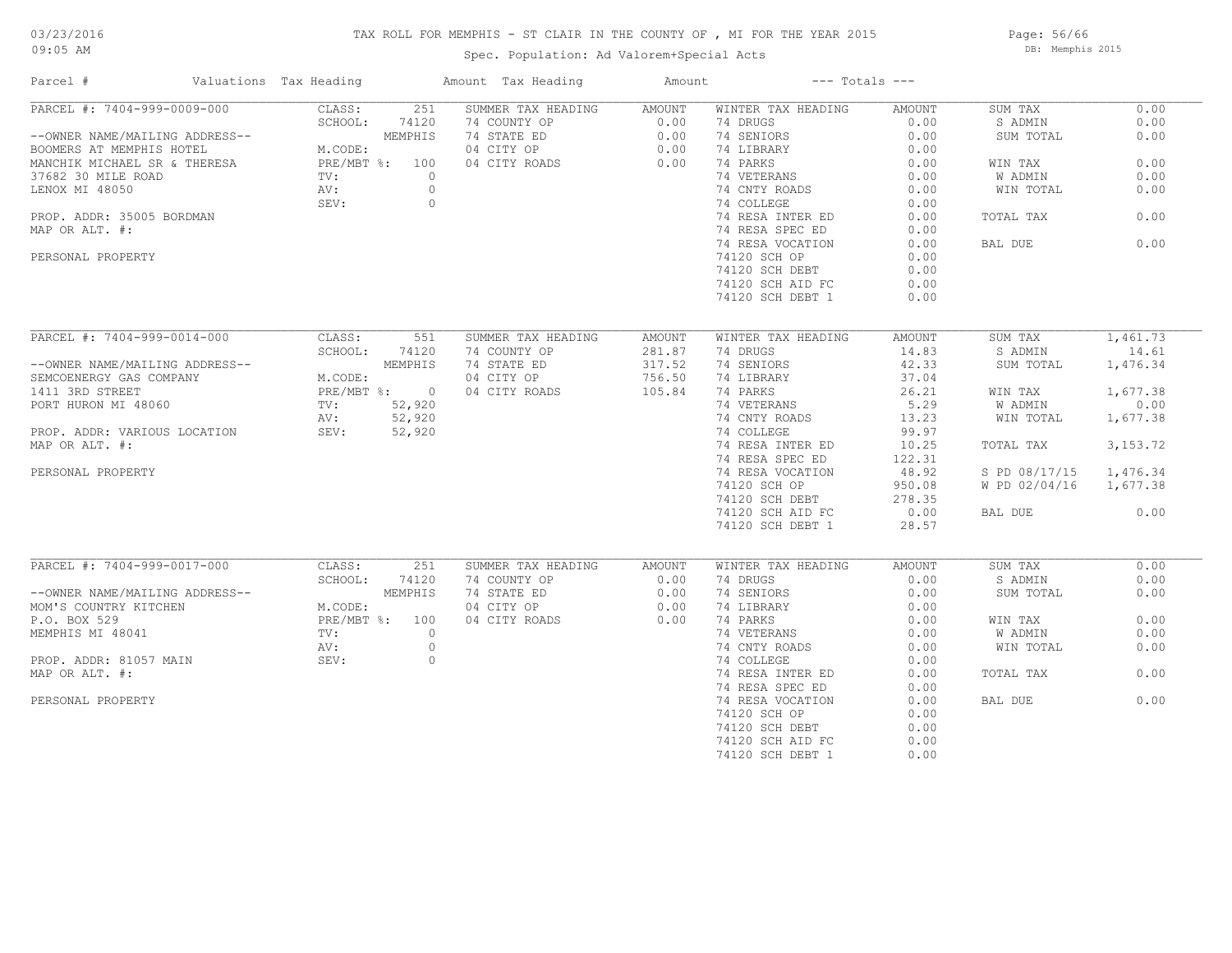#### TAX ROLL FOR MEMPHIS - ST CLAIR IN THE COUNTY OF , MI FOR THE YEAR 2015

Spec. Population: Ad Valorem+Special Acts

Page: 57/66 DB: Memphis 2015

| Parcel #                       | Valuations Tax Heading | Amount Tax Heading | Amount | $---$ Totals $---$ |        |           |      |
|--------------------------------|------------------------|--------------------|--------|--------------------|--------|-----------|------|
| PARCEL #: 7404-999-0028-000    | 251<br>CLASS:          | SUMMER TAX HEADING | AMOUNT | WINTER TAX HEADING | AMOUNT | SUM TAX   | 0.00 |
|                                | SCHOOL:<br>74120       | 74 COUNTY OP       | 0.00   | 74 DRUGS           | 0.00   | S ADMIN   | 0.00 |
| --OWNER NAME/MAILING ADDRESS-- | MEMPHIS                | 74 STATE ED        | 0.00   | 74 SENIORS         | 0.00   | SUM TOTAL | 0.00 |
| BELLE RIVER LIQUIDATORS/AUCT   | M.CODE:                | 04 CITY OP         | 0.00   | 74 LIBRARY         | 0.00   |           |      |
| 81611 MAIN                     | PRE/MBT %: 100         | 04 CITY ROADS      | 0.00   | 74 PARKS           | 0.00   | WIN TAX   | 0.00 |
| MEMPHIS MI 48041               | $\circ$<br>TV:         |                    |        | 74 VETERANS        | 0.00   | W ADMIN   | 0.00 |
|                                | $\circ$<br>AV:         |                    |        | 74 CNTY ROADS      | 0.00   | WIN TOTAL | 0.00 |
| PROP. ADDR: 81611 MAIN         | $\circ$<br>SEV:        |                    |        | 74 COLLEGE         | 0.00   |           |      |
| MAP OR ALT. #:                 |                        |                    |        | 74 RESA INTER ED   | 0.00   | TOTAL TAX | 0.00 |
|                                |                        |                    |        | 74 RESA SPEC ED    | 0.00   |           |      |
| PERSONAL PROPERTY              |                        |                    |        | 74 RESA VOCATION   | 0.00   | BAL DUE   | 0.00 |
|                                |                        |                    |        | 74120 SCH OP       | 0.00   |           |      |
|                                |                        |                    |        | 74120 SCH DEBT     | 0.00   |           |      |
|                                |                        |                    |        |                    |        |           |      |
|                                |                        |                    |        | 74120 SCH AID FC   | 0.00   |           |      |
|                                |                        |                    |        | 74120 SCH DEBT 1   | 0.00   |           |      |
|                                |                        |                    |        |                    |        |           |      |
| PARCEL #: 7404-999-0031-000    | CLASS:<br>251          | SUMMER TAX HEADING | AMOUNT | WINTER TAX HEADING | AMOUNT | SUM TAX   | 0.00 |
|                                | SCHOOL:<br>74120       | 74 COUNTY OP       | 0.00   | 74 DRUGS           | 0.00   | S ADMIN   | 0.00 |
| --OWNER NAME/MAILING ADDRESS-- | MEMPHIS                | 74 STATE ED        | 0.00   | 74 SENIORS         | 0.00   | SUM TOTAL | 0.00 |
| WOLVERINE SIGN WORKS           | M.CODE:                | 04 CITY OP         | 0.00   | 74 LIBRARY         | 0.00   |           |      |
| 923 BRADLEY ST.                | PRE/MBT %: 100         | 04 CITY ROADS      | 0.00   | 74 PARKS           | 0.00   | WIN TAX   | 0.00 |
| OWOSSO MI 48867                | TV:<br>$\circ$         |                    |        | 74 VETERANS        | 0.00   | W ADMIN   | 0.00 |
|                                | $\circ$<br>AV:         |                    |        | 74 CNTY ROADS      | 0.00   | WIN TOTAL | 0.00 |
| PROP. ADDR: 81560 MAIN         | $\circ$<br>SEV:        |                    |        | 74 COLLEGE         | 0.00   |           |      |
| MAP OR ALT. #:                 |                        |                    |        | 74 RESA INTER ED   | 0.00   | TOTAL TAX | 0.00 |
|                                |                        |                    |        | 74 RESA SPEC ED    | 0.00   |           |      |
| PERSONAL PROPERTY              |                        |                    |        | 74 RESA VOCATION   | 0.00   | BAL DUE   | 0.00 |
|                                |                        |                    |        | 74120 SCH OP       | 0.00   |           |      |
|                                |                        |                    |        | 74120 SCH DEBT     | 0.00   |           |      |
|                                |                        |                    |        | 74120 SCH AID FC   | 0.00   |           |      |
|                                |                        |                    |        | 74120 SCH DEBT 1   | 0.00   |           |      |
|                                |                        |                    |        |                    |        |           |      |
| PARCEL #: 7404-999-0035-000    | CLASS:<br>251          | SUMMER TAX HEADING | AMOUNT | WINTER TAX HEADING | AMOUNT | SUM TAX   | 0.00 |
|                                | SCHOOL:<br>74120       | 74 COUNTY OP       | 0.00   | 74 DRUGS           | 0.00   | S ADMIN   | 0.00 |
| --OWNER NAME/MAILING ADDRESS-- | MEMPHIS                | 74 STATE ED        | 0.00   | 74 SENIORS         | 0.00   | SUM TOTAL | 0.00 |
| GRAYHAWK LEASING LLC           | M.CODE:                | 04 CITY OP         | 0.00   | 74 LIBRARY         | 0.00   |           |      |
| P.O. BOX 660634                | PRE/MBT %: 100         | 04 CITY ROADS      | 0.00   | 74 PARKS           | 0.00   | WIN TAX   | 0.00 |
| DALLAS TX 75266-0634           | TV:<br>$\circ$         |                    |        | 74 VETERANS        | 0.00   | W ADMIN   | 0.00 |
|                                |                        |                    |        |                    |        |           |      |
|                                | AV:<br>$\circ$         |                    |        | 74 CNTY ROADS      | 0.00   | WIN TOTAL | 0.00 |
| PROP. ADDR:                    | $\circ$<br>SEV:        |                    |        | 74 COLLEGE         | 0.00   |           |      |
| MAP OR ALT. #:                 |                        |                    |        | 74 RESA INTER ED   | 0.00   | TOTAL TAX | 0.00 |
|                                |                        |                    |        | 74 RESA SPEC ED    | 0.00   |           |      |
|                                |                        |                    |        | 74 RESA VOCATION   | 0.00   | BAL DUE   | 0.00 |
|                                |                        |                    |        | 74120 SCH OP       | 0.00   |           |      |
|                                |                        |                    |        | 74120 SCH DEBT     | 0.00   |           |      |
|                                |                        |                    |        | 74120 SCH AID FC   | 0.00   |           |      |
|                                |                        |                    |        | 74120 SCH DEBT 1   | 0.00   |           |      |
|                                |                        |                    |        |                    |        |           |      |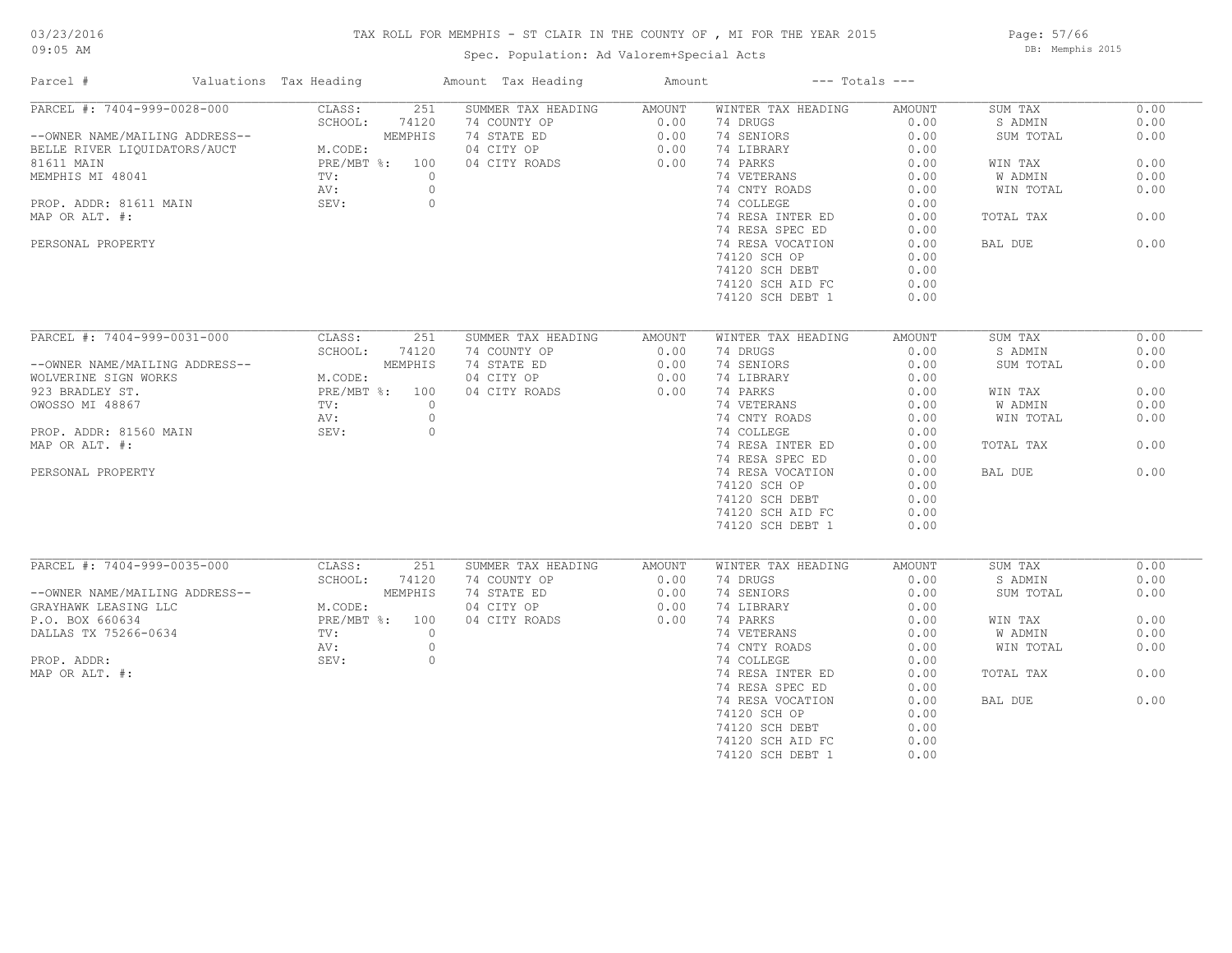# 03/23/2016

#### TAX ROLL FOR MEMPHIS - ST CLAIR IN THE COUNTY OF , MI FOR THE YEAR 2015

09:05 AM

### Spec. Population: Ad Valorem+Special Acts

Page: 58/66 DB: Memphis 2015

| Parcel #                       | Valuations Tax Heading    |         | Amount Tax Heading | Amount |                    | $---$ Totals $---$ |               |       |
|--------------------------------|---------------------------|---------|--------------------|--------|--------------------|--------------------|---------------|-------|
| PARCEL #: 7404-999-0035-005    | CLASS:                    | 251     | SUMMER TAX HEADING | AMOUNT | WINTER TAX HEADING | AMOUNT             | SUM TAX       | 0.00  |
|                                | SCHOOL:                   | 74120   | 74 COUNTY OP       | 0.00   | 74 DRUGS           | 0.00               | S ADMIN       | 0.00  |
| --OWNER NAME/MAILING ADDRESS-- |                           | MEMPHIS | 74 STATE ED        | 0.00   | 74 SENIORS         | 0.00               | SUM TOTAL     | 0.00  |
| ITG                            | M.CODE:                   |         | 04 CITY OP         | 0.00   | 74 LIBRARY         | 0.00               |               |       |
| 10 MEMORIAL BOULDEVARD         | PRE/MBT %: 100            |         | 04 CITY ROADS      | 0.00   | 74 PARKS           | 0.00               | WIN TAX       | 0.00  |
| PROVIDENCE RI 02903            | TV:                       | $\circ$ |                    |        | 74 VETERANS        | 0.00               | W ADMIN       | 0.00  |
|                                | AV:                       | $\circ$ |                    |        | 74 CNTY ROADS      | 0.00               | WIN TOTAL     | 0.00  |
| PROP. ADDR:                    | SEV:                      | $\circ$ |                    |        | 74 COLLEGE         | 0.00               |               |       |
| MAP OR ALT. #:                 |                           |         |                    |        | 74 RESA INTER ED   | 0.00               | TOTAL TAX     | 0.00  |
|                                |                           |         |                    |        | 74 RESA SPEC ED    | 0.00               |               |       |
|                                |                           |         |                    |        | 74 RESA VOCATION   | 0.00               | BAL DUE       | 0.00  |
|                                |                           |         |                    |        | 74120 SCH OP       | 0.00               |               |       |
|                                |                           |         |                    |        | 74120 SCH DEBT     | 0.00               |               |       |
|                                |                           |         |                    |        | 74120 SCH AID FC   | 0.00               |               |       |
|                                |                           |         |                    |        |                    |                    |               |       |
|                                |                           |         |                    |        | 74120 SCH DEBT 1   | 0.00               |               |       |
| PARCEL #: 7404-999-0041-000    | CLASS:                    | 251     | SUMMER TAX HEADING | AMOUNT | WINTER TAX HEADING | AMOUNT             | SUM TAX       | 0.00  |
|                                | SCHOOL:                   | 74120   | 74 COUNTY OP       | 0.00   | 74 DRUGS           | 0.00               | S ADMIN       | 0.00  |
| --OWNER NAME/MAILING ADDRESS-- |                           | MEMPHIS |                    | 0.00   |                    | 0.00               |               | 0.00  |
|                                |                           |         | 74 STATE ED        |        | 74 SENIORS         |                    | SUM TOTAL     |       |
| THE COCA-COLA COMPANY          | M.CODE:<br>PRE/MBT %: 100 |         | 04 CITY OP         | 0.00   | 74 LIBRARY         | 0.00               |               |       |
| ATTN: PROPERTY TAX DEPT        |                           |         | 04 CITY ROADS      | 0.00   | 74 PARKS           | 0.00               | WIN TAX       | 0.00  |
| BRANDON FL 33509-4440          | TV:                       | $\circ$ |                    |        | 74 VETERANS        | 0.00               | W ADMIN       | 0.00  |
|                                | AV:                       | $\circ$ |                    |        | 74 CNTY ROADS      | 0.00               | WIN TOTAL     | 0.00  |
|                                | SEV:                      | $\circ$ |                    |        | 74 COLLEGE         | 0.00               |               |       |
| PROP. ADDR: VARIOUS LOCATION   |                           |         |                    |        | 74 RESA INTER ED   | 0.00               | TOTAL TAX     | 0.00  |
| MAP OR ALT. #:                 |                           |         |                    |        | 74 RESA SPEC ED    | 0.00               |               |       |
|                                |                           |         |                    |        | 74 RESA VOCATION   | 0.00               | BAL DUE       | 0.00  |
| PERSONAL PROPERTY              |                           |         |                    |        | 74120 SCH OP       | 0.00               |               |       |
|                                |                           |         |                    |        | 74120 SCH DEBT     | 0.00               |               |       |
|                                |                           |         |                    |        | 74120 SCH AID FC   | 0.00               |               |       |
|                                |                           |         |                    |        | 74120 SCH DEBT 1   | 0.00               |               |       |
|                                |                           |         |                    |        |                    |                    |               |       |
| PARCEL #: 7404-999-0044-000    | CLASS:                    | 251     | SUMMER TAX HEADING | AMOUNT | WINTER TAX HEADING | AMOUNT             | SUM TAX       | 6.90  |
|                                | SCHOOL:                   | 74120   | 74 COUNTY OP       | 1.33   | 74 DRUGS           | 0.07               | S ADMIN       | 0.06  |
| --OWNER NAME/MAILING ADDRESS-- |                           | MEMPHIS | 74 STATE ED        | 1.50   | 74 SENIORS         | 0.20               | SUM TOTAL     | 6.96  |
| LAMAR ADVERTISING OF SAGINAW   | M.CODE:                   |         | 04 CITY OP         | 3.57   | 74 LIBRARY         | 0.17               |               |       |
| P.O. BOX 66338                 | PRE/MBT %: 100            |         | 04 CITY ROADS      | 0.50   | 74 PARKS           | 0.12               | WIN TAX       | 4.87  |
| BATON ROUGE LA 70896           | $\text{TV}$ :             | 250     |                    |        | 74 VETERANS        | 0.02               | W ADMIN       | 0.00  |
|                                | AV:                       | 250     |                    |        | 74 CNTY ROADS      | 0.06               | WIN TOTAL     | 4.87  |
|                                | SEV:                      | 250     |                    |        |                    | 0.47               |               |       |
| PROP. ADDR: 35005 BORDMAN      |                           |         |                    |        | 74 COLLEGE         |                    |               |       |
| MAP OR ALT. #:                 |                           |         |                    |        | 74 RESA INTER ED   | 0.04               | TOTAL TAX     | 11.83 |
|                                |                           |         |                    |        | 74 RESA SPEC ED    | 0.57               |               |       |
| PERSONAL PROPERTY              |                           |         |                    |        | 74 RESA VOCATION   | 0.23               | S PD 08/11/15 | 6.96  |
|                                |                           |         |                    |        | 74120 SCH OP       | 1.48               | W PD 02/10/16 | 4.87  |
|                                |                           |         |                    |        | 74120 SCH DEBT     | 1.31               |               |       |
|                                |                           |         |                    |        | 74120 SCH AID FC   | 0.00               | BAL DUE       | 0.00  |
|                                |                           |         |                    |        | 74120 SCH DEBT 1   | 0.13               |               |       |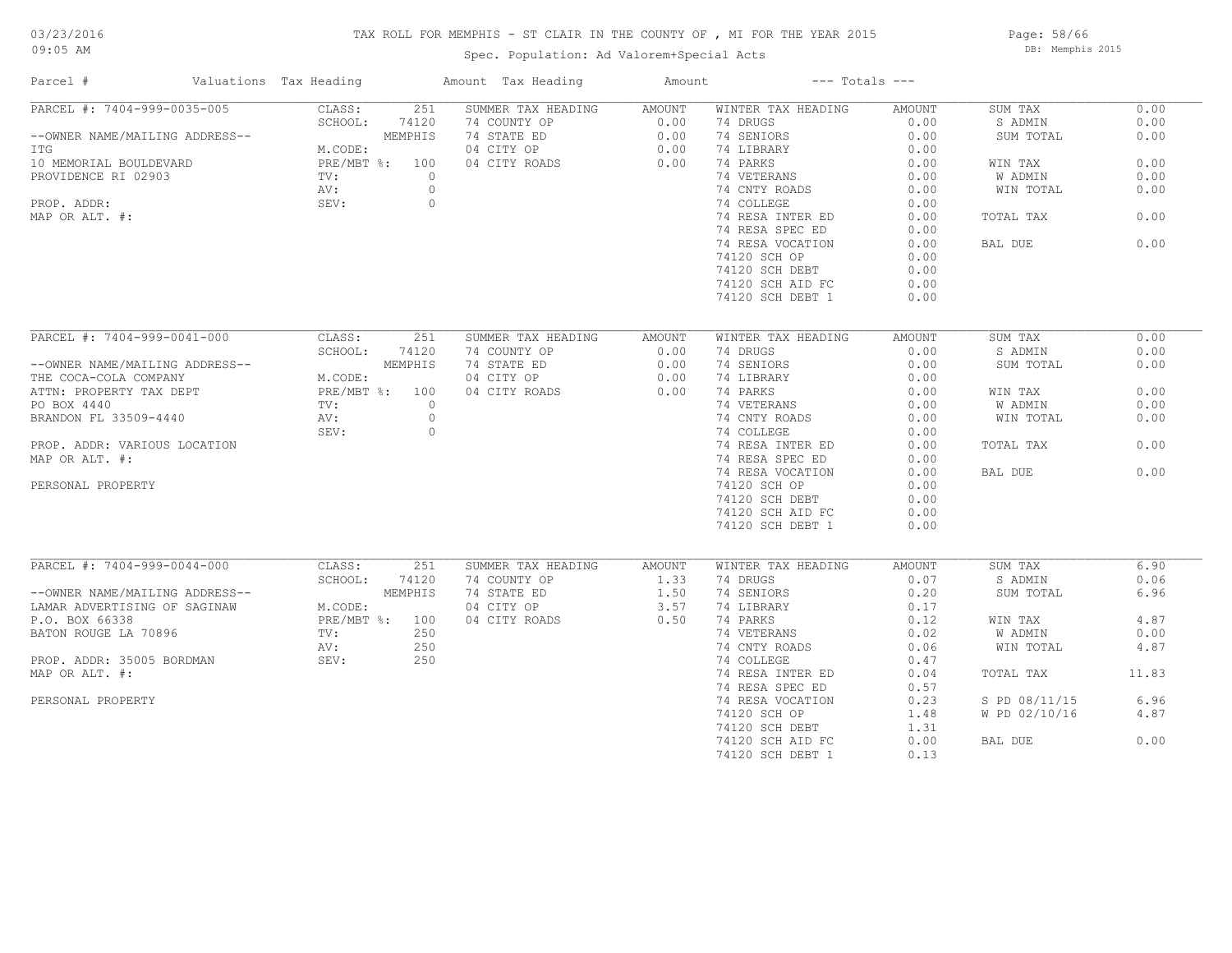#### TAX ROLL FOR MEMPHIS - ST CLAIR IN THE COUNTY OF , MI FOR THE YEAR 2015

Spec. Population: Ad Valorem+Special Acts

Page: 59/66 DB: Memphis 2015

| Parcel #                         | Valuations Tax Heading | Amount Tax Heading        | Amount |                    | $---$ Totals $---$ |               |          |
|----------------------------------|------------------------|---------------------------|--------|--------------------|--------------------|---------------|----------|
| PARCEL #: 7404-999-0058-000      | CLASS:                 | 251<br>SUMMER TAX HEADING | AMOUNT | WINTER TAX HEADING | AMOUNT             | SUM TAX       | 0.00     |
|                                  | SCHOOL:<br>74120       | 74 COUNTY OP              | 0.00   | 74 DRUGS           | 0.00               | S ADMIN       | 0.00     |
| --OWNER NAME/MAILING ADDRESS--   | MEMPHIS                | 74 STATE ED               | 0.00   | 74 SENIORS         | 0.00               | SUM TOTAL     | 0.00     |
| DISH NETWORK, LLC                | M.CODE:                | 04 CITY OP                | 0.00   | 74 LIBRARY         | 0.00               |               |          |
| P.O. BOX 6623                    | PRE/MBT %: 100         | 04 CITY ROADS             | 0.00   | 74 PARKS           | 0.00               | WIN TAX       | 0.00     |
| ENGLEWOOD CO 80155               | TV:                    | $\circ$                   |        | 74 VETERANS        | 0.00               | W ADMIN       | 0.00     |
|                                  | AV:                    | $\circ$                   |        | 74 CNTY ROADS      | 0.00               | WIN TOTAL     | 0.00     |
| PROP. ADDR: P.O. BOX 6623        | SEV:                   | $\circ$                   |        | 74 COLLEGE         | 0.00               |               |          |
| MAP OR ALT. #:                   |                        |                           |        | 74 RESA INTER ED   | 0.00               | TOTAL TAX     | 0.00     |
|                                  |                        |                           |        | 74 RESA SPEC ED    | 0.00               |               |          |
|                                  |                        |                           |        | 74 RESA VOCATION   | 0.00               | BAL DUE       | 0.00     |
|                                  |                        |                           |        | 74120 SCH OP       | 0.00               |               |          |
|                                  |                        |                           |        | 74120 SCH DEBT     | 0.00               |               |          |
|                                  |                        |                           |        | 74120 SCH AID FC   | 0.00               |               |          |
|                                  |                        |                           |        | 74120 SCH DEBT 1   | 0.00               |               |          |
|                                  |                        |                           |        |                    |                    |               |          |
| PARCEL #: 7404-999-0059-000      | CLASS:<br>251          | SUMMER TAX HEADING        | AMOUNT | WINTER TAX HEADING | AMOUNT             | SUM TAX       | 0.00     |
|                                  | SCHOOL:<br>74120       | 74 COUNTY OP              | 0.00   | 74 DRUGS           | 0.00               | S ADMIN       | 0.00     |
| --OWNER NAME/MAILING ADDRESS--   | MEMPHIS                | 74 STATE ED               | 0.00   | 74 SENIORS         | 0.00               | SUM TOTAL     | 0.00     |
| GORDON FOOD SERVICE, INC.        | M.CODE:                | 04 CITY OP                | 0.00   | 74 LIBRARY         | 0.00               |               |          |
|                                  |                        |                           |        |                    |                    |               | 0.00     |
| ADVANCED PROPERTY TAX COMPLIANCE | PRE/MBT %: 100         | 04 CITY ROADS             | 0.00   | 74 PARKS           | 0.00               | WIN TAX       |          |
| 1611 N. INTERSTATE35E STE230     | TV:                    | $\circ$                   |        | 74 VETERANS        | 0.00               | W ADMIN       | 0.00     |
| CARROLLTON TX 75006-8627         | AV:                    | $\overline{0}$            |        | 74 CNTY ROADS      | 0.00               | WIN TOTAL     | 0.00     |
|                                  | SEV:                   | $\circ$                   |        | 74 COLLEGE         | 0.00               |               |          |
| PROP. ADDR:                      |                        |                           |        | 74 RESA INTER ED   | 0.00               | TOTAL TAX     | 0.00     |
| MAP OR ALT. #:                   |                        |                           |        | 74 RESA SPEC ED    | 0.00               |               |          |
|                                  |                        |                           |        | 74 RESA VOCATION   | 0.00               | BAL DUE       | 0.00     |
|                                  |                        |                           |        | 74120 SCH OP       | 0.00               |               |          |
|                                  |                        |                           |        | 74120 SCH DEBT     | 0.00               |               |          |
|                                  |                        |                           |        | 74120 SCH AID FC   | 0.00               |               |          |
|                                  |                        |                           |        | 74120 SCH DEBT 1   | 0.00               |               |          |
|                                  |                        |                           |        |                    |                    |               |          |
| PARCEL #: 7404-999-2108-160      | CLASS:<br>351          | SUMMER TAX HEADING        | AMOUNT | WINTER TAX HEADING | AMOUNT             | SUM TAX       | 810.81   |
|                                  | SCHOOL:<br>74120       | 74 COUNTY OP              | 199.74 | 74 DRUGS           | 10.51              | S ADMIN       | 8.10     |
| --OWNER NAME/MAILING ADDRESS--   | MEMPHIS                | 04 CITY OP                | 536.07 | 74 SENIORS         | 30.00              | SUM TOTAL     | 818.91   |
| DONATO ENTERPRISES INC.          | M.CODE:                | 04 CITY ROADS             | 75.00  | 74 LIBRARY         | 26.25              |               |          |
| 81600 BELLE RIVER                | PRE/MBT %: 100         |                           |        | 74 PARKS           | 18.57              | WIN TAX       | 515.38   |
| MEMPHIS MI 48041                 | 37,500<br>TV:          |                           |        | 74 VETERANS        | 3.75               | W ADMIN       | 0.00     |
|                                  | 37,500<br>AV:          |                           |        | 74 CNTY ROADS      | 9.37               | WIN TOTAL     | 515.38   |
| PROP. ADDR: 81600 BELLE RIVER    | SEV:<br>37,500         |                           |        | 74 COLLEGE         | 70.84              |               |          |
| MAP OR ALT. #:                   |                        |                           |        | 74 RESA INTER ED   | 7.26               | TOTAL TAX     | 1,334.29 |
|                                  |                        |                           |        | 74 RESA SPEC ED    | 86.67              |               |          |
| PERSONAL PROPERTY                |                        |                           |        | 74 RESA VOCATION   | 34.66              | S PD 08/28/15 | 818.91   |
|                                  |                        |                           |        | 74120 SCH DEBT     | 197.25             | W PD 12/30/15 | 515.38   |
|                                  |                        |                           |        | 74120 SCH AID FC   | 0.00               |               |          |
|                                  |                        |                           |        | 74120 SCH DEBT 1   | 20.25              | BAL DUE       | 0.00     |
|                                  |                        |                           |        |                    |                    |               |          |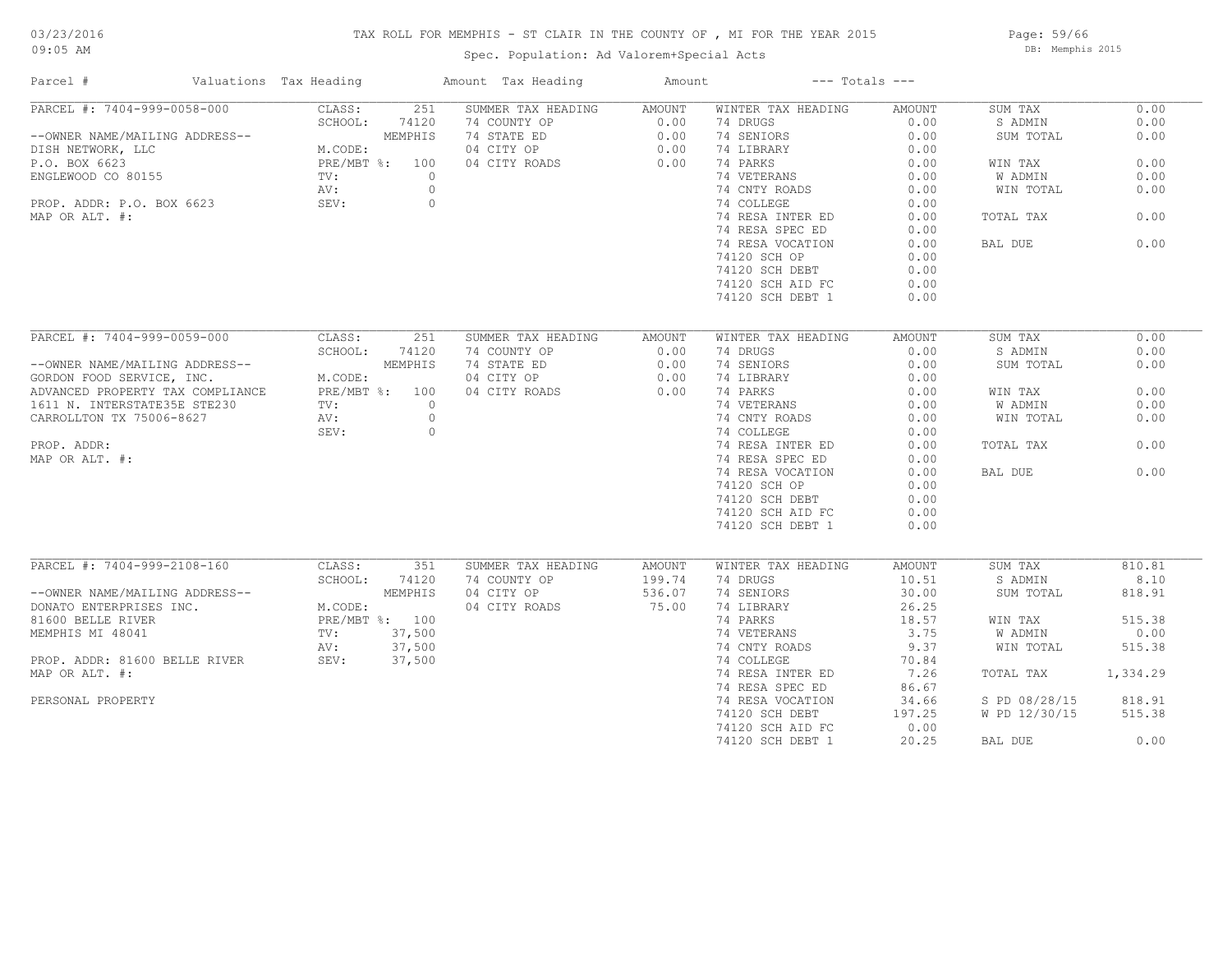# 03/23/2016

#### TAX ROLL FOR MEMPHIS - ST CLAIR IN THE COUNTY OF , MI FOR THE YEAR 2015

09:05 AM

### Spec. Population: Ad Valorem+Special Acts

Page: 60/66 DB: Memphis 2015

| Parcel #                                                                                                                                                                                                                             | Valuations Tax Heading                                               |                                                          | Amount Tax Heading                                                               | Amount                                    |                                                                                                                                                                                                                                                           | $---$ Totals $---$                                                                                                       |                                                                                                                              |                                                                                      |
|--------------------------------------------------------------------------------------------------------------------------------------------------------------------------------------------------------------------------------------|----------------------------------------------------------------------|----------------------------------------------------------|----------------------------------------------------------------------------------|-------------------------------------------|-----------------------------------------------------------------------------------------------------------------------------------------------------------------------------------------------------------------------------------------------------------|--------------------------------------------------------------------------------------------------------------------------|------------------------------------------------------------------------------------------------------------------------------|--------------------------------------------------------------------------------------|
| PARCEL #: 7404-999-2203-482<br>--OWNER NAME/MAILING ADDRESS--<br>KOHLER PROPANE SOUTH LLC<br>KOHLER GARY<br>P.O. BOX 41017<br>MEMPHIS MI 48041<br>PROP. ADDR: 34827 BORDMAN<br>MAP OR ALT. #:<br>PERSONAL PROPERTY                   | CLASS:<br>SCHOOL:<br>M.CODE:<br>PRE/MBT %: 100<br>TV:<br>AV:<br>SEV: | 251<br>74120<br>MEMPHIS<br>2,860<br>2,860<br>2,860       | SUMMER TAX HEADING<br>74 COUNTY OP<br>74 STATE ED<br>04 CITY OP<br>04 CITY ROADS | AMOUNT<br>15.23<br>17.16<br>40.88<br>5.72 | WINTER TAX HEADING<br>74 DRUGS<br>74 SENIORS<br>74 LIBRARY<br>74 PARKS<br>74 VETERANS<br>74 CNTY ROADS<br>74 COLLEGE<br>74 RESA INTER ED<br>74 RESA SPEC ED<br>74 RESA VOCATION<br>74120 SCH OP<br>74120 SCH DEBT<br>74120 SCH AID FC<br>74120 SCH DEBT 1 | AMOUNT<br>0.80<br>2.28<br>2.00<br>1.41<br>0.28<br>0.71<br>5.40<br>0.55<br>6.61<br>2.64<br>17.02<br>15.04<br>0.00<br>1.54 | SUM TAX<br>S ADMIN<br>SUM TOTAL<br>WIN TAX<br>W ADMIN<br>WIN TOTAL<br>TOTAL TAX<br>S PD 08/27/15<br>W PD 02/16/16<br>BAL DUE | 78.99<br>0.78<br>79.77<br>56.28<br>0.00<br>56.28<br>136.05<br>79.77<br>56.28<br>0.00 |
|                                                                                                                                                                                                                                      |                                                                      |                                                          |                                                                                  |                                           |                                                                                                                                                                                                                                                           |                                                                                                                          |                                                                                                                              |                                                                                      |
| PARCEL #: 7404-999-2203-506<br>--OWNER NAME/MAILING ADDRESS--<br>CHUCK'S AUTO SURGEONS<br>P.O BOX 316<br>MEMPHIS MI 48041<br>PROP. ADDR: 35065 BORDMAN<br>MAP OR ALT. #:<br>PERSONAL PROPERTY                                        | CLASS:<br>SCHOOL:<br>M.CODE:<br>PRE/MBT %: 100<br>TV:<br>AV:<br>SEV: | 251<br>74120<br>MEMPHIS<br>500<br>500<br>500             | SUMMER TAX HEADING<br>74 COUNTY OP<br>74 STATE ED<br>04 CITY OP<br>04 CITY ROADS | AMOUNT<br>2.66<br>3.00<br>7.14<br>1.00    | WINTER TAX HEADING<br>74 DRUGS<br>74 SENIORS<br>74 LIBRARY<br>74 PARKS<br>74 VETERANS<br>74 CNTY ROADS<br>74 COLLEGE<br>74 RESA INTER ED<br>74 RESA SPEC ED<br>74 RESA VOCATION<br>74120 SCH OP<br>74120 SCH DEBT<br>74120 SCH AID FC<br>74120 SCH DEBT 1 | AMOUNT<br>0.14<br>0.40<br>0.35<br>0.24<br>0.05<br>0.12<br>0.94<br>0.09<br>1.15<br>0.46<br>2.97<br>2.63<br>0.00<br>0.27   | SUM TAX<br>S ADMIN<br>S INTRST<br>SUM TOTAL<br>WIN TAX<br>W ADMIN<br>WIN TOTAL<br>TOTAL TAX<br>BAL DUE                       | 13.80<br>0.13<br>0.83<br>14.76<br>9.81<br>0.00<br>9.81<br>24.57<br>24.57             |
| PARCEL #: 7404-999-2208-139<br>--OWNER NAME/MAILING ADDRESS--<br>COINMACH CORP.<br>THOMSON REUTERS, INC<br>P.O.BOX 4900 DEPT 155<br>SCOTTSDALE AZ 85261-4900<br>PROP. ADDR: 81393 BELLE RIVER<br>MAP OR ALT. #:<br>PERSONAL PORPERTY | CLASS:<br>SCHOOL:<br>M.CODE:<br>PRE/MBT %: 100<br>TV:<br>AV:<br>SEV: | 251<br>74120<br>MEMPHIS<br>$\circ$<br>$\circ$<br>$\circ$ | SUMMER TAX HEADING<br>74 COUNTY OP<br>74 STATE ED<br>04 CITY OP<br>04 CITY ROADS | AMOUNT<br>0.00<br>0.00<br>0.00<br>0.00    | WINTER TAX HEADING<br>74 DRUGS<br>74 SENIORS<br>74 LIBRARY<br>74 PARKS<br>74 VETERANS<br>74 CNTY ROADS<br>74 COLLEGE<br>74 RESA INTER ED<br>74 RESA SPEC ED<br>74 RESA VOCATION<br>74120 SCH OP<br>74120 SCH DEBT<br>74120 SCH AID FC<br>74120 SCH DEBT 1 | AMOUNT<br>0.00<br>0.00<br>0.00<br>0.00<br>0.00<br>0.00<br>0.00<br>0.00<br>0.00<br>0.00<br>0.00<br>0.00<br>0.00<br>0.00   | SUM TAX<br>S ADMIN<br>SUM TOTAL<br>WIN TAX<br>W ADMIN<br>WIN TOTAL<br>TOTAL TAX<br>BAL DUE                                   | 0.00<br>0.00<br>0.00<br>0.00<br>0.00<br>0.00<br>0.00<br>0.00                         |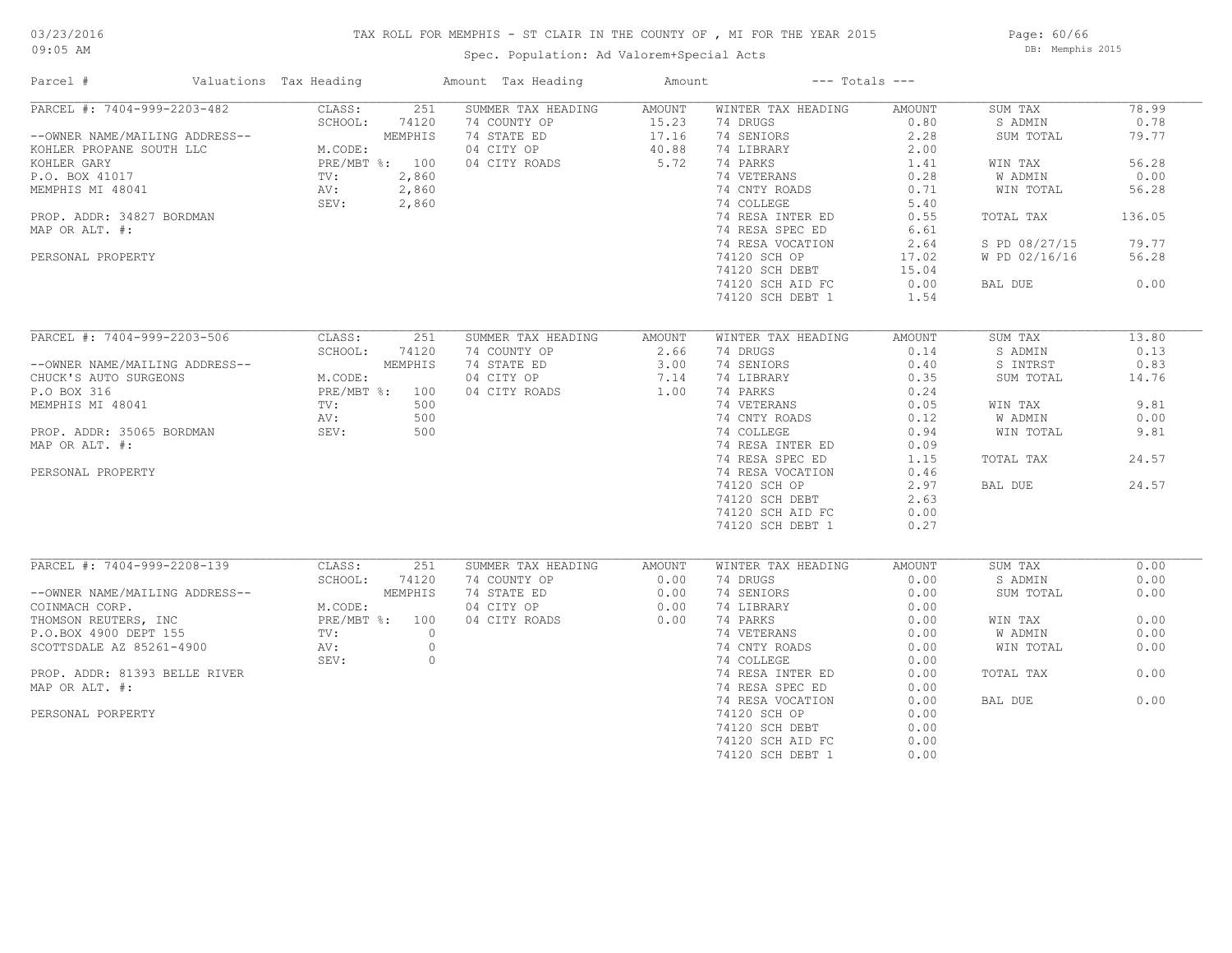# 03/23/2016

#### TAX ROLL FOR MEMPHIS - ST CLAIR IN THE COUNTY OF , MI FOR THE YEAR 2015

09:05 AM

### Spec. Population: Ad Valorem+Special Acts

Page: 61/66 DB: Memphis 2015

| Parcel #                       | Valuations Tax Heading | Amount Tax Heading | Amount | $---$ Totals $---$ |        |               |        |
|--------------------------------|------------------------|--------------------|--------|--------------------|--------|---------------|--------|
| PARCEL #: 7404-999-2503-504    | 251<br>CLASS:          | SUMMER TAX HEADING | AMOUNT | WINTER TAX HEADING | AMOUNT | SUM TAX       | 3.30   |
|                                | SCHOOL:<br>74120       | 74 COUNTY OP       | 0.63   | 74 DRUGS           | 0.03   | S ADMIN       | 0.03   |
| --OWNER NAME/MAILING ADDRESS-- | MEMPHIS                | 74 STATE ED        | 0.72   | 74 SENIORS         | 0.09   | S INTRST      | 0.20   |
| NIEDS REPAIR LLC               | M.CODE:                | 04 CITY OP         | 1.71   | 74 LIBRARY         | 0.08   | SUM TOTAL     | 3.53   |
| P.O. BOX 84                    | PRE/MBT %: 100         | 04 CITY ROADS      | 0.24   | 74 PARKS           | 0.05   |               |        |
| MEMPHIS MI 48041               | 120<br>TV:             |                    |        | 74 VETERANS        | 0.01   | WIN TAX       | 2.31   |
|                                | 120<br>AV:             |                    |        | 74 CNTY ROADS      | 0.03   | W ADMIN       | 0.00   |
| PROP. ADDR: 35049 BORDMAN      | 120<br>SEV:            |                    |        | 74 COLLEGE         | 0.22   | WIN TOTAL     | 2.31   |
| MAP OR ALT. #:                 |                        |                    |        | 74 RESA INTER ED   | 0.02   |               |        |
|                                |                        |                    |        | 74 RESA SPEC ED    | 0.27   | TOTAL TAX     | 5.84   |
| PERSONAL PROPERTY              |                        |                    |        | 74 RESA VOCATION   | 0.11   |               |        |
|                                |                        |                    |        | 74120 SCH OP       | 0.71   | BAL DUE       | 5.84   |
|                                |                        |                    |        | 74120 SCH DEBT     | 0.63   |               |        |
|                                |                        |                    |        |                    |        |               |        |
|                                |                        |                    |        | 74120 SCH AID FC   | 0.00   |               |        |
|                                |                        |                    |        | 74120 SCH DEBT 1   | 0.06   |               |        |
|                                |                        |                    |        |                    |        |               |        |
| PARCEL #: 7404-999-2503-509    | CLASS:<br>251          | SUMMER TAX HEADING | AMOUNT | WINTER TAX HEADING | AMOUNT | SUM TAX       | 0.00   |
|                                | SCHOOL:<br>74120       | 74 COUNTY OP       | 0.00   | 74 DRUGS           | 0.00   | S ADMIN       | 0.00   |
| --OWNER NAME/MAILING ADDRESS-- | MEMPHIS                | 74 STATE ED        | 0.00   | 74 SENIORS         | 0.00   | SUM TOTAL     | 0.00   |
| BANYAN TECHNOLOGIES            | M.CODE:                | 04 CITY OP         | 0.00   | 74 LIBRARY         | 0.00   |               |        |
| P.O. BOX 637                   | PRE/MBT %: 100         | 04 CITY ROADS      | 0.00   | 74 PARKS           | 0.00   | WIN TAX       | 0.00   |
| MEMPHIS MI 48041               | TV:<br>$\circ$         |                    |        | 74 VETERANS        | 0.00   | W ADMIN       | 0.00   |
|                                | AV:<br>$\circ$         |                    |        | 74 CNTY ROADS      | 0.00   | WIN TOTAL     | 0.00   |
| PROP. ADDR: 35093 BORDMAN      | $\circ$<br>SEV:        |                    |        | 74 COLLEGE         | 0.00   |               |        |
| MAP OR ALT. #:                 |                        |                    |        | 74 RESA INTER ED   | 0.00   | TOTAL TAX     | 0.00   |
|                                |                        |                    |        | 74 RESA SPEC ED    | 0.00   |               |        |
| PERSONAL PROPERTY              |                        |                    |        |                    | 0.00   | BAL DUE       | 0.00   |
|                                |                        |                    |        | 74 RESA VOCATION   |        |               |        |
|                                |                        |                    |        | 74120 SCH OP       | 0.00   |               |        |
|                                |                        |                    |        | 74120 SCH DEBT     | 0.00   |               |        |
|                                |                        |                    |        | 74120 SCH AID FC   | 0.00   |               |        |
|                                |                        |                    |        | 74120 SCH DEBT 1   | 0.00   |               |        |
|                                |                        |                    |        |                    |        |               |        |
| PARCEL #: 7404-999-2508-190    | CLASS:<br>351          | SUMMER TAX HEADING | AMOUNT | WINTER TAX HEADING | AMOUNT | SUM TAX       | 216.21 |
|                                | SCHOOL:<br>74120       | 74 COUNTY OP       | 53.26  | 74 DRUGS           | 2.80   | S ADMIN       | 2.16   |
| --OWNER NAME/MAILING ADDRESS-- | MEMPHIS                | 04 CITY OP         | 142.95 | 74 SENIORS         | 8.00   | SUM TOTAL     | 218.37 |
| JAMES CUCCIHARA                | M.CODE:                | 04 CITY ROADS      | 20.00  | 74 LIBRARY         | 7.00   |               |        |
| 81900 MAIN                     | PRE/MBT %: 100         |                    |        | 74 PARKS           | 4.95   | WIN TAX       | 137.42 |
| MEMPHIS MI 48041               | 10,000<br>TV:          |                    |        | 74 VETERANS        | 1.00   | W ADMIN       | 0.00   |
|                                | AV:<br>10,000          |                    |        | 74 CNTY ROADS      | 2.50   | WIN TOTAL     | 137.42 |
| PROP. ADDR: 81900 MAIN ST      | SEV:<br>10,000         |                    |        | 74 COLLEGE         | 18.89  |               |        |
| MAP OR ALT. #:                 |                        |                    |        | 74 RESA INTER ED   | 1.93   | TOTAL TAX     | 355.79 |
|                                |                        |                    |        | 74 RESA SPEC ED    | 23.11  |               |        |
| PERSONAL PROPERTY              |                        |                    |        | 74 RESA VOCATION   | 9.24   | S PD 07/27/15 | 218.37 |
|                                |                        |                    |        | 74120 SCH DEBT     | 52.60  |               |        |
|                                |                        |                    |        | 74120 SCH AID FC   | 0.00   | BAL DUE       | 137.42 |
|                                |                        |                    |        | 74120 SCH DEBT 1   | 5.40   |               |        |
|                                |                        |                    |        |                    |        |               |        |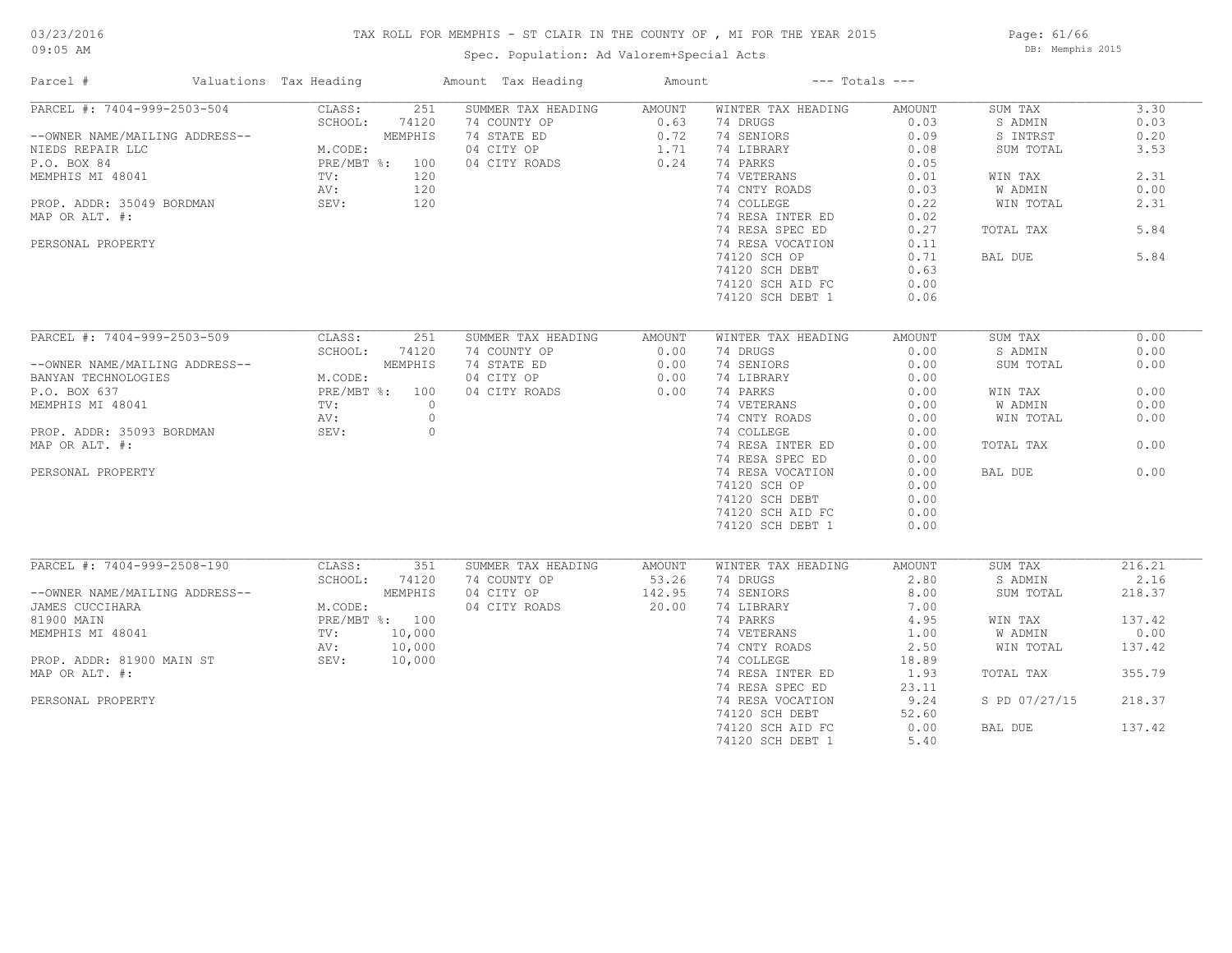# TAX ROLL FOR MEMPHIS - ST CLAIR IN THE COUNTY OF , MI FOR THE YEAR 2015 Spec. Population: Ad Valorem+Special Acts

Page: 62/66 DB: Memphis 2015

| Parcel #                       | Valuations Tax Heading |          | Amount Tax Heading | Amount | $---$ Totals $---$ |        |           |      |
|--------------------------------|------------------------|----------|--------------------|--------|--------------------|--------|-----------|------|
| PARCEL #: 7404-999-2600-000    | CLASS:                 | 251      | SUMMER TAX HEADING | AMOUNT | WINTER TAX HEADING | AMOUNT | SUM TAX   | 0.00 |
|                                | SCHOOL:                | 74120    | 74 COUNTY OP       | 0.00   | 74 DRUGS           | 0.00   | S ADMIN   | 0.00 |
| --OWNER NAME/MAILING ADDRESS-- |                        | MEMPHIS  | 74 STATE ED        | 0.00   | 74 SENIORS         | 0.00   | SUM TOTAL | 0.00 |
| DDI LEASING INC                | M.CODE:                |          | 04 CITY OP         | 0.00   | 74 LIBRARY         | 0.00   |           |      |
| PO BOX 1305                    | PRE/MBT %:             | 100      | 04 CITY ROADS      | 0.00   | 74 PARKS           | 0.00   | WIN TAX   | 0.00 |
| NORTHBROOK IL 60065-1305       | TV:                    | $\Omega$ |                    |        | 74 VETERANS        | 0.00   | W ADMIN   | 0.00 |
|                                | AV:                    |          |                    |        | 74 CNTY ROADS      | 0.00   | WIN TOTAL | 0.00 |
| PROP. ADDR: VARIOUS            | SEV:                   |          |                    |        | 74 COLLEGE         | 0.00   |           |      |
| MAP OR ALT. #:                 |                        |          |                    |        | 74 RESA INTER ED   | 0.00   | TOTAL TAX | 0.00 |
|                                |                        |          |                    |        | 74 RESA SPEC ED    | 0.00   |           |      |
|                                |                        |          |                    |        | 74 RESA VOCATION   | 0.00   | BAL DUE   | 0.00 |
|                                |                        |          |                    |        | 74120 SCH OP       | 0.00   |           |      |
|                                |                        |          |                    |        | 74120 SCH DEBT     | 0.00   |           |      |
|                                |                        |          |                    |        | 74120 SCH AID FC   | 0.00   |           |      |

74120 SCH DEBT 1 0.00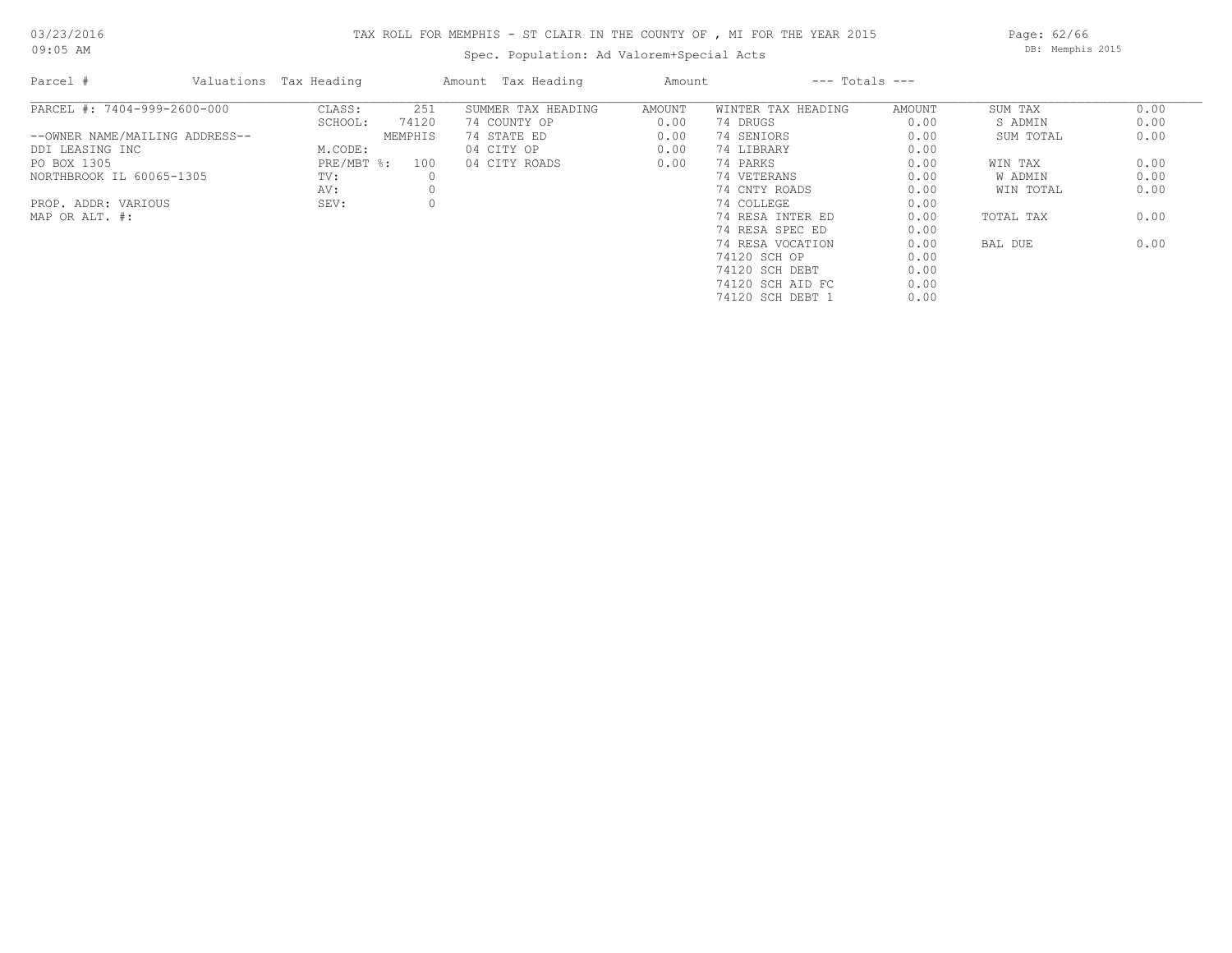#### Spec. Population: Ad Valorem+Special Acts

Page: 63/66 DB: Memphis 2015

| TOTAL ALL DISTRICTS | REAL        | (BAL DUE) | PERSONAL                          | (BAL DUE) | EXEMPT   | (BAL DUE) |
|---------------------|-------------|-----------|-----------------------------------|-----------|----------|-----------|
| PARCEL COUNT        | 148         |           | 23                                |           | 12       |           |
| TAXABLE VALUE       | 6,231,907   |           | 229,290                           |           | $\circ$  |           |
| ASSESSED VALUE      | 6,589,640   |           | 229,290                           |           | $\Omega$ |           |
| SEV VALUE           | 6,589,640   |           | 229,290                           |           | $\Omega$ |           |
| PRE/MBT TAXABLE     | 4,315,877   |           | 82,840                            |           | $\Omega$ |           |
| N PRE/MBT TAXABLE   | 1,916,030   |           | 146,450                           |           | $\circ$  |           |
| S 74 COUNTY OP      | 33, 193. 47 | 2,661.43  | 1,221.26                          | 77.11     | 0.00     | 0.00      |
| S 74 STATE ED       | 37,391.23   | 2,998.03  | 1,007.58                          | 3.72      | 0.00     | 0.00      |
| S 04 CITY OP        | 89,086.18   | 7,142.89  | 3,277.72                          | 206.98    | 0.00     | 0.00      |
| S 04 CITY ROADS     | 12,463.56   | 999.34    | 458.58                            | 28.96     | 0.00     | 0.00      |
| W 74 DRUGS          | 1,746.05    | 207.82    | 64.24                             | 6.85      | 0.00     | 0.00      |
| W 74 SENIORS        | 4,985.27    | 593.34    | 183.40                            | 19.57     | 0.00     | 0.00      |
| W 74 LIBRARY        | 4,362.08    | 519.18    | 160.48                            | 17.13     | 0.00     | 0.00      |
| W 74 PARKS          | 3,086.52    | 367.35    | 113.53                            | 12.10     | 0.00     | 0.00      |
| W 74 VETERANS       | 622.96      | 74.15     | 22.90                             | 2.44      | 0.00     | 0.00      |
| W 74 CNTY ROADS     | 1,557.48    | 185.38    | 57.29                             | 6.11      | 0.00     | 0.00      |
| W 74 COLLEGE        | 11,771.94   | 1,401.08  | 433.12                            | 46.23     | 0.00     | 0.00      |
| W 74 RESA INTER E   | 1,206.99    | 143.66    | 44.37                             | 4.72      | 0.00     | 0.00      |
| W 74 RESA SPEC ED   | 14,403.08   | 1,714.23  | 529.91                            | 56.56     | 0.00     | 0.00      |
| W 74 RESA VOCATIO   | 5,760.61    | 685.63    | 211.93                            | 22.62     | 0.00     | 0.00      |
| W 74120 SCH OP      | 34,398.66   | 8,653.54  | 2,757.08                          | 3.68      | 0.00     | 0.00      |
| W 74120 SCH DEBT    | 32,779.18   | 3,901.35  | 1,206.03                          | 128.76    | 0.00     | 0.00      |
| W 74120 SCH AID F   | 0.00        | 0.00      | 0.00                              | 0.00      | 0.00     | 0.00      |
| W 74120 SCH DEBT    | 3,364.58    | 400.44    | 123.78                            | 13.21     | 0.00     | 0.00      |
| * SP. ASSESSMENTS   | 259.78      | 0.00      | 0.00                              | 0.00      | 0.00     | 0.00      |
| S ADMIN FEE         | 1,721.43    | 129.46    | 59.59                             | 3.15      | 0.00     | 0.00      |
| W ADMIN FEE         | 0.01        | 0.00      | 0.00                              | 0.00      | 0.00     | 0.00      |
| INTEREST            | 828.08      | 828.08    | 19.01                             | 19.01     | 0.00     | 0.00      |
| S TOTALS            |             |           | $174,942.48$ $14,759.23$ 6,043.74 | 338.93    | 0.00     | 0.00      |
| W TOTALS            | 120,046.66  | 18,847.15 | 5,908.06                          | 339.98    | 0.00     | 0.00      |
| GRAND TOTALS        | 294,989.14  | 33,606.38 | 11,951.80                         | 678.91    | 0.00     | 0.00      |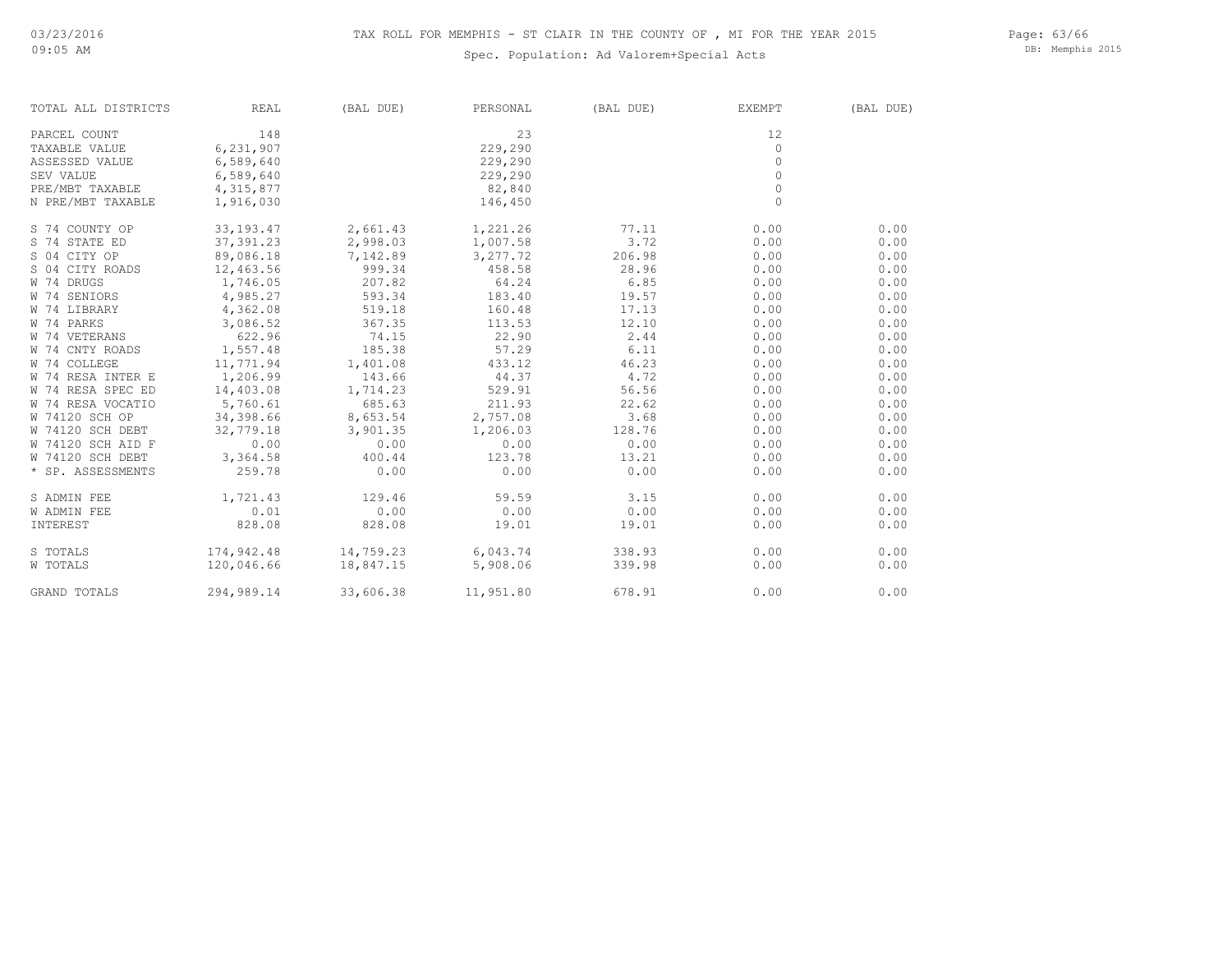### Spec. Population: Ad Valorem+Special Acts

Page: 64/66 DB: Memphis 2015

| TOTAL ALL DISTRICTS | LEASED LAND | (BAL DUE) | TOTAL      | (BAL DUE) |
|---------------------|-------------|-----------|------------|-----------|
| PARCEL COUNT        | 0           |           | 183        |           |
| TAXABLE VALUE       | $\mathbb O$ |           | 6,461,197  |           |
| ASSESSED VALUE      | $\mathbb O$ |           | 6,818,930  |           |
| SEV VALUE           | $\mathbb O$ |           | 6,818,930  |           |
| PRE/MBT TAXABLE     | $\mathbb O$ |           | 4,398,717  |           |
| NON PRE/MBT TAXABLE | $\circ$     |           | 2,062,480  |           |
|                     |             |           |            |           |
| S 74 COUNTY OP      | 0.00        | 0.00      | 34, 414.73 | 2,738.54  |
| S 74 STATE ED       | 0.00        | 0.00      | 38,398.81  | 3,001.75  |
| S 04 CITY OP        | 0.00        | 0.00      | 92,363.90  | 7,349.87  |
| S 04 CITY ROADS     | 0.00        | 0.00      | 12,922.14  | 1,028.30  |
| W 74 DRUGS          | 0.00        | 0.00      | 1,810.29   | 214.67    |
| W 74 SENIORS        | 0.00        | 0.00      | 5,168.67   | 612.91    |
| W 74 LIBRARY        | 0.00        | 0.00      | 4,522.56   | 536.31    |
| W 74 PARKS          | 0.00        | 0.00      | 3,200.05   | 379.45    |
| W 74 VETERANS       | 0.00        | 0.00      | 645.86     | 76.59     |
| W 74 CNTY ROADS     | 0.00        | 0.00      | 1,614.77   | 191.49    |
| W 74 COLLEGE        | 0.00        | 0.00      | 12,205.06  | 1,447.31  |
| W 74 RESA INTER ED  | 0.00        | 0.00      | 1,251.36   | 148.38    |
| W 74 RESA SPEC ED   | 0.00        | 0.00      | 14,932.99  | 1,770.79  |
| W 74 RESA VOCATION  | 0.00        | 0.00      | 5,972.54   | 708.25    |
| W 74120 SCH OP      | 0.00        | 0.00      | 37, 155.74 | 8,657.22  |
| W 74120 SCH DEBT    | 0.00        | 0.00      | 33,985.21  | 4,030.11  |
| W 74120 SCH AID FC  | 0.00        | 0.00      | 0.00       | 0.00      |
| W 74120 SCH DEBT 1  | 0.00        | 0.00      | 3,488.36   | 413.65    |
| * SP. ASSESSMENTS   | 0.00        | 0.00      | 259.78     | 0.00      |
| S ADMIN FEE         | 0.00        | 0.00      | 1,781.02   | 132.61    |
| <b>W ADMIN FEE</b>  | 0.00        | 0.00      | 0.01       | 0.00      |
| INTEREST            | 0.00        | 0.00      | 847.09     | 847.09    |
| S TOTALS            | 0.00        | 0.00      | 180,986.22 | 15,098.16 |
| W TOTALS            | 0.00        | 0.00      | 125,954.72 | 19,187.13 |
|                     |             |           |            |           |
| GRAND TOTALS        | 0.00        | 0.00      | 306,940.94 | 34,285.29 |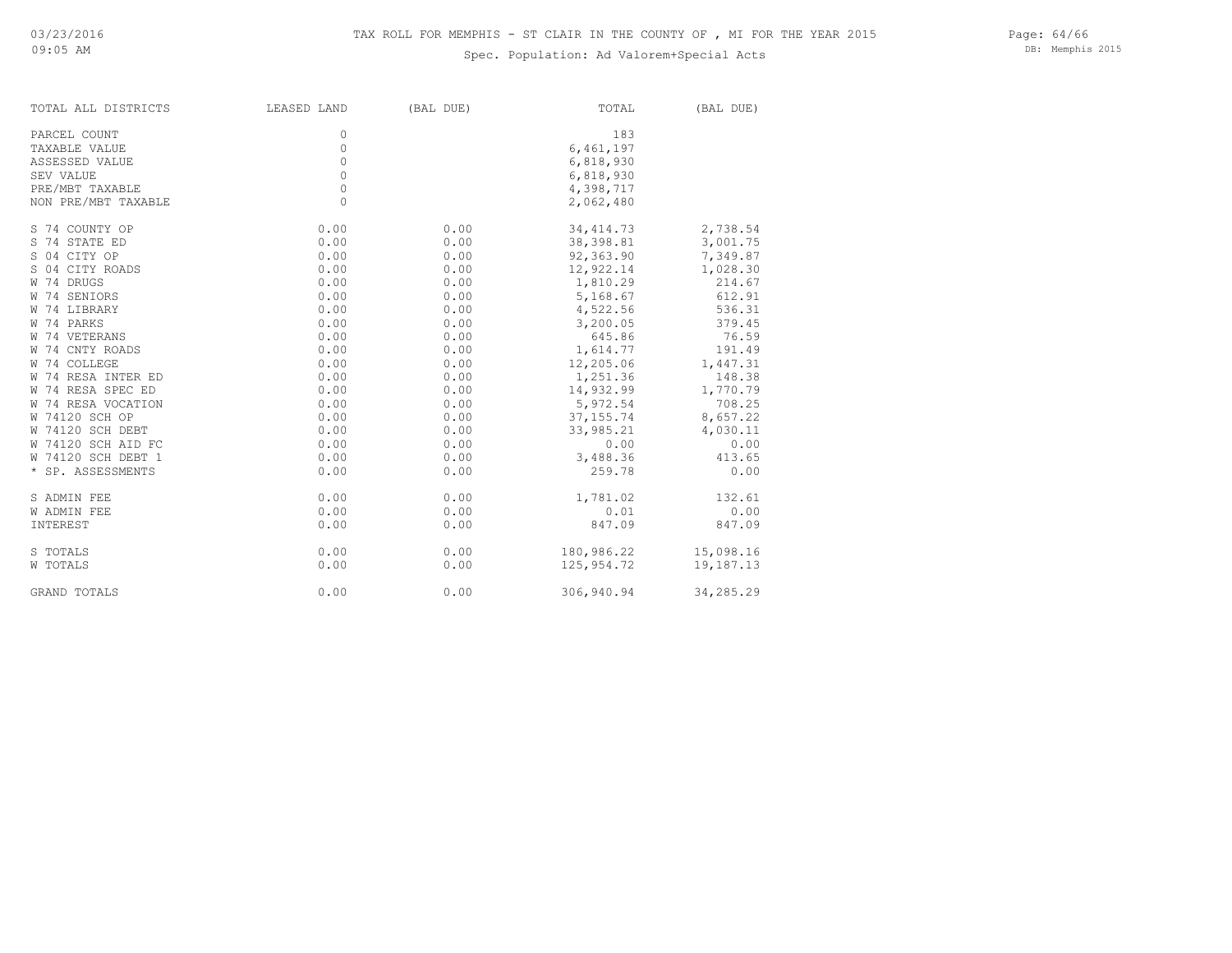09:05 AM

#### Spec. Population: Ad Valorem+Special Acts

Page: 65/66 DB: Memphis 2015

| SCHOOL DISTRICT 74120 UNIT 04 | REAL        | PERSONAL  | <b>EXEMPT</b> | LEASED LAND | TOTAL      |
|-------------------------------|-------------|-----------|---------------|-------------|------------|
| PARCEL COUNT                  | 148         | 23        | 12            | 0           | 183        |
| TAXABLE VALUE                 | 6,231,907   | 229,290   | $\circ$       | 0           | 6,461,197  |
| ASSESSED VALUE                | 6,589,640   | 229,290   | $\circ$       | 0           | 6,818,930  |
| SEV VALUE                     | 6,589,640   | 229,290   | 0             | 0           | 6,818,930  |
| PRE/MBT TAXABLE               | 4,315,877   | 82,840    | 0             | 0           | 4,398,717  |
| NON PRE/MBT TAXABLE           | 1,916,030   | 146,450   | $\Omega$      | $\Omega$    | 2,062,480  |
| (S) 74 COUNTY OP              | 33, 193. 47 | 1,221.26  | 0.00          | 0.00        | 34, 414.73 |
| (S) 74 STATE ED               | 37,391.23   | 1,007.58  | 0.00          | 0.00        | 38, 398.81 |
| 04 CITY OP<br>(S)             | 89,086.18   | 3,277.72  | 0.00          | 0.00        | 92,363.90  |
| 04 CITY ROADS<br>(S)          | 12,463.56   | 458.58    | 0.00          | 0.00        | 12,922.14  |
| (W) 74 DRUGS                  | 1,746.05    | 64.24     | 0.00          | 0.00        | 1,810.29   |
| $(W)$ 74 SENIORS              | 4,985.27    | 183.40    | 0.00          | 0.00        | 5,168.67   |
| (W) 74 LIBRARY                | 4,362.08    | 160.48    | 0.00          | 0.00        | 4,522.56   |
| (W) 74 PARKS                  | 3,086.52    | 113.53    | 0.00          | 0.00        | 3,200.05   |
| (W) 74 VETERANS               | 622.96      | 22.90     | 0.00          | 0.00        | 645.86     |
| 74 CNTY ROADS<br>(W)          | 1,557.48    | 57.29     | 0.00          | 0.00        | 1,614.77   |
| 74 COLLEGE<br>(W)             | 11,771.94   | 433.12    | 0.00          | 0.00        | 12,205.06  |
| 74 RESA INTER ED<br>(W)       | 1,206.99    | 44.37     | 0.00          | 0.00        | 1,251.36   |
| 74 RESA SPEC ED<br>(W)        | 14,403.08   | 529.91    | 0.00          | 0.00        | 14,932.99  |
| (W) 74 RESA VOCATION          | 5,760.61    | 211.93    | 0.00          | 0.00        | 5,972.54   |
| (W) 74120 SCH OP              | 34,398.66   | 2,757.08  | 0.00          | 0.00        | 37, 155.74 |
| (W) 74120 SCH DEBT            | 32,779.18   | 1,206.03  | 0.00          | 0.00        | 33,985.21  |
| (W) 74120 SCH AID FC          | 0.00        | 0.00      | 0.00          | 0.00        | 0.00       |
| (W) 74120 SCH DEBT 1          | 3,364.58    | 123.78    | 0.00          | 0.00        | 3,488.36   |
| (*) SP. ASSESSMENTS           | 259.78      | 0.00      | 0.00          | 0.00        | 259.78     |
| (S) ADMIN FEE                 | 1,721.43    | 59.59     | 0.00          | 0.00        | 1,781.02   |
| (W) ADMIN FEE                 | 0.01        | 0.00      | 0.00          | 0.00        | 0.01       |
| INTEREST                      | 828.08      | 19.01     | 0.00          | 0.00        | 847.09     |
| (S) TOTALS                    | 174,942.48  | 6,043.74  | 0.00          | 0.00        | 180,986.22 |
| (W) TOTALS                    | 120,046.66  | 5,908.06  | 0.00          | 0.00        | 125,954.72 |
| GRAND TOTALS                  | 294,989.14  | 11,951.80 | 0.00          | 0.00        | 306,940.94 |